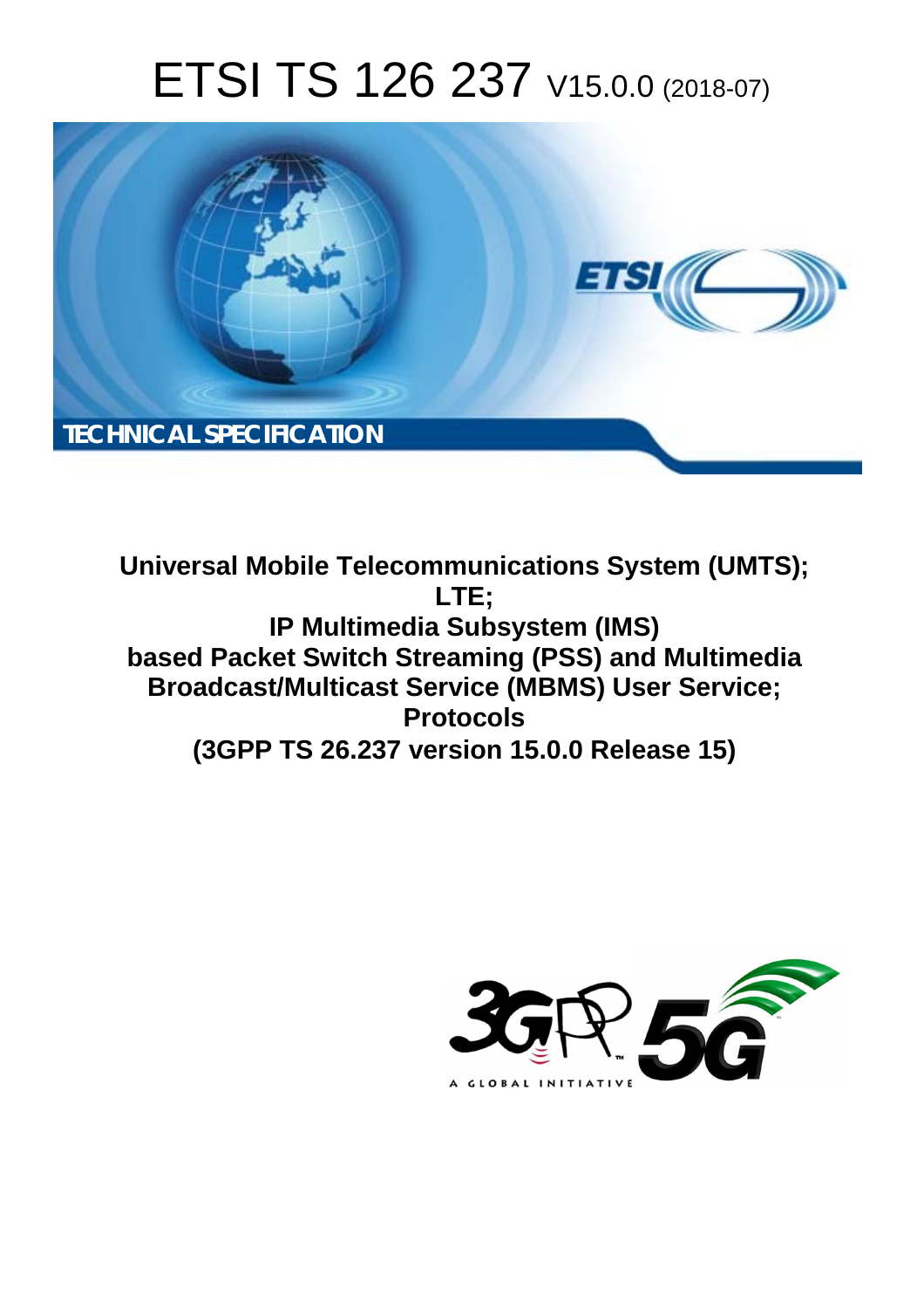Reference RTS/TSGS-0426237vf00

> Keywords LTE,UMTS

#### *ETSI*

#### 650 Route des Lucioles F-06921 Sophia Antipolis Cedex - FRANCE

Tel.: +33 4 92 94 42 00 Fax: +33 4 93 65 47 16

Siret N° 348 623 562 00017 - NAF 742 C Association à but non lucratif enregistrée à la Sous-Préfecture de Grasse (06) N° 7803/88

#### *Important notice*

The present document can be downloaded from: <http://www.etsi.org/standards-search>

The present document may be made available in electronic versions and/or in print. The content of any electronic and/or print versions of the present document shall not be modified without the prior written authorization of ETSI. In case of any existing or perceived difference in contents between such versions and/or in print, the only prevailing document is the print of the Portable Document Format (PDF) version kept on a specific network drive within ETSI Secretariat.

Users of the present document should be aware that the document may be subject to revision or change of status. Information on the current status of this and other ETSI documents is available at <https://portal.etsi.org/TB/ETSIDeliverableStatus.aspx>

If you find errors in the present document, please send your comment to one of the following services: <https://portal.etsi.org/People/CommiteeSupportStaff.aspx>

#### *Copyright Notification*

No part may be reproduced or utilized in any form or by any means, electronic or mechanical, including photocopying and microfilm except as authorized by written permission of ETSI. The content of the PDF version shall not be modified without the written authorization of ETSI. The copyright and the foregoing restriction extend to reproduction in all media.

> © ETSI 2018. All rights reserved.

**DECT**TM, **PLUGTESTS**TM, **UMTS**TM and the ETSI logo are trademarks of ETSI registered for the benefit of its Members. **3GPP**TM and **LTE**TM are trademarks of ETSI registered for the benefit of its Members and of the 3GPP Organizational Partners. **oneM2M** logo is protected for the benefit of its Members.

**GSM**® and the GSM logo are trademarks registered and owned by the GSM Association.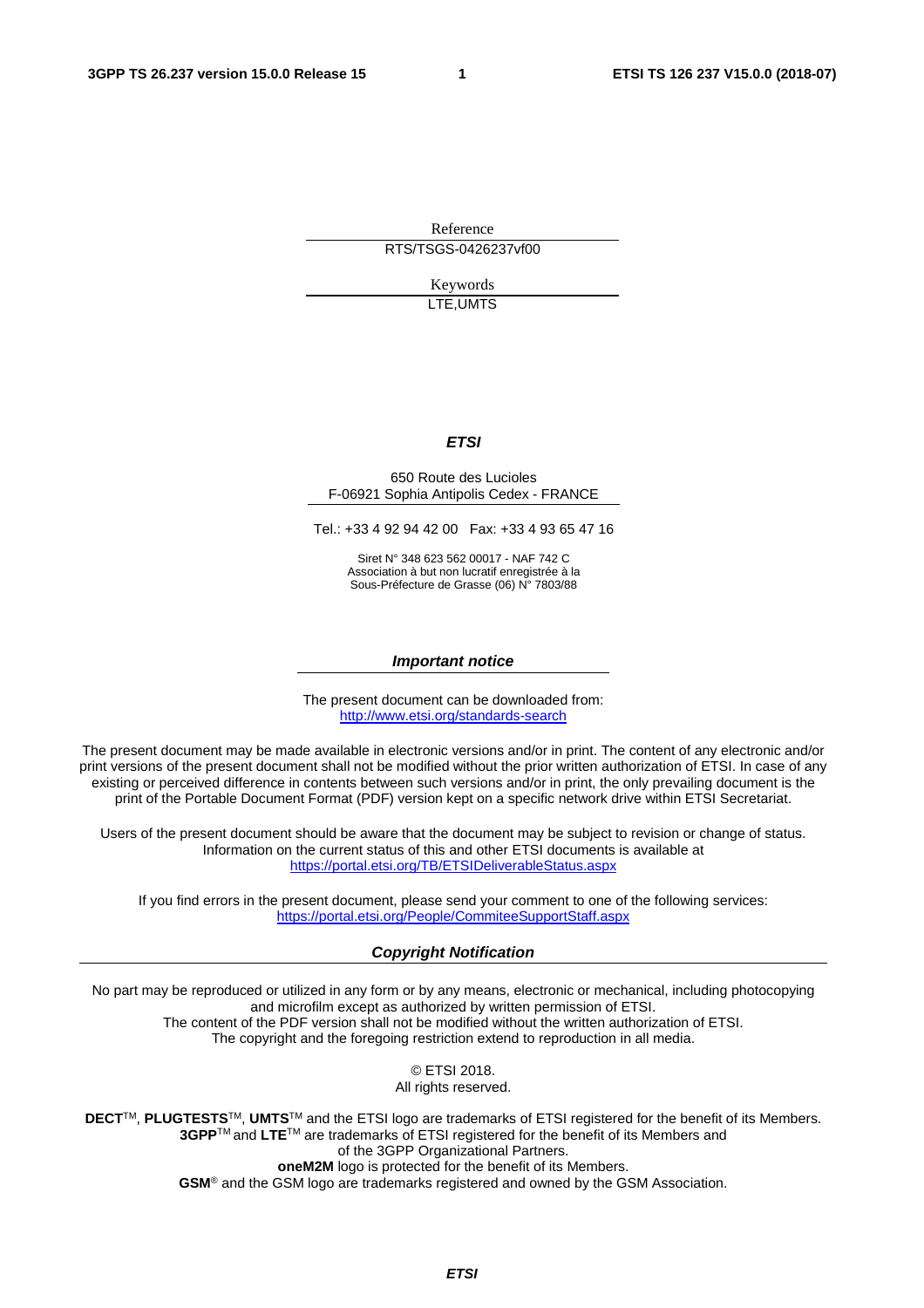# Intellectual Property Rights

#### Essential patents

IPRs essential or potentially essential to normative deliverables may have been declared to ETSI. The information pertaining to these essential IPRs, if any, is publicly available for **ETSI members and non-members**, and can be found in ETSI SR 000 314: *"Intellectual Property Rights (IPRs); Essential, or potentially Essential, IPRs notified to ETSI in respect of ETSI standards"*, which is available from the ETSI Secretariat. Latest updates are available on the ETSI Web server ([https://ipr.etsi.org/\)](https://ipr.etsi.org/).

Pursuant to the ETSI IPR Policy, no investigation, including IPR searches, has been carried out by ETSI. No guarantee can be given as to the existence of other IPRs not referenced in ETSI SR 000 314 (or the updates on the ETSI Web server) which are, or may be, or may become, essential to the present document.

#### **Trademarks**

The present document may include trademarks and/or tradenames which are asserted and/or registered by their owners. ETSI claims no ownership of these except for any which are indicated as being the property of ETSI, and conveys no right to use or reproduce any trademark and/or tradename. Mention of those trademarks in the present document does not constitute an endorsement by ETSI of products, services or organizations associated with those trademarks.

# Foreword

This Technical Specification (TS) has been produced by ETSI 3rd Generation Partnership Project (3GPP).

The present document may refer to technical specifications or reports using their 3GPP identities, UMTS identities or GSM identities. These should be interpreted as being references to the corresponding ETSI deliverables.

The cross reference between GSM, UMTS, 3GPP and ETSI identities can be found under [http://webapp.etsi.org/key/queryform.asp.](http://webapp.etsi.org/key/queryform.asp)

# Modal verbs terminology

In the present document "**shall**", "**shall not**", "**should**", "**should not**", "**may**", "**need not**", "**will**", "**will not**", "**can**" and "**cannot**" are to be interpreted as described in clause 3.2 of the [ETSI Drafting Rules](https://portal.etsi.org/Services/editHelp!/Howtostart/ETSIDraftingRules.aspx) (Verbal forms for the expression of provisions).

"**must**" and "**must not**" are **NOT** allowed in ETSI deliverables except when used in direct citation.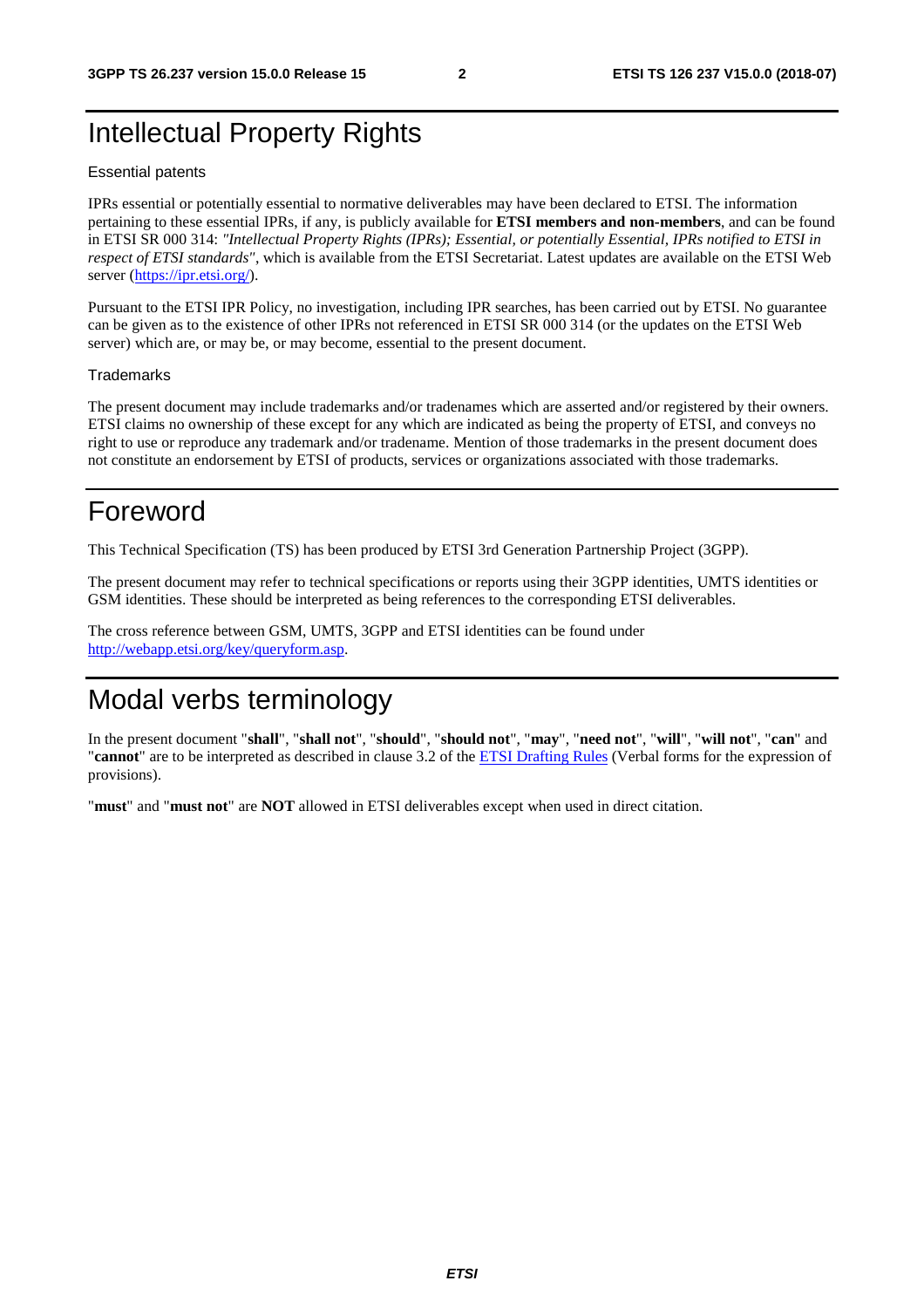$\mathbf{3}$ 

# Contents

| 1              |                                                                                            |  |
|----------------|--------------------------------------------------------------------------------------------|--|
| 2              |                                                                                            |  |
| 3              |                                                                                            |  |
| 3.1<br>3.2     |                                                                                            |  |
| 4              |                                                                                            |  |
| 4.1            |                                                                                            |  |
| 4.2            |                                                                                            |  |
| 4.2.1          |                                                                                            |  |
| 4.2.2          |                                                                                            |  |
| 4.3            |                                                                                            |  |
| 4.4            |                                                                                            |  |
| 4.4.1<br>4.4.2 |                                                                                            |  |
| 4.4.3          |                                                                                            |  |
|                |                                                                                            |  |
| 5              |                                                                                            |  |
| 5.1            |                                                                                            |  |
| 5.2            |                                                                                            |  |
| 5.3            |                                                                                            |  |
| 6              |                                                                                            |  |
| 6.1            |                                                                                            |  |
| 6.2            |                                                                                            |  |
| 6.2.1          |                                                                                            |  |
| 6.2.2          |                                                                                            |  |
| 6.2.2.1        |                                                                                            |  |
| 6.2.2.2        |                                                                                            |  |
| 6.2.2.3        |                                                                                            |  |
| 6.2.3          |                                                                                            |  |
| $\tau$         |                                                                                            |  |
| 7.1            |                                                                                            |  |
| 7.2            |                                                                                            |  |
| 7.2.1          |                                                                                            |  |
| 7.2.1.1        |                                                                                            |  |
| 7.2.1.2        |                                                                                            |  |
| 7.2.1.3        |                                                                                            |  |
| 7.2.2          |                                                                                            |  |
| 7.2.2.1        | Authentication and authorisation in case of personalized service description information26 |  |
| 7.2.2.2        |                                                                                            |  |
| 7.2.2.3        |                                                                                            |  |
| 8              |                                                                                            |  |
| 8.1            |                                                                                            |  |
| 8.2            |                                                                                            |  |
| 8.2.1          |                                                                                            |  |
| 8.2.2          |                                                                                            |  |
| 8.2.2.1        |                                                                                            |  |
| 8.2.2.2        |                                                                                            |  |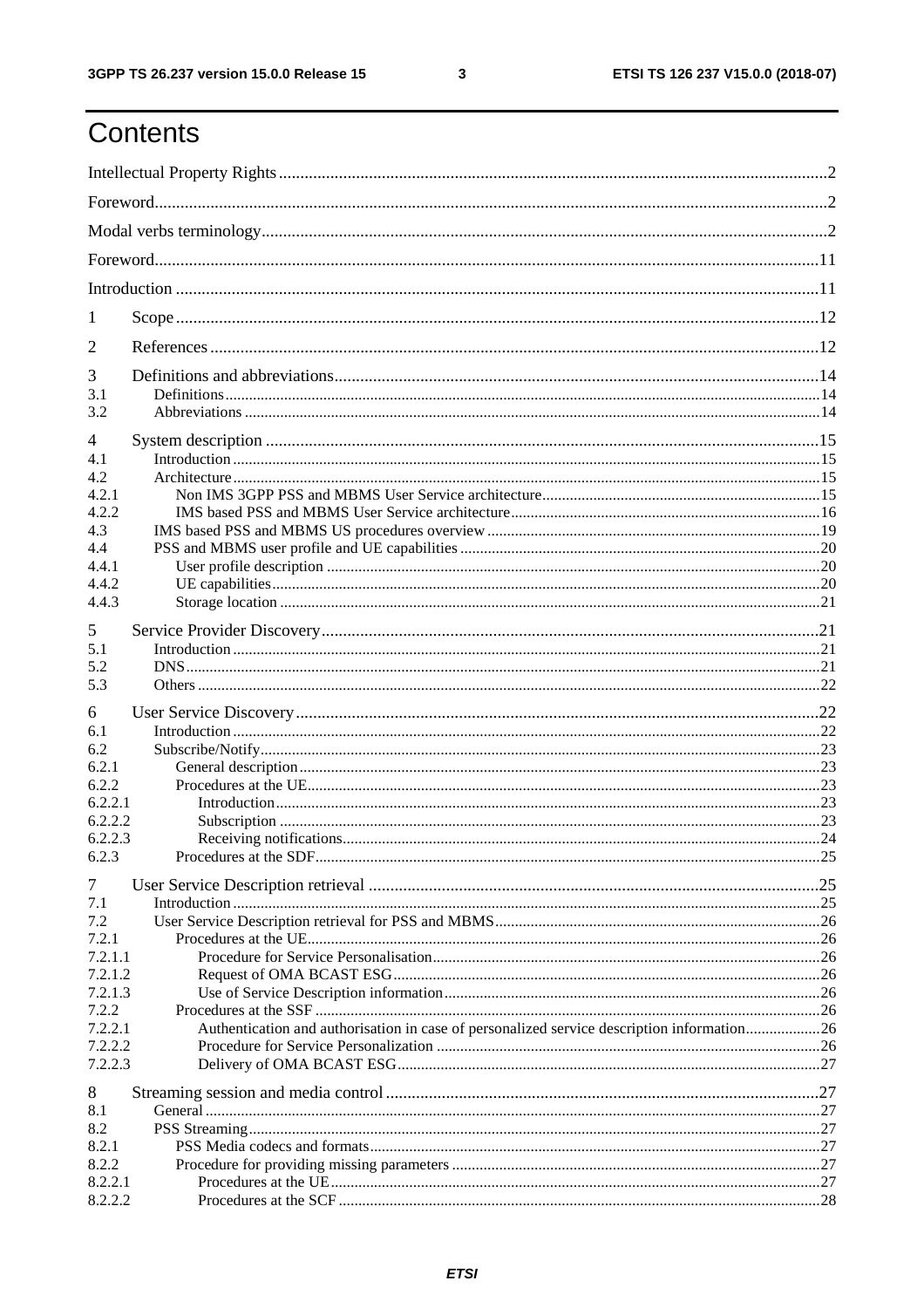$\overline{\mathbf{4}}$ 

| 8.2.2.3   |                                                                                             |  |
|-----------|---------------------------------------------------------------------------------------------|--|
| 8.2.3     |                                                                                             |  |
| 8.2.3.1   |                                                                                             |  |
| 8.2.3.2   |                                                                                             |  |
| 8.2.3.3   |                                                                                             |  |
| 8.2.3.4   |                                                                                             |  |
| 8.2.3.5   |                                                                                             |  |
| 8.2.4     |                                                                                             |  |
| 8.2.4.1   |                                                                                             |  |
| 8.2.4.2   |                                                                                             |  |
| 8.2.4.3   |                                                                                             |  |
| 8.2.4.4   |                                                                                             |  |
| 8.2.5     |                                                                                             |  |
| 8.2.5.1   |                                                                                             |  |
| 8.2.5.1.1 |                                                                                             |  |
| 8.2.5.1.2 |                                                                                             |  |
| 8.2.5.1.3 |                                                                                             |  |
| 8.2.5.1.4 |                                                                                             |  |
| 8.2.5.1.5 |                                                                                             |  |
| 8.2.5.1.6 |                                                                                             |  |
| 8.2.5.2   | PSS Content switching with available SDP, no change of media component and bandwidth35      |  |
| 8.2.5.2.1 |                                                                                             |  |
| 8.2.5.2.2 |                                                                                             |  |
| 8.2.5.2.3 |                                                                                             |  |
| 8.2.5.2.4 |                                                                                             |  |
| 8.2.5.2.5 |                                                                                             |  |
| 8.2.5.2.6 |                                                                                             |  |
| 8.2.5.3   | PSS Content switching with available SDP, change of media components or QoS 37              |  |
| 8.2.5.3.1 |                                                                                             |  |
| 8.2.5.3.2 |                                                                                             |  |
| 8.2.5.3.3 |                                                                                             |  |
| 8.2.5.3.4 |                                                                                             |  |
| 8.2.5.3.5 |                                                                                             |  |
| 8.2.5.3.6 |                                                                                             |  |
| 8.2.5.4   | PSS Content switching with unavailable SDP, no change of media component and/or bandwidth39 |  |
| 8.2.5.4.1 |                                                                                             |  |
| 8.2.5.4.2 |                                                                                             |  |
| 8.2.5.4.3 |                                                                                             |  |
| 8.2.5.4.4 |                                                                                             |  |
| 8.2.5.4.5 |                                                                                             |  |
| 8.2.5.4.6 |                                                                                             |  |
| 8.2.5.5   | PSS Content switching with unavailable SDP, change of media component and/or bandwidth41    |  |
| 8.2.5.5.1 |                                                                                             |  |
| 8.2.5.5.2 |                                                                                             |  |
| 8.2.5.5.3 |                                                                                             |  |
| 8.2.5.5.4 |                                                                                             |  |
| 8.2.5.5.5 |                                                                                             |  |
| 8.2.5.5.6 |                                                                                             |  |
| 8.2.5.6   |                                                                                             |  |
| 8.2.5.6.1 |                                                                                             |  |
| 8.2.5.6.2 |                                                                                             |  |
| 8.2.5.6.3 |                                                                                             |  |
| 8.2.5.7   |                                                                                             |  |
| 8.2.5.7.1 |                                                                                             |  |
| 8.2.5.7.2 |                                                                                             |  |
| 8.2.5.7.3 |                                                                                             |  |
| 8.2.5.7.4 |                                                                                             |  |
| 8.2.6     |                                                                                             |  |
| 8.2.6.0   |                                                                                             |  |
| 8.2.6.1   |                                                                                             |  |
| 8.2.6.1.1 |                                                                                             |  |
| 8.2.6.1.2 |                                                                                             |  |
|           |                                                                                             |  |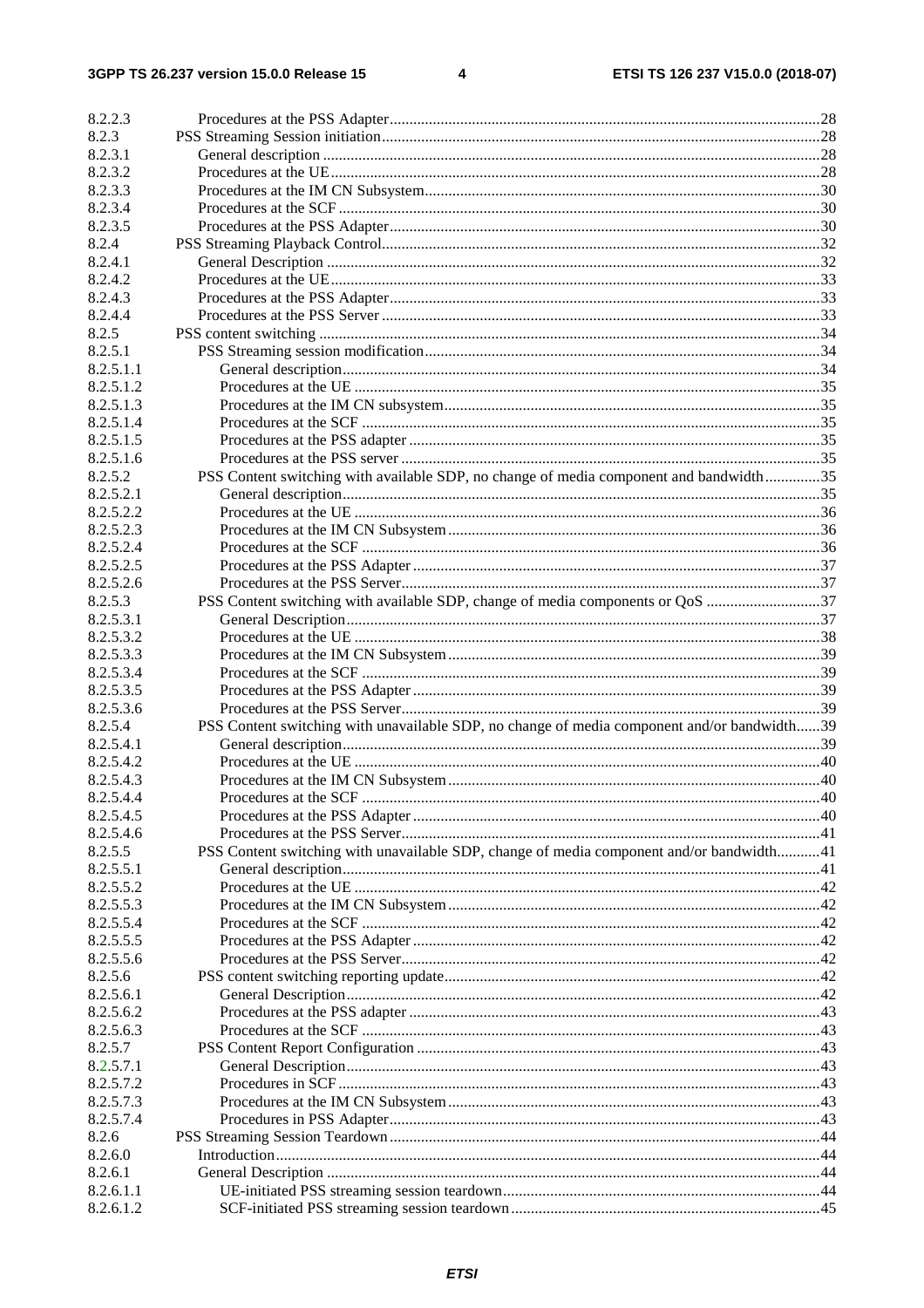| 8.2.6.1.3 |  |
|-----------|--|
| 8.2.6.2   |  |
| 8.2.6.2.1 |  |
| 8.2.6.2.2 |  |
| 8.2.6.3   |  |
| 8.2.6.4   |  |
| 8.2.6.4.1 |  |
| 8.2.6.4.2 |  |
| 8.2.6.4.3 |  |
| 8.2.6.5   |  |
| 8.2.6.5.1 |  |
| 8.2.6.5.2 |  |
| 8.2.6.5.3 |  |
| 8.2.6.6   |  |
| 8.2.7     |  |
| 8.3       |  |
| 8.3.1     |  |
| 8.3.2     |  |
| 8.3.2.1   |  |
| 8.3.2.2   |  |
| 8.3.3     |  |
| 8.3.3.1   |  |
| 8.3.3.2   |  |
| 8.3.3.3   |  |
| 8.3.3.4   |  |
| 8.3.3.5   |  |
| 8.3.4     |  |
| 8.3.4.1   |  |
| 8.3.4.2   |  |
| 8.3.4.3   |  |
| 8.3.4.4   |  |
| 8.3.4.5   |  |
| 8.3.5     |  |
| 8.3.5.1   |  |
| 8.3.5.2   |  |
| 8.3.5.3   |  |
| 8.3.5.4   |  |
| 8.3.5.5   |  |
| 8.3.6     |  |
| 8.3.6.1   |  |
| 8.3.6.2   |  |
| 8.3.6.3   |  |
| 8.3.6.4   |  |
| 8.4       |  |
| 8.4.1     |  |
| 8.4.2     |  |
| 8.4.3     |  |
| 8.4.3.1   |  |
| 8.4.3.1.1 |  |
| 8.4.3.1.2 |  |
| 8.4.3.1.3 |  |
| 8.4.3.1.4 |  |
| 8.4.3.1.5 |  |
| 8.4.3.2   |  |
| 8.4.4     |  |
| 8.4.4.1   |  |
| 8.4.4.1.1 |  |
| 8.4.4.1.2 |  |
| 8.4.4.1.3 |  |
| 8.4.4.1.4 |  |
| 8.4.4.1.5 |  |
| 8.4.4.2   |  |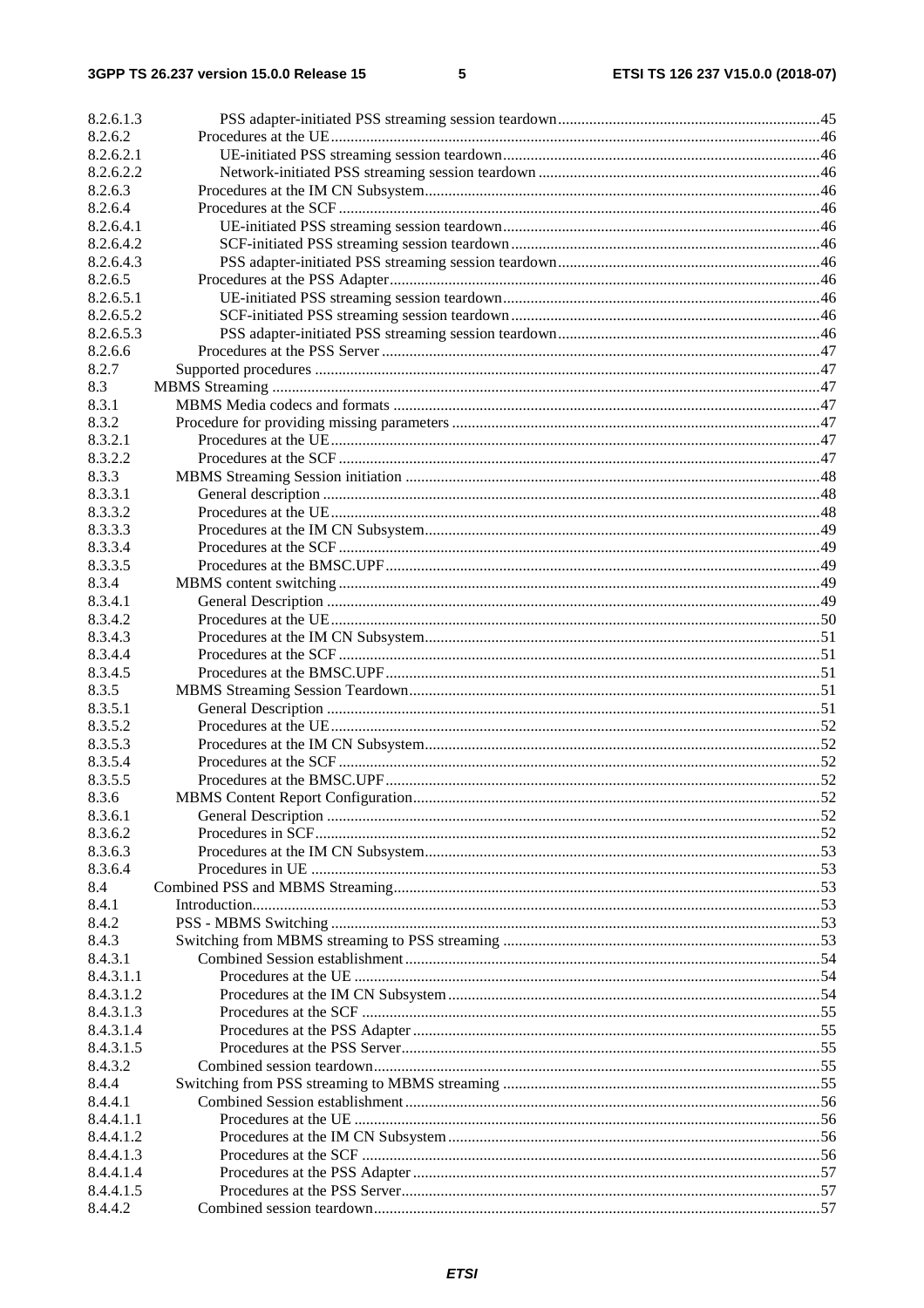| 9              |  |
|----------------|--|
| 9.1            |  |
| 9.2            |  |
|                |  |
| 10             |  |
| 10.1           |  |
| 10.2           |  |
| 10.3           |  |
| 10.4           |  |
| 10.4.1         |  |
| 10.4.1.1       |  |
| 10.4.1.1.1     |  |
| 10.4.1.1.2     |  |
| 10.4.1.1.3     |  |
| 10.4.1.1.4     |  |
| 10.4.1.2       |  |
| 10.4.2         |  |
| 10.4.2.0       |  |
| 10.4.2.1       |  |
| 10.4.2.1a      |  |
| 10.4.2.2       |  |
| 10.4.2.3       |  |
| 10.4.2.4       |  |
| 11             |  |
| 11.1           |  |
| 11.2           |  |
| 11.3           |  |
|                |  |
| 12             |  |
| 12.1           |  |
| 12.2           |  |
| 12.2.1         |  |
| 12.2.2         |  |
|                |  |
| 13             |  |
| 13.1           |  |
| 13.2           |  |
| 14             |  |
| 14.1           |  |
| 14.1.1         |  |
| 14.1.2         |  |
| 14.2           |  |
| 14.2.1         |  |
| 14.2.2         |  |
| 14.2.3         |  |
| 14.2.4         |  |
| 14.2.5         |  |
| 14.2.6         |  |
| 14.2.7         |  |
|                |  |
| 14.3<br>14.3.1 |  |
| 14.3.2         |  |
| 14.3.3         |  |
|                |  |
| 14.3.4         |  |
| 14.3.5         |  |
| 14.4           |  |
| 14.5           |  |
| 14.5.1         |  |
| 14.5.2         |  |
| 14.5.3         |  |
| 14.5.4         |  |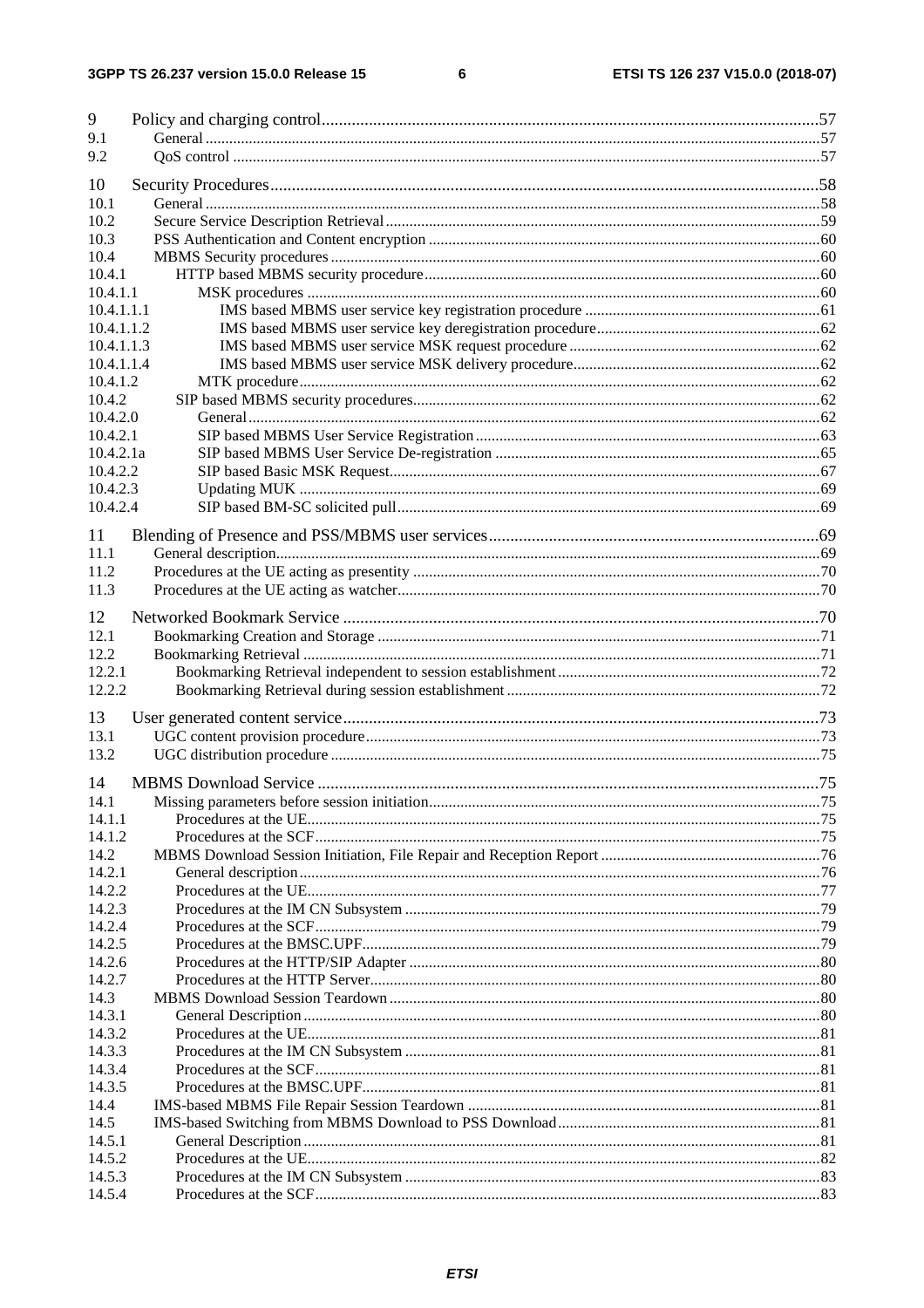#### $\overline{7}$

| 14.5.5     |  |
|------------|--|
| 14.5.6     |  |
| 14.5.7     |  |
|            |  |
| 15         |  |
| 15.1       |  |
| 15.2       |  |
| 15.3       |  |
| 15.4       |  |
| 15.5       |  |
| 15.6       |  |
| 15.7       |  |
| 15.7.1     |  |
| 15.7.1.1   |  |
| 15.7.1.2   |  |
| 15.7.1.3   |  |
| 15.7.2     |  |
| 15.7.2.1   |  |
| 15.7.2.2   |  |
| 15.7.3     |  |
| 15.7.4     |  |
| 15.7.4.1   |  |
| 15.7.4.2   |  |
| 15.7.4.3   |  |
| 15.7.5     |  |
| 15.7.5.1   |  |
| 15.7.5.2   |  |
| 15.7.5.3   |  |
| 15.7.6     |  |
| 15.8       |  |
| 15.8.1     |  |
| 15.8.2     |  |
| 15.8.3     |  |
| 15.8.4     |  |
| 15.8.5     |  |
| 15.8.6     |  |
| 15.8.7     |  |
|            |  |
| 16         |  |
| 16.0       |  |
| 16.1       |  |
| 16.2       |  |
|            |  |
| 17         |  |
| 17.1       |  |
| 17.1.1     |  |
| 17.1.1.1   |  |
| 17.1.1.2   |  |
| 17.1.1.3   |  |
| 17.1.2     |  |
| 17.1.2.1   |  |
| 17.1.2.2   |  |
| 17.2       |  |
| 17.2.1     |  |
| 17.2.1.1   |  |
| 17.2.1.2   |  |
| 17.2.1.3   |  |
| 17.2.2     |  |
| 17.2.2.1   |  |
| 17.2.2.1.1 |  |
| 17.2.2.1.2 |  |
| 17.2.2.1.3 |  |
| 17.2.2.1.4 |  |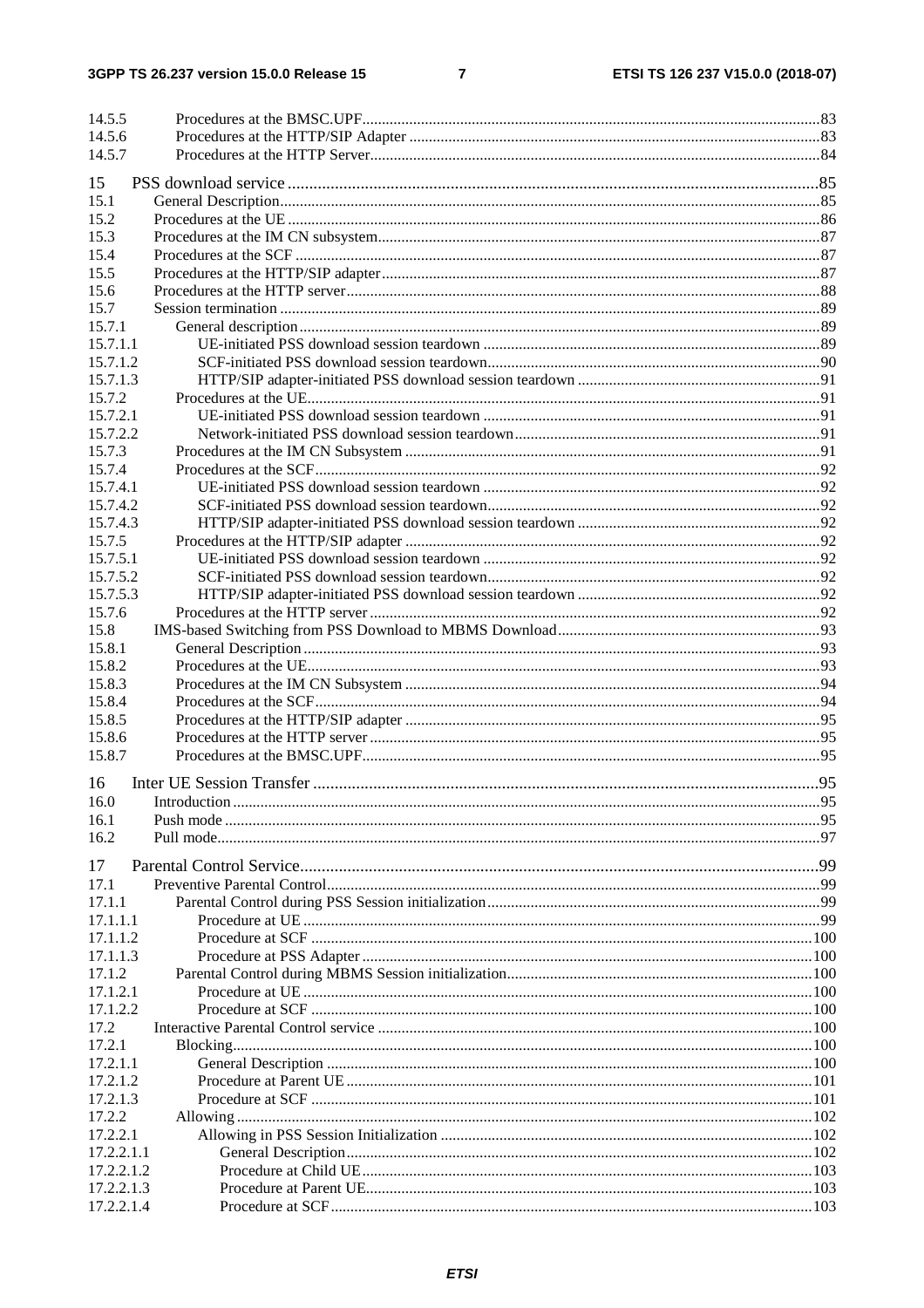$\bf{8}$ 

| 17.2.2.2   |  |
|------------|--|
| 17.2.2.2.1 |  |
| 17.2.2.2.2 |  |
| 17.2.2.2.3 |  |
| 17.2.2.2.4 |  |
|            |  |
| 18         |  |
| 18.1       |  |
| 18.2       |  |
| 18.3       |  |
| 18.4       |  |
| 18.5       |  |
| 19         |  |
| 19.1       |  |
| 19.1.1     |  |
| 19.1.2     |  |
| 19.1.3     |  |
| 19.1.4     |  |
| 19.1.5     |  |
| 19.1.6     |  |
| 19.2       |  |
| 19.2.1     |  |
| 19.2.2     |  |
| 19.2.3     |  |
| 19.2.4     |  |
| 19.2.5     |  |
| 19.2.6     |  |
| 19.3       |  |
| 19.3.1     |  |
| 19.3.1.1   |  |
| 19.3.1.2   |  |
| 19.3.1.3   |  |
| 19.3.2     |  |
| 19.3.2.1   |  |
| 19.3.2.2   |  |
| 19.3.3     |  |
| 19.3.4     |  |
| 19.3.4.1   |  |
| 19.3.4.2   |  |
| 19.3.4.3   |  |
| 19.3.5     |  |
| 19.3.5.1   |  |
| 19.3.5.2   |  |
| 19.3.5.3   |  |
| 19.3.6     |  |
|            |  |
| 20         |  |
| 20.1       |  |
| 20.1.1     |  |
| 20.1.2     |  |
| 20.1.3     |  |
| 20.1.4     |  |
| 20.1.5     |  |
| 20.2       |  |
| 20.2.1     |  |
| 20.2.2     |  |
| 20.2.3     |  |
| 20.2.4     |  |
| 21         |  |
| 21.1       |  |
| 21.1.1     |  |
|            |  |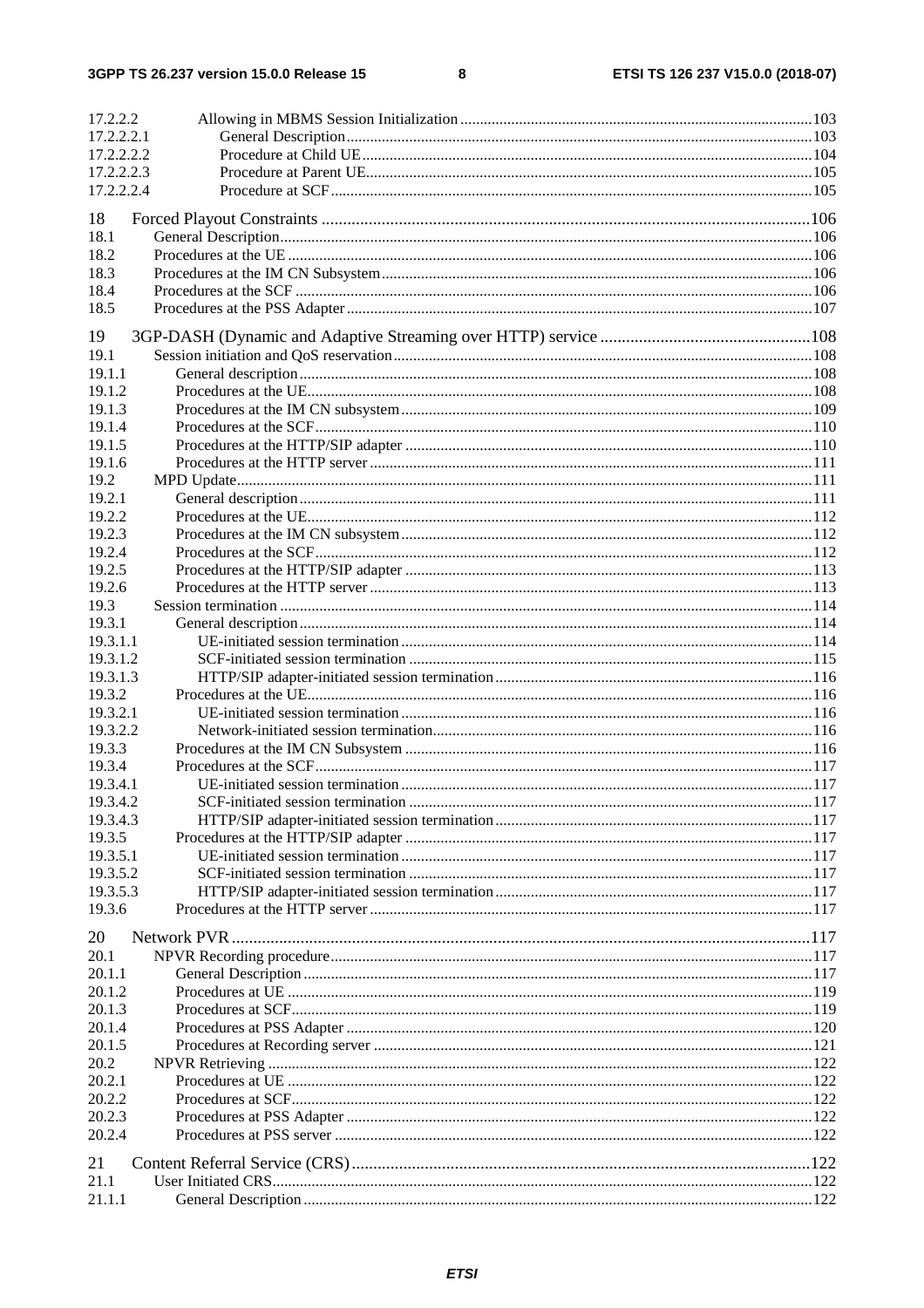$\boldsymbol{9}$ 

| 21.1.2         |                               |                                                                   |  |
|----------------|-------------------------------|-------------------------------------------------------------------|--|
| 21.1.3         |                               |                                                                   |  |
| 21.1.4<br>21.2 |                               |                                                                   |  |
| 21.2.1         |                               |                                                                   |  |
| 21.2.2         |                               |                                                                   |  |
| 21.2.3         |                               |                                                                   |  |
|                | <b>Annex A (normative):</b>   |                                                                   |  |
|                | <b>Annex B</b> (informative): |                                                                   |  |
|                | <b>Annex C</b> (normative):   |                                                                   |  |
|                | <b>Annex D</b> (normative):   |                                                                   |  |
|                | <b>Annex E</b> (normative):   |                                                                   |  |
|                | <b>Annex F</b> (normative):   |                                                                   |  |
|                | <b>Annex G (normative):</b>   | XML Schema for PSS and MBMS UE Device Capabilities132             |  |
|                | <b>Annex H</b> (normative):   | XML Schema for Service Attachment Information 133                 |  |
|                | <b>Annex I</b> (normative):   | XML Schemas for SIP based MBMS security procedures136             |  |
| I.1            |                               |                                                                   |  |
| I.2            |                               |                                                                   |  |
|                | <b>Annex J (normative):</b>   |                                                                   |  |
| J.1            |                               |                                                                   |  |
| J.2            |                               |                                                                   |  |
|                | <b>Annex K</b> (normative):   |                                                                   |  |
|                | <b>Annex L</b> (normative):   |                                                                   |  |
|                | <b>Annex M</b> (normative):   |                                                                   |  |
|                | <b>Annex N</b> (normative):   |                                                                   |  |
|                | Annex O (normative):          | <b>XML Schema for Service Provider Initiated Content Referral</b> |  |
|                | <b>Annex P</b> (informative): |                                                                   |  |
|                | <b>Annex Q (normative):</b>   |                                                                   |  |
| Q.1            |                               |                                                                   |  |
| Q.2            |                               |                                                                   |  |
| Q.3            |                               |                                                                   |  |
| Q.4            |                               |                                                                   |  |
| Q.5            |                               |                                                                   |  |
| Q.6            |                               |                                                                   |  |
| Q.6.1          |                               |                                                                   |  |
| Q.6.2<br>Q.6.3 |                               |                                                                   |  |
| Q.6.4          |                               |                                                                   |  |
| Q.7            |                               |                                                                   |  |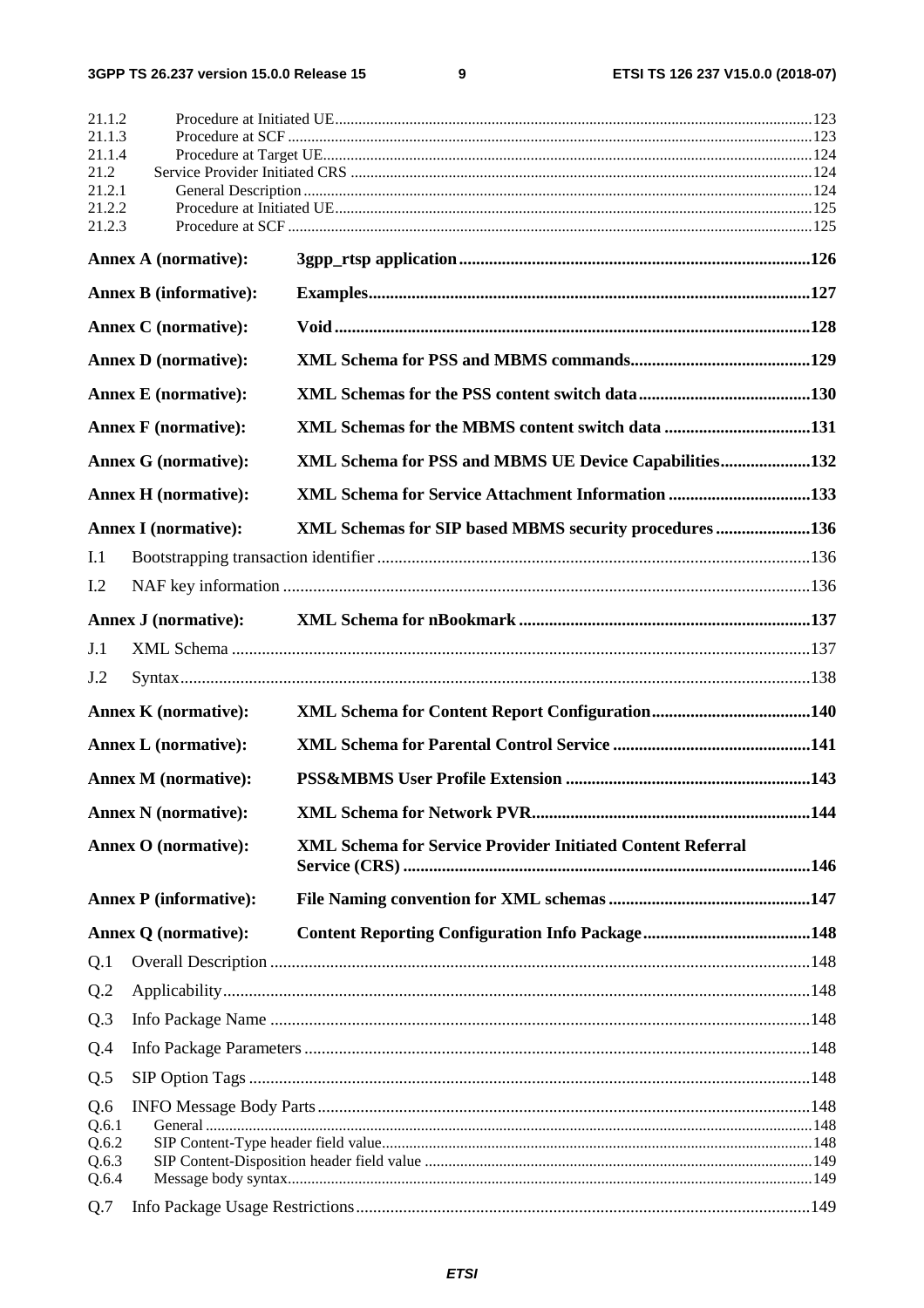| Q.9 |                                                                            |  |
|-----|----------------------------------------------------------------------------|--|
|     |                                                                            |  |
|     | Annex R (informative): IANA registration information for SDP attributes150 |  |
|     |                                                                            |  |
| R.2 |                                                                            |  |
| R.3 |                                                                            |  |
| R.4 |                                                                            |  |
| R.5 |                                                                            |  |
| R.6 |                                                                            |  |
| R.7 |                                                                            |  |
| R.8 |                                                                            |  |
|     | <b>Annex S</b> (informative):                                              |  |
|     |                                                                            |  |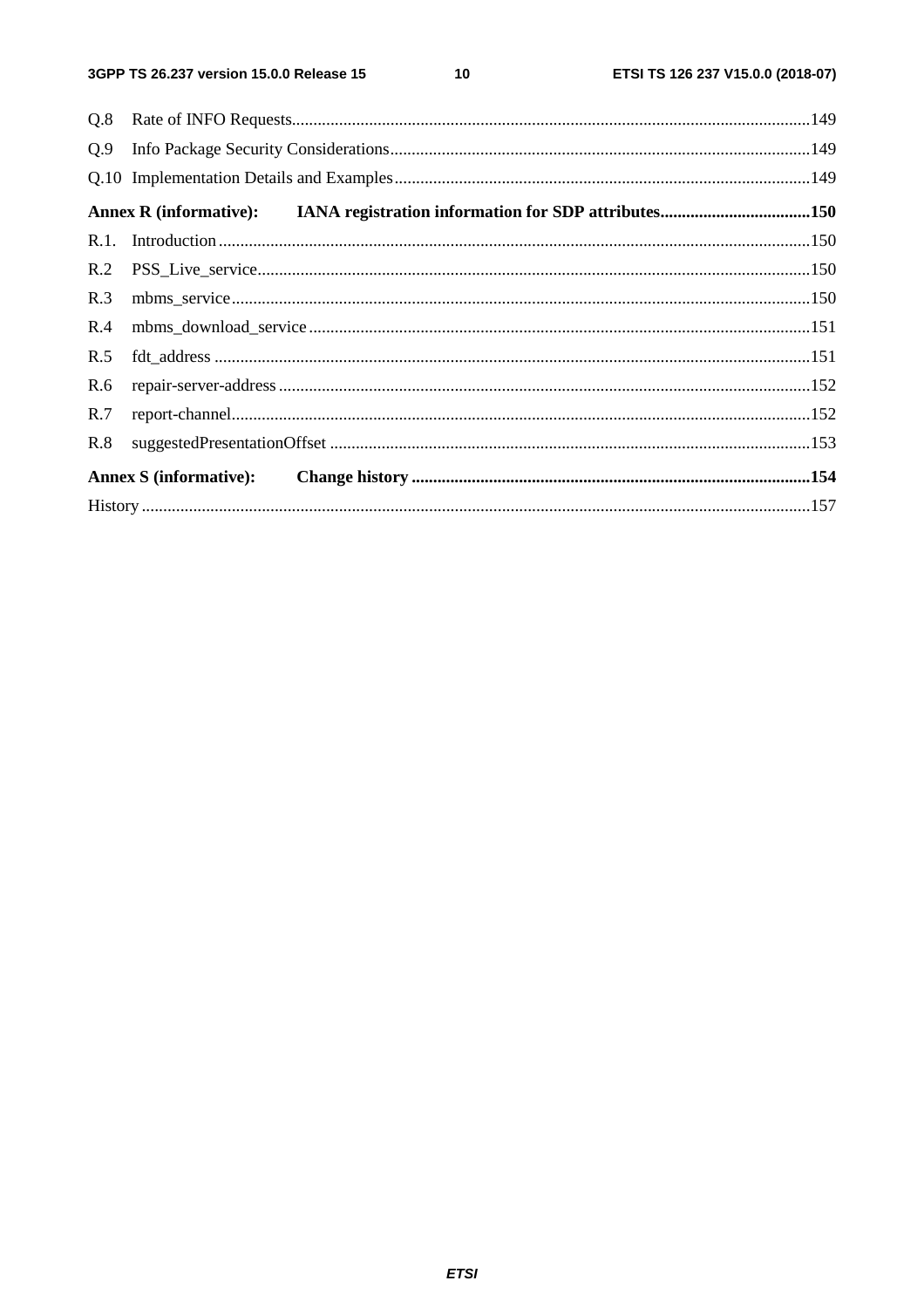# Foreword

This Technical Specification has been produced by the 3rd Generation Partnership Project (3GPP).

The contents of the present document are subject to continuing work within the TSG and may change following formal TSG approval. Should the TSG modify the contents of the present document, it will be re-released by the TSG with an identifying change of release date and an increase in version number as follows:

Version x.y.z

where:

- x the first digit:
	- 1 presented to TSG for information;
	- 2 presented to TSG for approval;
	- 3 or greater indicates TSG approved document under change control.
- y the second digit is incremented for all changes of substance, i.e. technical enhancements, corrections, updates, etc.
- z the third digit is incremented when editorial only changes have been incorporated in the document.

# Introduction

The 3GPP Packet Switch Streaming (PSS) provides a framework for Internet Protocol (IP) based streaming applications in by specifying protocols and codecs within the 3GPP system. Protocols for control signalling, capability exchange, media transport, rate adaptation and protection are specified. Codecs for speech, natural and synthetic audio, video, still images, bitmap graphics, vector graphics, timed text and text are specified.

The 3GPP Multimedia Broadcast and Multicast Service (MBMS) provides a framework for broadcast and Multicast streaming and download applications in 3GPP networks supporting the MBMS bearer service. The MBMS user services are enabled by a set of specified media codecs, formats and transport/application protocols. MBMS user services are built on top of the MBMS bearer service. There are two delivery methods for the MBMS user services: download and streaming.

The 3GPP IP Multimedia Subsystem (IMS) enables the deployment of IP multimedia applications. PSS and MBMS User Services are IP multimedia services but they were specified before IMS. IMS brings enablers and features to operators and subscribers that can enhance the experience of PSS and MBMS User Services.

The purpose of the present document is the specification of use of the IMS to initiate and control PSS and MBMS User Service. This should enable deployment of PSS and MBMS user services as IMS services. Note that the present specification uses components of the 3GPP PSS, 3GPP MBMS, ETSI TISPAN IPTV and Open IPTV Forum standards specifications.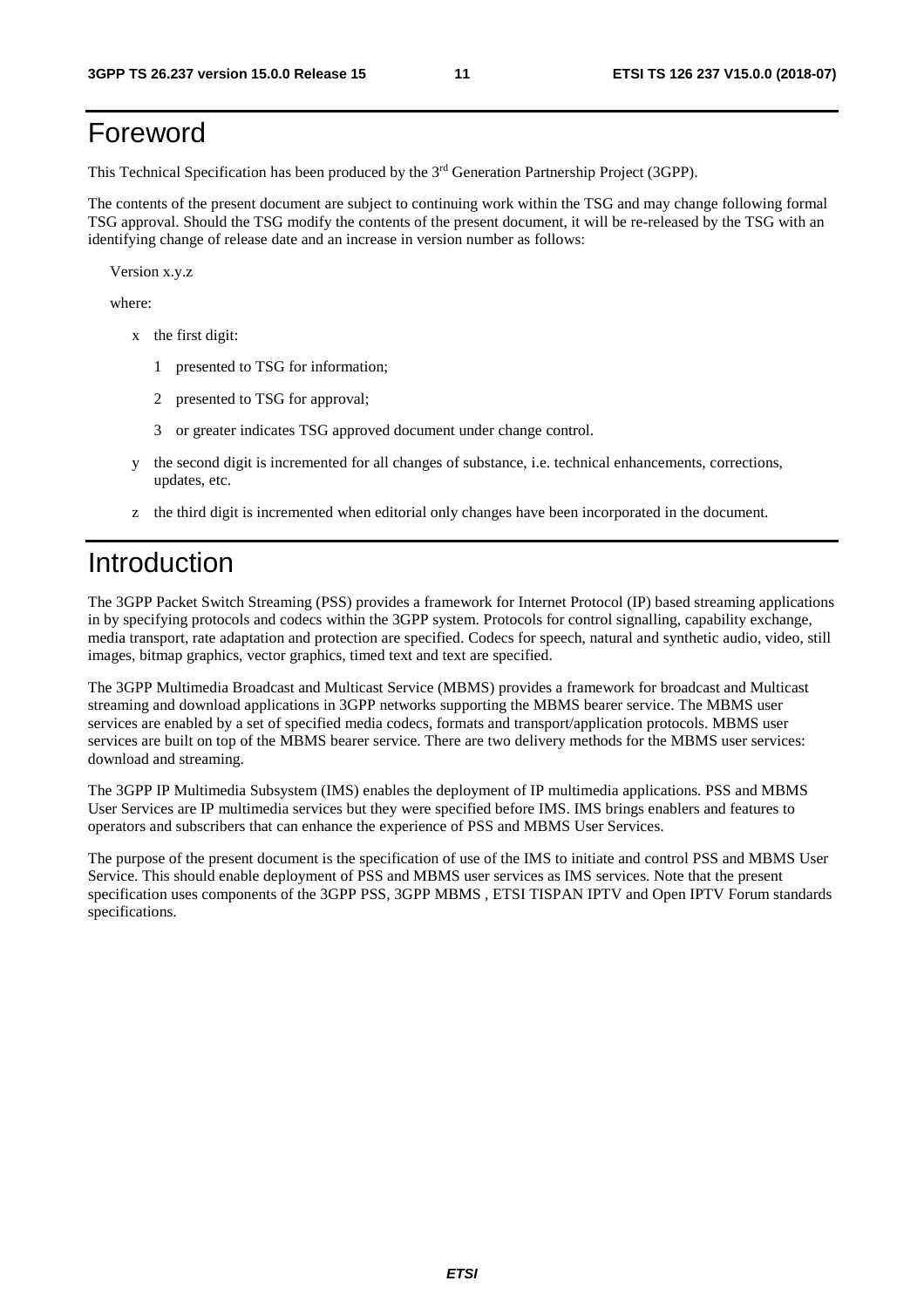# 1 Scope

The present document specifies the usage of IMS protocols to initiate and control PSS and MBMS Streaming and Download User Services based applications. It applies to IMS enabled UEs that also implement PSS and/or MBMS clients. Existing protocols that are used are described in reference to relevant specifications.

The present document is applicable to IP-based packet-switched networks over 3GPP systems.

The present document includes information applicable to network operators, service providers and manufacturers.

# 2 References

The following documents contain provisions which, through reference in this text, constitute provisions of the present document.

- References are either specific (identified by date of publication, edition number, version number, etc.) or non-specific.
- For a specific reference, subsequent revisions do not apply.
- For a non-specific reference, the latest version applies. In the case of a reference to a 3GPP document (including a GSM document), a non-specific reference implicitly refers to the latest version of that document *in the same Release as the present document*.
- [1] 3GPP TR 21.905: "Vocabulary for 3GPP Specifications".
- [2] 3GPP TS 22.146: "Multimedia Broadcast/Multicast Service; Stage 1".
- [3] 3GPP TS 22.246: "Multimedia Broadcast/Multicast Service (MBMS) user services; Stage 1".
- [4] 3GPP TS 23.246: "Multimedia Broadcast/Multicast Service (MBMS); Architecture and functional description".
- [5] 3GPP TS 33.246: "3G Security; Security of Multimedia Broadcast/Multicast Service (MBMS)".
- [6] 3GPP TS 23.228: "IP multimedia subsystem; Stage 2".
- [7] 3GPP TS 24.229: "IP multimedia call control protocol based on Session Initiation Protocol (SIP) and Session Description Protocol (SDP); Stage 3".
- [8] 3GPP TS 26.234: "Transparent end-to-end streaming service; Protocols and codecs".
- [9] 3GPP TS 22.233: "Transparent End-to-End Packet-switched Streaming Service; Stage 1".
- [10] 3GPP TS 26.233: "Transparent end-to-end packet switched streaming service (PSS); General description".
- [11] 3GPP TS 26.346: "Multimedia Broadcast/Multicast Service (MBMS); Protocols and codecs".
- [12] 3GPP TS 23.203: "Policy and charging control architecture".
- [13] IETF RFC 4145 (September 2005): "TCP-Based Media Transport in the Session Description Protocol (SDP)".
- [14] IETF RFC 4572 (July 2006) Connection-Oriented Media Transport over the Transport Layer Security (TLS) Protocol in the Session Description Protocol (SDP)
- [15] void
- [16] 3GPP TS 23.060: "General Packet Radio Service (GPRS); Service description; Stage 2".
- [17] IETF RFC 2782: "A DNS RR for specifying the location of services (DNS SRV)".
- [18] **Void.**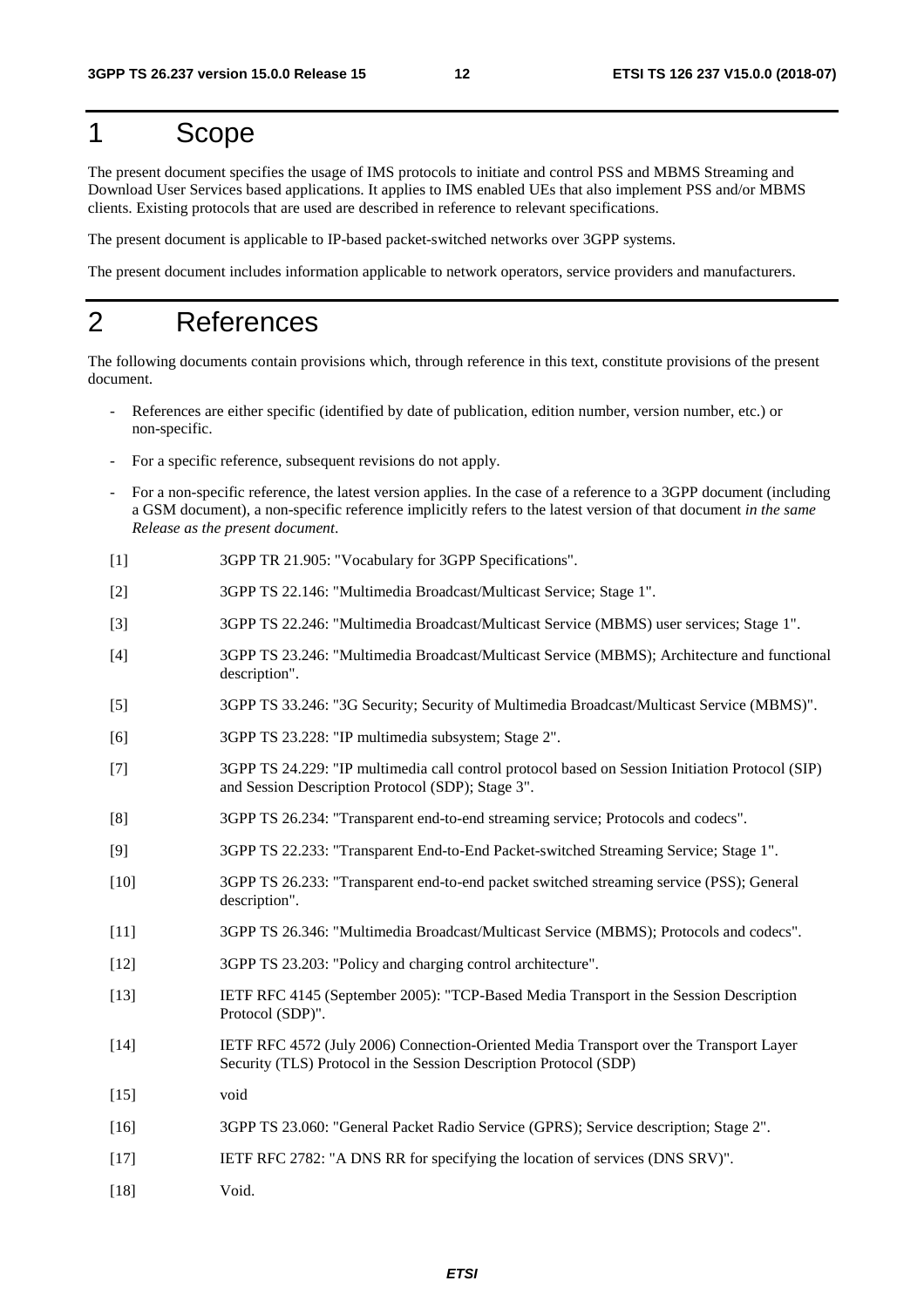| $[19]$ | Void.                                                                                                                                                                                                          |
|--------|----------------------------------------------------------------------------------------------------------------------------------------------------------------------------------------------------------------|
| $[20]$ | 3GPP TS 33.222: "Generic Authentication Architecture (GAA); Access to network application<br>functions using Hypertext Transfer Protocol over Transport Layer Security (HTTPS)".                               |
| $[21]$ | 3GPP TS 24.423: "TISPAN; PSTN/ISDN simulation services; Extensible Markup Language<br>(XML) Configuration Access Protocol (XCAP) over the Ut interface for Manipulating NGN<br>PSTN/ISDN Simulation Services". |
| $[22]$ | 3GPP TS 24.109: "Bootstrapping interface (Ub) and network application function interface (Ua);<br>Protocol details".                                                                                           |
| $[23]$ | Void.                                                                                                                                                                                                          |
| $[24]$ | ETSI TS 183 063 V3.5.2 (2011-03): "Telecommunications and Internet converged Services and<br>Protocols for Advanced Networking (TISPAN); IMS based IPTV Stage 3 Specification".                                |
| $[25]$ | IETF RFC 2326: "Real Time Streaming Protocol (RTSP)".                                                                                                                                                          |
| $[26]$ | 3GPP TS 33.220: "Generic Authentication Architecture (GAA); Generic bootstrapping<br>architecture".                                                                                                            |
| $[27]$ | OMA-TS-BCAST_Service_Guide-V1_0: "Method and Apparatus for Broadcast Signaling in a<br>Wireless Communication System".                                                                                         |
| $[28]$ | IETF RFC 6080: "A Framework for Session Initiation Protocol User Agent Profile Delivery".                                                                                                                      |
| $[29]$ | 3GPP TS 23.003: "Numbering, addressing and identification".                                                                                                                                                    |
| $[30]$ | 3GPP TS 23.401: "General Packet Radio Service (GPRS) enhancements for Evolved Universal<br>Terrestrial Radio Access Network (E-UTRAN) access".                                                                 |
| $[31]$ | 3GPP TS 33.203: "3G security; Access security for IP-based services".                                                                                                                                          |
| $[32]$ | 3GPP TS 33.210: "3G security; Network Domain Security (NDS); IP network layer security".                                                                                                                       |
| $[33]$ | 3GPP TS 29.109: "Generic Authentication Architecture (GAA); Zh and Zn Interfaces based on the<br>Diameter protocol; Stage 3".                                                                                  |
| $[34]$ | IETF RFC 2616: "Hypertext Transfer Protocol -- HTTP/1.1".                                                                                                                                                      |
| $[35]$ | 3GPP TS 23.141: "Presence Service; Architecture and functional description".                                                                                                                                   |
| $[36]$ | 3GPP TS 24.141: "Presence Service using the IP Multimedia (IM) Core network (CN) subsystem".                                                                                                                   |
| $[37]$ | OMA-TS-Presence-SIMPLE-V1-00-20060725-A: "Open Mobile Alliance: Presence SIMPLE<br>specification".                                                                                                             |
| $[38]$ | 3GPP TS 26.114: "IP Multimedia Subsystem (IMS); Multimedia telephony; Media handling and<br>interaction".                                                                                                      |
| $[39]$ | 3GPP TS 26.244: "Transparent end-to-end packet switched streaming service (PSS); 3GPP file<br>format (3GP)".                                                                                                   |
| $[40]$ | 3GPP TS 23.237: "IP Multimedia Subsystem (IMS) Service Continuity; Stage 2".                                                                                                                                   |
| $[41]$ | 3GPP TS 24.237: "IP Multimedia Subsystem (IMS) Service Continuity; Stage 3".                                                                                                                                   |
| $[42]$ | IETF RFC 6086: "Session Initiation Protocol (SIP) INFO Method and Package Framework".                                                                                                                          |
| $[43]$ | IETF RFC 3515: "The Session Initiation Protocol (SIP) Refer Method".                                                                                                                                           |
| $[44]$ | Open IPTV Forum, "Release 2 Specification, Volume 4 - Protocols" V2.1, June 2011.                                                                                                                              |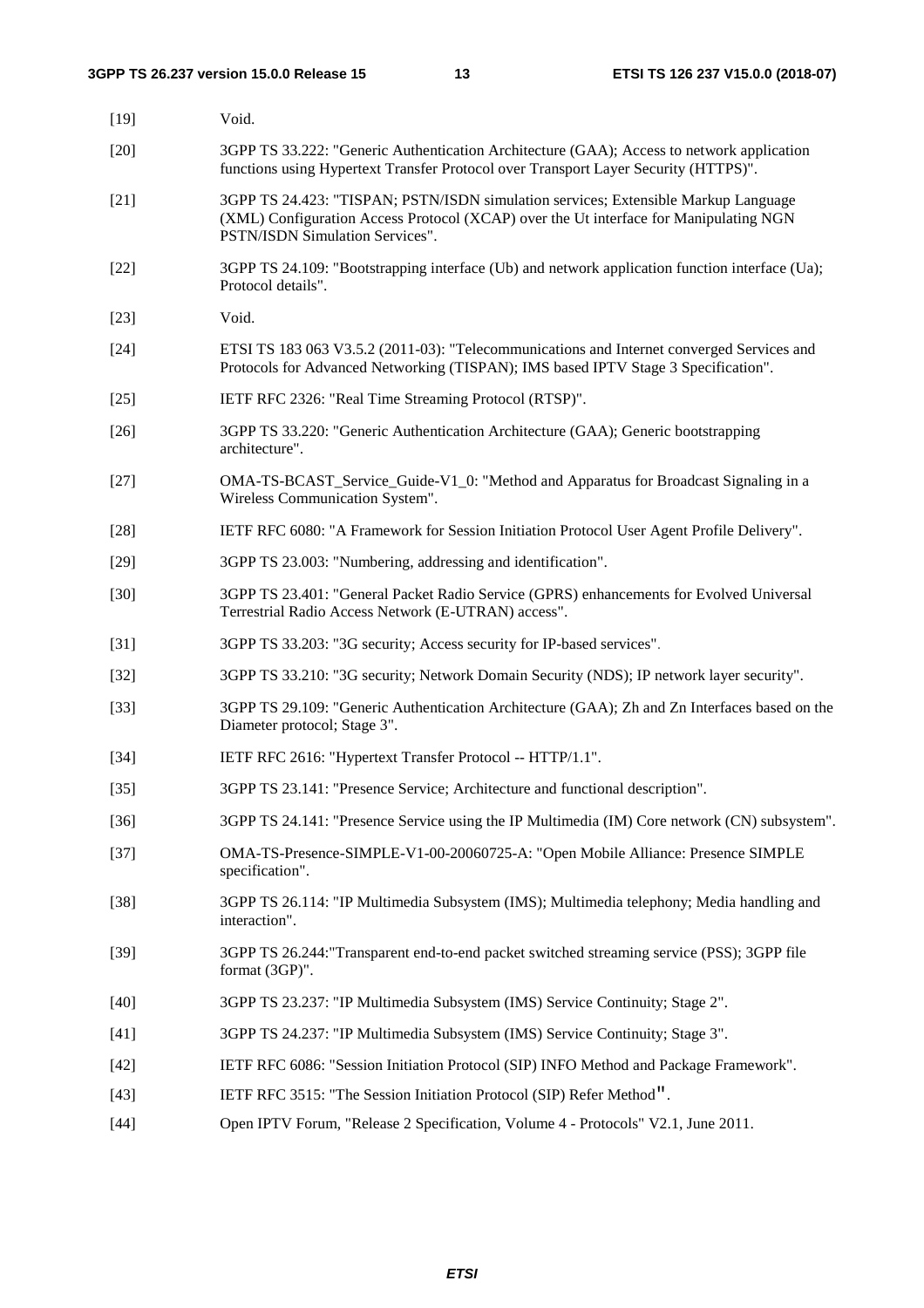# 3 Definitions and abbreviations

# 3.1 Definitions

For the purposes of the present document, the terms and definitions given in 3GPP TR 21.905 [1] and the following apply:

**On Demand:** users can select their required content, for example with the assistance of the Electronic Programme Guide (EPG), at the user preferred time.

NOTE: The content is then transmitted uniquely (unicast) to that consumer who can usually use trick-modes functionalities to control their viewing of the content. e.g. TV Content on Demand (CoD)

**IMS registration:** registration procedure for a public user identity initiated by the UE in the absence of any valid registration

Live: content is streamed and intended for reception by anyone where the consumer has no control over the content or timing of what he receives, apart from the ability to select a particular channel. e.g. linear TV.

**"Non-IMS" BM-SC:** BM-SC function as defined in 3GPP TS 23.246 [5] and 3GPP TS 26.346 [11] without any IMS support

**Multimedia Broadcast/Multicast Service (MBMS):** See 3GPP TS 22.146 [2].

**MBMS User Services:** MBMS User Service may use more than one Multimedia Broadcast/Multicast Service (bearer service) and more than one Broadcast and/or Multicast session (See 3GPP TS 22.246 [3].)

**MBMS user service discovery/announcement:** user service discovery refers to methods for the UE to obtain the list of available MBMS user services along with information on the user service and the user service announcement refers to methods for the MBMS service provider to make the list of available MBMS user services along with information on the user service available to the UE

**MBMS delivery method:** mechanism used by a MBMS user service to deliver content An MBMS delivery method uses MBMS bearers in delivering content and may make use of associated procedures.

**MBMS download delivery method:** delivery of discrete objects (e.g. files) by means of a MBMS download session

**MBMS streaming delivery method:** delivery of continuous media (e.g. real-time video) by means of a MBMS streaming session

**MBMS streaming session:** time, protocols and protocol state (i.e. parameters) which define sender and receiver configuration for the streaming of content

**PSS client:** client for the 3GPP packet switched streaming service based on the IETF RTSP/SDP and/or HTTP standards, with possible additional 3GPP requirements according to the present document

**PSS server:** server for the 3GPP packet switched streaming service based on the IETF RTSP/SDP and/or HTTP standards, with possible additional 3GPP requirements according to the present document

**Trick Play:** streaming playback mode during which the user can control playback by playing, seeking, pausing, fast forwarding and fast rewinding

# 3.2 Abbreviations

For the purposes of the present document, the abbreviations given in 3GPP TR 21.905 [1] and the following apply:

| <b>BM-SC</b> | <b>Broadcast-Multicast - Service Centre</b> |
|--------------|---------------------------------------------|
| CoD          | Content on Demand                           |
| <b>ESG</b>   | Electronic Service Guide                    |
| <b>GGSN</b>  | Gateway GPRS Serving Node                   |
| <b>IMPI</b>  | <b>IMS</b> Private Identity                 |
| <b>IMPU</b>  | <b>IMS</b> Public Identity                  |
| <b>IMS</b>   | IP Multimedia Subsystem                     |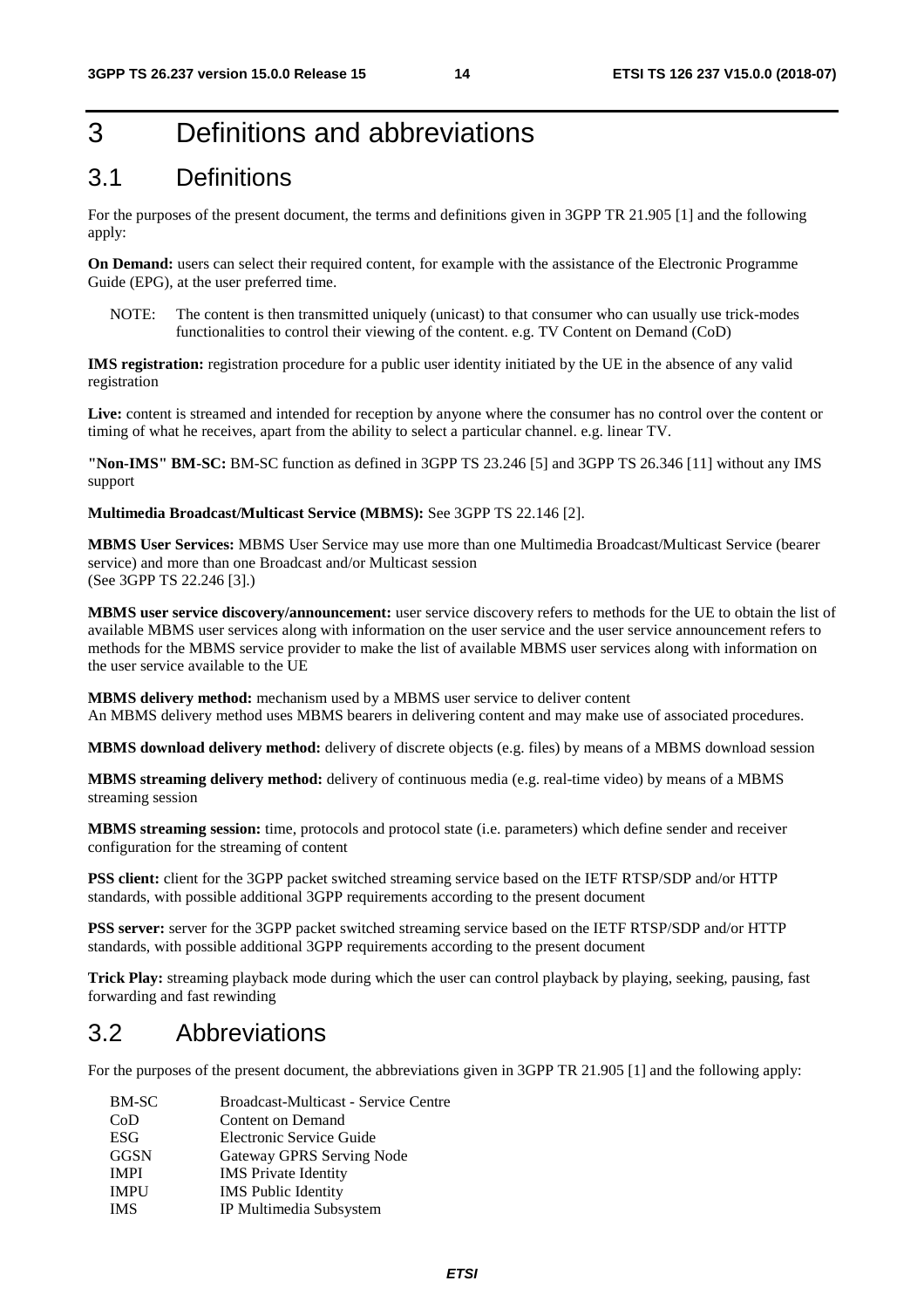| <b>IUT</b>  | Inter UE Session Transfer              |
|-------------|----------------------------------------|
| <b>IP</b>   | Internet Protocol                      |
| <b>MBMS</b> | Multimedia Broadcast/Multicast Service |
| <b>PSS</b>  | Packet Switch Streaming                |
| <b>PSI</b>  | Public Service Identity                |
| <b>RTP</b>  | Real-Time transport Protocol           |
| <b>RTSP</b> | Real-Time Streaming Protocol           |
| <b>SCC</b>  | Service Centralization and Continuity  |
| <b>SCF</b>  | <b>Service Control Function</b>        |
| SDF         | <b>Service Discovery Function</b>      |
| <b>SDP</b>  | <b>Session Description Protocol</b>    |
| <b>SSF</b>  | <b>Service Selection Function</b>      |
| UE          | User Equipment                         |
| URI         | Uniform Resource Identifier            |
| USD         | <b>User Service Description</b>        |
|             |                                        |

# 4 System description

# 4.1 Introduction

This clause describes the IMS initiated and controlled PSS and MBMS User Service system. It gives a description of the architecture, the role of each new and modified entity and interface.

The description of the PSS system is in 3GPP TS 22.233 [9] and 3GPP TS 26.233 [10]. The description of the MBMS system is in 3GPP TS 23.246 [4].

# 4.2 Architecture

### 4.2.1 Non IMS 3GPP PSS and MBMS User Service architecture

Figure 1 describes the Non IMS PSS and MBMS User Service architecture.



#### **Figure 1: Non IMS PSS and MBMS User Service Architecture**

The sources consist of all multimedia content in streaming or file form. E.g. live encoders processing in feeds from TV or Music Radio channels.

The PSS server performs control and streaming delivery functions on a Unicast access type.

The BM-SC performs control and streaming/download delivery functions in a hybrid Unicast/Multicast/Broadcast access type.

The core network and RAN enable the mobility, and provides IP connectivity over Unicast/Multicast/Broadcast bearers between the servers and the clients.

The PSS & MBMS client, located in the UE, performs service selection and initiation, receives and present the content to the user.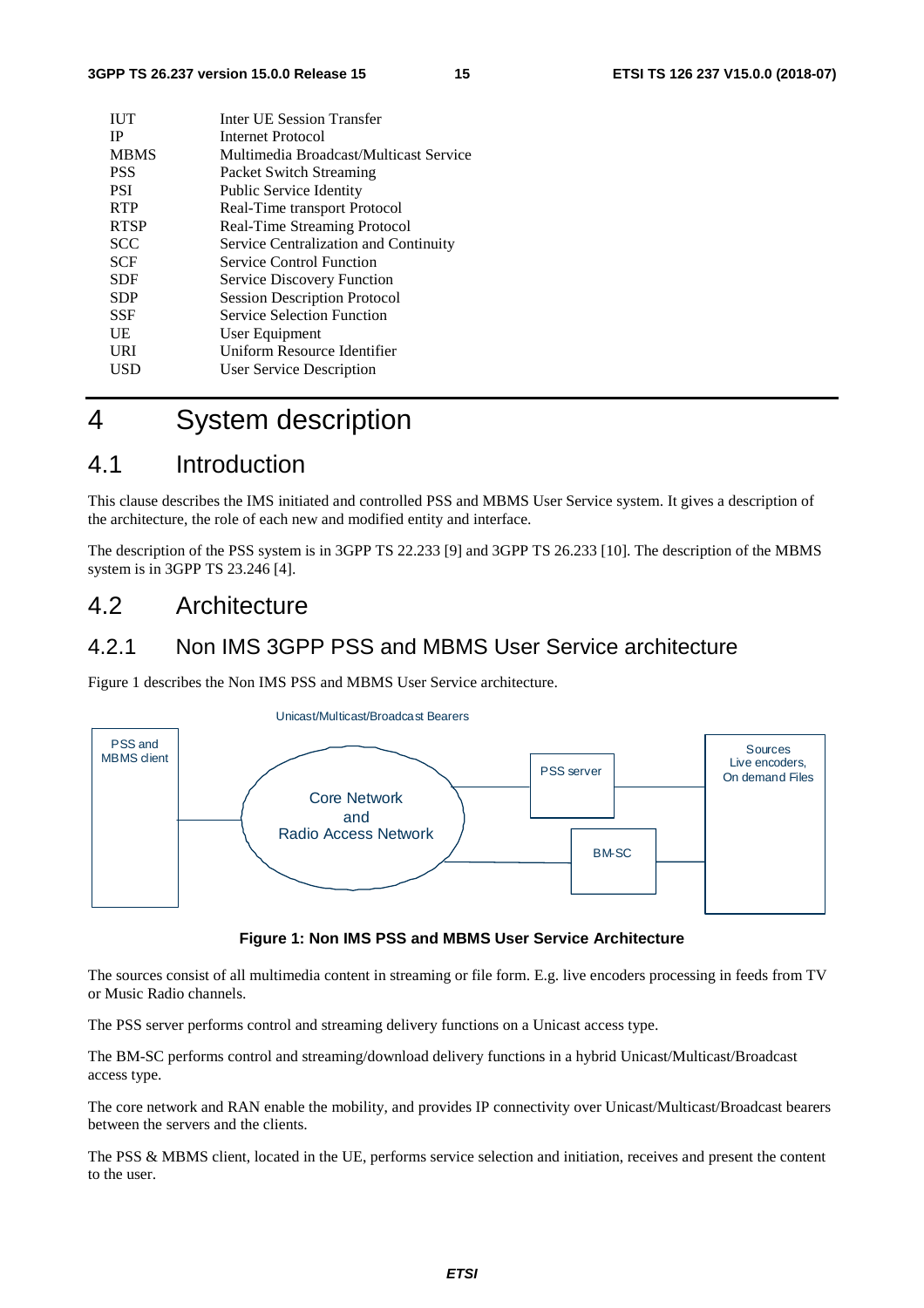The PSS client interfaces to the PSS server transparently through the Packet Switch Network. The PSS client can discover the PSS services via multiple means like e.g. browsing. The session description protocol is SDP. The session control protocol is RTSP. The transport protocol is RTP.

The MBMS client interfaces to the BM-SC via layer 3 protocols defined between the UE and the GGSN and the GGSN with the BM-SC (Gmb).

The PSS and MBMS client interfaces via the Radio interface to the RAN and the CN.

The interface between the sources and the PSS server & BM-SC are outside the scope of the present document.

### 4.2.2 IMS based PSS and MBMS User Service architecture

Figure 2 describes the IMS based PSS and MBMS User Service functional architecture. In addition to PSS and MBMS User Service functions, the IMS core and various functions are added.



#### **Figure 2: IMS based PSS and MBMS functional architecture**

In figure 2:

Solid lines are standard interfaces. E.g. interface between PSS server and UE4.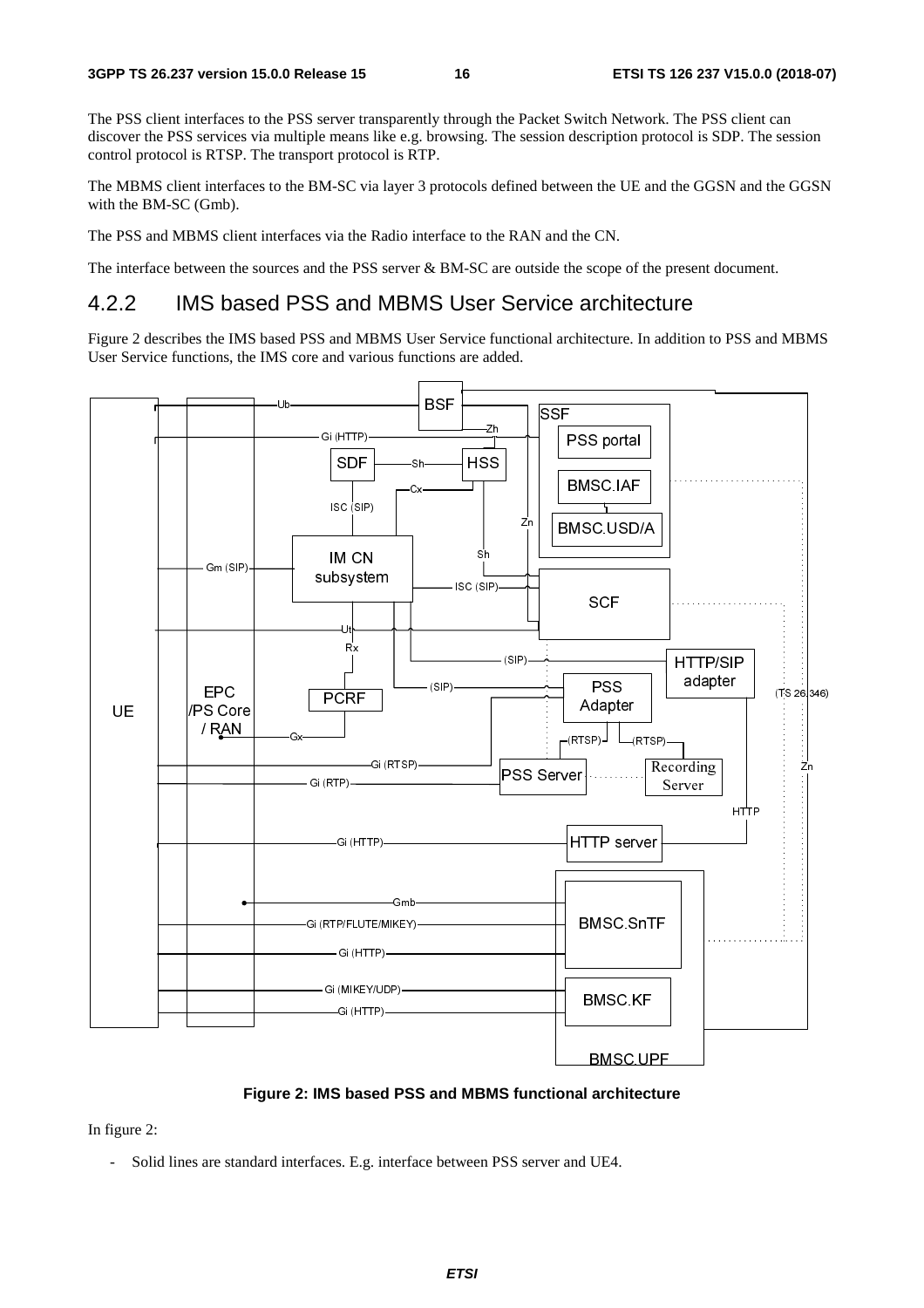- Dotted lines are for interfaces for which the protocols in use is out of the scope of the present document. E.g. interface between SSF and BMSC.UPF.

Description of functional entities:

- IM CN Subsystem: IMS Core Network Subsystem as defined in 3GPP TS 23.228 [6]. The IM CN Subsystem supports, user registration and authentication, mobility and roaming, control of multimedia sessions, QoS control, Policy control, charging and interworking with circuit switched.
- EPC/PS Core/RAN: Evolved Packet Core, Packet Switch Core Network and Radio Access Network. See 3GPP TS 23.060 [16] and TS 23.401 [30].

NOTE 0: the various packet core networks may offer different levels of support (e.g. the EPC does not support MBMS in 3GPP Release 8).

- UE: The UE contains an GBA/IMS/PSS/MBMS client, which performs service discovery and selection, handles service initiation, modification and termination, receives and present the content to the user. In addition to the procedures specified in this document, the UE shall support the procedures specified in 3GPP TS 24.229 [7] and 3GPP TS 24.109 [22] for the UE functional entity.
- SDF: Service Discovery Function (SDF): this function provides an entry point to SSF for the client to attach to the service provided by the service provider. In addition to the procedures specified in this document, the SDF shall support the procedures specified in 3GPP TS 24.229 [7] for the terminating UA functional entity.
- SSF: Service Selection Function (SSF): this function provides a list of available PSS and MBMS User Services and relevant User Service Description information. It can be personalized to the client's identity. The SSF shall support Service Announcement functions according to the Xa interface in TISPAN. The PSS portal is for formatting and delivery of PSS Service Description information. The BMSC.IAF and BMSC.USD/A functions are according to 3GPP TS 26.346 [11]. The interface between BMSC.IAF and UE is according to 3GPP TS 26.346 [11] and out of the scope of the present specification. If the User Service Description information exists in a BMSC.USD/A of a "Non-IMS" BM-SC, or in a PSS portal, the SSF takes USD information from them. The SSF may then reformat the USD information before delivery to the UE. The reformat may include information for the IMS UE to build a SIP URI to initiate PSS and MBMS user service.
- SCF: Service Control Function (SCF): it provides service logic and functions required to support execution of such logic. It does service authorization during session initiation and session modification, which includes checking PSS and MBMS user's service subscription in order to allow or deny access to the service. It selects the relevant PSS and MBMS media functions. In addition to the procedures specified in this document, the SCF shall support the procedures specified in 3GPP TS 24.229 [7]:
	- For PSS, the SCF acts as a proxy or B2BUA.
	- For MBMS, the SCF acts as a terminating UA.
- BSF: Bootstrapping Server Function (BSF) as defined in 3GPP TS 33.220 [26] and 3GPP TS 24.109 [22] to perform GBA/GAA procedures with the UE. The BSF supports procedures defined in 3GPP TS 33.220 [26] and 3GPP TS 29.109 [x] with the HSS and the BMSC.UPF (see clause 10.4.1) and with the HSS and the SCF (see clause 10.4.2) to enable GBA/GAA procedures.
- HSS: Home Subscriber Server as defined in 3GPP TS 23.002. Contains the IMS User Profile and optionally the GBA User Security Settings (GUSS) defined in 3GPP TS 33.220 [26] and 3GPP TS 29.109 [33]. It also may contain PSS and MBMS User Service specific User and UE data.
- PSS Adapter: this function performs bi-directional protocol translation between SIP and RTSP to offer control of PSS servers as defined in clause 8.2.3.5 and also control of Recording servers as defined in clause 20.1.4. It proxies RTSP messaging from the UE and SIP/RTSP translation towards the PSS server and Recording server. Note that these functions can be incorporated into the SCF, the PSS Server or a new stand-alone entity. In addition to the procedures specified in this document, the PSS Adapter shall support the procedures specified in 3GPP TS 24.229 [7] for the terminating UA functional entity.
- HTTP/SIP adapter: this function correlates SIP session with HTTP incoming requests. In addition to the procedures specified in this document, the HTTP/SIP adapter shall support the procedures specified in 3GPP TS 24.229 [7] for the terminating UA functional entity.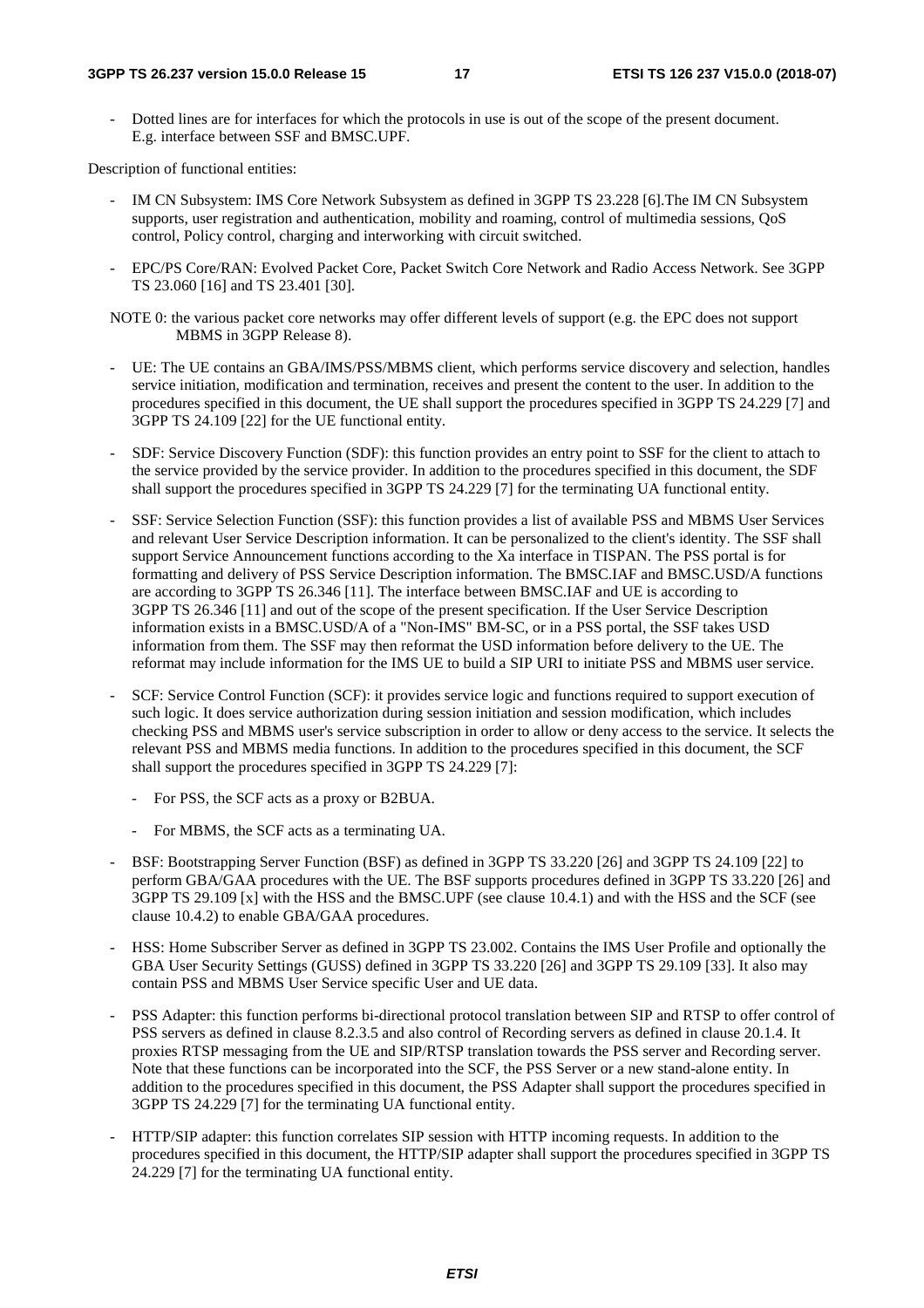- PCRF: Policy and Charging Rules Function (3GPP TS 23.203 [12]). This function controls the charging and the establishment of resources in the RAN and PS core network.
- PSS Server: Packet Switch Streaming server function as described in 3GPP TS 26.234 [8]. It functionally contains media control and media delivery functions.
- Recording Server: Recording Server function performs live content recording. This function contains two part, to the content resource, it retrieves live streaming content; to PSS Adapter, it act as a RTSP client as defined in section X.1.5.
- HTTP server: this function is described in 3GPP TS 26.234 [8].
- BMSC.UPF: it contains all BMSC User Plane sub-functions.
- NOTE 1: The BM-SC Membership function and Proxy and Transport function are defined in 3GPP TS 23.246 [4]. These functions are not described on the architecture in figure 2. The BM-SC Membership function is invoked for the establishment and release of Multicast bearers.

Description of interfaces:

- The interface between the UE and the SSF is used to retrieve service selection information. It is part of the SGi/Gi interface and based on HTTP protocol.
- Gm: This is a SIP based interface between the UE (IMS Client) and the P-CSCF. It is used to forward the SIP service request and response between UE and network.
- The interface between the UE (PSS Client) and the PSS Adapter allows media flow control. It is part of the SGi/Gi interface and based on RTSP protocol.
- The interface between the PSS Server and the UE is for delivery of streaming data. It is part of the SGi/Gi interface and based on RTP and RTCP protocols.
- The interface between the HTTP server and the UE is for delivery of download data. It is part of Sgi/Gi interface and based on HTTP.
- The interface between the BMSC.UPF and the UE is for delivery of streaming data and traffic keys. It is part of the SGi/Gi interface and based on (S)RTP, FLUTE and MIKEY protocols.
- Gmb: This interface is between the BMSC.UPF and the GGSN. The Gmb interface is defined in 3GPP TS 23.246 [4].
- The interface between the PSS Adapter and the PSS Server allows control of the PSS Server. This interface is based on RTSP protocol.

NOTE 2: This interface needs to be named.

- The interface between the PSS Adapter and the Recording Server allows control of the Recording Server. This interface is based on RTSP protocol.
- The interface between the PSS Server and the Recording Server is for delivery of recorded streaming content.
- The interface between the HTTP/SIP adapter and the HTTP server is based on HTTP.
- The interface between the IM CN subsystem and the SCF is an ISC (IMS Service Control) interface based on SIP. The interface between the IM CN subsystem and the PSS adapter is an interface based on SIP protocol.. Both interfaces are used to setup, modify and teardown PSS sessions.
- NOTE 3: Under certain conditions this interface between the SCF and the PSS adapter can be implemented as a direct interface (i.e. not going via the IM CN subsystem).

NOTE 4: The interface between the IM CN subsystem and the PSS adapter needs to be named.

- The interface between the IM CN subsystem and the SCF is an ISC (IMS Service Control) interface based on SIP. The interfaces between the IM CN subsystem and the HTTP/SIP adapter is an interface based on SIP.
- NOTE 5: Under certain conditions this interface between the SCF and the PSS adapter can be implemented as a direct interface (i.e. not going via the IM CN subsystem).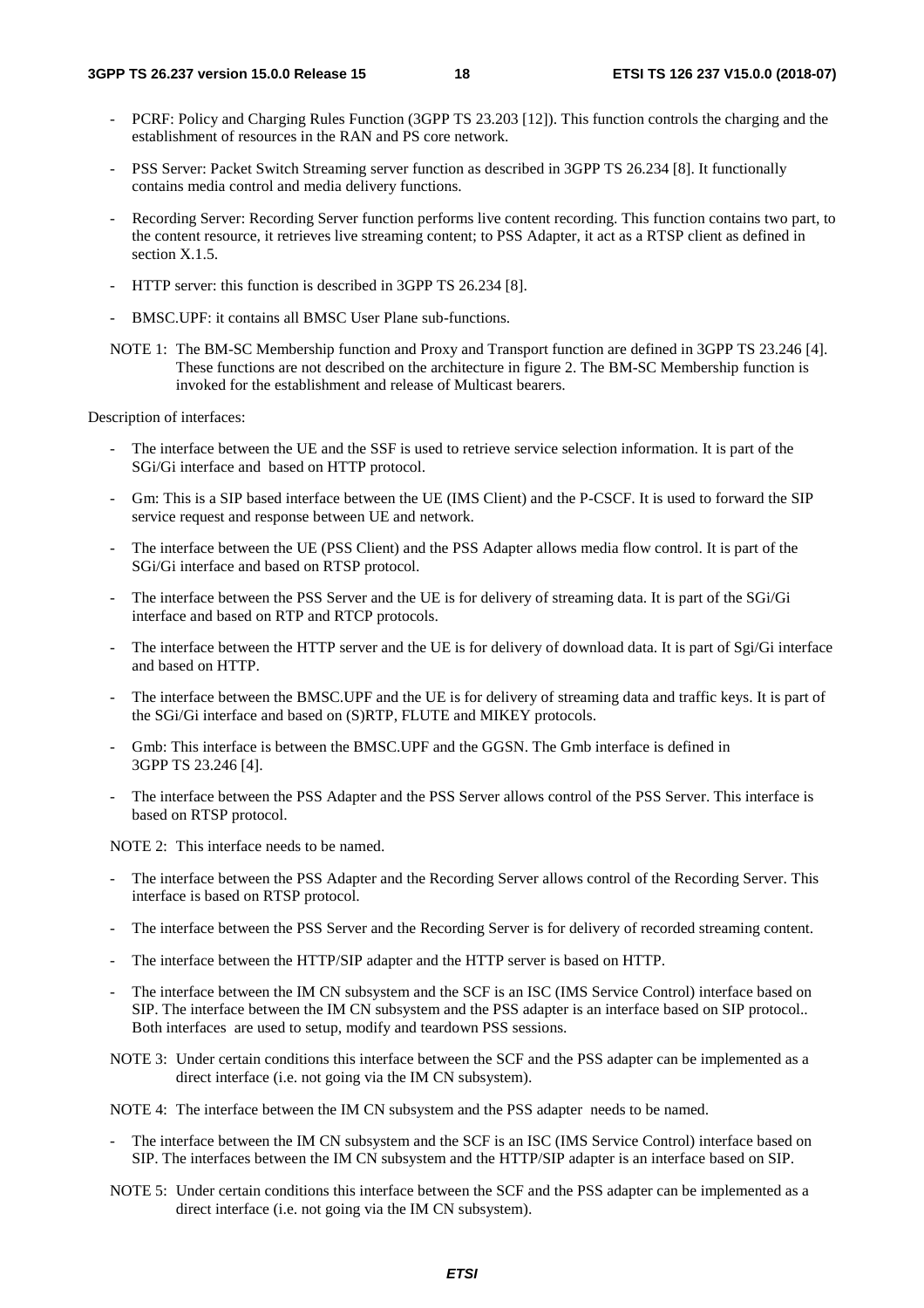- This interface between the SSF and the BMSC.UPF is according to 3GPP TS 26.346 [11]. It may be used to carry USD over MBMS bearers.
- The interface between the SDF and the IM CN subsystem is an ISC (IMS Service Control) interface based on SIP protocol.
- The interface between the UE and SCF is used for PSS and MBMS User Service and User Profile configuration. It is equivalent to the Ut interface in TISPAN IPTV.
- The interface between the SCF and the BMSC.UPF is used for security related functions (see clauses 10.4.1 and 10.4.2, respectively).
- The interface between the SCF and the PSS Server is FFS.
- The interface between the UE to the BMSC.SnTF is used for MBMS Associated Delivery procedures as defined in 3GPP TS 26.346 [11]. It is part of the SGi/Gi interface.
- The interface between the UE and the BMSC.KF is used for delivery of the MSK as defined in 3GPP TS 33.246 [5]. It is part of the SGi/Gi interface and based on MIKEY/UDP protocols.
- The interface between the UE and the BMSC.KF may be used for Key Request Functions (see clause 10.4.1).
- The interface between the BSF and the UE is part of the Ub interface defined in 3GPP TS 33.220 [26] and 3GPP TS 24.109 [22] and used for security functionalities.
- The interface between the BSF and the HSS is part of the Zh interface to fetch the Authentication Vectors (AV) and optionally the GBA User Security Settings (GUSS) and defined in 3GPP TS 33.220 [26] and 3GPP TS 29.109 [33].
- The interface between the BSF and the BMSC.UPF (see clause 10.4.1) and between the BSF and the SCF (see clause 10.4.2) is part of the Zn interface to deliver the application security information and defined in 3GPP TS 29.109 [33] and 3GPP TS 33.220 [26].

# 4.3 IMS based PSS and MBMS US procedures overview

Figure 3 describes the IMS based PSS and MBMS procedures from connection establishment to User Service Description retrieval.



**Figure 3: Procedures overview - part 1**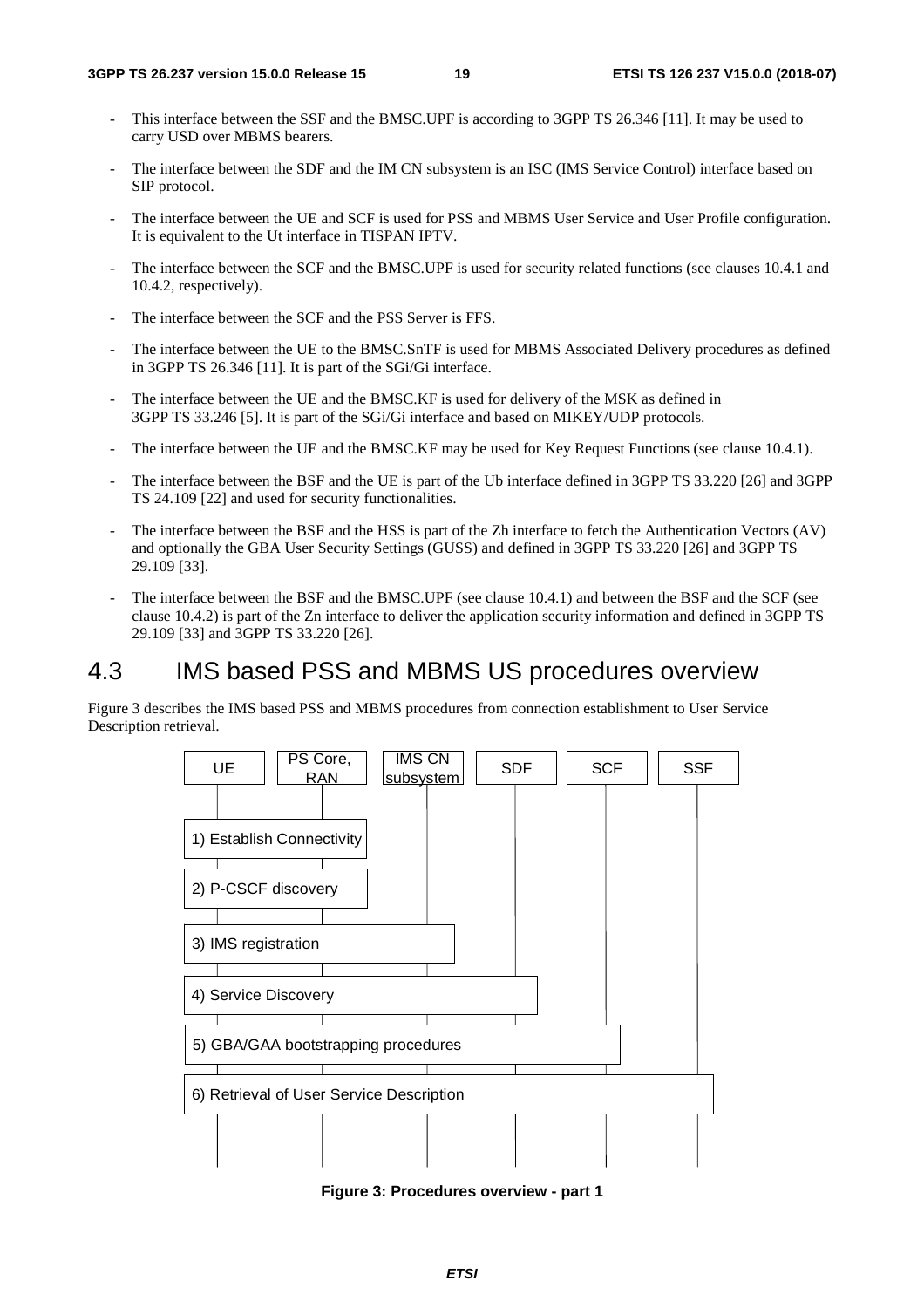Step 1 to 3: are outside the scope of the present document.

- Step 4: Service discovery, allows the Client to be informed of the available Service Providers.
- Step 5: GBA/GAA bootstrapping procedures, authenticates the User for signalling outside IMS and generates the Long Term Key that will be used during content key management procedures.
- Step 6: Retrieval of User Service description, allows the client to obtain the service session information for the selected provider.

Figure 4 describes the IMS based PSS and MBMS procedures from session establishment to content key management.



#### **Figure 4: Procedures overview - part 2**

- Step 7: Session Establishment, allows the Client to initiate a PSS or MBMS User Service session to receive content.
- Step 8: Policy and Charging Control, are procedures performed via the IMS core to setup relevant bearer QoS and charging functions.
- Step 9: Content Key Management is necessary to generate and distribute the keys to allow secure delivery of content to the User. At this stage, the delivery session is established and content is delivered to the client.

# 4.4 PSS and MBMS user profile and UE capabilities

### 4.4.1 User profile description

The PSS and MBMS user profile data contains all information required to operate PSS and MBMS user services.

The part of the PSS & MBMS user profile used for On Demand (CoD in TISPAN) and Live (BC in TISPAN) services shall be as defined in TISPAN TS 183 063, Annex C.

The part of the PSS & MBMS user profile used for Parental Control Service shall be as defined in Annex M.

### 4.4.2 UE capabilities

A set of PSS and MBMS UE capabilities is required to personalize and operate PSS and MBMS user services. These capabilities are described in 2 documents:

- The PSS and MBMS UE Capabilities XML document defined in Annex G.
- The RDF/XML document for the PSS base vocabulary specified in Annex F of TS 26.234 [8].

These 2 documents are sent during the Service Discovery procedure. See clause 6.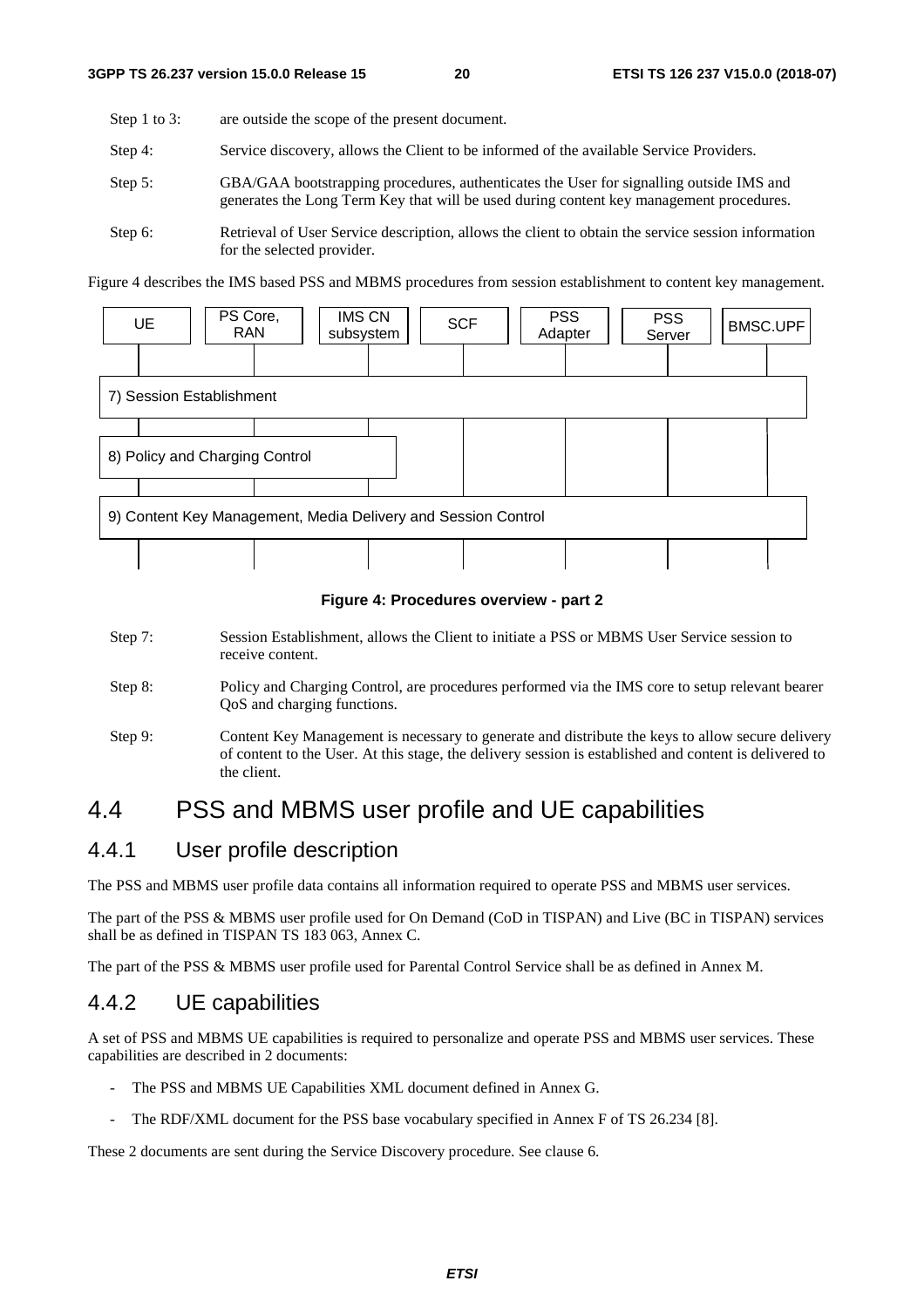### 4.4.3 Storage location

PSS and MBMS user profile and UE capabilities information may be stored in the following locations:

- Application Server functions.
- In a stand-alone server associated with one or more Application Server functions.
- In the HSS as transparent data associated to these Application Server functions.

The first and second options are recommended for data to be accessed by 3rd party application server functions. In the first and second case the Application Server function or the stand-alone server may exhibit the behaviour of an XDMS.

User data stored in the HSS can be accessed by Application Servers at the Sh reference point.

A subset of PSS and MBMS user-profile information may be accessed from the User Equipment at the Ut reference point.

For the purpose of personalized service selection, the SSF may need to access user data.

In the case when such user data is stored in the HSS, it can be accessed by the SSF at the Sh reference point when the SSF is in the same domain.

On the contrary, when such user data is stored in the AS or in a stand alone server associated with one or more application servers or if the SSF in not in the same domain as the HSS, the user data can be accessed by the SSF using an interface that is out of scope for this release.

The SSF may also request notification of user data updates.

# 5 Service Provider Discovery

# 5.1 Introduction

In order for the UE to access the PSS and MBMS User Service using IMS, it shall implement an IMS client that registers to the IM CN Subsystem [7]. This assumes that the UE has attached to a network and established PS connectivity through a PDP context according to 3GPP TS 23.060 [16] and has successfully completed the P-CSCF discovery procedure [7]. Once the UE is registered to the IM CN Subsystem, it can proceed to the Discovery of the PSS and MBMS User Service.

This clause specifies how the UE performs the PSS and MBMS Service Provider Discovery. This is equivalent to discovering the list of IMS PSI of the SDF and relative Service Providers. There are several means for the UE to acquire this information. The UE shall implement the DNS based Service Provider Discovery as defined in clause 5.2. Other methods are optional.

# 5.2 DNS

In this case, the SDFs are discovered using the DNS SRV mechanism in accordance with RFC 2782 [17], with the following input parameters:

Service: Defined as "pss-mbms-user-service".

NOTE: to be registered with IANA.

- Protocol: Can take values "http" or "sip". Specifies the protocol to contain the particular service.
- Domain name: the domain for which the returned records are valid. The value can be derived from the ISIM. Without ISIM it can be derived from USIM together with MCC (Mobile Country Code) and MNC (Mobile Network Code) according to TS 23.003 [29]. If not possible, the domain name can be derived from network attachment phase (DHCP server). Manual configuration overrides these possibilities.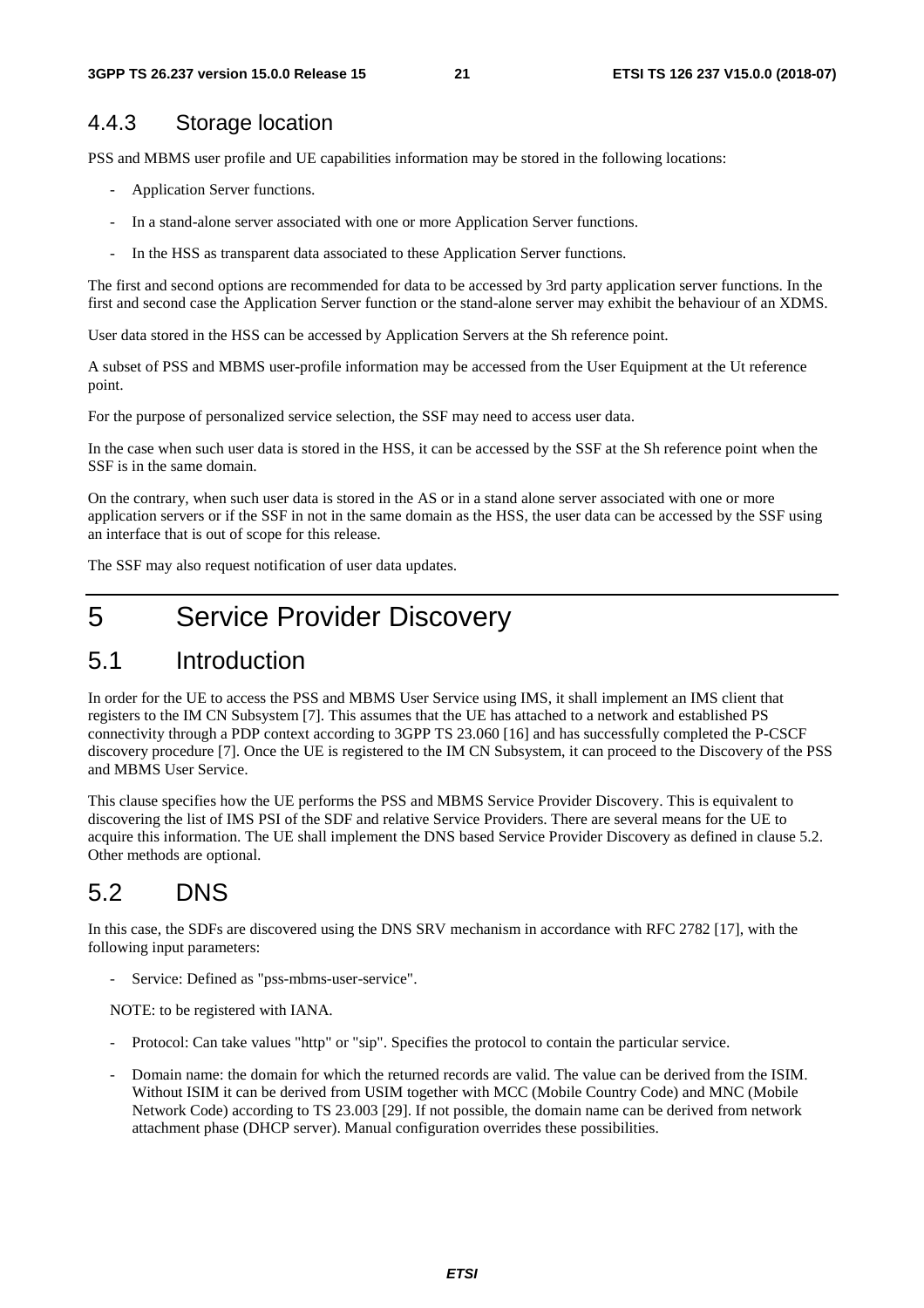

#### **Figure 5: Service Provider Discovery with DNS**

The output of the DNS SRV lookup is an ordered list of domain name, each pointing to a SDF server available within the specified Domain name.

# 5.3 Others

Alternatively, the SDF PSI may also be signalled to the UE by the following means:

- Manually provisioned in the UE.
- OMA Device Management.
- SMS.
- OMA Push.
- MBMS.
- DHCP.

# 6 User Service Discovery

# 6.1 Introduction

This clause specifies how the UE performs the PSS and MBMS User Service Discovery. This is equivalent to discovering the address of the SSF.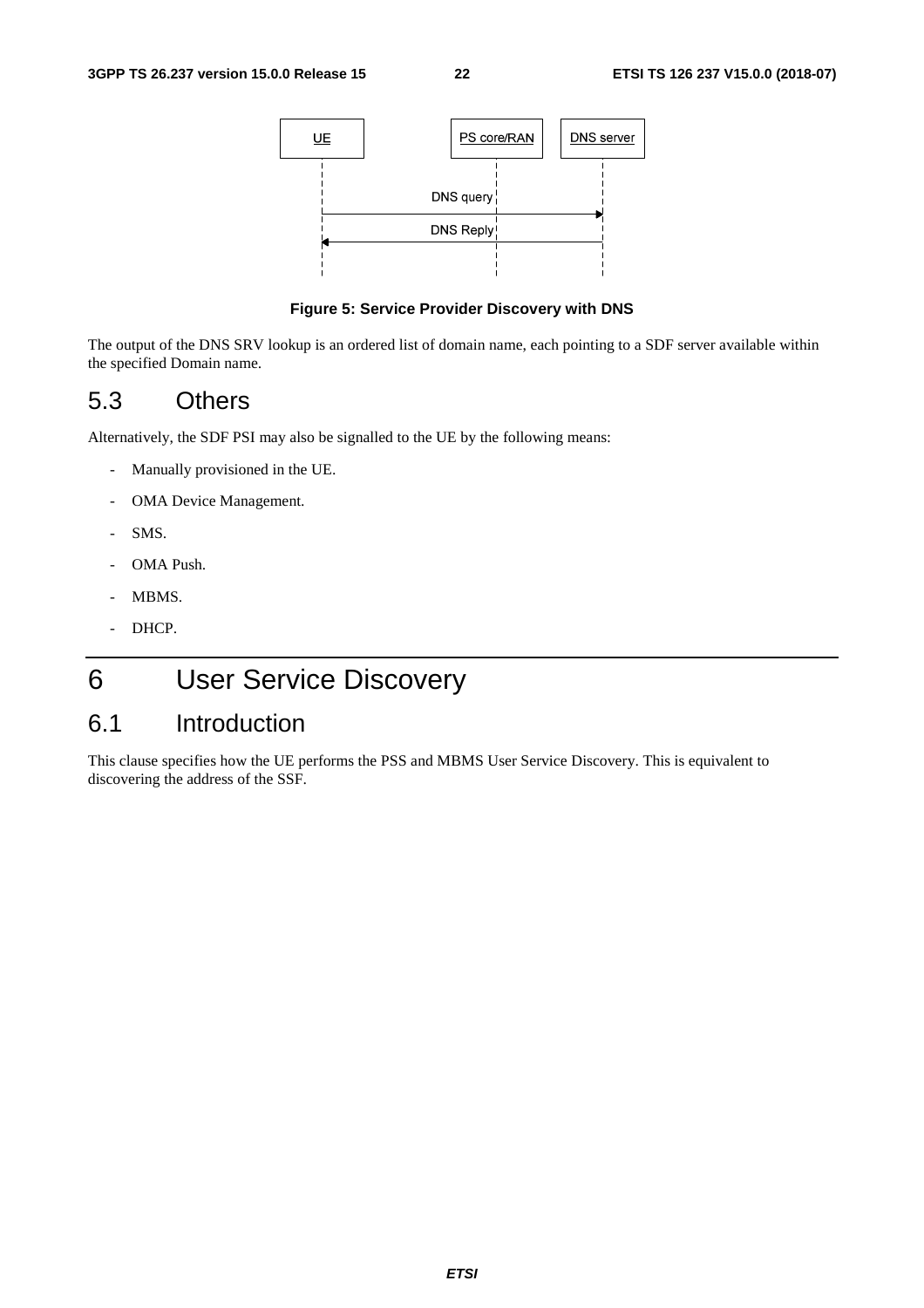# 6.2 Subscribe/Notify

# 6.2.1 General description



**Figure 6: Service Discovery with Subscribe/Notify** 

- 1) The UE sends a SIP SUBSCRIBE message to the IM CN subsystem. It should indicate its capabilities in the message.
- 2) The IM CN subsystem forwards the request to the SDF, e.g. thanks to an iFC.
- 3) The SDF determines the proper service discovery information, e.g. according to the UE capabilities, the user's profile (Personalized Service Discovery). The user profile may be retrieved from the HSS or any other entity where it is stored.
- 4) The SDF sends a SIP 200 OK response to the IM CN subsystem, which forwards it to the UE.
- 5) The SDF sends a SIP NOTIFY message to the UE, with service discovery information that includes the SSF(s) address(es).
- 6) The IM CN subsystem relays the SIP NOTIFY message back to the UE, with the service discovery information related to PSS and MBMS user service.
- 7) The UE sends back a SIP 200 OK response to the IM CN subsystem.
- 8) The IM CN subsystem forwards the SIP 200 OK to the SDF.

### 6.2.2 Procedures at the UE

### 6.2.2.1 Introduction

The UE shall generate a SUBSCRIBE request. The behaviour of the UE when processing a SUBSCRIBE request shall conform to 3GPP TS 24.229 [7].

### 6.2.2.2 Subscription

When the UE intends to retrieve service attachment information from the SDF, it shall generate a SUBSCRIBE request for the "ua-profile" event package defined in [28] and extended as described in Annex Y of [24].

The contents of the SUBSCRIBE request shall be as follows:

The value of the Request-URI shall be set to one of following: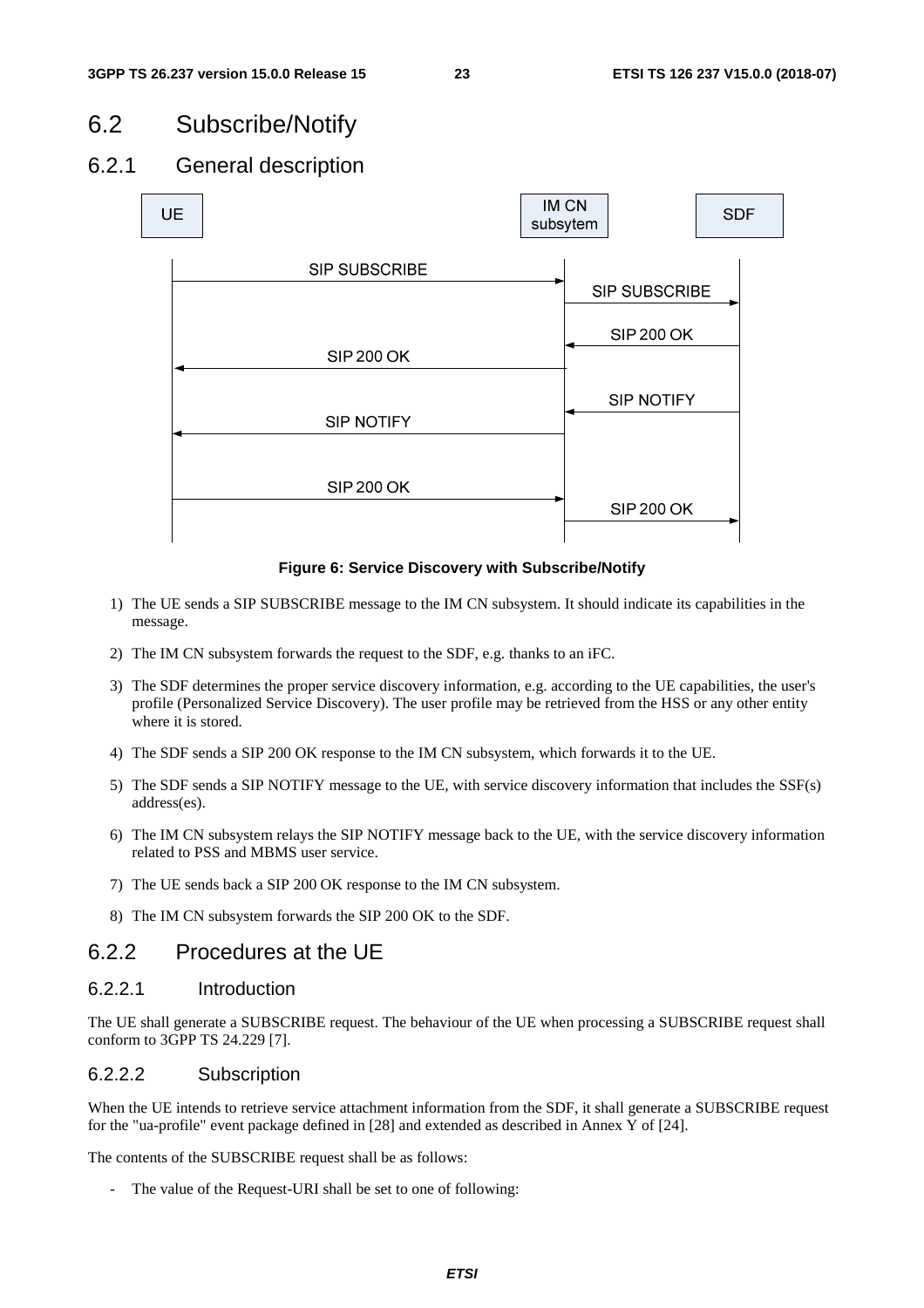- the PSI of the SDF which is retrieved using SDF Discovery procedures in clause 5 Service Provider Discovery; or
- the public user identity of the end user (when the UE does not know the PSI of the SDF).
- The From and To header shall be set to the public user identity of the user.
- The Accept header shall include the content-type identifier that corresponds to the registered MIME type of XML documents representing UE capabilities included in the body, See clause 4.4.2:
	- A first Content Type set to "application/3gpp-ims-pss-mbms-ue-capabilities+xml".
	- A second Content Type set to "application/rdf+xml".
- The Event header shall be set to the "ua-profile" event package.
- The Event parameters shall be set as follows:
	- The "profile-type" parameter shall be set to "application".
	- The "vendor", "model" and "version" parameter values shall be set to values specified by the implementer of the user equipment, as specified in 3GPP TS 24.229 [7].
	- The "appids" parameter shall be present and set to "urn:org:3gpp:applications:ims-pss-mbms-servicediscovery".

The UE shall include a SIP SUBSCRIBE multipart/mixed content-type message body associated with the appid including the PSS and MBMS UE Device Capabilities defined in Annex G and the RDF/XML document describing the PSS base vocabulary defined in Annex F of TS 26.234 [8].

Upon receipt of a 2xx response to the SUBSCRIBE request, the UE shall store the information for the established dialog and the expiration time as indicated in the Expires header of the received response.

The UE shall automatically refresh the subscription, either 600 seconds before the expiration time if the initial subscription was for greater than 1 200 seconds, or when half of the time has expired if the initial subscription was for 1 200 seconds or less. If a SUBSCRIBE request to refresh a subscription fails with a non-481 response, the UE shall still consider the original subscription valid for the duration of the most recently known "Expires" value according to 3GPP TS 24.229 [7]. Otherwise, the UE shall consider the subscription invalid and start a new initial subscription according to 3GPP TS 24.229 [7].

### 6.2.2.3 Receiving notifications

Upon receipt of a NOTIFY request on the dialog which was generated during subscription, the application within the UE shall parse the XML document contained in the message body. The XML document schema is defined in Annex H. The definition of each parameter in the XML document is defined in 5.2.2.3 of [24]

The list of parameters in the XML document shall be used for service selection information retrieval according to clause 7.

When parsing the list of parameters the UE shall take the following action:

- information relates to an SSF with whom the UE has already an entry.
	- If the "@version" attribute is present and has not the same value or if not present, then the UE performs the following actions:
		- for parameters related to this SSF already present in the UE: the UE shall update these parameters with the new values sent by the SDF. If the Segment@Version has not the same value, the UE shall update user service selection information from the SSF before using it,
		- for parameters related to this SSF not present in the UE: the UE shall store the new parameters.
	- If the "@version" attribute is present and has the same value, the UE shall not update the stored SSF information.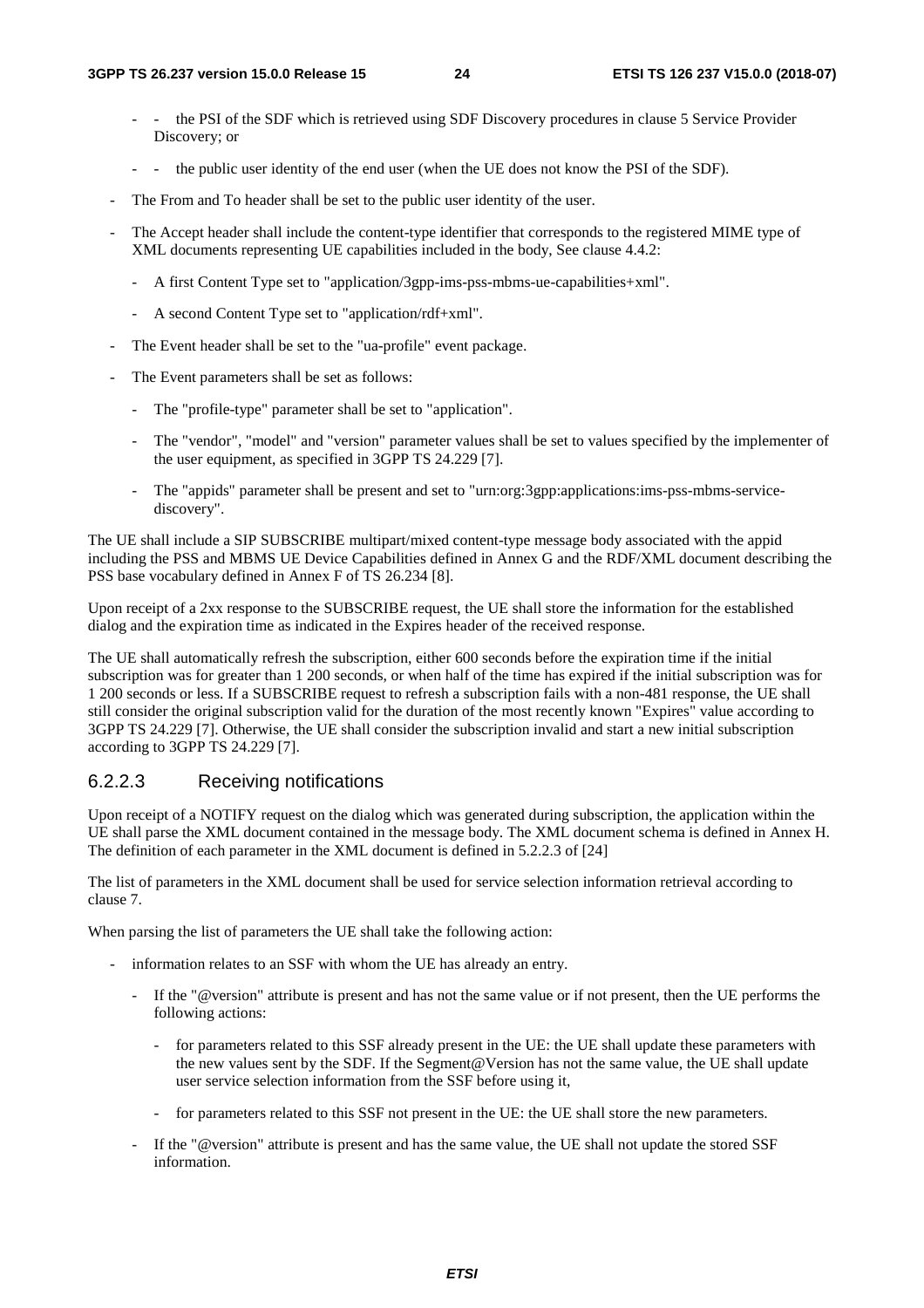- information relates to an SSF not known by the UE: the UE creates a new entry for this SSF with all indicated parameters.

After all elements have been processed, the UE shall return a 200 OK response to the NOTIFY request.

Failure to perform subscription refresh does not imply that there is a loss of communication to SSF or SCF. The UE has an option to continue using the lists of parameters from the last NOTIFY.

After deregistration, the UE may keep stored information on per user basis. As for subscription refresh, the UE may use the stored information if initial subscription fails after a new registration.

### 6.2.3 Procedures at the SDF

The SDF addresses are determined by the UE using any of the alternatives as defined in clause 5.

When the SDF receives a SUBSCRIBE request, it may perform user's identity verification as defined in 3GPP TS 24.229 [7]. After successful user identification, if a User Profile is available it is possible to perform personalization of the body (Service Attachment Information) of the NOTIFY request.

The SDF shall examine the parameters specified in the SIP SUBSCRIBE body and shall then record UE capabilities information as part of the user profile data.

NOTE: The UE capabilities that are recorded as part of the user profile may be used by the SSF for personalization purposes.

In case of successful subscription, the SDF shall generate a SIP 200 OK in response to the SUBSCRIBE request. The SDF shall then send a NOTIFY request immediately.

The contents of the NOTIFY request shall be as follows:

- The Event header shall be set to the "ua-profile" event package.
- The "effective-by" parameter for the event header shall be set to 0.
- The content type shall be set to "application/3gpp-ims-pss-mbms-service-discovery+xml";
- The message body shall contain an XML document listing SSF addresses and the means of connecting to the SSFs for retrieving service selection information defined in Annex H. The definition of each parameter in the XML document is defined in 5.2.2.3 of [24]. The "@technology" element name indicates the technology used to for delivering service selection information. It shall be set to the "openmobilealliance.org\_bcast".

When any parameter of service configuration information has changed, the SDF may generate a NOTIFY request including new service configuration information.

# 7 User Service Description retrieval

# 7.1 Introduction

User Service Description retrieval can be done in several ways

- By retrieving OMA BCAST Service Guide information [27] from the SSF. See clause 7.2;
- By retrieving MBMS USD from the SSF as defined in 3GPP TS 26.346 [11] clause 5.2;
- By executing the Procedure for providing missing parameters before session initiation described in clauses 8.2.2 and 8.3.2 for PSS and MBMS user service respectively.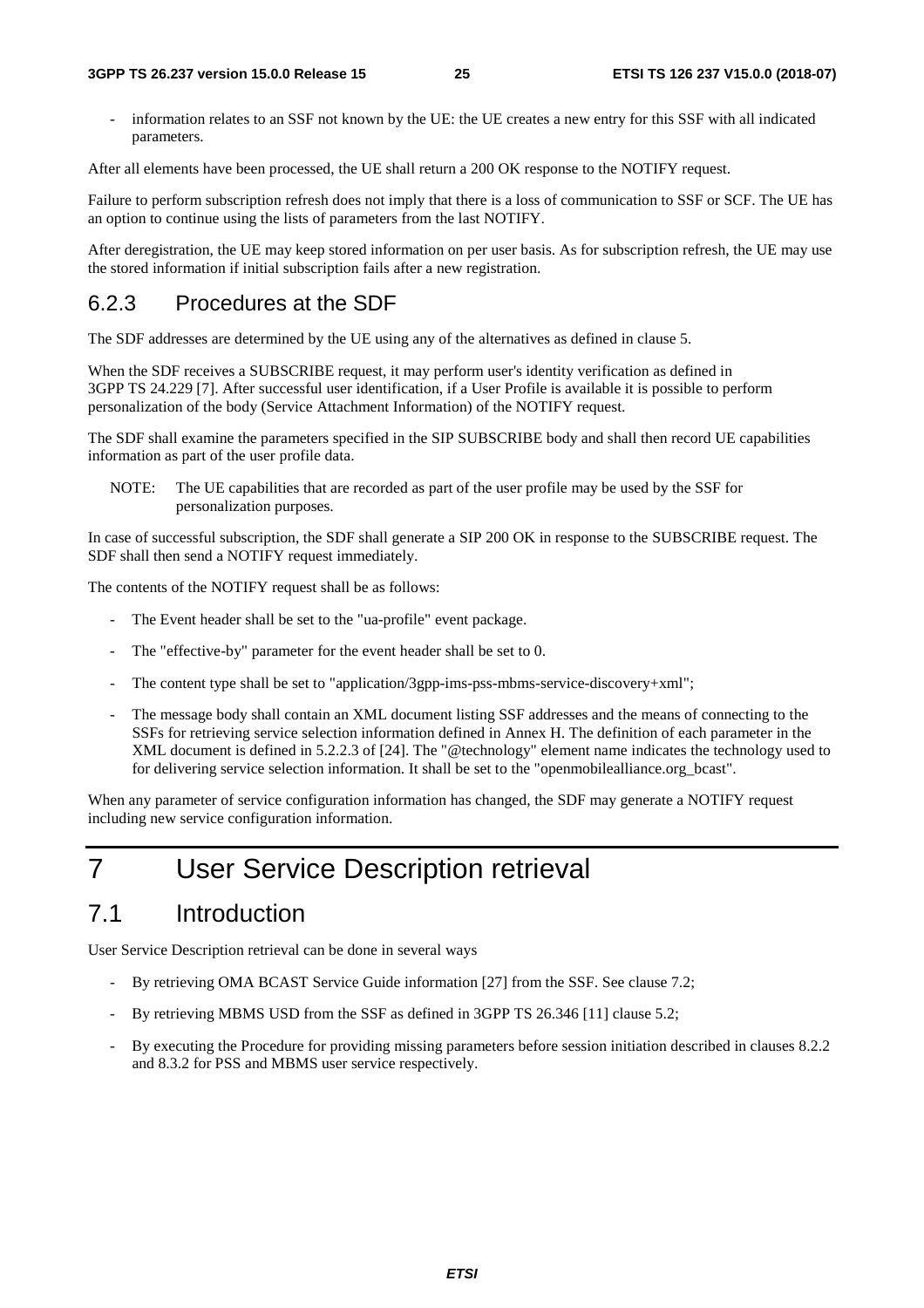# 7.2 User Service Description retrieval for PSS and MBMS

### 7.2.1 Procedures at the UE

### 7.2.1.1 Procedure for Service Personalisation

For HTTP-based data retrieval, when sending the HTTP request to the SSFs, the UE may provide personalized information to enable a personalized answer. This shall be done by adding the X-3GPP-Intended-Identity HTTP header to the request to transmit the public identity.

The authentication shall follow 3GPP TS 33.222 [20].

The UE shall implement Transport Layer Security (TLS), as described in 3GPP TS 33.222 [20].

### 7.2.1.2 Request of OMA BCAST ESG

In the pull model of unicast delivery of an OMA BCAST ESG, the HTTP protocol shall be used conforming to OMA BCAST Service\_Guide [27], clause 5.4.3.

### 7.2.1.3 Use of Service Description information

The UE shall use parameters received from the SSF for session initiation.

NOTE: There is no restriction on the UE to use any parameter received from SSF also for other purposes than session initiation, e.g. to present SSF information to the user.

The UE may store a part of the ESG information covering certain period of time and refresh this information periodically This avoid the UE to contact the SSF every time the user needs to consult the ESG.

If the UE is unable to contact any discovered SSF, it shall not delete stored information immediately.

### 7.2.2 Procedures at the SSF

### 7.2.2.1 Authentication and authorisation in case of personalized service description information

In case of service selection personalisation the SSF shall authenticate the user.

The authentication shall follow 3GPP TS 33.222 [20].

The SSF shall implement Transport Layer Security (TLS) as described in 3GPP TS 33.222 [20].

An authentication proxy (AP) may exist between the UE and the SSF in which case the behaviour of the AP is assumed to conform to 3GPP TS 24.423 [21].

If an Authentication Proxy (AP) is provided in the path of the HTTP request, then the SSF receives an HTTP request from a trusted source (the AP) and the request contains an HTTP X-3GPP-Asserted-Identity header (3GPP TS 24.109 [22]) that includes an asserted identity of the user. In this case the SSF does not need to authenticate the user, but just provide authorization to access the requested resource.

If an HTTP X-3GPP-Asserted-Identity header (3GPP TS 24.109 [22]) is not present in the HTTP request or if the request is received from a non-trusted source, then the SSF needs to authenticate the user prior to providing personalise information by applying the procedures defined in 3GPP TS 33.222 [20] and

authorize or deny authorization depending on the authenticated identity.

### 7.2.2.2 Procedure for Service Personalization

If the public user identity information is present in the query from the UE, the SSF shall extract it to customize/personalize the service information that is returned in the query response.

The SSF shall use the public user identity that is specified in the X-3GPP-Intended-Identity header or the X-3GPPAsserted-Identity header if an authentication proxy is used to fetch the corresponding user profile associated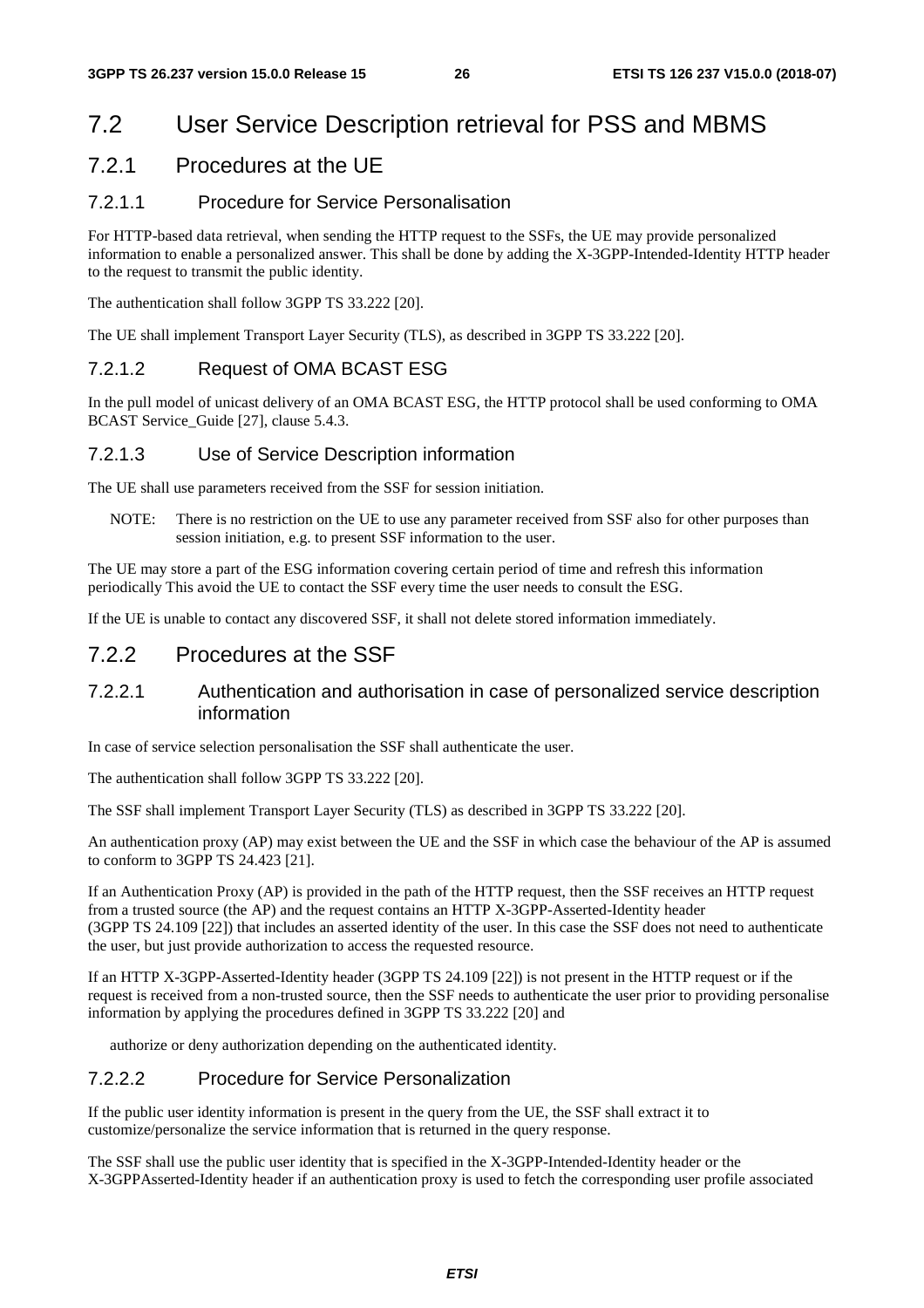with the user. For instance, the Parental Control (if present) should be used to remove unsuitable elements from the COD listings that are returned to the UE.

### 7.2.2.3 Delivery of OMA BCAST ESG

The procedure for retrieving OMA BCAST service selection information is employed to retrieve one or more Service Guide Delivery Descriptors (SGDD) and/or Service Guide Delivery Units (SGDU). The SGDD describes service level information as well as access information to the Service Guide fragments. The SGDU is the transport-independent network structure for encapsulating Service Guide fragments.

When the ESG SSF receives a HTTP POST request, if personalization headers are presents (in the form of key-value pairs) it shall use those headers in order to build a personalized response. For instance, the ESG SSF may use the provided user identity to retrieve the associated Parental Control Level in the user profile. This Parental Control Level would then be used to remove non suitable elements from the ESG data that are sent back. The provided user identity may also be used to retrieve a personalized ESG using the method in OMA BCAST Service Guide [27], clause 5.4.3.3.The ESG SSF shall send an HTTP response conforming to OMA BCAST Service Guide [27], clause 5.4.3.1. The body of the HTTP response shall contain an XML document with SGResponse data, conforming to OMA BCAST Service Guide[27], clause 5.4.3.1.1.

# 8 Streaming session and media control

# 8.1 General

This clause specifies the procedures and protocols used for the IMS based initiation and control of streaming sessions on PSS or MBMS User Service.

The client shall use SIP to initiate and control PSS and MBMS streaming sessions. Once a PSS streaming session is established, the client shall use RTSP protocols to perform media control.

# 8.2 PSS Streaming

### 8.2.1 PSS Media codecs and formats

PSS Media codecs and formats defined in 3GPP TS 26.234 [8] are applicable to the present document for IMS initiated and controlled PSS services.

## 8.2.2 Procedure for providing missing parameters

### 8.2.2.1 Procedures at the UE

If the UE does not have all the information it needs to form an SDP offer, the UE shall send a SIP OPTIONS message:

- • The "Request-URI" is related to the PSS session that the user wants to activate. The Request-URI shall be composed of a user and domain part as defined as follows:
	- The user part contains the content identifier, retrieved from user service description information from SSF.
		- For COD service, content identifier is constructed by "PSS\_COD\_<content-id>", wherein content-id shall be globalContentID defined in [27].
		- For Live service, content identifier shall be globalServiceID defined in [27] or serviceId defined in [11].
	- The domain part is the Service Provider domain name, obtained from SSF.
- The TO header shall contain the same URI as in the "Request-URI" parameter.
- The other headers shall be set according to TS 24.229 [7].

Upon reception of the 200 OK including SDP, the UE may initiate PSS session as described in clause 8.2.3.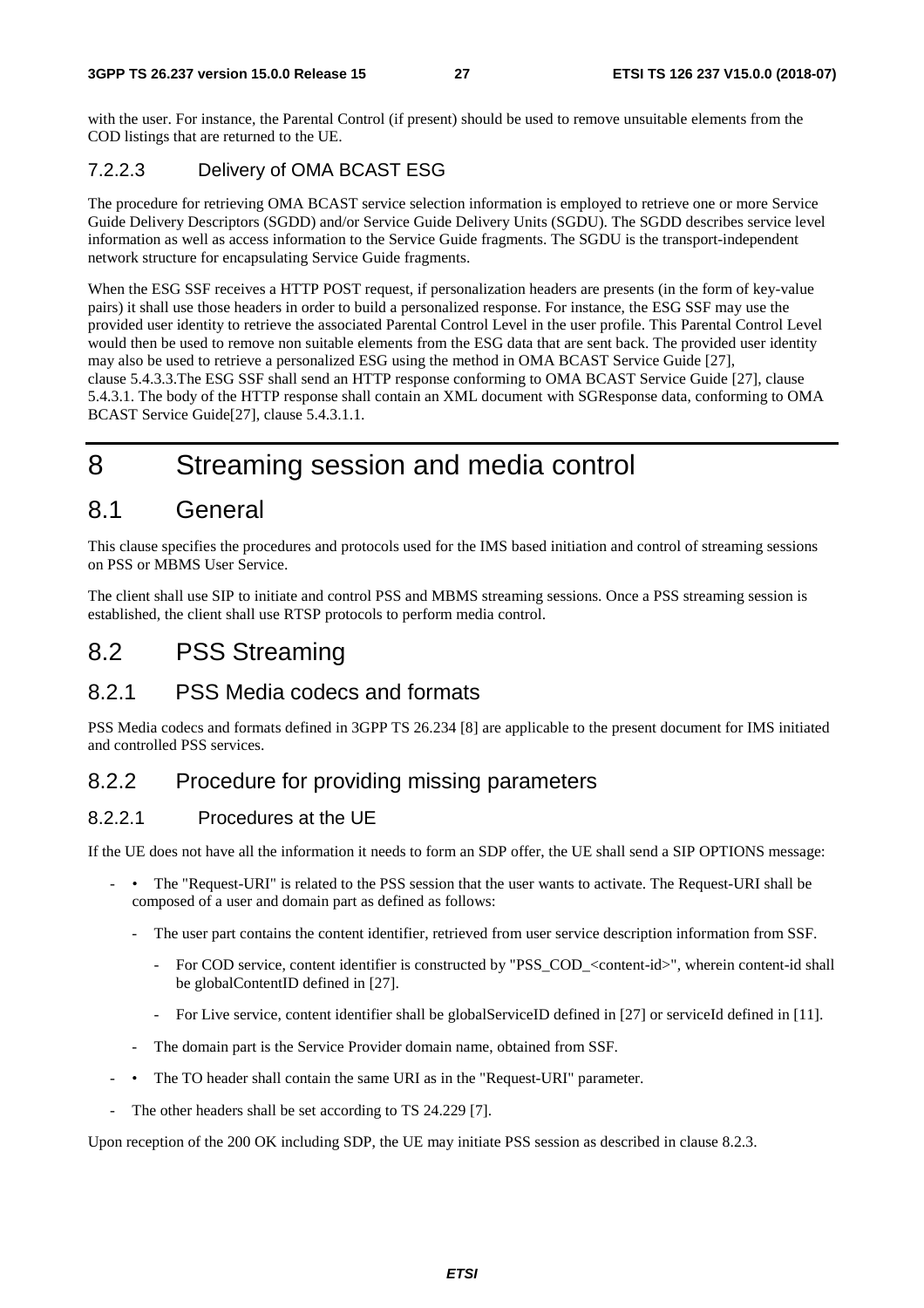### 8.2.2.2 Procedures at the SCF

When receiving the SIP OPTIONS message, the SCF shall select the appropriate PSS Adapter and forward the SIP request to the appropriate PSS Adapter by changing the "Request-URI" accordingly.

The SCF shall not change the user-part of the TO header in order to keep the content-id in the OPTIONS request.

### 8.2.2.3 Procedures at the PSS Adapter

When receiving SIP OPTIONS request, the PSS Adapter shall examine the content identifier present in the user-part of the TO header.

If the PSS adapter does not have the user service description information, it shall send an RTSP DESCRIBE message to the PSS server to retrieve the user service description information

Then, the PSS Adapter shall answer with the user service description information of the content delivery channel in SDP as requested by the request URI.

### 8.2.3 PSS Streaming Session initiation

#### 8.2.3.1 General description



**Figure 7: IMS based PSS initiation** 

- NOTE 1: This sequence is simplified and does not e.g. show session progress messages and the ACK message from the UE in response to the reception of 200 OK.
- NOTE 2: SIP messages between PSS adapter and SCF go through the IM CN Subsystem even if not indicated on the sequences.

#### 8.2.3.2 Procedures at the UE

The UE shall generate an initial INVITE request according to TS 24.229 [7] with the following additions:

- The Request-URI is related to the PSS session that the user wants to activate.
	- For an On Demand service, it shall be composed of a user part and a domain part, as follows:
	- A user part containing the content identifier in a free string format.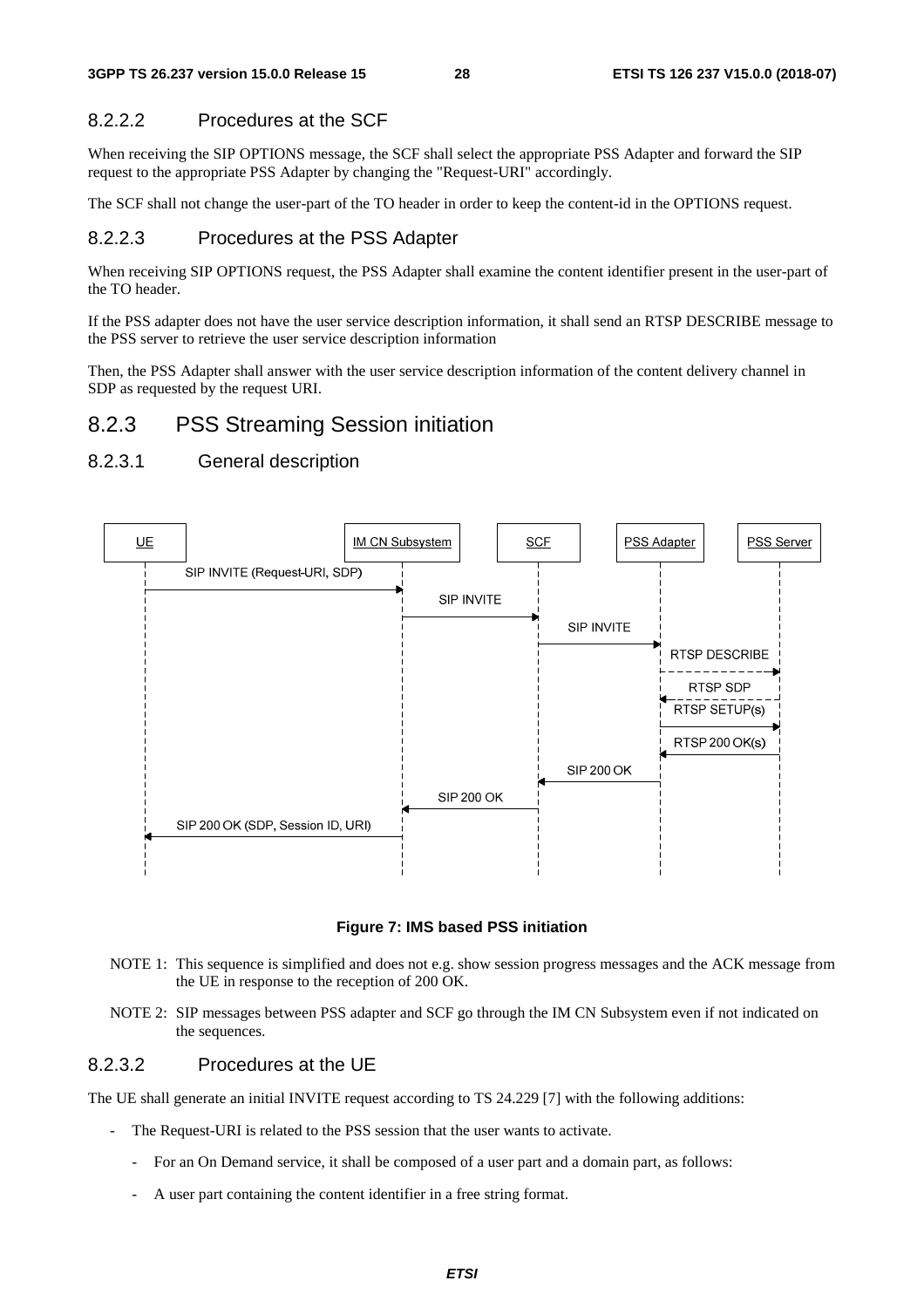- Content identifier is constructed by "PSS\_COD\_<content-id>", wherein content-id shall be globalContentID defined in [27].
- A domain part containing the content provider domain name, obtained from the SSF.
- For Live content, it shall contain the PSI (Public Service Identity) of the "Live stream@<domain name>", wherein the domain name is obtained from SSF".
- The To header shall contain the same URI as in the Request-URI.
- The Recv-Info header shall be empty [42].

The other headers shall be set according to TS 24.229 [7].

An SDP Offer shall be included in the initial INVITE request, in accordance with media capabilities and policies available for the PSS session and with the parameters received from the SSF during service selection procedure.

The SDP offer shall contain a media description for the RTSP content control channel and one for the content delivery channel. The RTSP content control media description shall be carried by TCP.

The SDP parameters for the RTSP content control channel shall be set as follows:

- a 'm' line for an RTSP stream of format: m=<media> <port> <transport> <fmt>
	- The media field shall have a value of "application".
	- The port field shall be set to a value of 9, which is the discard port. See RFC 4145 [13] and RFC 4572 [14].
	- The transport field shall be set to TCP or TCP/TLS. The former is used when RTSP runs directly on top of TCP and the latter is used when RTSP runs on top of TLS, which in turn runs on top of TCP.
	- The  $\leq$  fmt parameter shall be included and shall be set to *3gpp rtsp*.

NOTE: the *3gpp\_rtsp* application format should have a new MIME subtype registered in IANA.

- An "a=setup" attribute shall be present and set to "active" indicating that the UE will initiate an outgoing TCP connection to the PSS Adapter [7] and [13].
- An "a= connection" attribute shall be present and set as "new" " indicating that the UE will establish a new outgoing TCP connection towards the PSS Adapter [7] and [13].
- A "c" line shall include the network type with the value set to IN, the address type set to IP4 or IP6 and IP address of the flow of the related RTSP content control (ex. c=IN IP4 <IP\_ADDRESS>).
- For Live service, an "a=PSS\_Live\_service: ServiceID" line shall be include to indicate the PSS live service which the UE intends to initiate. The ServiceID shall be globalServiceID defined in [27] or serviceId defined in [11], which is retrieved from service selection information.

Example of RTSP 'm' line offer from the UE:

```
 m=application 9 TCP 3gpp_rtsp 
 c=IN IP4 192.0.2.2 
 a=setup:active 
 a=connection:new
```
For each media stream controlled by the RTSP content control channel, the SDP offer shall include a "receiver only" content delivery channel media description set as defined in 3GPP TS 26.234 [8], clause 5.3.3:

- the "m=" line indicates the type of the media, the transport protocol and the port of the related content delivery channel. It may also include a fmt parameter which shall indicate the format given by the SSF or by executing the procedure for providing missing parameters before session initiation described in clauses 8.2.2, a subset of them or the format offered by the UE if none is given by the SSF;
- the "c=" line shall include the network type with the value set to IN, the address type set to IP4 or IP6 and unicast address of the flow of the related content delivery channel; (ex. c=IN IP4 <IP\_ADDRESS>)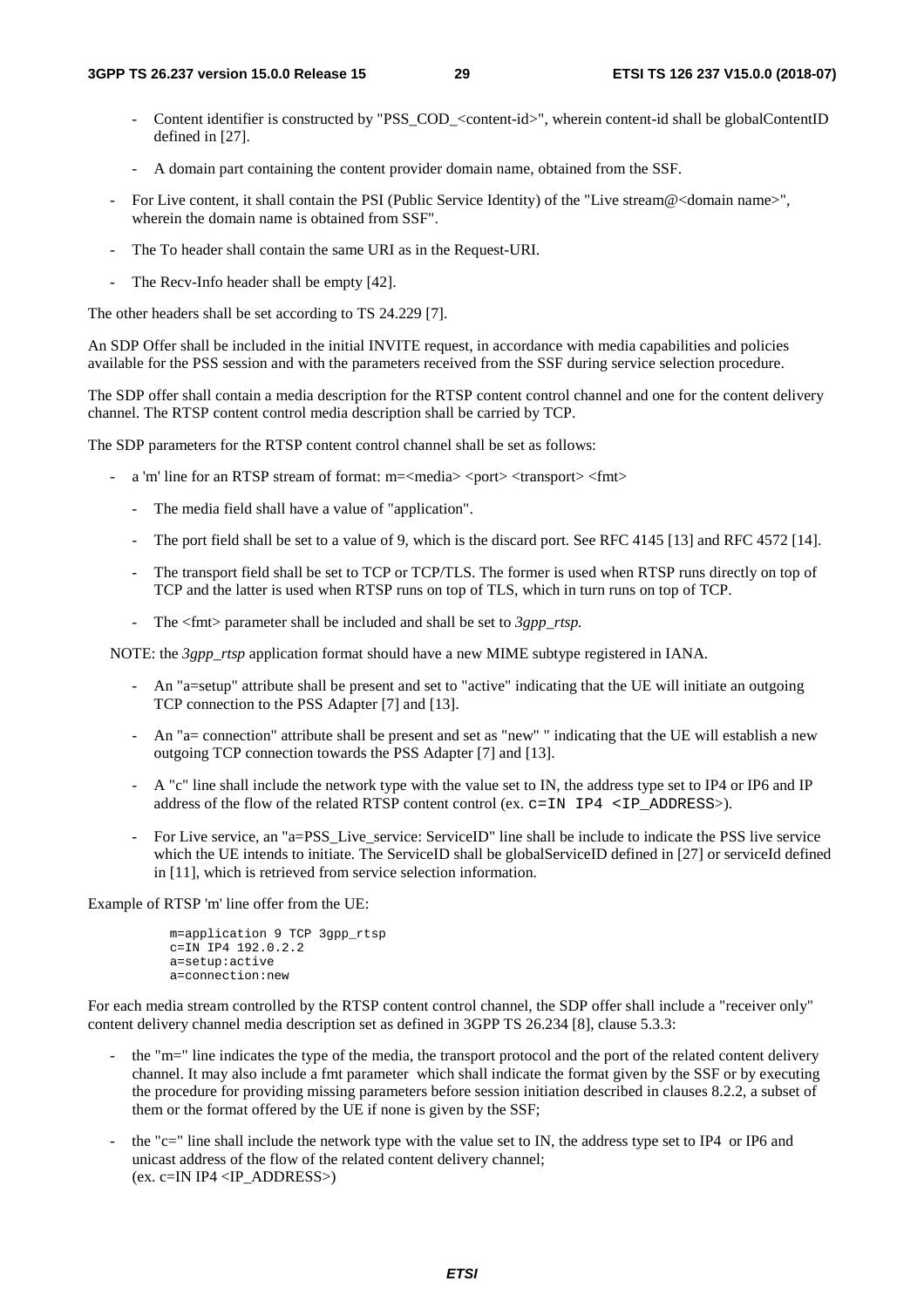- optionally a "b=" line may contain the proposed bandwidth. If the user has fetched the bandwidth required for this particular content delivery channel during service selection retrieval, the bandwidth attribute at media level shall be set to this value. Otherwise, this attribute shall be set to a pre-configured value; (ex. b=AS:15000)
- A "a=" line with a "recvonly".

The UE should receive a SIP 200 OK back containing the answer SDP.

#### 8.2.3.3 Procedures at the IM CN Subsystem

The IM CN Subsystem handles the SIP dialog as defined in 3GPP TS 23.228 [6].

### 8.2.3.4 Procedures at the SCF

Upon receipt of SIP INVITE request, the SCF shall examine the Request-URI and SDP parameters to determine that it is a PSS session initiation request for Live Streaming or Content-On-Demand. According to the user subscription information, the SCF shall check the service rights of the requested PSS service.

If the Request-URI contains a content identifier in the user part and a domain name in the domain part, the SCF determines that the PSS streaming session is initiated for On Demand content. In this case, the SCF shall select a suitable PSS adapter and forwards the SIP INVITE to the selected PSS adapter by changing the Request-URI accordingly. The SCF shall not change the user part of the To header in order to keep the content identifier in the INVITE request.

When receiving a 301 or 302 response from the PSS adapter, the SCF shall not forward this message to the UE. It may check if the PSS adapter indicated in the Contact header belong to allowed destination. If allowed, the SCF shall use one of the PSS adapter URI indicated in the Contact header of this response and use it as a destination for the redirected INVITE.

If the request-URI contains the PSI " Live Stream", the SCF determines that the PSS streaming session is initiated for Live content. In this case, the SCF shall select a suitable PSS adapter and forwards the SIP INVITE to the selected PSS adapter. The SCF shall include the list of authorized Live content channels for the user in the SIP INVITE transmitted to the PSS adapter by including the package identifiers containing to the list of authorized Live content channels for the session and optionally transmitting the list of authorized RTSP URIs.

The Recv-Info header shall indicate the supported Info Package ("Content-Reporting") for reception and processing by the SCF [42]. The "Content-Reporting" info package is defined in annex Q of [44].

Based on the Request-URI and SDP parameters, the SCF selects a suitable PSS Adapter and forwards the SIP INVITE to the selected PSS Adapter.

Once receiving a SIP 200 OK response from PSS Adapter, the SCF shall check the Recv-Info header and remove it from the response. Following that the SCF shall forward the revised response to UE.

### 8.2.3.5 Procedures at the PSS Adapter

The PSS Adapter shall be statefully aware of any sessions between the PSS Adapter and a UE, and the PSS Adapter and the PSS Server related to the same streaming session . This means that the RTSP session between the PSS Adapter and the PSS Server and the SIP & RTSP sessions between the PSS Adapter and the UE are associated at the PSS Adapter in order to keep session structure and alignment. This includes, but is not limited to, RTSP parameters such as sessionId, IP version, CSeq, etc.

The PSS Adapter shall support the following RTSP methods for PSS Server session establishment and teardown control:

- DESCRIBE (PSS Adapter to PSS Server).
- SETUP (PSS Adapter to PSS Server).
- TEARDOWN (PSS Adapter to PSS Server).

The PSS Adapter should support the "3gpp-pipelined" feature so as to be able to pipeline SETUP messages.

Upon receipt of a SIP INVITE message, the PSS Adapter performs the following actions: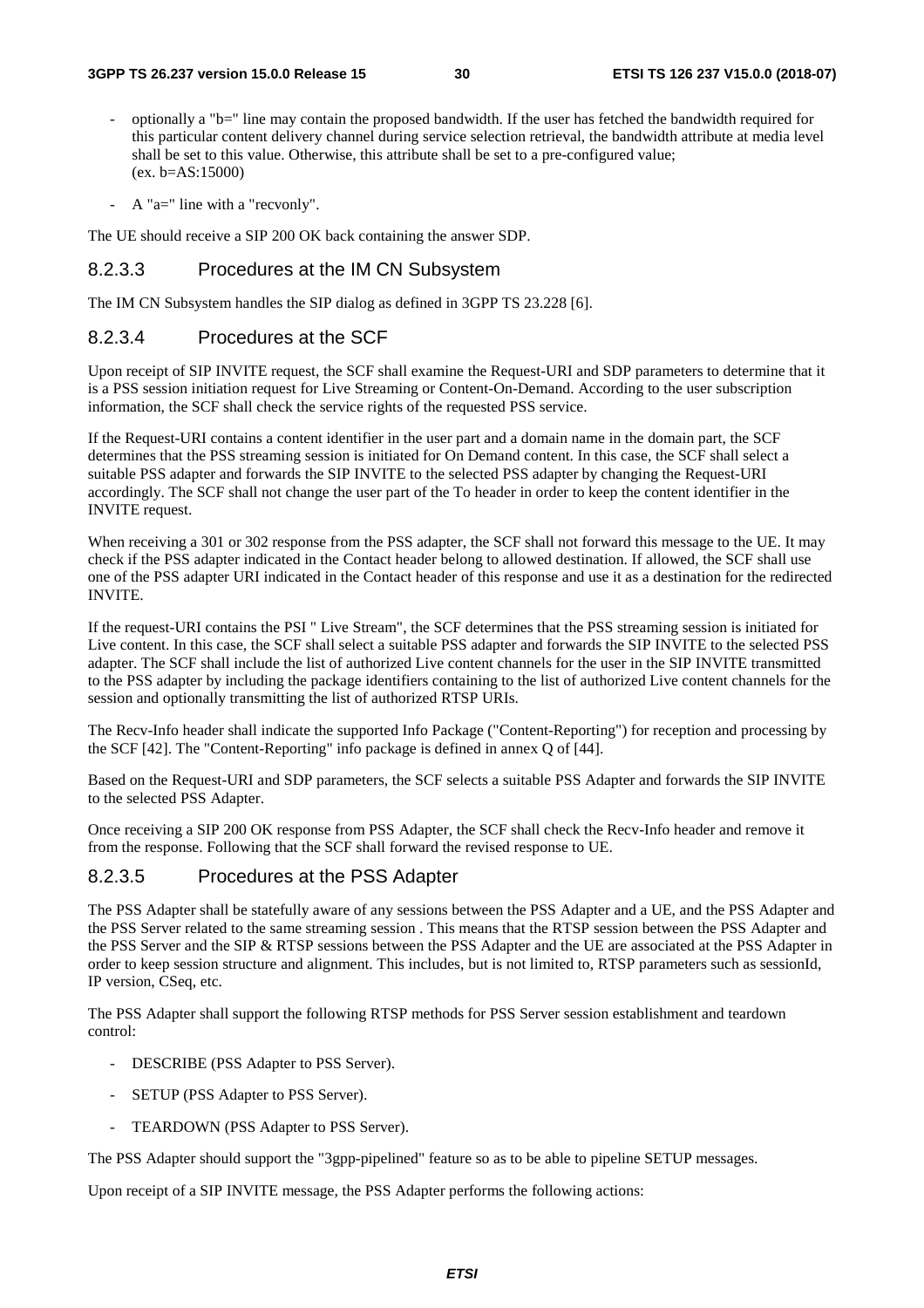- It shall resolve the RTSP URI based on the R-URI, the SDP parameters and the selected PSS Server.
- It may send a DESCRIBE message to the PSS Server to fetch the SDP file.
- It shall construct and send the RTSP SETUP message(s) to setup the relevant media streams.
- Return the answer SDP to the UE in the SIP 200 OK.

The PSS Adapter shall construct the RTSP SETUP message according to the SIP Invite as follows:

- The Request-Line shall be present of format: Request-Line = Method SP Request-URI SP RTSP-Version CRLF:
	- Method field is set to SETUP;
	- RTSP-Version field to be set of RTSP/1.0.
- The CSeq header field is set to a value allocated by PSS Adapter according to RFC 2326 [25]
- The transport header field:
	- the protocol and profile sub-fields together are set to a value of the protocol sub-field of the corresponding "m=" line in the SDP offer,
	- the unicast | multicast parameter is set to unicast.
	- The destination parameter is set to a value of the "c=" line of the corresponding media delivery channel in the SDP offer,
	- The RTP port value of client\_port parameter is set to the value of the port sub-field of the corresponding "m=" line in the SDP offer, and the RTCP port value of client\_port parameter is set to a value of the RTP port value plus 1.

An example of the RTSP SETUP message is:

*PSS Adapter->PSS Server: SETUP rtsp://media.example.com/movie001/audiotrack RTSP/1.0* 

#### *CSeq: 1*

 *Transport: RTP/AVP/UDP; unicast; destination=<IP ADDRESS>; client\_port=3400-3401* 

The PSS Adapter may send multiple RTSP SETUP messages if multiple media delivery channels are carried within the SDP offer. In this case, the pipeline of multiple RTSP SETUP messages may be supported.

When receiving a RTSP 200 OK response from the PSS Server, the PSS Adapter parses the response, constructs a SIP 200 OK response with the final SDP, and sends the SIP 200 OK response to the SCF. The final SDP shall describe the RTSP session established by the PSS Adapter and the TCP connection to be established by the UE.

The PSS Adapter shall construct the SIP 200 OK message according to RTSP 200 OK as follows:

- The Recv-Info header shall be set to "ContentReportConfig" [42].
- an 'm' line for an RTSP stream of format: m=<media> <port> <transport> <fmt>
	- The media field shall have a value of "application".
	- The port field shall be set to the value allocated by PSS Adapter for the UE to establish RTSP session, such as 554.
	- The transport field shall be set to TCP or TCP/TLS. The former is used when RTSP runs directly on top of TCP and the latter is used when RTSP runs on top of TLS, which in turn runs on top of TCP.
- a "c" line shall include the network type with the value set to IN, the address type set to IP4 or IP6 and IP address of PSS Adapter for the flow of the related RTSP content control (e.g. c=IN IP4 <IP\_ADDRESS>).
- The "setup" attribute is set to 'passive' indicating that connection shall be initiated by the other endpoint (UE).
- An "a= connection" attribute shall be present and set as "new" indicating that the UE will establish a new outgoing TCP connection towards the PSS Adapter [7][13].
- An "a=control" attribute shall be present in the format of an absolute URI to be used for the UE in the subsequent RTSP requests.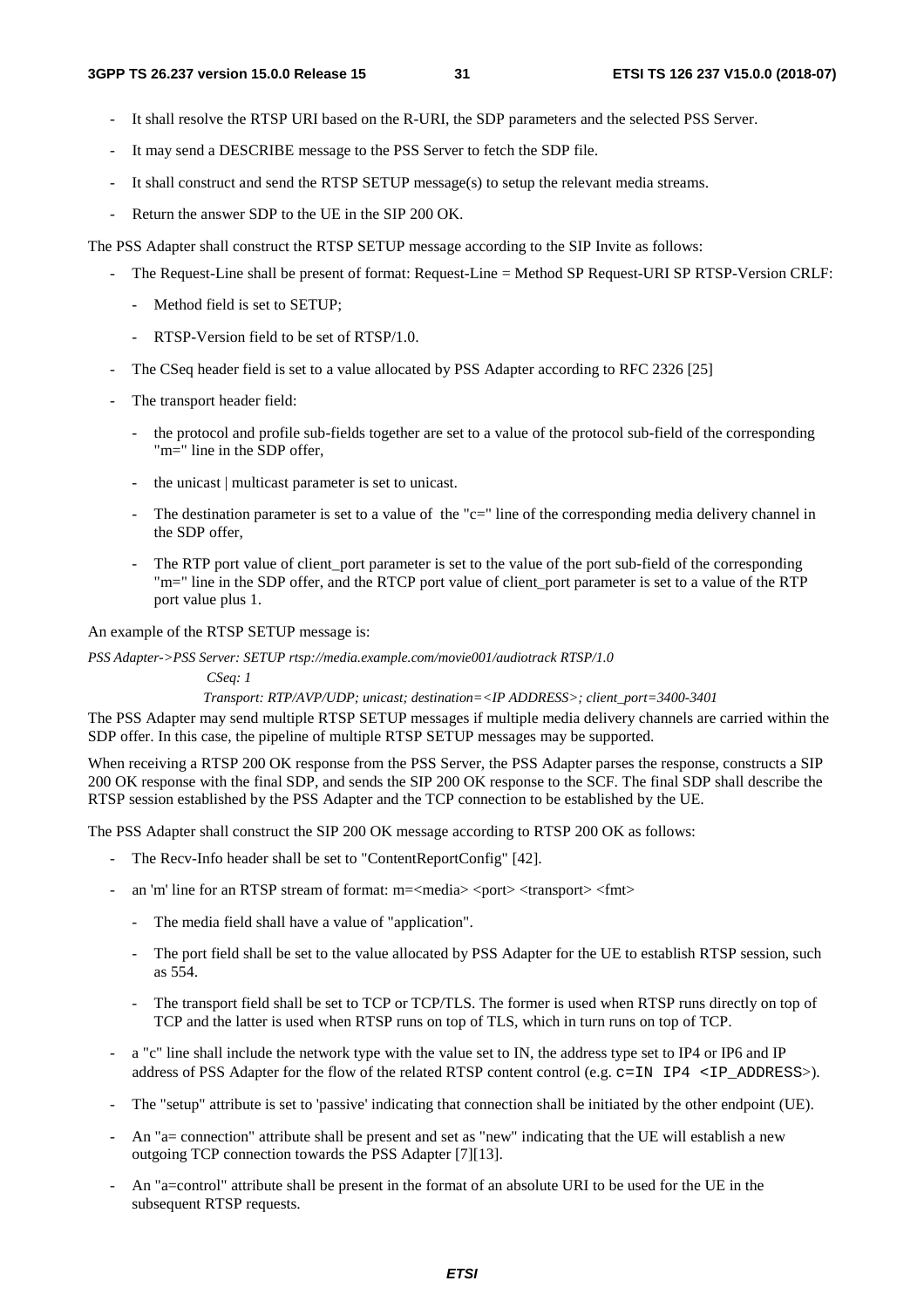- One or more a=fmtp lines representing RTSP specific attributes set as follows:
	- a "fmtp:3gpp\_rtsp h-session" attribute representing the session identifier for the RTSP session to be established with the UE.

The PSS Adapter may include "fmtp: 3gpp\_rtsp h-offset" attribute that indicates where the playback is to start from.

Example of RTSP 'm' line answer from the PSS Adapter:

```
 m=application 554 TCP 3gpp_rtsp 
c=IN IP4 192.0.2.1
 a=setup:passive 
 a=connection:new 
 a=control:rtsp://example.com/channel/content1.sdp 
 a=fmtp 3gpp_rtsp h-session=12345 
 a=fmtp 3gpp_rtsp h-offset=30
```
For each media stream controlled by the RTSP content control channel, the SDP answer shall include a content delivery channel media description set as follows:

- the "m=" line indicates the type of the media, the transport protocol and the port of the related content delivery channel.
- The port value shall be set to the RTP port value retrieved from the server\_port parameter in the RTSP 200 OK message.
- If an fmt parameter is in the SDP offer it shall be completed with the supported format by the PSS Server;
- the "c=" line shall include the network type with the value set to IN, the address type set to IP4 or IP6 and the unicast address of the PSS Server for the flow related to the content delivery channel, (ex. c=IN IP4 <IP\_ADDRESS>);
- the "b=" line shall contain the proposed bandwidth. Since the PSS media stream is unidirectional the bandwidth shall be set to 0, except for the case that the transport is RTP and RTCP is allowed. (ex. b=AS:0);
- an "a=" line with a value of "sendonly". (ex. a=sendonly).

## 8.2.4 PSS Streaming Playback Control

### 8.2.4.1 General Description



#### **Figure 8: Initial Payback**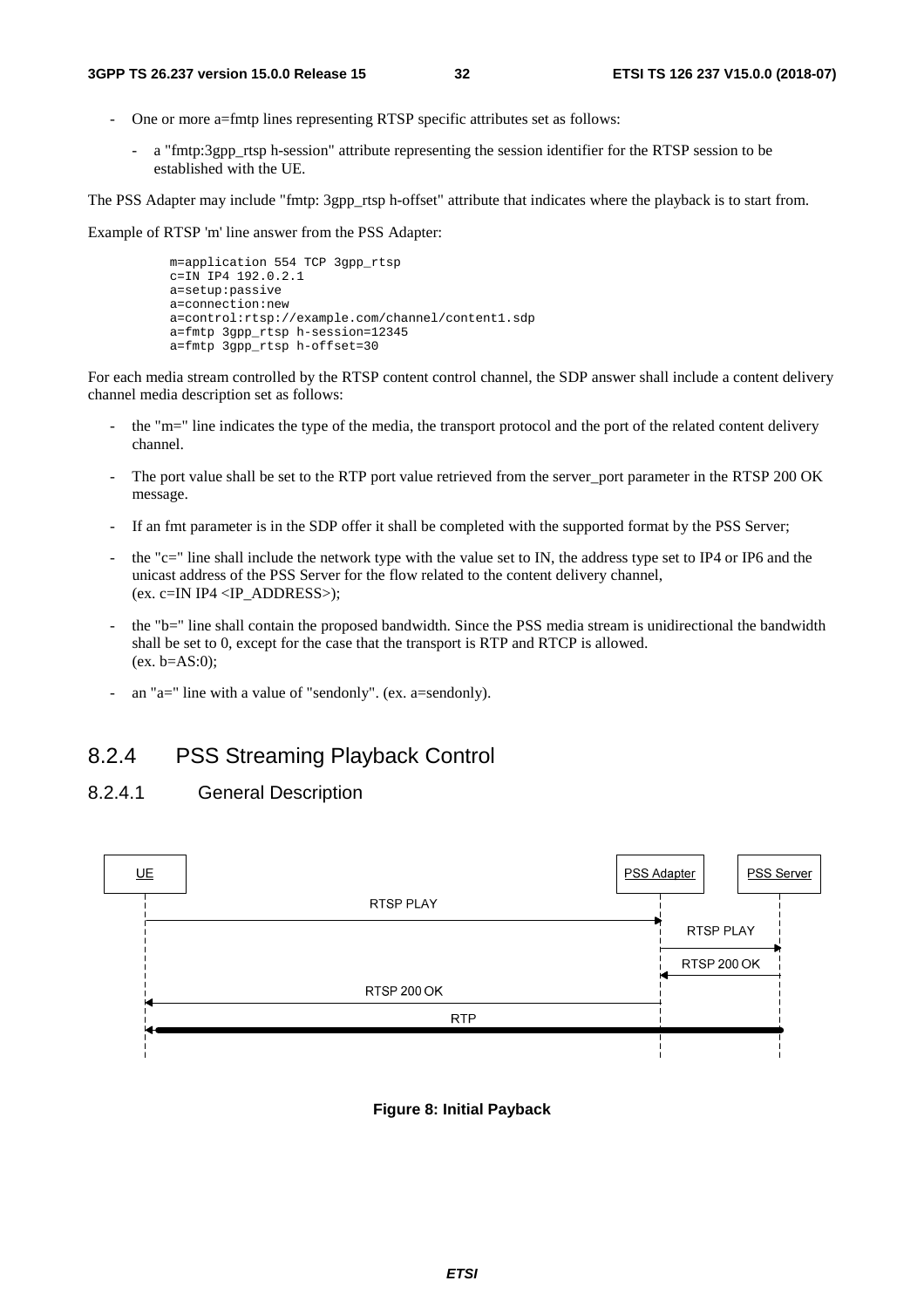### 8.2.4.2 Procedures at the UE

The UE shall support the following RTSP methods for RTSP playback control:

- PLAY (UE to PSS Adapter).
- PAUSE (UE to PSS Adapter).
- GET\_PARAMETER (UE to PSS Adapter).
- SET\_PARAMETER (UE to PSS Adapter).
- OPTIONS (UE to PSS Adapter).

When receiving any SIP response, the UE shall examine the media parameters in the received SDP: the UE shall immediately setup the TCP connection carrying RTSP. The UE shall fetch the RTSP session ID from the SDP answer contained in the SIP response. This RTSP session ID shall be used for RTSP media control messages.

After SIP session establishment, the UE can exchange RTSP messages to start to receive media streams. The UE shall send an RTSP PLAY message to the PSS adapter according to 3GPP TS 26.234 [8].

- The RTSP URL shall be set to the value retrieved from the SDP "a=control" attribute in the case of an absolute URI. If the value of "a=control" is a relative URI that is in the form of a media path, then the RTSP absolute URL is constructed by the UE using the SDP IP address (from c-line) and port (from m-line) as the base followed by "a=control" value for the media path.
- The RTSP session ID in the h-session received in the SDP shall be used in RTSP media control messages.
- The version attribute shall be present in the SDP and its value shall be 1.0 in this version of the specification.
- If the h-offset attribute is present in the SDP, the Range parameter in the first RTSP PLAY message may be set to its value. E.g. Range: npt=<OFFSET>- (with OFFSET being the value of the h-offset attribute).

### 8.2.4.3 Procedures at the PSS Adapter

If the PSS Adapter supports the proxying of RTSP towards the PSS Server then the following methods shall be supported:

- PLAY:
- PAUSE:
- GET\_PARAMETER;
- SET\_PARAMETER:
- OPTIONS.

Upon receipt of a RTSP message from an UE, the PSS Adapter shall match the RTSP session with the RTSP sessions once established with PSS Server according to the Session ID carried in the received RTSP message. If there is a session match, PSS Adapter shall send the RTSP message to PSS Server on the matched RTSP session. If no session matches, PSS Adapter shall response with a RTSP error code 454 (Session Not Found).

When receiving a RTSP response message from a PSS Server, the PSS Adapter shall match the RTSP session with the RTSP sessions once established with UEs according to the Session ID carried in the received RTSP response message, and send the RTSP response message to UE on the matched RTSP session.

The PSS Adapter should send a SIP INFO message to the SCF indicating that playback has started. This SIP INFO message should be equal to the SIP INFO messages for PSS content switching defined in clause 8.2.5.

### 8.2.4.4 Procedures at the PSS Server

The procedures at the PSS Server shall conform to those defined in 3GPP TS 26.234 [8].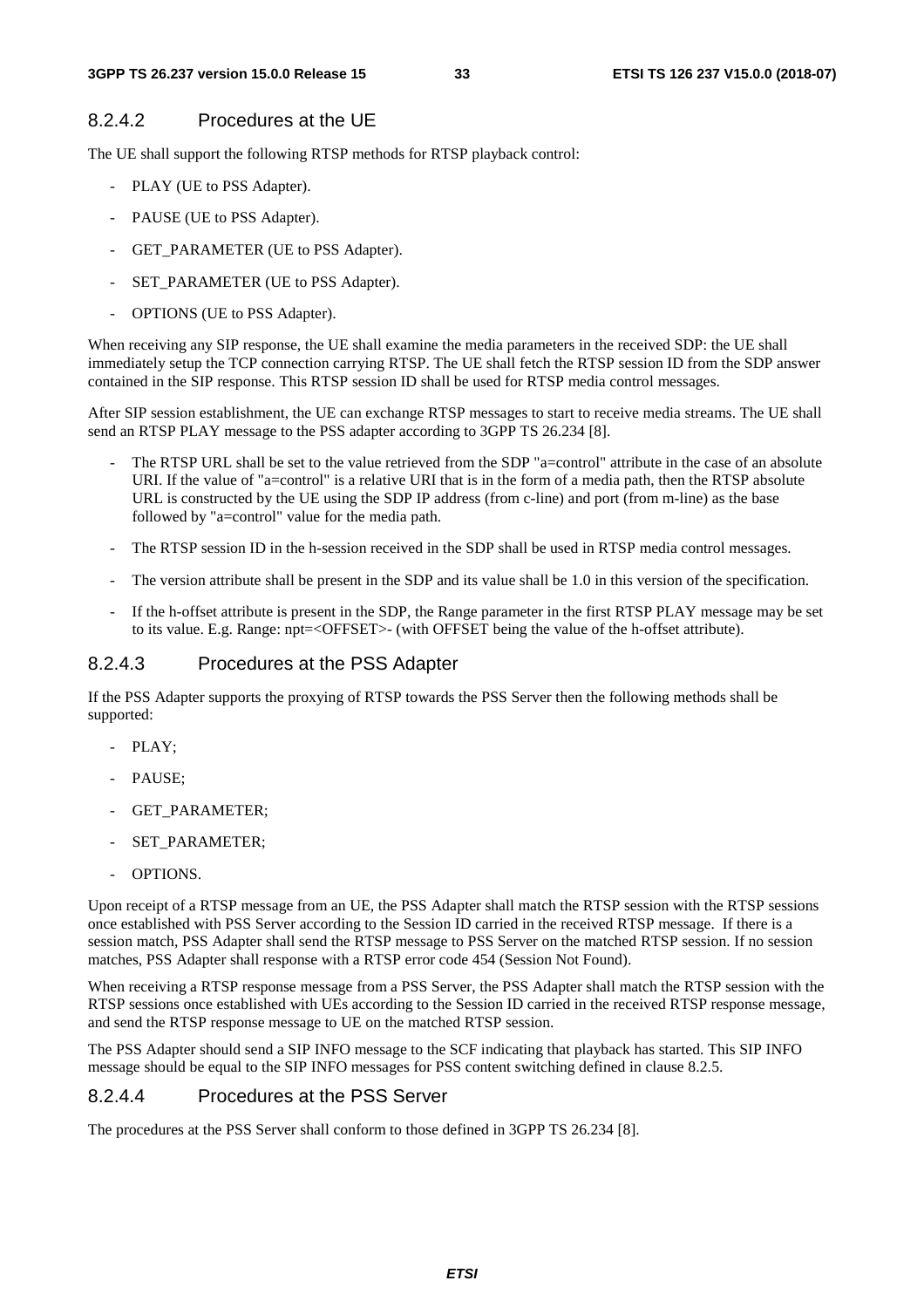### 8.2.5 PSS content switching

- 8.2.5.1 PSS Streaming session modification
- 8.2.5.1.1 General description
	- NOTE 1: The specification assumes the UE will trigger a Re-INVITE procedure to change the QoS to fit the new channel requirements. It will be considered whether the network can trigger the QoS change without the UE taking management.

This procedure presents the generic PSS streaming session modification procedure. It can be referred in some cases for PSS Content Switching, when there is a change of media components and/or bandwidth.



#### **Figure 9: UE-initiated PSS session modification**

- NOTE 2: Like in other call-flows of the specification, the figure does not show that messages exchanged between the PSS adapter and the SCF are routed through the IM CN subsystem.
- 1) The UE sends the Re-INVITE request containing the SDP offer to the IM CN Subsystem to establish the content delivery channel. The IM CN Subsystem may require the PCRF to reserve additional resources for RTP streams according to the SDP in the Re-INVITE. The IM CN subsystem may also issue the PCRF to release resources for RTP streams.
- 2) The IM CN Subsystem forwards the Re-INVITE request to the SCF.
- 3) The SCF sends the Re-INVITE to the PSS adapter via the IM CN Subsystem.
- 4) The PSS adapter sends the according number of RTSP SETUP to the PSS server, if additional media components are described in the SDP.
- 5) The PSS server responds with RTSP 200 OK to the PSS adapter (only, if the PSS adapter has send SETUP messages to the PSS Server).
- 6) The PSS adapter sends one SIP 200 OK to the SCF with the SDP answer containing the new media descriptions of RTP streams to be used.
- 7) The SCF sends the SIP 200 OK to the IM CN Subsystem. The IM CN subsystem interacts with the PCRF to commit the reservation, and then forwards the SIP 200 OK to the UE.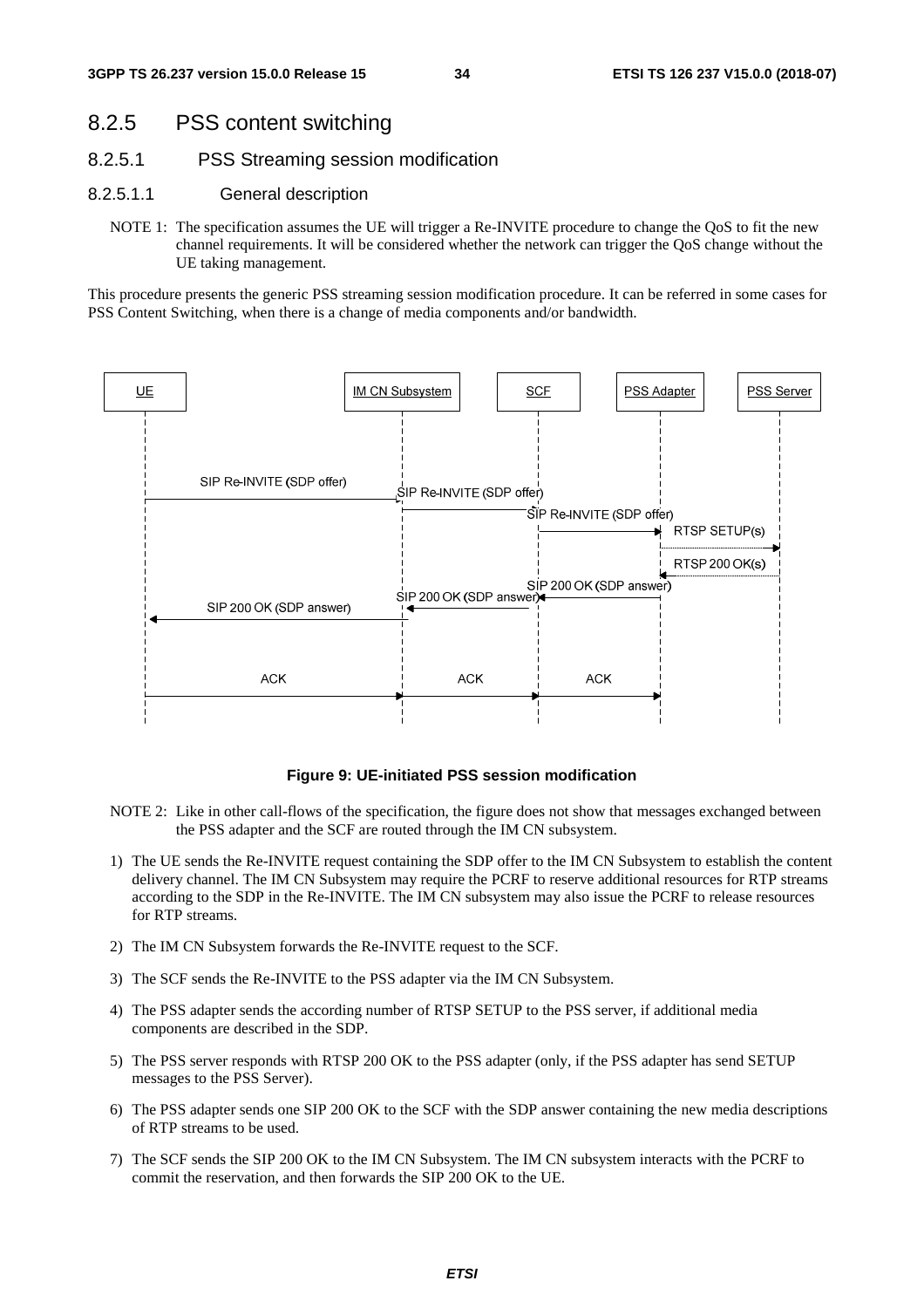#### **3GPP TS 26.237 version 15.0.0 Release 15 35 ETSI TS 126 237 V15.0.0 (2018-07)**

8) The UE sends the SIP ACK to the IM CN subsystem, which forwards to the SCF. The SCF forwards the SIP ACK to the PSS adapter.

### 8.2.5.1.2 Procedures at the UE

To modify the session, the UE shall send a Re-INVITE or an UPDATE request as specified in TS 24.229 [7] for an originating UE.

The UE shall not modify RTSP channel m-line description in the SDP if the media delivery streams controlled by RTSP are not removed (port not set to 0 in the m lines) in the SDP.

#### 8.2.5.1.3 Procedures at the IM CN subsystem

The IM CN subsystem handles the SIP dialog as defined in 3GPP TS 23.228 [6].

### 8.2.5.1.4 Procedures at the SCF

Upon receipt of a Re-INVITE request or an UPDATE request, the SCF shall follow the procedures defined in TS 24.229 [7] concerning the AS acting as a proxy or a B2BUA.

When receiving an SDP offer, the SCF may modify the SDP offer in accordance to the user subscription. If the SCF finds a media line not compatible with the user's subscription, it shall set the port of this media line to 0. If none of the media lines are acceptable, it shall reply with a 403 error response.

Then the SCF forwards the Re-INVITE message to the PSS adapter.

#### 8.2.5.1.5 Procedures at the PSS adapter

Upon receipt of a Re-INVITE request or an UPDATE request, the PSS adapter shall modify the session as specified in TS 24.229 [7] if the request is acceptable to the PSS adapter in accordance with the user subscription.

The PSS adapter sets up new media components, if the SDP file contains additional components.

#### 8.2.5.1.6 Procedures at the PSS server

Upon receipt of an RTSP setup, the PSS server executes the requested method and responds with an RTSP status code to the PSS adapter.

### 8.2.5.2 PSS Content switching with available SDP, no change of media component and bandwidth

### 8.2.5.2.1 General description

The UE has retrieved the SDP prior to the content switching. The procedure is as described as in 3GPP TS 26.234 [8], with the server role being played by the PSS adapter.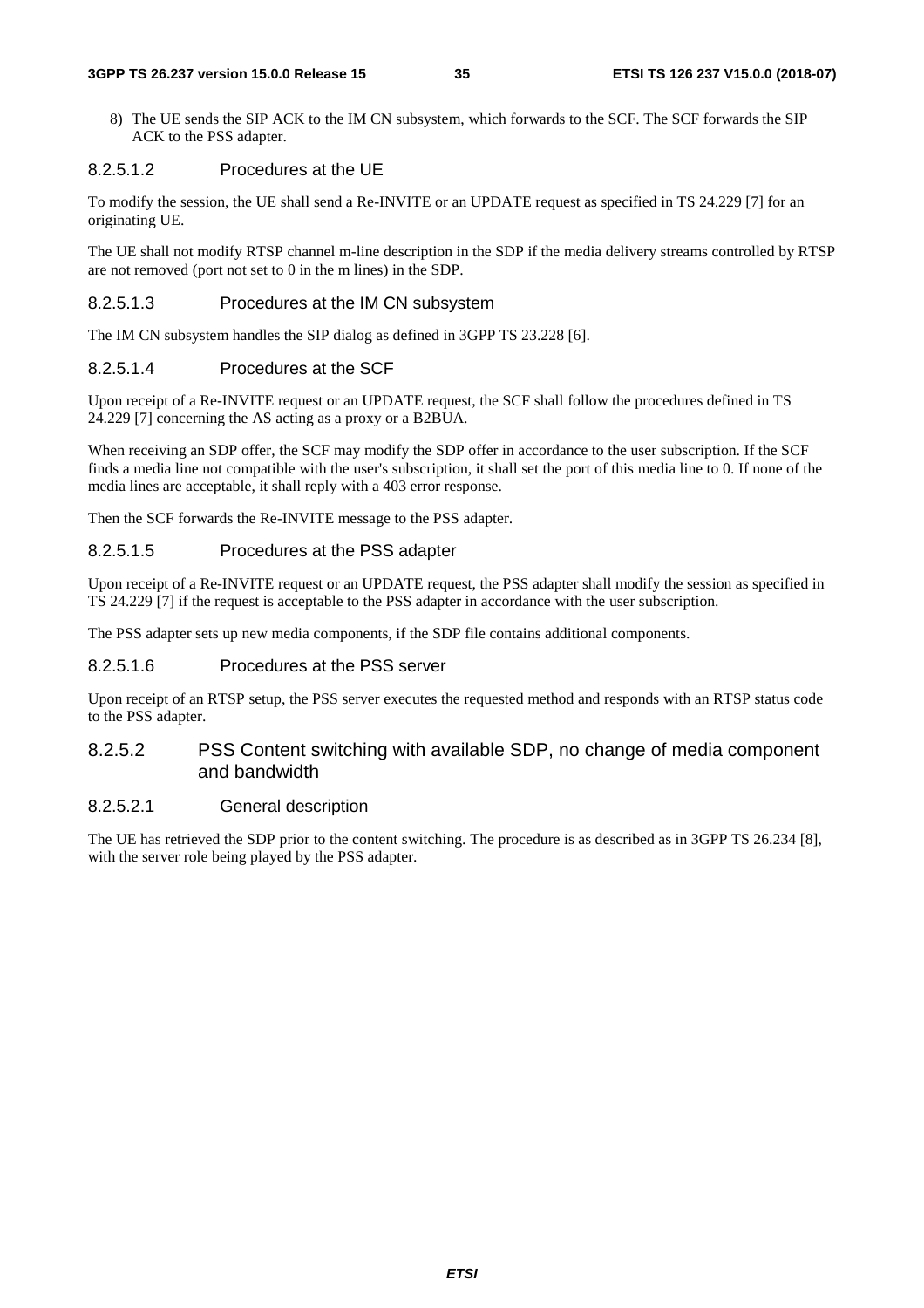



## **Figure 10: IMS PSS Content switching**

- 1) The UE sends a PLAY request with the aggregated control URI of the new content to the PSS adapter. The PSS client adds the media control URIs of the new streams in the "Switch-Stream" header field to the RTSP PLAY method request as defined 3GPP TS 26.234 [8] clause 5.5.4.3.
- 2) The PSS Adapter sends the RTSP PLAY message to the PSS Server.
- 3) The PSS Server responses a RTSP 200 OK message to the PSS Adapter.
- 4) The PSS Adapter sends the RTSP 200 OK message to UE.
- 5) The PSS server delivers the switched content streams to the UE.
- 6) The PSS Adapter should send a SIP INFO message including the Info Package (Content Reporting) to the SCF with content switching information. See clause 8.2.5.2.5.

The SCF may utilize the content switching information for statistic, charging etc. purpose, and may initiate a SIP Re-INVITE request to the UE to adjust the QoS reservation if the transport resources changed before and after switching.

### 8.2.5.2.2 Procedures at the UE

To switch content of the PSS streaming session the UE shall send an RTSP PLAY request with the new content URI as defined in TS 26.234 [8] clause 5.5.4.

#### 8.2.5.2.3 Procedures at the IM CN Subsystem

The IM CN subsystem handles the SIP dialog as defined in 3GPP TS 23.228 [6].

#### 8.2.5.2.4 Procedures at the SCF

Upon receipt of a SIP INFO message the SCF shall send a SIP 200 OK to the PSS adapter.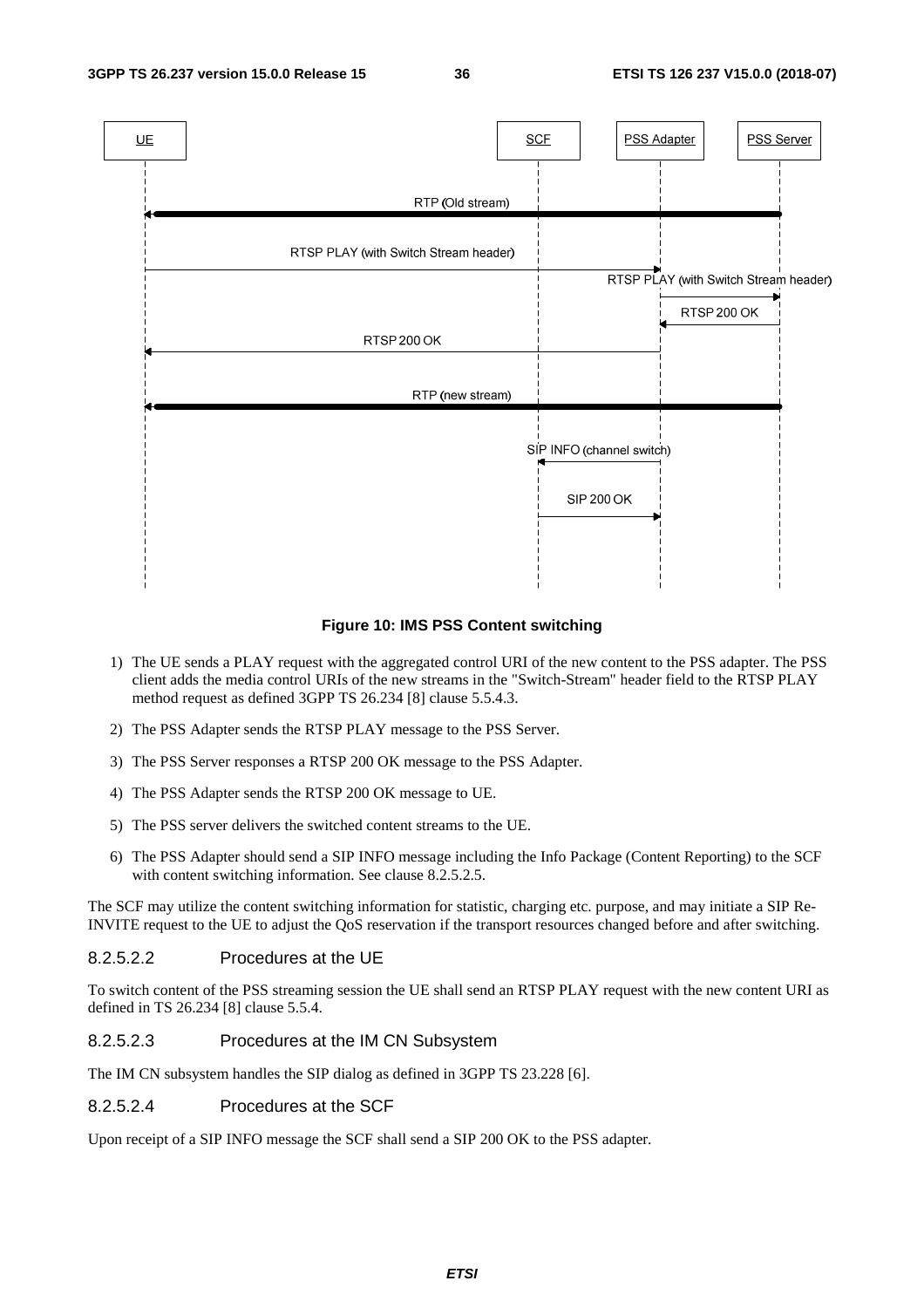## 8.2.5.2.5 Procedures at the PSS Adapter

Upon identification of a successful content switch, the PSS Adapter starts the content switching timer for a particular session. If another content switch occurs during the life of the timer, the timer is restarted. If the session is terminated during the life of the timer, the timer is stopped. After timer expiration, the PSS Adapter should send a SIP INFO message with the Info Package (Content Reporting) to the SCF. The Content Reporting Info Package shall contain an XML document as defined in Annex D and Annex E.

- ImsPssMbmsCommand shall be set to "PssSwitch".
- ContentID is set to the RTSP URI of the new content.
- DateTime is set to the current date and time.

The Content-Type header shall be set to "application/3gpp-ims-pss-mbms-command+xml".

## 8.2.5.2.6 Procedures at the PSS Server

The PSS Server reacts as defined in 3GPP TS 26.234 [8] clause 5.5.4.

## 8.2.5.3 PSS Content switching with available SDP, change of media components or QoS

## 8.2.5.3.1 General Description

Fast Content Switching as defined in 26.234 [8] Clause 5.5.4 allows also changing content when the new content channel requires a different number or characteristics of media components as the old content channel, or when the bandwidth needs to be modified.

For instance, the old content stream consists out of an audio and a video stream and the new content channel offers an audio, video and 3GPP Timed Text media component. Addition a media component to an ongoing stream is defined in 26.234 [8] clause 5.5.4.6 and removing a media component in 26.234 [8] clause 5.5.4.7.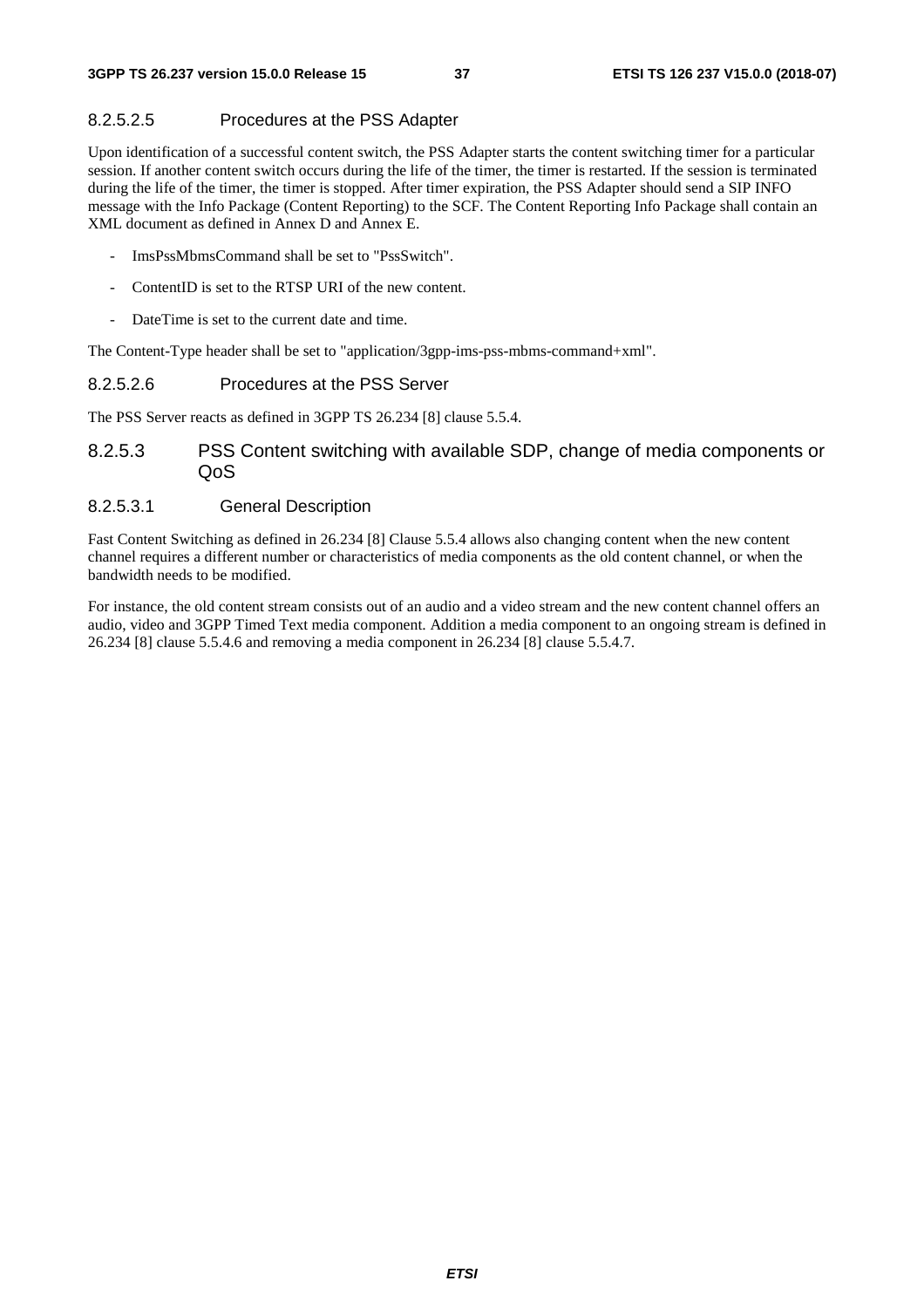

#### **Figure 11: IMS PSS Content switching**

- NOTE 1: This sequence is simplified and does not e.g. show the ACK message from in response to the reception of 200 OK.
- NOTE 2: The number of required RTSP SETUP interactions between the PSS Adapter and the PSS Server depend on the number of new media components in the SDP.

The UE determines that the new SDP file contains a different number of media components as the old SDP. The UE updates the streaming session by sending a Re-INVITE with the new SDP file, as described in clause 8.2.3.2. The Re-INVITE is sent either before, during or after the RTSP PLAY switch. As soon as the UE receives the 200 OK for the Re-INVITE, the UE initiates a PLAY to get the new synchronization information.

## 8.2.5.3.2 Procedures at the UE

The UE shall send an RTSP PLAY request with the new content URI as defined in TS 26.234 [8] clause 5.5.4. The UE changes the number of media components by sending a Re-INVITE message with the new SDP offer. After receiving the 200 OK for the Re-INVITE the UE initiates a PLAY to get the new synchronization information.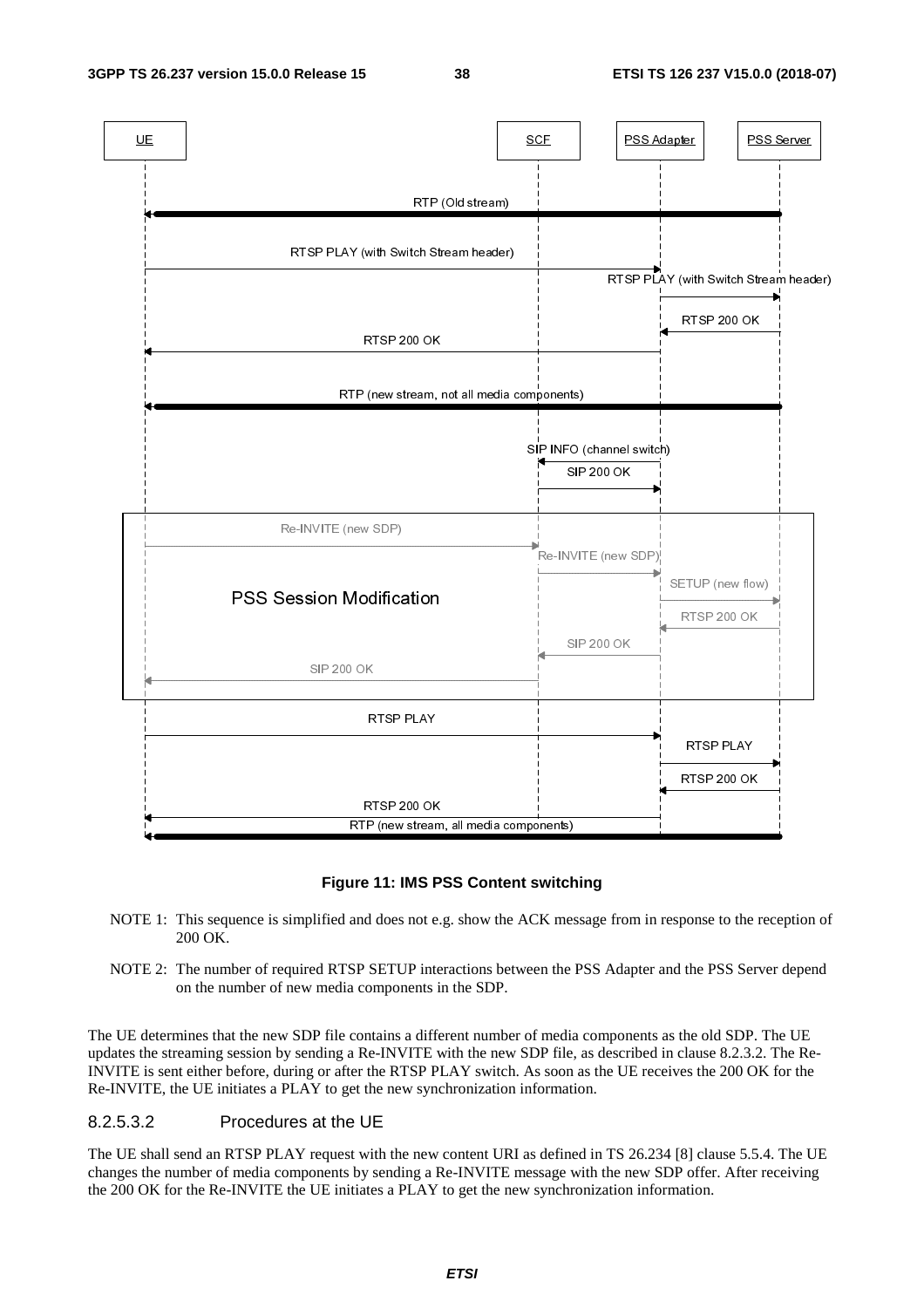## 8.2.5.3.3 Procedures at the IM CN Subsystem

The IM CN subsystem handles the SIP dialog as defined in 3GPP TS 23.228 [6].

## 8.2.5.3.4 Procedures at the SCF

Upon receipt of a SIP INFO message the SCF shall send a SIP 200 OK to the PSS adapter.

## 8.2.5.3.5 Procedures at the PSS Adapter

Upon identification of a successful content switch, the PSS Adapter starts the content switching timer for a particular session. If another content switch occurs during the life of the timer, the timer is restarted. If the session is terminated during the life of the timer, the timer is stopped. After timer expiration, the PSS Adapter should send a SIP INFO message with the Info Package (Content Reporting) to the SCF. The Content Reporting Info Package shall contain an XML document as defined in Annex D and Annex E.

- ImsPssMbmsCommand shall be set to "PssSwitch".
- ContentID is set to the RTSP URI of the new content.
- DateTime is set to the current date and time.

The Content-Type header shall be set to "application/3gpp-ims-pss-mbms-command+xml".

When receiving the SIP Re-INVITE message from the SCF, if a new media component needs to be added or removed, the PSS adapter shall send the RTSP SETUP to the PSS server, indicating the new media component that needs to be added or removed.

## 8.2.5.3.6 Procedures at the PSS Server

The PSS Server behaves as defined in 3GPP TS 26.234 [8] clause 5.5.4

## 8.2.5.4 PSS Content switching with unavailable SDP, no change of media component and/or bandwidth

## 8.2.5.4.1 General description

In this case, the UE does not have the SDP for the streams it intends to switch to. The new content has same media and bandwidth characteristics.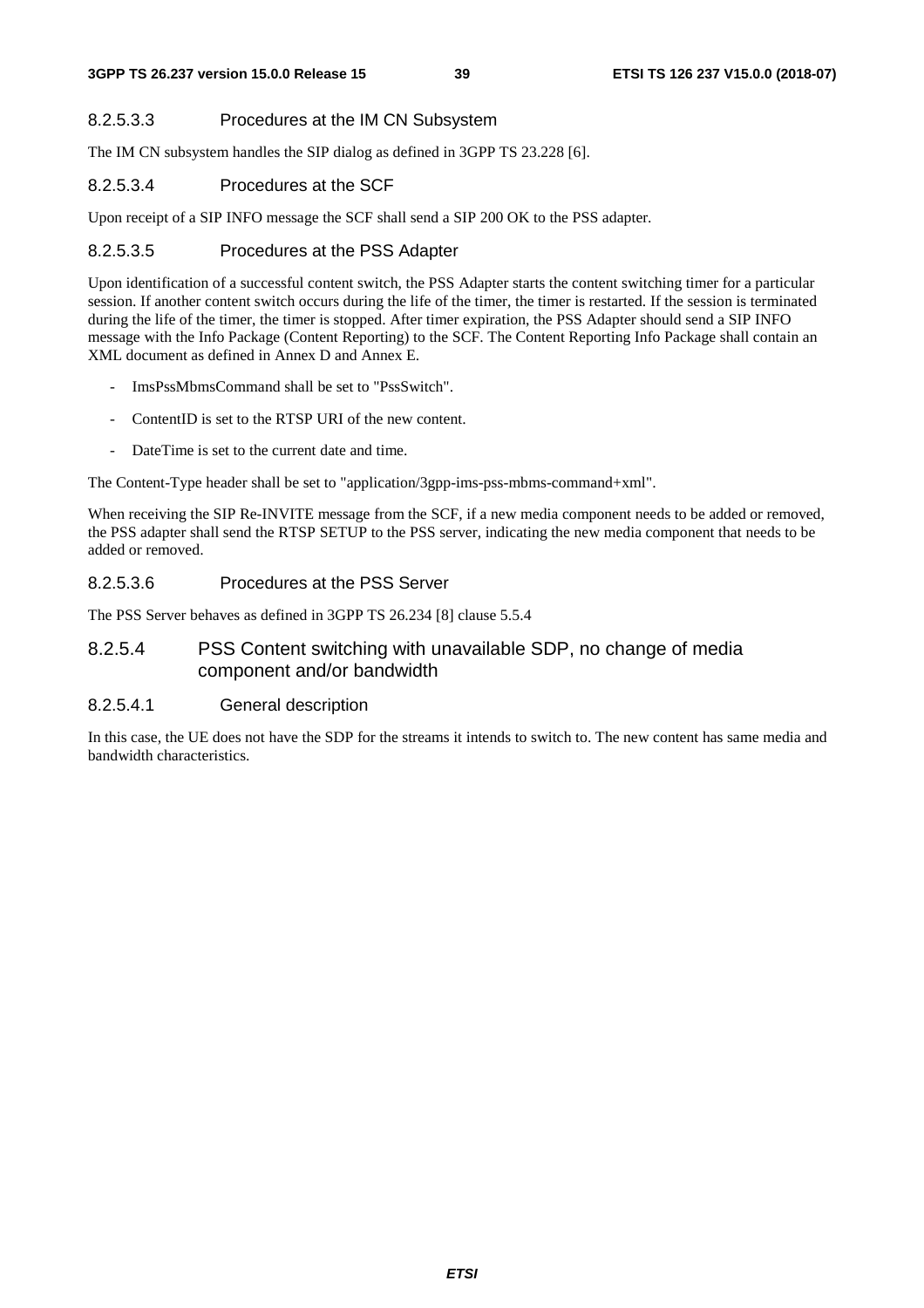

#### **Figure 12: IMS PSS Content switching without available SDP, no change of media component and/or bandwidth**

The UE sends a PLAY request to the PSS adapter indicating that it needs the SDP for the new streams. The PSS Adapter sends the RTSP PLAY message to the PSS Server.

The PSS Server responses a RTSP 200 OK message to the PSS Adapter, PSS Adapter sends the RTSP 200 OK message to UE containing the SDP for the new streams.

The PSS server starts streaming the switched content streams to the UE.

The PSS Adapter should send a SIP INFO message including the Info Package (Content Reporting) to the SCF according to clause 8.2.5.2.1.

#### 8.2.5.4.2 Procedures at the UE

To switch content of the PSS streaming session the UE shall send an RTSP PLAY to request the new SDP as defined in TS 26.234 [8].

#### 8.2.5.4.3 Procedures at the IM CN Subsystem

The IM CN subsystem handles the SIP dialog as defined in 3GPP TS 23.228 [6].

#### 8.2.5.4.4 Procedures at the SCF

Upon receipt of a SIP INFO message the SCF shall send a SIP 200 OK to the PSS adapter.

## 8.2.5.4.5 Procedures at the PSS Adapter

Upon identification of a successful content switch, the PSS Adapter starts the content switching timer for a particular session. If another content switch occurs during the life of the timer, the timer is restarted. If the session is terminated during the life of the timer, the timer is stopped. After timer expiration, the PSS Adapter should send a SIP INFO message with the Info Package (Content Reporting) to the SCF. The Content Reporting Info Package shall contain an XML document as defined in Annex D and Annex E.

- ImsPssMbmsCommand shall be set to "PssSwitch".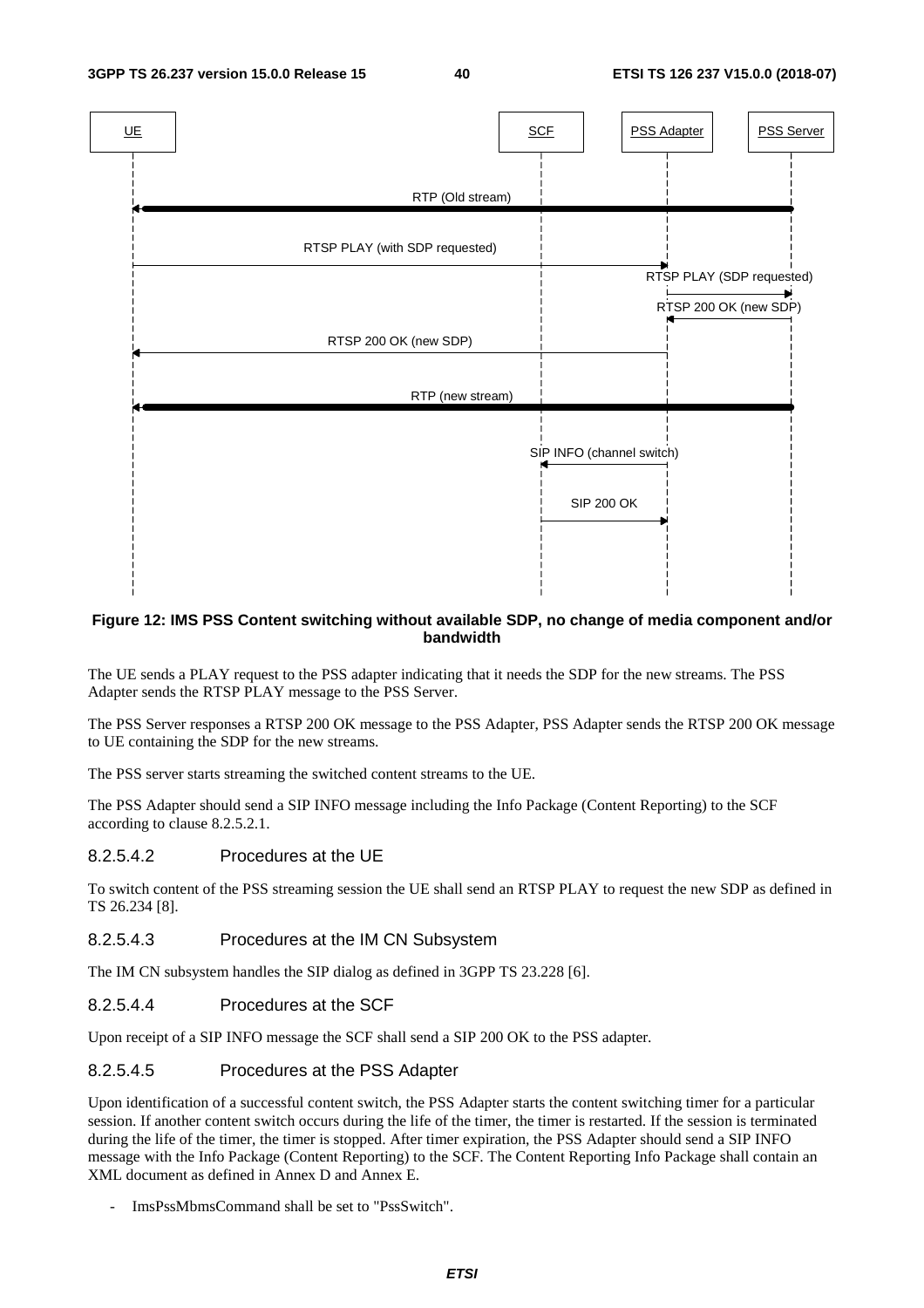- ContentID is set to the RTSP URI of the new content.
- DateTime is set to the current date and time.

The Content-Type header shall be set to "application/3gpp-ims-pss-mbms-command+xml".

The PSS Adapter sends the RTSP 200 OK message to UE containing the SDP for the new stream.

## 8.2.5.4.6 Procedures at the PSS Server

The PSS Server behaves as defined in 3GPP TS 26.234 [8] clause 5.5.4.

## 8.2.5.5 PSS Content switching with unavailable SDP, change of media component and/or bandwidth

## 8.2.5.5.1 General description

In this case, the UE does not have the SDP for the streams it intends to switch to. And the new content has different media and/or bandwidth characteristics.



#### **Figure 13: IMS PSS Content switching without available SDP, change of media component and/or bandwidth**

The UE sends a PLAY request to the PSS adapter indicating that it needs the SDP for the new streams. The PSS Adapter sends the RTSP PLAY message to the PSS Server.. If the UE receives a "206 Partial Data" success status code,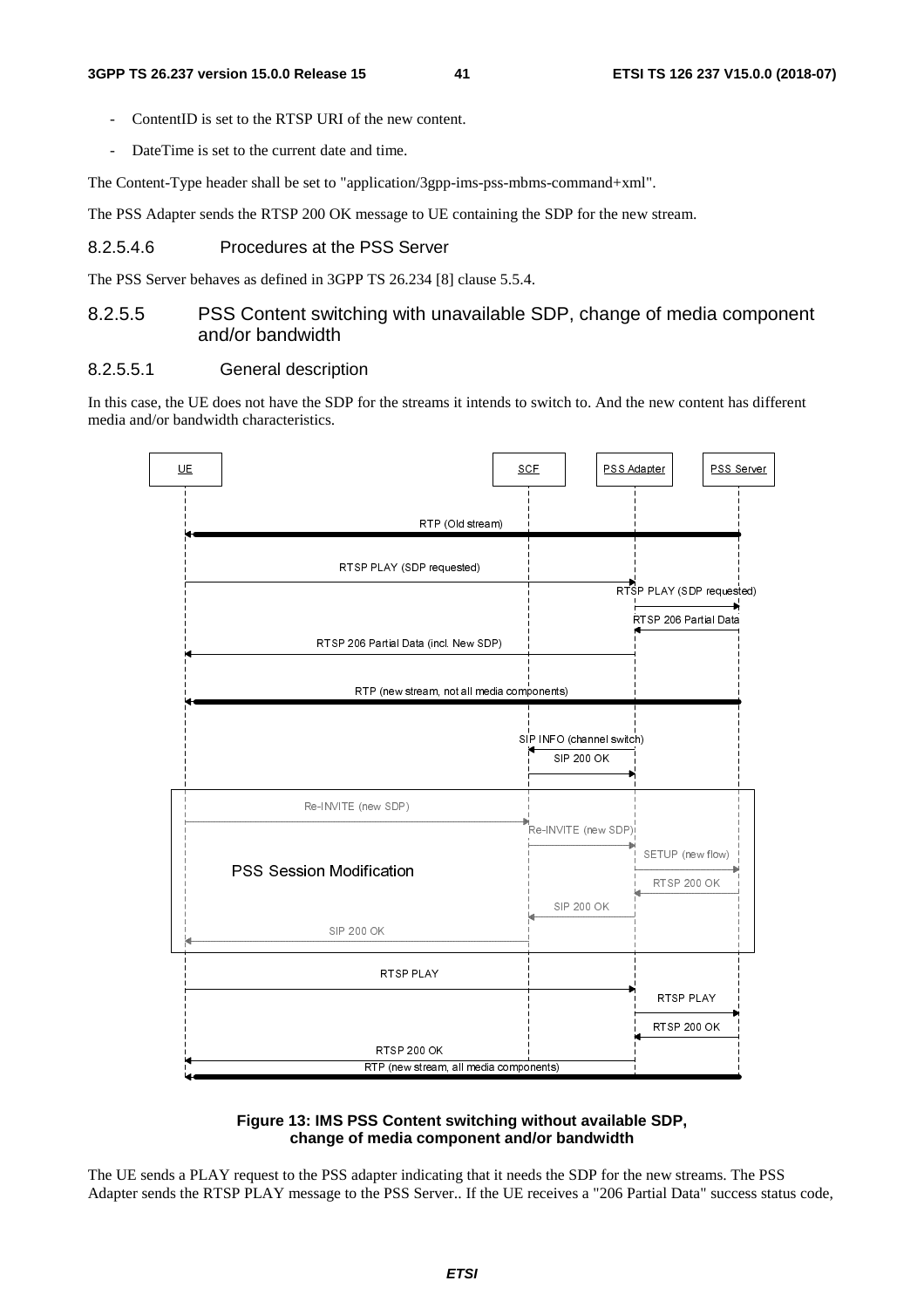#### **3GPP TS 26.237 version 15.0.0 Release 15 42 ETSI TS 126 237 V15.0.0 (2018-07)**

then the UE changes the number of media components and/or bandwidth by sending a RE-INVITE message with the new SDP file, as described in clause 8.2.5.1.

#### 8.2.5.5.2 Procedures at the UE

If the UE receives a "206 Partial Data" success status code, then the UE changes the number of media components by sending a re-INVITE message with the new SDP file.

#### 8.2.5.5.3 Procedures at the IM CN Subsystem

The IM CN subsystem handles the SIP dialog as defined in 3GPP TS 23.228 [6].

## 8.2.5.5.4 Procedures at the SCF

Upon receipt of a SIP INFO message the SCF shall send a SIP 200 OK to the PSS adapter.

## 8.2.5.5.5 Procedures at the PSS Adapter

Upon identification of a successful content switch, the PSS Adapter starts the content switching timer for a particular session. If another content switch occurs during the life of the timer, the timer is restarted. If the session is terminated during the life of the timer, the timer is stopped. After timer expiration, the PSS Adapter should send a SIP INFO message with the Info Package (Content Reporting) to the SCF. The Content Reporting Info Package shall contain an XML document as defined in Annex D and Annex E.

- ImsPssMbmsCommand shall be set to "PssSwitch".
- ContentID is set to the RTSP URI of the new content.
- DateTime is set to the current date and time.

The Content-Type header shall be set to "application/3gpp-ims-pss-mbms-command+xml".

When receiving the SIP RE-INVITE message from the SCF, if a new media component needs to be added, the PSS adapter shall send the RTSP SET-UP to the PSS server, indicating the new media component that needs to be added.

## 8.2.5.5.6 Procedures at the PSS Server

The PSS Server reacts as defined in 3GPP TS 26.234 [8] clause 5.5.4.

## 8.2.5.6 PSS content switching reporting update

### 8.2.5.6.1 General Description

If the SCF does not want to receive content switching information anymore or would like to start content switching reporting, the SCF should send a SIP UPDATE message to the PSS adapter with the Recv-Info header set appropriately.

Note: In this case, the SCF is acting as B2BUA.



**Figure 13a: PSS content switching reporting update**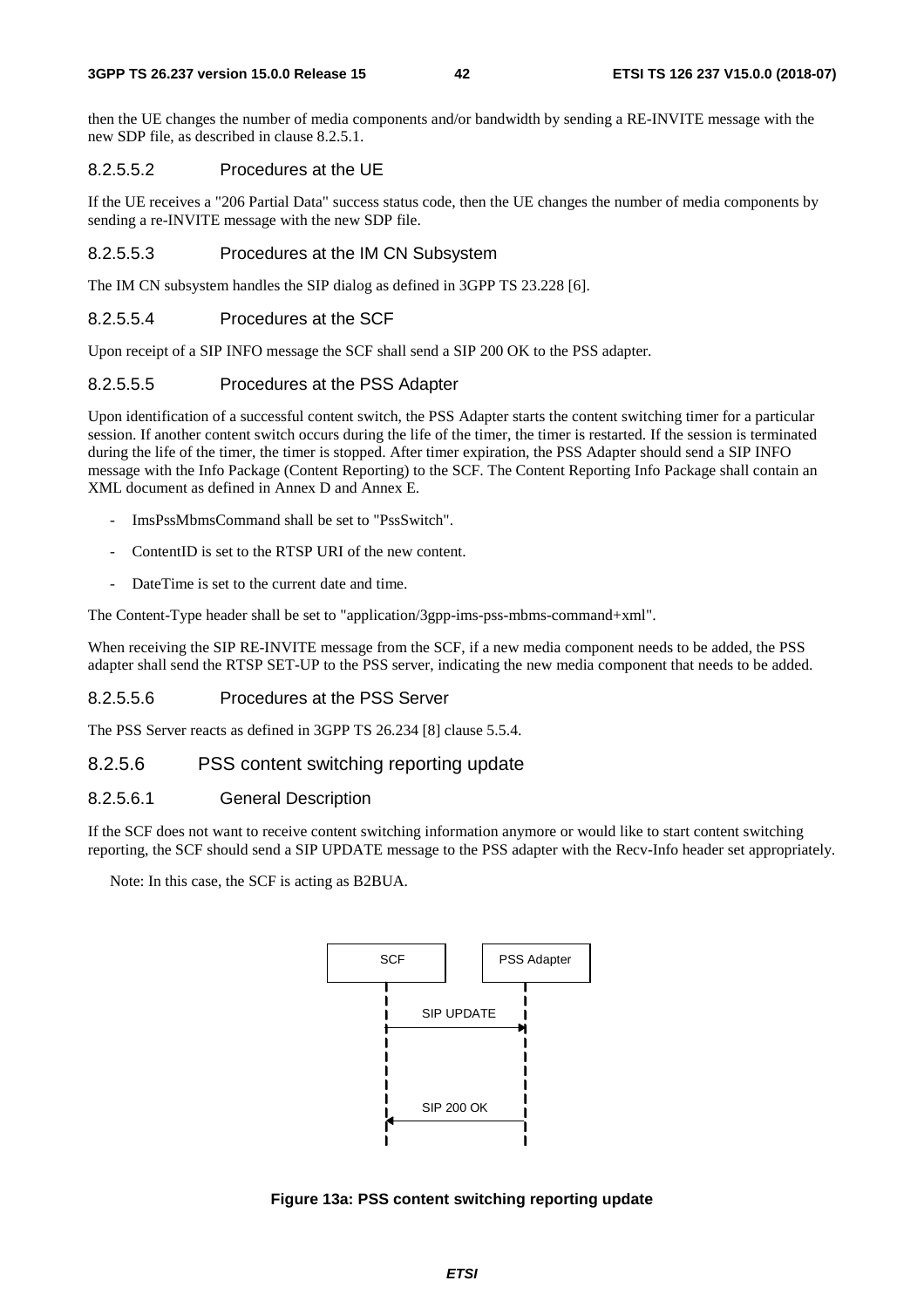## 8.2.5.6.2 Procedures at the PSS adapter

After receiving a SIP UPDATE message from the SCF, the PSS adapter shall dependent on the Recv-Info header, stop or start the content switching reporting.

### 8.2.5.6.3 Procedures at the SCF

If the SCF does not want to receive content switching information anymore, it should send a SIP UPDATE message with the Recv-Info header set to nil to the PSS adapter.

If the SCF decides to start content switching reports, the SCF should send a SIP UPDATE message with the Recv-Info header set to content info to the PSS adapter.

## 8.2.5.7 PSS Content Report Configuration

## 8.2.5.7.1 General Description

During service consumption with PSS session, the SCF may request the PSS Adapter to re-config the content report behaviours e.g. report timer, etc. The following clauses describe how the SCF can reconfigure a PSS Adapter.

According to sub-clause 8.2.3, a PSS streaming session was initiated and the PSS Adapter has indicated his willing to accept Content Reporting Configuration Info-Package.

In order to send the updated content report configuration information, the SCF issues a SIP INFO request to the PSS Adapter, with the new configuration information.

After receiving SIP INFO request, the PSS Adapter responses with SIP 200 OK and config itself with the new configuration information.





## 8.2.5.7.2 Procedures in SCF

Whenever the SCF wants to re-configure a PSS Adapter, the SCF shall issue a SIP INFO request to the PSS Adapter with the Info Package (Content Report Configuration). The Content Reporting Configuration Package shall contain an XML document as defined in Annex K.

ReportTimer shall be set to the time value (in seconds) of the updated report timer;

#### 8.2.5.7.3 Procedures at the IM CN Subsystem

The IM CN subsystem handles the SIP dialog as defined in 3GPP TS 23.228 [6].

## 8.2.5.7.4 Procedures in PSS Adapter

Upon receipt of a SIP INFO message the PSS Adapter shall send a SIP 200 OK to the SCF.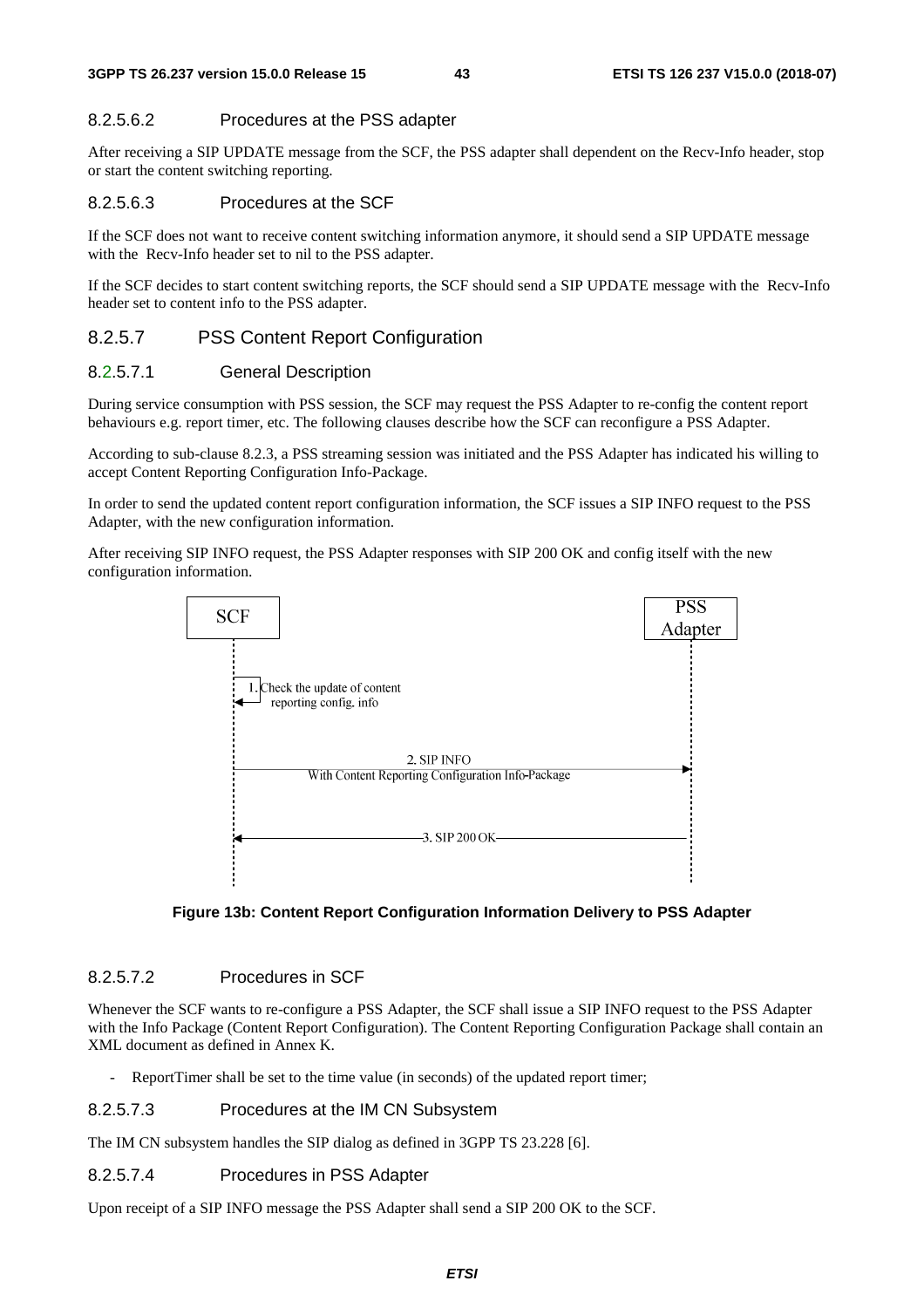The PSS Adapter shall then parse the XML file in the message body, according the schema defined in Annex X. Following that the PSS Adapter shall configure itself according to the XML file:

If the "ReportTimer" is different from the timer which is set for content report, then reset the timer with the value "ReportTimer".

## 8.2.6 PSS Streaming Session Teardown

## 8.2.6.0 Introduction

Assuming the streaming session is established, the session can be terminated either by the UE or by the network. For the network-initiated PSS streaming session teardown, either the SCF or the PSS adapter can initiate the procedure.

#### 8.2.6.1 General Description

#### 8.2.6.1.1 UE-initiated PSS streaming session teardown



#### **Figure 14a: UE-initiated IMS PSS Session termination**

Here the case of UE termination is described. The following steps are carried out:

- 1) Note that the PSS Adapter should maintain the RTSP session to the PSS Server until after step 5.
- 2) The UE sends a SIP BYE message.
- 3) The IMS CN subsystem forwards the SIP BYE message to the SCF.
- 4) The SCF sends the SIP BYE message to the PSS adapter.
- 5) The PSS adapter sends a RTSP TEARDOWN to the PSS server.
- 6) In case the PSS Server is transmitting RTP data it stops sending RTP data for this session. The PSS server sends a RTSP 200 OK to the PSS adapter.
- 7) The PSS adapter sends a SIP 200 OK to the UE via SCF and IMS CN subsystem.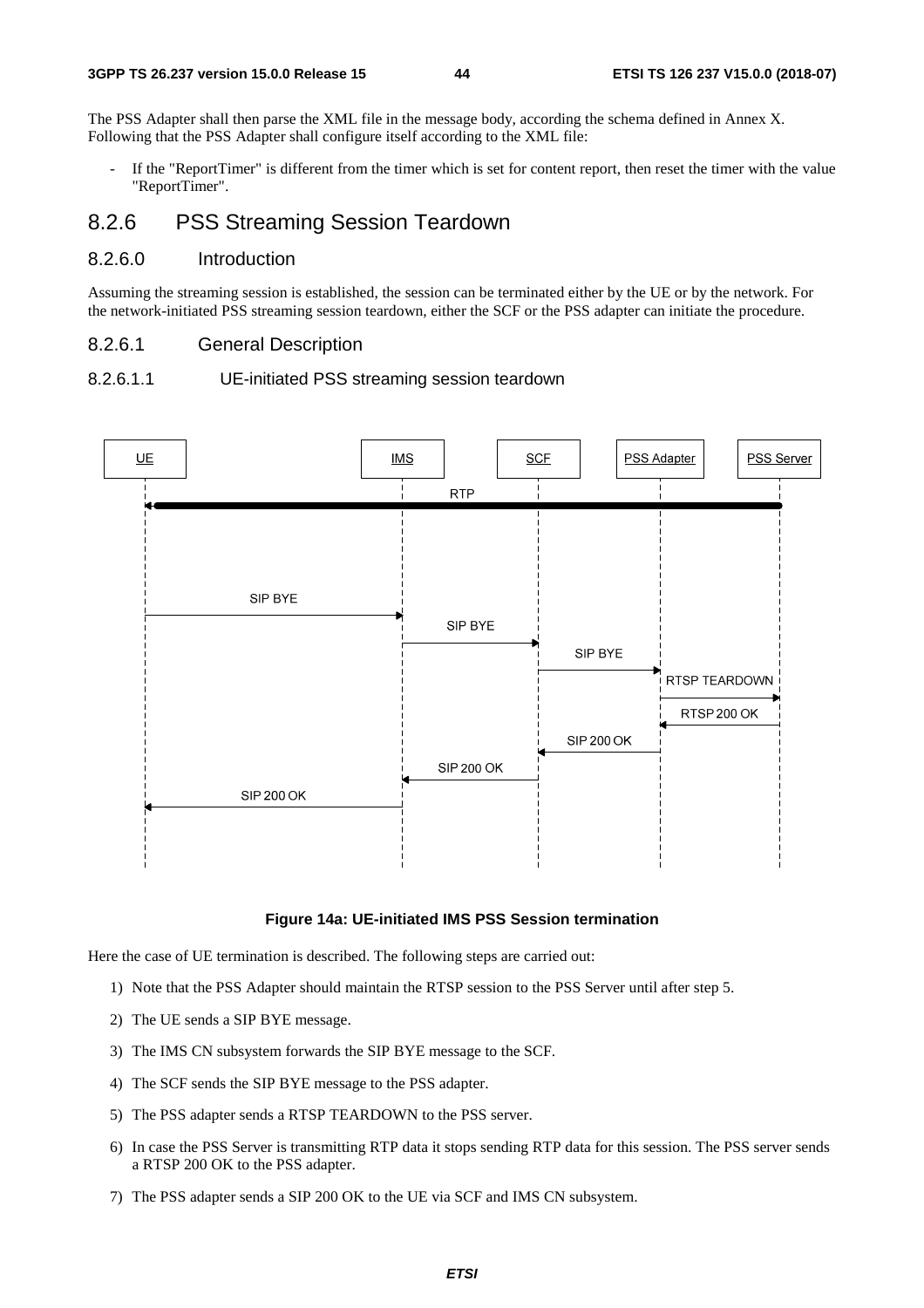## $UE$ </u> IM CN Subsystem **SCF PSS Adapter PSS Server** SIP BYE RTSP TEARDOWN RTSP 200 OK **SIP 200 OK** SIP BYE SIP BYE **SIP 200 OK SIP 200 OK**

## 8.2.6.1.2 SCF-initiated PSS streaming session teardown

#### **Figure 14b: SCF-initiated IMS PSS Session termination**

Here the case of the SCF-initiated teardown procedure is described. The following steps are carried out:

- 1) The SCF sends a SIP BYE to the PSS adapter.
- 2) The PSS adapter sends the RTSP TEARDOWN message to the PSS server.
- 3) The PSS server sends the RTSP 200 OK message to the PSS adapter.
- 4) The PSS adapter sends the SIP 200 OK message to the SCF.
- 5) Upon receipt of the SIP 200 OK, the SCF sends the SIP BYE message to the IM CN subsystem.
- 6) The IM CN Subsystem forwards the SIP BYE message to the UE.
- 7) The UE sends a SIP 200 OK message to the IM CN Subsystem.
- 8) The IM CN Subsystem forwards the SIP 200 OK to the SCF.
- 8.2.6.1.3 PSS adapter-initiated PSS streaming session teardown



#### **Figure 14c: PSS adapter-initiated IMS PSS Session termination**

Here the case of the SCF-initiated teardown procedure is described. The following steps are carried out:

- 1) The PSS adapter sends the RTSP TEARDOWN to the PSS server.
- 2) The PSS server sends the RTSP 200 OK to the PSS adapter.
- 3) The PSS adapter sends the SIP BYE message to the SCF.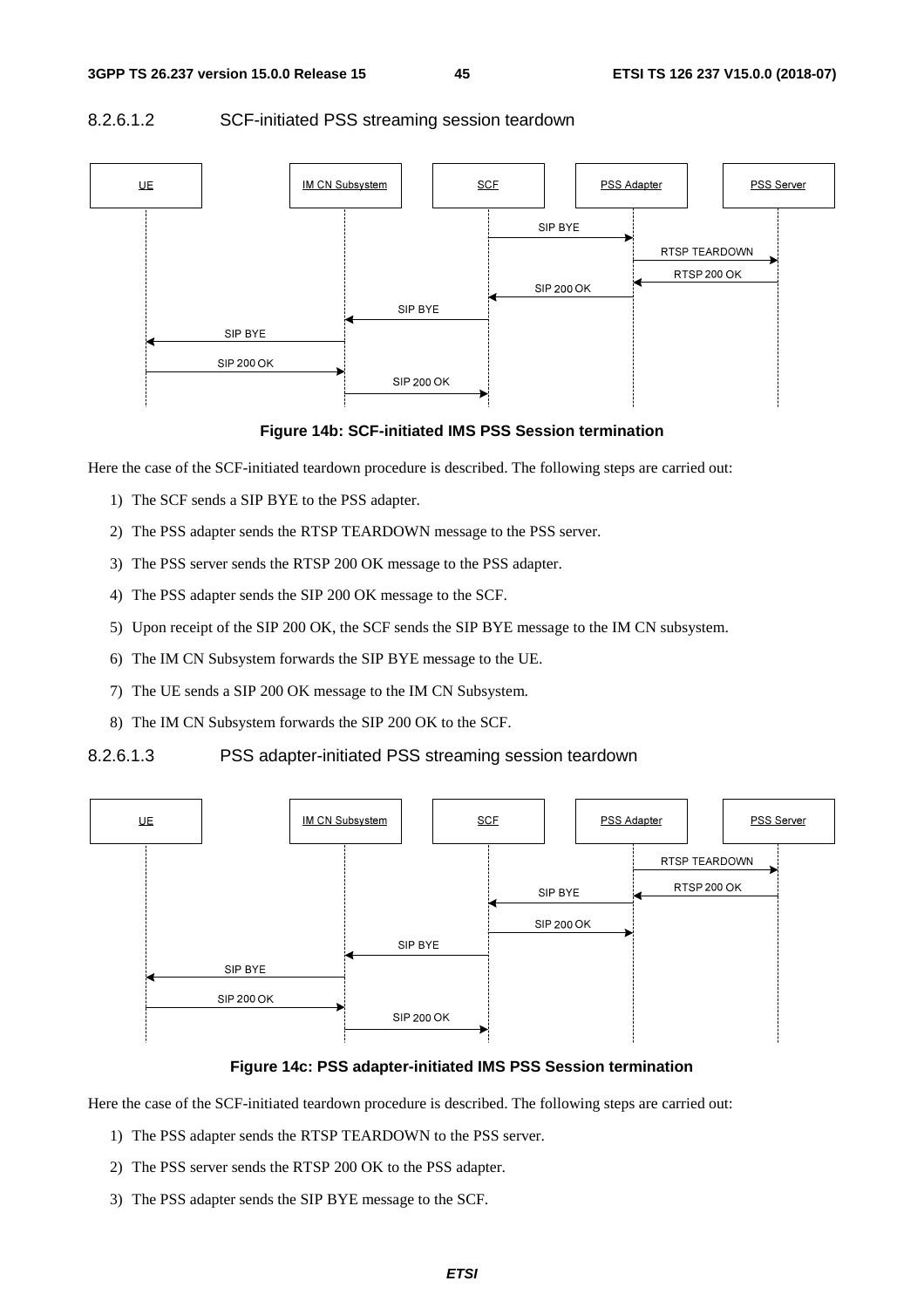- 4) The SCF sends the SIP 200 OK message to the PSS adapter.
- 5) The SCF sends the SIP BYE message to the IM CN Subsystem.
- 6) The IM CN Subsystem forwards the SIP BYE message to the UE.
- 7) The UE sends a SIP 200 OK message to the IM CN Subsystem.
- 8) The IM CN Subsystem forwards the SIP 200 OK to the SCF.

## 8.2.6.2 Procedures at the UE

## 8.2.6.2.1 UE-initiated PSS streaming session teardown

To teardown the PSS streaming session the UE shall close the TCP connection for RTSP between UE and PSS Adapter, if existing. Further, the UE shall send a SIP BYE to the SCF.

## 8.2.6.2.2 Network-initiated PSS streaming session teardown

Upon receipt of the SIP BYE message, the UE shall the SIP 200 OK message to the SCF. The UE procedes to release the associated resources held for the PSS session.

## 8.2.6.3 Procedures at the IM CN Subsystem

The IM CN subsystem handles the SIP dialog as defined in 3GPP TS 23.228 [6].

## 8.2.6.4 Procedures at the SCF

## 8.2.6.4.1 UE-initiated PSS streaming session teardown

Upon receipt of a SIP BYE message the SCF shall forward it to the PSS adapter.

## 8.2.6.4.2 SCF-initiated PSS streaming session teardown

The SCF initiates the PSS streaming session teardown by sending a SIP BYE message to the PSS adapter. Upon receipt of the SIP 200 OK from the PSS adapter, the SCF shall send a SIP BYE message to the UE.

## 8.2.6.4.3 PSS adapter-initiated PSS streaming session teardown

Upon receipt of the SIP BYE message received from the PSS adapter, the SCF sends the SIP 200 OK message to the PSS adapter. Then the SCF forwards the SIP BYE message to the UE.

## 8.2.6.5 Procedures at the PSS Adapter

## 8.2.6.5.1 UE-initiated PSS streaming session teardown

Upon receipt of a SIP BYE message from the SCF the PSS adapter shall send a RTSP TEARDOWN message to the PSS Server.

Upon receipt of a RTSP 200 OK message from the PSS server, the PSS adapter shall send a SIP 200 OK message to the SCF.

The PSS Adapter shall not close the RTSP session to the PSS Server on receipt of a TCP close, but waits until it has received the SIP BYE message in step 4 of clause 8.2.6.1.1.

## 8.2.6.5.2 SCF-initiated PSS streaming session teardown

Upon receipt of the SIP BYE message, the PSS adapter sends the RTSP TEARDOWN message to the PSS server. Upon receipt of the RTSP 200 OK message from the PSS server, the PSS adapter sends the SIP 200 OK to the SCF.

## 8.2.6.5.3 PSS adapter-initiated PSS streaming session teardown

The PSS adapter sends the RTSP TEARDOWN to the PSS server. Upon receipt of the RTSP 200 OK, the PSS adapter sends the SIP BYE messge to the SCF.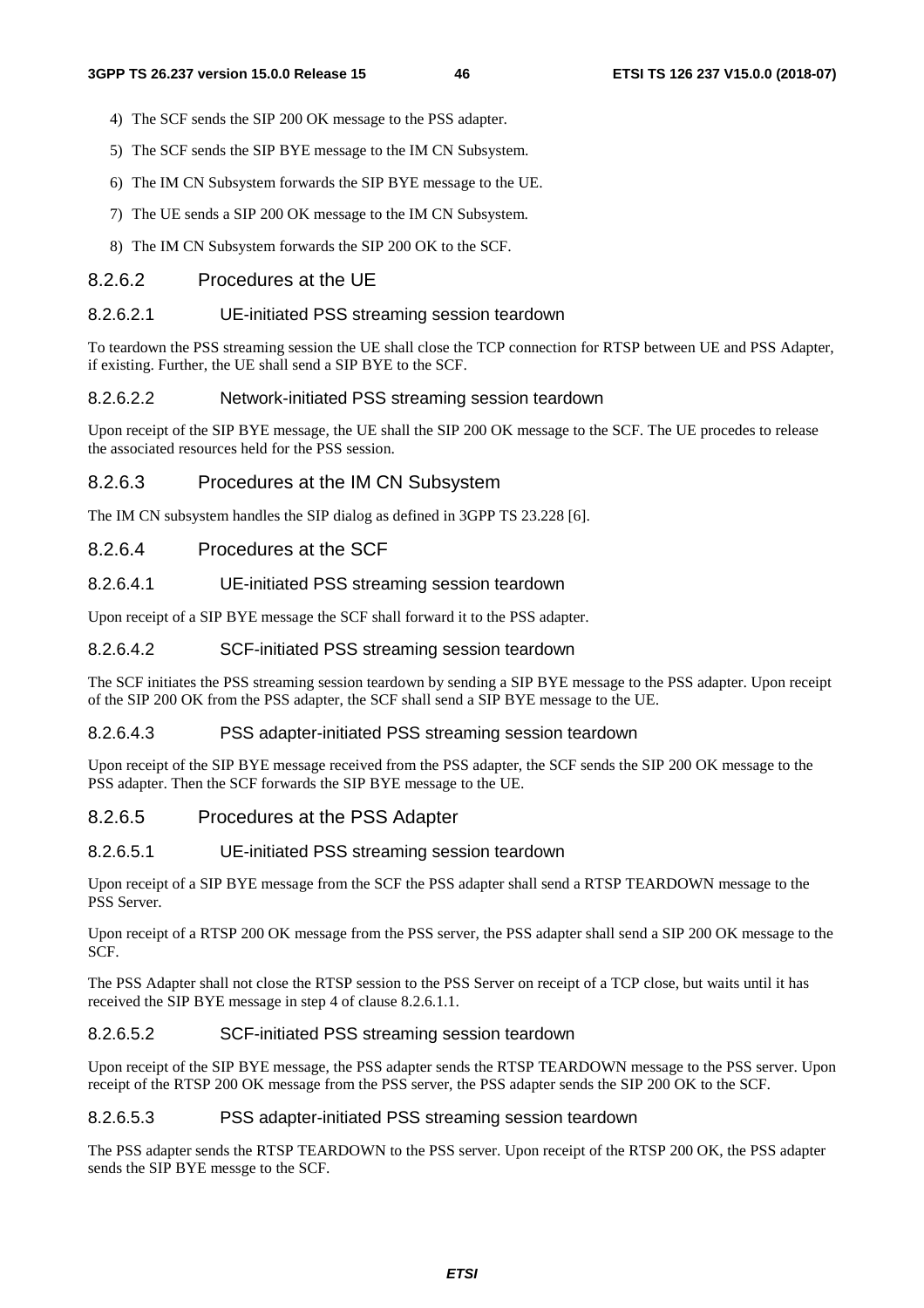## 8.2.6.6 Procedures at the PSS Server

Upon receipt of a RTSP TEARDOWN from the PSS adapter, the PSS server shall stop still on-going RTP transmissions and send a RTSP 200 OK message to the PSS adapter.

## 8.2.7 Supported procedures

Clause 8.2 specifies IMS initiated and controlled PSS streaming sessions. Protocols and procedures as defined in 3GPP TS 26.234 [8] are supported including

- Fast content switching and start-up (clause 5.5). In the case of fast content start-up, the pipelining takes place between the PSS adapter and the PSS server.
- Time-shifting support (clause 5.6)
- RTP and RTCP extensions (clause 6.2.3)
- Adaptation of continuous media (clause 10)
- Quality of Experience reporting (clause 11).

# 8.3 MBMS Streaming

## 8.3.1 MBMS Media codecs and formats

MBMS Media codecs and formats defined in 3GPP TS 26.346 [11] are applicable to the present document for IMS initiated and controlled MBMS User service.

## 8.3.2 Procedure for providing missing parameters

## 8.3.2.1 Procedures at the UE

If the UE does not have the all the information it needs to form an SDP offer, the UE shall send a SIP OPTIONS message.

The "Request-URI" is related to the MBMS service that the user wants to activate. The "Request-URI" shall be composed of a user and domain part as defined as follows:

- The user part contains the serviceId. The serviceId shall be globalServiceID defined in [27] or serviceId defined in [11], which is retrieved from service selection information.
- The domain part is the Service Provider domain name, obtained from SSF.

The TO header shall contain the same URI as in the "Request-URI" parameter.

The FROM header shall indicate the public user identity of the user.

Upon reception of the 200 OK including service access information encapsulated in multipart/MIME, the UE may initiate MBMS session as described in clause 8.3.3.

## 8.3.2.2 Procedures at the SCF

When receiving the SIP OPTIONS message, the SCF shall examine the serviceId present in the user-part of the TO header and lookup the requested User Service Description information.

The SCF shall answer with the user service description information of the content delivery channel (encapsulated in multipart/MIME) as requested by the serviceId.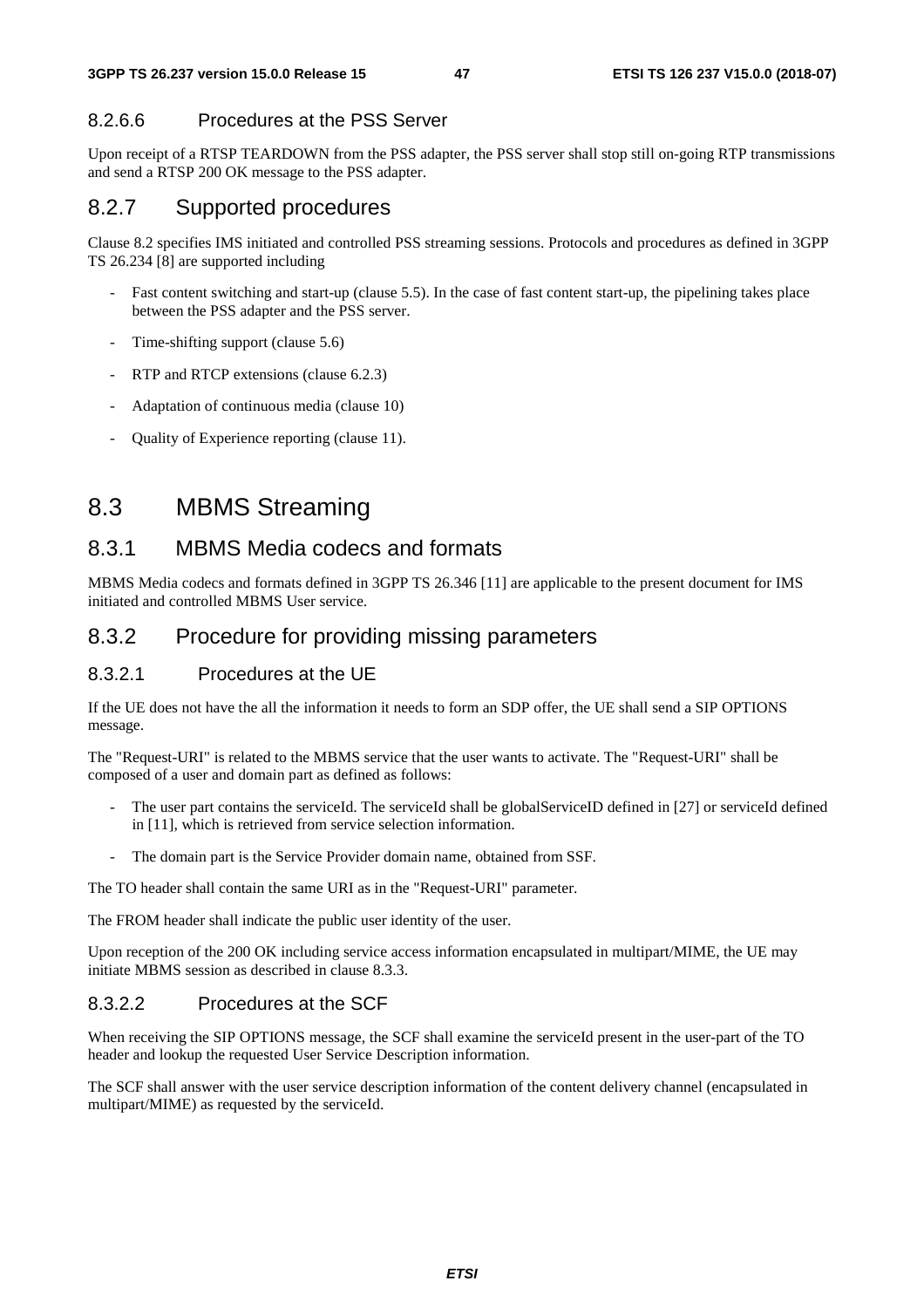## 8.3.3 MBMS Streaming Session initiation

## 8.3.3.1 General description





It is assumed that the UE has already received the MBMS USD containing the SDP and associated fragments for the service from the SSF before initiating the MBMS session.

- Step 1, 2: UE initiates a SIP INVITE message to SCF, indicating which MBMS Streaming User Service the user has chosen.
- Step 3, 4: SCF responds UE with a SIP 200 OK message when the SIP INVITE is successfully handled. The SIP 200 OK contains an SDP files containing the Multicast address of the service. The UE then activates the MBMS bearers either using the MBMS Broadcast Service Activation procedure [4] or the MBMS Multicast Service Activation Procedure [4].
- Step 5: The UE can start receiving the MBMS Streaming session data when transmitted by the BM-SC.UPF.

The construction of the SDP is not affected by the use of MBMS stream bundling, see section 8.2.2 of [11], nor are any of the procedures.

## 8.3.3.2 Procedures at the UE

The UE shall support the procedures specified in TS 24 229 [7] for originating sessions.

The UE shall generate an initial INVITE request:

- The Request-URI in the INVITE request shall be the well known PSI (Public Service Identifier) of the MBMS Service, i.e. Live Stream@<Domain name>.
- The To header shall contain the same URI as in the Request-URI.
- The From header shall indicate the public user identity of the user.
- The Recv-Info header shall be set to "ContentReportConfig" [42].

An SDP offer shall be included in the request. The SDP offer shall be done in accordance with the parameters received during UE service selection procedure and with media capabilities and required bandwidth available for the MBMS session. The SDP offer corresponds to the MBMS Streaming Session. See 3GPP TS 26.346 [11], clause 8.3.1. . The SDP offer at media level shall include the following elements:

- The m-line(s) shall be set to the media parameters retrieved via service selection procedures for the requested MBMS service.
- The c-line(s) shall be set according to the multicast address retrieved via service selection procedures for the requested MBMS service.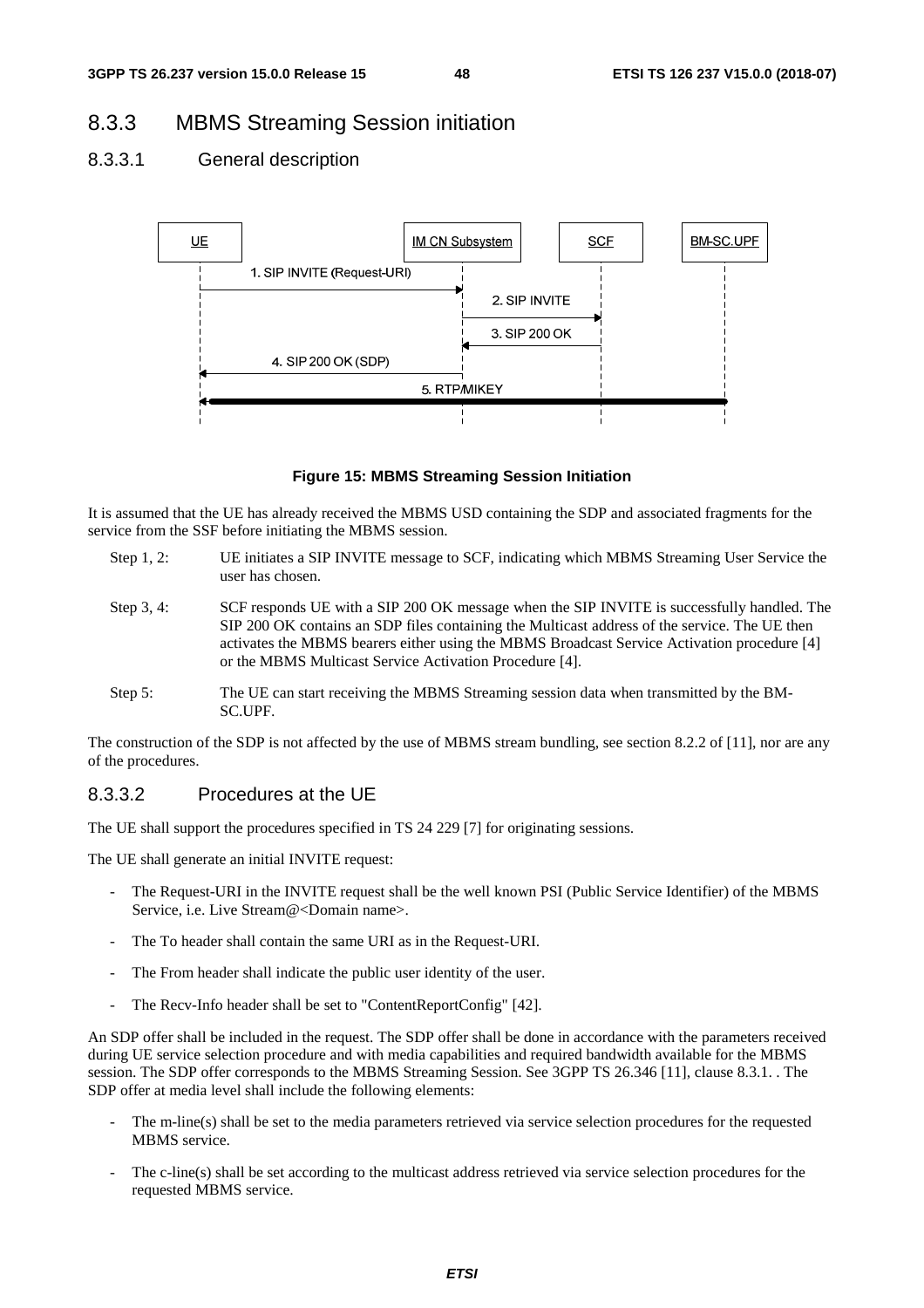- An a=mbms\_service:MBMS\_ServiceId line to indicate the MBMS service which the UE intends to initiate first. The MBMS\_ServiceId shall be globalServiceID defined in [27] or serviceId defined in [11], which is retrieved from service selection information.
- The a-attribute shall be set to the value of "recvonly".

Once the UE receives the SIP response, the UE shall examine the media parameters in the received SDP, and initiate the MBMS channel according to the a=mbms\_service line. It can activate the corresponding MBMS User Service as described in the USDs. MBMS User Service reception initiation may correspond to the MBMS Broadcast Mode activations as described in 3GPP TS 23.246 [4], clause 8.12 or the MBMS Multicast Mode activation procedure as described in 3GPP TS 23.246 [4], clause 8.2.

The received SDP may contain an a=suggestedPresentationOffset:value line. The value of suggestedPresentationOffset specifies a delay offset from the time when the first octet of a data unit was generated at the sender that is suggested to be used for presentation of the first octet of the data unit. For a received RTP packet, if the wallclock time corresponding to the RTP timestamp carried in the RTP packet is *T*, a UE may present the data contained in the first octet of the associated RTP packet to the user at *T+ suggestedPresentationOffset* in terms of the wall-clock time if synchronized playout with other UEs adhering to the same rule is desired.

## 8.3.3.3 Procedures at the IM CN Subsystem

The IM CN subsystem handles the SIP dialog as defined in 3GPP TS 23.228 [6]. The corresponding PCC procedures are performed as described in clause 9.

## 8.3.3.4 Procedures at the SCF

The SCF shall support the procedures specified in TS 24.229 [7] applicable to an AS acting as a terminating UA.

Upon receipt of SIP INVITE request, the SCF shall perform service authorization procedures to check the service rights of requested MBMS service according to the user subscription information, See clause 10.4.

The SCF shall examine the SDP parameters in the SDP offer.

- It shall examine the a=mbms\_service parameter. This parameter contains the channel the UE intends to join. If the mbms\_service parameter does not point to a channel that the UE is allowed to join the SCF shall not accept the offer and shall answer with a 403 error code.
- It shall examine the c-line(s) to determine that it is a multicast session. It may also check that it corresponds to the mbms\_service parameter. If not, the SCF shall answer with a 403 error code.

If the SDP parameters are examined successfully, the SCF shall answer with a SIP 200 OK, indicating the SDP answer as follows:

- The c-lines and m-lines shall be identical to ones indicated in the SDP offer.
- It shall include an a=sendonly attribute.
- It may include an a= suggestedPresentationOffset:value line. The value of suggestedPresentationOffset provides a mapping of the presentation time of each data unit to the wall-clock time to enable synchronized playout of the UEs adhering to the same rule.

The SIP 200 OK shall indicate the supported Info Packages in the Recv-Info header (Content Reporting) [42].

## 8.3.3.5 Procedures at the BMSC.UPF

The MBMS session is already ongoing at the BMSC.UPF. No specific action is required.

## 8.3.4 MBMS content switching

## 8.3.4.1 General Description

It is assumed that MBMS streaming reception is already active and a stream is delivered to the UE via MBMS. In case of MBMS content switching, the UE tunes into a new content channel e.g. in case of MBMS multicast mode the UE leaves a multicast channel and joins another one.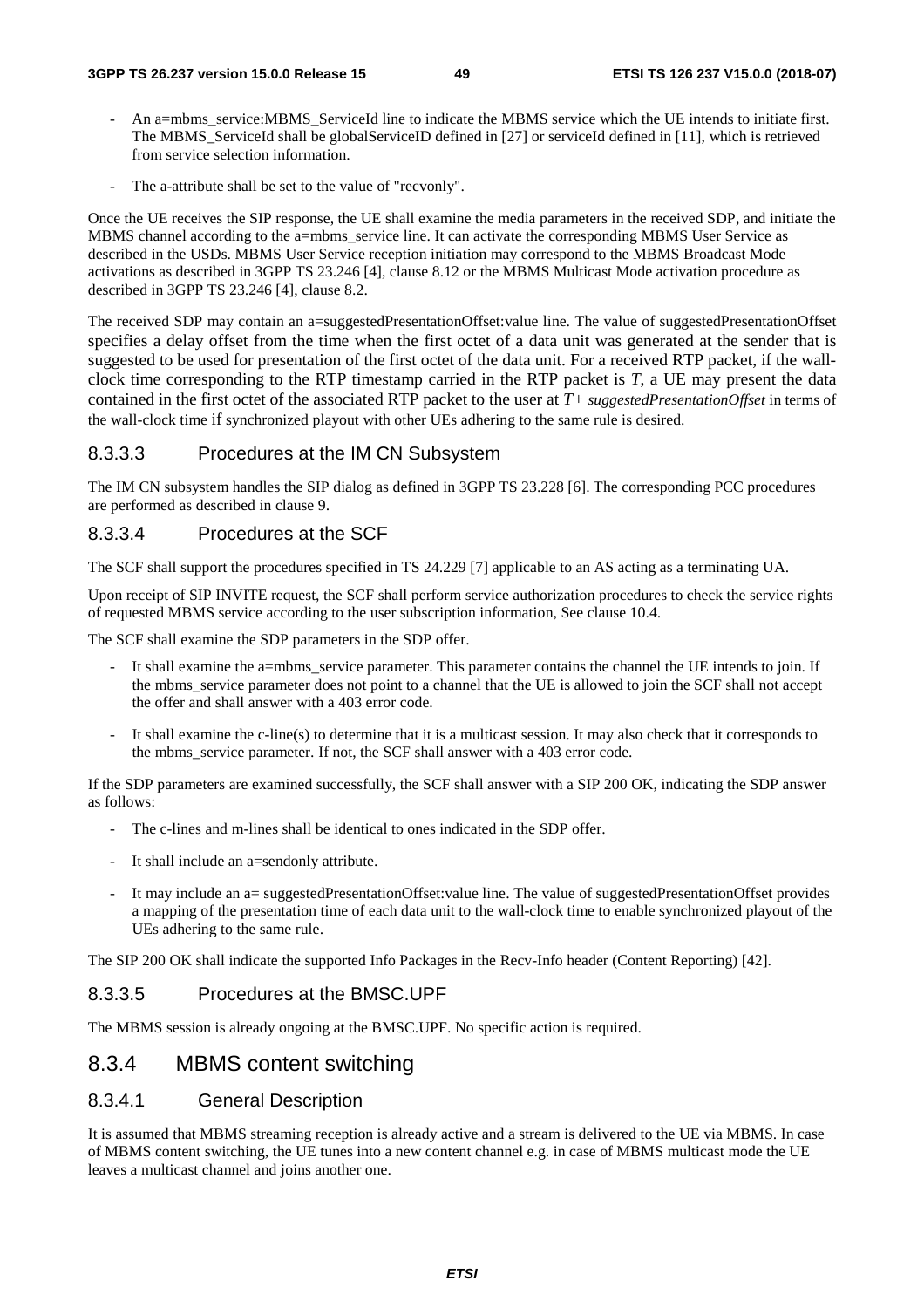The UE should sent a SIP INFO Message with the included Info Package (Content Reporting) to inform the SCF about which channel is being received unless the SCF prohibits it. A timer is started with a preconfigured value with default value of 10 seconds, when the channel switch is executed. After timer expiration the SIP INFO message is sent.



**Figure 16: MBMS content switching reporting** 

The UE sends content switching information to the SCF.

The content switching information may include the serviceId after switching. The SCF may utilize the content switching information for statistical or charging purposes etc.

If the SCF does not want to receive content switching information anymore or would like to start content switching reporting, the SCF should send a SIP UPDATE message to the UE with the Recv-Info header set appropriately.



**Figure 16a: MBMS content switching reporting update** 

## 8.3.4.2 Procedures at the UE

The UE performs MBMS content switching according to the deactivation/activation procedures defined in [4].

Upon identification of a successful content switch, the UE starts the content switching timer for a particular session. If another content switch occurs during the life of the timer, the timer is restarted. If the session is terminated during the life of the timer, the timer is stopped. After timer expiration, the UE should send a SIP INFO message with the Info Package (Content Reporting) to the SCF. The Content Reporting Info Package shall contain an XML document as defined in Annex D and Annex F.

ImsPssMbmsCommand shall be set to "MbmsSwitch";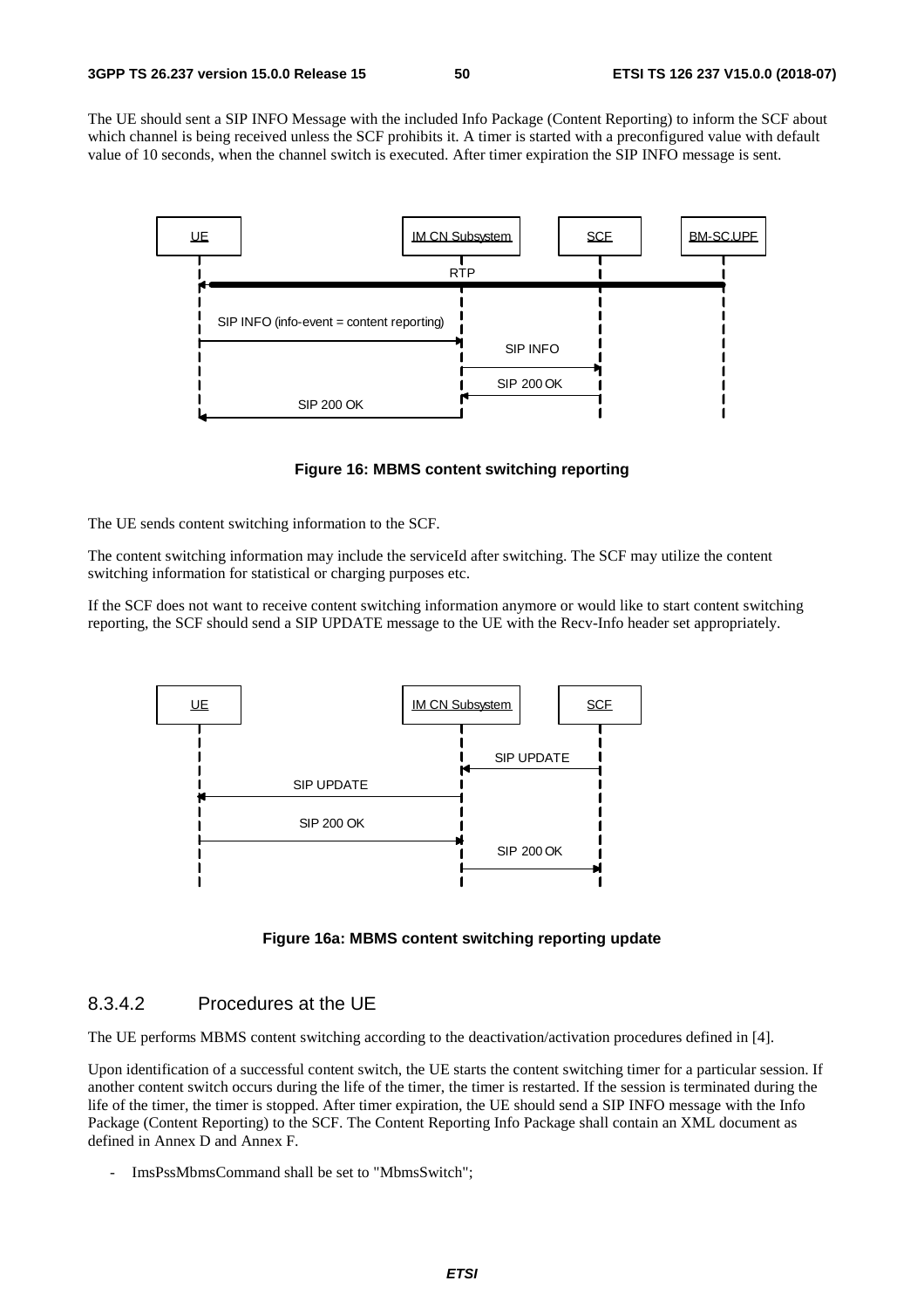- ServiceId shall be set to the value of the new channel. If the OMA BCAST Service Guide [27] is used, this shall be set to Global Service ID, otherwise shall be set to the MBMS User Service Description serviceId.
- ProgrammeId may be present and if present shall be set to the identifier of the current programme of the new channel. If the OMA BCAST Service Guide [27] is used, this shall be set to service Name.
- DateTime shall be set to the date  $\&$  time of the channel switch.

The Content-Type header shall be set to "application/3gpp-ims-pss-mbms-command +xml".

After receiving a SIP UPDATE message from the SCF, the UE shall dependent on the Recv-Info header, stop or start the content switching reporting.

## 8.3.4.3 Procedures at the IM CN Subsystem

The IM CN subsystem handles the SIP dialog as defined in 3GPP TS 23.228 [6].

## 8.3.4.4 Procedures at the SCF

Upon receipt of a SIP INFO message the SCF shall send a SIP 200 OK to the UE.

If the SCF does not want to receive content switching information anymore, it should send a SIP UPDATE message with the Recv-Info header set to nil.

If the SCF decides to start content switching reports, the SCF should send a SIP UPDATE message with the Recv-Info header set to Content Reporting to the UE.

#### 8.3.4.5 Procedures at the BMSC.UPF

The BMSC.UPF transmits the RTP flows, and is not involved in the reporting of content switching information.

## 8.3.5 MBMS Streaming Session Teardown

## 8.3.5.1 General Description



#### **Figure 17: MBMS Streaming Session Termination**

- Step 1: UE receives Streaming content from the BM-SC.UPF.
- Step 2, 3: UE initiates a SIP BYE message to SCF, indicating which MBMS Streaming session to close.
- Step 4, 5: SCF responds UE with a SIP 200 OK message when the SIP BYE is successfully handled and session terminated. At this stage, the UE can stop receiving the MBMS Streaming session.

The UE may deactivate the according MBMS Bearer Service during steps 2 to 5 or after step 5. The deactivation is either according to the MBMS Broadcast Service deactivation (3GPP TS 23.246 [4]) or the MBMS Multicast Mode deactivation procedure (3GPP TS 23.246 [4]).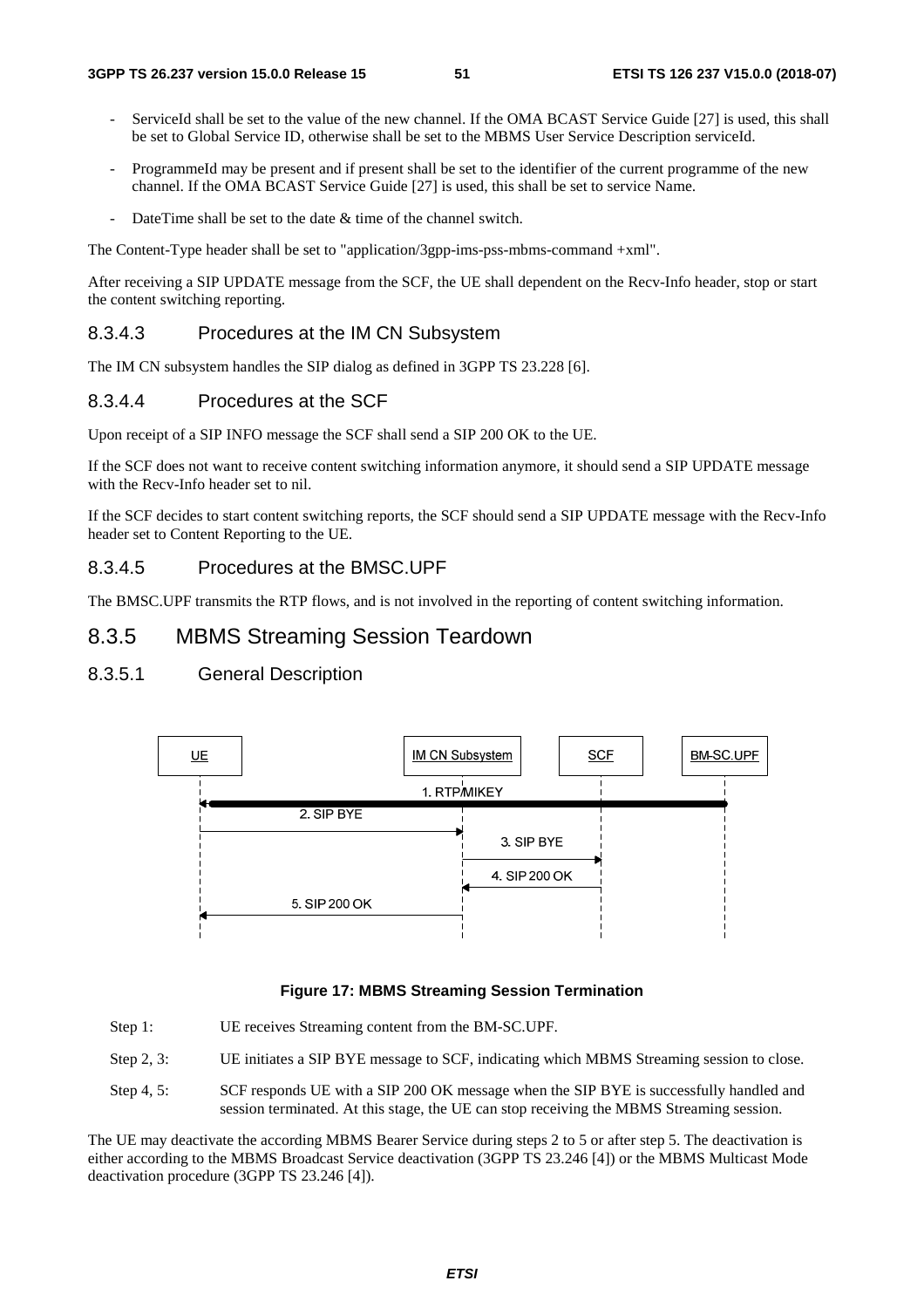## 8.3.5.2 Procedures at the UE

The UE shall send a SIP BYE to the SCF.

The UE may deactivate the according MBMS Bearer Service during steps 2 to 5 or after step 5 of clause 8.3.5.1. The deactivation is either according to the MBMS Broadcast Service deactivation (3GPP TS 23.246 [4]) or the MBMS Multicast Mode deactivation procedure (3GPP TS 23.246 [4]).

## 8.3.5.3 Procedures at the IM CN Subsystem

The IM CN subsystem handles the SIP dialog as defined in 3GPP TS 23.228 [6].

## 8.3.5.4 Procedures at the SCF

The SCF responds to the UE with a SIP 200 OK message after handling of the SIP BYE message.

## 8.3.5.5 Procedures at the BMSC.UPF

The BMSC.UPF is acting as described in 3GPP TS 23.246 [4].

## 8.3.6 MBMS Content Report Configuration

## 8.3.6.1 General Description

During service consumption with MBMS session, the SCF may request the UE to re-config the content report behaviours e.g. report timer, etc. The following clauses describe how the SCF can reconfigure a UE.

According to sub-clause 8.3.3, a MBMS streaming session was initiated and the UE has indicated his willing to accept Content Reporting Configuration Info-Package.

In order to send the updated content report configuration information, the SCF issues a SIP INFO request to the UE, with the new configuration information.

After receiving SIP INFO request, the UE responses with SIP 200 OK and config itself with the new configuration information.



#### **Figure 17a: Content Report Configuration Information Delivery to UE**

## 8.3.6.2 Procedures in SCF

Whenever the SCF wants to re-configure an UE, the SCF shall issue a SIP INFO request to the UE with the Info Package (Content Report Configuration). The Content Reporting Configuration Package shall contain an XML document as defined in Annex K.

ReportTimer shall be set to the time value (in seconds) of the updated report timer;

The Content-Type header shall be set to"application/3gpp-ims-pss-mbms-contentReportConfig+xml".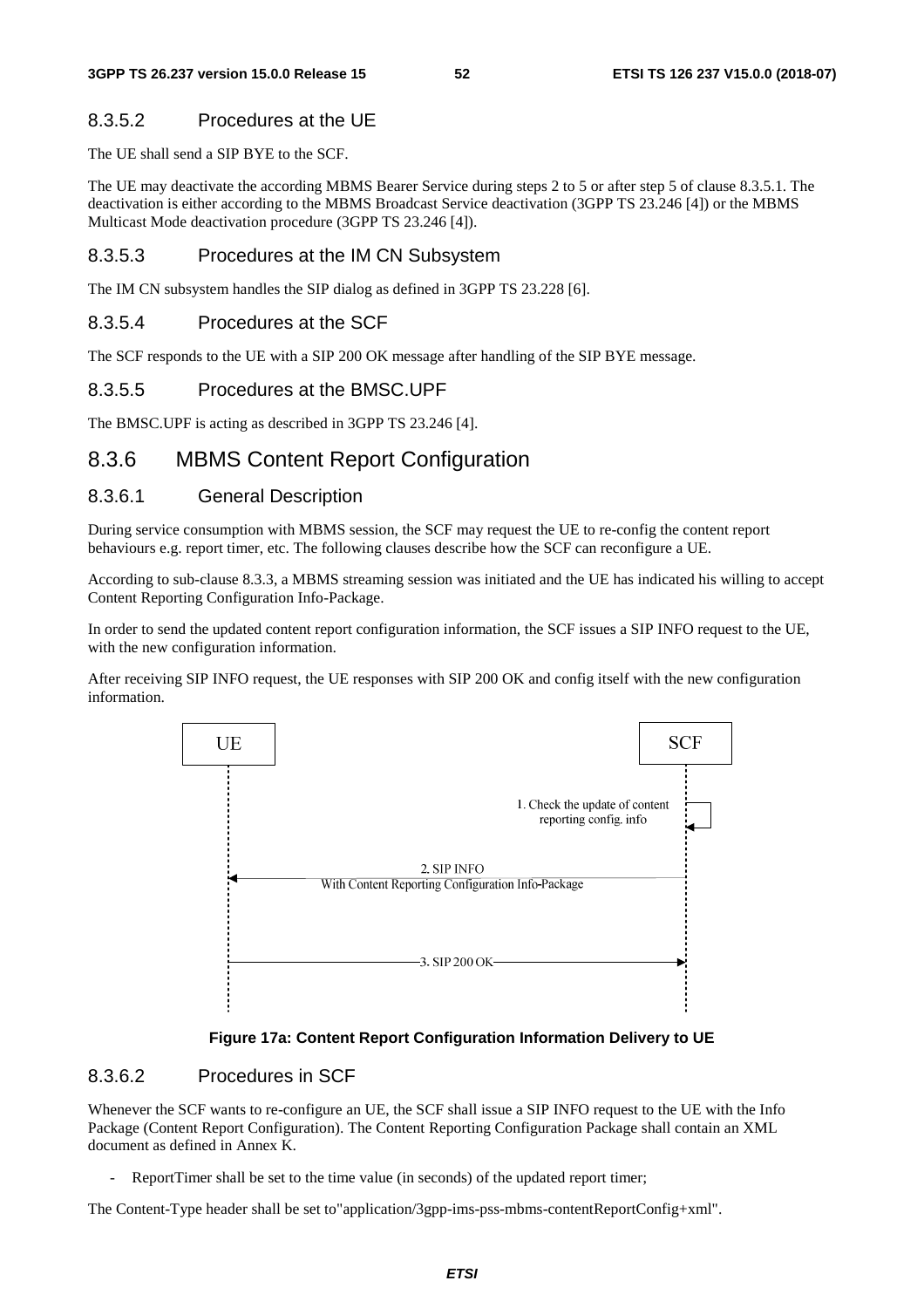## 8.3.6.3 Procedures at the IM CN Subsystem

The IM CN subsystem handles the SIP dialog as defined in 3GPP TS 23.228 [6].

### 8.3.6.4 Procedures in UE

Upon receipt of a SIP INFO message the UE shall send a SIP 200 OK to the SCF.

The UE shall then parse the XML file in the message body, according the schema defined in Annex X. Following that the UE shall configure itself according to the XML file:

If the "ReportTimer" is different from the timer which is set for content report, then reset the timer with the value "ReportTimer".

# 8.4 Combined PSS and MBMS Streaming

## 8.4.1 Introduction

Combined PSS and MBMS streaming is important to ensure a consistent user experience. An UE may switch between one and the other depending on certain circumstances, e.g. changing between a PSS and MBMS coverage etc., or triggered by specific user action, e.g. trick play, etc.

It is assumed that the UE has an already established PSS or MBMS session and is capable of switching to the other delivery method.

Clause 8.4.2 gives the different cases and scenarios for switching between PSS and MBMS .

## 8.4.2 PSS - MBMS Switching

In the case of hybrid PSS-MBMS switching, it is distinguished between:

(a) switching from MBMS streaming to PSS streaming:

- Without channel change e.g. when a user is viewing an MBMS user service and moves out of MBMS coverage, or the user initiates trick play mode action, etc.
- With channel change e.g. changing to a channel only available on PSS.

(b) switching from PSS streaming to MBMS streaming:

- Without channel change e.g. the user returns back from trick play mode to a normal MBMS user service, etc.
- With channel change e.g. changing to a channel available on MBMS.

## 8.4.3 Switching from MBMS streaming to PSS streaming

According to clause 8.3.3 an MBMS streaming session was initiated and the UE is receiving the MBMS session from the BM-SC.UPF.

In order to switch from MBMS to unicast reception of a stream via PSS e.g. for allowing trick play mode, a SIP Re-INVITE is issued by the UE. An SDP offer and Request-URI shall be included according to clause 8.2.3.

After receiving the 200 OK, the UE leaves the multicast channel and starts playback.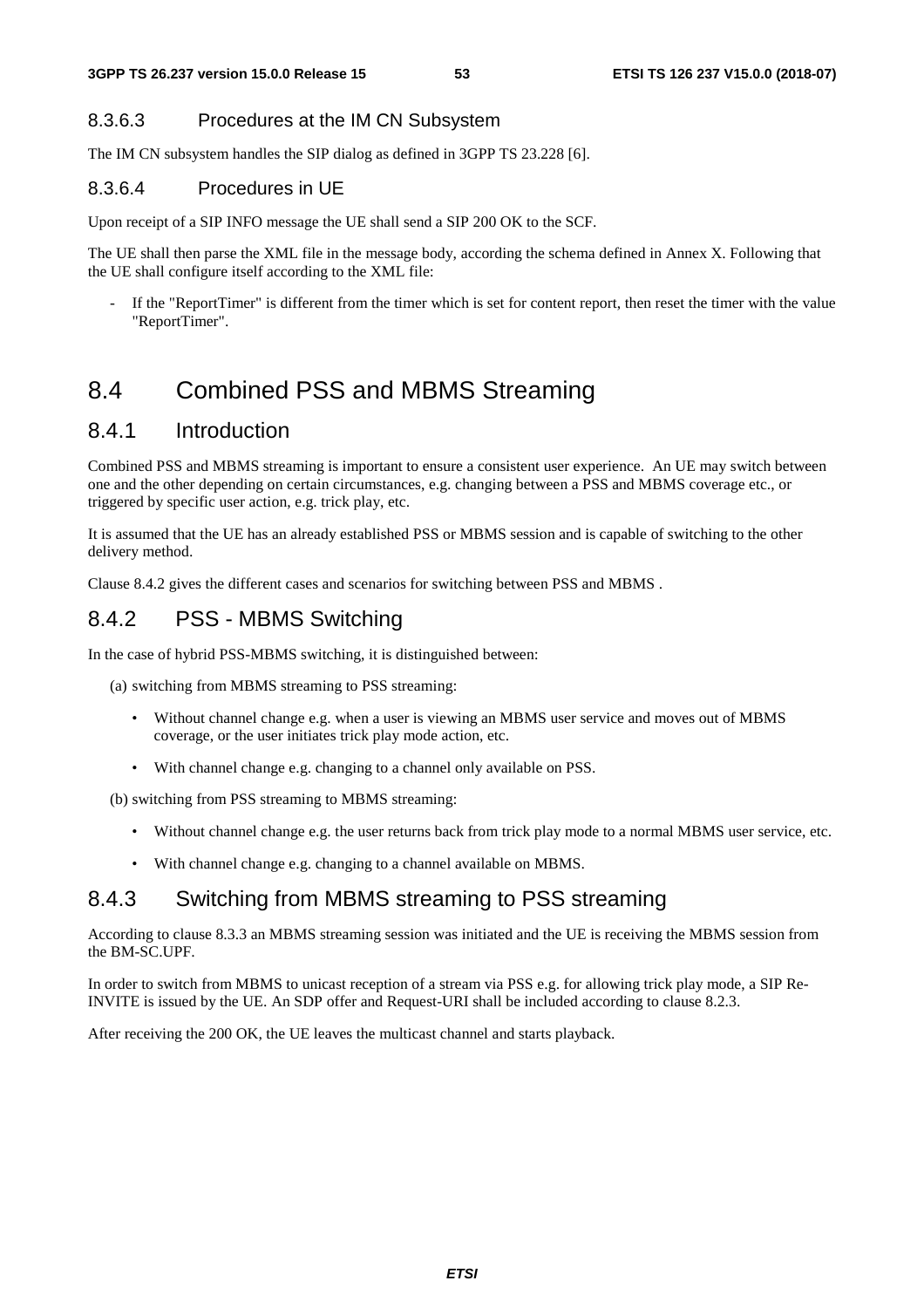

#### **Figure 18: IMS Hybrid PSS-MBMS-to-PSS content switching**

## 8.4.3.1 Combined Session establishment

## 8.4.3.1.1 Procedures at the UE

When the UE switches from an MBMS User Service to a PSS user service, the UE sends a session modification request, i.e. SIP re-INVITE, with an SDP Offer and Request-URI.

The Request-URI is related to the PSS session that the user wishes to activate. The Request-URI shall be composed of a user and domain part as defined in clause 8.2.3.2.

The SDP offer shall include previously negotiated media descriptions with the port set to zero and two or more additional media descriptions: one for media control channel (i.e. RTSP control channel) and one or more for media delivery channel (i.e. delivery channel for the unicast streams).

The RTSP control media descriptor shall follow TS 24.229 [7]. The SDP offer for media delivery shall be identical to the previous SDP offer done for broadcast in term of codecs and transport protocol.

The UE may record the media offset for the MBMS user service.

When receiving SIP 200 OK response, the UE shall setup a media control channel with the PSS Adapter, and setup a media delivery channel with PSS Server according to the SDP answer. The UE shall send RTSP PLAY message to start the delivery of the media streams.

#### 8.4.3.1.2 Procedures at the IM CN Subsystem

The IM CN Subsystem handles the SIP dialog as defined in 3GPP TS 23.228 [6].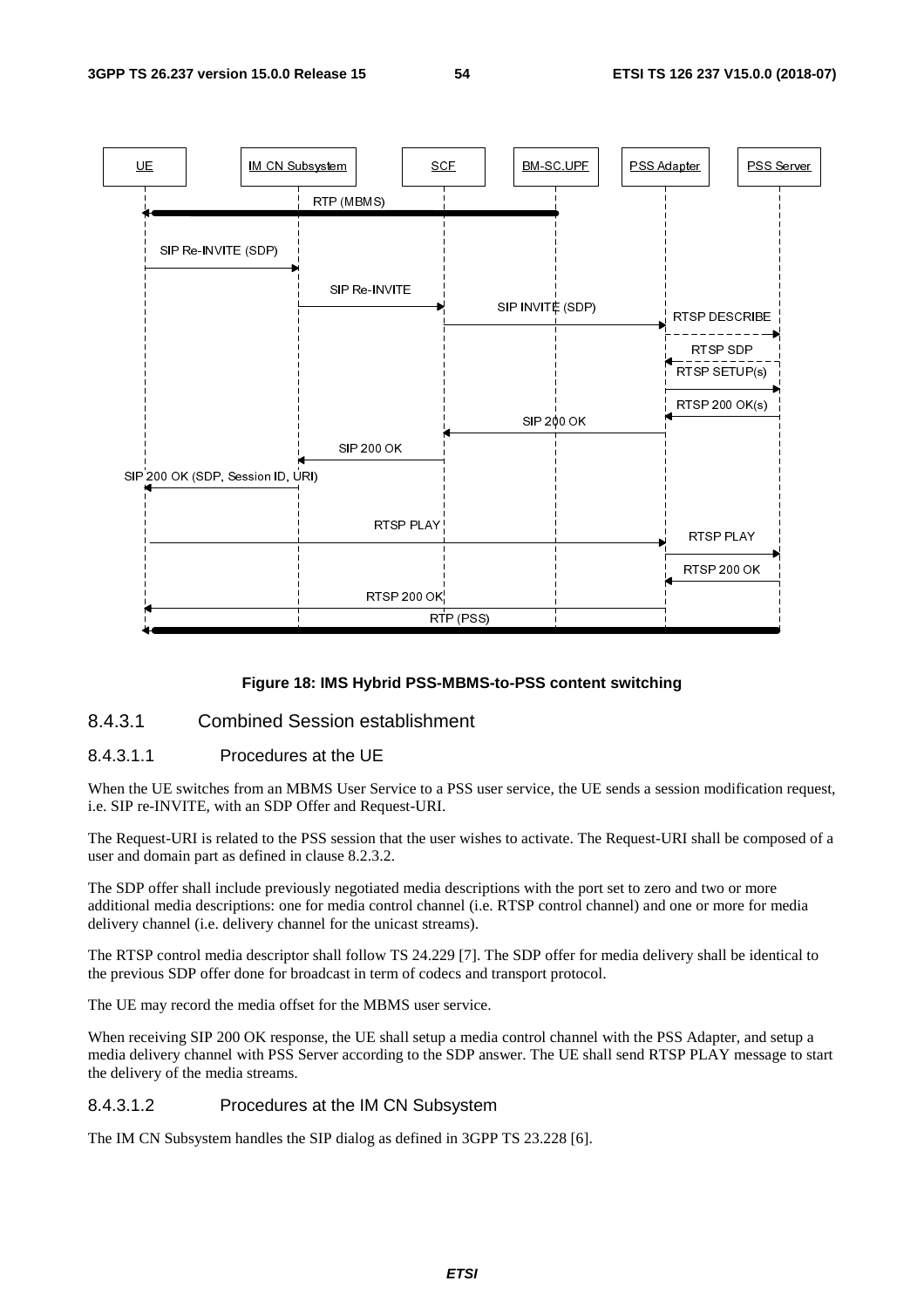## 8.4.3.1.3 Procedures at the SCF

When receiving the SIP modification request, the SCF will determine if the programme currently broadcasted has MBMS to PSS switching support.

NOTE: The SCF may determine whether the SIP modification request is for MBMS to PSS switching according to the addition of the RTSP media control channel or unicast media delivery channel in the SDP offer.

If MBMS to PSS switching is not available for the UE, the session modification is rejected and the old MBMS session (along with the previous reserved resources) is maintained.

If MBMS to PSS switching is available for the UE, the SCF acting as a B2BUA, shall:

- Handle the SIP modification request as defined in clause 8.2.3.4;
- If the Request-URI contains a content identifier in the user part and a domain name in the domain part, the SCF shall select a suitable PSS adapter and generate a SIP INVITE request to the selected PSS adapter. The To header of the SIP INVITE request shall contain the same content identifier as in the Request-URI of the SIP modification request received from the UE;
- Send the SIP INVITE request to the PSS Adapter with the SDP parameters for the content control channel of RTSP, and for the media delivery channel of unicast streams. The SCF shall precise the content identifier in the user part of the Request-URI.

When sending the SIP INVITE message to PSS Adapter, SCF shall follow the procedures defined in TS 24.229 [7] concerning the AS acting as B2BUA.

## 8.4.3.1.4 Procedures at the PSS Adapter

When receiving a SIP INVITE request from SCF, as well as receiving RTSP 200 OK message from PSS Server, the PSS Adapter shall conform to clause 8.2.3.5.

Prior to replying, the PSS Adapter uses real time to calculate the media offset for the MBMS user service when replying with the offered media.

When receiving RTSP message from UE, the PSS Adapter shall conform to clause 8.2.4.2.

### 8.4.3.1.5 Procedures at the PSS Server

The procedures at the PSS Server shall conform to those defined in 3GPP TS 26.234 [8].

### 8.4.3.2 Combined session teardown

The combined session teardown shall conform to clause 8.2.6.

## 8.4.4 Switching from PSS streaming to MBMS streaming

According to clause 8.2.2 a PSS streaming session was initiated and the UE is receiving the PSS session from the PSS server.

In order to switch from PSS to MBMS reception of a stream, a SIP Re-INVITE is issued by the UE and sent to the SCF. The SCF shall act as a B2BUA, and send a SIP BYE messge to PSS Adapter to terminate the SIP session between them. The PSS Adapter shall send a RTSP TEARDOWN messag to PSS Server to release the RTSP session.

Once the UE receives the SIP 200 OK response, it can activate the corresponding MBMS User Service as described in the SDP as defined in clause 8.3.3.2.

After switching to MBMS reception, the PSS session shall be terminated.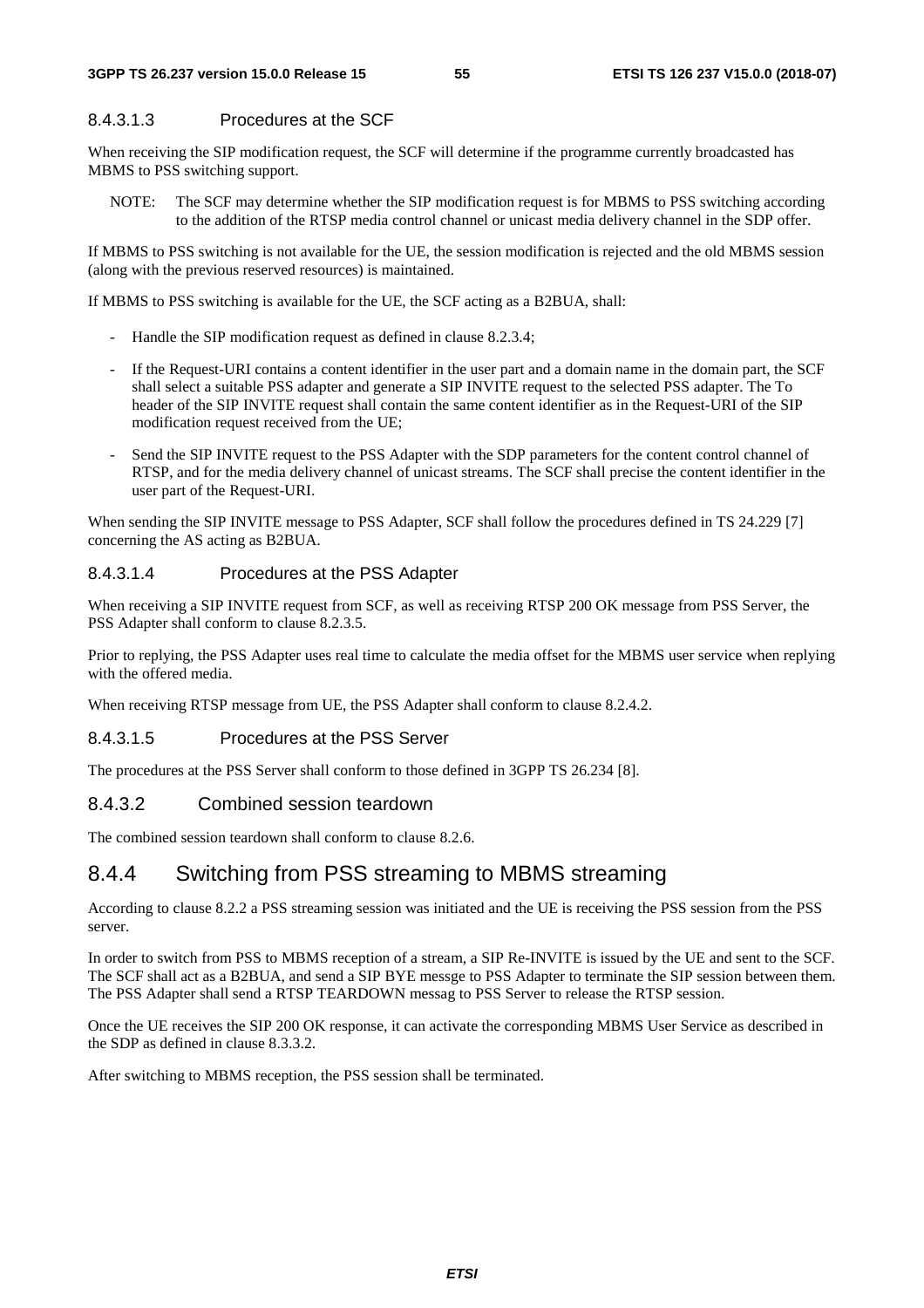

#### **Figure 19: IMS PSS-to-MBMS content switching**

## 8.4.4.1 Combined Session establishment

#### 8.4.4.1.1 Procedures at the UE

When the UE switches from a PSS User Service to an MBMS user service, the UE sends a session modification request, i.e. SIP re-INVITE, an SDP offer shall be included according to clause 8.3.3. The SDP offer for media delivery shall be identical to the previous SDP offer done for PSS in term of codecs and transport protocol.

Once the UE receives the SIP 200 OK response, it can activate the corresponding MBMS User Service as described in the SDP as defined in clause 8.3.3.2. MBMS User Service reception initiation may correspond to the MBMS Broadcast Mode activation procedure as described in 3GPP TS 23.246 [4], clause 8.12 or the MBMS Multicast Mode activation procedure as described in 3GPP TS 23.246 [4], clause 8.2.

#### 8.4.4.1.2 Procedures at the IM CN Subsystem

The IM CN Subsystem handles the SIP dialog as defined in 3GPP TS 23.228 [6].

#### 8.4.4.1.3 Procedures at the SCF

When receiving the SIP modification request, the SCF will determine if the content currently delivered has PSS to MBMS switching support.

If PSS to MBMS switching is not available for the UE, the session modification is rejected and the old PSS session (along with the previous reserved resources) is maintained.

If PSS to MBMS switching is available for the UE, the SCF shall act as a B2BUA, and send a SIP BYE message to the PSS Adapter to terminate the SIP session between them. When sending the SIP BYE message to PSS Adapter, SCF shall follow the procedures defined in TS 24.229 [7] concerning the AS acting as B2BUA.

Once receiving a SIP 200 OK message from PSS Adapter, SCF sends a SIP 200 OK message to UE with a SDP answer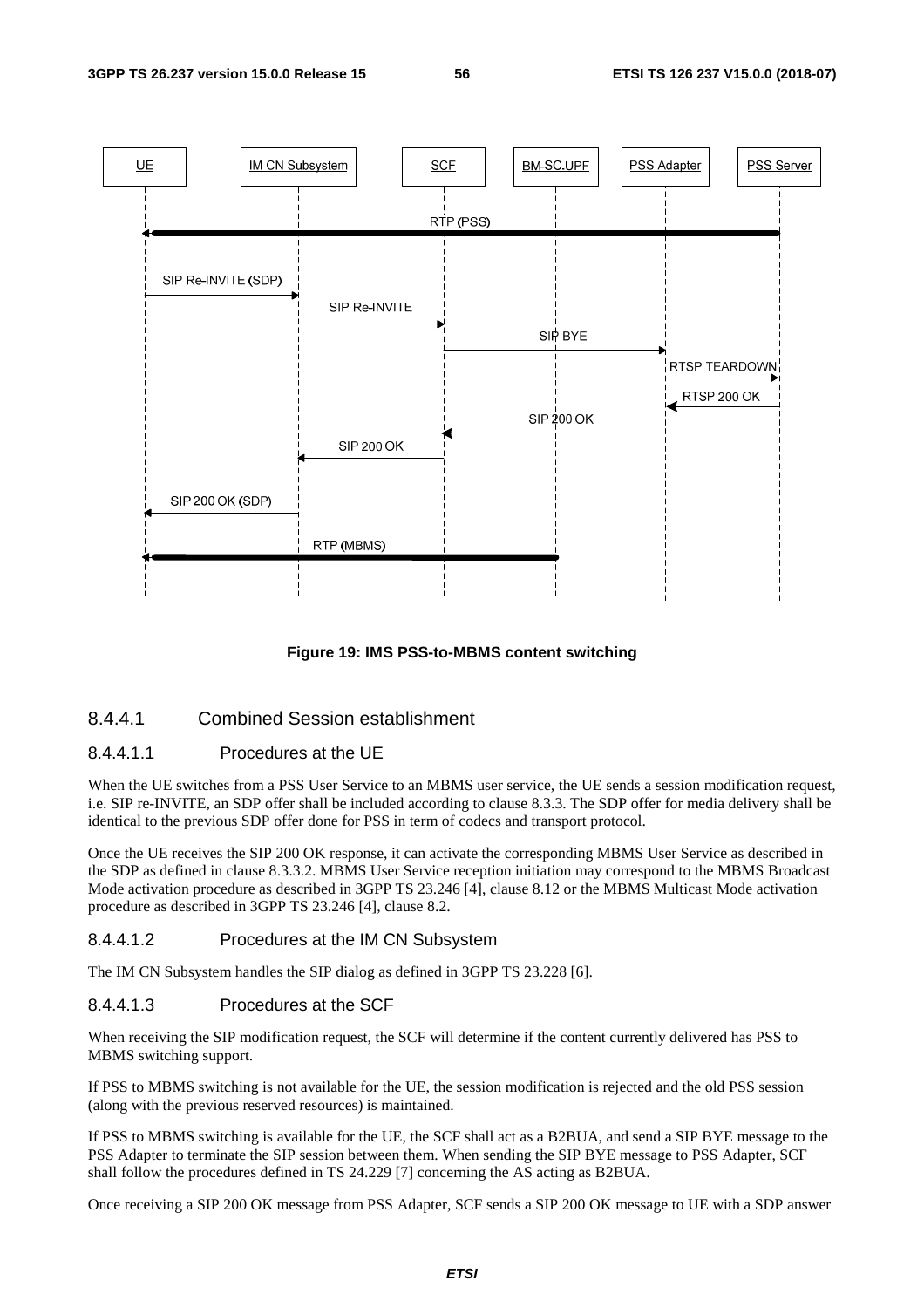as defined in clause 8.3.3.4.

## 8.4.4.1.4 Procedures at the PSS Adapter

When receiving a SIP BYE message from SCF, as well as receiving RTSP 200 OK message from PSS Server, the PSS Adapter shall conform to clause 8.2.6.5.

#### 8.4.4.1.5 Procedures at the PSS Server

The procedures at the PSS Server shall conform to those defined in 3GPP TS 26.234 [8].

## 8.4.4.2 Combined session teardown

The combined session teardown shall conform to clause 8.3.5.

# 9 Policy and charging control

# 9.1 General

For the purpose of the present specification, the policy and charging control (PCC) is according to 3GPP TS 23.203 [12]. This clause is relevant when PCC is present. However, IMS based PSS and MBMS User Services can be realized without PCC. When PCC is not present, the UE is responsible for allocation of the resources based on Session Description information.

Service subscription control is performed by the SCF at registration and at PSS and MBMS session initiation.

QoS control is different for PSS and MBMS User Services.

## 9.2 QoS control

The P-CSCF is used as the Application Function in the PCC architecture. The PCRF decides how policy control of the QoS is performed for IMS initiated and controlled PSS and MBMS User Service.

In case of PSS, the PCRF shall use the SDP received from the P-CSCF during session establishment to calculate the proper QoS authorization. The way the QoS is enforced in this architecture is defined in 3GPP TS 23.203 [12].

In case of MBMS, the PCRF shall not initiate the establishment of a specific bearer.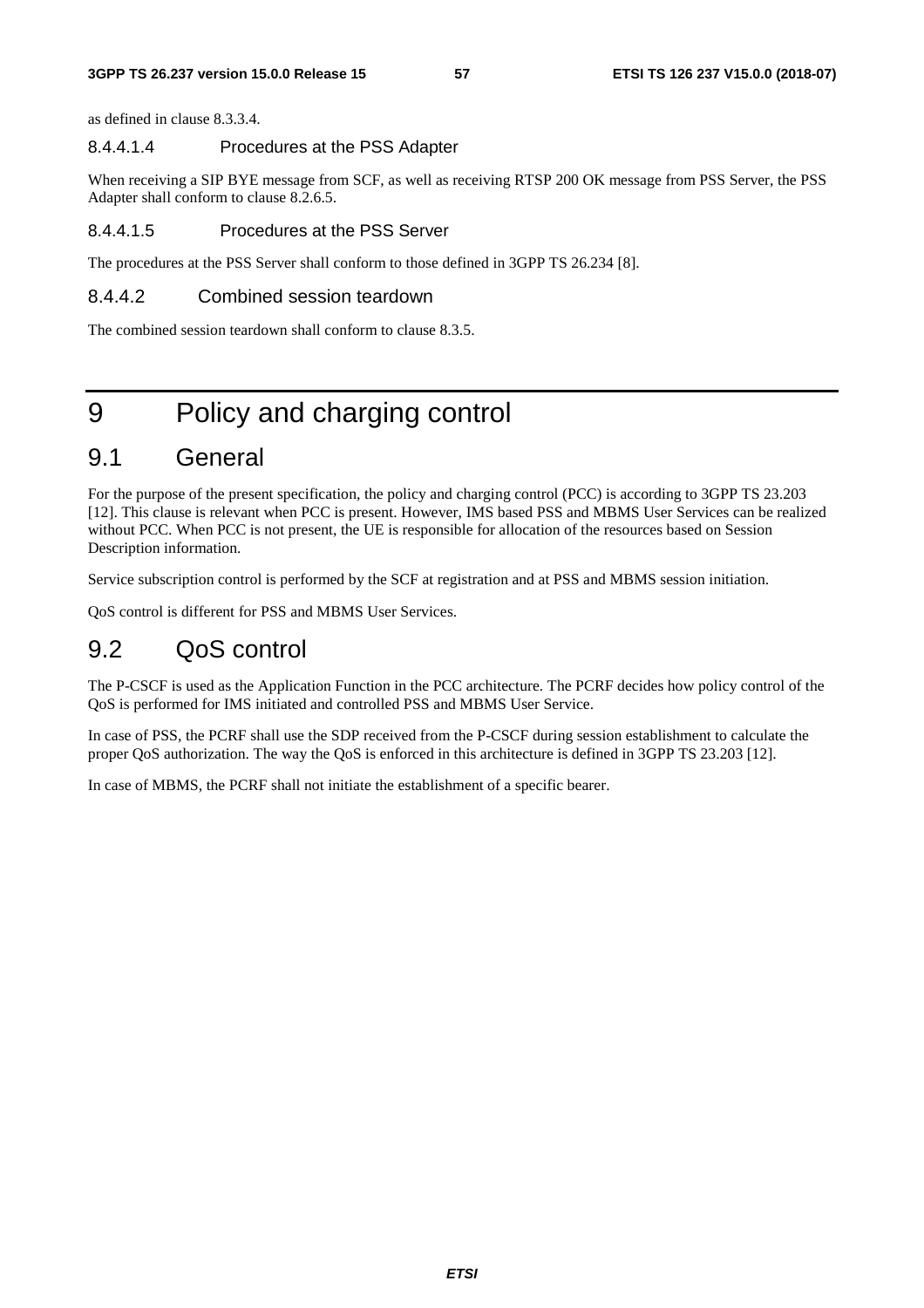

#### **Figure 20: PSS QoS Policy Control**

NOTE: The sequence shown is simplified and does not e.g. show session progress messages and the ACK message from the UE in response to the reception of 200 OK.

The PSS case of QoS control is shown on figure 20. The appropriate existing bearers are used or new required bearers are allocated. Network initiated bearer control and UE initiated bearer control are possible. When receiving the final SDP, the UE shall initiate the establishment of the required bearers unless a network initiated bearer allocation procedure is already ongoing, or the UE has been configured to use network initiated resource control.

# 10 Security Procedures

## 10.1 General

Different security procedures apply for IMS, MBMS and PSS.

IMS level authentication and access security is performed during IMS registration in accordance to [7].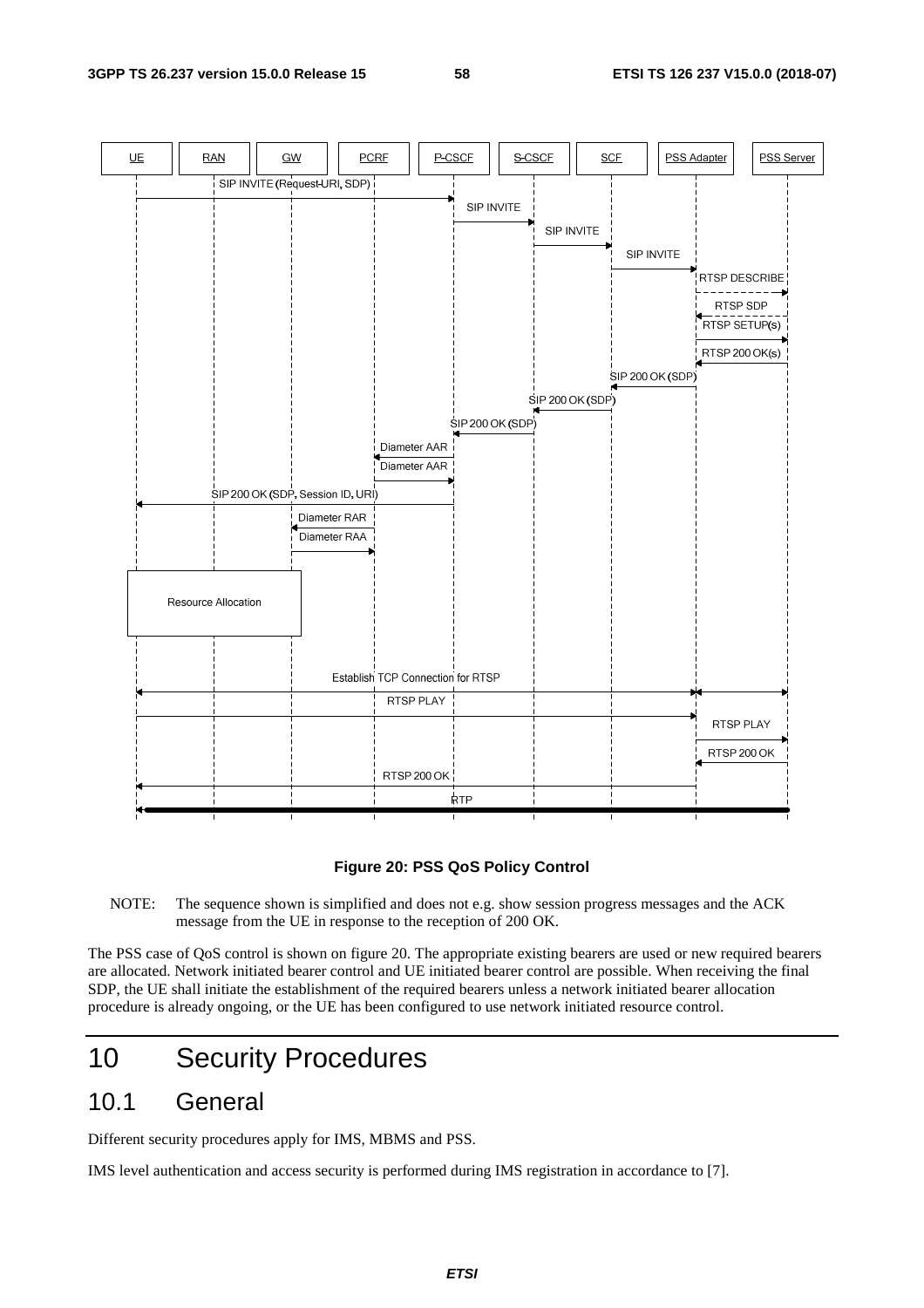PSS-Only: PSS defines an optional confidentiality protection of individual RTP payloads used in a streaming session. If PSS confidentiality protection as defined in 3GPP TS 26.234 [8], Annex K. is used, then the terminal initiates the GAA/GBA Bootstrapping procedure 3GPP TS 33.220 [26] after a successful IMS registration and Service discovery.

MBMS-only and combined PSS/MBMS service offerings: MBMS security is based on GAA/GBA [26]. The GAA/GBA Bootstrapping procedure is initiated by the UE after a successful IMS registration and Service discovery. It is necessary before any service description retrieval and session initiation.

GBA (see 3GPP TS 33.220 [26]) is used to generate a master key Ks from which NAF specific keys (e.g. Ks\_NAF for ME based key management) can be derived when needed. It is also used to authenticate the user for signaling that is not performed via the IMS core network (e.g. HTTP based service description retrieval).

GBA is also used to generate and provision the NAF keys (e.g. Ks. NAF for ME based key management) - which is the Long Term Key that is used in content encryption/decryption procedures – and the B-TID – which is the corresponding bootstrapping transaction identifier.



**Figure 21: GBA/GAA Bootstrapping procedure** 

Figure 21 illustrates the GBA/GAA bootstrapping procedure. The following steps are performed. See [26] for details:

- The UE sends a request to the BSF with its IMPI as User ID. The UE discovers the address of the BSF as specified in [26].
- The BSF then acquires one Authentication Vector from the HSS and may acquire the User's GUSS (GBA User Security Settings) and forwards the RAND and AUTN to the UE in the HTTP 401 message.
- The UE checks AUTN to verify that the challenge is from an authorised network.
- The UE sends another HTTP request, containing the Digest AKA response (calculated using RES), to the BSF.
- The BSF authenticates the UE by verifying the Digest AKA response. The BSF shall send a 200 OK message, including a B-TID, to the UE to indicate the success of the authentication.

If UICC based MBMS key management is required, then USIM shall be used. Otherwise either USIM or ISIM may be used.

NOTE: The reason for this is that UICC based MBMS key management is currently specified only for USIM.

# 10.2 Secure Service Description Retrieval

The Service Description retrieval procedure allows the UE to acquire the necessary information to select and initiate PSS and/or MBMS sessions using IMS procedures. See clause 7 for more details on this procedure.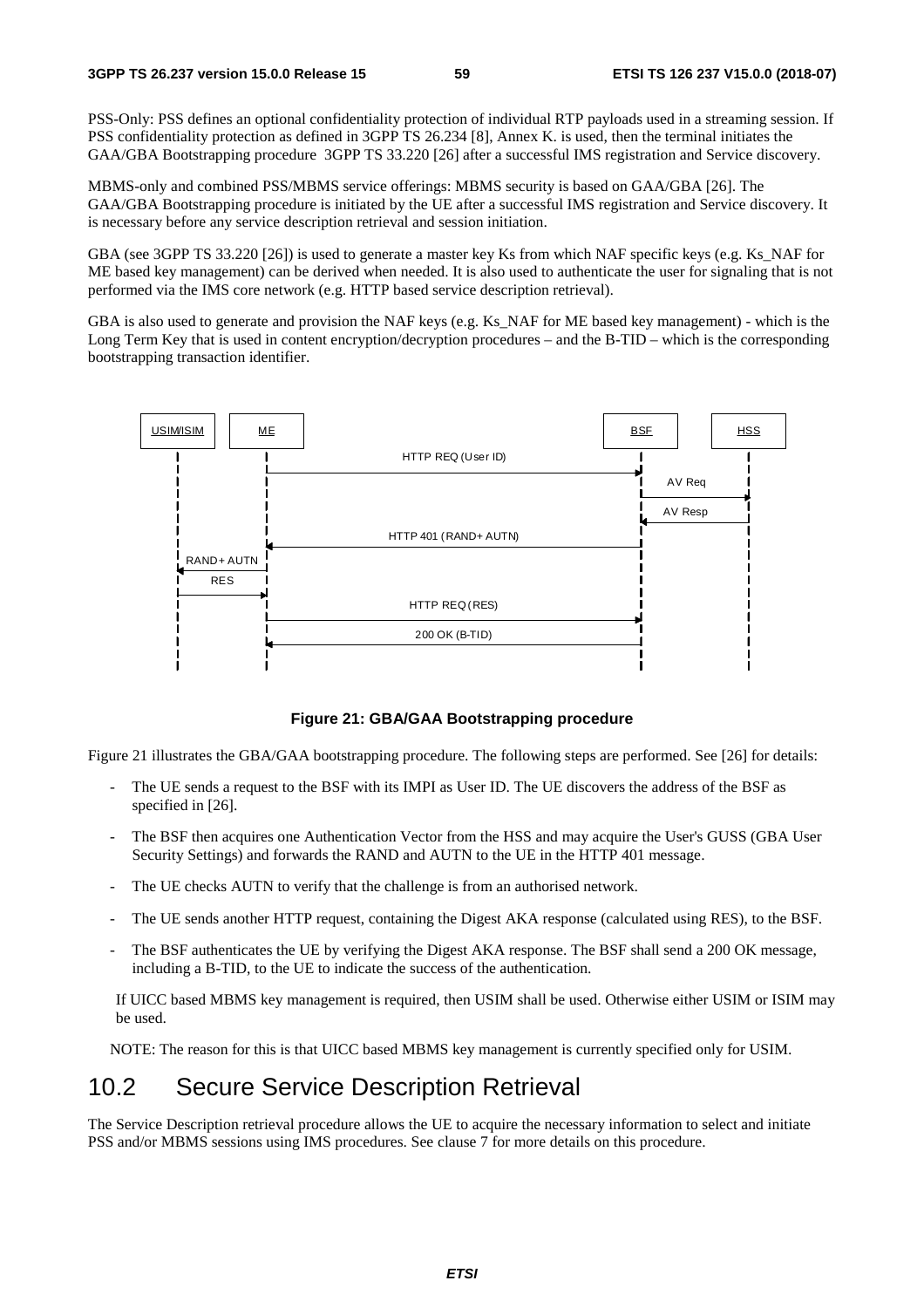

#### **Figure 22: Service Description retrieval with authentication**

Figure 22 describes the Service Description retrieval procedure with authentication.

The UE requesting a service description towards the SSF (acting as a GBA Network Application Function (NAF)) shall include the B-TID corresponding to the Ks established during the bootstrapping procedure. When the SSF receives the service description request, it shall trigger an authentication request towards the BSF to acquire the NAF keys (e.g. Ks NAF for ME based key management) of the user if the SSF does not already have the NAF keys available. The SSF shall trigger HTTP digest authentication procedure towards the UE in accordance with 3GPP TS 33.222 [20].

The SSF shall use TLS to encrypt the Service Description during retrieval.

# 10.3 PSS Authentication and Content encryption

Void (TBD).

# 10.4 MBMS Security procedures

The IMS based MBMS user service security procedures shall fulfil the key management procedures defined in TS 33.246 [5], including MSKprocedures in clause 6.3.2 of TS 33.246 [5], and MTK procedures in clause 6.3.3 of TS 33.246 [5]. The MSK procedure further includes MBMS user service registration procedure, deregistration procedure, MSK request procedure and MSK delivery procedure.

Clause 10.4.1 describes MBMS security procedures where HTTP is used as described in TS 33.246 [5], and BMSC.UPF acts as NAF to interact with BSF and derives security keys.

Clause 10.4.2 describes MBMS security procedures where SIP is used and SCF act as a NAF to interact with BSF and derives security keys.

The procedures according to clause 10.4.1 and clause 10.4.2, respectively, are alternatives for MBMS security procedures. They are equal in terms of security provision. The UE shall support both alternatives for MBMS security procedures. The UE is informed about the supported MBMS security procedure by retrieval of the service attachment information from the SDF as defined in Annex H.

## 10.4.1 HTTP based MBMS security procedure

Clause 10.4.1 describes MSK procedures, and clause 10.4.2 describes MTK procedures.

## 10.4.1.1 MSK procedures

The IMS based MBMS user service registration procedure, deregistation procedure, MSK request procedure and MSK delivery procedure are defined in clause 10.4.1 to 10.4.4 respectively.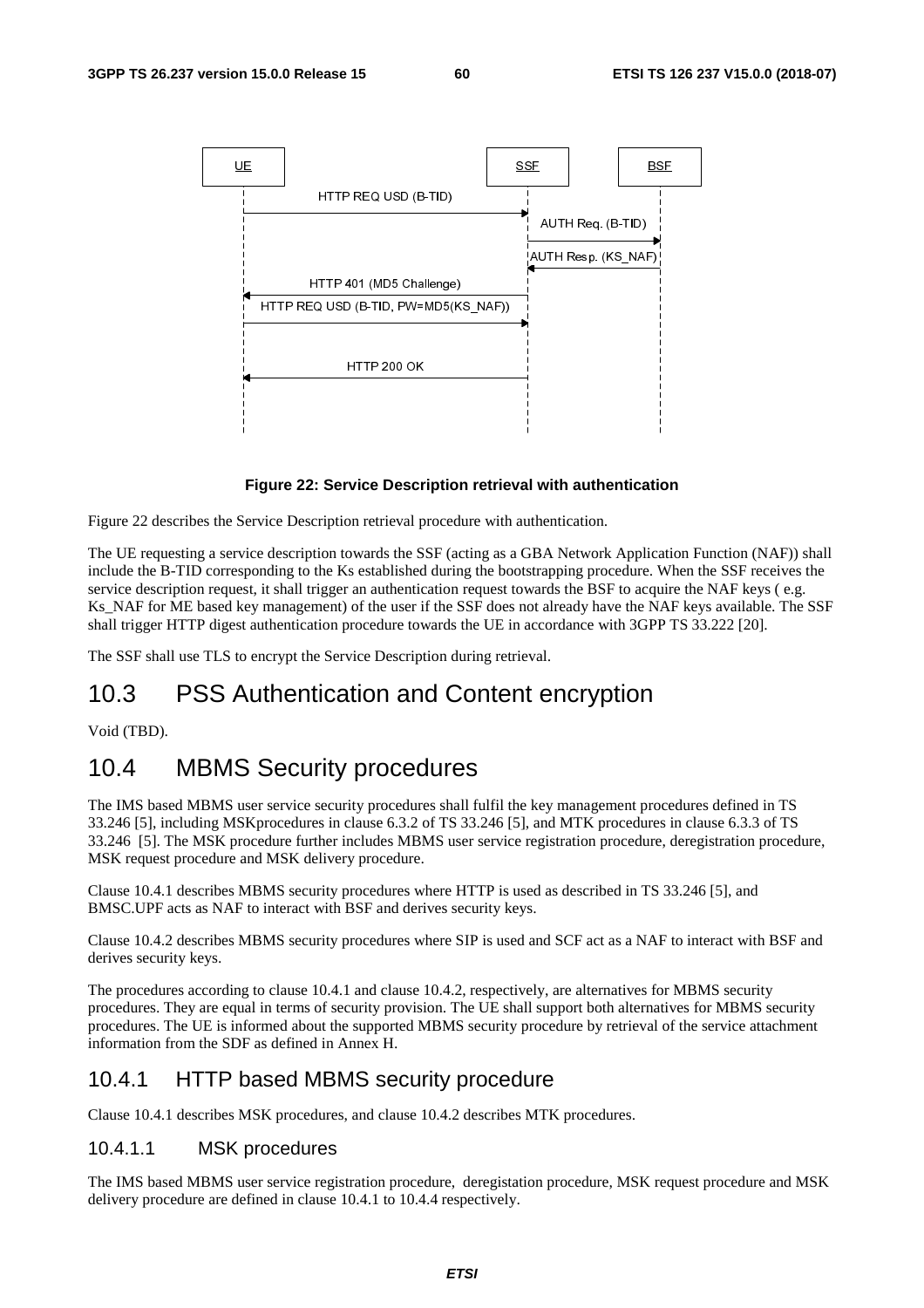



#### **Figure 23: Security procedures for IMS based MSMS user service**

## 10.4.1.1.1.1 Procedures at the UE

When the user indicates to view an MBMS user service, the UE shall send a SIP INVITE message to SCF via IM CN Subsystem, The SIP INVITE message shall include MBMS Service ID to indicate which service the user intends to watch, as defined in clause 8.3.3.2, and a P- Preferred –Identity header with the value set to the desired user public identity.

After receiving a SIP 200 OK message, the UE shall perform MSK registration procedure as defined in clause 6.3.2.1a of TS 33.246[5]. The HTTP POST message initiated by the UE and addressed to BMSC.UPF shall conform to TS 33.246[5], and include an HTTP X-3GPP- Intended -Identity header as defined in TS 24.109 [22] with the value set to the user's public identity.

#### 10.4.1.1.1.2 Procedures at the IM CN Subsystem

The IM CN Subsystem handles the SIP dialog as defined in 3GPP TS 23.228 [6].

## 10.4.1.1.1.3 Procedures at the SCF

Upon receipt of a SIP INVITE request, the SCF shall perform service authorization procedure as defined in clause 8.3.3.4.

After successfully service authorization, the SCF shall send an Authorization Notification HTTP POST message to BMSC.UPF. The HTTP POST message shall be populated as follows:

- the HTTP version shall be 1.1 which is specified in RFC2616 [34];
- the base of the Request-URI shall contain the full BM-SC key management URI (e.g. http://bmsc.home1.net:1234);
- the Request-URI shall contain an URI parameter "requesttype" that shall be set to "authorize", i.e. Request-URI takes the form of "/keymanagement?requesttype= authorize";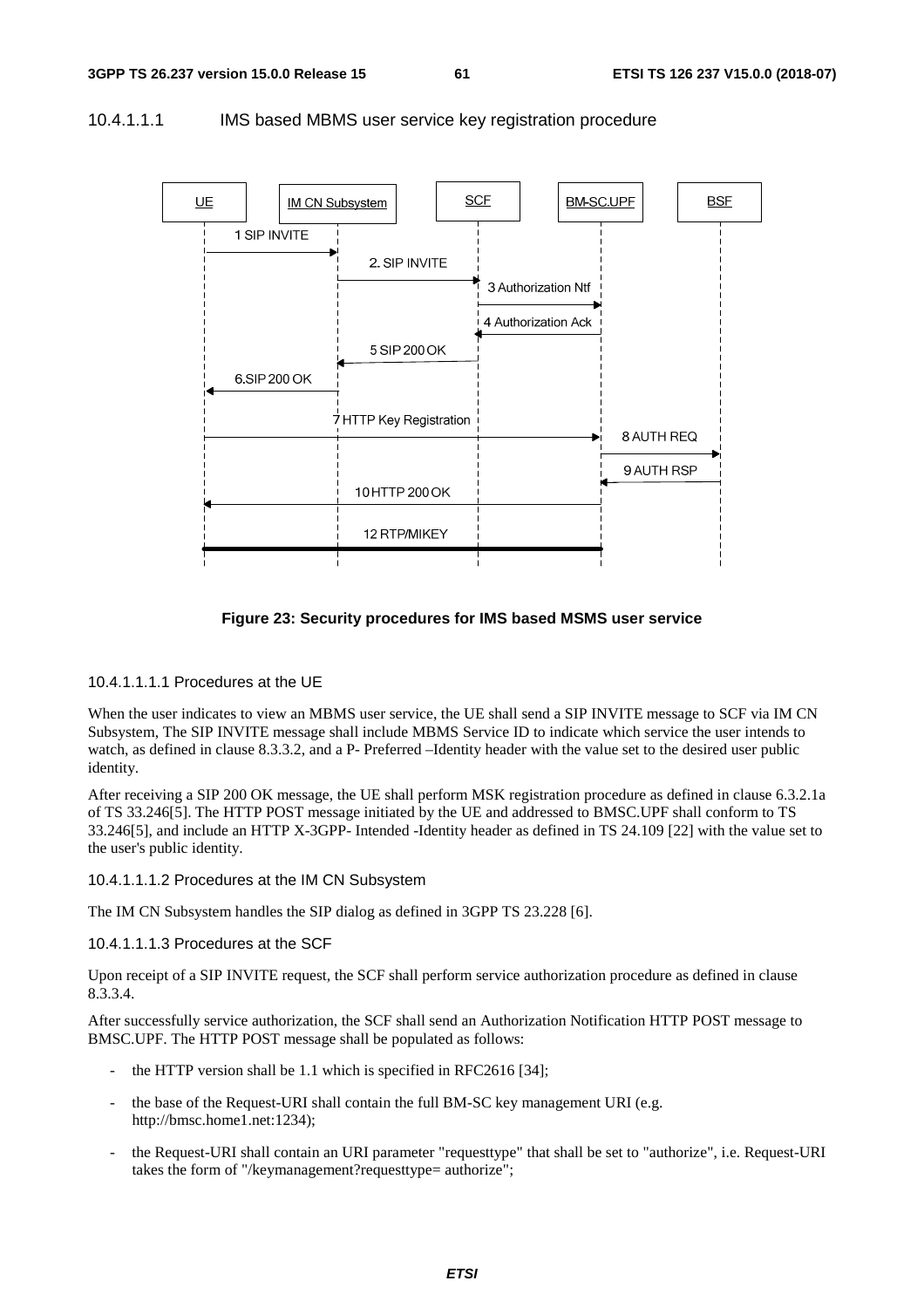- the HTTP X-3GPP-Asserted-Identity header shall be the IMPU of the user retrieved from the SIP INVITE message.
- the HTTP header Content-Type shall be the MIME type of the payload, i.e. "application/mbms-authorize+xml".
- the HTTP payload shall contain request including the authorized MBMS Service ID ServiceId carried in the SIP INVITE message;

After receiving an authorization acknowledgement, the SCF shall send a SIP 200 OK message to the UE as defined in clause 8.3.3.4.

#### 10.4.1.1.1.4 Procedures at the BM-SC.UPF

Upon receiving an Authorization Notification message from SCF, the BMSC.UPF shall store the received message, and respond an Authorization Acknowledgment HTTP 200 OK message.

Upon receiving MSK registration message from a UE, the BMSC.UPF shall act as a NAF and perform GBA usage procedure with BSF to get GBA keys to derive MUK. The MUK is used for BM-SC.UPF to protect the transfer of MSK.

The BMSC.UPF shall authorize the UE according to the stored information. The BMSC.UPF shall send MSKs to the UE corresponding to the service IDs in the received message via MIKEY, as defined in clause 6.3.2.1a of TS 33.246[5].

### 10.4.1.1.2 IMS based MBMS user service key deregistration procedure

The IMS based MBMS user service MSK request procedure conforms to clasue 6.3.2.1B of TS 33.246[5]. Additionaly, The HTTP POST message initiated by the UE and addressed to BMSC.UPF shall include an HTTP X-3GPP- Intended - Identity header as defined in TS 24.109 [22] with the value set to the user's public identity.

#### 10.4.1.1.3 IMS based MBMS user service MSK request procedure

The IMS based MBMS user service MSK request procedure conforms to clasue 6.3.2.2 of TS 33.246[5]. Additionaly, The HTTP POST message initiated by the UE and addressed to BMSC.UPF shall include an HTTP X-3GPP- Intended - Identity header as defined in TS 24.109 [22] with the value set to the user's public identity.

#### 10.4.1.1.4 IMS based MBMS user service MSK delivery procedure

The IMS based MBMS user service MSK delivery procedure conforms to clause 6.3.2.3 of TS 33.246[5].

### 10.4.1.2 MTK procedure

The IMS based MBMS user service MTK procedure conforms to clause 6.3.3 of TS 33.246[5].

## 10.4.2 SIP based MBMS security procedures

## 10.4.2.0 General

Clause 10.4.2 describes an alternative to clause 10.4.1 for MBMS security procedures, where the NAF for the MBMS User Services is implemented in the SCF and interacts with the BSF. The procedures apply for both ME and UICC based key management.

The MBMS Security specification 3GPP TS 33.246 [5] defines a set of security procedures. The following list describes how these procedures are applied in the context of IMS based MBMS user services when using SIP based MBMS security procedures.

- "MBMS User Service Registration procedure".
	- In the context of SIP based MBMS security procedure, this procedure is applied as specified in clause 10.4.2.1 in the present document.
- "MBMS User Service Deregistration procedure".
	- In the context of SIP based MBMS security procedure, this procedure is applied as specified in clause 10.4.2.1A in the present document.
- "Basic MSK request procedure".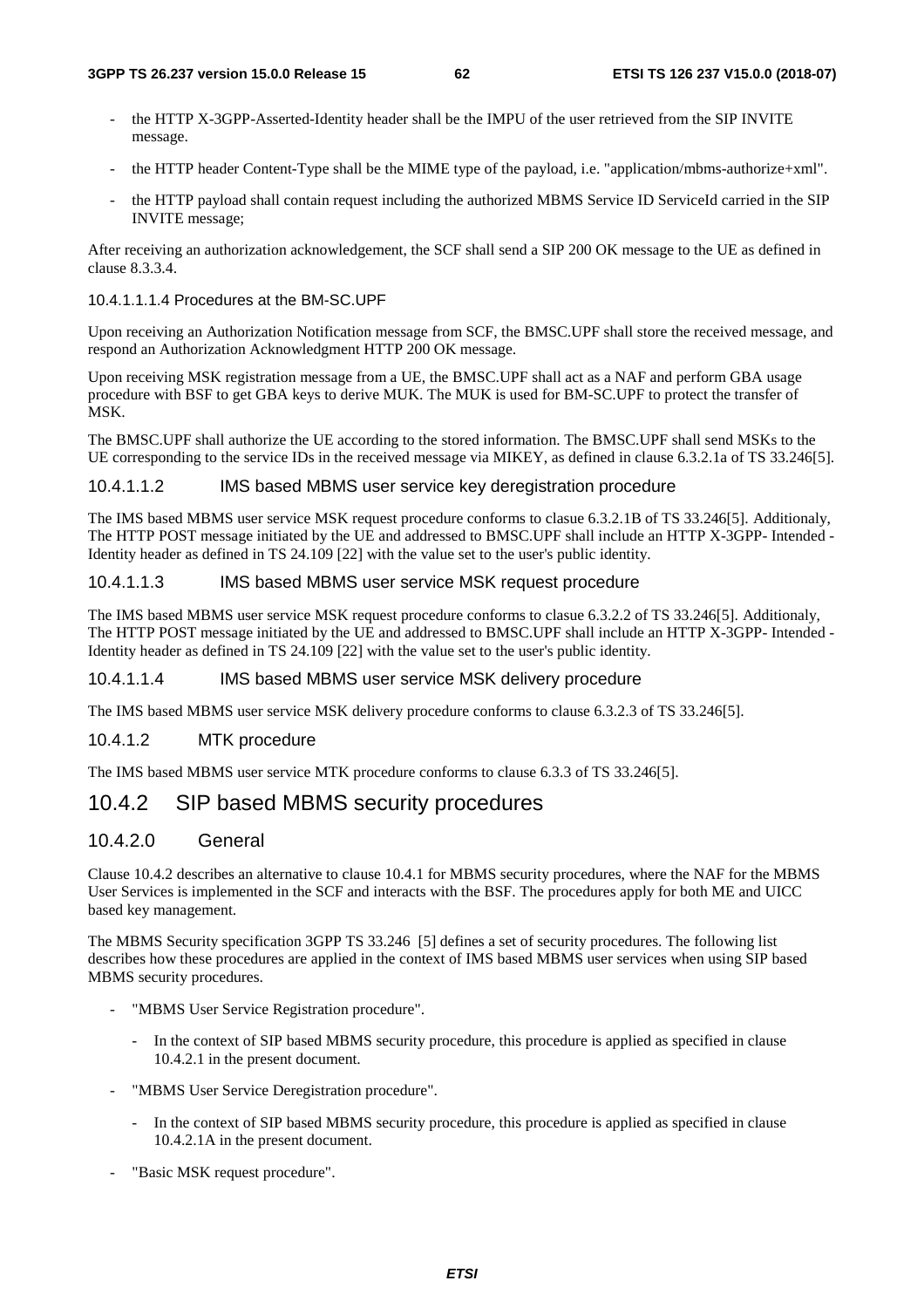- In the context of SIP based MBMS security procedure, this procedure is applied as specified in clause 10.4.2.2 in the present document.
- "Missed key update procedure".
	- This procedure is equivalent to Basic MSK request procedure.
- "BM-SC solicited pull procedure".
	- In the context of SIP based MBMS security procedure, this procedure is applied as specified in clause 10.4.2.4 in the present document.
- "MSK delivery procedure"
	- In the context of SIP based MBMS security procedure, this procedure is applied as defined TS 33.246 [5] with exception that SCF FQDN is sent instead of BM-SC FQDN.
- "MTK update procedure"
	- In the context of SIP based MBMS user services this procedure is applied as defined TS 33.246 [5].

## 10.4.2.1 SIP based MBMS User Service Registration

This procedure is used to register a UE with one or more MBMS User Services.

It is assumed that the UE has received the service description (cf. clause 10.2). The service description includes, e.g. the service protection description. The service protection description is similar as defined in 3GPP TS 33.246 [5] with the following exception: the FQDN of the BM-SC is not included in the service protection description. Instead, the service protection description for the service shall include an FQDN belonging to the SCF as the SCF acts as a NAF.

NOTE 1: This is to ensure consistent NAF key derivation in the UE and in the BSF as the SCF acts as a NAF and as the FQDN of the NAF is used as input in NAF key derivation.

In case more than one BM-SCs are connected to the SCF, the SCF shall locally associate a different one of its FQDNs to each connected BM-SC. As there is one NAF FQDN indicated in the service protection description for each service, the SCF (NAF) will know from the userServiceId indicated by the UE which NAF FQDN to be used for NAF key derivation.

NOTE 2: This will ensure that each connected BM-SC will get different NAF key, and consequently will get different MUK. GBA TS 33.220 [26] allows the NAF to be known in DNS under several FQDNs if it is ensured that the correct NAF FQDN is used in NAF key derivation.

It is also assumed that the UE has been registered and authenticated to IMS and the SIP procedures are protected according to 3GPP TS 33.203 [31], and that the UE has run GBA bootstrapping with the BSF as defined in 3GPP TS 33.220 [26]. It is also assumed that the network interfaces are protected with Network Domain Security (NDS/IP) as defined in 3GPP TS 33.210 [32].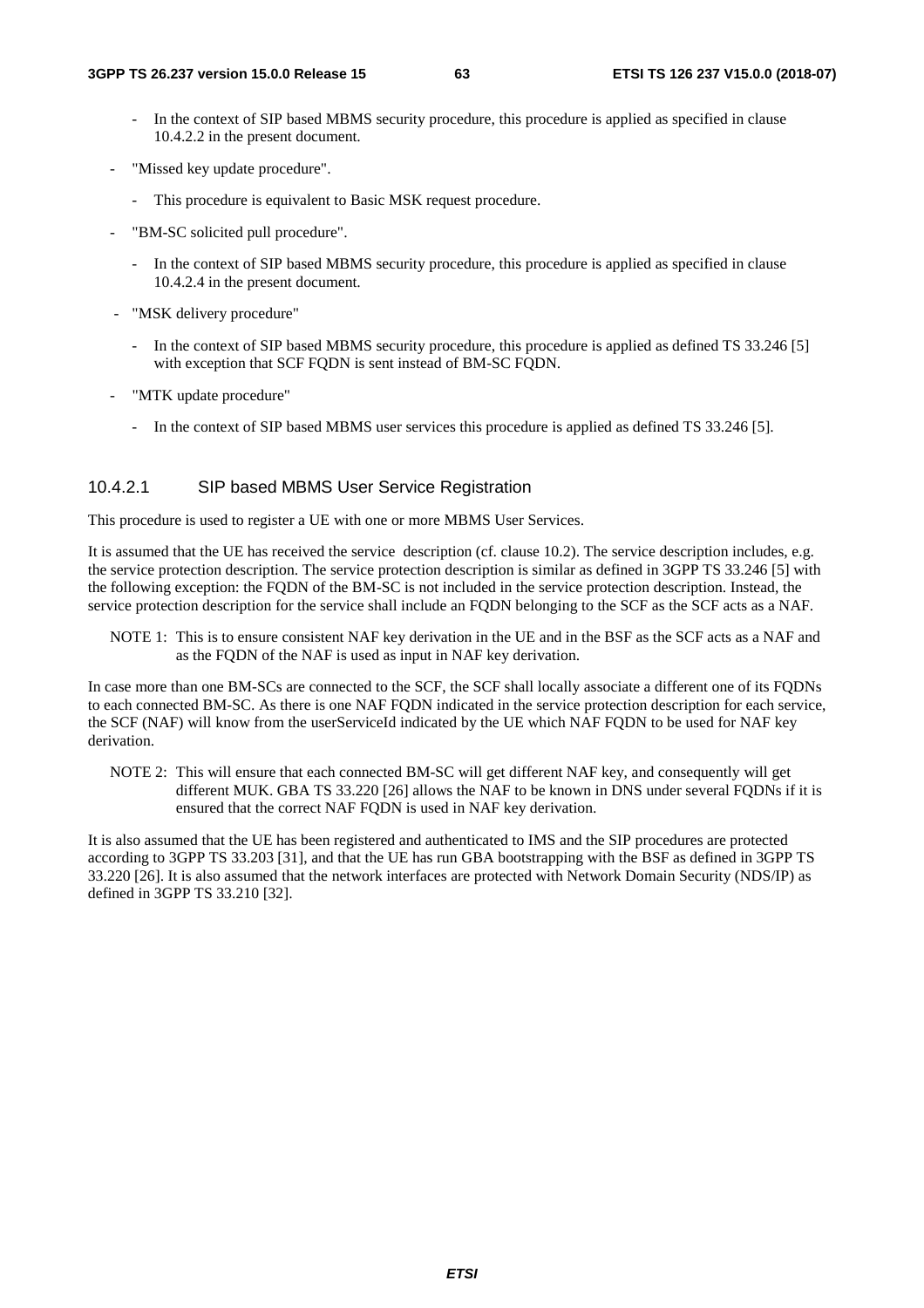

#### **Figure 24: SIP based MBMS User Service Registration**

The procedure is as follows (cf. figure 24 which is simplified as it does not show all parameters):

- The UE sends a SIP INVITE to the SCF via the IM CN subsystem. The INVITE indicates SCF in the Request-URI and the message includes the identities of the requested MBMS user services (userServiceIds) for which the UE wants to register and the bootstrapping transaction identifier (B-TID) in the body of the SIP INVITE. The XML schema for the list of MBMS user service IDs is defined in TS 26.346 [11] and the XML schema for the B-TID is defined in annex I.1.
- The SCF receives the IP address of the UE and the asserted identitie(s) of the UE from the headers of the SIP INVITE message. The SCF performs a check based on stored subscription information whether the UE is authorized to access the requested MBMS user services. If yes, the procedure continues. If not, the procedure is terminated.
- If there is no B-TID stored for the UE or if the received B-TID is different than the one stored for the UE, the SCF runs GBA usage procedure with the BSF over Zn to fetch the NAF keys corresponding to the UE as defined in 3GPP TS 33.220 [26]. The NAF-Id which the SCF uses over Zn is constructed from the NAF FQDN indicated in the service protection description for this service and Ua security protocol identifier specified in 3GPP TS 33.220 [26]. As there is one NAF FQDN indicated in the service protection description for each service, the SCF will know from the userServiceId indicated by the UE which FQDN to be used as NAF FQDN. Upon receiving the NAF keys from the BSF, the SCF derives MBMS User Key (MUK) as defined in TS 33.246 [5]. If the received B-TID is not valid or if the SCF desires the UE to make a new GBA bootstrapping, the SCF shall response to the UE with an appropriate error message. The error message will trigger the UE to run new GBA bootstrapping.
- The SCF sends a HTTP POST message to the BM-SC. The SCF populates the HTTP POST as follows: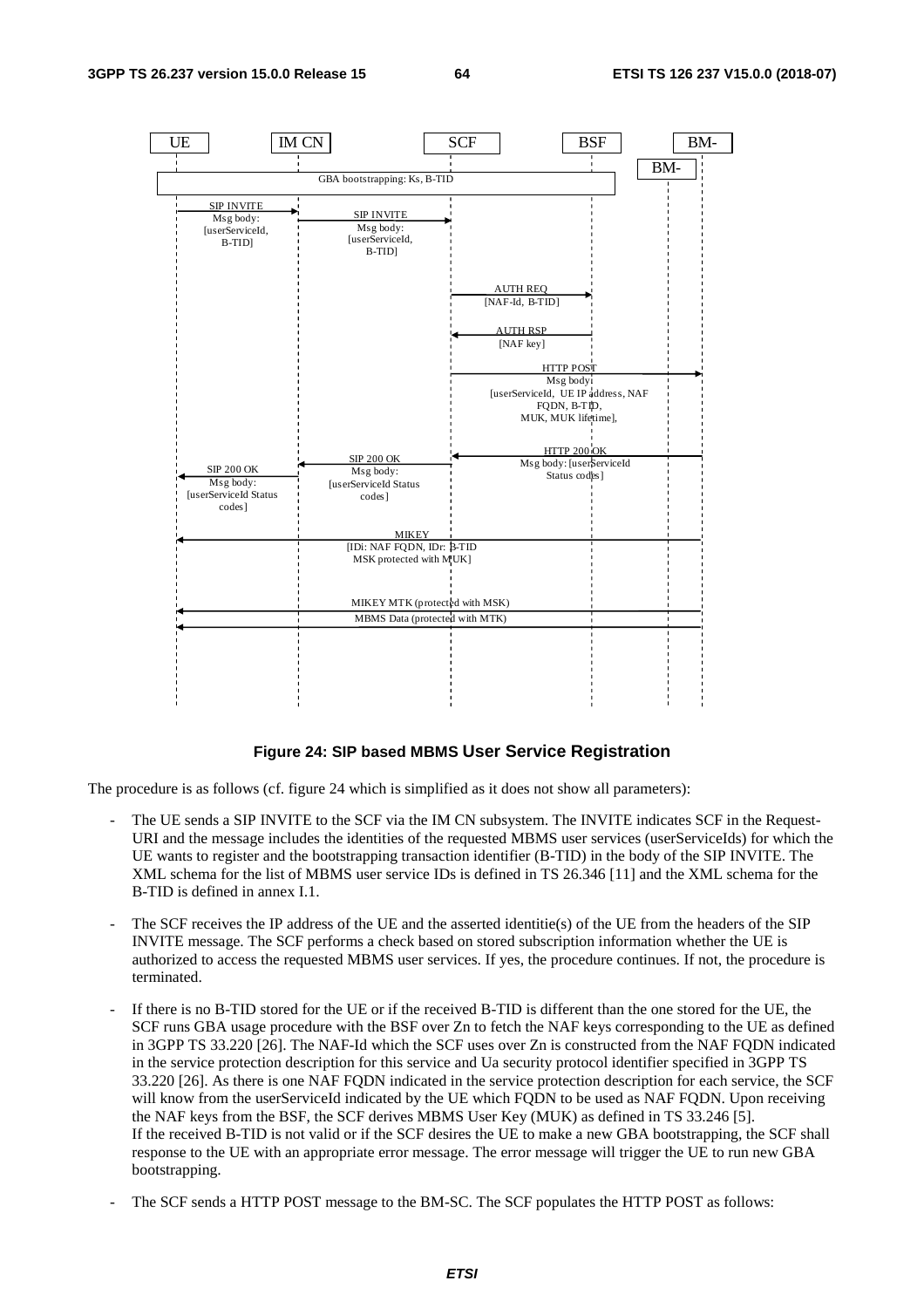- the HTTP version shall be 1.1 which is specified in RFC 2616 [34];
- the base of the Request-URI shall contain the full BM-SC key management URI (e.g. http://bmsc.home1.net:1234);
- the Request-URI shall contain an URI parameter "requesttype" that shall be set to "sip-based-register", i.e. Request-URI takes the form of "/keymanagement?requesttype= sip-based-register ";
- the SCF may add additional URI parameters to the Request-URI;
- X-3GPP-Asserted-Identity header which includes the identitie(s) of the UE;
- the HTTP header Content-Type shall be the MIME type of the payloads;
- the HTTP payload shall contain an XML document including a list of one or more userServiceIds of MBMS User Services to which the UE wants to register, IP address of the UE, MBMS user key (MUK), lifetime of MUK, NAF FQDN and B-TID. NAF FQDN and B-TID are included as they are further included in the MIKEY MSK messages from the BM-SC to the UE to identify the used MUK (i.e. NAF key). The XML schema for the list of MBMS user service IDs is defined in TS 26.346 [11] and the XML schema for carrying IP address, MUK, MUK lifetime, NAF FQDN and BTID is defined in annex x.2.
- the SCF may add additional HTTP headers to the HTTP POST request.
- Upon receiving the HTTP POST message, the BM-SC checks that the HTTP POST is valid, and extracts the request for further processing. As the HTTP POST message came from SCF with asserted identitie(s), the BM-SC does not need to authenticate the UE as the UE has been authenticated by the IMS. Also, the HTTP POST message also implicitly indicates to the BM-SC that the SCF has authorized the UE to register to the indicated MBMS User Service(s).

The BM-SC stores the received information and returns HTTP 200 OK to the SCF. The BM-SC shall populate HTTP response as follows:

- the HTTP status code in the HTTP status line shall be 200;
- the HTTP header Content-Type shall be the MIME type of the payload, i.e. "application/mbms-registerresponse+xml ";
- the HTTP payload shall contain an XML document including a list including one status code for each MBMS User Service. The XML schema of the payload is the same that is used for MBMS Registration in 3GPP TS 33.246 [5] and it is specified in 3GPP TS 26.346 [11].
- Upon receiving the HTTP 200 OK., the SCF then includes the XML body from the HTTP 200 OK message into a SIP 200 OK message and sends the SIP 200 OK message to the UE via the IM CN subsystem.
- Upon receiving the 200 OK the UE derives NAF keys corresponding to the NAF-Id. The NAF-Id is constructed from the NAF FQDN indicated in the service description and Ua security protocol identifier specified in 3GPP TS 33.220 [26]. The UE derives MBMS User Key (MUK) from the NAF key as defined in 3GPP TS 33.246 [5].

BM-SC can now start sending MIKEY MSK messages (protected with MUK) to the UE as defined in 3GPP TS 33.246 [5]. In MIKEY MSK messages the BM-SC shall include the NAF FQDN and B-TID received from the SCF as they are used to identify the used MUK (i.e. NAF keys).

## 10.4.2.1a SIP based MBMS User Service De-registration

This procedure is used to de-register a UE from one or more MBMS User Services.

The same assumptions apply as in SIP based MBMS User Service Registration in clause 10.4.2.1.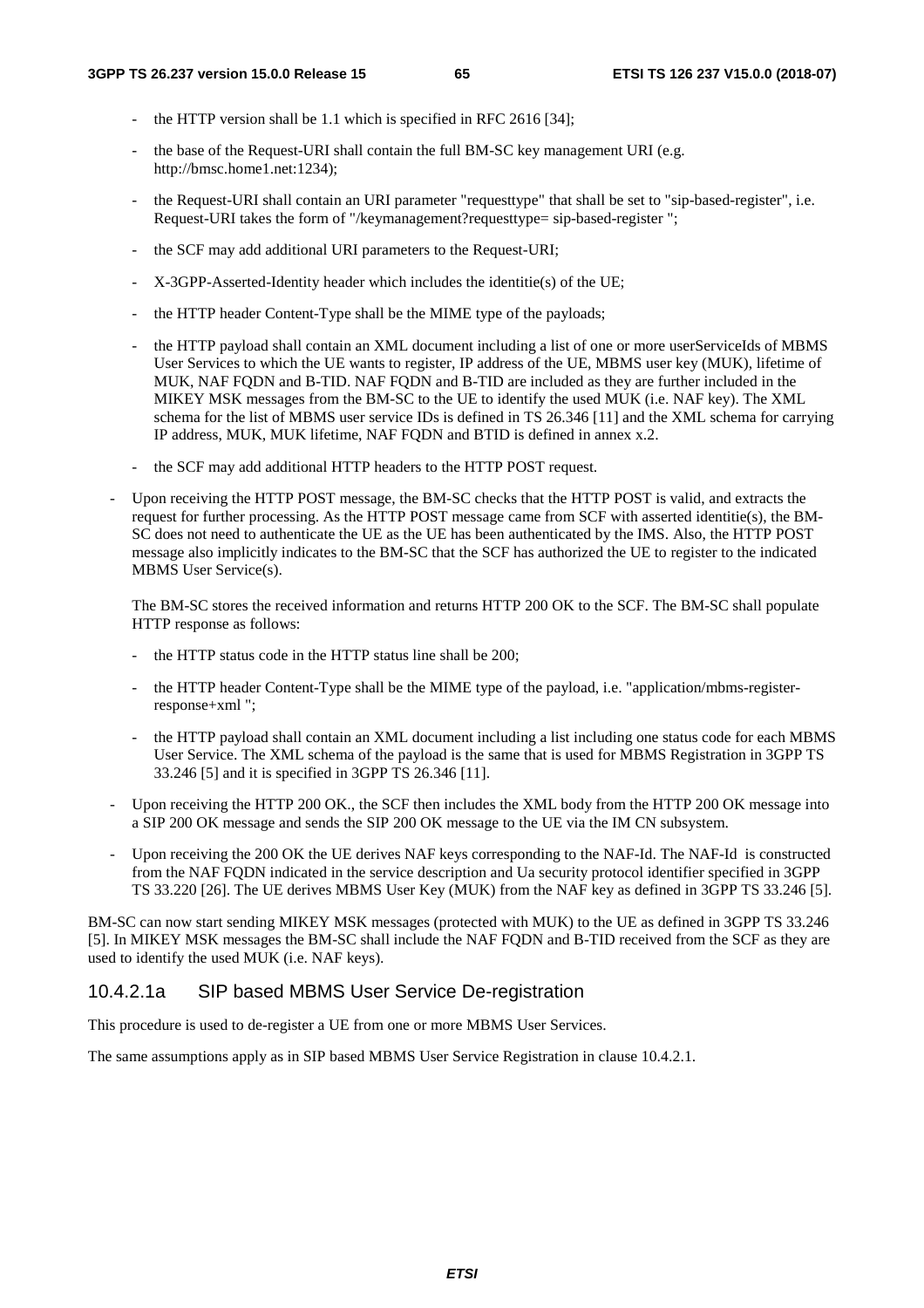

#### **Figure 24a: SIP based MBMS User Service De-registration**

The procedure is as follows (cf. figure 24a which is simplified as it does not show all parameters):

- UE sends a SIP re-INVITE to the SCF via the IM CN subsystem. The re-INVITE indicates SCF in the Request-URI and the message includes the identities of the requested MBMS user services (userServiceIds) from which the UE wants to de-register and the bootstrapping transaction identifier (B-TID) in the body of the SIP INVITE.. The XML schema for the list of MBMS user service IDs is defined in TS 26.346 [11] and the XML schema for the B-TID is defined in annex x.1.
- The SCF receives the asserted identitie(s) of the UE from the headers of the SIP re-INVITE message.
- If there is no B-TID stored for the UE or if the received B-TID is different than the one stored for the UE, the SCF runs GBA usage procedure with the BSF over Zn to fetch the NAF keys corresponding to the UE as defined in 3GPP TS 33.220 [26]. The NAF-Id which the SCF uses over Zn constructed from the NAF FQDN indicated in the service protection description for this service and Ua security protocol identifier specified in 3GPP TS 33.220 [26]. Upon receiving the NAF key from the BSF, the SCF derives MBMS User Key (MUK) as defined in 3GPP TS 33.246 [5].

If the received B-TID is not valid or if the SCF desires the UE to make a new GBA bootstrapping, the SCF shall response to the UE with an appropriate error message. The error message will trigger the UE to run new GBA bootstrapping.

- The SCF sends a HTTP POST message to the BM-SC. The SCF populates the HTTP POST as follows:
	- the HTTP version shall be 1.1 which is specified in RFC 2616 [34];
	- the base of the Request-URI shall contain the full BM-SC key management URI (e.g. http://bmsc.home1.net:1234);
	- the Request-URI shall contain an URI parameter "requesttype" that shall be set to "sip-based-deregister", i.e. Request-URI takes the form of "keymanagement?requesttype= sip-based-deregister";
	- the SCF may add additional URI parameters to the Request-URI;
	- X-3GPP-Asserted-Identity header which includes the identities of the UE;
	- the HTTP header Content-Type shall be the MIME type of the payloads;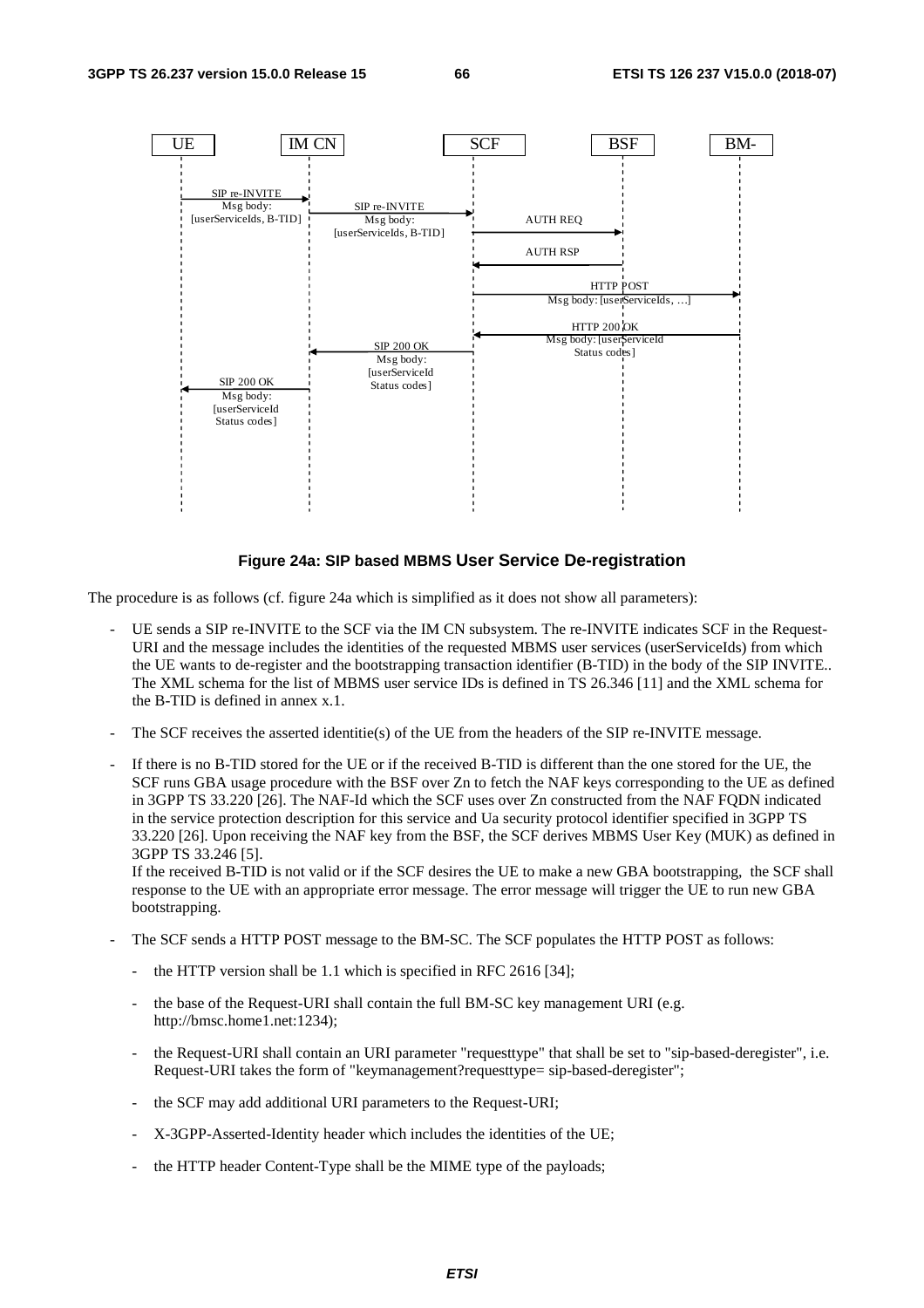- the HTTP payload shall contain the request an XML document including a list of one or more userServiceIds of MBMS User Services from which the UE wants to deregister. If new NAF keys were created in the previous step, then the SCF shall also include MBMS user key (MUK), lifetime of MUK, NAF FQDN and B-TID. E.g. the BM-SC may send an MSK message to invalidate the MSKs in the UE as defined in 3GPP TS 33.246 [5]. The XML schema for the list of MBMS user service IDs is defined in 3GPP TS 26.346 [11] and the XML schema for carrying MUK, MUK lifetime, NAF FQDN and BTID is defined in annex x.2;
- the SCF may add additional HTTP headers to the HTTP POST request.
- The BM-SC receives the HTTP POST message. The BM-SC checks that the HTTP POST is valid, and extracts the request for further processing. As the HTTP POST message came from SCF with asserted identities, the BM-SC does not need to authenticate the UE as the UE has been authenticated by the IMS.

The BM-SC returns HTTP 200 OK to the SCF. The BM-SC shall populate HTTP response as follows:

- the HTTP status code in the HTTP status line shall be 200;
- the HTTP header Content-Type shall be the MIME type of the payload, i.e. "application/mbms-registerresponse+xml". XML document is the same that is used for MBMS De-registration in 3GPP TS 33.246 [5] and it is specified in 3GPP TS 26.346 [11];
- the HTTP payload shall contain a list including one status code for each MBMS User Service.
- Upon receiving the HTTP 200 OK, the SCF then includes the XML body from the HTTP 200 OK message into a SIP 200 OK message and sends the SIP 200 OK message to the UE via the IM CN subsystem.

#### 10.4.2.2 SIP based Basic MSK Request

This procedure is used to by the UE to request one or more MSKs.



#### **Figure 25: SIP based MBMS MSK request**

The same assumptions apply as in IMS based MBMS User Service Registration in clause 10.4.2.1.

The procedure is as follows (cf. figure 25 which is simplified as it does not show all parameters):

UE sends a SIP re-INVITE to the SCF via the IM CN subsystem. The re-INVITE indicates SCF in the Request-URI and the message includes a list of one or more Key Domain ID - MSK ID pair(s) of the MSKs that the UE wants to receive and the bootstrapping transaction identifier (B-TID) in the body of the SIP INVITE. The XML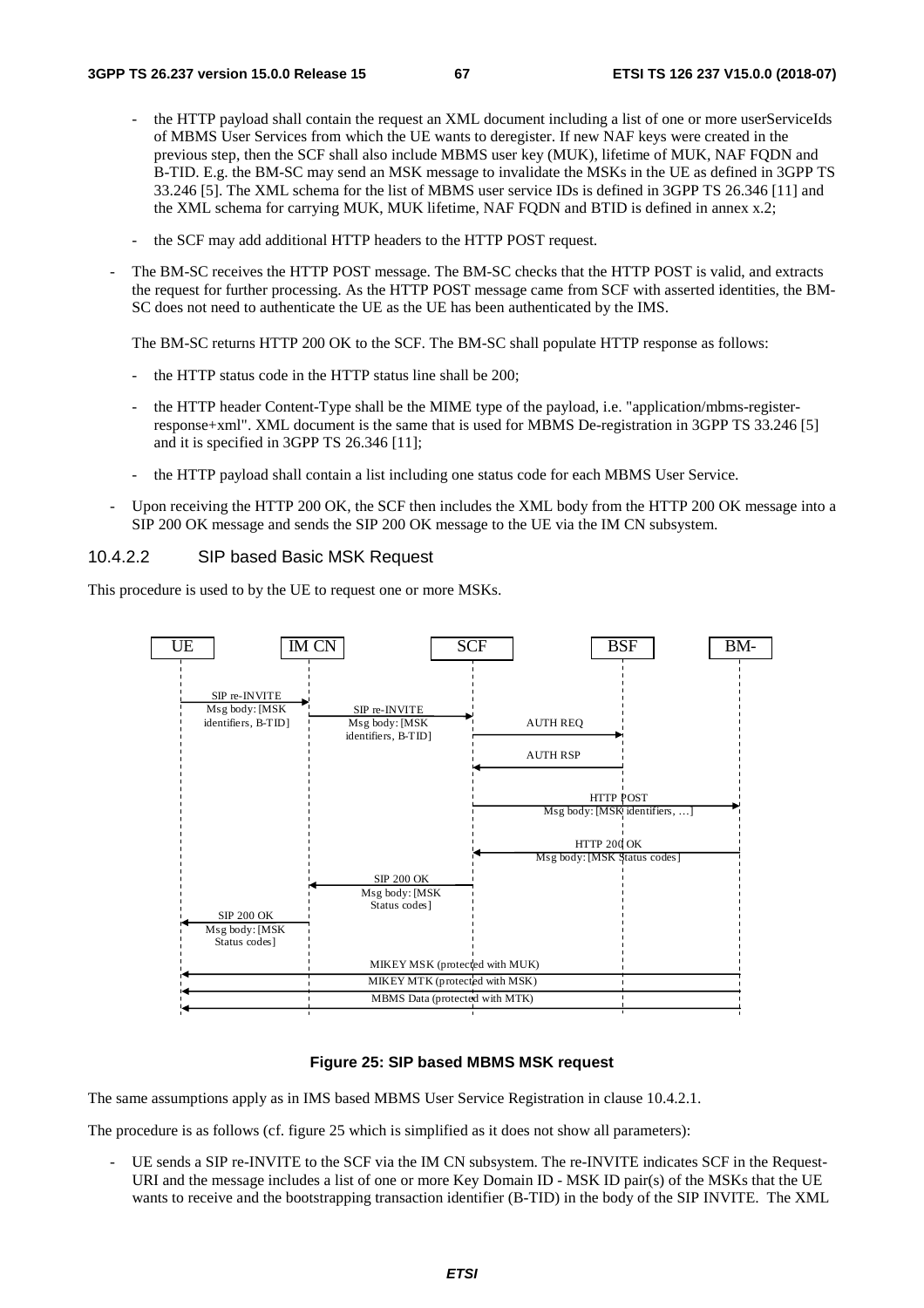schema for the list of MBMS user service IDs is defined in TS 26.346 [11] and the XML schema for the B-TID is defined in annex x.1.

- The SCF receives the asserted identitie(s) of the UE from the headers of the SIP re-INVITE message. The SCF performs a check based on stored subscription information whether the UE is authorized to receive the specified MSK(s). If yes, the procedure continues. If not, the procedure is terminated.
- If there is no B-TID stored for the UE or if the received B-TID is different than the one stored for the UE, the SCF runs GBA usage procedure with the BSF over Zn to fetch the NAF keys corresponding to the UE as defined in 3GPP TS 33.220 [26]. The NAF-Id which the SCF uses over Zn is constructed from the NAF FQDN indicated in the service protection description for this service and Ua security protocol identifier specified in 3GPP TS 33.220 [26]. Upon receiving the NAF keys from the BSF, the SCF derives MUK from the NAF key as defined in 3GPP TS 33.246 [5].

If the received B-TID is not valid or if the SCF desires the UE to make a new GBA bootstrapping, the SCF shall response to the UE with an appropriate error message. The error message will trigger the UE to run new GBA bootstrapping.

- The SCF sends a HTTP POST message to the BM-SC. The SCF populates the HTTP POST as follows:
	- the HTTP version shall be 1.1 which is specified in RFC 2616 [34];
	- the base of the Request-URI shall contain the full BM-SC key management URI (e.g. http://bmsc.home1.net:1234);
	- the Request-URI shall contain an URI parameter "requesttype" that shall be set to "sip-based-msk-request", i.e. Request-URI takes the form of "/keymanagement?requesttype= sip-based-msk-request";
	- the SCF may add additional URI parameters to the Request-URI;
	- X-3GPP-Asserted-Identity header which includes the identities of the UE;
	- the HTTP header Content-Type shall be the MIME type of the payloads;
	- the HTTP payload shall contain a list of one or more Key Domain ID MSK ID pair(s) of the MSKs that the UE wants to receive. If new NAF keys were created in the previous step, then the SCF shall also include MBMS user key (MUK), lifetime of MUK, NAF FQDN and B-TID. NAF FQDN and B-TID are included as they may be further included in the MIKEY MSK messages from the BM-SC to the UE, The XML schema for the list of Key Domain ID - MSK ID pair(s) is defined in 3GPP TS 26.346 [11] and the XML schema for carrying IP address, MUK, MUK lifetime, NAF FQDN and BTID is defined in annex x.2.
	- the UE may add additional HTTP headers to the HTTP POST request.
- The BM-SC receives the HTTP POST message. The BM-SC checks that the HTTP POST is valid, and extracts the request for further processing. As the HTTP POST message came from SCF with asserted identities, the BM-SC does not need to authenticate the UE as the UE has been authenticated by the IMS. Also, the HTTP POST message also implicitly indicates to the BM-SC that the SCF has authorized the UE to receive the specified  $MSK(s)$ .

The BM-SC stores the received information and returns HTTP 200 OK to the SCF. The BM-SC shall populate HTTP response as follows:

- the HTTP status code in the HTTP status line shall be 200;
- the HTTP header Content-Type shall be the MIME type of the payload, i.e. "application/mbms-mskresponse+xml";
- the HTTP payload shall contain a list including one status code for each MSK. The XML schema of the payload is the same that is used for MBMS MSK request in 3GPP TS 33.246 [5] and it is specified in 3GPP TS 26.346 [11].
- The SCF receives the HTTP 200 OK. The SCF then includes the XML body from the HTTP 200 OK message into a SIP 200 OK message and sends the SIP 200 OK message to the UE via the IM CN subsystem.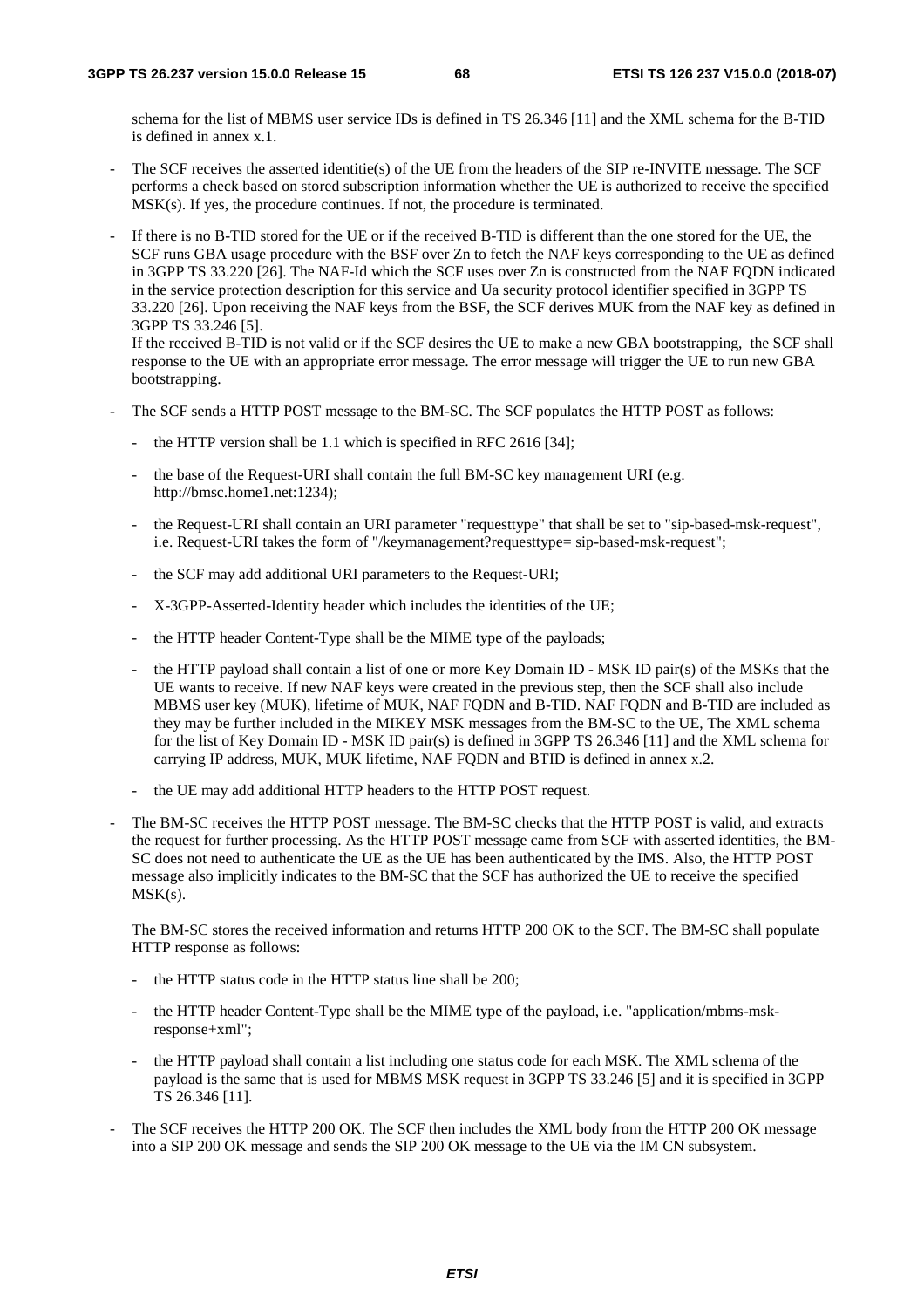## 10.4.2.3 Updating MUK

The GBA session (i.e. key Ks derived NAF specific keys, e.g. MUK) has a limited lifetime. The GBA session may expire during service consumption. In this case the UE shall run GBA bootstrapping again to create a new Ks. The UE shall then re-register to the services with the SIP based MBMS registration procedure defined in clause 10.4.2.1 with re-INVITE and the new B-TID. This will create a new MUK in the UE and network.

## 10.4.2.4 SIP based BM-SC solicited pull

According to 3GPP TS 33.246 BM-SC solicited pull procedure is triggered by the BM-SC by sending an MSK message with a specific MSK-ID value. This will trigger the UE to perform MSK request. IMS based MBMS uses the BM-SC solicited pull procedure as defined in TS 33.246 to trigger the UE to perform SIP based basic MSK request procedure which is specified in clause 10.4.2.2.

# 11 Blending of Presence and PSS/MBMS user services

## 11.1 General description

This clause describes the mechanisms that apply when IMS based PSS and MBMS user services are combined with presence service.

The architecture and functional description of the presence service when used in relation to the IMS based PSS & MBMS services shall conform to [37].

The protocol details for the presence service when used in relation to the IMS based PSS & MBMS services shall conform to [36].

The following call flow gives a high-level description for presence service used in the context of IMS based PSS and MBMS. In this example, the UE 1 is the watcher and the UE 2 is the presentity. The UE 2 is in the UE 1's list of contacts and wants to publish on-demand content currently watching.



#### **Figure 26: High-level description for presence service used in the context of IMS based PSS and MBMS**

1. The UE 1 subscribes for presence information for a list of contacts which includes the UE 2, by sending a SIP SUBSCRIBE message to the Presence Server as defined in [36].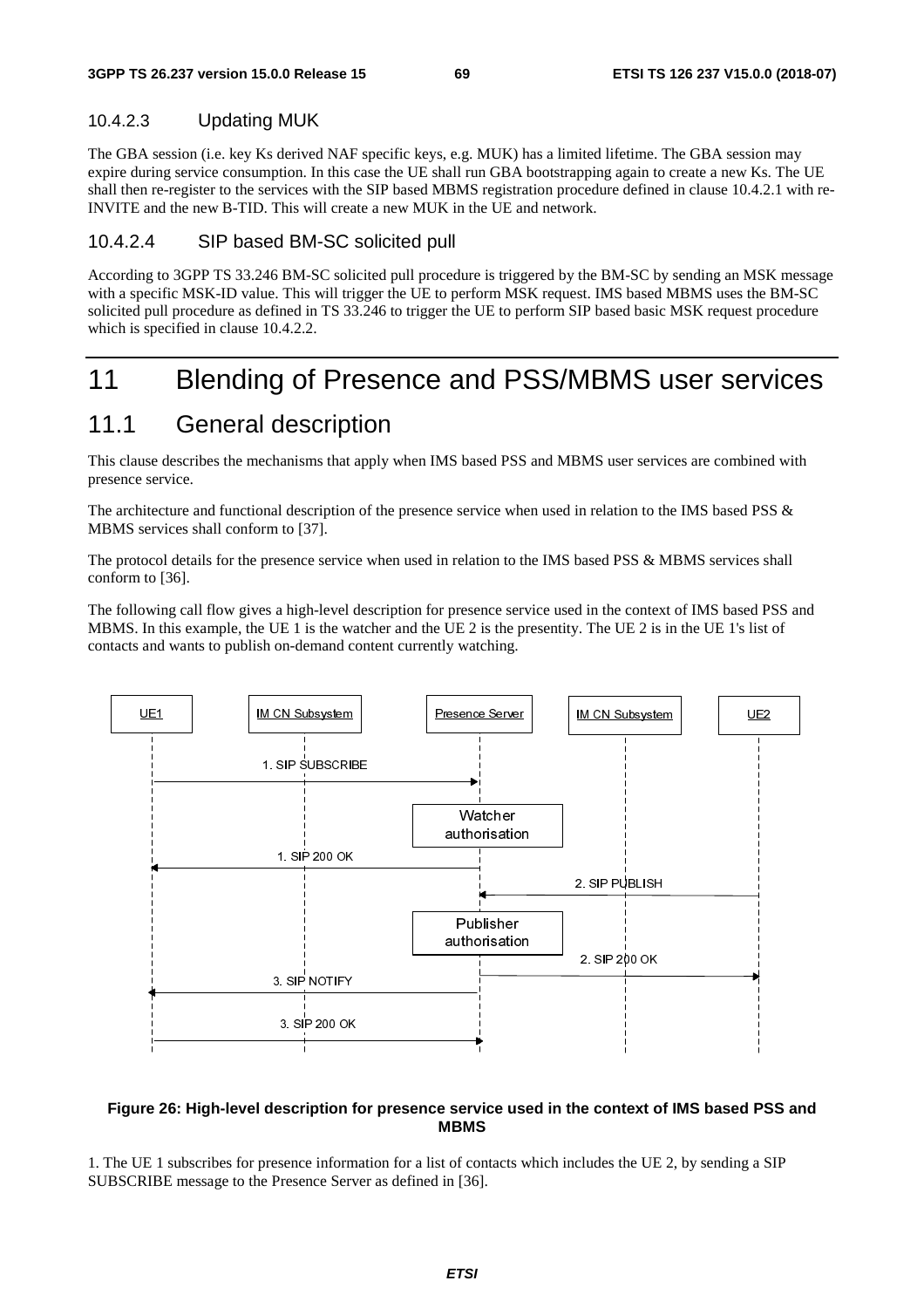2. After having initiated the PSS or MBMS session, or after a content switching, the UE 2 decides to publish what content is being consumed. The UE 2 sends a SIP Publish message to the Presence Server, as defined in [36], including additional attributes specific to PSS and MBMS such as the content being consumed.

3. On reception of the SIP Publish, the Presence server notifies the UE 1 of what the UE 2 is doing, by sending a SIP NOTIFY message as defined in [36].

# 11.2 Procedures at the UE acting as presentity

The UE acting as presentity may send a SIP PUBLISH in the following cases:

- On receipt of a final SIP 200 OK concerning a PSS streaming session initiation procedure;
- On receipt of a final SIP 200 OK concerning a MBMS streaming session initiation procedure;
- On receipt of a final SIP 200 OK concerning a 3GP-DASH session initiation procedure;
- On receipt of a final SIP 200 OK concerning a MBMS download session initiation procedure.

During a streaming session (including DASH-formatted content delivery), the UE may also send a PUBLISH request after having performed content switching. This includes the cases of:

- PSS content switching (for both PSS streaming and 3GP-DASH services),
- MBMS content switching (for both MBMS streaming and MBMS download services),
- Switching from PSS to MBMS streaming with channel change,
- Switching from MBMS to PSS streaming with channel change,
- Switching from 3GP-DASH to MBMS download service with channel change,

- Switching from MBMS download to 3GP-DASH service with channel change.

The content of the PUBLISH request shall be set as follows:

- The request-URI, the To and the From headers shall be set to the public user identity of the user,
- The Event header shall be set to the "presence" event package,
- The content type shall be set to "application/pidf+xml"

The SIP PUBLISH generated by the UE acting as presentity shall conform to [36].

The presence XML document included in the PUBLISH body shall conform to [36] and [37].

Additional elements specific to PSS and MBMS services shall be included in the XML document. In case of a Live TV service, these specific additional elements are the Live TV channel currently watched, and the current TV program. In case of an on-demand service, specific additional element is the on-demand content.

The XML schema used when the presence documents are published by the UE is described in Annex E of [24], with the following conformity:

- the "currentBCServiceID" refers to the LiveTV channel delivered in PSS or MBMS,
- the "currentBCProgramID" refers to the currently watched program delivered in PSS or MBMS,
- the "currentCoDContentID" refers to the currently watched on-demand content delivered in PSS.

## 11.3 Procedures at the UE acting as watcher

The SIP SUBSCRIBE generated by the UE acting as a watcher shall conform to [36].

The UE acting as a watcher may then receive a SIP NOTIFY message including the content consumed by the UE acting as presentity.

# 12 Networked Bookmark Service

Bookmarking allows a user receiving a content item at an UE to mark a point in time in the streamed content which he can access at a later time. The content item is CoD delivered by a PSS server.

The user can later retrieve the bookmark from any device on which he is registered.

The XML schema used for networked bookmark service is defined in Annex J.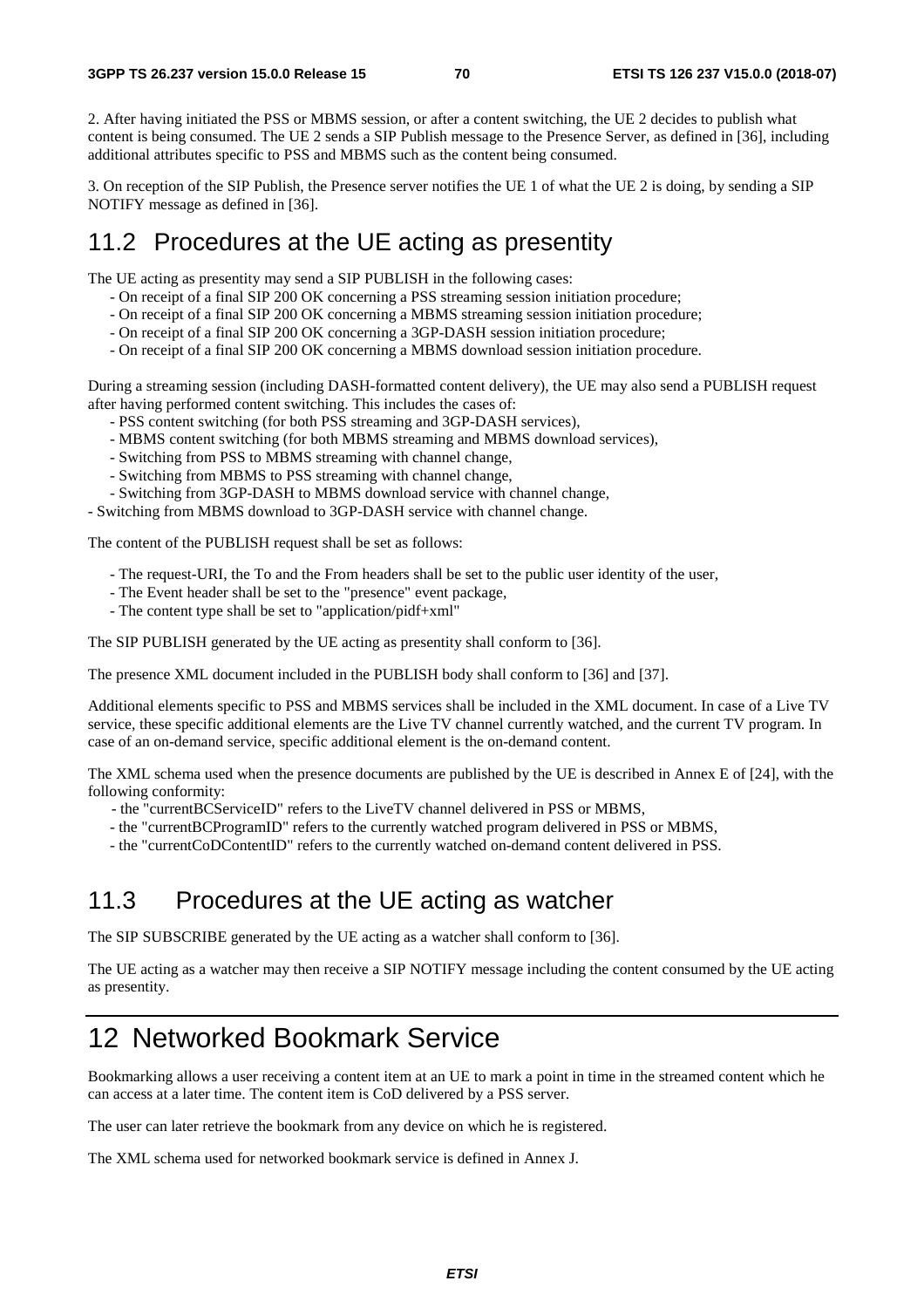# 12.1 Bookmarking Creation and Storage

The call flow in Figure 27 depicts the sequence for creating a bookmark for a CoD item and storing it in the user's service profile for later retrieval.



#### **Figure 27: IMS-based Content Bookmark creation and Storage**

The following is a brief description of the steps:

- 1. The UE has established a CoD session. At some point in time, the user decides he wants to create a bookmark. If the UE does not have the current play out position, it sends an RTSP GET-PARAMETER request to the PSS server to request it.
- 2. The response to the RTSP GET-PARAMETER request is returned by the PSS server in an RTSP 200 OK.
- 3. The UE sends to the IM CN Subsystem a SIP INFO Message that includes the Content-Bookmark Info package as well as the CoD content id. The Content Type shall include the registered MIME type of XML documents representing bookmarking data, and shall be set to "application/3gpp-ims-pss-mbms-bookmark+xml" (see Annex J).
- 4. The IM CN Subsystem forwards the SIP INFO Message to the SCF.
- 5. The SCF issues an XCAP request, on behalf of the user, to update the service profile with the Content-Bookmark Info data.
- 6. The Service Profile returns the response to the SCF.
- 7. The SCF returns a SIP 200 OK to the IM CN Subsystem.
- 8. The IM CN Subsystem forwards the SIP 200 OK to the UE.

# 12.2 Bookmarking Retrieval

Once a bookmark is created, a user can later retrieve the bookmark anytime, e.g. prior to or during PSS session establishment procedure, from any device on which he is registered.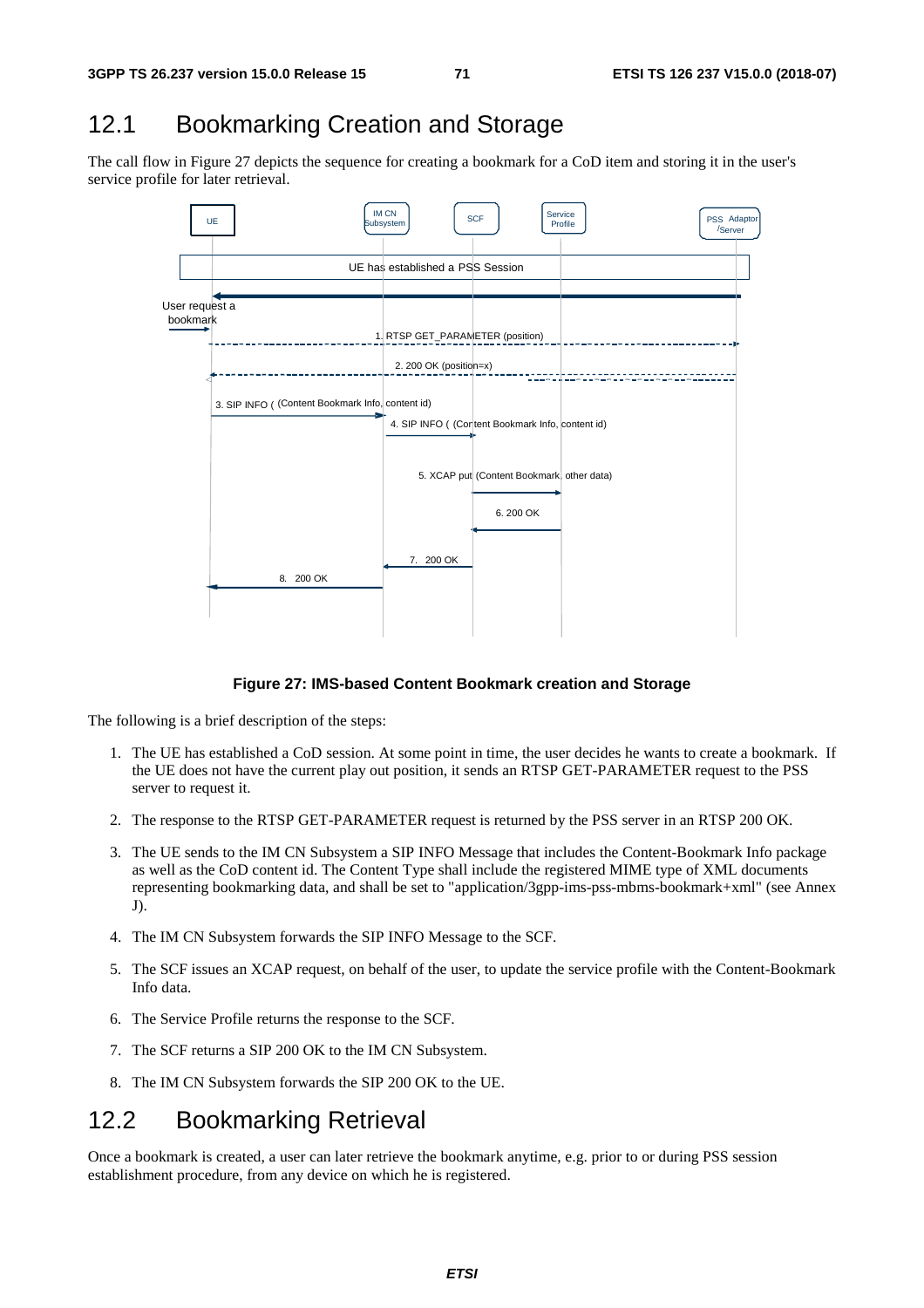Clause 12.2.1 depicts the bookmarking retrieval procedure which is independent to PSS session establishment procedure, and clause 12.2.2 depicts the bookmarking retrieval procedure during a PSS session establishment process.

## 12.2.1 Bookmarking Retrieval independent to session establishment

The call flow in Figure 28 depicts the bookmark retrieval procedure for retrieving bookmarks stored in the user's service profile.



#### **Figure 28: Bookmark retrieval independent to session establishment**

The following is a brief description of the steps:

- 1. The UE issues an XCAP GET request to the Service Profile to request the bookmarks.
- 2. The bookmarks are returned in an HTTP 200 OK response.

## 12.2.2 Bookmarking Retrieval during session establishment

The call flow in Figure 29 depicts the bookmark retrieval procedure for retrieving bookmarks stored in the user's service profile during a PSS session establishment process.



**Figure 29 Bookmark Retrieval during session establishment**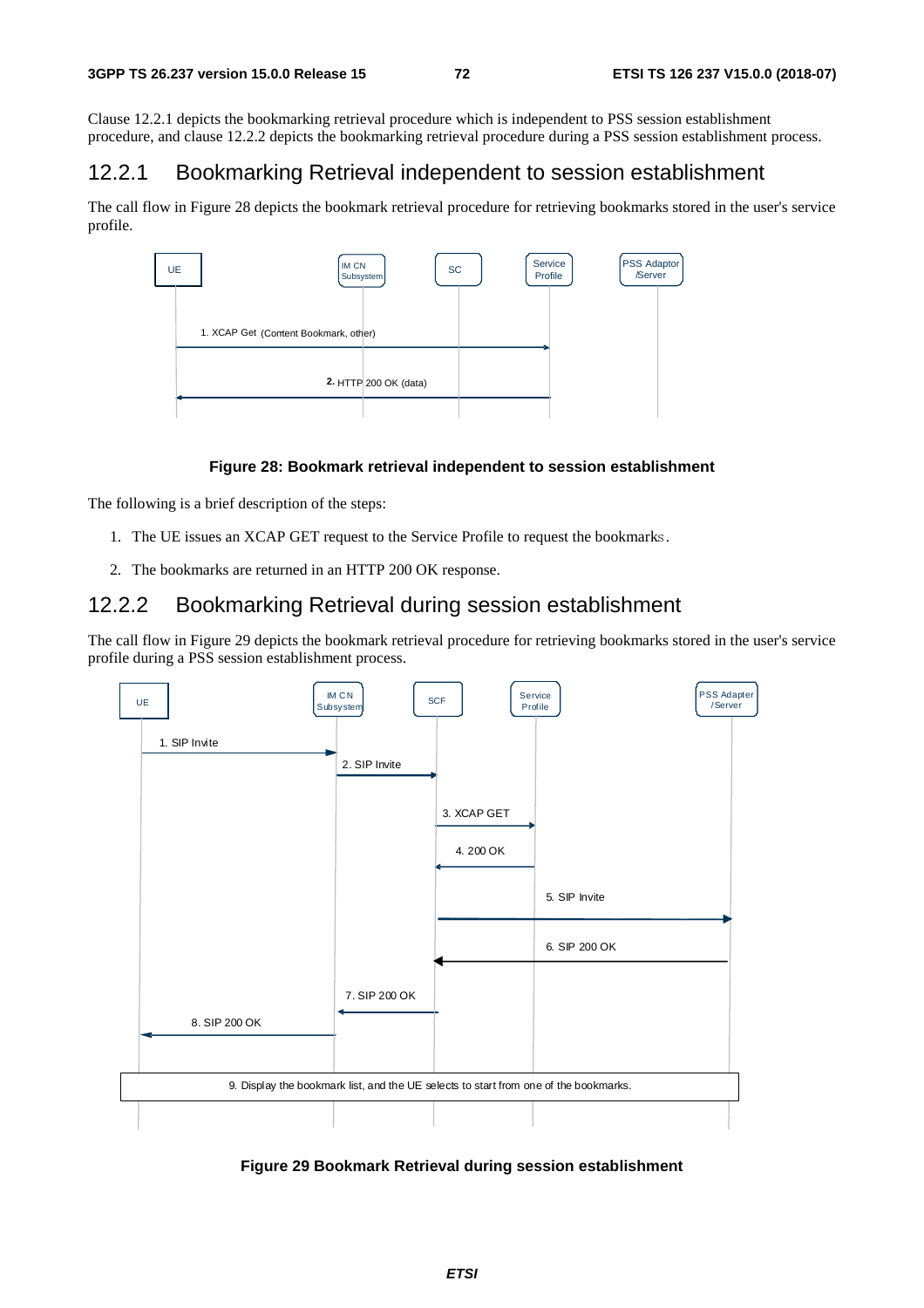- 1) The UE sends an SIP INVITE to the SCF via the IM CN Subsystem.
- 2) The IM CN Subsystem forwards the SIP INVITE to the SCF.
- 3) The SCF validates the SIP INVITE request, and checks the rights of user for the requested content by sending an XCAP GET with the user ID and content identifier to the Service Profile.
- 4) The Service Profile authorizes the user, and returns the user's service profile with the bookmark list if it is set before. Each bookmark in the list should contain at least the content ID and the time reference.
- 5) The SCF selects the appropriate PSS Adapter for the requested content, and sends the SIP INVITE to the PSS Adapter via the IM CN Subsystem. The PSS Adapter then selects the PSS Server and sends the RTSP SETUP to the PSS Server.
- 6) The PSS Server returns an RTSP 200 OK to PSS Adapter, which returns a SIP 200 OK to the SCF via the IM CN Subsystem.
- 7) The SCF returns the SIP 200 OK to the UE via the IM CN Subsystem, with the bookmark list.
- 8) The IM CN Subsystem forwards the SIP 200 OK to UE.
- 9) The UE plays out the bookmark list to the user, and the user selects the bookmark from which they wish to start viewing the content.

# 13 User generated content service

This clause defines the provision and distribution procedures of user generated content (UGC) for IMS based PSS and MBMS User Services.

User generated content refers to content that is provided by an UE e.g. video or audio captured by an in-built camera or microphone. In the following this UE is noted as providing UE, and the UE receiving UGC by PSS or MBMS is noted as receiving UE.

The UGC provision procedure allows a providing UE to declare and upload/upstream UGC content to the network, which is defined in clasue 13.1. The UGC distribution procedrue allows a receiving UE to select and watch User Generated Content which is defined in clause 13.2.

# 13.1 UGC content provision procedure

UGC provision procecure is carried out in four steps as shown in figure 30: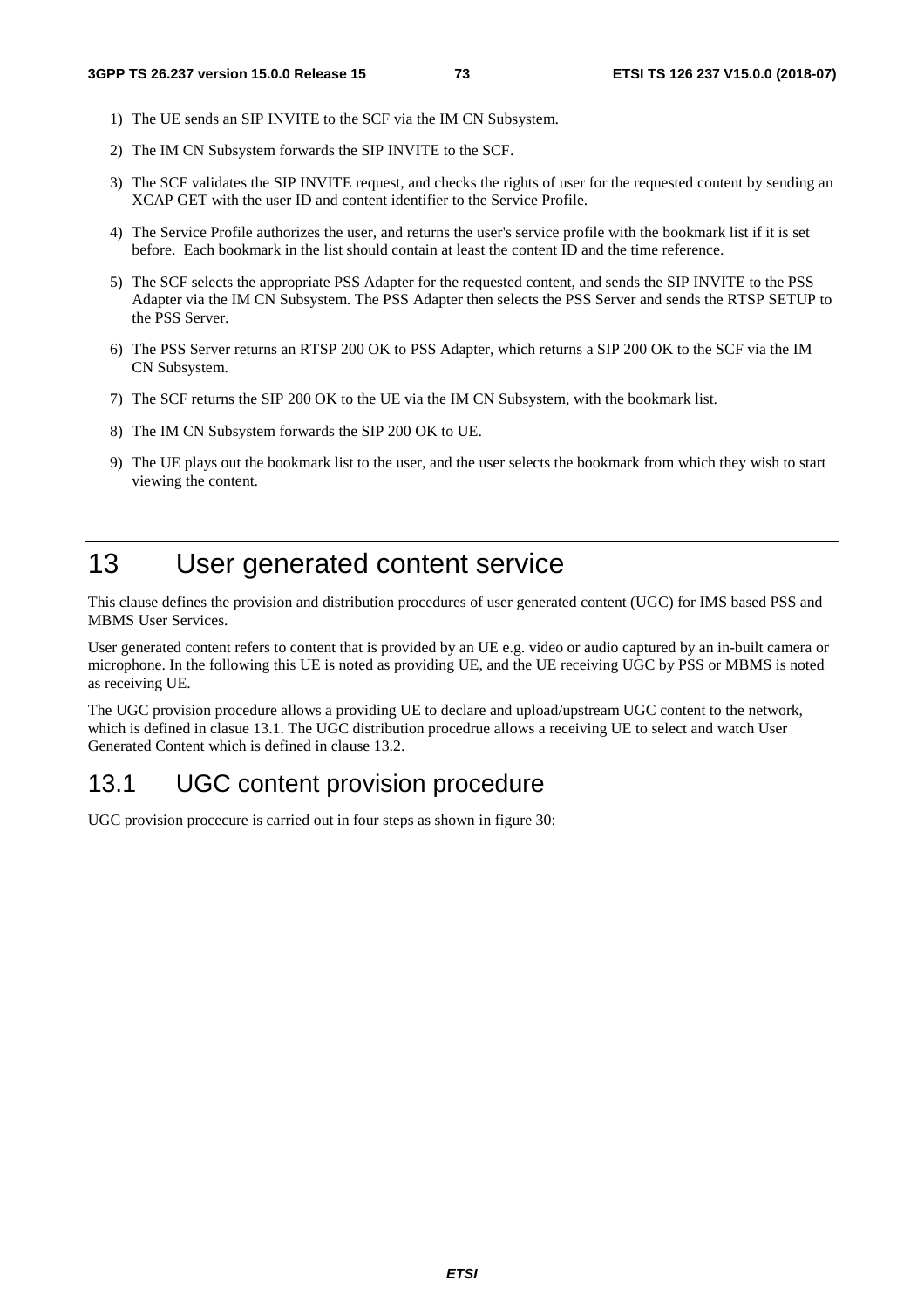

#### **Figure 30 : IMS Based UGC Provision Procedures**

NOTE: The UGC reception server can be implemented independent to, or within PSS Server, or BMSC.UPF.

#### Step 1: Declaration of UGC:

The providing UE sends a UGC declaration request to the SCF. The SCF records the UGC information, generates a unique UGC content ID and sends a UGC declaration response with the content ID to the providing UE.

NOTE: The content ID that should be used is out of scope of this release.

#### Step 2: Publication of UGC information by the providing UE:

The providing UE sends to the SCF a UGC description request including a UGC description, e.g. name, type, restriction, textual description, special group users etc. together with the UGC content ID.

The SCF records the UGC description, establishes the relationship between UGC content ID and UGC description, and sends UGC description response to the providing UE.

NOTE: Step 1 is always the first step. Step 2 may happen at any time during the UGC provision procedure and can be repeated during the lifetime of the content, e.g. for updating of the UGC description.

NOTE: The messages supporting steps 1 and 2 may be embedded in the messages supporting step 3.

#### Step 3: Creation of UGC:

User generated content could be provided for distribution by different means i.e. uploading and upstreaming from the providing UE.

Uploading should be used for user generated content that is stored at the UE. For uploading, HTTP should be used. 3GPP file format according to [39] should be supported.

Upstreaming should be used for live content that is continuously generated during upstreaming. For upstreaming, multimedia telephony service over IMS (MTSI) as defined in [38] should be used.

The SCF should signal the address of the UGC reception server to the providing UE.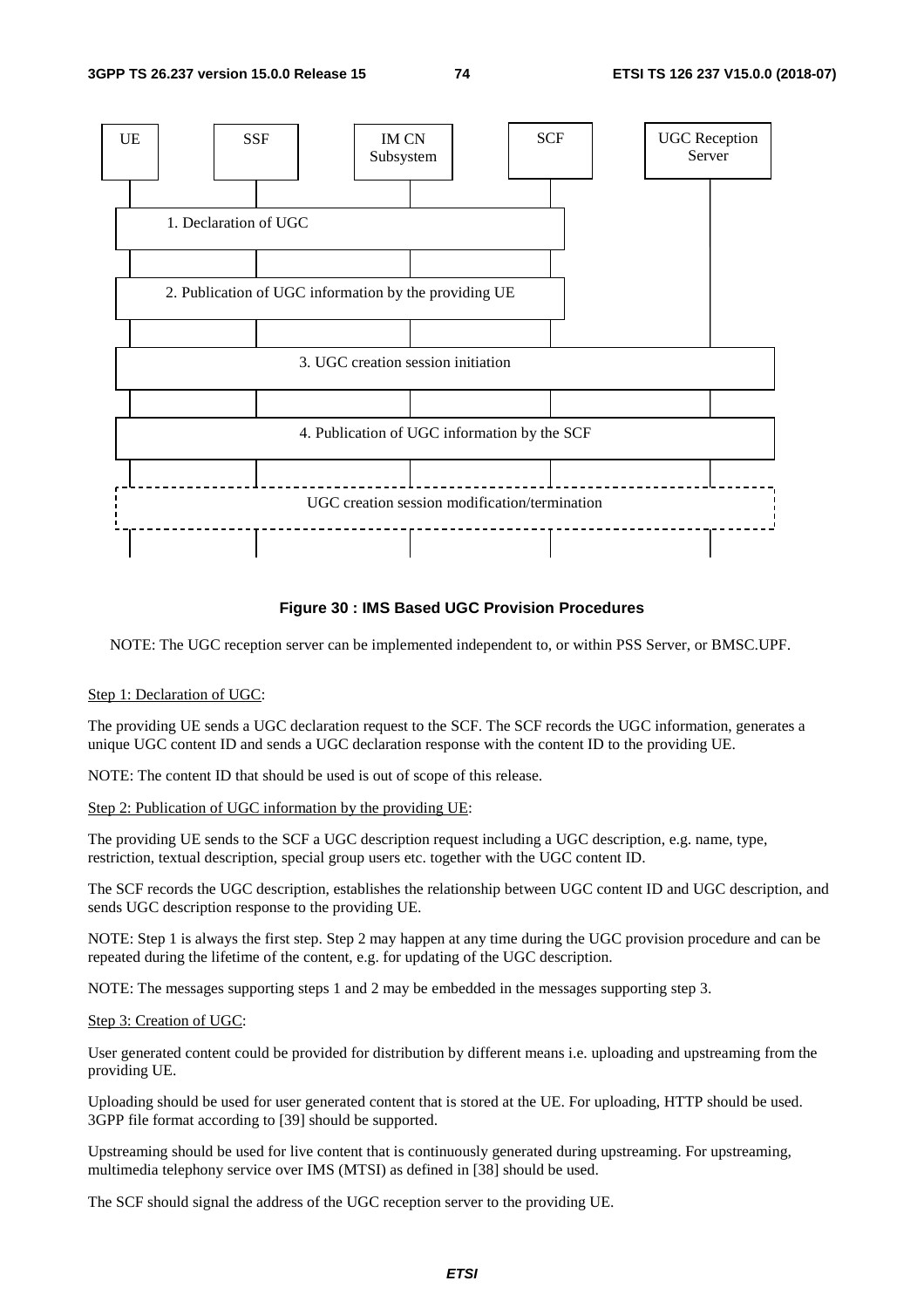In case of uploading, a HTTP connection is established and UGC is uploaded to a UGC upload reception server. In this case the upload reception server must support HTTP.

In case of upstreaming, the providing UE initiates a MTSI session and upstreams the UGC to the UGC upstreaming reception server. In this case, the upstreaming reception server must support MTSI specifications [38].

Step 4: Publication of UGC information by the SCF:

The SCF establishes the relationship between UGC content ID, UGC description and optionally UGC location (address), and publishes the UGC description information.

Step 4 may take place before, during or after step 3. In case of upstreaming, step 4 is carried out before step 3.

The UE can modify or terminate the established UGC creation session later on.

NOTE: Updating the SSF for UGC information from the SCF is required, but the method for achieving this is out scope of this specification.

# 13.2 UGC distribution procedure

The UGC reception server is responsible for repackaging and/or transcoding the uploaded or upstreamed content into such a form that can be served to legacy PSS servers and BMSCs. The UGC reception server is responsible for serving received UCG to legacy PSS Servers and BMSC in live and pre-recorded forms. This interface is out of scope for this release.

Content distribution is carried out using either PSS or MBMS. In case of PSS, UGC is distributed by the PSS server. In case of MBMS, UGC is distributed via the BMSC.UPF.

Distribution of user generated content to PSS and MBMS clients (receiving UEs) uses the same procedures for service provider discovery (clause 5), user service discovery (clause 6) and description retrieval (clause 7), streaming (clause 8) and download delivery as content that is provided in a different way.

# 14 MBMS Download Service

This section depicts the procedures for retrieval of missing parameters before session initiation in clause 14.1, the MBMS download session initiation, file repair and reception report procedures in clause 14.2, and session teardown procedure in clause 14.3.

# 14.1 Missing parameters before session initiation

### 14.1.1 Procedures at the UE

If the UE does not have the all the information it needs to form an SDP offer, the UE shall send a SIP OPTIONS message.

The "Request-URI" is related to the MBMS service that the user wants to activate. The "Request-URI" shall be composed of a user and domain part as defined as follows:

- The user part contains the serviceId.
- The domain part is the Service Provider domain name, obtained from SSF.

The TO header shall contain the same URI as in the "Request-URI" parameter.

The FROM header shall indicate the public user identity of the user.

Upon reception of the 200 OK including service access information encapsulated in multipart/MIME, the UE shall initiate MBMS download session as described in 14.2.

### 14.1.2 Procedures at the SCF

When receiving the SIP OPTIONS message, the SCF shall examine the serviceId present in the user-part of the TO header and lookup the requested User Service Description information.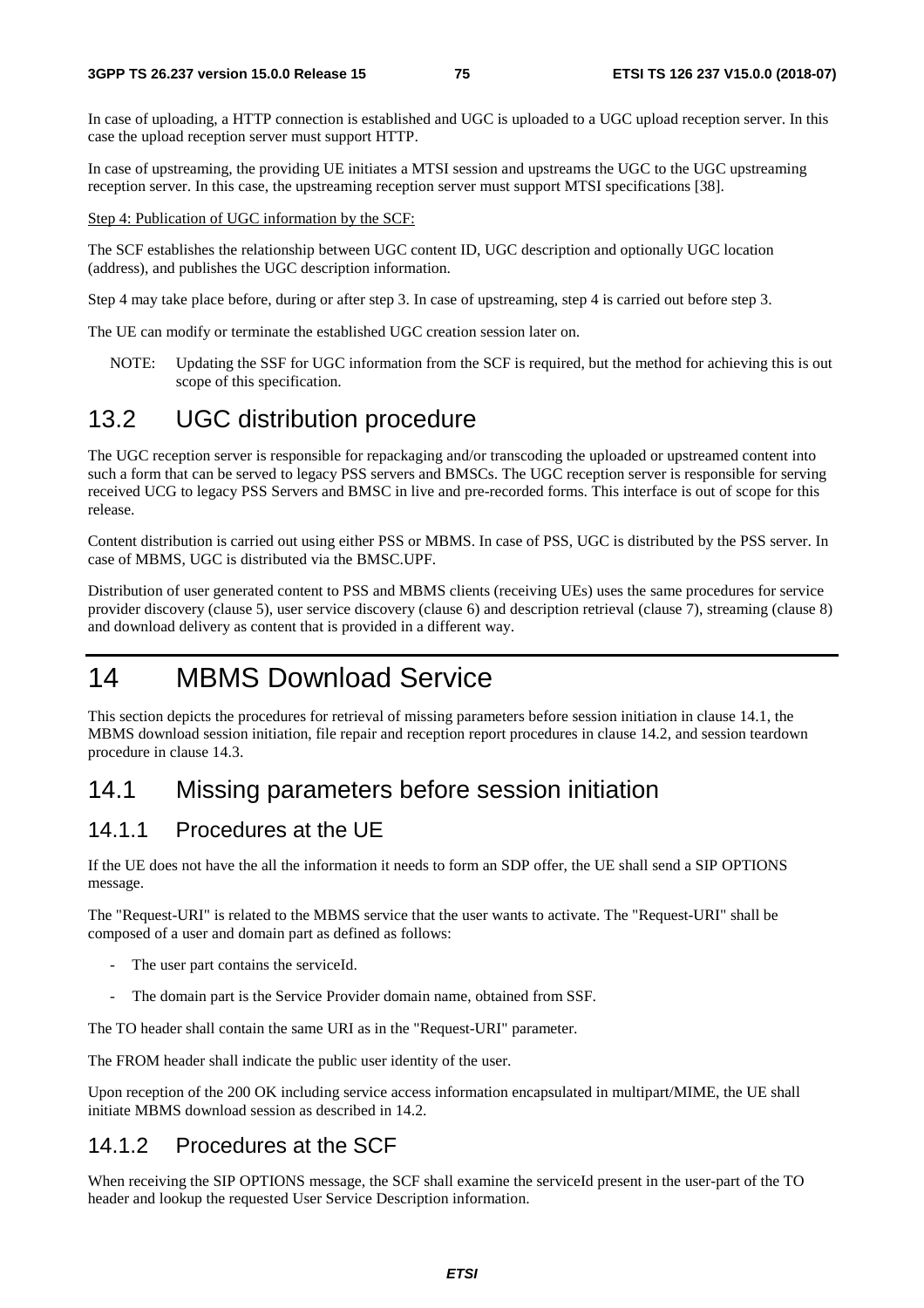The SCF shall answer with the user service description information of the content delivery channel (encapsulated in multipart/MIME) as requested by the serviceId.

# 14.2 MBMS Download Session Initiation, File Repair and Reception Report

# 14.2.1 General description

Figure 31 gives an overview about the procedures for an IMS based MBMS Download Session initiation, File-Repair and reception report.

If an associated delivery procedure description for File-Repair operations is available, then the UE receiver may use the File-Repair service as specified in [11] sub-clause 9.3.

If an associated delivery procedure description for reception reporting is available, then the UE shall provide reception reports as specified in [11] sub-clause 9.4.



**Figure 31 Procedures for IMS based MBMS Download** 

Step 1, 2: The UE generates an initial SIP INVITE message sent to the SCF, indicating the chosen MBMS Download Service. A SDP offer is included in the SIP INVITE message.

Step 3, 4: Upon receipt of SIP INVITE the SCF examine the SDP parameters in the SDP offer. In case of a successful examination, the SCF answers with a SIP 200 OK including the SDP answer.

Step 5: The UE receives the MBMS download data using FLUTE.

Step 6: In case of incomplete download, file repair procedures are executed. If the UE uses IMS-based procedures to initiate the file repair session, the following sequence of steps shall be exercised. Figure 31a gives an overview of the procedures for an IMS-based MBMS File Repair session initiation.

- Step 6a: The UE initiates the file repair session and tears down the MBMS download session by sending a SIP Re-INVITE message to the IM CN subsystem..
- Step 6b: The IM CN subsystem forwards the SIP Re-INVITE message to the SCF.
- Step 6c: The SCF verifies the user rights for the requested file repair service, selects a HTTP/SIP adapter, and forwards the SIP Re-INVITE message to the HTTP/SIP adapter. Furthermore, the SCF shall tear down the FLUTE-based MBMS download session between the BMSC.UPF and UE.
- Step 6d: The HTTP/SIP adapter selects a HTTP Server for the file repair service, and sends an HTTP POST message to the HTTP server, including the IP address of the UE.
- Step 6e: The HTTP server answers to the HTTP/SIP adapter with a HTTP 200 OK response.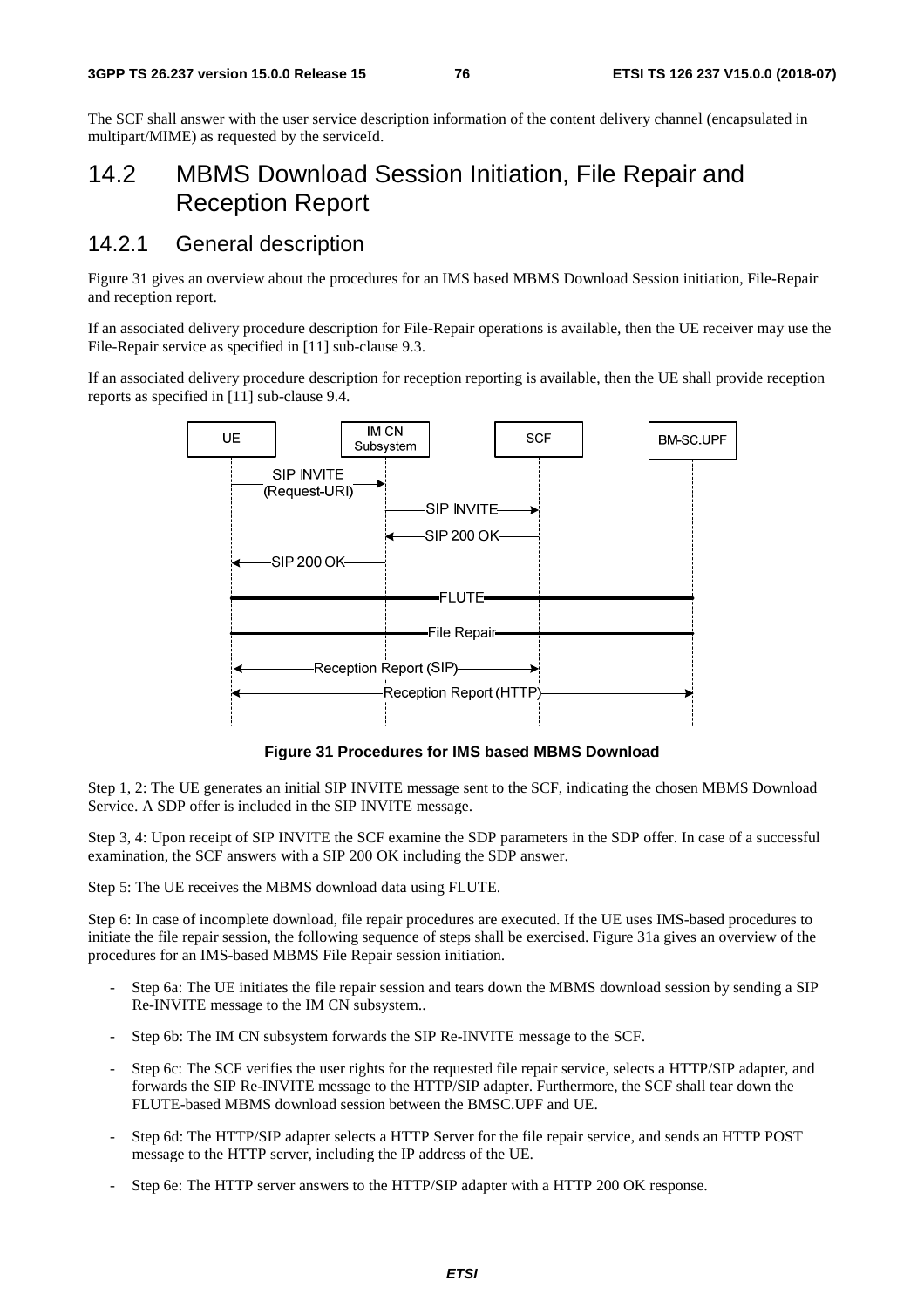- Step 6f: The HTTP/SIP adapter sends the SIP 200 OK answer to the SCF, including URI of the file repair server in the SDP answer.
- Step 6g: The SCF forwards the SIP 200 OK to the IM CN subsystem.
- Step 6h: The IM CN subsystem forwards the SIP 200 OK to the UE.
- Step 6i: The UE leaves the multicast channel and sends HTTP request(s) to the URI obtained from the SIP 200 OK message to execute file repair procedures. The HTTP server delivers the requested content file(s) for file repair in the HTTP response(s) to the UE.

Step 7, 8: The UE reports the reception statistics using either HTTP or SIP INFO message.



**Figure 31a Procedures for IMS based MBMS File Repair Session Initiation** 

# 14.2.2 Procedures at the UE

The UE shall support the procedures specified in TS 24 229 [7] for originating sessions.

The UE shall generate an initial INVITE request:

- The Request-URI in the INVITE request shall be the well known PSI (Public Service Identifier) of the MBMS Download Service.
- The To header shall contain the same URI as in the Request-URI.
- The From header shall indicate the public user identity of the user.

An SDP offer shall be included in the request. The SDP offer shall be done in accordance with the parameters received during UE service selection procedure and with media capabilities and required bandwidth available for the MBMS download service. The SDP offer shall include the following elements:

- An a=source-filter line to indicate the IP source address of the FLUTE session.
- An a=flute-tsi line to indicate Transport Session ID (TSI) of the FLUTE session.

NOTE: The combination of the TSI and the IP source address identifies the FLUTE session.

The m-line(s) shall be set to the media parameters retrieved via service selection procedures for the requested MBMS download service.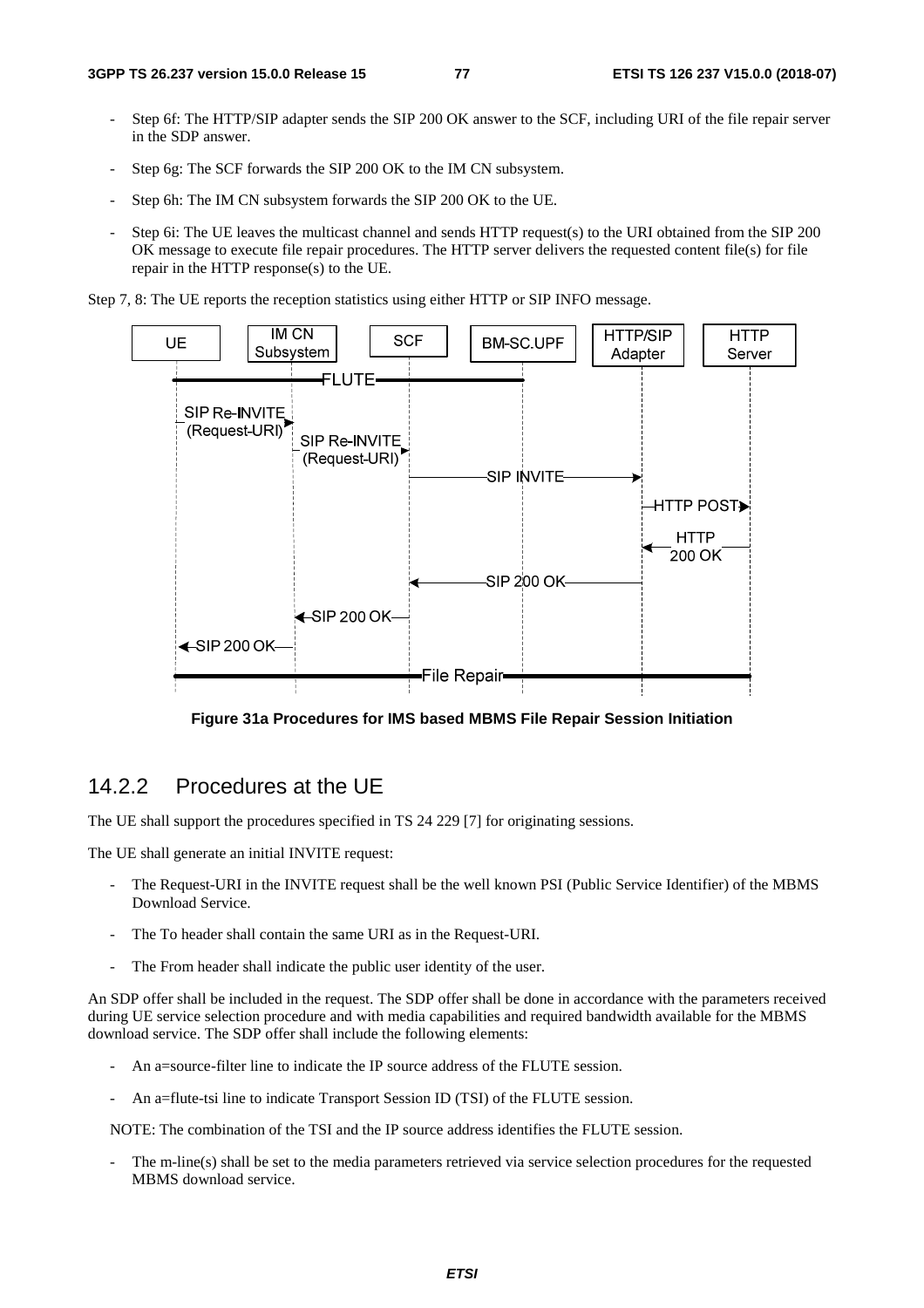The c-line(s) shall be set according to the multicast address retrieved via service selection procedures for the requested MBMS download service.

The descriptions of above parameters conform to section 7.3 of 3GPP TS 26.346[11].

An a=mbms\_download\_service:ServiceId line to indicate the MBMS download service which the UE intends to initiate.

Once the UE receives the SIP response, the UE shall examine the FLUTE session parameters in the received SDP, and receive the MBMS download data accordingly.

In case the FDT is unavailable, the UE shall get the FDT according to fdt address attribute in the SDP Answer. The FDT contains content description information for the files delivered in the FLUTE session.

In case of incomplete download, the UE shall execute the file repair procedures towards the repair server indicated by repair-server-address attribute in the SDP Answer. In the case the file repair procedures are to be conducted over broadcast/multicast delivery, the repair-server-address:uri should instead indicate the Session Description (SDP file) for the broadcast/multicast repair session and UE shall then use this URI to fetch the SDP and join the corresponding broadcast/multicast repair session.

If the UE uses IMS-based methods to initiate file repair procedures, it shall handle this by tearing down the FLUTEbased MBMS download session and activating the file repair service, by issuing a SIP Re-INVITE sent to the IM CN subsystem. An SDP offer and Request-URI pointed to the repair server shall be included in the SIP Re-INVITE message to activate the file repair. The repair server URI shall be indicated in the Request-URI of the SIP Re-INVITE message based on the repair-server-address attribute indicated in the SDP Answer from the SCF during MBMS download session initiation. The To header shall contain the same URI as in the Request-URI (repair server address URI). The From header shall indicate the public user identity of the user. An SDP offer shall be included in the Re-INVITE request. The SDP media parameters should describe the HTTP-based file repair session and shall be set as follows:

- a 'm' line for an HTTP-based file repair session of format:  $m=\{$ media $\ge$  <port $\ge$  <transport $\ge$  <fmt $>$ 
	- - The media field shall have a value of "application".
	- The port field shall be set to a value of 9, which is the discard port. See RFC 4145 [13] and RFC 4572 [14].
	- The transport field shall be set to TCP or TCP/TLS. The former is used when HTTP runs directly on top of TCP and the latter is used when HTTP runs on top of TLS, which in turn runs on top of TCP.
	- - The  $\leq$  fmt parameter shall be included and shall be set to *3gpp http.*

NOTE: the *3gpp\_http* application format should have a new MIME subtype registered in IANA.

- An "a=setup" attribute shall be present and set to "active" indicating that the UE will initiate an outgoing TCP connection to the HTTP Server.
- An "a= connection" attribute shall be present and set as "new" indicating that the UE will establish a new outgoing TCP connection towards the HTTP Server.
- A "c" line shall include the network type with the value set to IN, the address type set to IP4 or IP6 and IP address of the flow of the related HTTP download channel (ex.  $c=IN$  IP4  $\leq$  IP ADDRESS>).
- Optionally a "b=" line may contain the proposed bandwidth. If the user has fetched the bandwidth required for this particular content delivery channel during service selection retrieval, the bandwidth attribute at media level shall be set to this value. Otherwise, this attribute shall be set to a pre-configured value; (ex. b=AS:15000)

Once the UE has received the SIP 200 OK from the HTTP/SIP adapter, it sends the HTTP GET request to the URL obtained in file repair session description.

The UE shall report the reception statistics using either HTTP or SIP INFO message according to report-channel parameter of the SDP Answer. The XML contents in the report message refer to section 9.5.3.2 of 3GPP TS 26.346[11].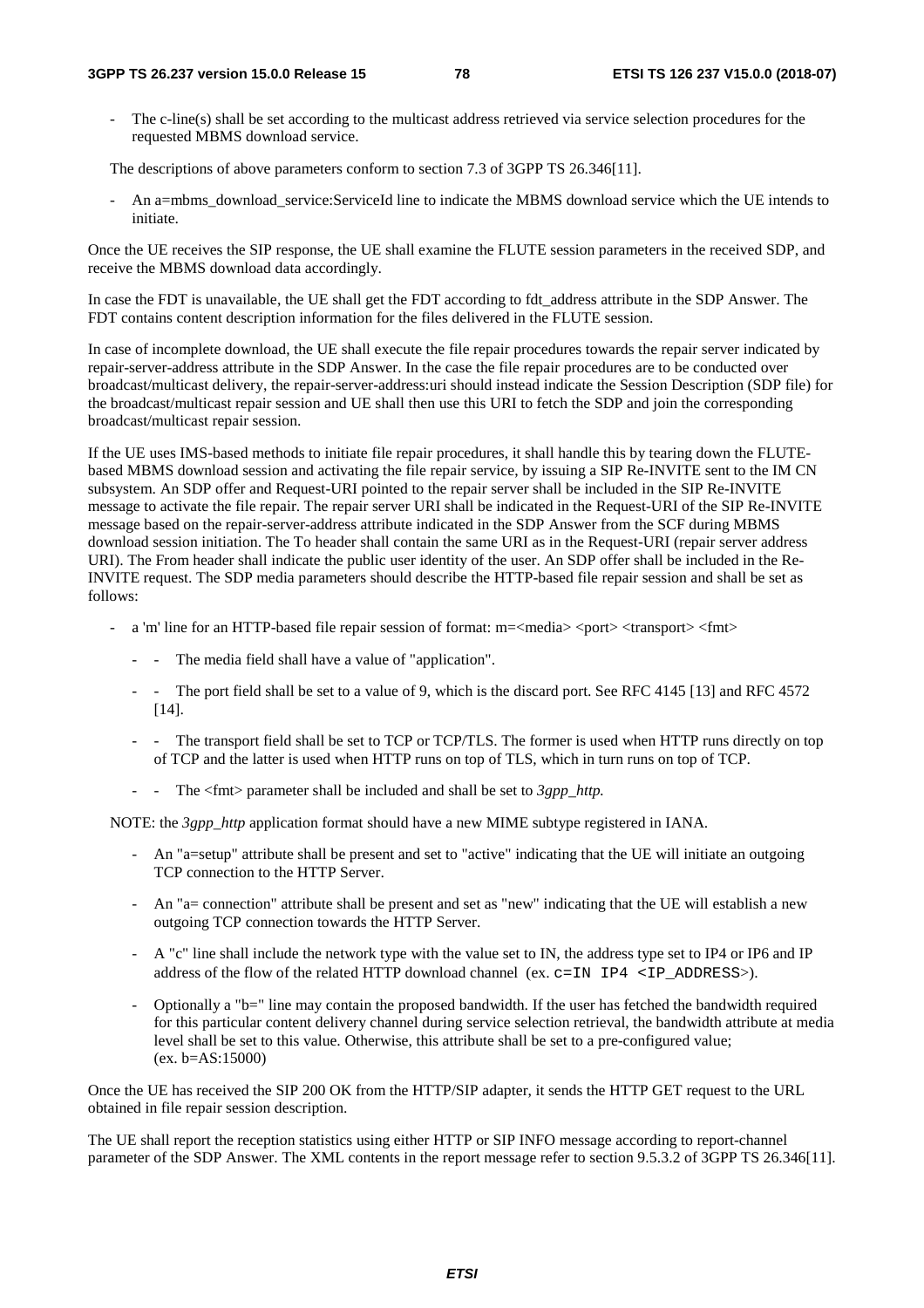## 14.2.3 Procedures at the IM CN Subsystem

The IM CN subsystem handles the SIP dialog as defined in 3GPP TS 23.228 [6].

In case of IMS-based MBMS file repair, the IM CN subsystem shall forward the SIP Re-INVITE from the UE to the SCF. Upon reception of the SIP 200 OK from the SCF, the IM CN subsystem shall forward the SIP 200 OK to the UE.

## 14.2.4 Procedures at the SCF

The SCF shall support the procedures specified in TS 24.229 [7] applicable to an AS acting as a terminating UA.

Upon receipt of SIP INVITE request, the SCF shall perform service authorization procedures to check the service rights of requested MBMS download service according to the user subscription information, See clause 10.4.

The SCF shall examine the SDP parameters in the SDP offer.

- It shall examine the a=mbms\_download\_service parameter. This parameter contains the channel the UE intends to join. If the mbms\_download\_service parameter does not point to a channel that the UE is allowed to join the SCF shall not accept the offer and shall answer with a 403 error code.
- It shall examine the c-line(s) to determine that it is a multicast session. It may also check that it corresponds to the mbms\_download\_service parameter. If not, the SCF shall answer with a 403 error code.

If the SDP parameters are examined successfully, the SCF shall answer with a SIP 200 OK, indicating the SDP answer as follows:

- The m-line(s) and c-line(s) shall be identical to ones indicated in the SDP offer.
- The source-filter and flute-tsi attributes shall be identical to ones indicated in the SDP offer.
- An a=fdt\_address:uri to indicate the address of the File Delivery Table.
- An a=repair-server-address:uri to indicate the address of the repair server. In the case the file repair procedures are to be conducted over broadcast/multicast delivery, the repair-server-address:uri should instead be the URI of the Session Description (SDP file) of the broadcast/multicast repair session.
- An a=report-channel:SIP/HTTP line to indicate to the UE that the reception report procedure should be performed by SIP or HTTP channel.
- It shall include an a=recvonly attribute.

If the SCF receives a SIP modification request from the UE to initiate a file repair session (i.e., in a SIP Re-INVITE message as described in clause 14.2.2), it shall check the user rights for the requested service, identify that the request is for MBMS file repair procedures and determine if the program currently broadcasted has HTTP-based file repair support. If this is not available for the UE, the session modification shall be rejected and the old MBMS session (along with the previous reserved resources) is maintained. Moreover, if broadcast/multicast repair is offered, SCF shall again reject the SIP modification request and reply with the URI for the SDP of the broadcast/multicast repair session (in case this is different from the current FLUTE session).

If HTTP-based file repair is available for the UE, the SCF acting as a B2BUA shall perform the following:

- The SCF shall select a HTTP/SIP adapter and generate the SIP INVITE request to the HTTP/SIP adapter which is in charge of the file repair service by changing the "Request-URI" accordingly. . The 'To' header of the SIP INVITE request shall be the same as the Request-URI of the SIP Re-INVITE request received from the UE. When receiving a 301 or 302 response from the HTTP/SIP adapter, the SCF shall not forward this message to the UE.
- The SCF shall tear down the FLUTE-based MBMS download session between the BMSC.UPF and UE.

### 14.2.5 Procedures at the BMSC.UPF

The MBMS FLUTE session is already ongoing at the BMSC.UPF. No specific action is required.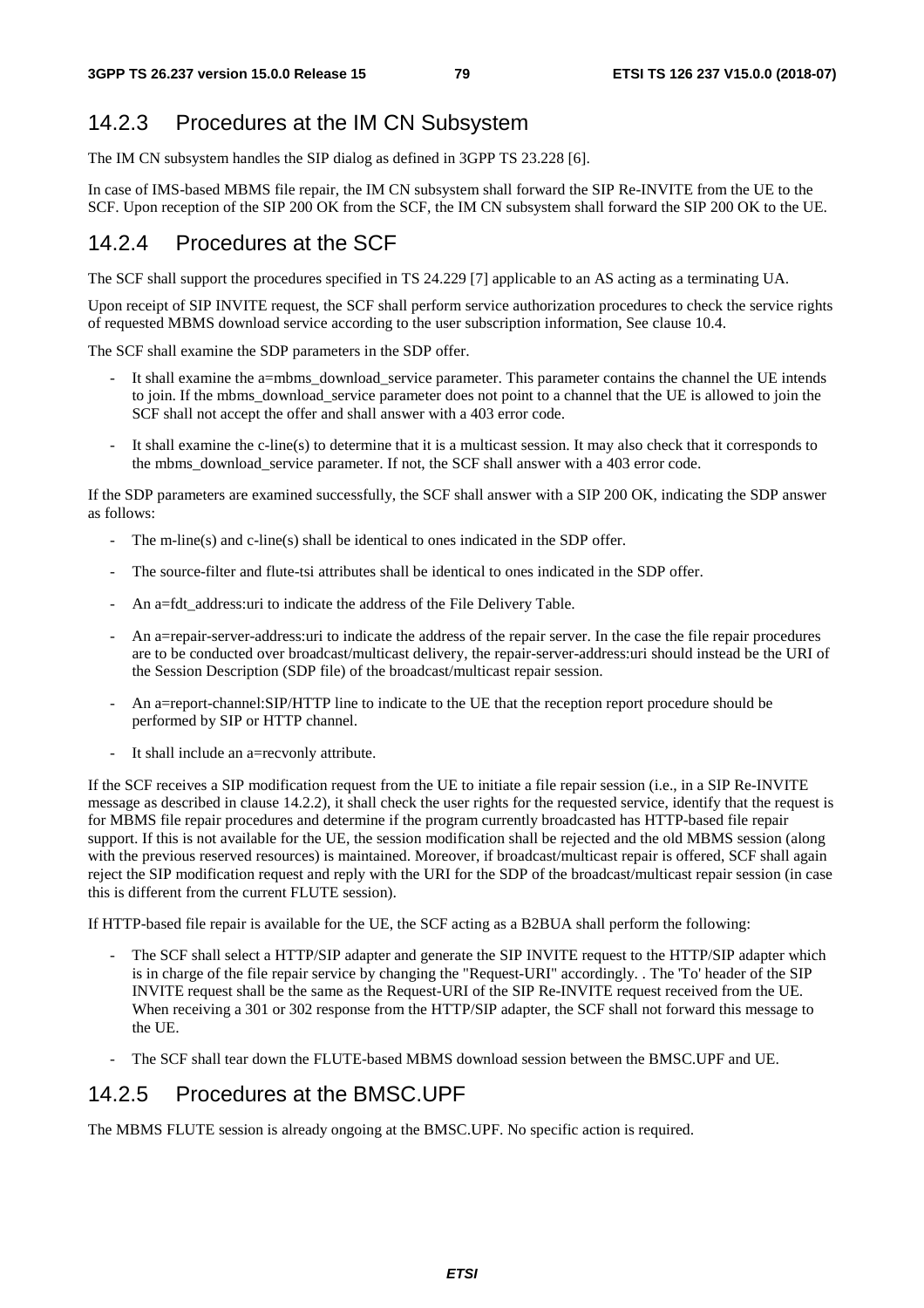# 14.2.6 Procedures at the HTTP/SIP Adapter

In case of IMS-based file repair, upon reception of SIP INVITE request from the SCF, the HTTP/SIP adapter shall shall examine the To header and the media parameters in the SDP and select a HTTP Server for the file repair service according to the Request URI. The HTTP/SIP adapter shall send an HTTP POST message to the HTTP server, including the IP address of the UE.

The HTTP/SIP adapter may decide to redirect the request to another HTTP/SIP adapter server. In this case the HTTP/SIP adapter shall return a 301 response if the file repair service is not managed by this HTTP/SIP adapter or 302 response for any other reasons (e.g. load balancing). The redirecting HTTP/SIP adapter indicates one or more destination HTTP/SIP adapter addresses in the Contact header.

The HTTP/SIP adapter shall return the SIP 200 OK message to the SCF, including the SDP answer. The SDP answer should describe the HTTP-based file repair session including URI of the designated repair server. The HTTP/SIP adapter shall construct the SIP 200 OK message as follows:

- an 'm' line for an HTTP download channel of format: m=<media> <port> <transport> <fmt>
	- The media field shall have a value of "application".
	- The port field shall be set to the value of HTTP Server for the downlaod channel, such as 80.
	- The transport field shall be set to TCP or TCP/TLS. The former is used when HTTP runs directly on top of TCP and the latter is used when HTTP runs on top of TLS, which in turn runs on top of TCP.
	- The fmt field shall be identical to the one received in the SDP offer.
- a "c" line shall include the network type with the value set to IN, the address type set to IP4 or IP6 and IP address of HTTP Server for the flow of the related HTTP download channel (e.g.  $c = IN$  IP4 <IP\_ADDRESS>).
- The "a=setup" attribute shall be present and set to 'passive' indicating that connection shall be initiated by the other endpoint (UE).
- An "a= connection" attribute shall be present and set as "new" indicating that the UE will establish a new outgoing TCP connection towards the HTTP Server.
- An a=repair-server-address: uri to indicate the address of the repair server.
- the "b=" line shall contain the proposed bandwidth. Since the content download is unidirectional the bandwidth shall be set to  $0.6$  (ex. b=AS:  $0$ ).

# 14.2.7 Procedures at the HTTP Server

In case of IMS-based file repair, upon reception of the HTTP POST message received from the HTTP/SIP adapter, the HTTP server shall answer to the HTTP/SIP adapter with a HTTP 200 OK response.

# 14.3 MBMS Download Session Teardown

## 14.3.1 General Description



**Figure 32: MBMS Download Session Termination**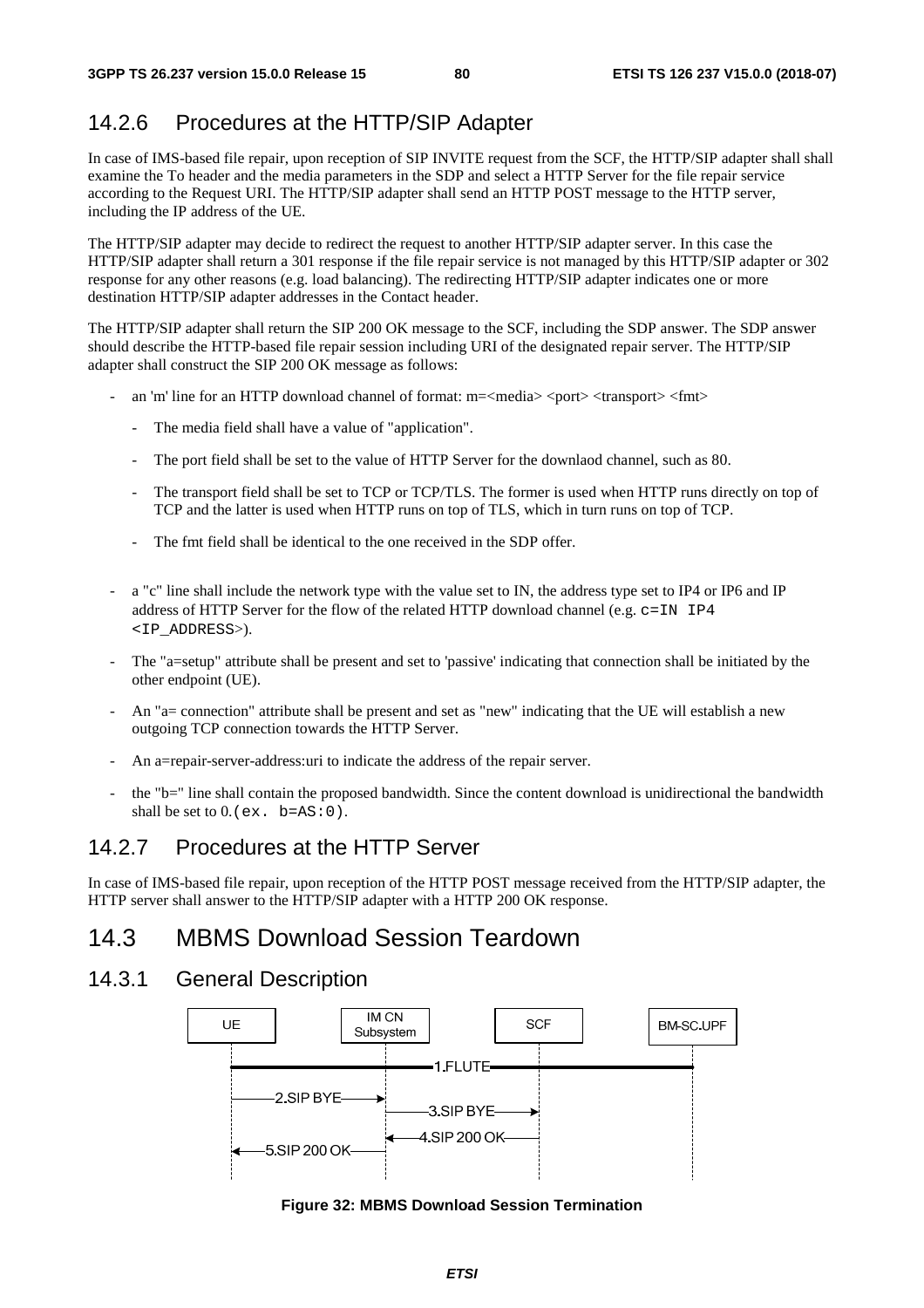Step 1: UE receives download content from the BM-SC.UPF.

Step 2, 3: UE initiates a SIP BYE message to SCF, indicating which MBMS download session to close.

Step 4, 5: SCF responds UE with a SIP 200 OK message when the SIP BYE is successfully handled and session terminated. At this stage, the UE can stop receiving the MBMS download session.

The UE may deactivate the according MBMS Bearer Service during steps 2 to 5 or after step 5. The deactivation is either according to the MBMS Broadcast Service deactivation (3GPP TS 23.246 [4]) or the MBMS Multicast Mode deactivation procedure (3GPP TS 23.246 [4]).

### 14.3.2 Procedures at the UE

The UE shall send a SIP BYE to the SCF.

The UE may deactivate the according MBMS Bearer Service during steps 2 to 5 or after step 5 of clause 8.3.5.1. The deactivation is either according to the MBMS Broadcast Service deactivation (3GPP TS 23.246 [4]) or the MBMS Multicast Mode deactivation procedure (3GPP TS 23.246 [4]).

### 14.3.3 Procedures at the IM CN Subsystem

The IM CN subsystem handles the SIP dialog as defined in 3GPP TS 23.228 [6].

## 14.3.4 Procedures at the SCF

The SCF responds to the UE with a SIP 200 OK message after handling of the SIP BYE message.

### 14.3.5 Procedures at the BMSC.UPF

The BMSC.UPF is acting as described in 3GPP TS 23.246 [4].

## 14.4 IMS-based MBMS File Repair Session Teardown

Identical SIP procedures for tearing down PSS download delivery sessions as described in clause 15.7 shall be used.

# 14.5 IMS-based Switching from MBMS Download to PSS **Download**

#### 14.5.1 General Description



**Figure 32b: IMS-based Switching from MBMS Download to PSS download**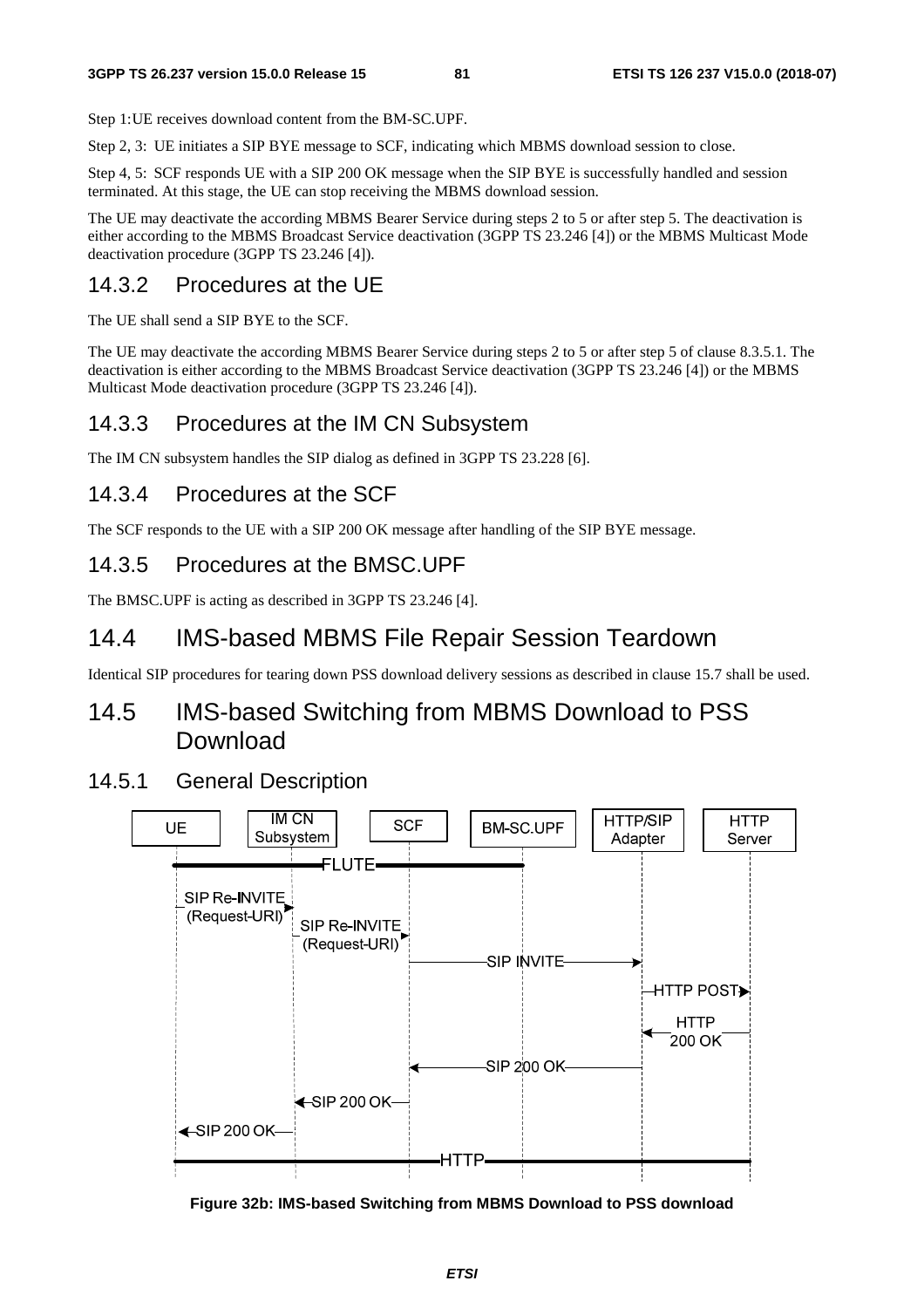Figure 32b gives an overview of the procedures for IMS-based switching from MBMS download to PSS download. The following steps are carried out:

- Step 1: The UE initiates the PSS download session and tears down the MBMS download session by sending a SIP Re-INVITE message to the IM CN subsystem including an SDP offer.
- Step 2: The IM CN subsystem forwards the SIP Re-INVITE message to the SCF.
- Step 3: The SCF verifies the user rights for the requested PSS download service, selects a HTTP/SIP adapter, and sends a SIP INVITE message to the HTTP/SIP adapter. Furthermore, the SCF shall tear down the FLUTEbased MBMS download session between the BMSC.UPF and UE.
- Step 4: The HTTP/SIP adapter selects a HTTP Server for the PSS download service, and sends an HTTP POST message to the HTTP server, including the IP address of the UE.
- Step 5: The HTTP server answers to the HTTP/SIP adapter with a HTTP 200 OK response.
- Step 6: The HTTP/SIP adapter sends the SIP 200 OK answer to the SCF, including the URI of the HTTP server in the SDP answer.
- Step 7: The SCF forwards the SIP 200 OK to the IM CN subsystem.
- Step 8: The IM CN subsystem forwards the SIP 200 OK to the UE.
- Step 9: The UE leaves the MBMS download session and sends HTTP request(s) to the URI obtained from the SIP 200 OK message to execute PSS download procedures. The HTTP server delivers the requested content file(s) for PSS download in the HTTP response(s) to the UE.

### 14.5.2 Procedures at the UE

The UE shall tear down the FLUTE-based MBMS download session and initiate the PSS download service, by issuing a SIP Re-INVITE sent to the IM CN subsystem. An SDP offer and Request-URI pointed to the HTTP server shall be included in the SIP Re-INVITE message to initiate the PSS download service. The content of the SIP Re-INVITE shall be as follows:

- The Request URI is related to the session the user wants to activate The Request-URI shall be composed of a user and domain part as defined as follows:
	- The user part contains the content identifier, retrieved from user service description information from SSF
- The domain part is the Service Provider domain name, obtained from SSF.
- The To header shall contain the same URI as in the Request URI.
- The From header shall indicate the public user identity of the user.

The content identifier shall be retrieved from service selection information.

An SDP offer shall be included in the SIP Re-INVITE request. The SDP media parameters should describe the PSS download session and shall be set as follows:

- a 'm' line for an HTTP-based download session of format: m=<media> <port> <transport> <fmt>
	- - The media field shall have a value of "application".
	- The port field shall be set to a value of 9, which is the discard port. See RFC 4145 [13] and RFC 4572 [14].
	- The transport field shall be set to TCP or TCP/TLS. The former is used when HTTP runs directly on top of TCP and the latter is used when HTTP runs on top of TLS, which in turn runs on top of TCP.
	- - The <fmt> parameter shall be included and shall be set to *3gpp\_http.*

NOTE: the *3gpp\_http* application format should have a new MIME subtype registered in IANA.

- An "a=setup" attribute shall be present and set to "active" indicating that the UE will initiate an outgoing TCP connection to the HTTP Server.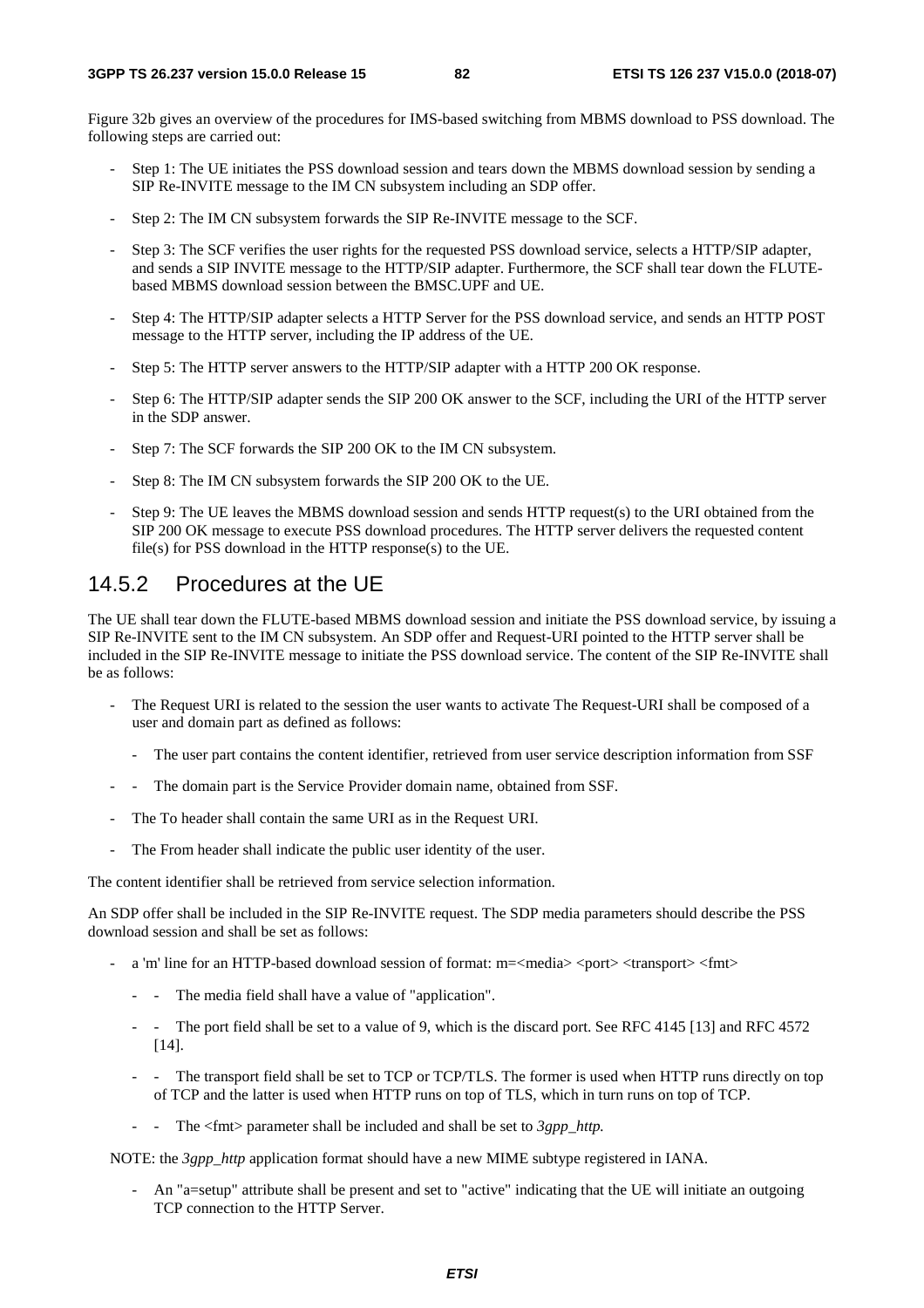- An "a= connection" attribute shall be present and set as "new" indicating that the UE will establish a new outgoing TCP connection towards the HTTP Server.
- A "c" line shall include the network type with the value set to IN, the address type set to IP4 or IP6 and IP address of the flow of the related HTTP download channel (ex.  $c=IN$  IP4 <IP ADDRESS>).
- Optionally a "b=" line may contain the proposed bandwidth. If the user has fetched the bandwidth required for this particular content delivery channel during service selection retrieval, the bandwidth attribute at media level shall be set to this value. Otherwise, this attribute shall be set to a pre-configured value; (ex. b=AS:15000)

Once the UE has received the SIP 200 OK from the HTTP/SIP adapter, it sends the HTTP GET request to the URL obtained in download session description. The HTTP "Connection" header shall be set to "Keep-Alive" to require persistent TCP connection.

## 14.5.3 Procedures at the IM CN Subsystem

The IM CN subsystem shall forward the SIP Re-INVITE from the UE to the SCF.

Upon reception of the SIP 200 OK from the SCF, the IM CN subsystem shall forward the SIP 200 OK to the UE.

The IM CN Subsystem handles the SIP dialog as defined in 3GPP TS 23.228 [6].

## 14.5.4 Procedures at the SCF

When the SCF receives a SIP modification request from the UE to initiate a PSS download session, i.e., in a SIP Re-INVITE message as described in clause 14.5.2, it shall check the user rights for the requested service, identify that the request is for PSS download procedures and determine if the program currently broadcasted has HTTP-based PSS download support. If this is not available for the UE, the session modification shall be rejected and the old MBMS session (along with the previous reserved resources) is maintained.

If HTTP-based PSS download is available for the UE, the SCF acting as a B2BUA shall perform the following:

- The SCF shall select a HTTP/SIP adapter and send the SIP INVITE request to the HTTP/SIP adapter which is in charge of the PSS download service by changing the "Request-URI" accordingly. The 'To' header of the SIP INVITE request shall be the same as the Request-URI of the SIP Re-INVITE request received from the UE. When receiving a 301 or 302 response from the HTTP/SIP adapter, the SCF shall not forward this message to the UE. The SCF shall respond to the UE with a SIP 200 OK message after successful handling of the SIP Re-INVITE message.
- The SCF shall tear down the FLUTE-based MBMS download session between the BMSC.UPF and UE.

## 14.5.5 Procedures at the BMSC.UPF

The BMSC.UPF is acting as described in 3GPP TS 23.246 [4].

## 14.5.6 Procedures at the HTTP/SIP Adapter

Upon reception of SIP INVITE request from the SCF, the HTTP/SIP adapter shall shall examine the To header and the media parameters in the SDP and select a HTTP Server for the PSS download service according to the Request URI. The HTTP/SIP adapter shall send an HTTP POST message to the HTTP server, including the IP address of the UE.

The HTTP/SIP adapter may decide to redirect the request to another HTTP/SIP adapter server. In this case the HTTP/SIP adapter shall return a 301 response if the PSS download service is not managed by this HTTP/SIP adapter or 302 response for any other reasons (e.g. load balancing). The redirecting HTTP/SIP adapter indicates one or more destination HTTP/SIP adapter addresses in the Contact header.

The HTTP/SIP adapter shall return the SIP 200 OK message to the SCF, including the SDP answer. The SDP answer should describe the HTTP-based PSS download session including URI of the designated HTTP server. The HTTP/SIP adapter shall construct the SIP 200 OK message as follows:

- an 'm' line for an HTTP download channel of format: m=<media> <port> <transport> <fmt>
	- The media field shall have a value of "application".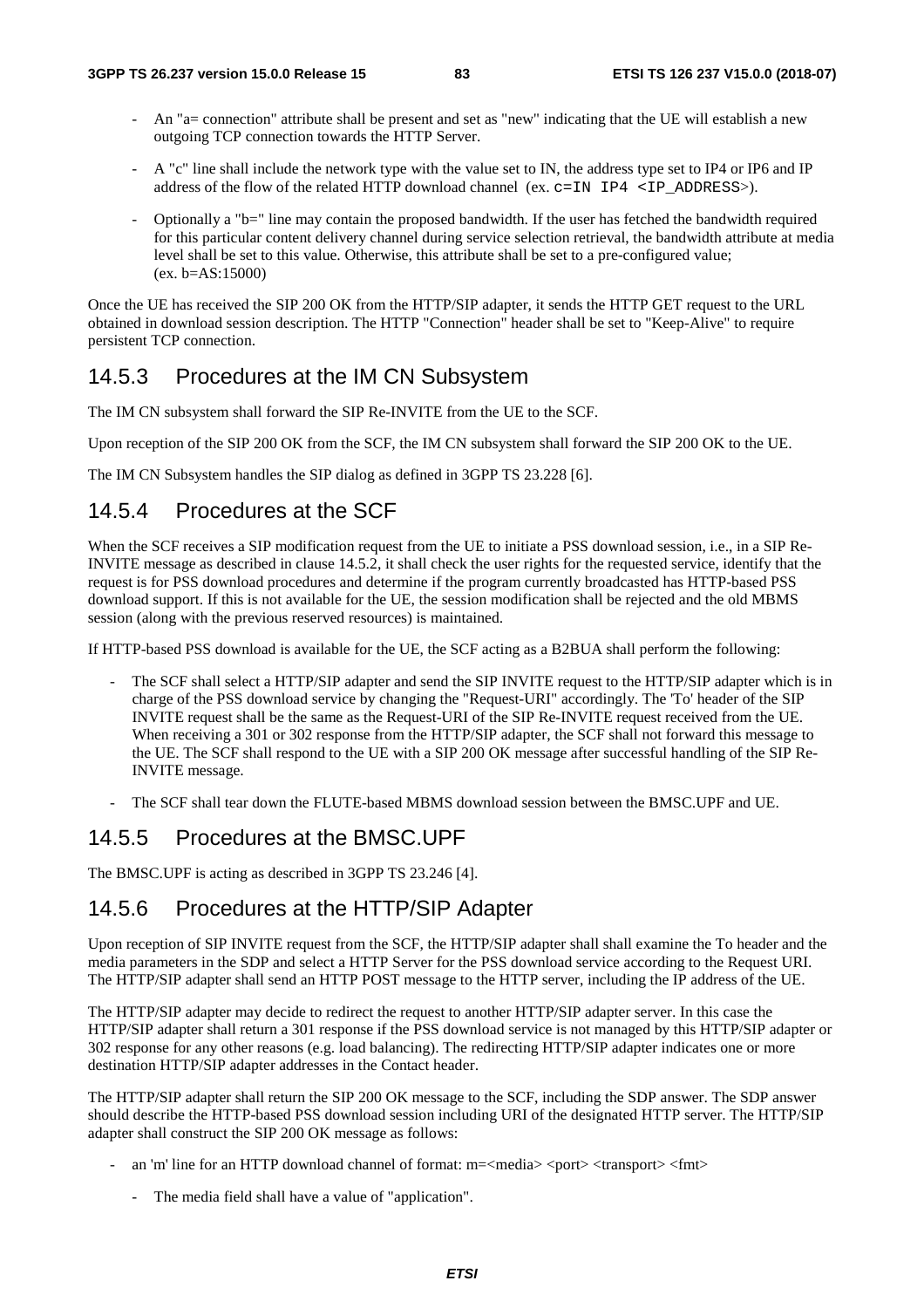- The port field shall be set to the value of HTTP Server for the downlaod channel, such as 80.
- The transport field shall be set to TCP or TCP/TLS. The former is used when HTTP runs directly on top of TCP and the latter is used when HTTP runs on top of TLS, which in turn runs on top of TCP.
- The fmt field shall be identical to the one received in the SDP offer.
- a "c" line shall include the network type with the value set to IN, the address type set to IP4 or IP6 and IP address of HTTP Server for the flow of the related HTTP download channel (e.g.  $c=IN$  IP4 <IP\_ADDRESS>).
- The "a=setup" attribute shall be present and set to 'passive' indicating that connection shall be initiated by the other endpoint (UE).
- An "a= connection" attribute shall be present and set as "new" indicating that the UE will establish a new outgoing TCP connection towards the HTTP Server.
- One or more a=fmtp lines representing HTTP specific attributes set as follows:
	- a "fmtp:3gpp\_http http-url" attribute in the format of an absolute URI to be used for the UE in the subsequent HTTP requests. The h-uri can be in form of absolute or relative URI. If absolute URI is specified then it is used as-is in subsequent HTTP requests. If relative URI is specified in form of a media path, then the HTTP absolute URI could be constructed by the UE using the IPAddress (from c-line) and port (from m-line) as the base followed by h-uri value for the content path.
- the "b=" line shall contain the proposed bandwidth. Since the content download is unidirectional the bandwidth shall be set to  $0.$  (ex. b=AS: 0).

# 14.5.7 Procedures at the HTTP Server

Upon reception of the HTTP POST message received from the HTTP/SIP adapter, the HTTP server shall answer to the HTTP/SIP adapter with a HTTP 200 OK response.

Upon reception of the HTTP GET received from the UE, the HTTP server delivers in the HTTP response the content file corresponding to the URL obtained in the received HTTP GET. The HTTP "Connection" header shall be set to "Keep-Alive" to indicate it is a persistent TCP connection.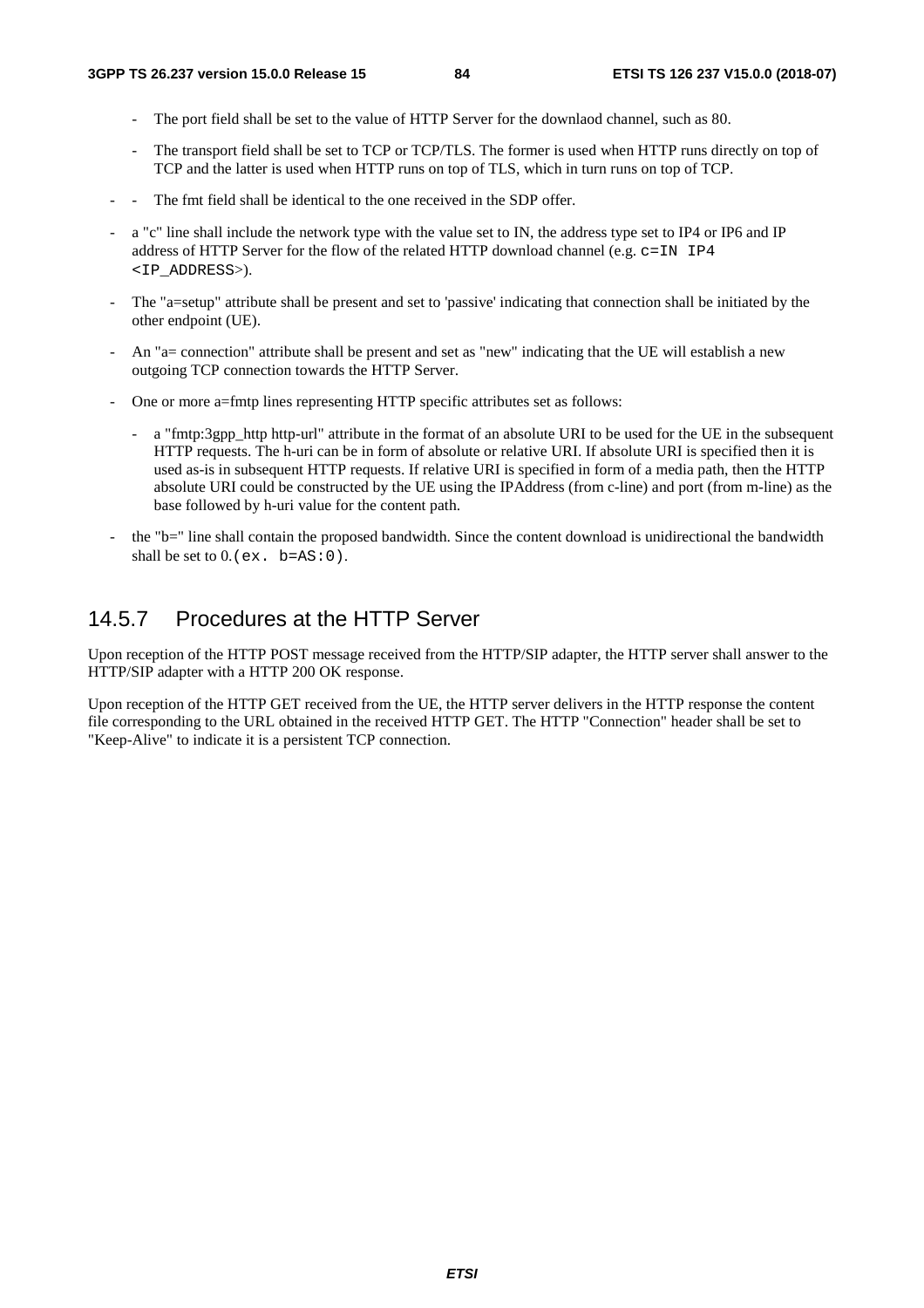15 PSS download service

# 15.1 General Description



#### **Figure 33: IMS based session set-up for progressive download**

- 1) The UE initiates the progressive download session by sending SIP INVITE to the IM CN subsystem, including an SDP offer.
- 2) The IM CN subsystem forwards the SIP INVITE message to the SCF.
- 3) The SCF verifies the user rights for the requested content, selects a HTTP/SIP adapter, and forwards the SIP INVITE message to the HTTP/SIP adapter.
- 4) The HTTP/SIP adapter selects a HTTP Server, and sends an HTTP POST message to the HTTP server, including the IP address of the UE.
- 5) The HTTP server answers to the HTTP/SIP adapter with a HTTP 200 OK response.
- 6) The HTTP/SIP adapter sends the SIP 200 OK answer to the SCF, including download URL of the requested content file in the SDP answer.
- 7) The SCF forward the SIP 200 OK to the IM CN subsystem.
- 8) The IM CN subsystem forwards the SIP 200 OK to the UE.
- 9) The UE sends HTTP request to the URL obtained from the SIP 200 OK message.
- 10) The HTTP server delivers the content file in the HTTP response to the UE.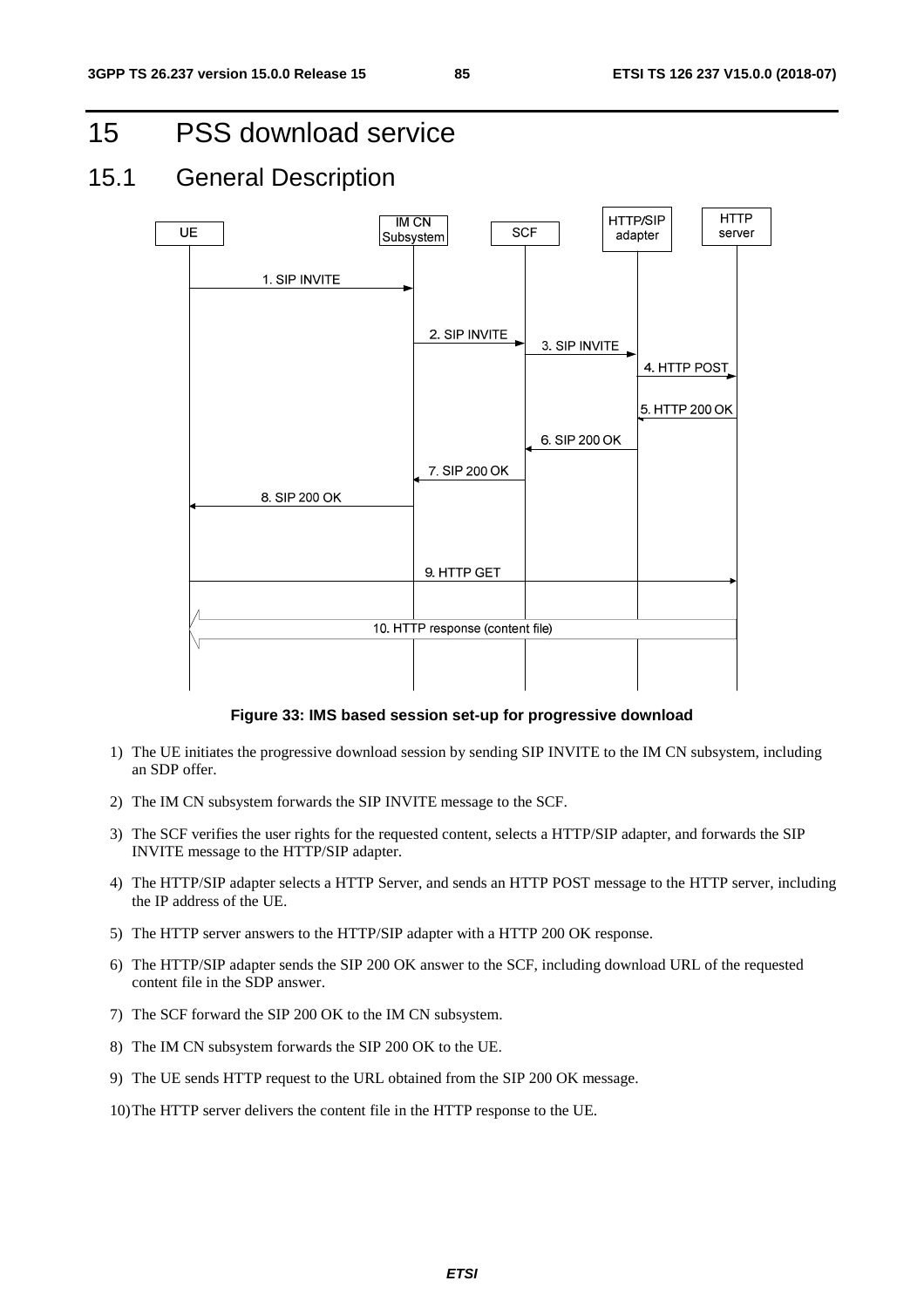# 15.2 Procedures at the UE

The UE initiates the progressive download session by sending SIP INVITE to the IM CN subsystem. The content of the SIP INVITE shall be as follows:

- The Request URI is related to the session the user wants to activate The Request-URI shall be composed of a user and domain part as defined as follows:
	- The user part contains the content identifier, retrieved from user service description information from SSF
	- The domain part is the Service Provider domain name, obtained from SSF.
- The To header shall contain the same URI as in the Request URI.
- The From header shall indicate the public user identity of the user.

The content identifier shall be retrieved from service selection information.

The other headers shall be set according to 24.229 [7].

An SDP offer shall be included in the initial INVITE request, in accordance with media capabilities and policies available for the PSS session and with the parameters received from the SSF during service selection procedure or during the procedure for retrieving missing parameters by SIP OPTIONS.

The SDP media parameters should describe the HTTP progressive download session. The differences with the SDP offer defined for streaming is the absence of media line corresponding to the control protocol (RTSP), and the indication of TCP transport and HTTP progressive download method instead of streaming in "m" line.

The SDP parameters for the HTTP progressive download channel shall be set as follows:

- a 'm' line for an HTTP progressive download channel of format: m= $\langle$ media $\rangle$   $\langle$ port $\rangle$  $\langle$ transport $\rangle$  $\langle$ fmt $\rangle$ 
	- The media field shall have a value of "application".
	- The port field shall be set to a value of 9, which is the discard port. See RFC 4145 [13] and RFC 4572 [14].
	- The transport field shall be set to TCP or TCP/TLS. The former is used when HTTP runs directly on top of TCP and the latter is used when HTTP runs on top of TLS, which in turn runs on top of TCP.
	- The <fmt> parameter shall be included and shall be set to *3gpp\_http.*

NOTE: the *3gpp\_http* application format should have a new MIME subtype registered in IANA.

- An "a=setup" attribute shall be present and set to "active" indicating that the UE will initiate an outgoing TCP connection to the HTTP Server.
- An "a= connection" attribute shall be present and set as "new" indicating that the UE will establish a new outgoing TCP connection towards the HTTP Server.
- A "c" line shall include the network type with the value set to IN, the address type set to IP4 or IP6 and IP address of the flow of the related HTTP progressive download channel (ex.  $c=IN$  IP4 <IP ADDRESS>).
- Optionally a "b=" line may contain the proposed bandwidth. If the user has fetched the bandwidth required for this particular content delivery channel during service selection retrieval, the bandwidth attribute at media level shall be set to this value. Otherwise, this attribute shall be set to a pre-configured value; (ex. b=AS:15000)

An example of the SDP offer for IMS-based PSS progressive download is:

```
v=0o=bob 2890844527 2890844527 IN IP4 192.0.2.2 
s=Download Session 
i=A download session declared within the session description protocol 
t=0 0
m=application 9 TCP 3gpp_http 
a=connection:new 
a=setup:active 
c= IN IP4 192.0.2.2
```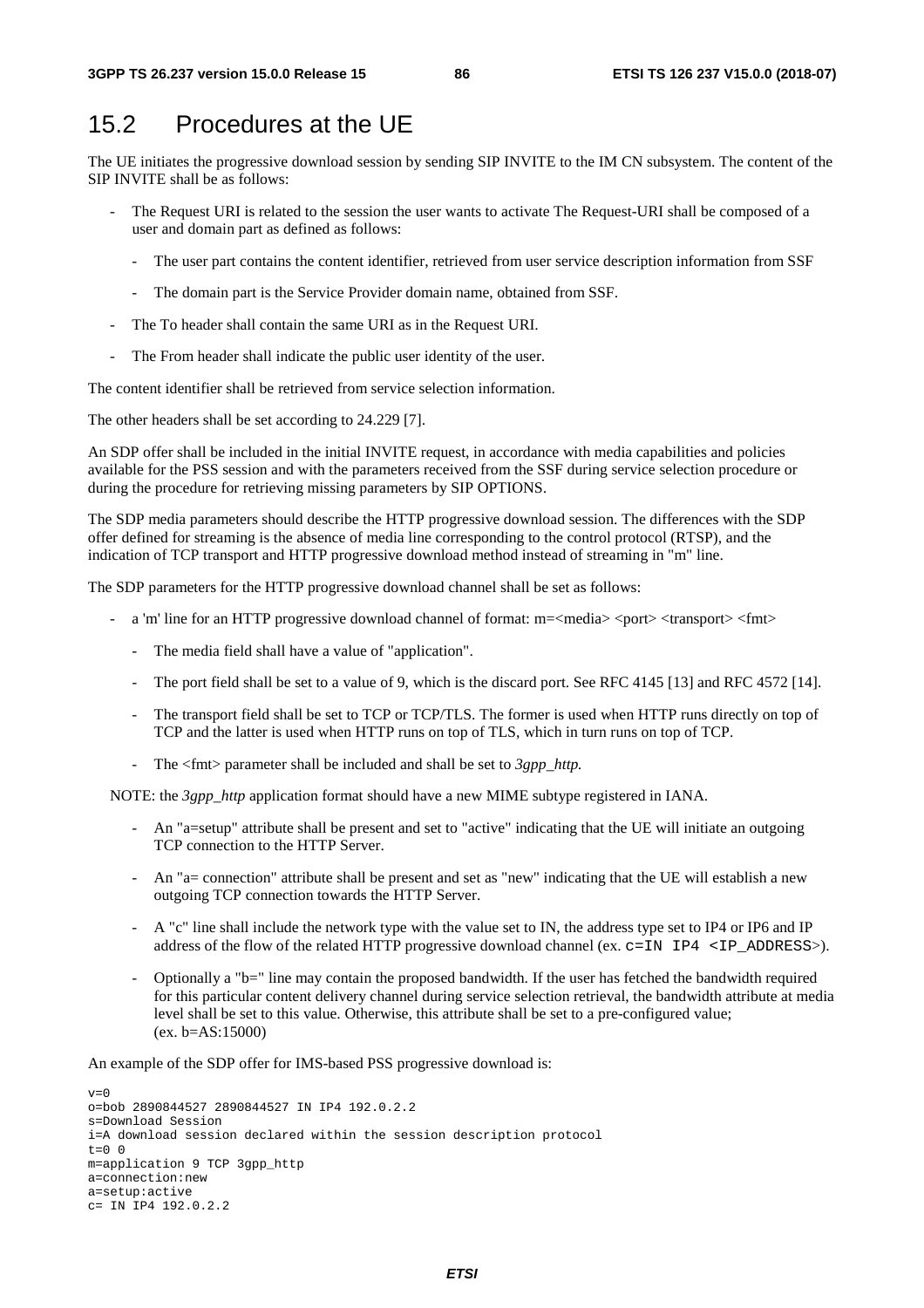b=AS:15000

Once the UE has received the SIP 200 OK from the HTTP/SIP adapter, it sends the HTTP GET request to the URL obtained in download session description. The HTTP "Connection" header shall be set to "Keep-Alive" to require persistent TCP connection.

An example of the HTTP GET request sent by the UE is:

HTTP GET http://123.23.23.23/ movie1.mpeg

# 15.3 Procedures at the IM CN subsystem

The IM CN subsystem shall forward the SIP INVITE to the SCF.

Upon reception of the SIP 200 OK from the SCF, the IM CN subsystem forwards the SIP 200 OK to the UE.

The IM CN Subsystem handles the SIP dialog as defined in 3GPP TS 23.228 [6].

## 15.4 Procedures at the SCF

Upon reception of the SIP INVITE from the UE, the SCF checks the user rights for the requested content, identifies that the request is for progressive download, selects and forwards the SIP request to the HTTP/SIP adapter which is in charge of the download service by changing the "Request-URI" accordingly.

When receiving a 301 or 302 response from the HTTP/SIP adapter, the SCF shall not forward this message to the UE.

# 15.5 Procedures at the HTTP/SIP adapter

Upon reception of the download session initiation request, the HTTP/SIP adapter shall examine the content identifier present in the user-part of the To header and the media parameters in the SDP, selects a HTTP Server according to the Request URI, and sends a HTTP POST message to the HTTP server including the IP address of the UE.

The HTTP/SIP adapter may decide to redirect the request to another HTTP/SIP adapter server. In this case the HTTP/SIP adapter shall return a 301 response if the content is not managed by this HTTP/SIP adapter or 302 response for any other reasons (e.g. load balancing). The redirecting HTTP/SIP adapter indicates one or more destination HTTP/SIP adapter addresses in the Contact header.

The HTTP/SIP adapter returns the SIP 200 OK message to the SCF, including the SDP answer. The SDP answer should describe the HTTP progressive download session. The differences with the SDP answer defined for streaming is the absence of media line corresponding to the control protocol (RTSP), the indication of TCP transport and HTTP progressive download method instead of streaming in "m" line, the indication of HTTP URL instead of RTSP URI.

If the content that the user has selected cannot be found the HTTP/SIP adapter shall reply with appropriate, SIP error code 404 Not Found response.

The HTTP/SIP adapter shall construct the SIP 200 OK message as follows:

- an 'm' line for an HTTP progressive download channel of format: m=<media> <port> <transport> <fmt>
	- The media field shall have a value of "application".
	- The port field shall be set to the value of HTTP Server for the progressive download channel, such as 80.
	- The transport field shall be set to TCP or TCP/TLS. The former is used when HTTP runs directly on top of TCP and the latter is used when HTTP runs on top of TLS, which in turn runs on top of TCP.
	- The fmt field shall be identical to the one received in the SDP offer.

-

- a "c" line shall include the network type with the value set to IN, the address type set to IP4 or IP6 and IP address of HTTP Server for the flow of the related HTTP progressive download channel (e.g.  $c=IN$  IP4 <IP\_ADDRESS>).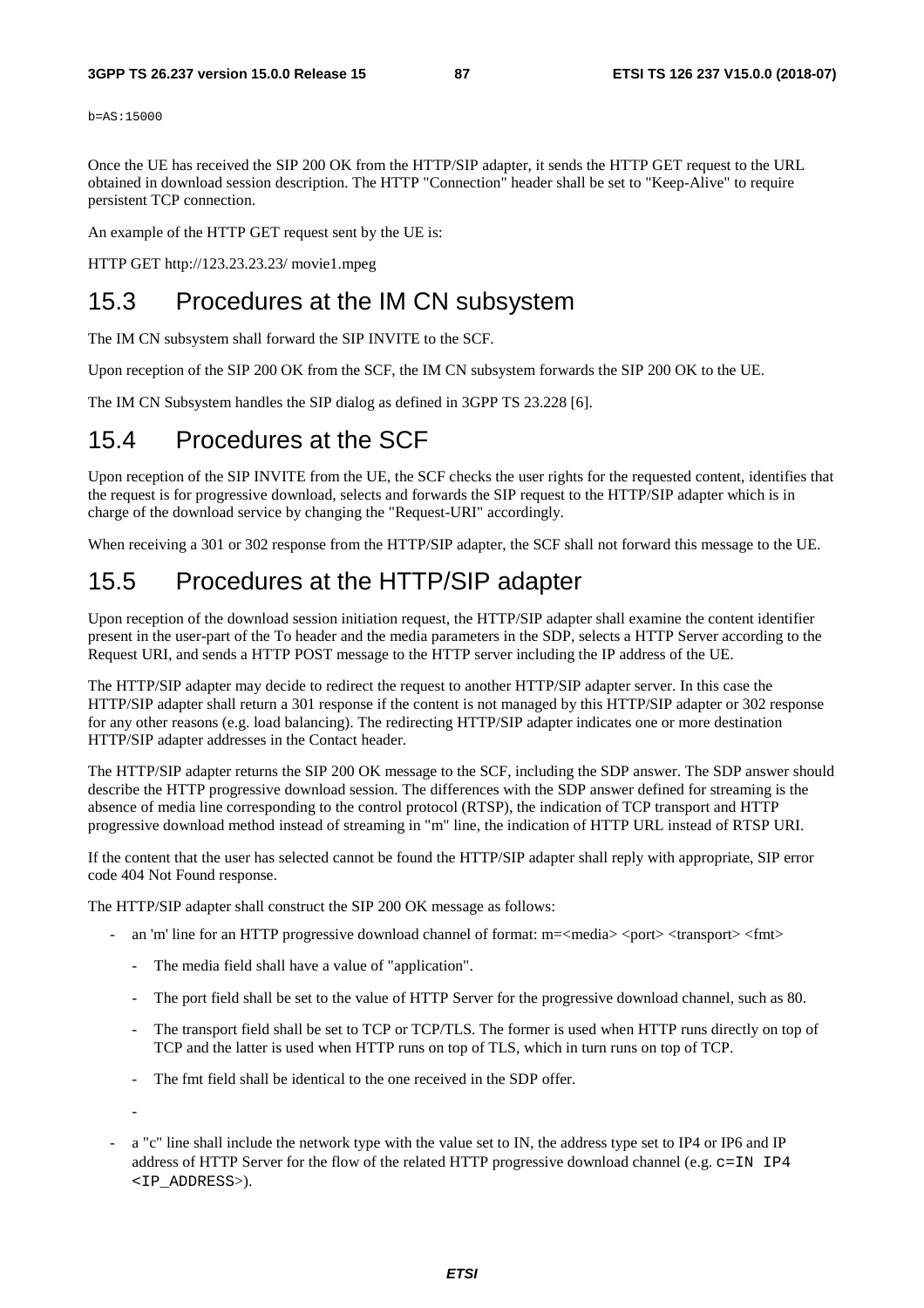- The "a=setup" attribute shall be present and set to 'passive' indicating that connection shall be initiated by the other endpoint (UE).
- An "a= connection" attribute shall be present and set as "new" indicating that the UE will establish a new outgoing TCP connection towards the HTTP Server.
- One or more a=fmtp lines representing HTTP specific attributes set as follows:
	- a "fmtp:3gpp\_http http-url" attribute in the format of an absolute URI to be used for the UE in the subsequent HTTP requests. The h-uri can be in form of absolute or relative URI. If absolute URI is specified then it is used as-is in subsequent HTTP requests. If relative URI is specified in form of a media path, then the HTTP absolute URI could be constructed by the UE using the IPAddress (from c-line) and port (from m-line) as the base followed by h-uri value for the content path.
- the "b=" line shall contain the proposed bandwidth. Since the content download is unidirectional the bandwidth shall be set to  $0.$  (ex. b=AS: 0).

An example of the SDP answer in the SIP 200 OK response is:

```
v=0o=bob 2890844527 2890844527 IN IP4 192.0.2.1 
s=Download Session 
i=A download session declared within the session description protocol 
t=0 0
m=application 80 TCP 3gpp_http 
a=connection:new 
a=setup:passive 
a=fmtp 3gpp_http h-url http://operator.com/movie1.mpeg 
c=IN IP4 192.0.2.1 
h=AS:0
```
# 15.6 Procedures at the HTTP server

Upon reception of the HTTP POST message received from the HTTP/SIP adapter, the HTTP server answers with an HTTP 200 OK message to the HTTP/SIP adapter.

Upon reception of the HTTP GET received from the UE, the HTTP server delivers in the HTTP response the content file corresponding to the URL obtained in the received HTTP GET. The HTTP "Connection" header shall be set to "Keep-Alive" to indicate it is a persistent TCP connection.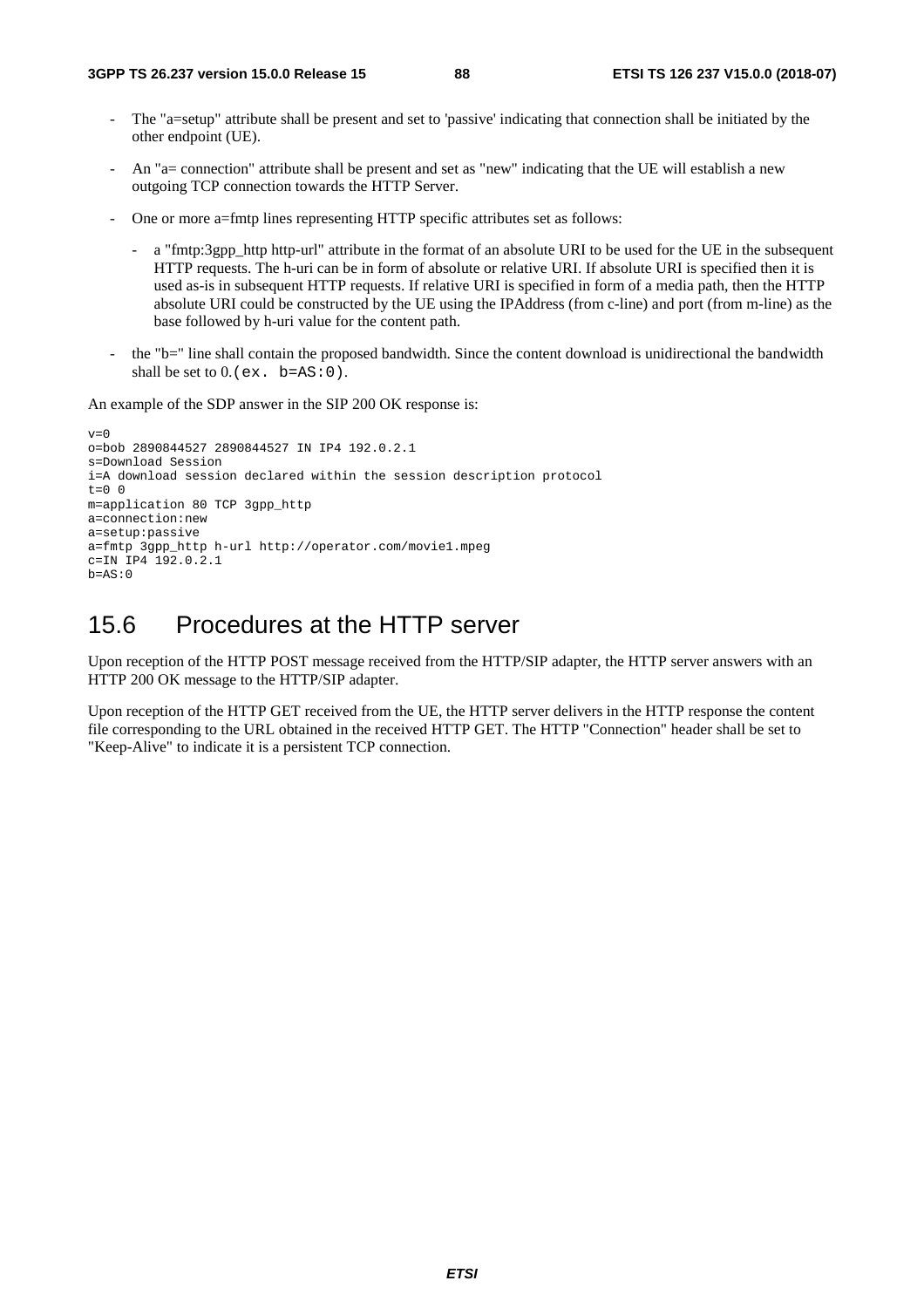# 15.7 Session termination

- 15.7.1 General description
- 15.7.1.1 UE-initiated PSS download session teardown



#### **Figure 33a: UE-initiated IMS PSS download session termination**

Here the case of UE termination is described. The following steps are carried out:

- 1) The UE sends a SIP BYE message.
- 2) The IM CN subsystem forwards the SIP BYE message to the SCF.
- 3) The SCF sends the SIP BYE message to the HTTP/SIP adapter.
- 4) The HTTP/SIP adapter sends an HTTP POST to the HTTP server.
- 5) In case the HTTP Server is transmitting the content file, it stops sending data for this session. The HTTP server sends a HTTP 200 OK to the HTTP/SIP adapter.
- 6) The HTTP/SIP adapter sends a SIP 200 OK to the UE via SCF and IM CN subsystem.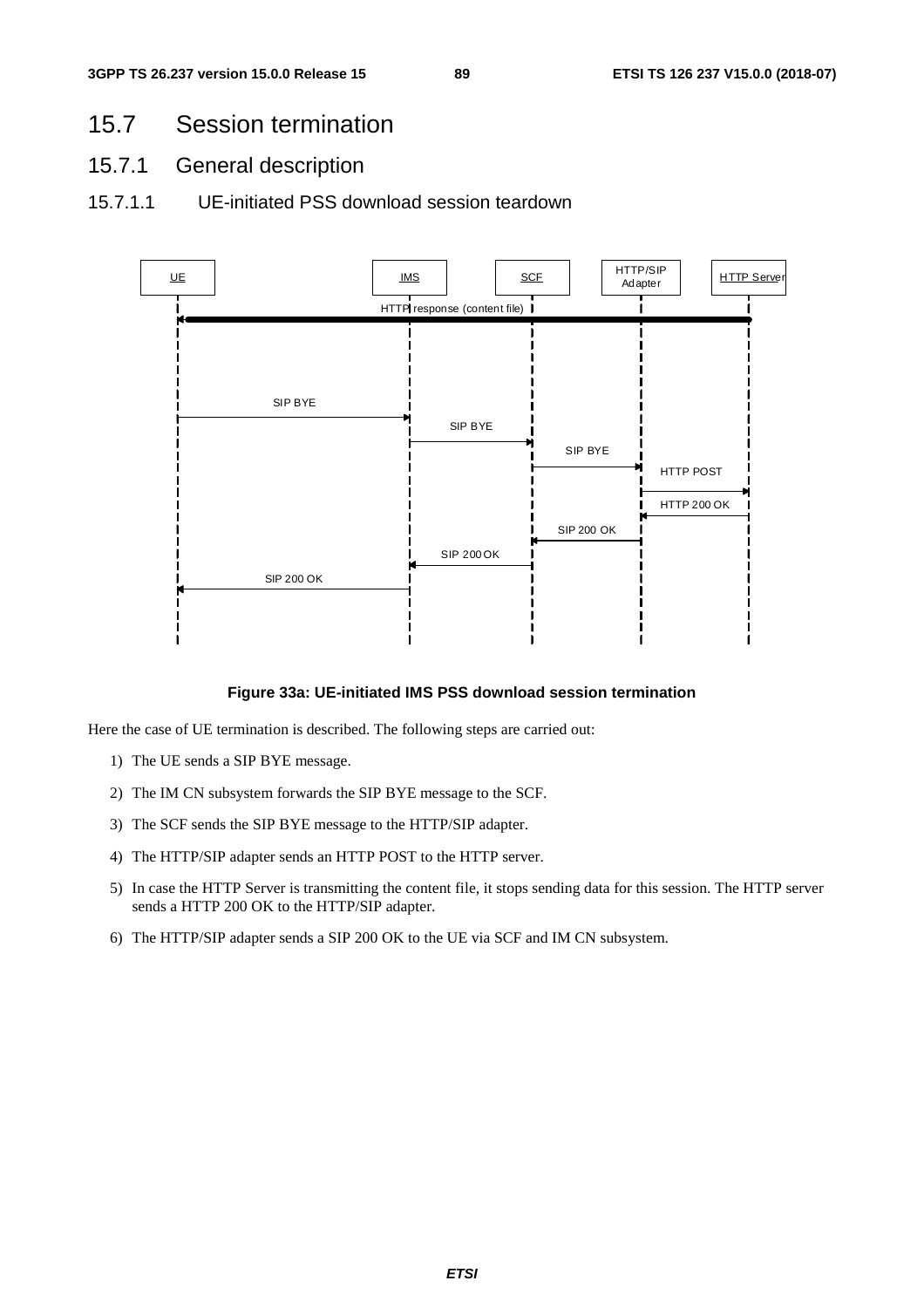

#### 15.7.1.2 SCF-initiated PSS download session teardown

#### **Figure 33b: SCF-initiated IMS PSS download session termination**

Here the case of the SCF-initiated teardown procedure is described. The following steps are carried out:

- 1) The SCF sends a SIP BYE to the HTTP/SIP adapter.
- 2) The HTTP/SIP adapter sends HTTP POST message to the HTTP server.
- 3) The HTTP server sends the HTTP 200 OK message to the HTTP/SIP adapter.
- 4) The HTTP/SIP adapter sends the SIP 200 OK message to the SCF.
- 5) Upon receipt of the SIP 200 OK, the SCF sends the SIP BYE message to the IM CN subsystem.
- 6) The IM CN Subsystem forwards the SIP BYE message to the UE.
- 7) The UE sends a SIP 200 OK message to the IM CN Subsystem.
- 8) The IM CN Subsystem forwards the SIP 200 OK to the SCF.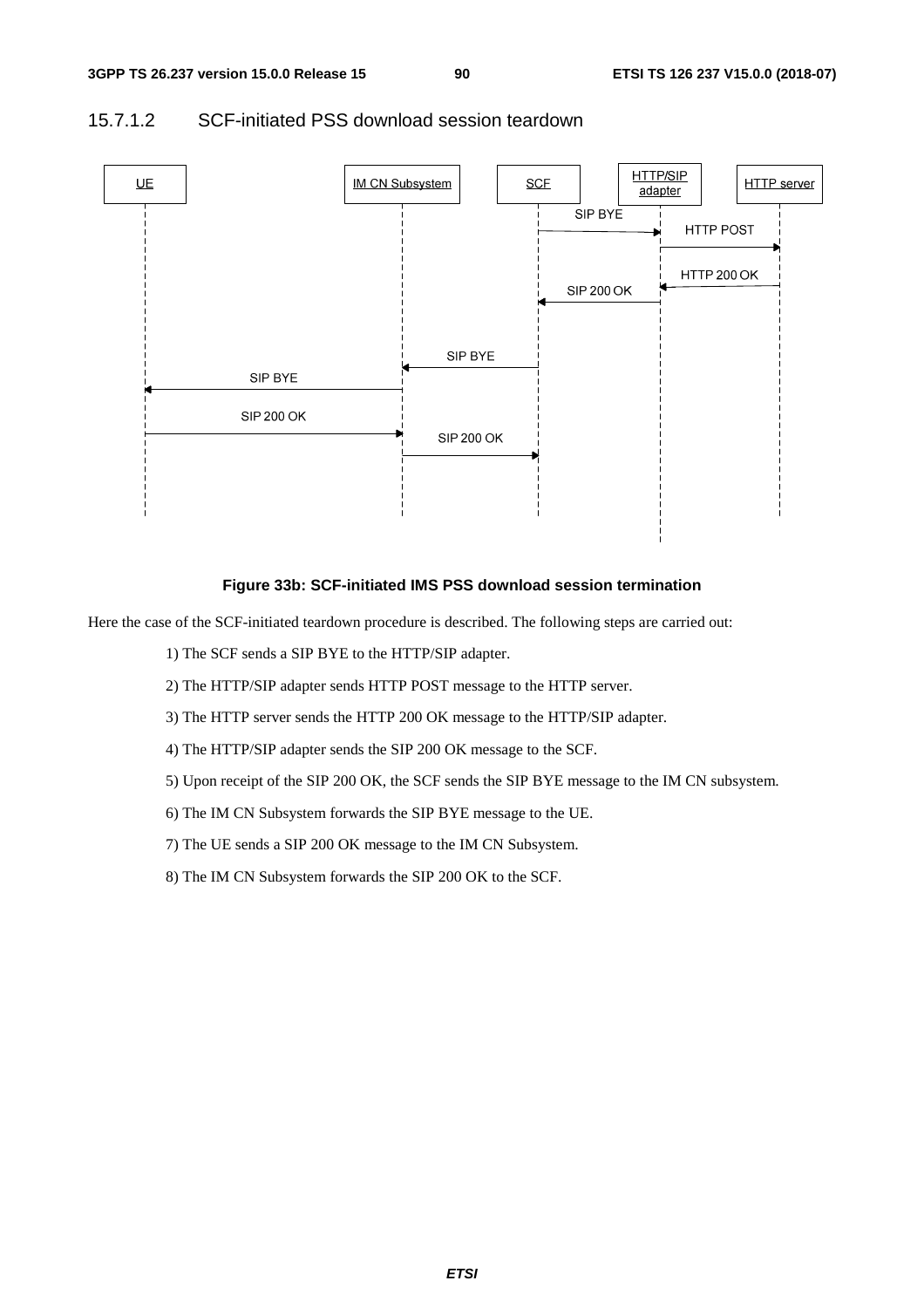

#### 15.7.1.3 HTTP/SIP adapter-initiated PSS download session teardown

#### **Figure 33c: HTTP/SIP adpater-initiated IMS based session teardown for PSS download**

Here the case of the SCF-initiated teardown procedure is described. The following steps are carried out:

1) The HTTP/SIP adapter sends the HTTP POST to the HTTP server.

2) The HTTP server sends the HTTP 200 OK to the HTTP/SIP adapter.

3) The HTTP/SIP adapter sends the SIP BYE message to the SCF.

4) The SCF sends the SIP 200 OK message to the HTTP/SIP adapter.

5) The SCF sends the SIP BYE message to the IM CN Subsystem.

6) The IM CN Subsystem forwards the SIP BYE message to the UE.

7) The UE sends a SIP 200 OK message to the IM CN Subsystem.

8) The IM CN subsystem forwards the SIP 200 OK message to the SCF.

### 15.7.2 Procedures at the UE

#### 15.7.2.1 UE-initiated PSS download session teardown

To teardown the PSS download session, the UE shall send a SIP BYE message to the SCF.

#### 15.7.2.2 Network-initiated PSS download session teardown

Upon receipt of the SIP BYE message, the UE shall the SIP 200 OK message to the SCF. The UE procedes to release the associated resources held for the PSS session.

### 15.7.3 Procedures at the IM CN Subsystem

The IM CN subsystem handles the SIP dialog as defined in [6].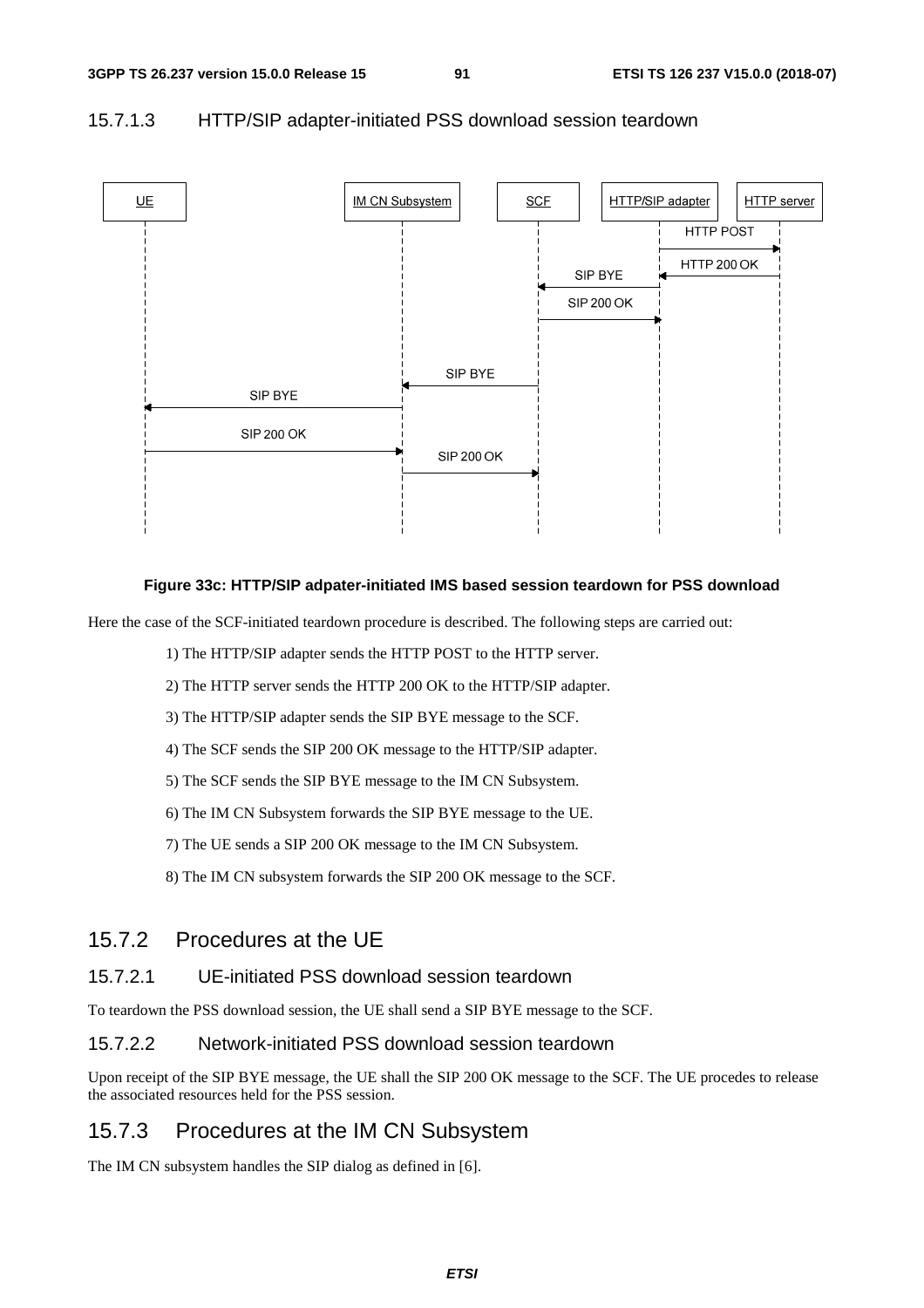## 15.7.4 Procedures at the SCF

#### 15.7.4.1 UE-initiated PSS download session teardown

Upon receipt of a SIP BYE message the SCF shall forward it to the HTTP/SIP adapter.

#### 15.7.4.2 SCF-initiated PSS download session teardown

The SCF initiates the PSS download session teardown by sending a SIP BYE message to theHTTP/SIP adapter. Upon receipt of the SIP 200 OK from the HTTP/SIP adapter, the SCF shall send a SIP BYE message to the UE.

#### 15.7.4.3 HTTP/SIP adapter-initiated PSS download session teardown

Upon receipt of the SIP BYE message received from the HTTP/SIP adapter, the SCF sends the SIP 200 OK message to the HTTP/SIP adapter. Then the SCF forwards the SIP BYE message to the UE.

## 15.7.5 Procedures at the HTTP/SIP adapter

#### 15.7.5.1 UE-initiated PSS download session teardown

Upon receipt of a SIP BYE message from the SCF the HTTP/SIP adapter shall send a HTTP POST message to the HTTP Server.

Upon receipt of a HTTP 200 OK message from the HTTP server, the HTTP adapter shall send a SIP 200 OK message to the SCF.

### 15.7.5.2 SCF-initiated PSS download session teardown

Upon receipt of the SIP BYE message, the HTTP/SIP adapter sends the HTTP POST message to the HTTP server. Upon receipt of the HTTP 200 OK message from the HTTP server, the HTTP/SIP adapter sends the SIP 200 OK to the SCF.

#### 15.7.5.3 HTTP/SIP adapter-initiated PSS download session teardown

The HTTP/SIP adapter sends the HTTP POST to the HTTP server. Upon receipt of the HTTP 200 OK, the HTTP/SIP adapter sends the SIP BYE messge to the SCF.

### 15.7.6 Procedures at the HTTP server

Upon receipt of a HTTP POST from the HTTP/SIP adapter, the HTTP server shall stop still on-going data transmissions and send a HTTP 200 OK message to the HTTP/SIP adapter.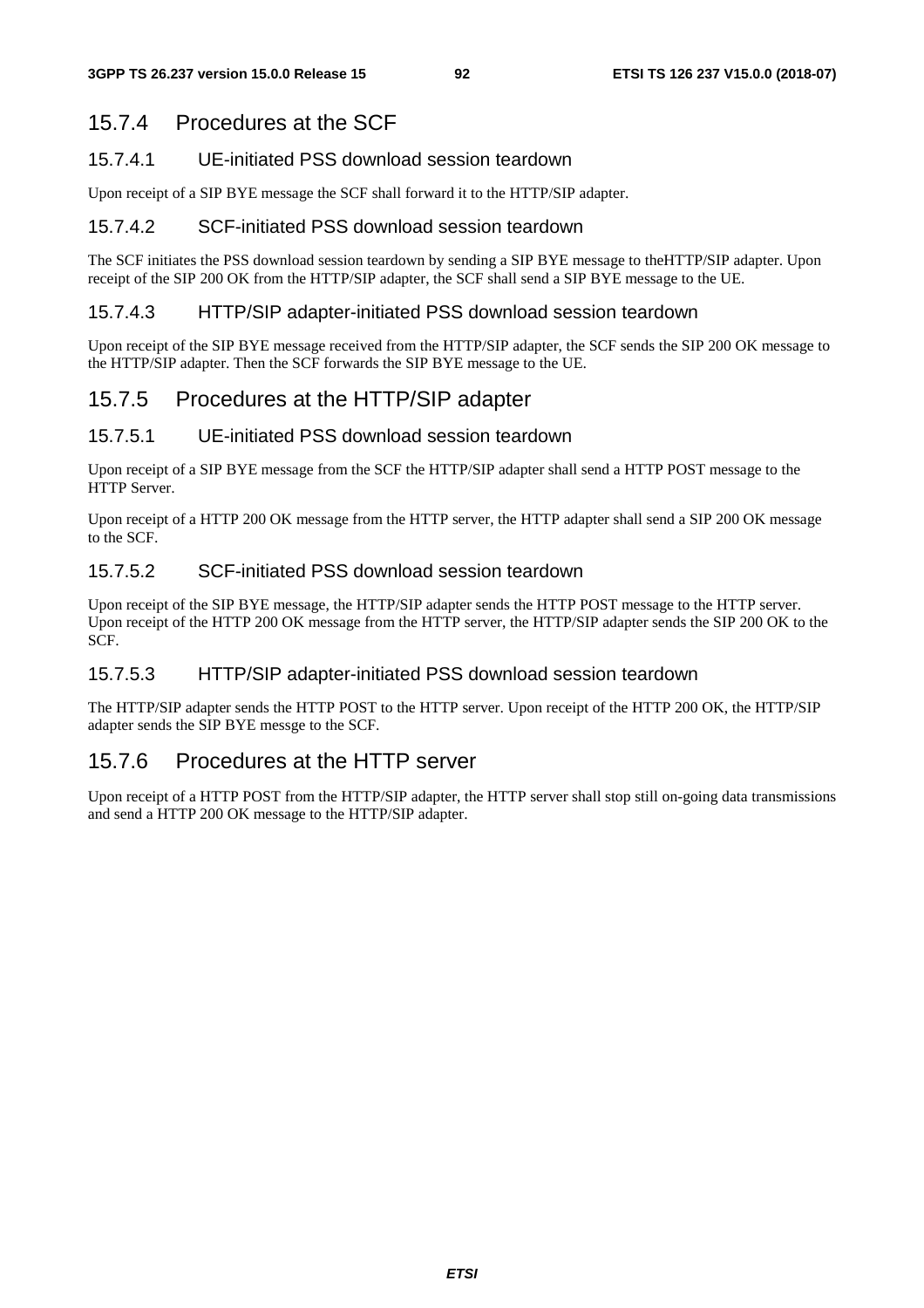# 15.8 IMS-based Switching from PSS Download to MBMS Download

### 15.8.1 General Description



**Figure 33d: IMS-based Switching from PSS Download to MBMS download** 

Figure 33d gives an overview about the procedures for IMS based switching from PSS download to MBMS download. The following steps are carried out:

- 1) The UE sends a SIP Re-INVITE message to the IM CN subsystem indicating the chosen MBMS download service. A SDP offer is included in the SIP Re-INVITE message.
- 2) The IM CN subsystem forwards the SIP Re-INVITE message to the SCF.
- 3) Upon receipt of SIP Re-INVITE message, the SCF examines the parameters in the SDP offer and verifies the user rights for the requested MBMS download service. In case of a successful examination, the SCF sends the SIP BYE message to the HTTP/SIP adapter in order to terminate the PSS download session.
- 4) The HTTP/SIP adapter sends an HTTP POST to the HTTP server.
- 5) In case the HTTP Server is transmitting the content file(s) for the PSS download service, it stops sending data for this session. The HTTP server sends a HTTP 200 OK to the HTTP/SIP adapter.
- 6) The HTTP/SIP adapter sends a SIP 200 OK answer to the SCF.
- 7) The SCF sends a SIP 200 OK message to the UE via the IM CN subsystem including the SDP answer to initiate the FLUTE-based MBMS download session.
- 8) The UE receives the MBMS download data using FLUTE.

## 15.8.2 Procedures at the UE

The UE shall support the procedures specified in TS 24 229 [7] for originating sessions.

The UE shall tear down the PSS download session and initiate the MBMS download service, by issuing a SIP Re-INVITE sent to the IM CN subsystem. An SDP offer shall be included in the SIP Re-INVITE message to initiate the MBMS download service. The content of the SIP Re-INVITE shall be as follows: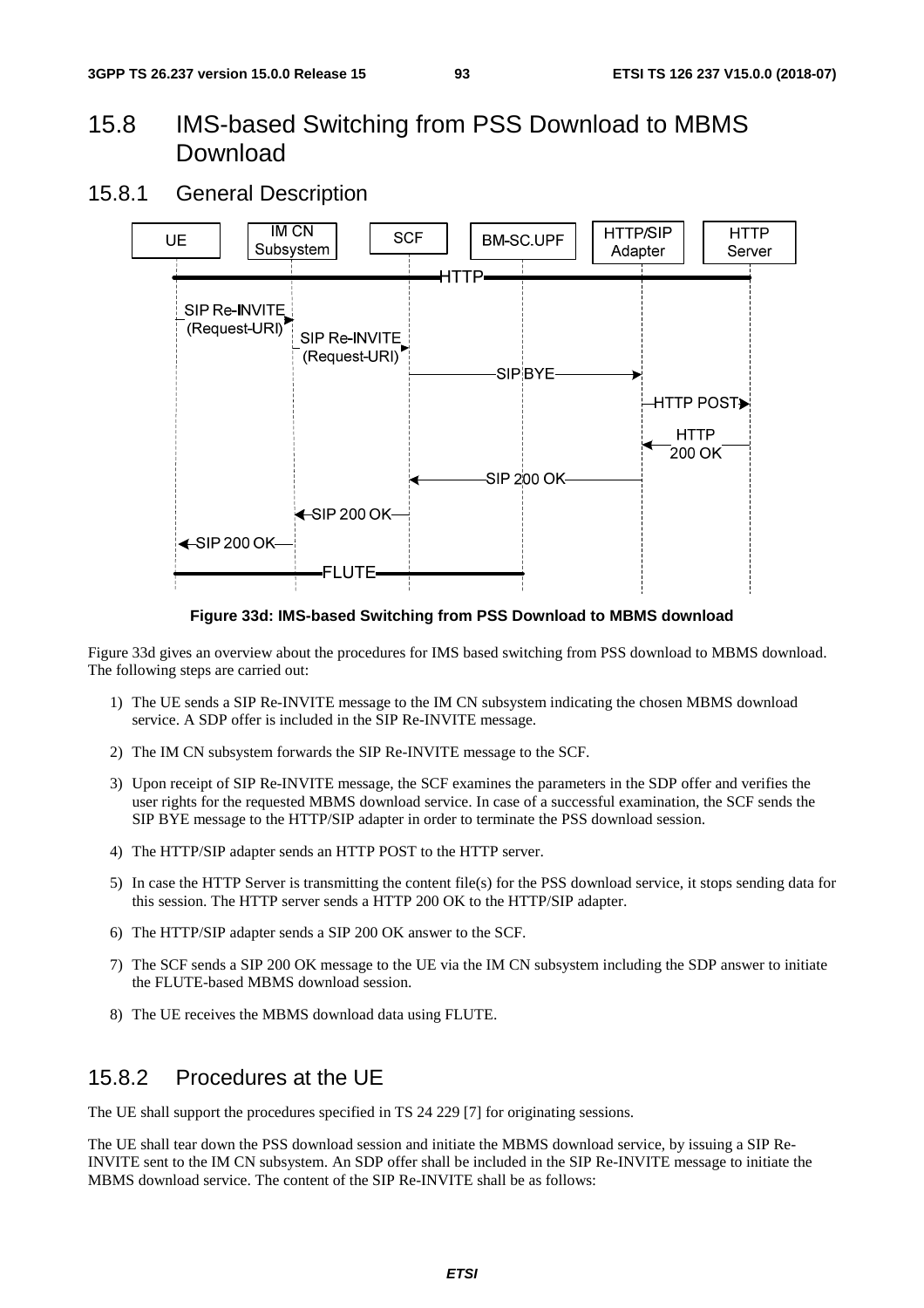- The Request-URI in the INVITE request shall be the well known PSI (Public Service Identifier) of the MBMS Download Service.
- The To header shall contain the same URI as in the Request-URI.
- The From header shall indicate the public user identity of the user.

An SDP offer shall be included in the request. The SDP offer shall be done in accordance with the parameters received during UE service selection procedure and with media capabilities and required bandwidth available for the MBMS download service. The SDP offer shall include the following elements:

- An a=source-filter line to indicate the IP source address of the FLUTE session.
- An a=flute-tsi line to indicate Transport Session ID (TSI) of the FLUTE session.

NOTE: The combination of the TSI and the IP source address identifies the FLUTE session.

- The m-line(s) shall be set to the media parameters retrieved via service selection procedures for the requested MBMS download service.
- The c-line(s) shall be set according to the multicast address retrieved via service selection procedures for the requested MBMS download service.

The descriptions of above parameters conform to section 7.3 of 3GPP TS 26.346[11].

An a=mbms\_download\_service:ServiceId line to indicate the MBMS download service which the UE intends to initiate.

Once the UE receives the SIP response, the UE shall examine the FLUTE session parameters in the received SDP, and receive the MBMS download data accordingly.

In case the FDT is unavailable, the UE shall get the FDT according to fdt\_address attribute in the SDP Answer. The FDT contains content description information for the files delivered in the FLUTE session.

### 15.8.3 Procedures at the IM CN Subsystem

The IM CN subsystem shall forward the SIP Re-INVITE from the UE to the SCF.

Upon reception of the SIP 200 OK from the SCF, the IM CN subsystem shall forward the SIP 200 OK to the UE.

The IM CN Subsystem handles the SIP dialog as defined in 3GPP TS 23.228 [6].

#### 15.8.4 Procedures at the SCF

Upon receipt of SIP Re-INVITE request from the UE to switch from PSS download to MBMS download, the SCF shall perform service authorization procedures to check the service rights of requested MBMS download service according to the user subscription information, See clause 10.4. If MBMS download service is not available for the UE, the session modification shall be rejected and the old PSS download session (along with the previous reserved resources) is maintained.

The SCF shall examine the SDP parameters in the SDP offer.

- It shall examine the a=mbms\_download\_service parameter. This parameter contains the channel the UE intends to join. If the mbms\_download\_service parameter does not point to a channel that the UE is allowed to join the SCF shall not accept the offer and shall answer with a 403 error code.
- It shall examine the c-line(s) to determine that it is a multicast session. It may also check that it corresponds to the mbms\_download\_service parameter. If not, the SCF shall answer with a 403 error code.

If the SDP parameters are examined successfully and MBMS download service is available to the UE, the SCF acting as B2BUA shall perform the following:

- The SCF shall initiate the FLUTE-based MBMS download session between the BM-SC.UPF and UE. The SCF shall respond to the UE with a SIP 200 OK message after successful handling of the SIP Re-INVITE message.
- The SCF shall tear down the PSS download session by sending a SIP BYE message to the HTTP/SIP adapter.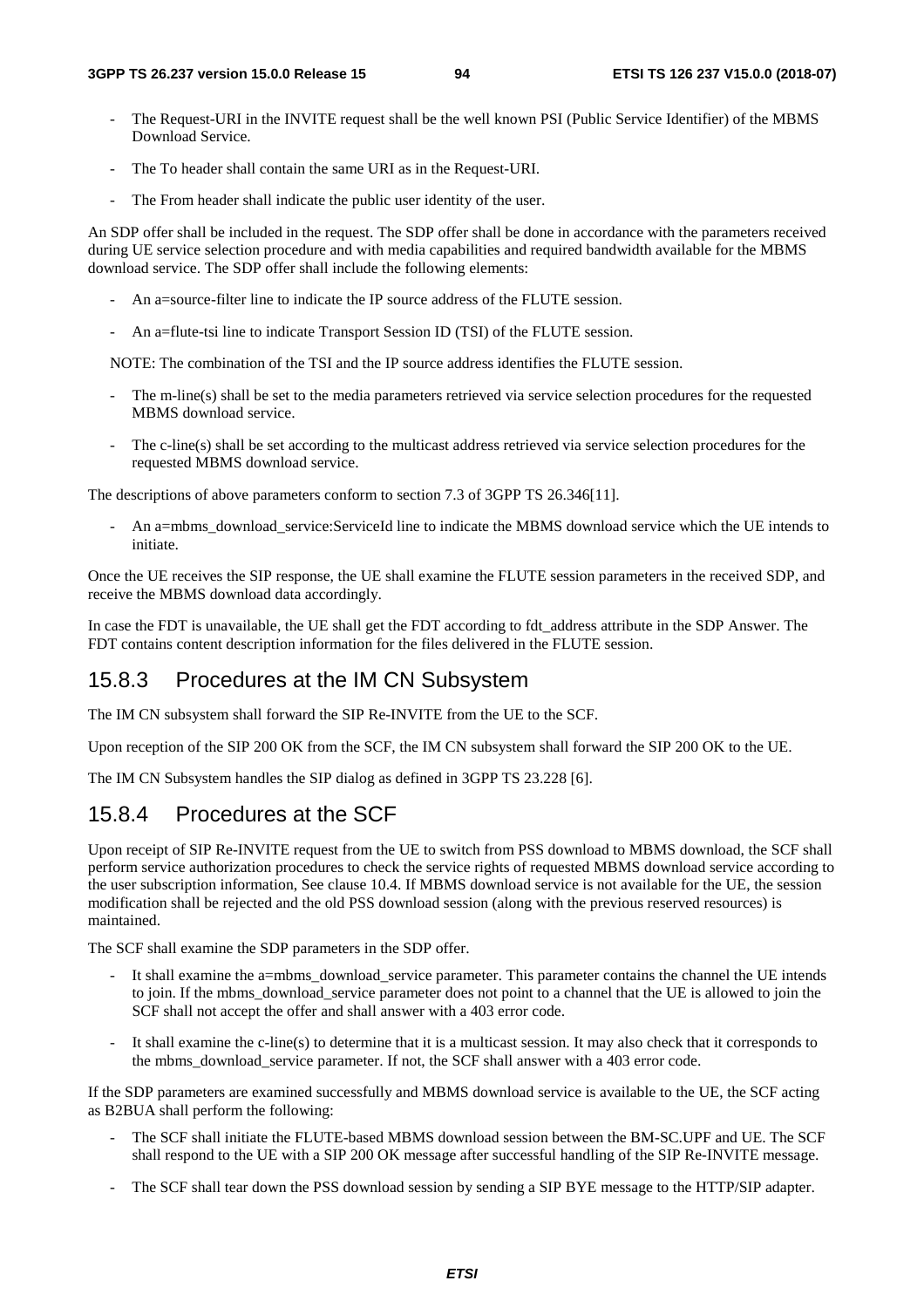The SCF shall answer to the UE with a SIP 200 OK, indicating the SDP answer as follows:

- The m-line(s) and c-line(s) shall be identical to ones indicated in the SDP offer.
- The source-filter and flute-tsi attributes shall be identical to ones indicated in the SDP offer.
- An a=fdt\_address:uri to indicate the address of the File Delivery Table.
- An a=repair-server-address:uri to indicate the address of the repair server. In the case the file repair procedures are to be conducted over broadcast/multicast delivery, the repair-server-address:uri should instead be the URI of the Session Description (SDP file) of the broadcast/multicast repair session.
- An a=report-channel:SIP/HTTP line to indicate to the UE that the reception report procedure should be performed by SIP or HTTP channel.
- It shall include an a=recvonly attribute.

### 15.8.5 Procedures at the HTTP/SIP adapter

Upon receipt of a SIP BYE message from the SCF, the HTTP/SIP adapter shall send a HTTP POST message to the HTTP Server.

Upon receipt of a HTTP 200 OK message from the HTTP server, the HTTP adapter shall send a SIP 200 OK message to the SCF.

### 15.8.6 Procedures at the HTTP server

Upon receipt of a HTTP POST from the HTTP/SIP adapter, the HTTP server shall stop still on-going data transmissions and send a HTTP 200 OK message to the HTTP/SIP adapter.

#### 15.8.7 Procedures at the BMSC.UPF

The BMSC.UPF is acting as described in 3GPP TS 23.246 [4].

# 16 Inter UE Session Transfer

# 16.0 Introduction

Inter UE Session transfer (IUT) is used for the transfer or replication of an ongoing PSS session from a transferor UE (UE-1) to a transferee UE (UE-2). IUT includes the transfer of the session control as well as the media flows.

UE-1 and UE-2 are under the same user subscription and are served by the same SCF.

Inter UE Session transfer follows the general Inter UE session transfer procedures as defined in [40] and [41].

NOTE 1: Functionality of SCC AS [40] for Inter UE transfer can be implemented by the SCF.

In the push mode, the session transfer is initiated by UE-1. In the pull mode, the session transfer is initiated by UE-2.

# 16.1 Push mode

UE-1 is involved in an IMS session with the PSS server. The information flow in Figure 34 shows the transfer of the session from UE-1 to UE-2. The grey boxes refer to the session transfer procedures as defined in clause 15 of [41].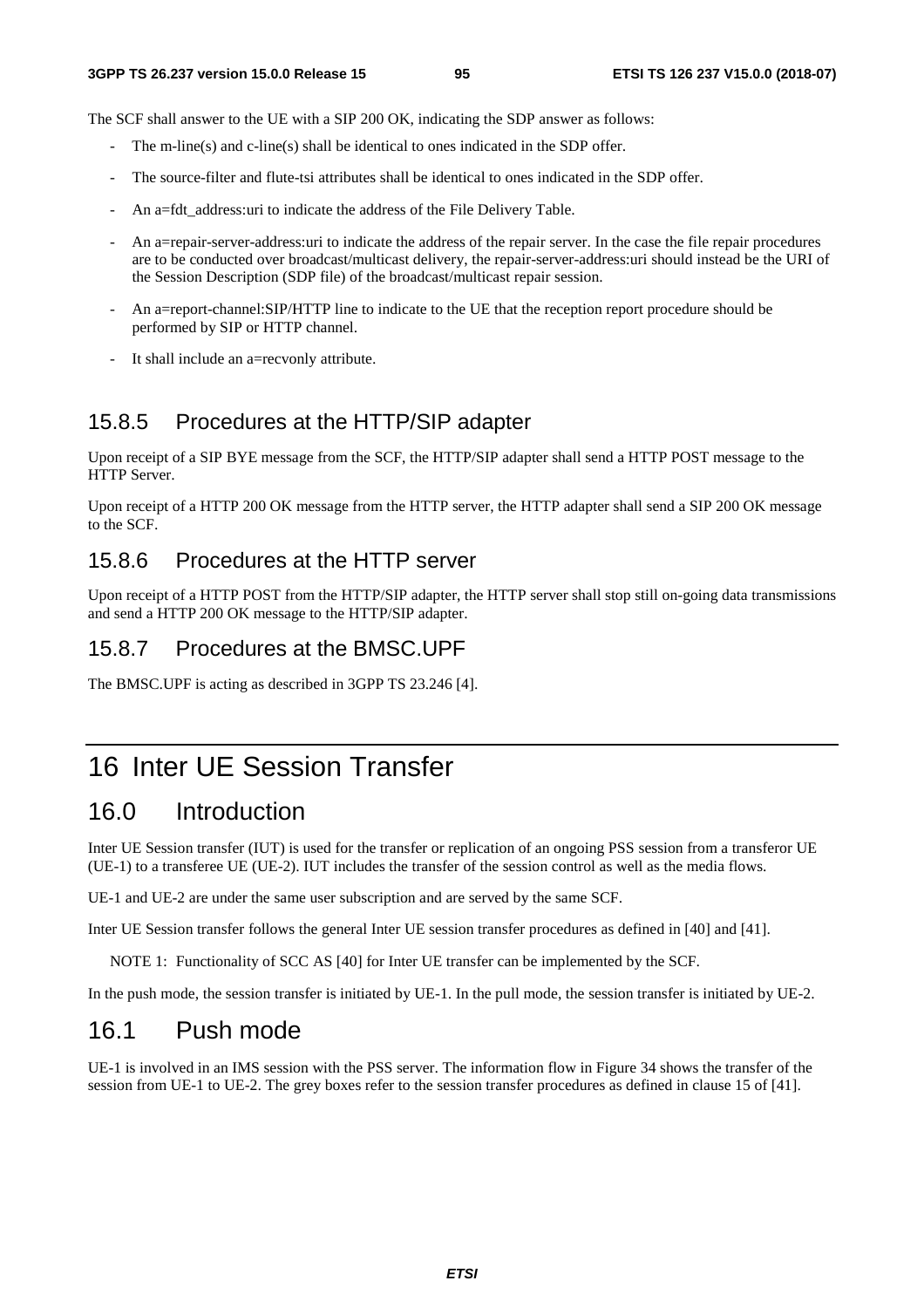

#### **Figure 34: Inter UE session transfer (push mode)**

Note: This sequence is simplified and does not e.g. show session progress messages

1.-2. UE-1 is in a IMS controlled PSS session with PSS server receiving a media stream.

- 3. UE-1 may initiate nBookmark procedure according to clause 12.1.
- NOTE: When a media session is replicated from UE-1 to UE-2, it may be needed that the media presentation on the two UEs is synchronized for good user quality of experience. In order to obtain synchronized playout with UE-2, UE-1 may include "suggestedPresentationOffset" in the bookmark. "suggestedPresentationOffset" specifies an offset in time from the bookmark created time to the bookmark presentation time at UE1.
- 4.-5. SIP REFER request initiating the inter UE transfer to UE-2 is sent from UE-1 to SCC

The SIP REFER request shall follow the procedures in [41] section 15.

Additionally, the Refer-To header shall be extended by a To header field which includes the original content identifier copied from the Request URI of the original SIP INVITE request initiated from the transferor.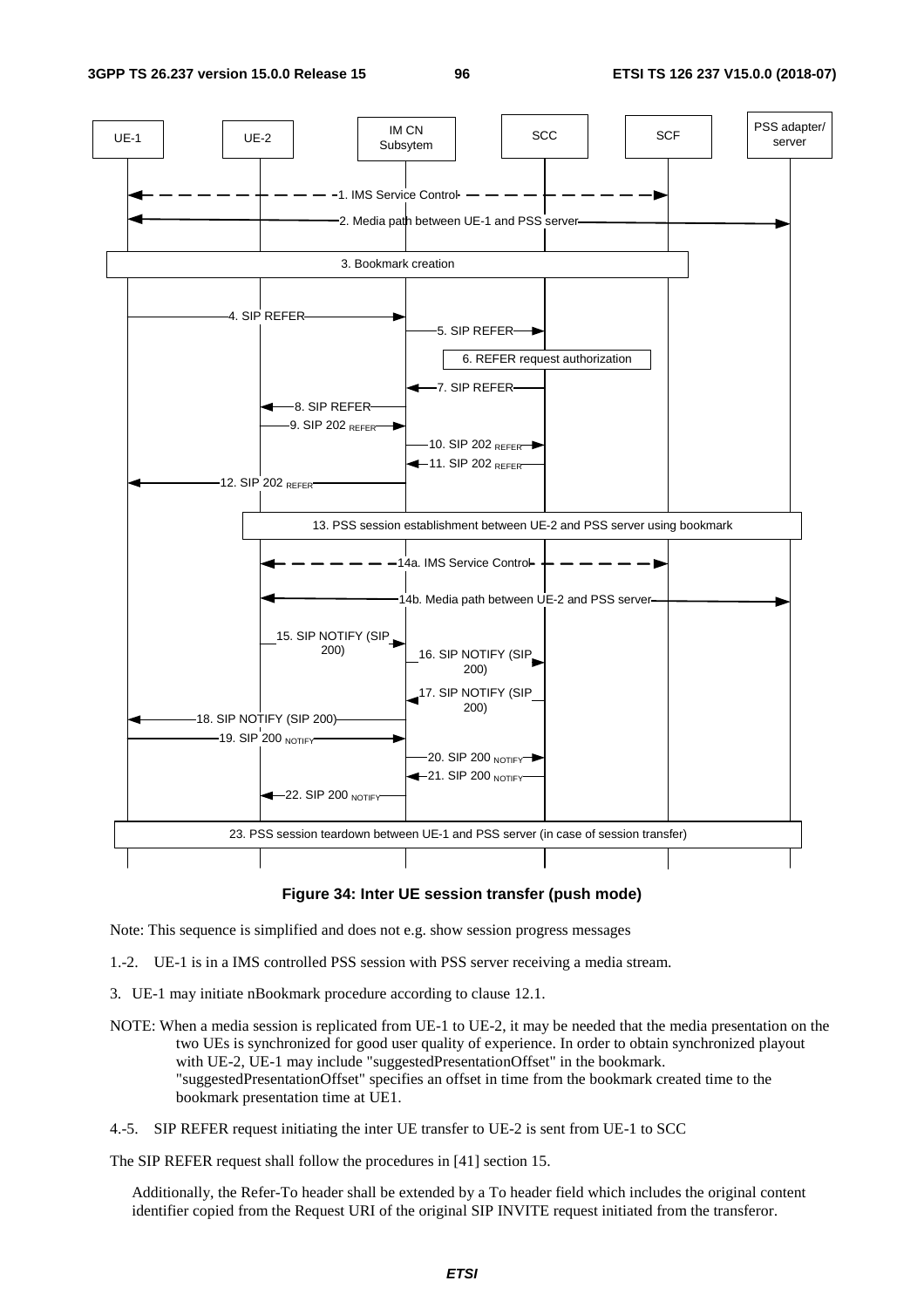Further a body header that contains the SDP body to be included in the PSS session initiation request initiated from the transferee UE. The SDP body shall contain the same number of media lines as the SDP used in the original PSS session from the transferor. Each media line shall indicate the same media type as its corresponding media component in the SDP used in the original session by the transferor UE.

The body of the REFER request shall include the bookmark as defined in Annex J.

If step 3 is carried out, the bookmark may be not present. In this case, an identifier of the stored bookmark is included.

- NOTE: Before initiation of IUT, UE 1 may discover UE-2, e.g. by presence service, which is out of scope of TS 26.237.
- 6. The SCC authorizes the request and if authorization is passed successfully, the SCC forwards the SIP REFER request further.
- 7.-8. SIP REFER request (SCC to UE-2).
- 9.-12. SIP 202 response to the SIP REFER request (UE-2 to UE-1).
- 13. PSS session initiation using the bookmark according to clause 12.2.2.
- NOTE: In order to obtain synchronized media playout with UE-1, when the media session is replicated on UE-2, at time *T* (in the wall-clock time), UE-2 may present the media unit with an offset equal to *T – bookmarkcreated time + bookmark offset - suggestedPresentationOffset* from the beginning of the program.
- 14. UE-2 is in an IMS controlled PSS session with PSS server.

 The media path is now established between UE-2 and PSS server and the IMS service control between UE-2 and SCC AS.

15.-18. SIP NOTIFY request (UE-2 to UE-1 over intermediate IM CN subsystem entities and SCC).

The UE-2 generates the SIP NOTIFY request carrying the message/sipfrag body and sends it towards UE-1.

19.-22. SIP 200 OK response to the SIP NOTIFY request (UE-1 to UE-2 over intermediate IM CN subsystem entities and SCC).

23. In case of session transfer, a PSS session teardown between UE-1 and PSS server according to clause 8.2.6.1.1 is executed. In case of session replication, no PSS session teardown between UE-1 and PSS server is executed. The streaming session between UE-1 and PSS server should be still ongoing.

## 16.2 Pull mode

UE-1 is involved in an IMS session with the PSS server. The information flow in Figure X shows the transfer of the session from UE-1 to UE-2. The grey boxes refer to the session transfer procedures as defined in sub-clause 27.2 of [41].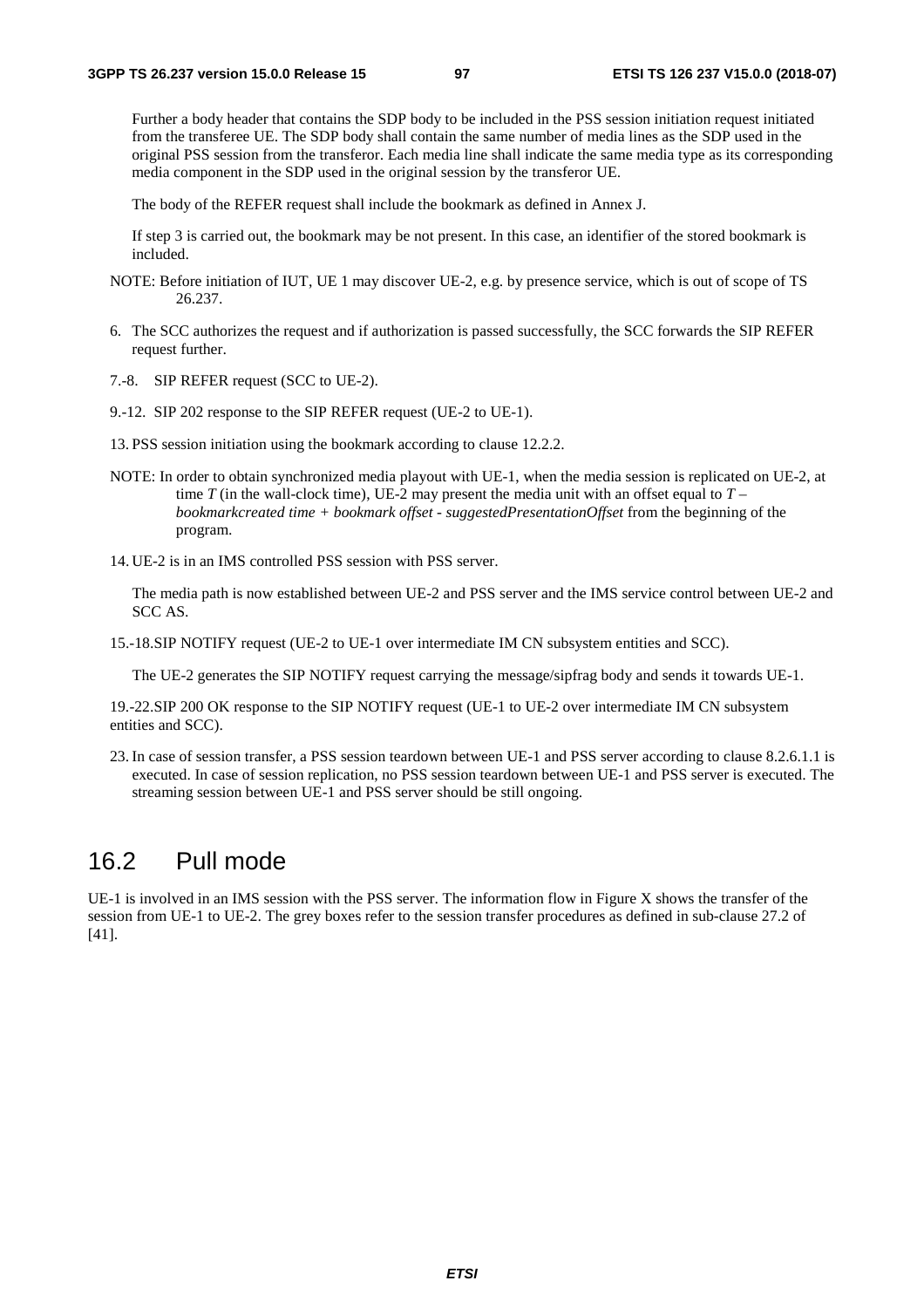

#### **Figure 35: Inter UE session transfer (pull mode).**

NOTE: This sequence is simplified and does not e.g. show session progress messages

- 1.-2. UE-1 is in a IMS controlled PSS session with PSS server receiving a media stream.
- 3. UE-2 discovers the sessions of UE-1 as defined in clause 21 of [41].
- 4.-7. SIP REFER request (UE-2 to UE-1)

The UE-2 sends SIP REFER request to UE-1 to request a bookmark.

- 8.-11. SIP 202 (Accepted) response for the SIP REFER request (UE-1 to UE-2)
- 12. UE-1 may initiate nBookmark procedure according to clause 12.1.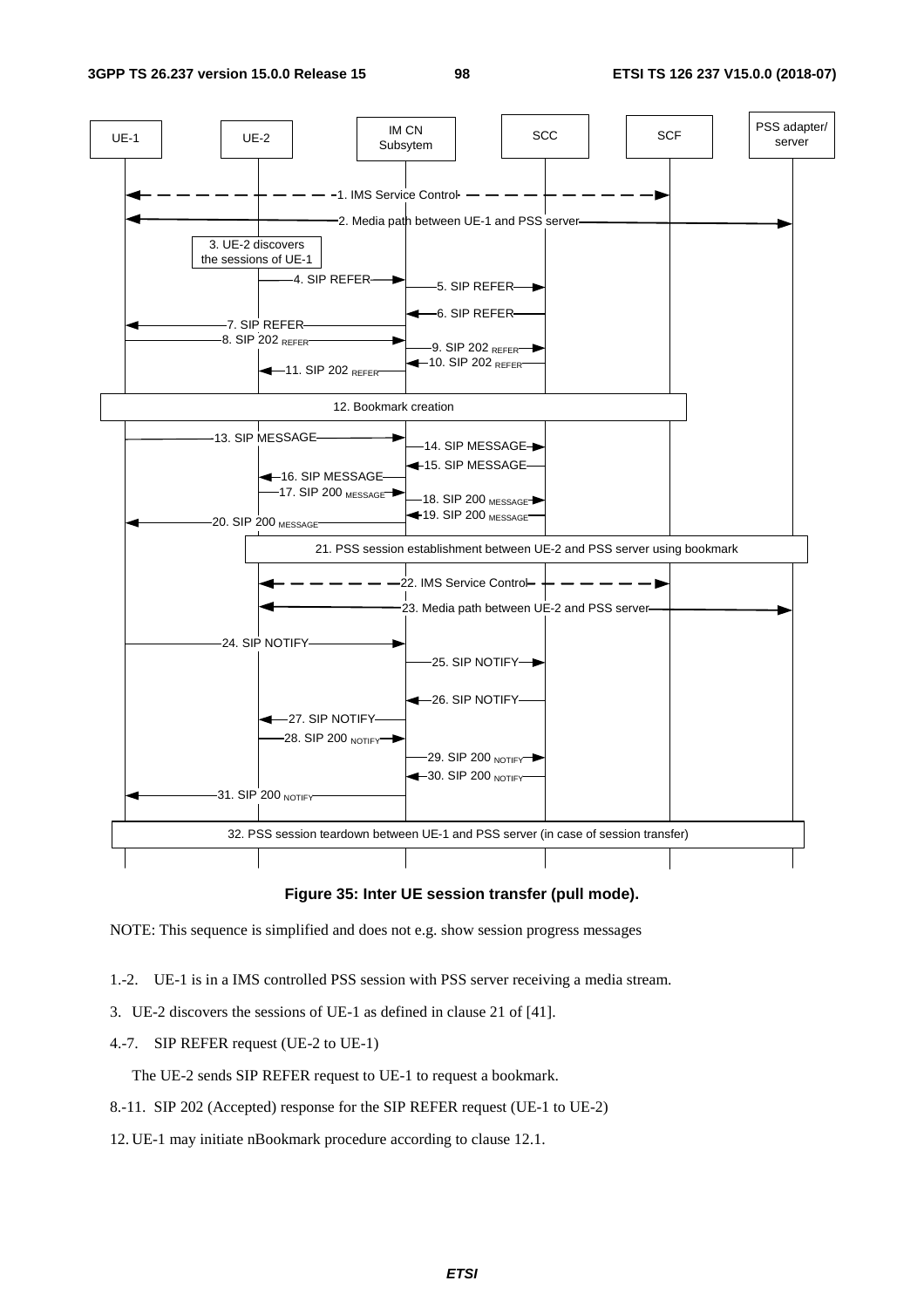- NOTE: When a media session is replicated from UE-1 to UE-2, it may be needed that the media presentation on the two UEs is synchronized for good user quality of experience. In order to obtain synchronized playout with UE-2, UE-1 may include "suggestedPresentationOffset" in the bookmark. "suggestedPresentationOffset" specifies an offset in time from the bookmark created time to the bookmark presentation time at UE1.
- 13.-16. SIP MESSAGE request (UE-1 to UE-2)

Based on the received SIP REFER request, the UE-1 generates a SIP MESSAGE request.

The body of the MESSAGE request shall include the bookmark as defined in Annex J.

If step 3 is carried out, the bookmark may be not present. In this case, an identifier of the stored bookmark is included.

- 17.-20. SIP (200) OK response to SIP MESSAGE request (UE-2 to UE-1)
- 21. PSS session initiation using the bookmark according to clause 12.2.2. The timestamp information in the bookmark may be ignored in case of live session initiation.
- NOTE: In order to obtain synchronized media playout with UE-1, when the media session is replicated on UE-2, at time *T* (in the wall-clock time), UE-2 may present the media unit with an offset equal to  $T$ *bookmarkcreated time + bookmark offset - suggestedPresentationOffset* from the beginning of the program.
- 22.-23. UE-2 is in a IMS controlled PSS session with PSS server receiving a media stream.
- 24.-27. SIP NOTIFY request (UE-1 to UE-2)

The UE-1 informs the UE-2 that the action triggered by SIP REFER request was successfully completed.

- 28.-31. SIP 200 (OK) response to SIP NOTIFY request (UE-2 to UE-1)
- 32. In case of session transfer, a PSS session teardown between UE-1 and PSS server according to clause 8.2.6.1.1 is executed. In case of session replication, no PSS session teardown between UE-1 and PSS server is executed. The streaming session between UE-1 and PSS server should be still ongoing.

# 17 Parental Control Service

Parental Control provides parents the method to help protect their children and set restrictions while consuming PSS/MBMS user services. During PSS/MBMS Session initialization, Preventive Parental Control is executed either based on the user's (child's) profile and the minimum allowed age for the content, as specified in section 17.1. The parents can also temporarily block or allow a program for his/her child, as specified in section 17.2, referred as Interactive Parental Control.

The user's profile contains the user's age and the parents' parental control policy. The parental control policy includes allowed program list (white list) and forbidden program list (black list). The minimum allowed age for the content is the minimum age of the user who is allowed to watch the said content. The minimum allowed age is signalled in the service selection information by various content rating schemas.

# 17.1 Preventive Parental Control

## 17.1.1 Parental Control during PSS Session initialization

#### 17.1.1.1 Procedure at UE

The UE SHALL support the procedure specified in sub-clause 8.2.3.2.

Upon receiving a 403 response from SCF, the UE may issue an SIP request to get the program allowed by his/her parents, as specified in sub-clause 17.2.2.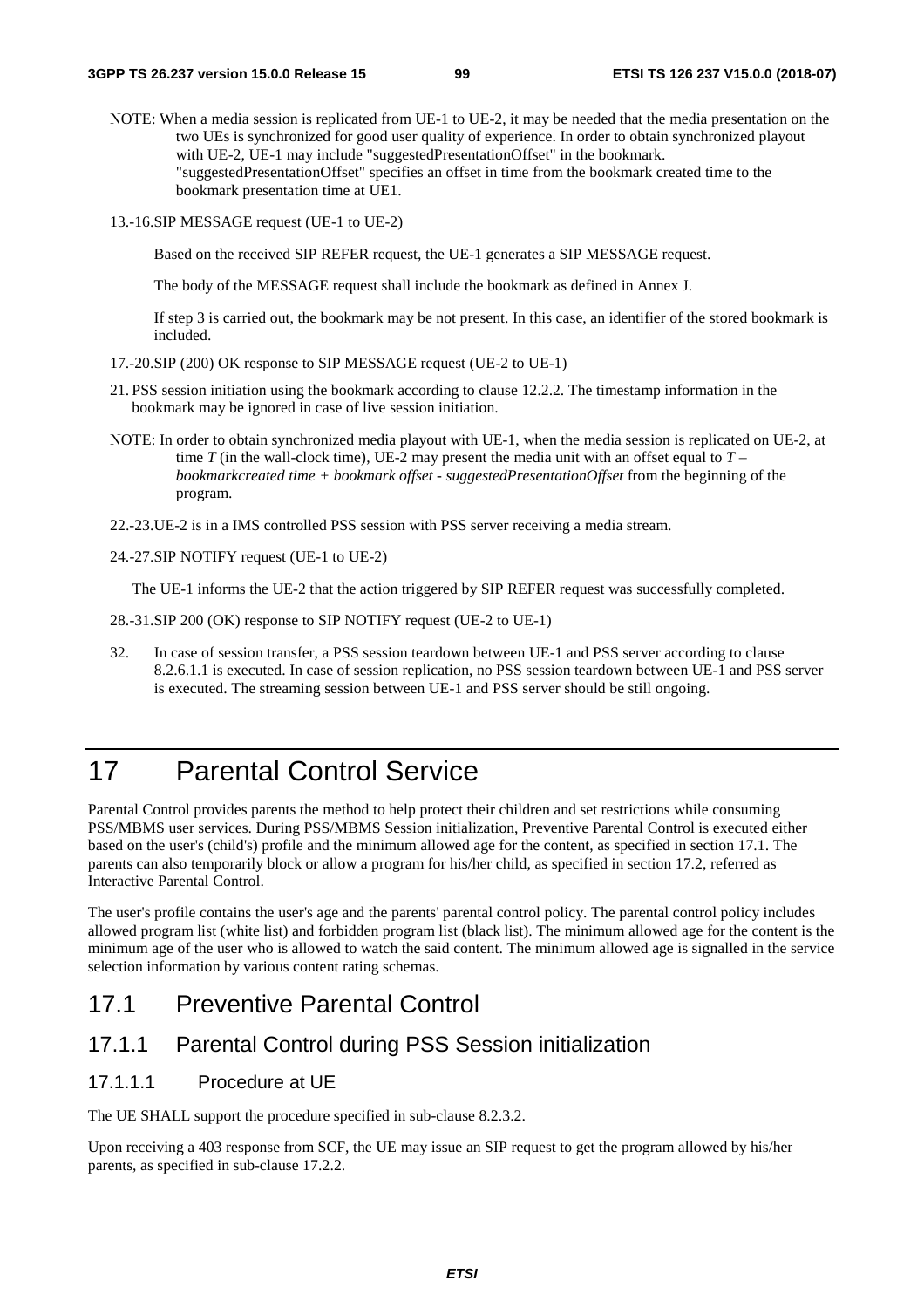#### 17.1.1.2 Procedure at SCF

The SCF SHALL support the procedure specified in sub-clause 8.2.3.4, with the following additions:

After checking the rights of the requested PSS service, the SCF shall further check the parental control information of the requester, by comparing the user's profile and the minimum allowed age of the request program:

- If the minimum allowed age is lower or equal to the child's age and the program is not in the list of forbidden programs, then the SCF shall continue the PSS session initialization as specified in sub-clause 8.2.3.4;
- If the minimum allowed age is higher than the child's age but the program is in the list of allowed programs, then the SCF shall continue the PSS session initialization as specified in sub-clause 8.2.3.4;
- If the minimum allowed age is higher than the child's age and the program is not in the list of allowed programs then the SCF shall respond the UE with a 403 error code;
- If the program is in the list of forbidden programs then the SCF shall respond the UE with a 403 error code.

#### 17.1.1.3 Procedure at PSS Adapter

The PSS Adapter shall support the procedure specified in sub-clause 8.2.3.5.

### 17.1.2 Parental Control during MBMS Session initialization

#### 17.1.2.1 Procedure at UE

The UE shall support the procedure specified in sub-clause 8.3.3.2.

Upon receiving a 403 response from SCF, the UE may issue an SIP request to get the program allowed by his/her parents, as specified in sub-clause 17.2.2.

#### 17.1.2.2 Procedure at SCF

The SCF shall support the procedure specified in sub-clause 8.3.3.4, with the following additions:

After performing service authorization procedures to check the service rights of requested MBMS service, the SCF shall further check the parental control information of the requester, by comparing the user's profile and the minimum allowed age of the request program:

- If the minimum allowed age is lower or equal to the child's age and the program is not in the list of forbidden programs, then the SCF shall continue the MBMS session initialization as specified in sub-clause 8.3.3.4;
- If the minimum allowed age is higher than the child's age but the program is in the list of allowed programs, then the SCF shall continue the MBMS session initialization as specified in sub-clause 8.3.3.4;
- If the minimum allowed age is higher than the child's age and the program is not in the list of allowed programs then the SCF shall respond the UE with a 403 error code;
- If the program is in the list of forbidden programs then the SCF shall respond the UE with a 403 error code.

## 17.2 Interactive Parental Control service

### 17.2.1 Blocking

### 17.2.1.1 General Description

Following is a general call flow for blocking the child from a program: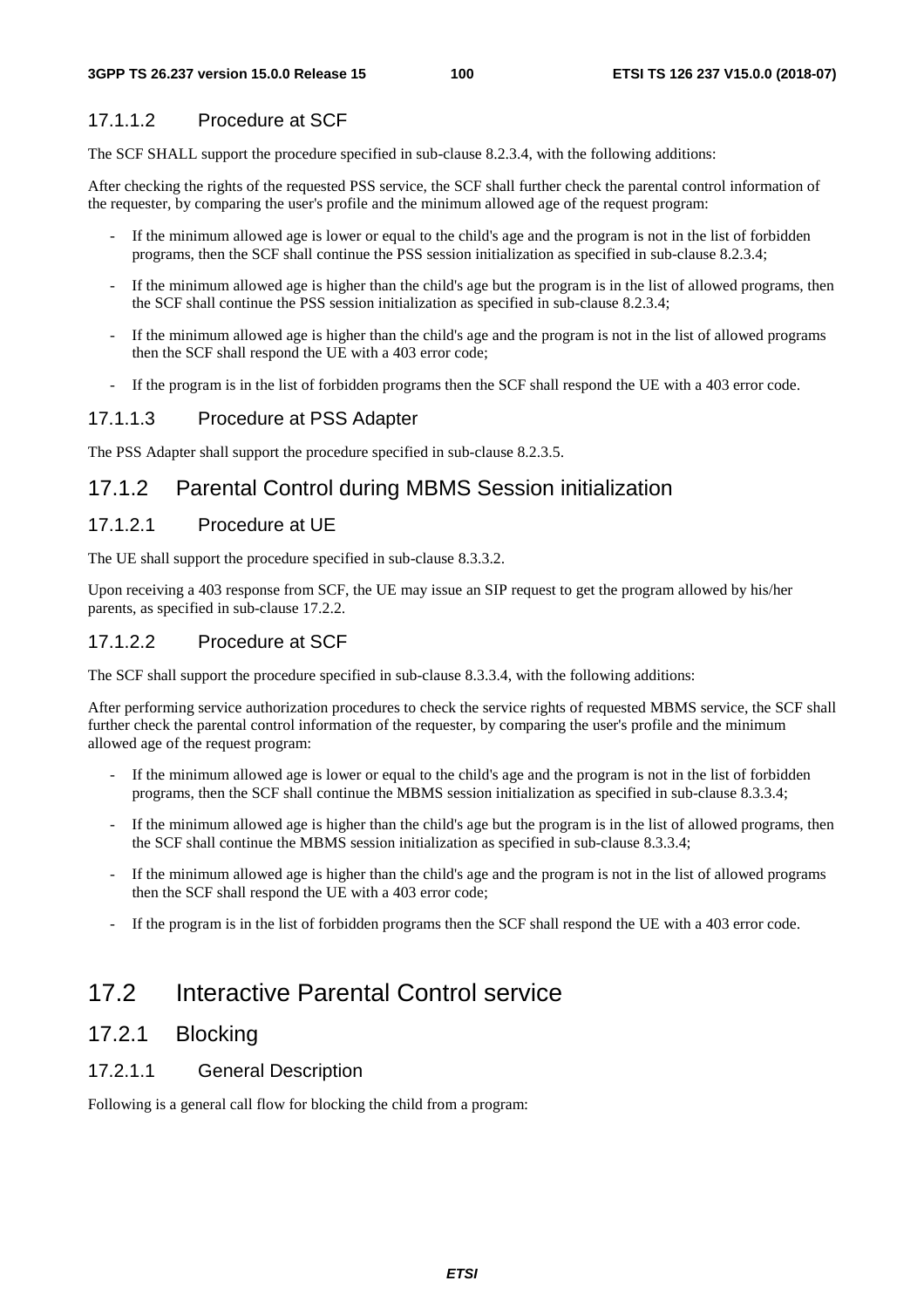**3GPP TS 26.237 version 15.0.0 Release 15 101 ETSI TS 126 237 V15.0.0 (2018-07)**



**Figure 36: Interactive Parental Control Service--Blocking** 

1 The Parent UE retrieves information about the content which is being watched by Child UE. This is achieved by the procedure defined in section 11, Blending of Presence and PSS/MBMS user services.

2 When the parent identifies that the watched content is not suitable for the child, the Parent UE issue a SIP MESSAGE to SCF, including necessary information (content identity, identities of parent and child).

3 The SCF feedback with 200 OK.

4 The SCF validates the parental control request. If the request is valid, the SCF then update the controlled use's profile

5 If the request is valid, the SCF initiates the PSS/MBMS streaming session teardown procedure.

## 17.2.1.2 Procedure at Parent UE

When the parent wants to block the program the child is watching, the UE of the parent shall issue a SIP MESSAGE request for Parental Control. The content of the parental control request is:

- The request-URI shall be set to the well-known PSI for parental control service;
- The From header shall be set to the public user identity of the parent;
- The To header shall be set to the public user identity of the child;
- The content-type shall be set to "application/3gpp-ims-pss-mbms-parental-control+xml";
- The message body shall include a XML document conforming to the schema defined in Annex L, wherein the PCBlockRequest shall be presented with the following parameters:
	- ChildUserID: the public user identity of the child, whom will be blocked.
	- PatentUserID: the public user identity of the parent, who initiates the blocking.
	- ProgramID: the identifier of the content being blocked by the parent.

#### 17.2.1.3 Procedure at SCF

Upon receipt of a SIP MESSAGE request for Parental Control from the UE via the IM-CN Subsystem, the SCF shall identify the Content-Type associated with the MESSAGE request to determine that it is a Parental Control request.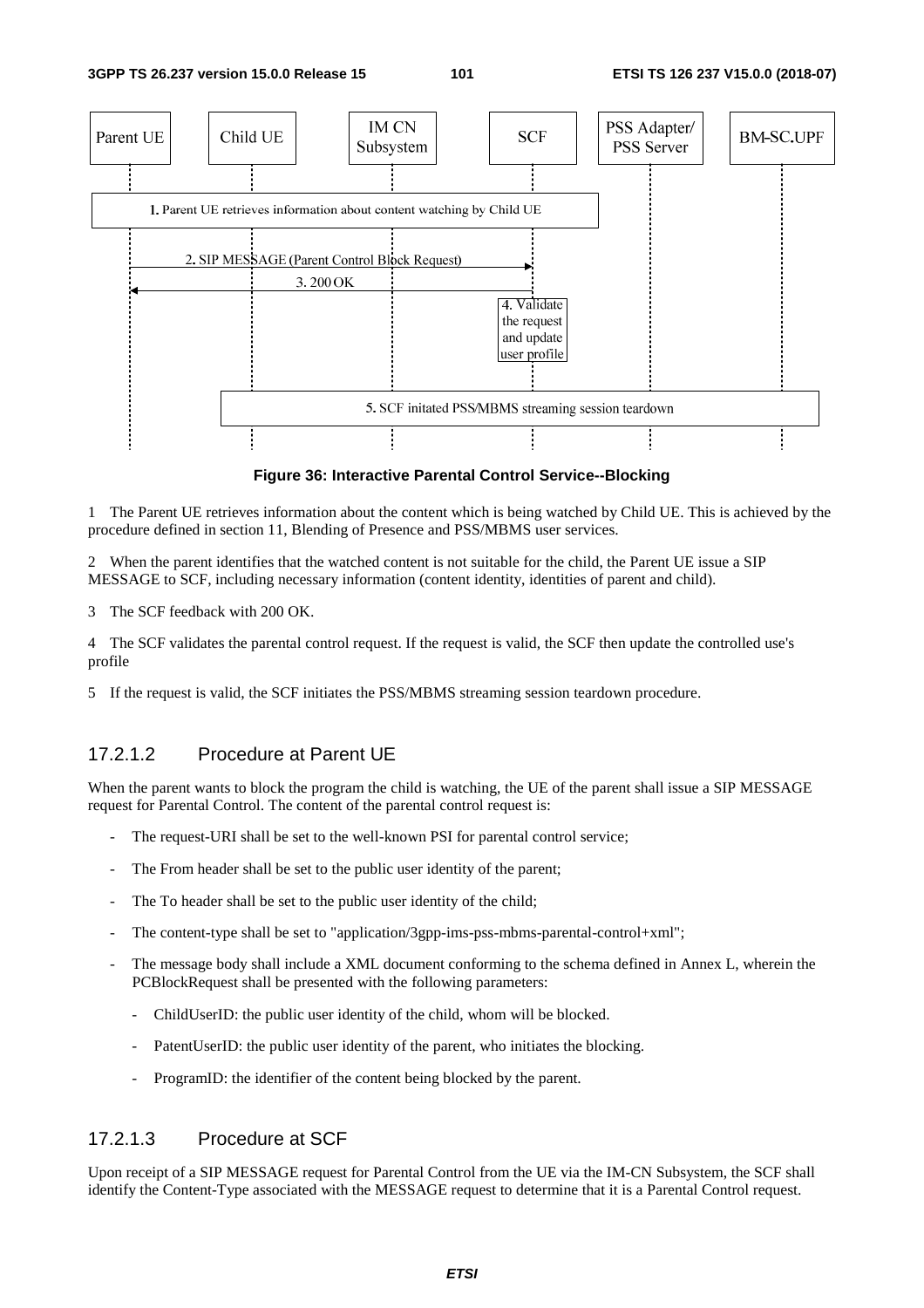Following that the SCF shall extract the parental control information and check whether the parent has the rights to perform Parental Control on the child.

If the parent has the rights to perform Parental Control on the child, the SCF shall update the child's profile with adding a forbidden program. Following that, the SCF initiates the PSS streaming teardown procedure as specified in section 8.2.6.1 or MBMS streaming teardown procedure as specified in sub-clause 8.3.5.

#### 17.2.2 Allowing

#### 17.2.2.1 Allowing in PSS Session Initialization

#### 17.2.2.1.1 General Description

Following is a general call flow for allowing a PSS user service requested by the child:



**Figure 37: Interactive Parental Control Service—Allowing a PSS user service** 

0 (Optional) the Child UE initiates a PSS session and is refused with 403 error.

1 The Child UE performs PSS session initialization with Parental Control Allowing Request, to request the Parent UE to allow him watching the program.

2 Upon receiving a PSS session initialization request as well as a Parental Control Allowing Request, the SCF shall validate the request.

3~4 The SCF send a Parental Control Allowing Request to the parents and the parent feedback its decision. The parent should make his decision based on service selection information related the program. Notes that this step can be done by either SIP MESSAGE message over IMS, or other means like SMS over mobile network.

5 Upon receiving the Parental Control Allowing response, the SCF shall update the user's (child's) profile according to the parents' decision.

6 If the parents decide to allow the child to watch the requested program, the SCF performs PSS session initialization; otherwise the SCF shall reject the session initialization request with a 403 error.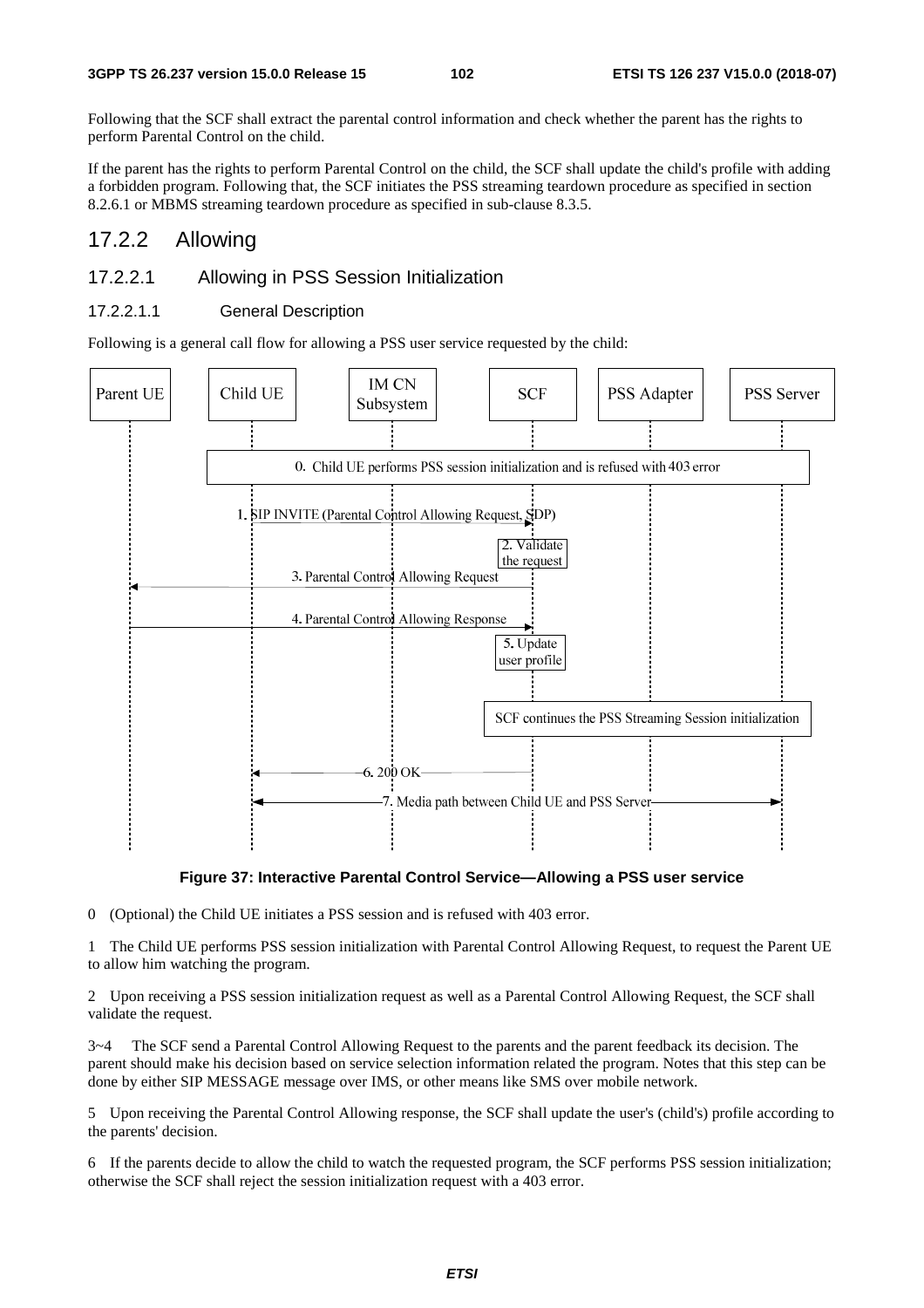#### **3GPP TS 26.237 version 15.0.0 Release 15 103 ETSI TS 126 237 V15.0.0 (2018-07)**

7 Upon receiving 200 OK, the Parent UE setup the media path between the PSS server accordingly.

#### 17.2.2.1.2 Procedure at Child UE

The Child UE shall support the procedure specified in section 8.2.3.2.

To acquire parents' permission to watch the program, the message body of session initialization request shall also include a XML document as Parental Control Allowing Request. The XML document shall conform to the schema as defined in Annex L, with the following additions:

- The XML document shall be "application/3gpp-ims-pss-mbms-parental-control+xml"
- In the XML document, the PCAllowingRequest shall be presented with the following parameters:
	- ChildUserID: the public user identity of the child, whom will be blocked.
	- PatentUserID: the public user identity of the parent, who initiates the blocking.
	- ProgramID: the identifier of the content being blocked by the parent.

### 17.2.2.1.3 Procedure at Parent UE

Upon receiving a SIP MESSAGE, the Parent UE shall identify it is a parental control request by the Content Type in the message header and feedback 200 OK response immediately. Following that the Parent UE shall extract the parent control request information.

To accept the Parent Control Allowing Request, the Parent UE shall not change the XML document and send it back in a SIP MESSAGE message to the SCF.

To refuse the Parent Control Allowing Request, the Parent UE shall delete the ProgramID in the XML document and send it back in a SIP MESSAGE message to the SCF.

#### 17.2.2.1.4 Procedure at SCF

The SCF shall support the procedure specified in section 17.1.1.3, with the following addition:

If there is a Parent Control Allowing request XML document, the SCF shall extract the parental control information. Following that, the SCF shall forward the request to the Parent UE according to the request and waiting for the response. This can be done either by SIP MESSAGE exchange, or by other means like SMS over mobile network which is out of scope of this specification.

For the former case, the SCF shall issue a SIP MESSAGE to the Parent UE and waiting for response. The SIP MESSAGE shall be built as following:

- Request URI shall be set to the well know PSI for parental control service.
- To header shall be set to the public user identity of the parent;
- From header shall be set to the public user identity of the child;
- Content Type shall be set to "application/3gpp-ims-pss-mbms-parental-control+xml"
- The message body shall include the XML document received from the child.

Upon receiving a SIP MESSAGE, the SCF shall identify it is a parental control request by the Content Type in the message header and feedback 200 OK response immediately. Following that the SCF shall extract the parent control request information and check the rights of the parent and then update the child's profile accordingly.

After that the SCF shall perform the session initialization and respond the Parent UE as per sub-clause 8.2.3.4.

## 17.2.2.2 Allowing in MBMS Session Initialization

### 17.2.2.2.1 General Description

Following is a general call flow for allowing a MBMS user service requested by the child: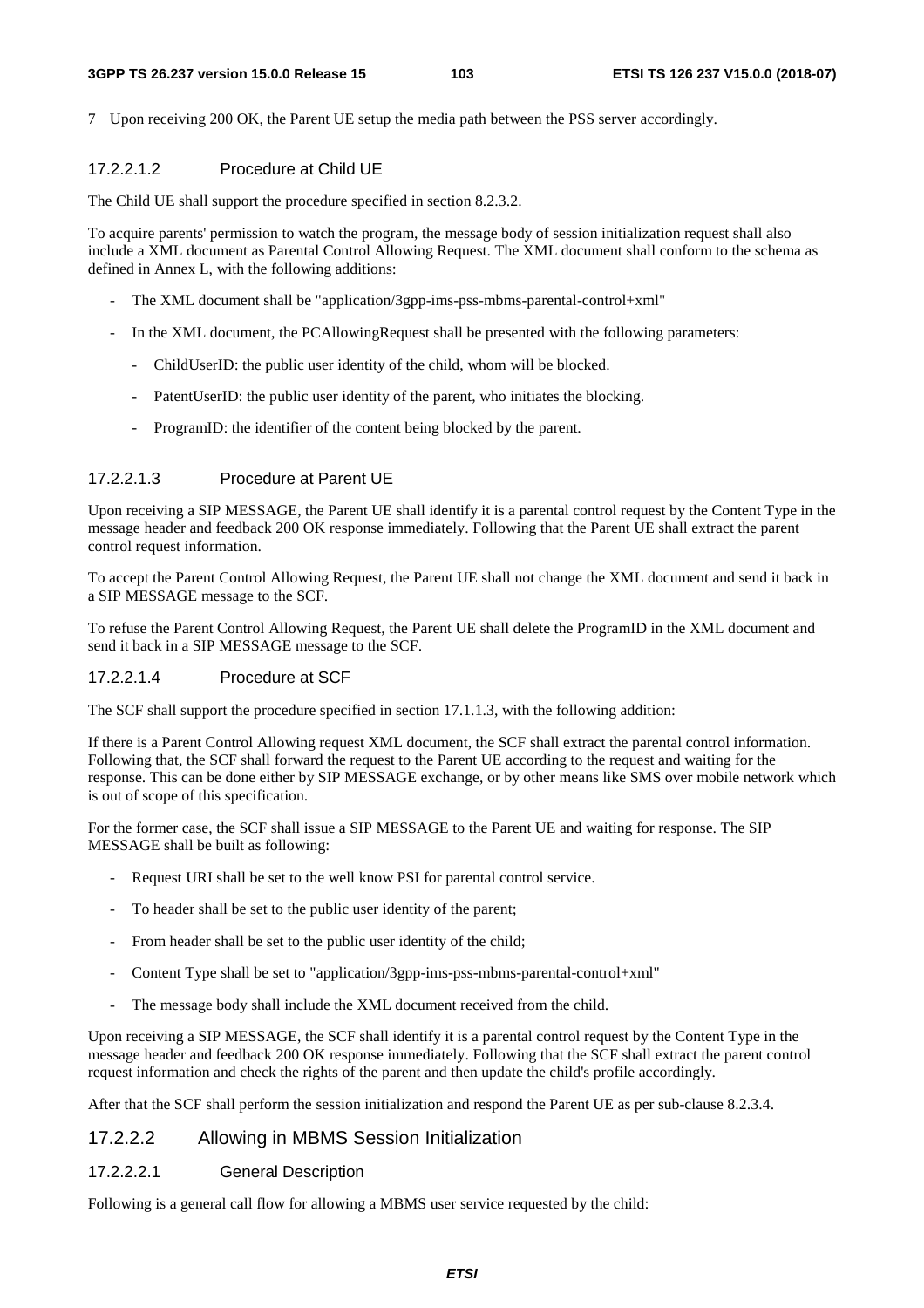

#### **Figure 38: Interactive Parental Control Service—Allowing a MBMS user service**

0 (Optional) the Child UE initiates a MBMS session and is refused with 403 error.

1 The Child UE performs MBMS session initialization with Parental Control Allowing Request, to request the Parent UE to allow him watching the program.

2 Upon receiving a PSS session initialization request as well as a Parental Control Allowing Request, the SCF shall validate the request.

3~4 The SCF send a Parental Control Allowing Request to the parents and the parent feedback its decision. The parent should make his decision based on service selection information related the program. Notes that this step can be done by either SIP MESSAGE message over IMS, or other means like SMS over mobile network.

5 Upon receiving the Parental Control Allowing response, the SCF shall update the user's (child's) profile according to the parents' decision.

6 If the parents decide to allow the child to watch the requested program, the SCF performs MBMS session initialization; otherwise the SCF shall reject the session initialization request with a 403 error.

7 Upon receiving 200 OK, the Parent UE can start receiving the MBMS Streaming session data when transmitted by the BM-SC.UPF.

#### 17.2.2.2.2 Procedure at Child UE

The Child UE shall support the procedure specified in sub-clause 8.3.3.2.

To acquire parents' permission to watch the program, the message body of session initialization request shall also include a XML document as Parental Control Allowing Request. The XML document shall conform to the schema as defined in Annex L, with the following additions:

- The XML document shall be "application/3gpp-ims-pss-mbms-parental-control+xml"
- In the XML document, the PCAllowingRequest shall be presented with the following parameters:
	- ChildUserID: the public user identity of the child, whom will be blocked.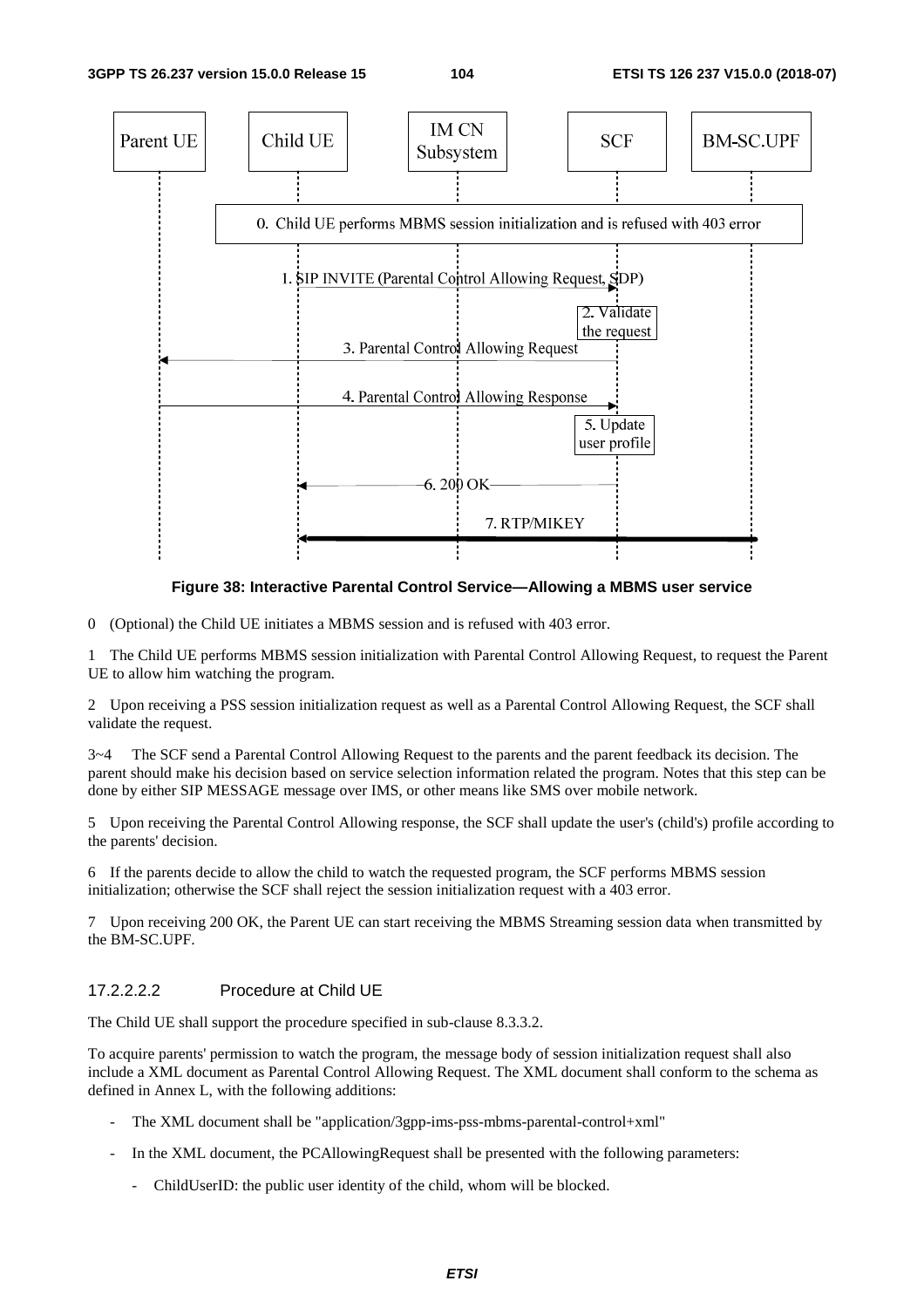- PatentUserID: the public user identity of the parent, who initiates the blocking.
- ProgramID: the identifier of the content being blocked by the parent.

#### 17.2.2.2.3 Procedure at Parent UE

Upon receiving a SIP MESSAGE, the Parent UE shall identify it is a parental control request by the Content Type in the message header and feedback 200 OK response immediately. Following that the Parent UE shall extract the parent control request information.

To accept the Parent Control Allowing Request, the Parent UE shall not change the XML document and send it back in a SIP MESSAGE message to the SCF.

To refuse the Parent Control Allowing Request, the Parent UE shall delete the ProgramID in the XML document and send it back in a SIP MESSAGE message to the SCF.

#### 17.2.2.2.4 Procedure at SCF

The SCF shall support the procedure specified in section 17.2.1.3, with the following addition:

If there is a Parent Control Allowing request XML document, the SCF shall extract the parental control information. Following that, the SCF shall forward the request to the Parent UE according to the request and waiting for the response. This can be done either by SIP MESSAGE exchange, or by other means like SMS over mobile network which is out of scope of this specification.

For the former case, the SCF shall issue a SIP MESSAGE to the Parent UE and waiting for response. The SIP MESSAGE shall be built as following:

- Request URI shall be set to the well know PSI for parental control service.
- To header shall be set to the public user identity of the parent;
- From header shall be set to the public user identity of the child;
- Content Type shall be set to "application/3gpp-ims-pss-mbms-parental-control+xml"
- The message body shall include the XML document received from the child.

Upon receiving a SIP MESSAGE, the SCF shall identify it is a parental control request by the Content Type in the message header and feedback 200 OK response immediately. Following that the SCF shall extract the parent control request information and check the rights of the parent and then update the child's profile accordingly.

After that the SCF shall perform the session initialization and respond the Parent UE as per sub-clause 8.3.3.4.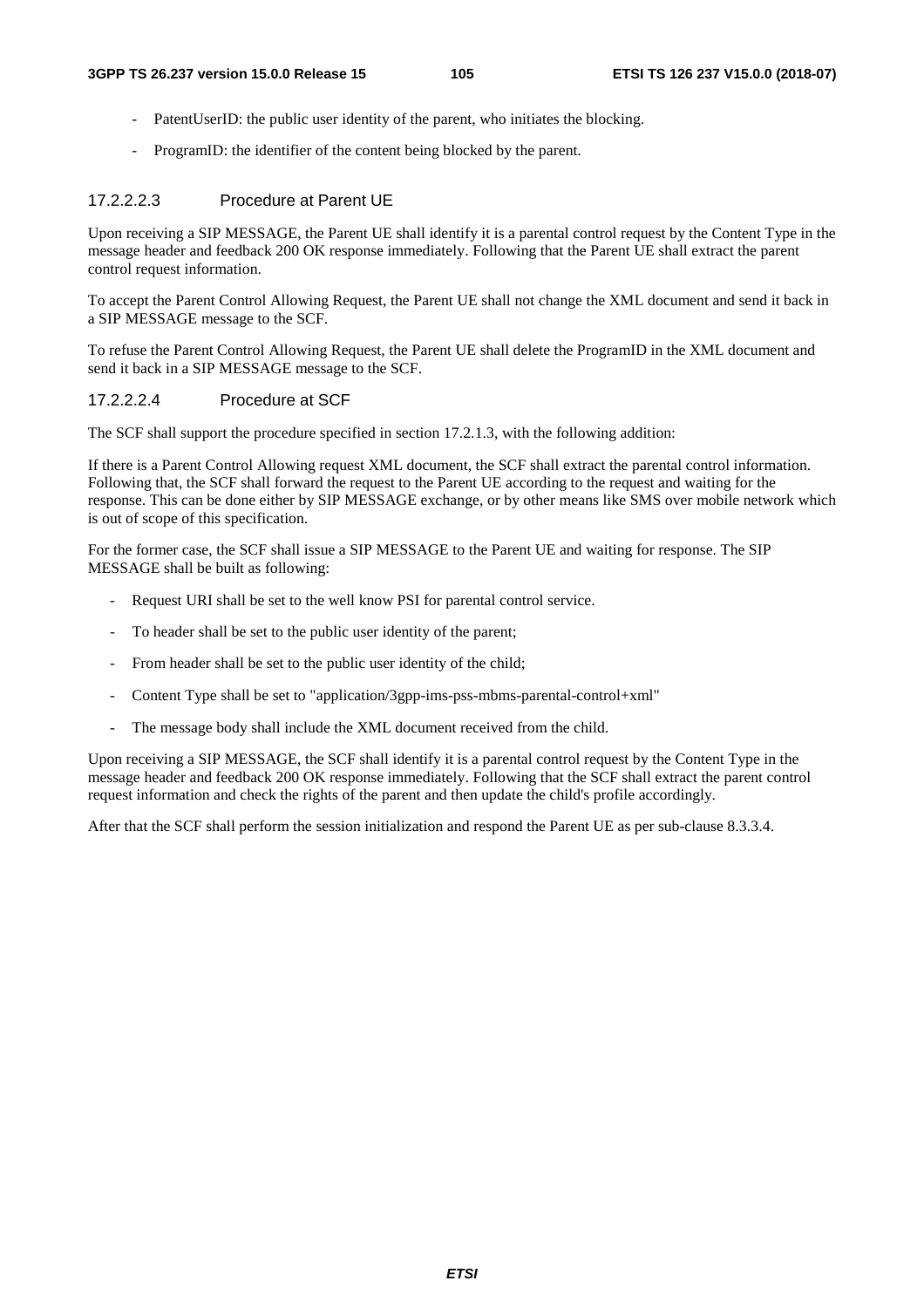# 18 Forced Playout Constraints

# 18.1 General Description



#### **Figure 39: Forced Playout Constraints policy delivery and execution**

- NOTE 1: This sequence is simplified and does not e.g. show session progress messages and the ACK message from the UE in response to the reception of 200 OK.
- NOTE 2: SIP messages between PSS adapter and SCF go through the IM CN Subsystem even if not indicated on the sequences.

# 18.2 Procedures at the UE

The UE shall perform PSS session initialization as per procedure defined in sub-clause 8.2.3.2 and playback control as defined in sub-clause 8.2.4.2.

When receiving a SIP INFO message, within a PSS service, the UE shall identify it contains forced playout constraints policy by checking whether the content-type in the message header. Following that, the UE shall then extract the policy from the SIP message body and store it.

During the playback of the PSS service, the UE should not issue any RTSP request message when it is not supported as indicated in the policy document.

# 18.3 Procedures at the IM CN Subsystem

The IM CN Subsystem handles the SIP dialog as defined in 3GPP TS 23.228 [6].

# 18.4 Procedures at the SCF

The SCF shall perform PSS session initialization as per procedure defined in sub-clause 8.2.3.4.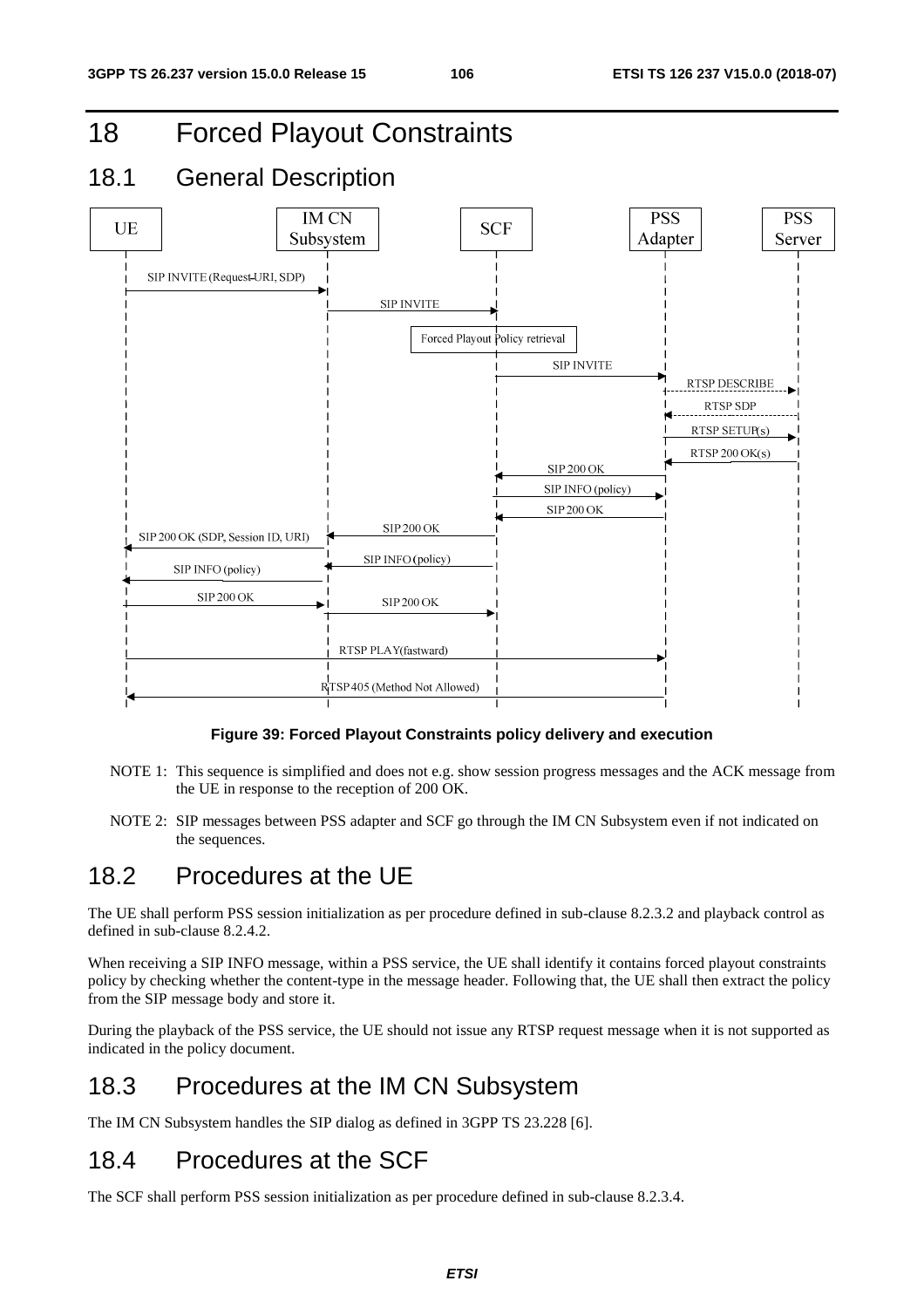To support Forced Playout Constraints, the following shall apply:

- The SCF shall acquire information about the playout constraints policy from the content provider. This information shall include the start and end time of controlled content and a list of RTSP operations that are to be controlled. The SCF then uses this information to generate the Policy. When a user requests to consume the content, the SCF shall check the user's service rights and based upon this shall decide whether to issue the policy or not.
- Once receiving a SIP 200 OK response from PSS Adapter, the SCF shall check whether it has a forced playout constraints policy applicable to the selected content. If yes, the SCF shall save the response and :
	- Issue a SIP INFO message contains the policy to the PSS Adapter selected for the session. Upon receiving a SIP 200 OK, the SCF shall forward the saved response to UE;
	- Then the SCF shall further issue a SIP INFO message contains the policy to the UE.

The SIP INFO message SHALL include a XML body to describing the forced playout constraints policy. The XML body shall conform to the XML schema defined in Annex T of TISPAN [24]. The parameters shall be included as follows:

ContentID: the identifier for a content that SHALL be controlled by the forced playout constraints policy.

StartTime: the start time that the forced playout constraints SHALL be enforced.

EndTime: the end time that the forced playout constraints SHALL be enforced.

RTSPOperation: the RTSP operations that are not permitted.

## 18.5 Procedures at the PSS Adapter

The PSS Adapter shall perform PSS session initialization as per procedure defined in sub-clause 8.2.3.5 and playback control as defined in sub-clause 8.2.4.3.

To support Forced Playout Constraints, when receiving a SIP INFO message ,within a PSS service, the PSS Adapter shall identify it contains forced playout constraints policy by checking whether the content-type in the message header is "application/3gpp-ims-pss-mbms-forced-playout+xml". Following that, the PSS Adapter shall extract the forced playout constraints policy from the SIP message body and store it for enforcement against the content in the concerned session.

If the PSS Adapter received any forced playout constraints policy document during session setup, the PSS Adapter shall save the policy. Upon receiving a RTSP request from UE during the playback, the PSS Adapter shall check whether the requested operation is permitted as per the policy. If the requested operation is forbidden by the policy, the PSS Adapter shall disable the request and respond with a RTSP 405(Method Not Allowed) message.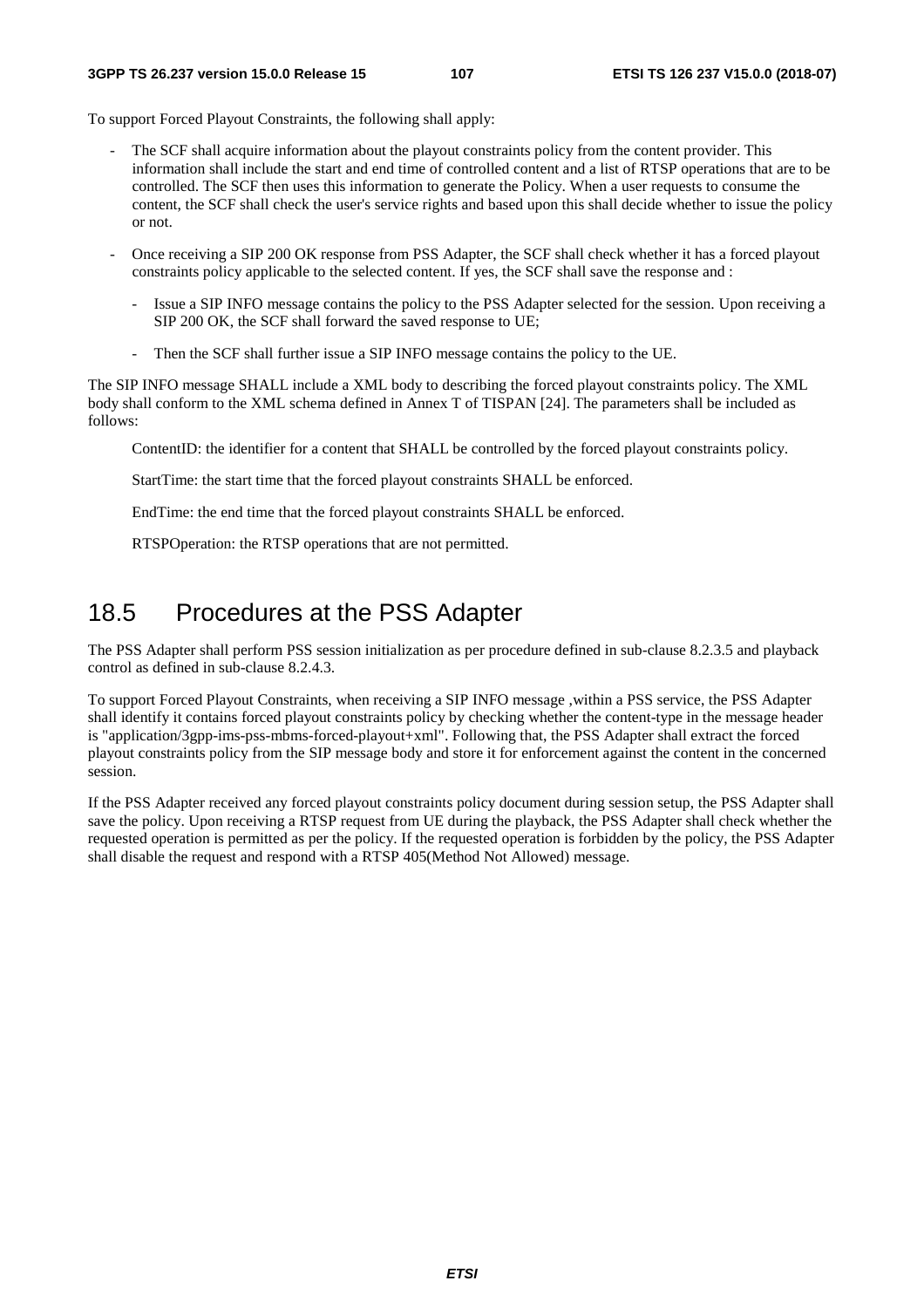# 19 3GP-DASH (Dynamic and Adaptive Streaming over HTTP) service

- 19.1 Session initiation and QoS reservation
- 19.1.1 General description



#### **Figure 40: IMS based session initiation and QoS reservation for 3GP-DASH**

- 1) HTTP streaming has started by fetching media segments from the HTTP server after obtaining the MPD
- 2) The UE initiates the streaming session by sending SIP INVITE to the IM CN subsystem, including an SDP offer.
- 3) The IM CN subsystem forwards the SIP INVITE message to the SCF.
- 4) The SCF selects a HTTP/SIP adapter, and forwards the SIP INVITE message to the HTTP/SIP adapter.
- 5) The HTTP/SIP adapter sends the SIP 200 OK answer to the SCF with the SDP answer.
- 6) The SCF forwards the SIP 200 OK to the IM CN subsystem. The IM CN subsystem interacts with the PCRF to commit the QoS reservation, and then forwards the SIP 200 OK to the UE
- 7) The IM CN subsystem forwards the SIP 200 OK to the UE.

Afterwards, media segments are delivered to the UE using the reserved QoS.

### 19.1.2 Procedures at the UE

The UE initiates the HTTP streaming session by sending SIP INVITE to the IM CN subsystem. The content of the SIP INVITE shall be as follows:

- The Request URI is related to the session the user wants to activate. The Request-URI shall be composed of a user and domain part as defined as follows:
	- The user part contains the content identifier, retrieved from user service description information from SSF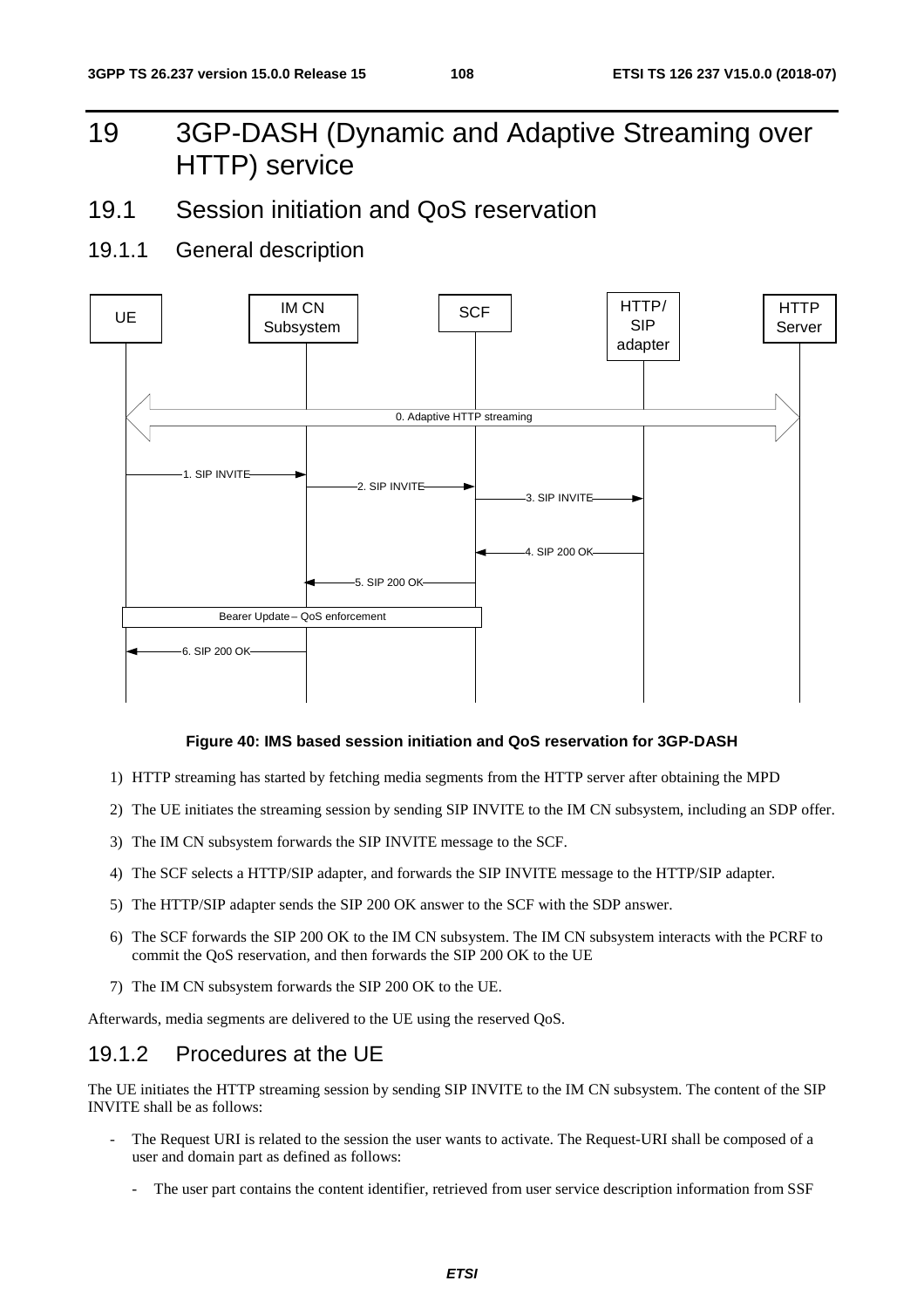- The domain part is the Service Provider domain name, obtained from SSF.
- The To header shall contain the same URI as in the Request URI.
- The From header shall indicate the public user identity of the user.

The content identifier shall be retrieved from service selection information.

The other headers shall be set according to 24.229 [7].

An SDP offer shall be included in the initial INVITE request, in accordance with media capabilities and policies available for the HTTP streaming session and with the parameters received from the SSF during service selection procedure or during the procedure for retrieving missing parameters by SIP OPTIONS or by MPD analysis.

The SDP media parameters should describe the HTTP streaming session. The differences with the SDP offer defined for RTP streaming is the absence of media line corresponding to the control protocol (RTSP), and the indication of TCP transport and HTTP download method instead of streaming in "m" line.

The SDP parameters for the HTTP download channel shall be set as follows:

- a 'm' line for an HTTP download channel of format: m=<media> <port> <transport> <fmt>
	- The media field shall have a value of "application".
	- The port field shall be set to a value of 9, which is the discard port. See RFC 4145 [13] and RFC 4572 [14].
	- The transport field shall be set to TCP or TCP/TLS. The former is used when HTTP runs directly on top of TCP and the latter is used when HTTP runs on top of TLS, which in turn runs on top of TCP.
	- The <fmt> parameter shall be included and shall be set to *3gpp\_http.*

NOTE: the *3gpp\_http* application format should have a new MIME subtype registered in IANA.

- An "a=setup" attribute shall be present and set to "active" indicating that the UE will initiate an outgoing TCP connection to the HTTP Server.
- An "a= connection" attribute shall be present and set as "existing".
- A "c" line shall include the network type with the value set to IN, the address type set to IP4 or IP6 and IP address of the flow of the related HTTP download channel (ex.  $c=IN$  IP4  $\lt$ IP ADDRESS $>$ ).
- A "b=" line contains the proposed bandwidth. If the user has fetched the bandwidth required for this particular content delivery channel by MPD analysis, the bandwidth attribute at media level shall be set to this value. Otherwise, this attribute shall be set to a pre-configured value; (ex. b=AS:15000)

An example of the SDP offer for IMS-based HTTP streaming is:

```
\overline{v}=-0o=bob 2890844527 2890844527 IN IP4 192.0.2.2 
s=HTTP Streaming Session 
i=A HTTP Streaming session declared within the session description protocol 
t=0 0
m=application 9 TCP 3gpp_http 
a=connection:existing 
a=setup:active 
c= IN IP4 192.0.2.2 
b=AS:15000
```
### 19.1.3 Procedures at the IM CN subsystem

The IM CN subsystem shall forward the SIP INVITE to the SCF.

Upon reception of the SIP 200 OK from the SCF, the IM CN subsystem forwards the SIP 200 OK to the UE.

The IM CN Subsystem handles the SIP dialog as defined in 3GPP TS 23.228 [6].

QoS reservation is carried out according to clause 9.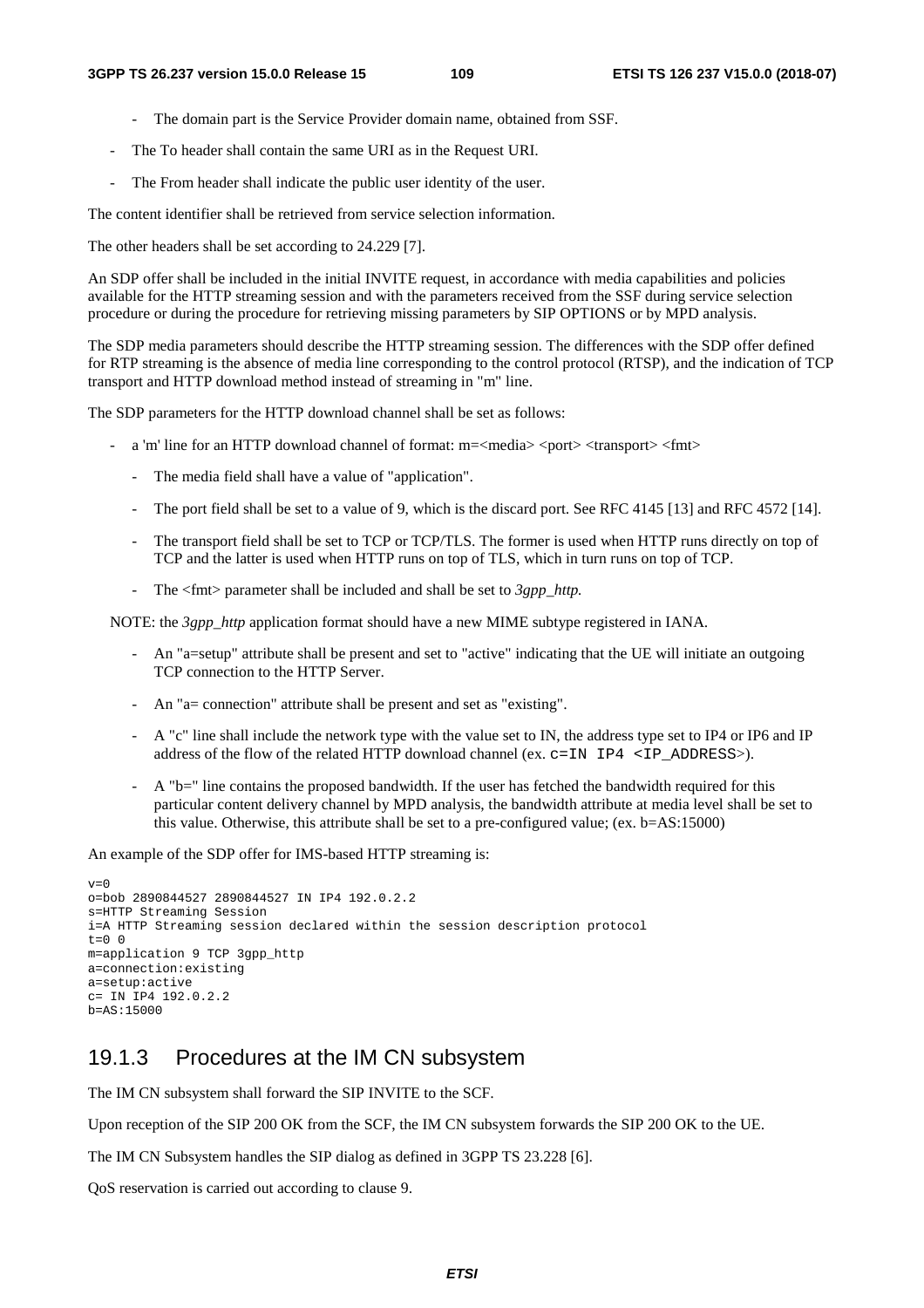### 19.1.4 Procedures at the SCF

Upon reception of the SIP INVITE from the UE, the SCF checks the user rights for the requested content, identifies that the request is for HTTP streaming, selects and forwards the SIP request to the HTTP/SIP adapter which is in charge of the HTTP streaming service by changing the "Request-URI" accordingly.

When receiving a 301 or 302 response from the HTTP/SIP adapter, the SCF shall not forward this message to the UE.

### 19.1.5 Procedures at the HTTP/SIP adapter

Upon reception of the HTTP streaming session initiation request, the HTTP/SIP adapter shall examine the content identifier present in the user-part of the To header and the media parameters in the SDP and selects a HTTP Server according to the Request URI.

The HTTP/SIP adapter may decide to redirect the request to another HTTP/SIP adapter server. In this case the HTTP/SIP adapter shall return a 301 response if the content is not managed by this HTTP/SIP adapter or 302 response for any other reasons (e.g. load balancing). The redirecting HTTP/SIP adapter indicates one or more destination HTTP/SIP adapter addresses in the Contact header.

The HTTP/SIP adapter returns the SIP 200 OK message to the SCF, including the SDP answer. The SDP answer should describe the HTTP streaming session. The differences with the SDP answer defined for RTP streaming is the absence of media line corresponding to the control protocol (RTSP), the indication of TCP transport and HTTP download method instead of streaming in "m" line.

If the content that the user has selected cannot be found the HTTP/SIP adapter shall reply with appropriate, SIP error code 404 Not Found response.

The HTTP/SIP adapter shall construct the SIP 200 OK message as follows:

- an 'm' line for an HTTP streaming channel of format: m=<media> <port> <transport> <fmt>
	- The media field shall have a value of "application".
	- The port field shall be set to the value of HTTP Server for the HTTP streaming channel, such as 80.
	- The transport field shall be set to TCP or TCP/TLS. The former is used when HTTP runs directly on top of TCP and the latter is used when HTTP runs on top of TLS, which in turn runs on top of TCP.
	- The fmt field shall be identical to the one received in the SDP offer.
- a "c" line shall include the network type with the value set to IN, the address type set to IP4 or IP6 and IP address of HTTP server for the flow of the related HTTP download channel (e.g. c=IN IP4 <IP\_ADDRESS>).
- The "a=setup" attribute shall be present and set to 'passive' indicating that connection shall be initiated by the other endpoint (UE).
- An "a= connection" attribute shall be present and set as "existing".
- the "b=" line shall contain the proposed bandwidth. Since the content download is unidirectional the bandwidth shall be set to  $0.$  (ex. b=AS: 0).

An example of the SDP answer in the SIP 200 OK response is:

```
v=0o=bob 2890844527 2890844527 IN IP4 192.0.2.1 
s=Download Session 
i=A download session declared within the session description protocol 
t=0 0
m=application 80 TCP 3gpp_http 
a=connection:existing 
a=setup:passive 
c=IN IP4 192.0.2.1 
b = AS:0
```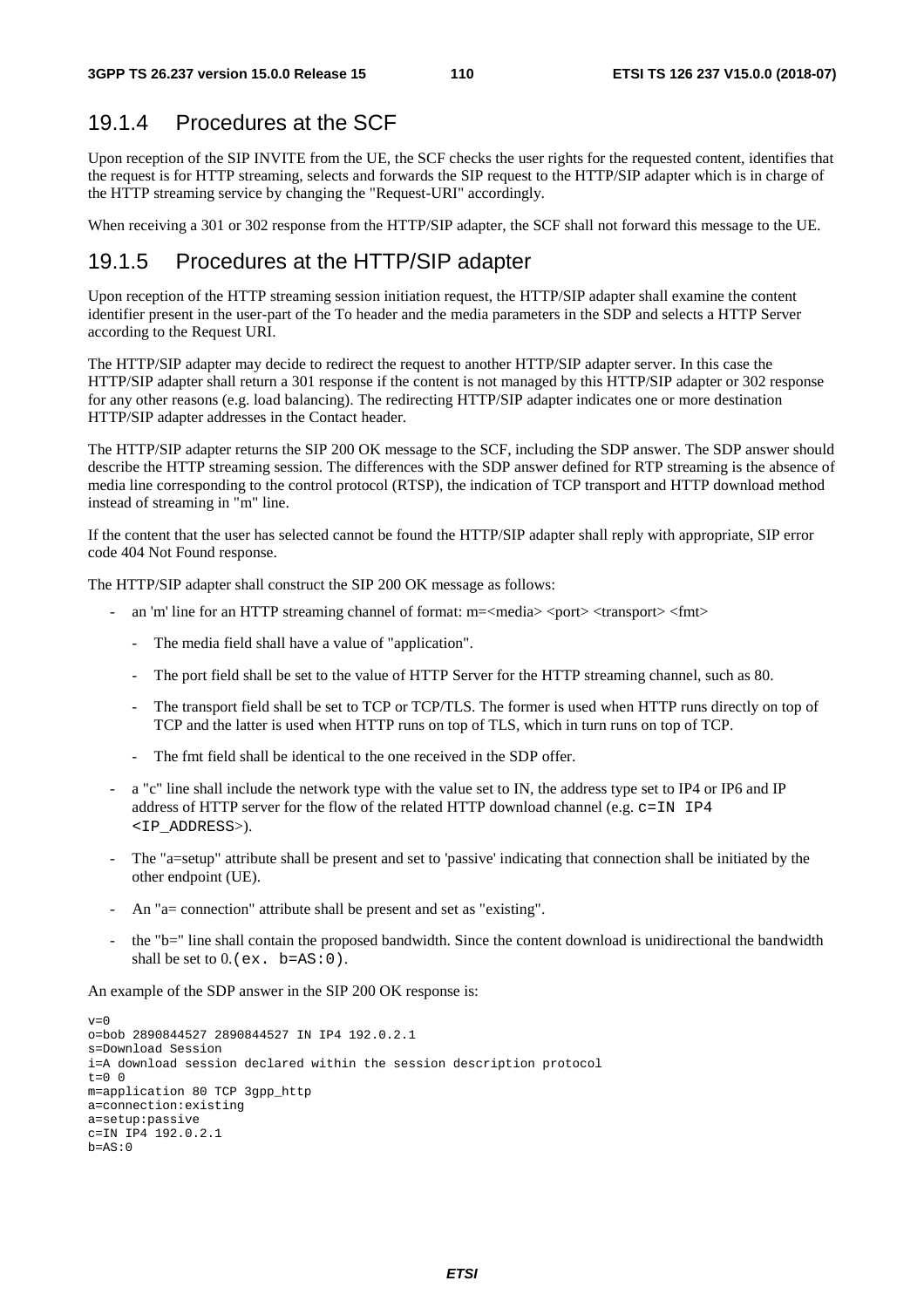### 19.1.6 Procedures at the HTTP server

Upon reception of the HTTP GET message received from the UE, the HTTP server shall deliver the requested media segments.

### 19.2 MPD Update

### 19.2.1 General description

A SIP event frame work is used in order to inform the UE about a MPD update. This avoids direct polling of the HTTP server by the UE and reduces the signalling overhead.



#### **Figure 41: MPD Update**

- 1) The UE sends a SIP SUBSCRIBE message towards the IM CN subsystem.
- 2) The IM CN subsystem forwards the request to the SCF.
- 3) The SCF forwards the request to the HTTP/SIP adapter.
- 4) The HTTP/SIP adapter sends a SIP 200 OK response to the SCF.
- 5) The SCF forwards the SIP 200 OK response to the IM CN subsystem.
- 6) The IM CN subsystem forwards the SIP 200 OK response to the UE.
- 7) The HTTP/SIP adapter detects an updated MPD e.g by polling towards the HTTP server and recognizing a change of the MPD
- 8) The HTTP/SIP adapter sends a SIP NOTIFY message including the updated MPD to the SCF.
- 9) The SCF forwards the SIP NOTIFY message to the IM CN subsystem.
- 10) The IM CN subsystem forwards the message to the UE.
- 11) The UE sends a SIP 200 OK to the IM CN subsystem.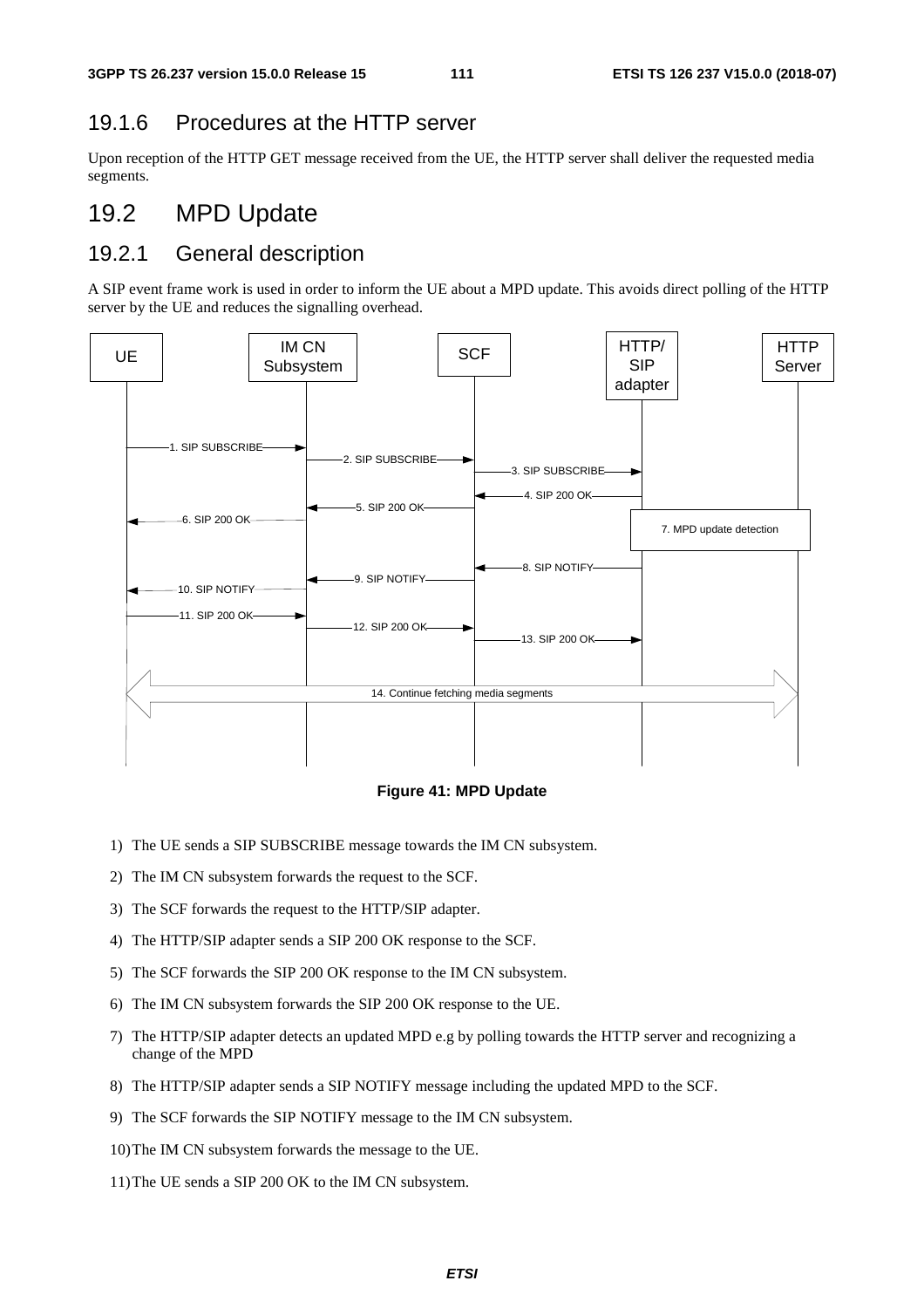12) The IM CN subsystem forwards the response to the SCF.

- 13) The SCF forwards the SIP 200 OK to the HTTP/SIP adapter.
- 14) Adaptive HTTP streaming is continued by fetching media segments as described in the updated MPD.

### 19.2.2 Procedures at the UE

#### 19.2.2.1 Subscription

When the UE intends to retrieve MPD Update information from the SDF, it shall generate a SUBSCRIBE request for the "MPD-Update" event package.

The contents of the SUBSCRIBE request shall be as follows:

- The value of the Request-URI shall be set to one of following:
	- - the PSI of the SCF; or
	- - the public user identity of the end user (when the UE does not know the PSI of the SCF).
- The From and To header shall be set to the public user identity of the user.
- The Event header shall be set to the "MPD-Update" event package.
- The message body shall include the MPD URL.

A UE that doesn't subscribe for MPD updates may still get new MPD by regular MPD update procedures as specified in TS 26.247.

#### 19.2.2.2 Receiving Notifications

Upon receipt of a NOTIFY request on the dialog which was generated during subscription, the application within the UE shall extract the MPD contained in the message body.

In case the UE does not understand the NOTIFY request or detects errors in the MPD, the UE shall return a 400 Bad Request to the NOTIFY request. In addition, the UE should behave in the same way as if erroneous MPD is received directly from the HTTP server.

Otherwise, the UE shall return a 200 OK response to the NOTIFY request.

### 19.2.3 Procedures at the IM CN subsystem

The IM CN subsystem shall forward the SIP SUBSCRIBE to the SCF.

Upon reception of the SIP 200 OK from the SCF, the IM CN subsystem forwards the SIP 200 OK to the UE.

The IM CN subsystem shall forward the SIP NOTIFY to the UE.

Upon reception of the SIP 200 OK from the UE, the IM CN subsystem forwards the SIP 200 OK to the SCF.

The IM CN Subsystem handles the SIP dialog as defined in 3GPP TS 23.228 [6].

### 19.2.4 Procedures at the SCF

Upon reception of the SIP SUBSCRIBE from the UE, the SCF identifies that the request is for HTTP streaming, selects and forwards the SIP request to the HTTP/SIP adapter which is in charge of the HTTP streaming service by changing the "Request-URI" accordingly.

When receiving a 301 or 302 response from the HTTP/SIP adapter, the SCF shall not forward this message to the UE.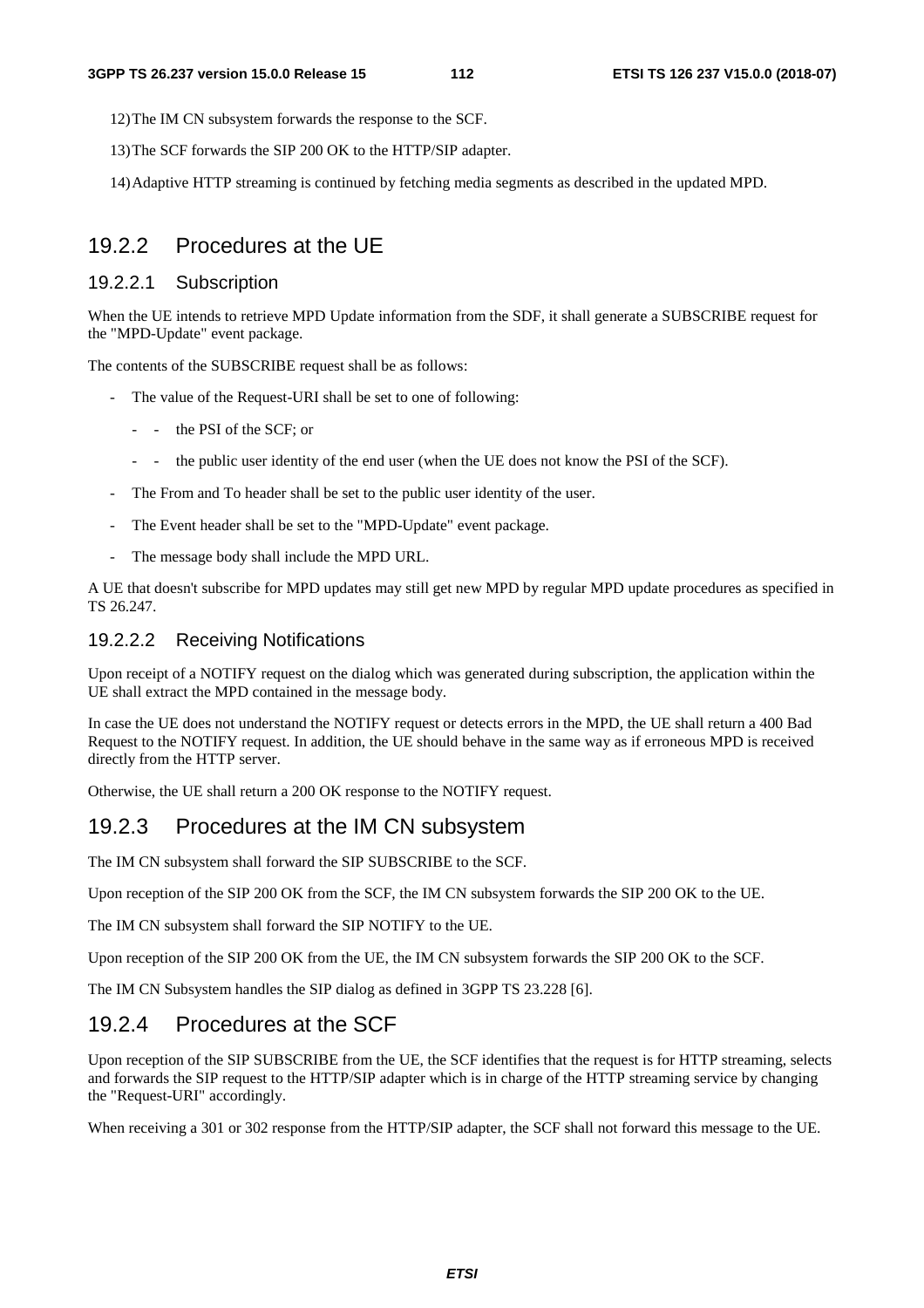### 19.2.5 Procedures at the HTTP/SIP adapter

When the HTTP/SIP adapter receives a SUBSCRIBE request, it shall examine the parameters specified in the SIP SUBSCRIBE body and extract the MPD URL.

The HTTP/SIP adapter shall generate a SIP 200 OK in response to the SUBSCRIBE request.

The HTTP/SIP adapter shall be able to detect an updated MPD at the HTTP server and to download it. The exact procedure for MPD update detection is out of scope of this specification.

- NOTE1: MPD update detection may be done by the following procedures: the HTTP/SIP adapter may send a HTTP GET message to the HTTP server requesting the MPD. Upon reception of the HTTP 200 OK the HTTP/SIP adapter may store the received MPD. The newly received MPD is compared with previously received and stored MPD. In case of a difference between these two MPD files, an MPD update is detected. The HTTP "Connection" header shall be set to "Keep-Alive" to indicate it is a persistent TCP connection.
- NOTE2: In order to avoid the complete download of the MPD at each request HTTP, conditional GET including an If-Modified-Since header field may be used.

In case of a detected MPD update a SIP NOTIFY message is sent to the SCF. The contents of the NOTIFY request shall be as follows:

- The Event header shall be set to the "MPD-Update" event package.
- The content type shall be set to "video/vnd.3gpp.mpd".
- The message body shall contain the updated MPD.

In case of receiving a 400 Bad Request status code after sending the SIP NOTIFY message, the HTTP/SIP adapter shall repeat the MPD update detection procedure.

### 19.2.6 Procedures at the HTTP server

Procedures for MPD update detection at the server depend on the selected method. The exact procedure for MPD update detection is out of scope of this specification.

NOTE: In case of HTTP polling from the HTTP/SIP adapter and upon reception of the HTTP GET received from the HTTP/SIP adapter, the HTTP server delivers in the HTTP response the MPD file corresponding to the URL obtained in the received HTTP GET. The HTTP "Connection" header is set to "Keep-Alive" to indicate it is a persistent TCP connection.

Upon reception of the HTTP GET message received from the UE, the HTTP server shall deliver the requested media segments.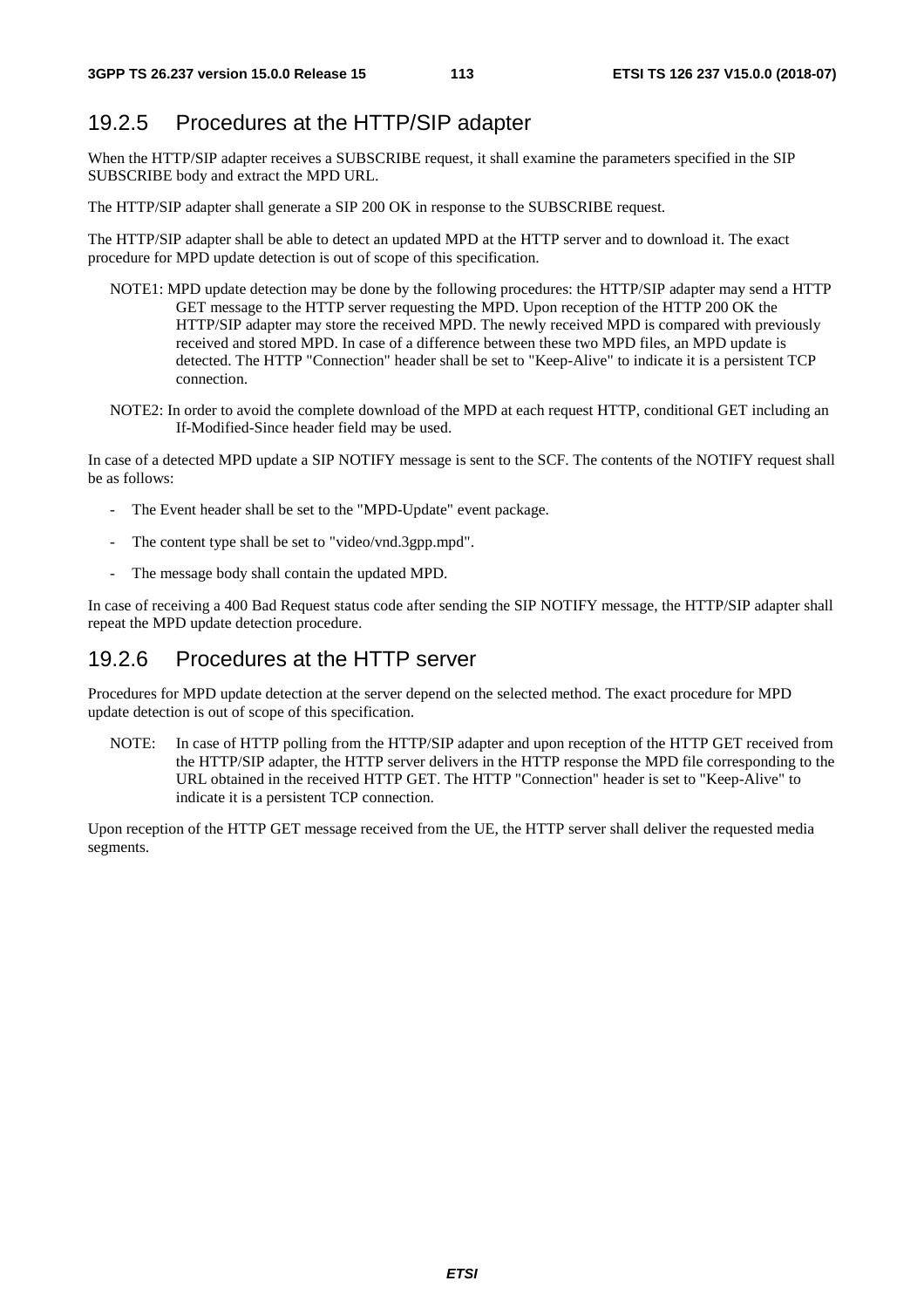### 19.3 Session termination

- 19.3.1 General description
- 19.3.1.1 UE-initiated session termination



**Figure 42: UE-initiated session termination** 

Here the case of UE termination is described. The following steps are carried out:

- 1) The UE sends a SIP BYE message.
- 2) The IM CN subsystem forwards the SIP BYE message to the SCF.
- 3) The SCF sends the SIP BYE message to the HTTP/SIP adapter.
- 4) The HTTP/SIP adapter sends a SIP 200 OK to the SCF.
- 5) The SCF sends the SIP 200 OK to the IM CN subsystem.
- 6) The IM CN subsystem forwards the SIP 200 OK to the UE.

The UE may stop fetching media segments and close the HTTP connection before the SIP Bye procedure is initiated. The UE shall stop fetching media segments and close the HTTP connection at the latest immediately after step 6.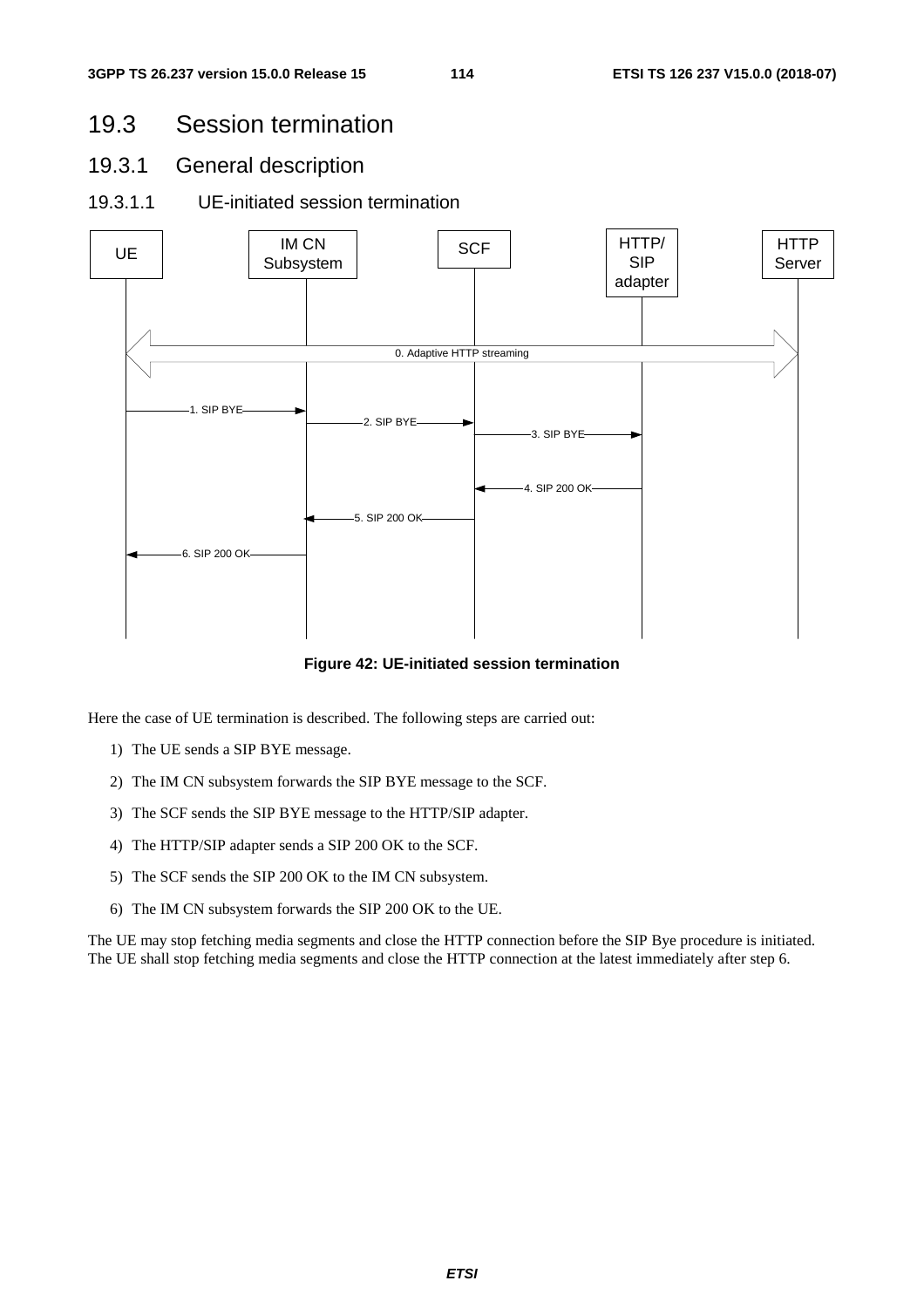### 19.3.1.2 SCF-initiated session termination



**Figure 43: SCF-initiated session termination** 

Here the case of the SCF-initiated termination procedure is described. The following steps are carried out:

- 1) The SCF sends a SIP BYE to the HTTP/SIP adapter.
- 2) The HTTP/SIP adapter sends the SIP 200 OK message to the SCF.
- 3) Upon receipt of the SIP 200 OK, the SCF sends the SIP BYE message to the IM CN subsystem.
- 4) The IM CN Subsystem forwards the SIP BYE message to the UE. The UE stops fetching media segments and closes the HTTP connection.
- 5) The UE sends a SIP 200 OK message to the IM CN Subsystem.
- 6) The IM CN Subsystem forwards the SIP 200 OK to the SCF.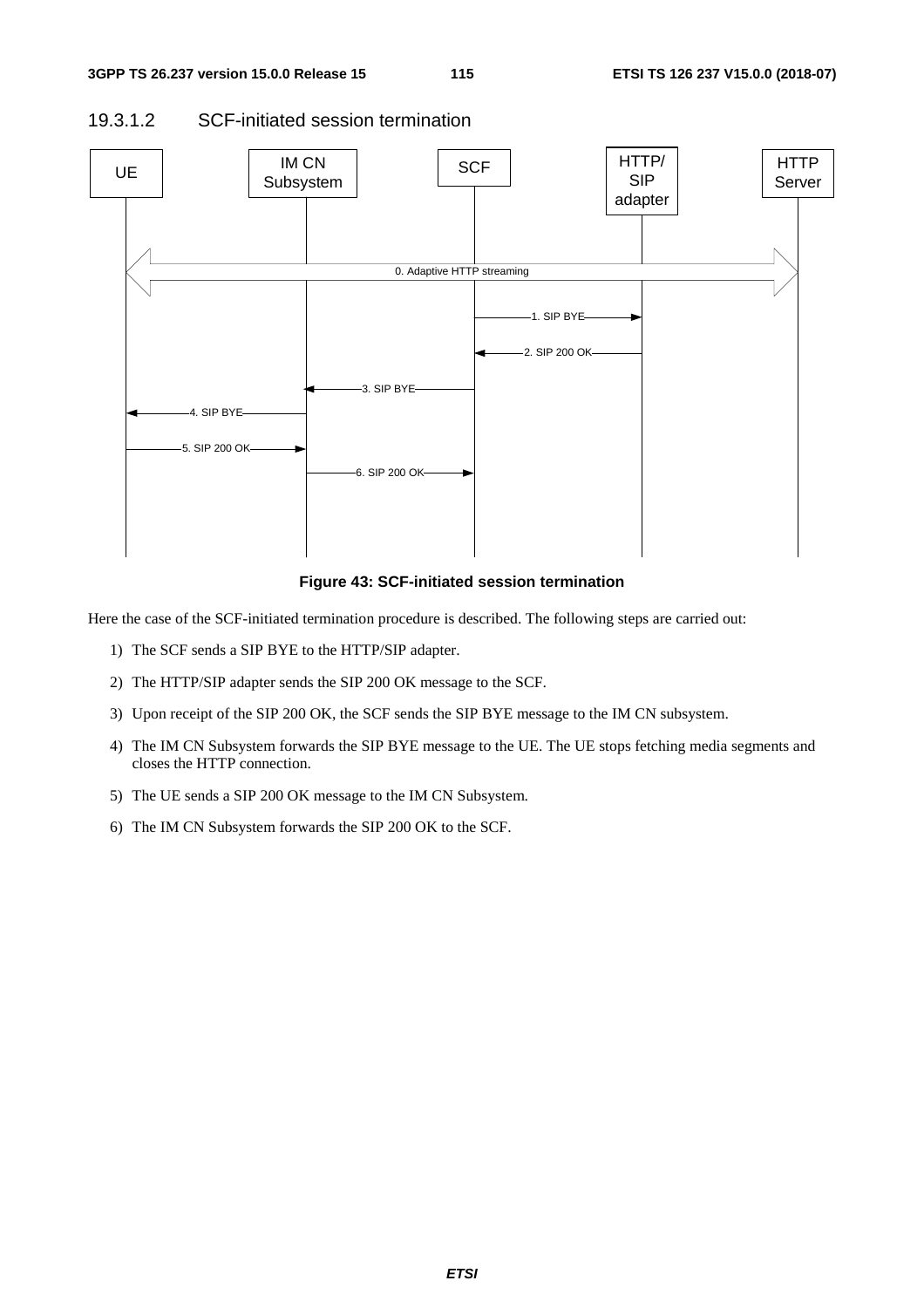

#### 19.3.1.3 HTTP/SIP adapter-initiated session termination

**Figure 44: HTTP/SIP adapter-initiated session termination** 

Here the case of the SCF-initiated termination procedure is described. The following steps are carried out:

- 1) The HTTP/SIP adapter sends the SIP BYE message to the SCF.
- 2) The SCF sends the SIP 200 OK message to the HTTP/SIP adapter.
- 3) The SCF sends the SIP BYE message to the IM CN Subsystem.
- 4) The IM CN Subsystem forwards the SIP BYE message to the UE. The UE stops fetching media segments and closes the HTTP connection.
- 5) The UE sends a SIP 200 OK message to the IM CN Subsystem.
- 6) The IM CN subsystem forwards the SIP 200 OK message to the SCF.

### 19.3.2 Procedures at the UE

#### 19.3.2.1 UE-initiated session termination

To terminate the session, the UE shall send a SIP BYE message to the SCF.

After receiving the SIP 200 OK the UE stops fetching media segments and closes the HTTP connection.

#### 19.3.2.2 Network-initiated session termination

Upon receipt of the SIP BYE message, the UE shall send the SIP 200 OK message to the SCF. The UE stops fetching media segments and closes the HTTP connection

### 19.3.3 Procedures at the IM CN Subsystem

The IM CN subsystem handles the SIP dialog as defined in [6].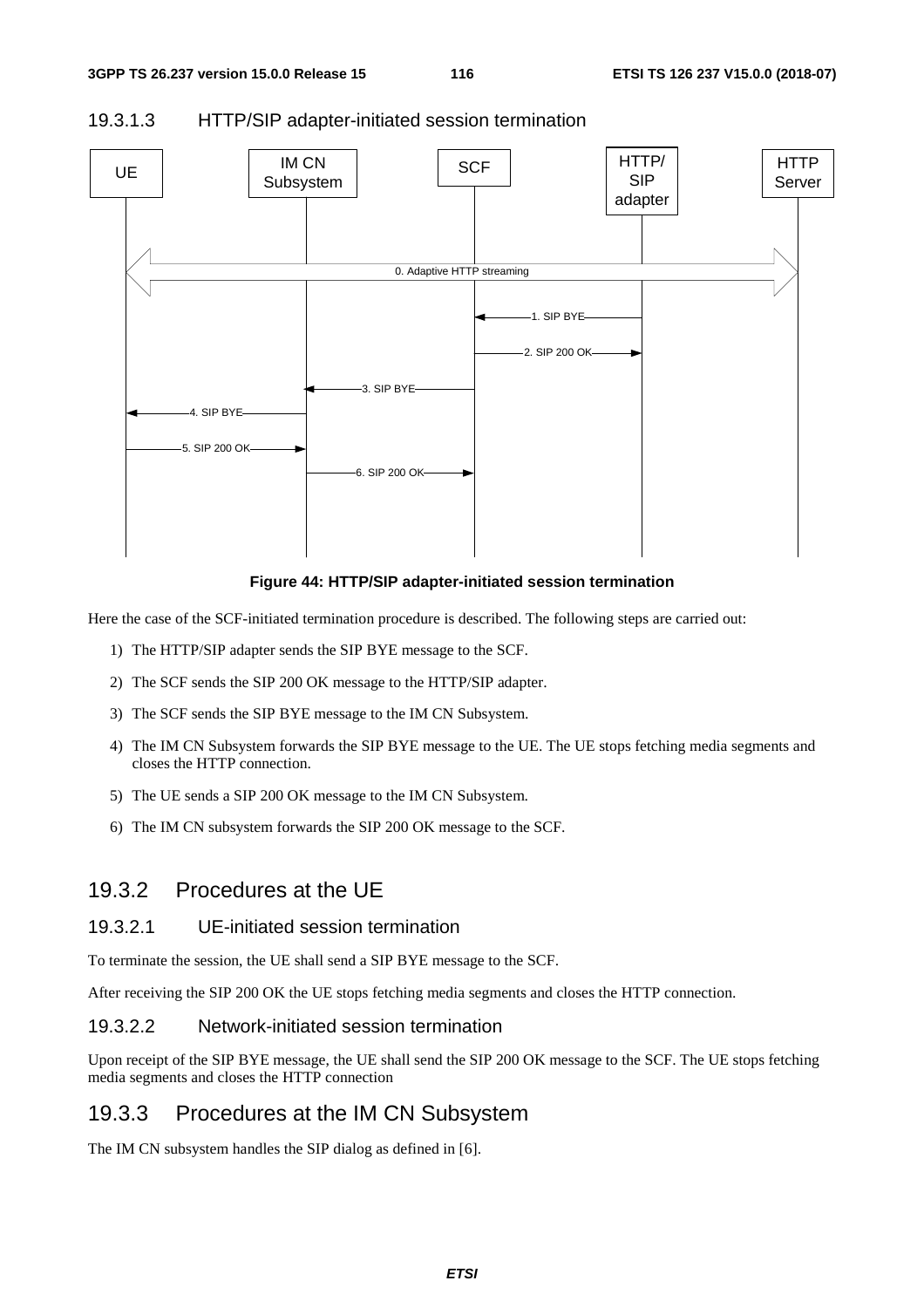### 19.3.4 Procedures at the SCF

### 19.3.4.1 UE-initiated session termination

Upon receipt of a SIP BYE message the SCF shall forward it to the HTTP/SIP adapter.

### 19.3.4.2 SCF-initiated session termination

The SCF initiates the session termination by sending a SIP BYE message to theHTTP/SIP adapter. Upon receipt of the SIP 200 OK from the HTTP/SIP adapter, the SCF shall send a SIP BYE message to the UE.

#### 19.3.4.3 HTTP/SIP adapter-initiated session termination

Upon receipt of the SIP BYE message received from the HTTP/SIP adapter, the SCF sends the SIP 200 OK message to the HTTP/SIP adapter. Then, the SCF forwards the SIP BYE message to the UE.

### 19.3.5 Procedures at the HTTP/SIP adapter

#### 19.3.5.1 UE-initiated session termination

Upon receipt of a SIP BYE message the HTTP/SIP adapter shall send a SIP 200 OK message to the SCF.

### 19.3.5.2 SCF-initiated session termination

Upon receipt of the SIP BYE message, the HTTP/SIP adapter shall send a SIP 200 OK to the SCF.

### 19.3.5.3 HTTP/SIP adapter-initiated session termination

The HTTP/SIP adapter shall send the SIP BYE message to the SCF.

### 19.3.6 Procedures at the HTTP server

The HTTP server shall stop still on-going media segment transmissions if the HTTP connection is closed.

## 20 Network PVR

### 20.1 NPVR Recording procedure

### 20.1.1 General Description

Network-PVR (NPVR) is a function for a user to record program(s) in the network side for future accessing and consuming.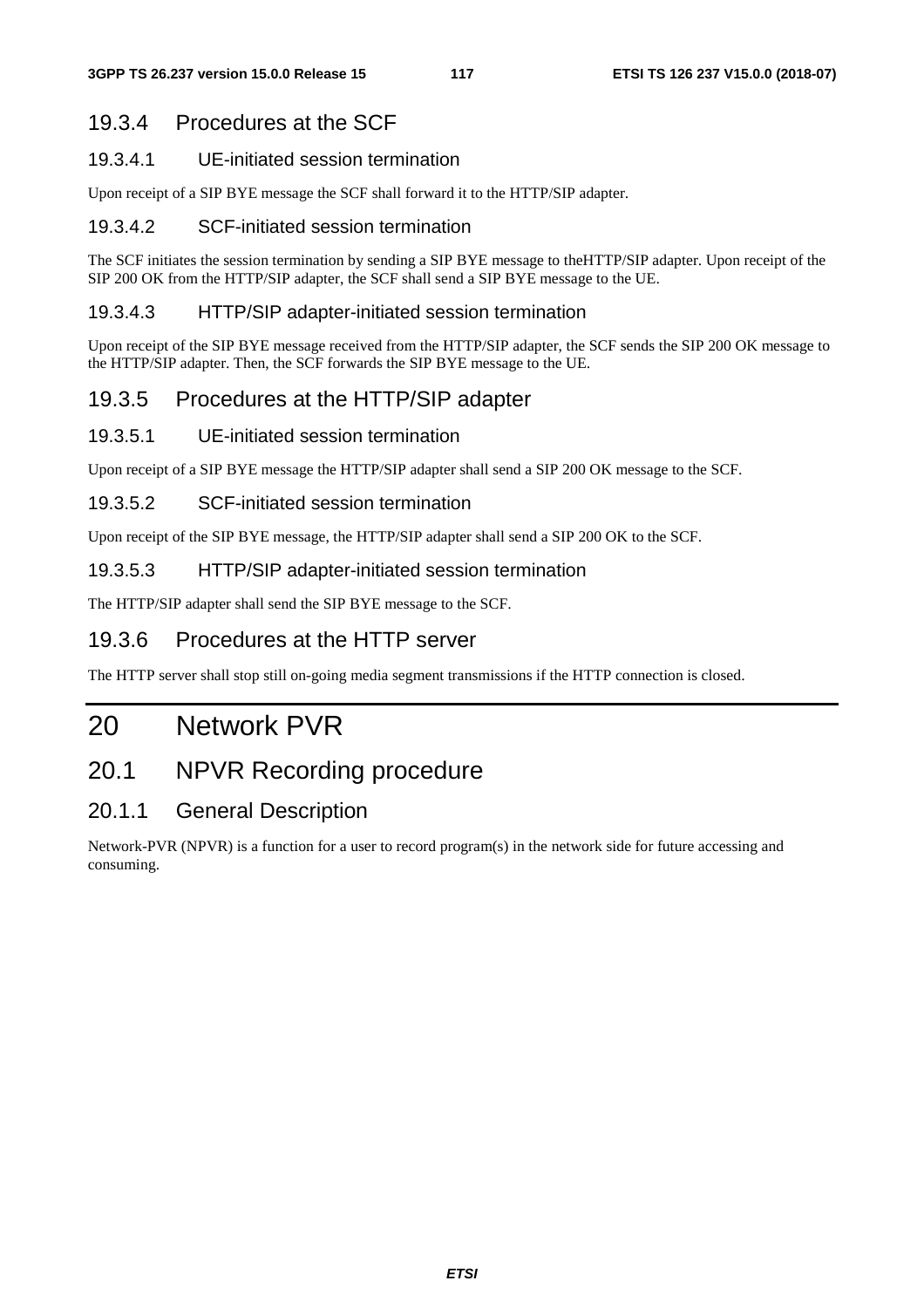

#### **Figure 45: NPVR**

The following is a description of the interactions in the flow:

1. The UE, on behalf of the user, issues a request to record a live program. The program can be either currently broadcasting program (instant recording) or a future program (scheduled recording). The record request includes the relevant information like program identifier, timing information, etc

2-3. Receiving the record request, the SCF first checks whether the program is recordable and whether the user has the right to record it. If fine, the SCF further checks whether the user has enough storage space. Following that, the SCF creates a context for the record request, and update the user's profile with the record status "record request captured".

4-5. The SCF responses to the user, notifying the acceptance of the record request.

6-7. For instant recording, the SCF starts the recording by selecting a proper PSS Adapter, and directing it to set up a delivery channel with a content source to receive content. The PSS service initialization procedure as defined in section 8.2.3 shall be used.

 For scheduled recording, the SCF creates a timer for the request. When the start time comes, the SCF directs and controls the Recording server for recording as the case for instant recording.

 Notes: Upon reception of more than one NPVR request for the same program, the SCF, based on local policy, may issue only one record request to Recording server. In this case, the SCF will update each of the requestor's user profile when recording status changes.

8. Once the NPVR request is started, the SCF will then update all the requestors' user profile with the recording status "recording started".

9-12. The PSS Adapter for NPVR setup and starts the recording according NPVR request; The Recording server retrieves the streamed content for live streaming service and records the content properly.

13-14. When recording completed, the Recording server send RTSP ANNOUNCE message to the PSS Adapter;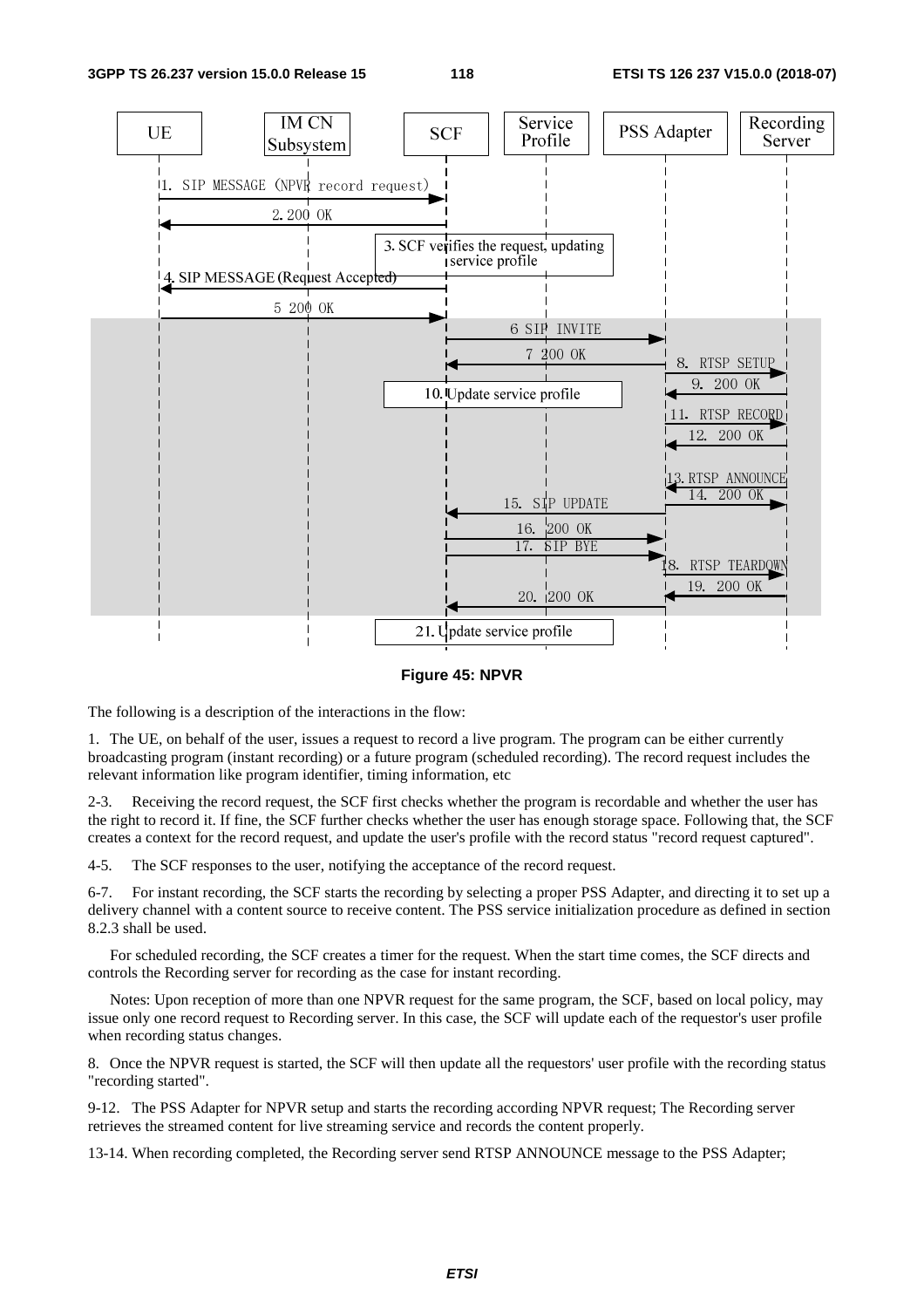Note: the Recording server may deliver the recorded content to a PSS Server for serving any NPVR retrieve, or store the content in itself and acting as PSS Server later. How to deliver the recorded content to another PSS server is out of scope of the present document.

15-16. The PSS Adapter send SIP UPDATE to SCF to indicate the ending of NPVR recording;

17-20. The SCF teardown the SIP session and the PSS Adapter teardowns the RTSP session for NPVR recording.

21. Once the NPVR request is completed, the SCF will then update all the requestors' user profile with the recording status "recording completed".

### 20.1.2 Procedures at UE

When UE initiates the request for NPVR Request, the UE shall issue a SIP MESSAGE according to TS 24.229 [7] with the following additions:

- The Request-URI shall be composed of a user and domain part as defined as follows:
	- The user part shall be "PSS\_PVR\_<content-id>" wherein content-id shall be globalContentID of the content to be recorded.
	- The domain part is the Service Provider domain name, obtained from SSF.
- The Content-Type of the message body shall be set to "application/3gpp-ims-pss-mbms-npvr+xml"
- The message body shall include XML document as defined in Annex N.
	- The NPVRRequest shall be present;
	- ProgramID : if present, identifies the content to be recorded; when occurs, shall be globalContentID retrieved from User Service Description
	- ServiceID: identifies live channel to be recorded; it shall be globalServiceID retrieved from User Service Description
	- RecordStartTime: indicates the time to start recording, where "0" or time before now implies instant recording, while other time implies scheduled recording;
	- RecordDuration: indicates the time duration of the recording;

Upon receiving a SIP MESSAGE, the UE shall identify it as a NPVR response by comparing the content type of the message body with "application/3gpp-ims-pss-mbms-npvr+xml". Following that, the UE shall response with 200 OK response.

### 20.1.3 Procedures at SCF

The SCF shall support the procedures specified in [TS124503] as applicable to an AS acting as a terminating SIP UA.

When receiving any NPVR request, the SCF shall first response with 200 OK, and then examine the request to see:

- If the user subscribed to the PVR service.
- If the program is allowed to recorded.
- If it is compatible with the user's profile (e.g. parental control level).
- If the new item to be recorded doesn't exceed the user's storage quota, by checking the user's profile.

The SCF shall then construct a SIP MESSAGE request towards the UE with the NPVR response. The content of the message shall be as follows:

- The Request-URI shall be set to the IMPU of the user.
- The Content-Type of the message body shall be set to "application/3gpp-ims-pss-mbms-npvr+xml"
- The message body shall include XML document as defined in Annex N.
	- The NPVRResponse shall be present;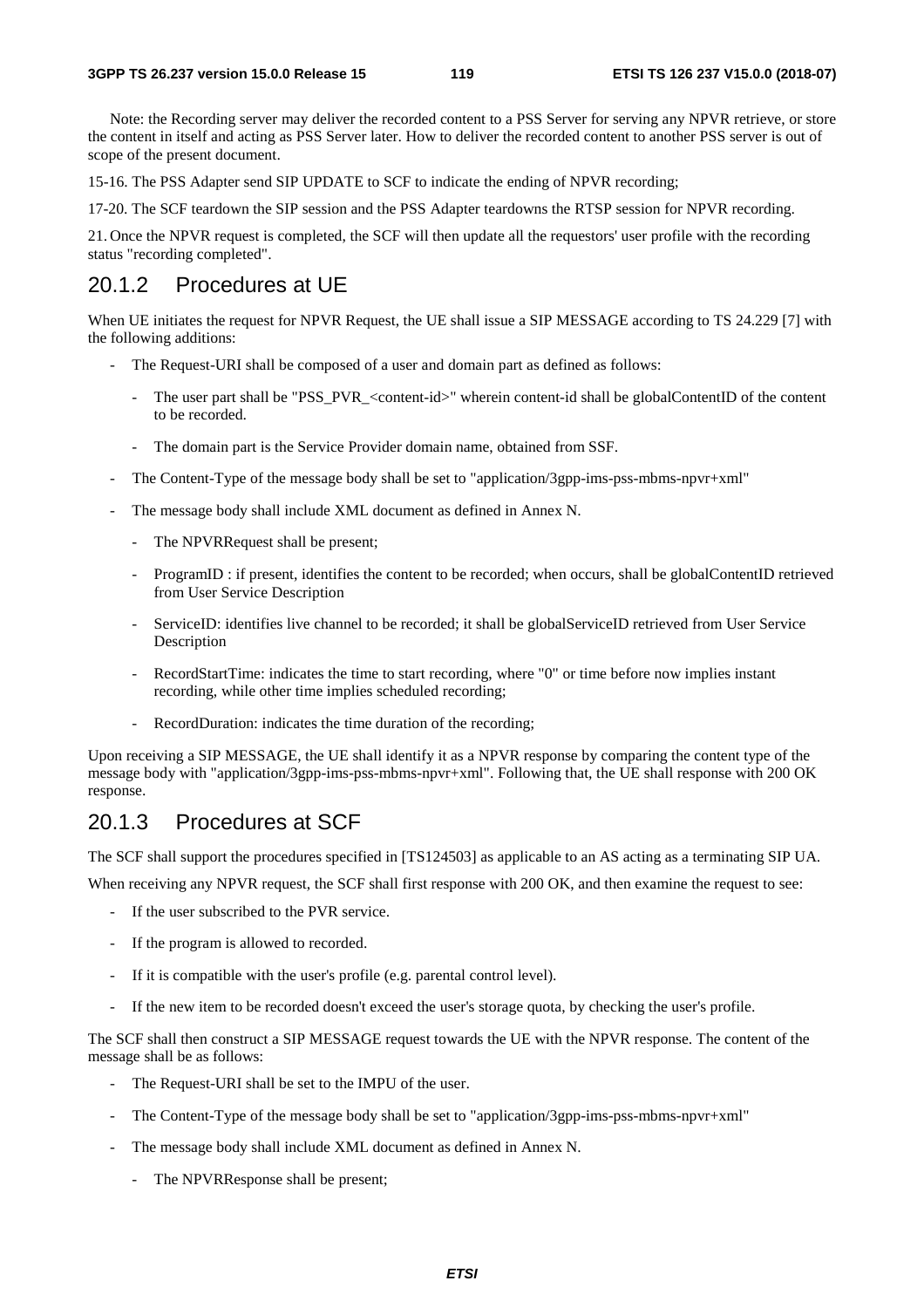Result: indicate the status of the NPVR request, i.e. Error or request accepted.

Following that, the SCF shall create a context for the request, register relevant information and update the user profile for that user, with the status for PVR changing to "Recording Captured", meaning that a NPVR request is pending execution.

For instant recording, the SCF starts the recording immediately by selecting a proper Recording Server, and sending a SIP INVITE message to the PSS Adapter to initialize a Recording Session.

For scheduled recording, the SCF creates a timer for the request. When the start time comes, the SCF starts the recording immediately by selecting a proper Recording Server, and sending a SIP INVITE message to the PSS Adapter to initialize a Recording Session.

Based on the local policy, the following should apply to avoid duplicated recording:

- Upon receiving a scheduled recording request, the SCF check whether the same program (identified by ServiceID and ProgramID) has been requested to record. If yes, the SCF shall not issue another NPVR request for the same content.
- Upon receiving an instant recording request, the SCF examines the status of the program. If the same program (identified by ServiceID and ProgramID) is already under recording, the SCF shall not issue another NPVR request for the same content.

When starting the recording, the SCF shall build the SIP INVITE message as follows:

- The Request-URI in the INVITE request shall be the IMPU of the selected Recording server
- The To header shall contain the same URI as in the Request-URI.
- The From header shall be set to "PSS\_PVR\_<content-id>@domain name", wherein content-id shall be globalContentID of the content to be recorded;

A NPVR request XML document and an SDP offer shall be included in the request body. The SDP offer shall be done in accordance with the parameters signalled in service selected information. The SDP offer at media level shall include the following elements:

- The m-line(s) shall be set to the media parameters retrieved via service selection procedures for the requested service.
- The c-line(s) shall be set according to the IP address retrieved via service selection procedures for the requested service.

Upon receiving the SIP UPDATE message from the PSS Adapter for NPVR, the SCF shall extract the NPVR recording result from the message and update the user profile of all the users who requested to record the content. Following that the SCF shall teardown the session by initiating a SIP BYE to the PSS Adapter.

### 20.1.4 Procedures at PSS Adapter

The PSS Adapter for NPVR shall support the following RTSP methods for NPVR session establishment and teardown control:

- SETUP (PSS Adapter to Recording server).
- RECORD (PSS Adapter to Recording server).
- ANNOUNCE (Recording server to PSS Adapter).
- TEARDOWN (PSS Adapter to Recording server).

Upon receipt of a SIP INVITE message, the PSS Adapter shall identify it as a NPVR request by the From header, and then performs the following actions:

- It shall resolve the RTSP URI based on the Request-URI, the SDP parameters and the selected Recording server.
- It shall construct and send the RTSP SETUP message(s) to setup the relevant media streams.
- Return the answer SDP to the SCF in the SIP 200 OK.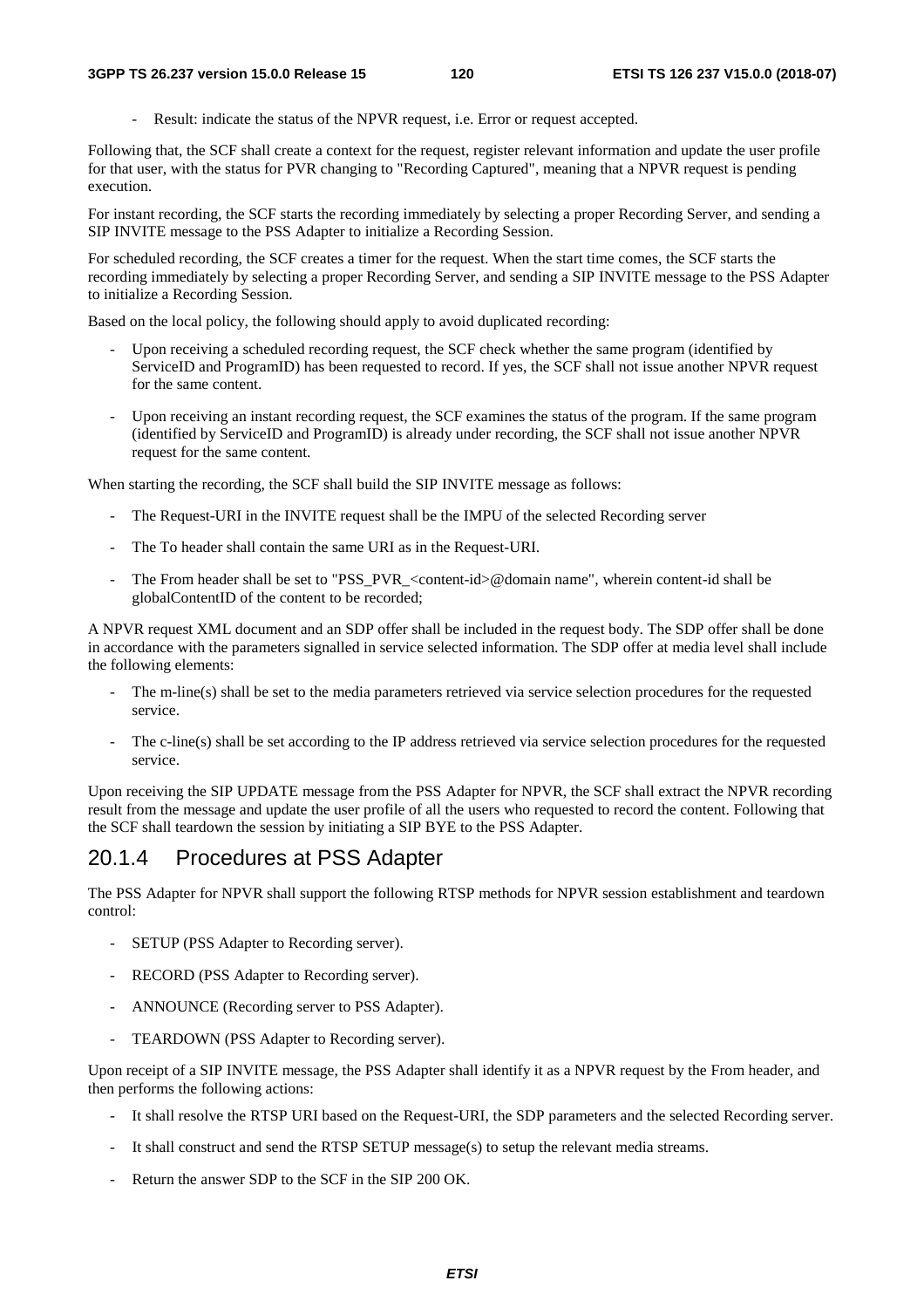The PSS Adapter shall construct the RTSP SETUP message according to the SIP INVITE as follows:

The Request-Line shall be present of format: Request-Line = Method SP Request-URI SP RTSP-Version CRLF:

- Method field is set to SETUP;
- RTSP-Version field to be set of RTSP/1.0.

The CSeq header field is set to a value allocated by PSS Adapter according to RFC 2326 [25]

The transport header field:

- the protocol and profile sub-fields together are set to a value of the protocol sub-field of the corresponding "m=" line in the SDP offer,
- the unicast  $\vert$  multicast parameter is set according to the "c=" line.
- The destination parameter is set to a value of the "c=" line in the SDP offer,
- The RTP port value is set to the value of the port sub-field of the corresponding "m=" line in the SDP offer, and the RTCP port value is set to a value of the RTP port value plus 1.

The PSS Adapter may send multiple RTSP SETUP messages if multiple media delivery channels are carried within the SDP offer. In this case, the pipeline of multiple RTSP SETUP messages may be supported.

When receiving a RTSP 200 OK response from the Recording server, the PSS Adapter parses the response, constructs a SIP 200 OK response with the final SDP, and sends the SIP 200 OK response to the SCF.

Following that, the PSS Adapter shall further send RTSP RECORD message to the Recording server to start the recording. In the message the range header shall be set according to the time duration of the NPVR request.

Upon receiving the RTSP ANNOUNCE with NPVR result, the PSS Adapter shall initiate a SIP UPDATE message to the SCF. The content of the SIP UPDATE message shall be as following:

- The Request-Line shall be set to "PSS\_PVR <content-id>@domain name", wherein content-id shall be globalContentID of the content to be recorded
- The To header shall contain the same URI as in the Request-URI.
- The From header shall be set to the IMPU of the selected Recording server;
- The body shall contain the XML document received from the Recording server, with necessary information (i.e. ProgramID, ServiceID, etc.) added;

Upon receiving SIP BYE message from the SCF, the PSS Adapter shall respond with a 200 OK and send a RTSP TEARDOWN message to the Recording server.

### 20.1.5 Procedures at Recording server

The Recording server shall conform toRFC 2326 [25].

Upon receiving a RTSP SETUP request, the Recording server shall validate the request and setup content delivery channel(s) according to the SDP.

Upon receiving the RTSP RECORD request, the Recording server shall start to record the media properly according to the time in range header.

When finishing the recording, the Recording server shall issue a RTSP ANNOUNCE message to the PSS Adapter to report the record result. Within the message body, the Recording server shall include a XML body associated with the appid "urn:3gpp:npvr:2010:IMS-PSS-MBMS". In the XML document, the NPVRResponse shall be present and the parameters shall be set:

- Result: the result of the recording (i.e. Completed, Error).
- AccessURL: the identifier reference to the recorded content, for UE to request later.

Upon receiving the RTSP TEARDOWN message, the Recording server shall teardown the PSS Recording Session according to RFC 2326.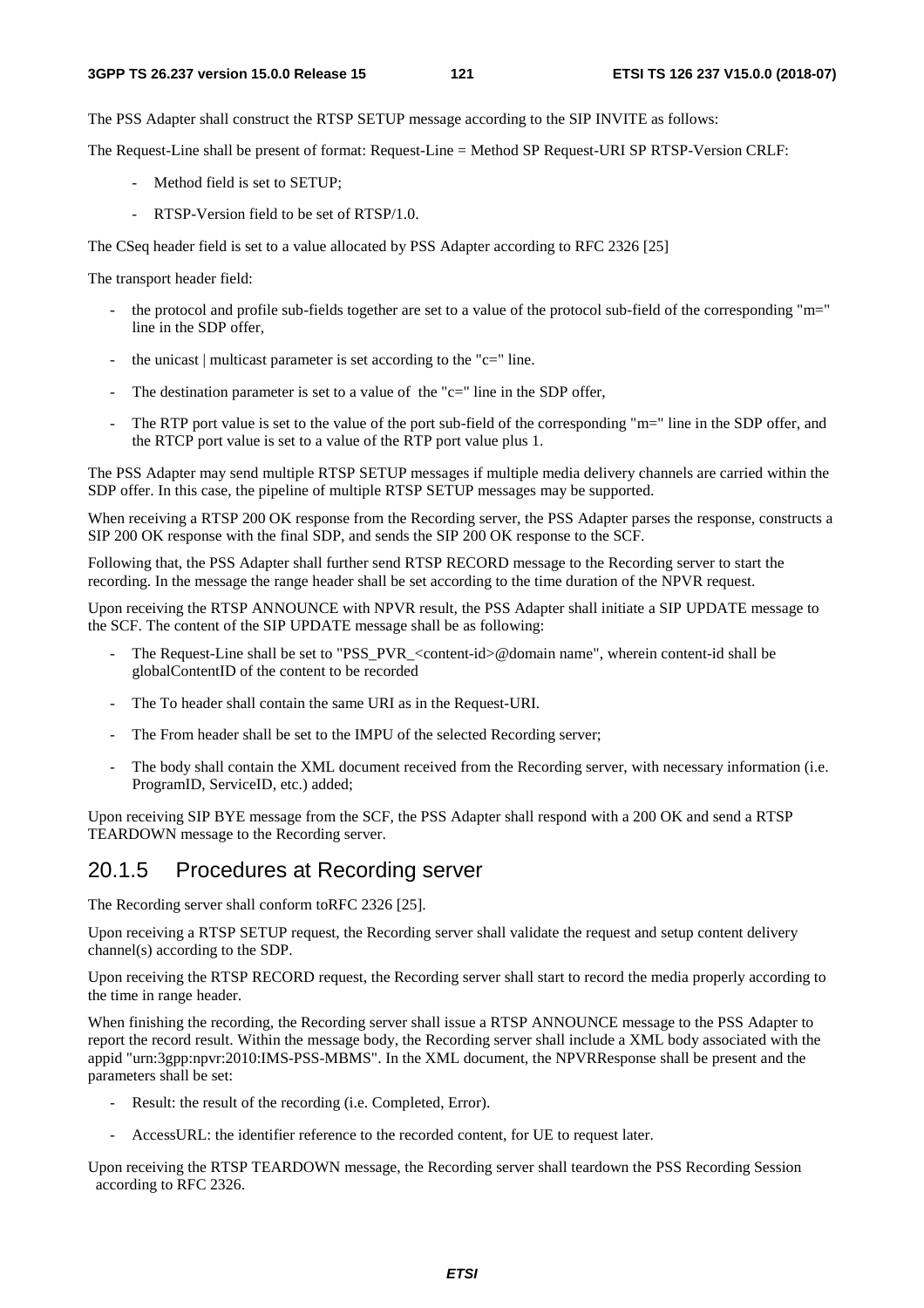# 20.2 NPVR Retrieving

### 20.2.1 Procedures at UE

After the recording is finished, the UE can get the AccessURL as identifier of the recorded content by checking the user profile.

To consume the recorded content, the UE shall perform PSS session initialization procedure as defined in sub-clause 8.2.3.2, with the following additions:

The Request-URI shall be "PSS\_COD\_<content-id>", where the content-id shall be set to the AccessURL.

### 20.2.2 Procedures at SCF

The SCF shall perform the procedure as defined in sub-clause 8.2.3.3.

### 20.2.3 Procedures at PSS Adapter

The PSS adapter shall perform the procedure as defined in sub-clause 8.2.3.4.

### 20.2.4 Procedures at PSS server

The PSS server shall perform the procedure as defined in sub-clause 8.2.3.5.

# 21 Content Referral Service (CRS)

Content referral service has two different scenarios, namely user initiated content referral service and service provider initiated content referral service. They are specified in sub-clauses 21.1 and 21.2, respectively.

## 21.1 User Initiated CRS

### 21.1.1 General Description

Content referral service enables a user to recommend a PSS or MBMS user service to another user.

Following is a general call flow for user initiated content referral service



#### **Figure 46: User initiated content referral service**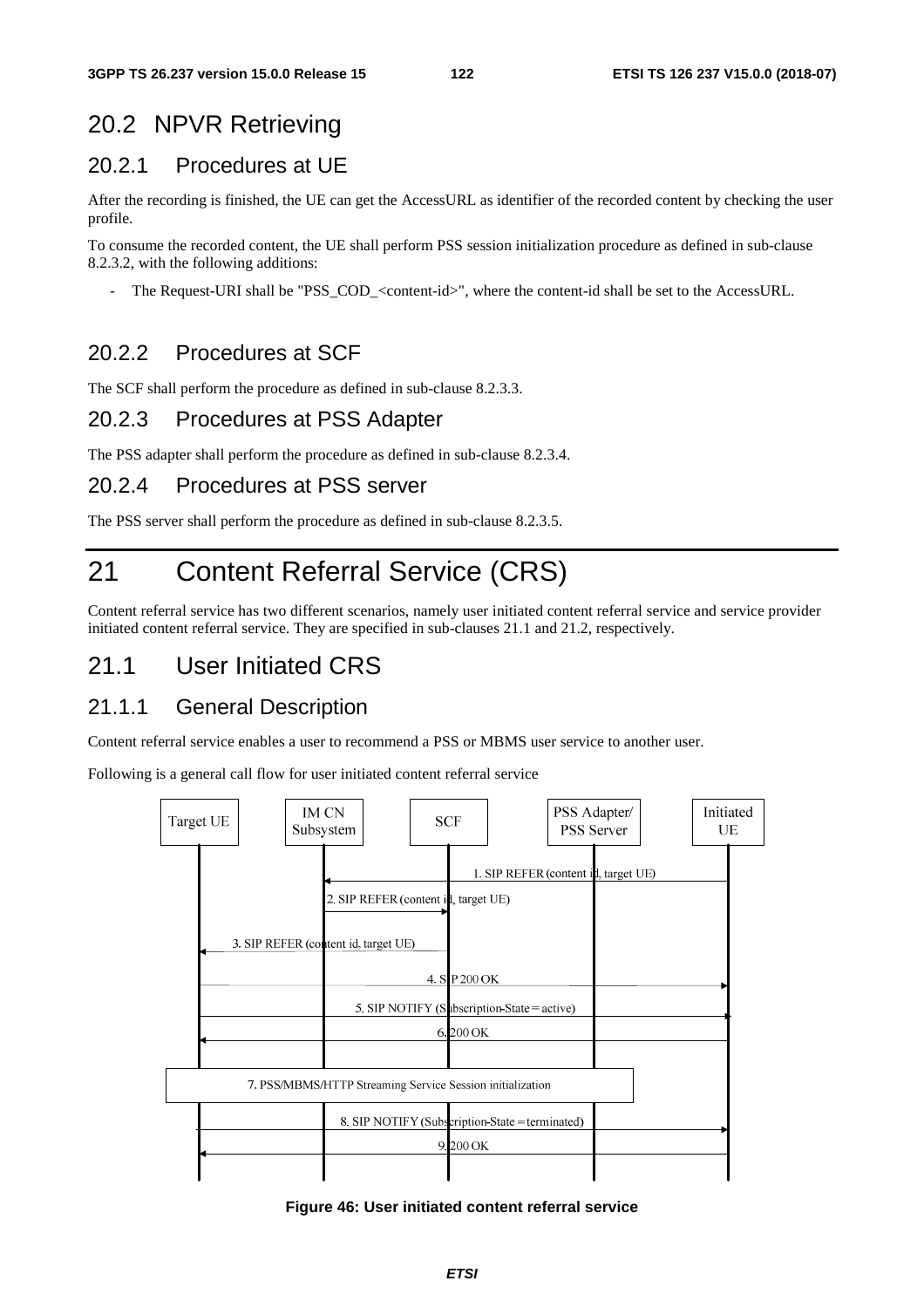- 1-2 The Initiated UE issues a content referral request through the IM CN Subsystem to the SCF. The request carries the necessary parameters indicating the type of the recommended service, (e.g. PSS, MBMS or HTTP Streaming service), content identifier, identifier of target UE.
- 3 The SCF performs service authorization, to check:
- If the initiated UE is allowed to perform content referral service;
- If the target UE/User accepts content referral service from the initiated UE;
- Following that, the SCF forwards content referral service request through the IM CN Subsystem to the target UE. And the user of target UE may deny the request even if the SCF authorized.
- 4 The target UE sends a proper response to the initiated UE.
- 5 The target UE issues a SIP NOTIFY to the initiated UE through the IM CN Subsystem, indicating the session initialization of the recommended service is about to start.
- 6. The initiated UE response with 200 OK.
- 7 The target UE initiates the service indicated in the content referral service request, e.g.
- PSS session initiation as per the procedures defined in clause 8.2.3, or
- MBMS session initiation as per the procedures defined in clause 8.3.3
- 8 The target UE issues a SIP NOTIFY to the initiated UE, indicating the session initialization of the recommended service is done.
- 9. The initiated UE response with 200 OK.

### 21.1.2 Procedure at Initiated UE

When the initiated UE wants to recommend a PSS or MBMS user service to the target UE, the initiated UE shall issue a SIP REFER request to target UE as defined in [43], and the REFER message is routed to SCF. The content of the SIP REFER request shall be as follows:

- The Request-URI in the REFER request shall be set to the IMPU of the target UE;
- From shall be set to the IMPU of the initiated UE;
- To headers shall be set to the public GRUU or the IMPU of the target UE;
- Refer-To shall include the following parameters:
	- the SIP URI shall be set to:
		- "PSS\_COD\_<content-id>@<Domain name>" for CoD service, wherein content-id shall be globalContentID defined in [27].
		- the well known PSI (Public Service Identifier) for live service, i.e. Live Stream@<Domain name>.
	- the "method" shall be set to "INVITE".
- Content-Type: shall be set to "application/3gpp-ims-pss-mbms-bookmark+xml", if the message body contains a bookmark.
- The message body may contain a bookmark as defined in annex J, to indicate the recommended start time of the recommended service.

When receives the NOTIFY message, the initiated UE shall send a 200 OK to the target UE.

### 21.1.3 Procedure at SCF

Upon receiving a SIP REFER request, the SCF shall check:

If the initiated UE is allowed to perform content referral service;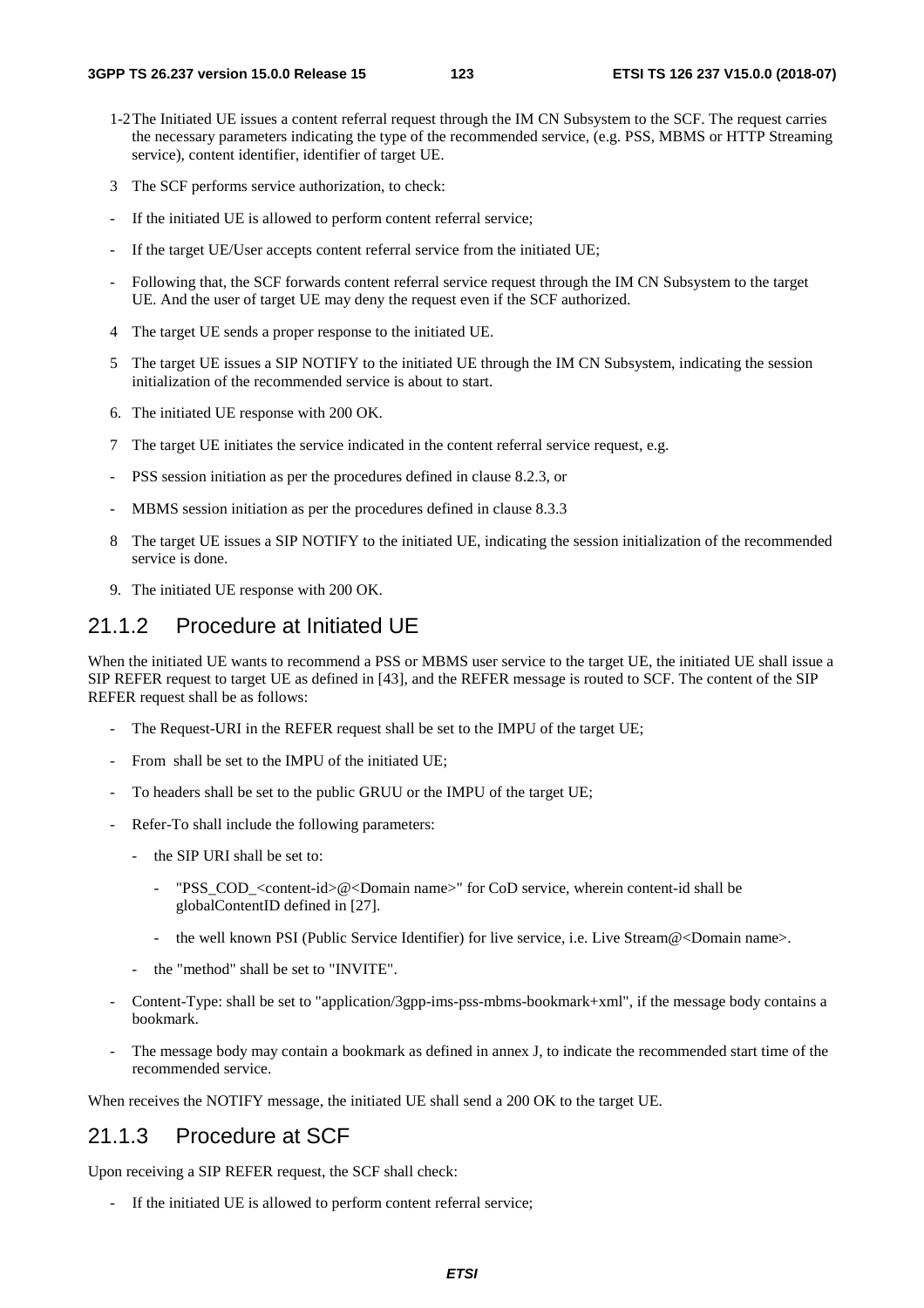If the target UE/User accepts content referral service from the initiated UE, which is set beforehand;

If the request is authorized, the SCF then forwards the request to the target UE.

### 21.1.4 Procedure at Target UE

When receiving a SIP REFER request, the target UE shall check whether or not it is capable of initiating the indicated PSS or MBMS user service, if the target UE is capable of initiating the service, the target UE shall send a 202 message immediately, and the 202 message shall be the same as the received REFER request except the "contact" head field:

Contact shall be set to the IMPU of the target UE;

Then the target UE shall send an immediate NOTIFY message as defined in [43], to initiated UE for informing the status. The NOTIFY message shall be set as follows:

- From shall be set to the IMPU of the target UE;
- To headers shall be set to IMPU of the initiated UE;
- Content-Type shall be set to "message/sipfrag";
- Event shall be set to "refer";
- Subscription-State shall be set to "active";

When the target UE have sent the NOTIFY message, it shall initiate the PSS or MBMS service initialization according to the "Refer-To" message header of the REFER. If the REFER request further contains a bookmark, the target UE shall start the consumption of the service at the time point indicated in the bookmark.

After completion of the service initiation, it shall send another NOTIFY message to initiated UE, and the "Subscription-State" of such NOTIFY message shall be set to "terminated".

### 21.2 Service Provider Initiated CRS

### 21.2.1 General Description

The service provider initiated CRS service procedures include 3 major steps:

- 1) CRS event detection. This step is triggered according to service provider's policy or user profile. The events may include new content arrival referral, presence update, request from the UE, channel change report from UE etc.
- 2) CRS information generation for specific user according to the preconfigured content referral policy. The CRS info includes one or more content identifiers (Annex O), identifying the recommended content. The user profile (e.g. user preference, watching habits etc) is used for filtering/sorting of CRS info.
- 3) CRS information delivery to the UE. SCF sends SIP MESSAGE containing the generated CRS information to the UE.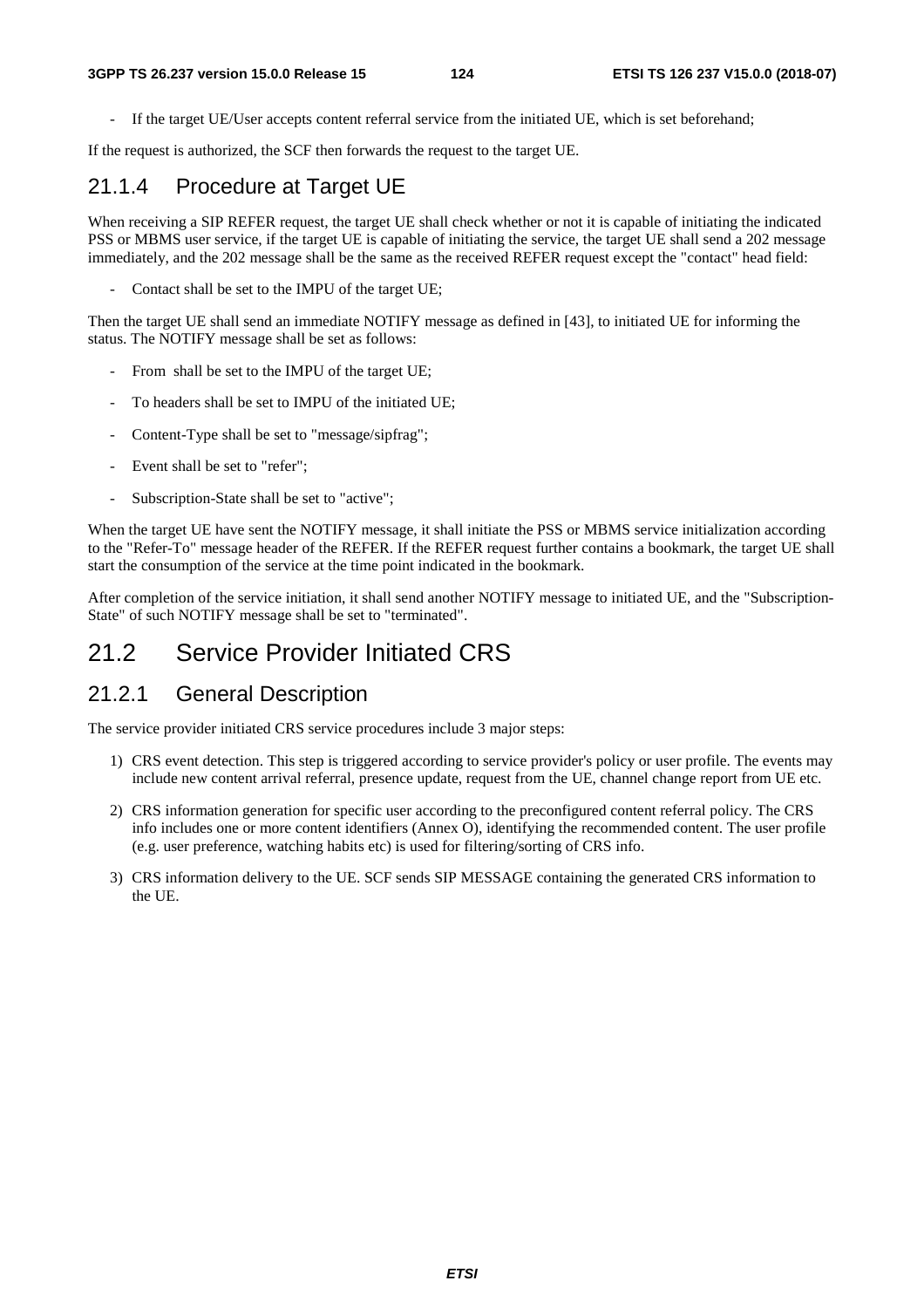#### **3GPP TS 26.237 version 15.0.0 Release 15 125 ETSI TS 126 237 V15.0.0 (2018-07)**



**Figure 47: Procedure for CRS provided by SCF** 

### 21.2.2 Procedure at Initiated UE

Upon reception of a SIP MESSAGE request, the UE shall identify it as a content referral message by comparing the Content-Type header with "application/3gpp-ims-pss-mbms-contentreferral+xml". Following that, the UE shall parse the XML document according to the schema defined in Annex O, and then take appropriate further action, e.g. initiate a PSS session as defined in sub-clause 8.2.3.2

### 21.2.3 Procedure at SCF

Upon detection of a CRS event for a user, the SCF shall generate a SIP MESSAGE request and send it to the target UE via IM CN Subsystem

The contents of the above SIP MESSAGE request shall be as follows:

- The Request-URI of the SIP MESSAGE request shall be set to the IMPU of the target UE.
- The From header shall be set to the SIP URI of the SCF.
- The To header shall be set to the IMPU of the target UE.
- The Content-Type header shall be set to "application/3gpp-ims-pss-mbms-contentreferral+xml".
- The message body shall carry an XML document conforming to the XML schema defined in annex Y:
	- ContentIdentifier shall be set to the content identifier related to the referral, if present;
	- ReferralSender shall be set to the identifier of the originator who provides the referral, if present;
	- ReferralReceiver shall be set to the identifier of target UE, if present.
	- ContentReferralInfo shall be set to the information for content referral;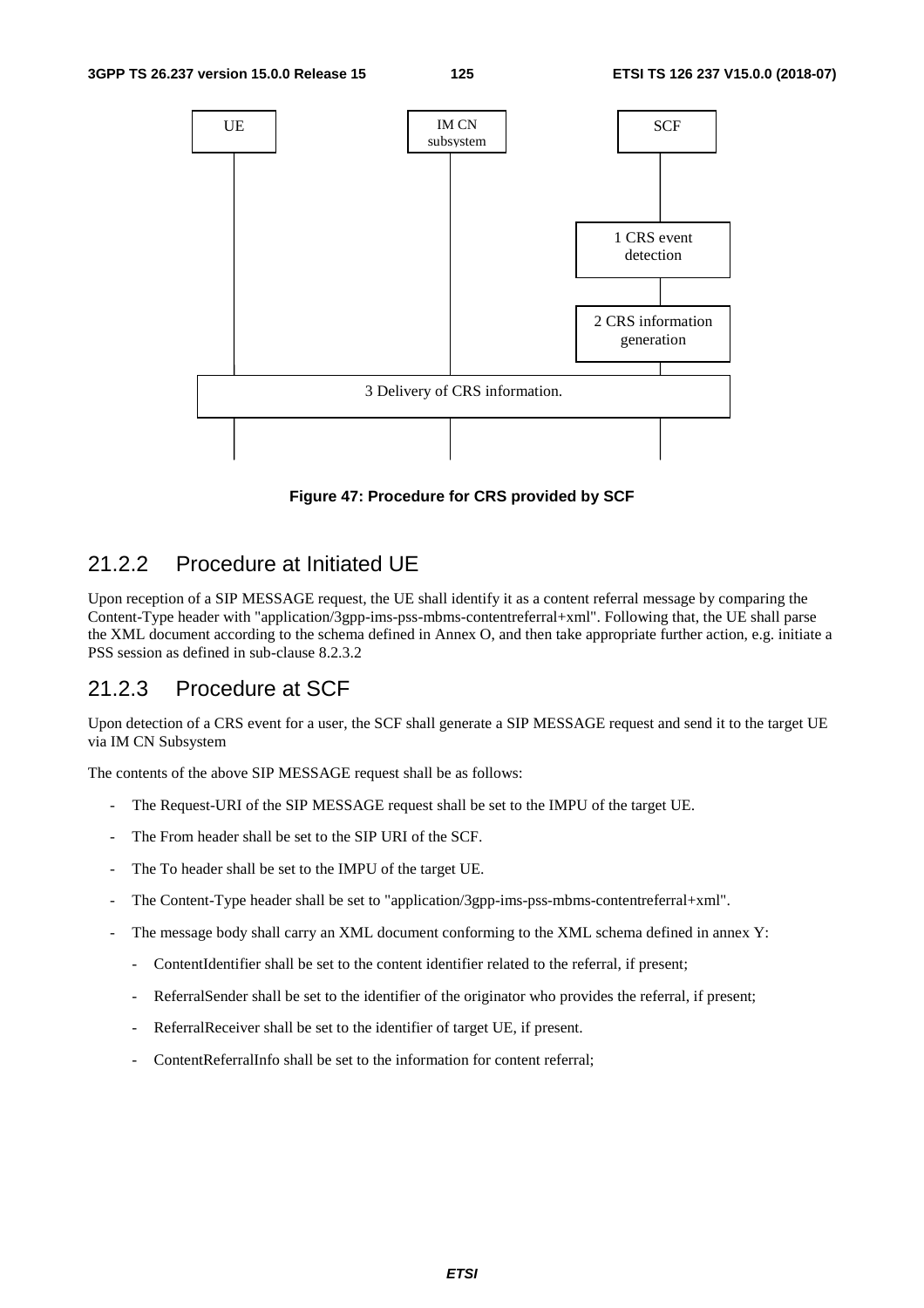# Annex A (normative): 3gpp\_rtsp application

The 3gpp\_rtsp application defines a set of RTSP parameters. An RTSP parameter is included in "a=fmtp" line of the SDP and is expressed in the form of parameter=value.

a=fmtp:3gpp\_rtsp <parameter name>=<value>

The "version" parameter sets the "version-number" representing the version of RTSP that will be used in the RTSP media stream. The version number shall be "1.0" in this version of the specification. The RTSP version shall be included in all SDP offers and answers. The same version shall be used by all entities.

a=fmtp:3gpp\_rtsp version=<version-number>

To exchange RTSP header fields within the SIP offer/answer, the RTSP media stream allows for attributes with the following format:

a=fmtp:3gpp\_rtsp h-<header-name>=<header-value>,

where "header-name" is the name of the RTSP header field being described and "header-value" is the value of the RTSP header field. The value of the header-name is case insensitive. The value of the header-value is interpreted according to the rules of RTSP. The list of authorized headers in the SIP offer/answer is as follows:

- Session: this is the RTSP session id as established by the PSS adapter to be used for further RTSP transactions.
- Offset: this is a range value to be used in the first PLAY request by the UE.
- Supported" header filed with the following feature tags (see 3GPP TS 26.234 [8]):
	- "3gpp-switch" feature-tag, clause 5.5.4.2.
	- "3gpp-switch-req-sdp" feature-tag, clause 5.5.4.3.
	- "3gpp-switch-stream" feature-tag, clause 5.5.4.4.
- Require (see 3GPP TS 26.234 [8]).
- Pipelined-Requests (see 3GPP TS 26.234 [8]).
- 3GPP-Adaptation (see 3GPP TS 26.234 [8]).

UE, PSS Servers and PSS adapters shall support all these headers and feature tags.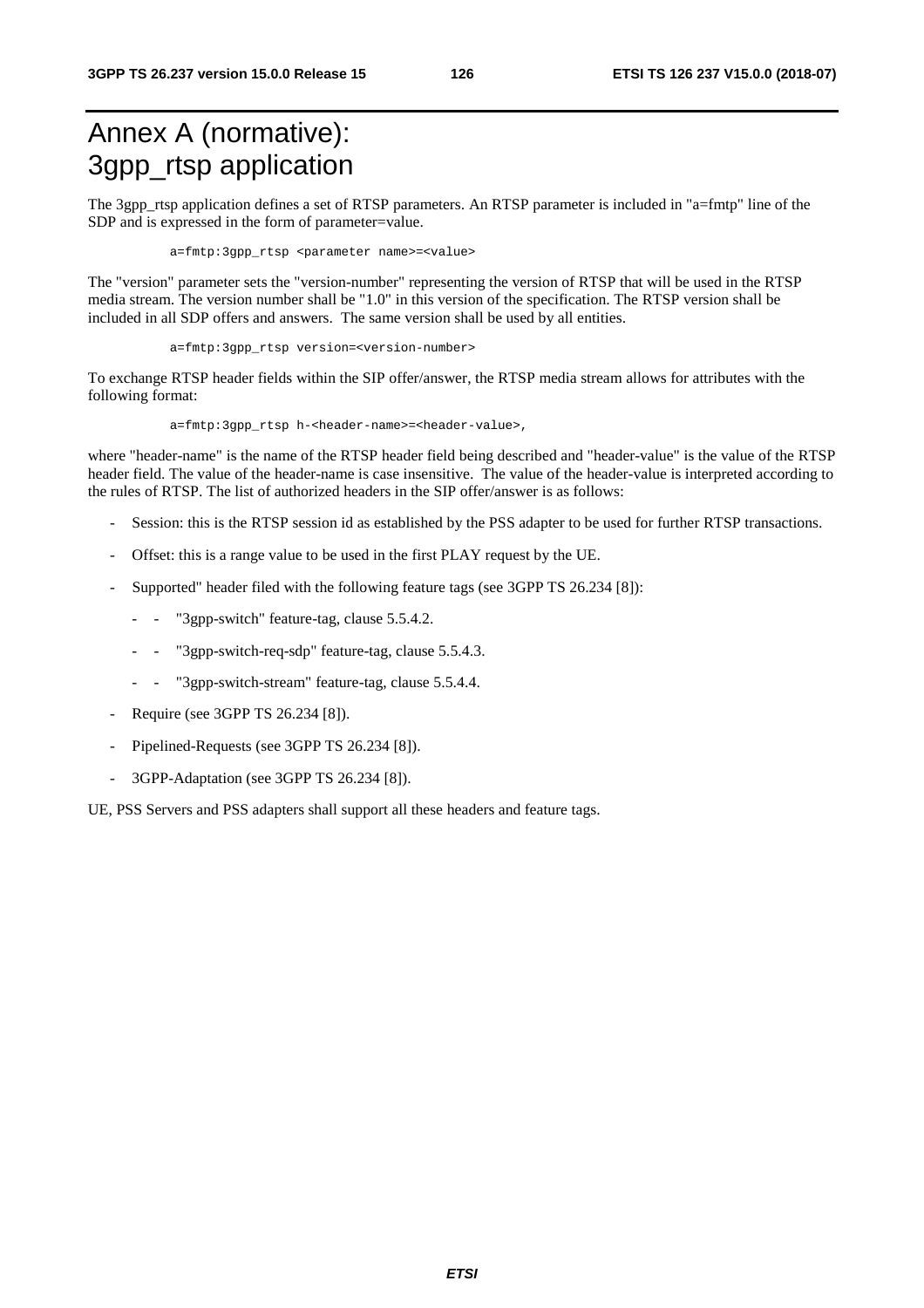# Annex B (informative): **Examples**

Void (TBD).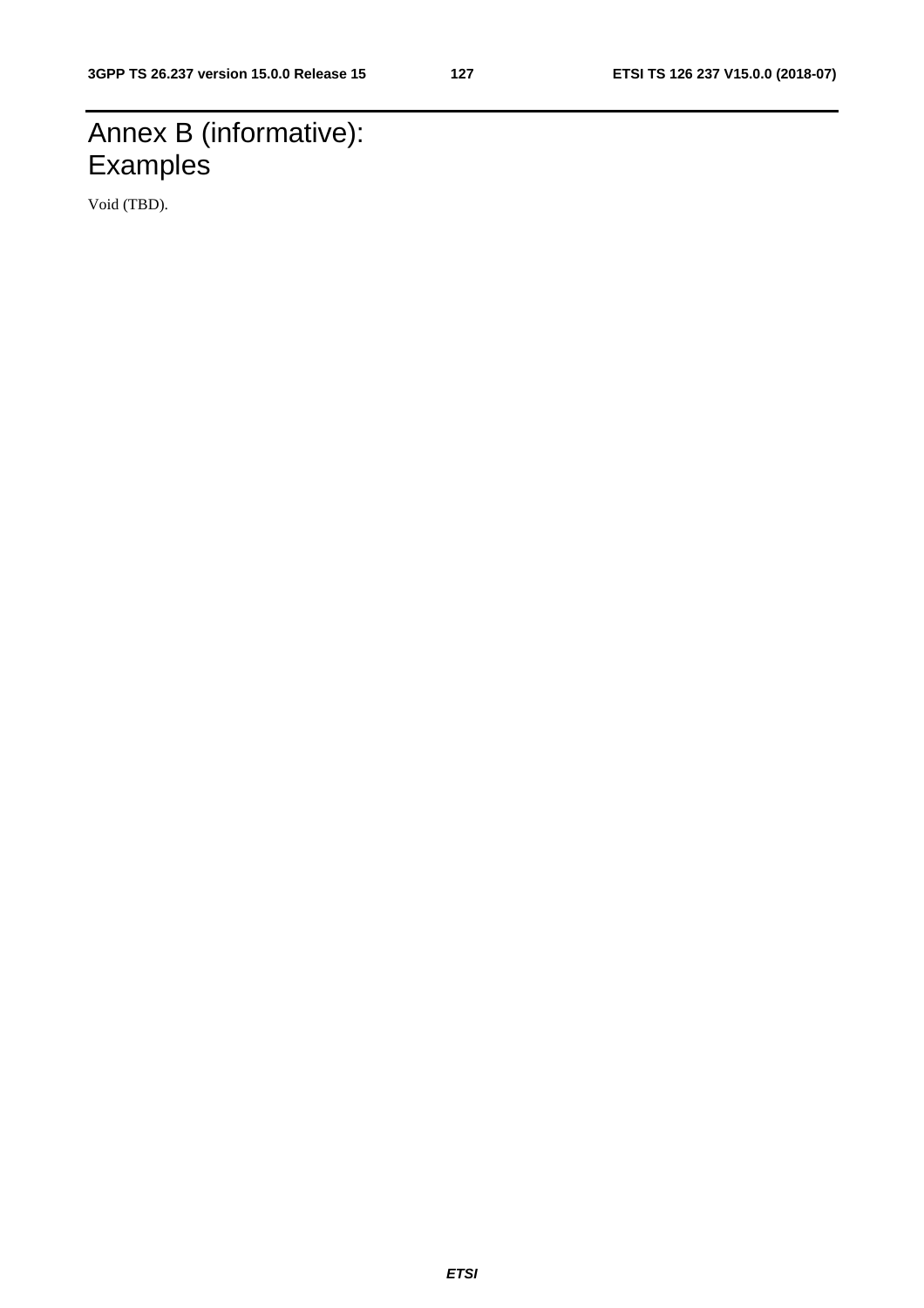Annex C (normative): Void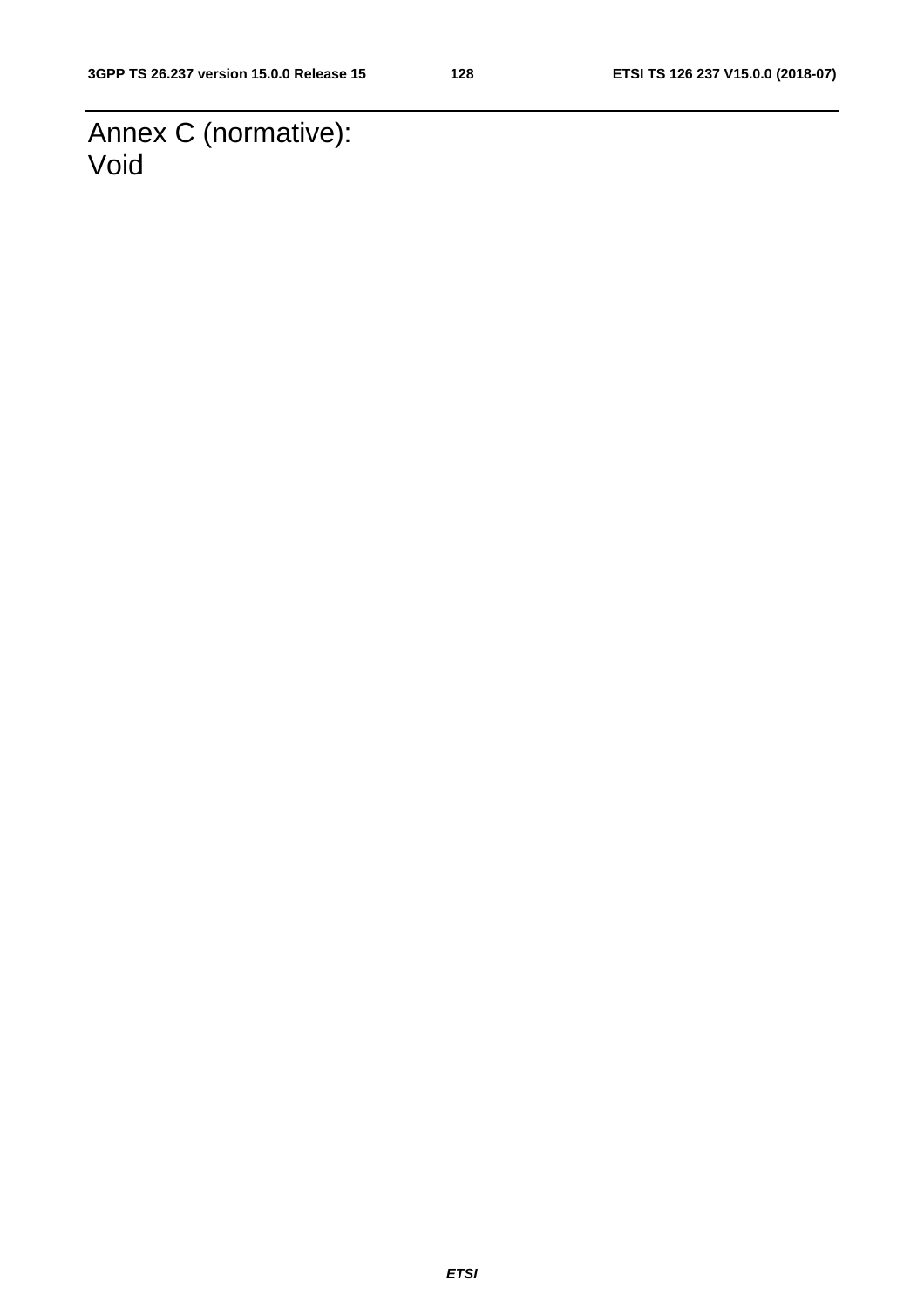# Annex D (normative): XML Schema for PSS and MBMS commands

```
<?xml version="1.0" encoding="UTF-8"?> 
<xs:schema xmlns:xs="http://www.w3.org/2001/XMLSchema" 
xmlns:pss="urn:org:etsi:ngn:params:xml:ns:PssContentSwitchData" 
xmlns:mbms="urn:org:etsi:ngn:params:xml:ns:MbmsContentSwitchData" 
xmlns:local="urn:org:etsi:ngn:params:xml:ns:PssMbmscommand" 
targetNamespace="urn:org:etsi:ngn:params:xml:ns:PssMbmscommand" elementFormDefault="qualified" 
attributeFormDefault="unqualified"> 
     <xs:import namespace="urn:org:etsi:ngn:params:xml:ns:PssContentSwitchData" 
schemaLocation="PssSwitchData.xsd"/> 
     <xs:import namespace="urn:org:etsi:ngn:params:xml:ns:MbmsContentSwitchData" 
schemaLocation="MbmsSwitchData.xsd"/> 
     <xs:element name="ImsPssMbmsCommand"> 
     <xs:complexType> 
         <xs:choice> 
         <xs:element name="PssSwitch" type="local:tPssSwitch" minOccurs="0" maxOccurs="unbounded"/> 
         <xs:element name="MbmsSwitch" type="local:tMbmsSwitch" minOccurs="0" maxOccurs="unbounded"/> 
           </xs:choice> 
     </xs:complexType> 
     </xs:element> 
     <xs:complexType name="tPssSwitch"> 
             <xs:choice> 
         <xs:element ref="pss:PssSwitchData"/> 
         </xs:choice> 
     </xs:complexType> 
     <xs:complexType name="tMbmsSwitch"> 
         <xs:choice> 
             <xs:element ref="mbms:MbmsSwitchData"/> 
         </xs:choice> 
        </xs:complexType> 
</xs:schema>
```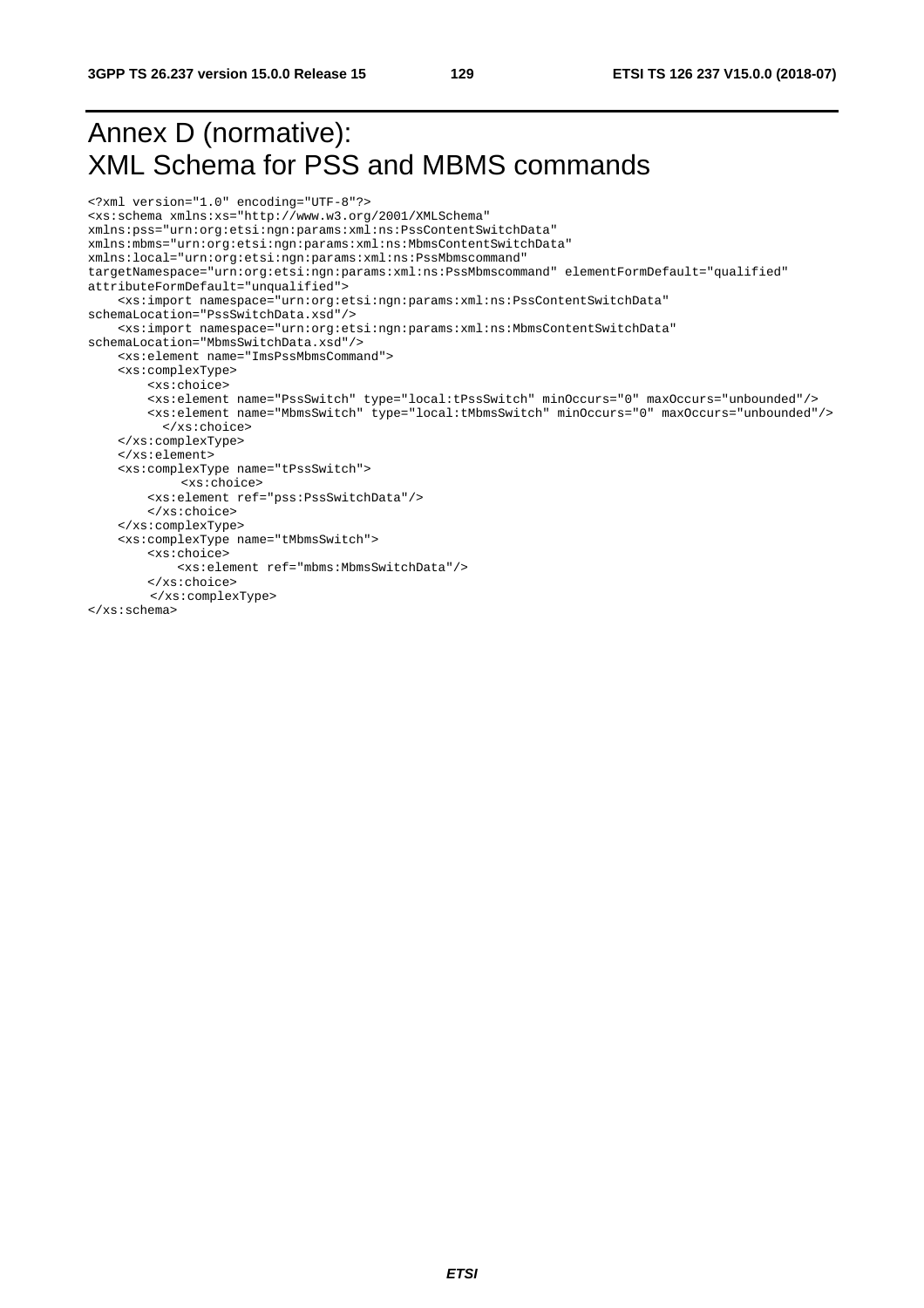# Annex E (normative): XML Schemas for the PSS content switch data

This annex specifies XML schemas for PSS content switch data:

```
<?xml version="1.0" encoding="UTF-8"?> 
<xs:schema xmlns:xs="http://www.w3.org/2001/XMLSchema" 
xmlns="urn:org:etsi:ngn:params:xml:ns:PssContentSwitchData" 
targetNamespace="urn:org:etsi:ngn:params:xml:ns:PssContentSwitchData" elementFormDefault="qualified" 
attributeFormDefault="unqualified"> 
     <xs:element name="PssSwitchData"> 
                         <xs:complexType> 
              <xs:sequence> 
     <xs:element name="ContentID" type="xs:string" minOccurs="0"/> 
     <xs:element name="DateTime" type="xs:dateTime" minOccurs="0"/> 
     <xs:element name="Extension" type="tExtension" minOccurs="0"/> 
     <xs:any namespace="##other" processContents="lax" minOccurs="0" maxOccurs="unbounded"/> 
              </xs:sequence> 
         </xs:complexType> 
     </xs:element> 
     <xs:complexType name="tExtension"> 
          <xs:sequence> 
     <xs:any processContents="lax" minOccurs="0" maxOccurs="unbounded"/> 
          </xs:sequence> 
     </xs:complexType> 
</xs:schema>
```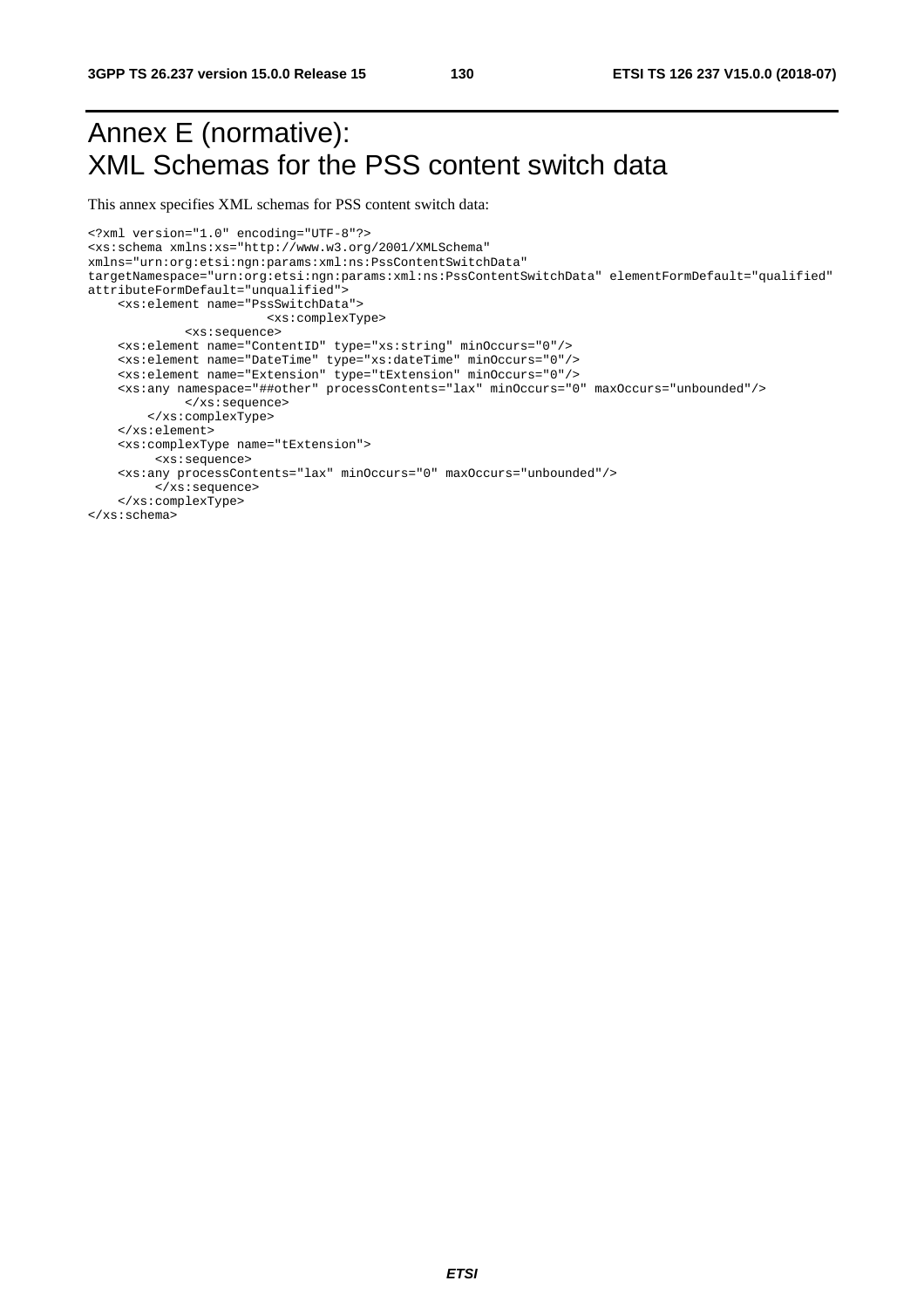# Annex F (normative): XML Schemas for the MBMS content switch data

This annex specifies XML schemas for MBMS content switch data:

```
<?xml version="1.0" encoding="UTF-8"?> 
<xs:schema xmlns="urn:org:etsi:ngn:params:xml:ns:MbmsContentSwitchData" 
xmlns:xs="http://www.w3.org/2001/XMLSchema" 
targetNamespace="urn:org:etsi:ngn:params:xml:ns:MbmsContentSwitchData" 
elementFormDefault="qualified" attributeFormDefault="unqualified"> 
     <xs:element name="MbmsSwitchData"> 
          <xs:complexType> 
                <xs:sequence> 
                      <xs:element name="ServiceId" type="xs:string" minOccurs="0"/> 
     <xs:element name="ProgrammeId" type="xs:string" minOccurs="0"/> 
 <xs:element name="DateTime" type="xs:dateTime" minOccurs="0"/> 
 <xs:element name="Extension" type="tExtension" minOccurs="0"/> 
     <xs:any namespace="##other" processContents="lax" minOccurs="0" maxOccurs="unbounded"/> 
               </xs:sequence> 
         </xs:complexType> 
     </xs:element> 
     <xs:complexType name="tExtension"> 
          <xs:sequence> 
     <xs:any processContents="lax" minOccurs="0" maxOccurs="unbounded"/> 
         </xs:sequence> 
     </xs:complexType> 
</xs:schema>
```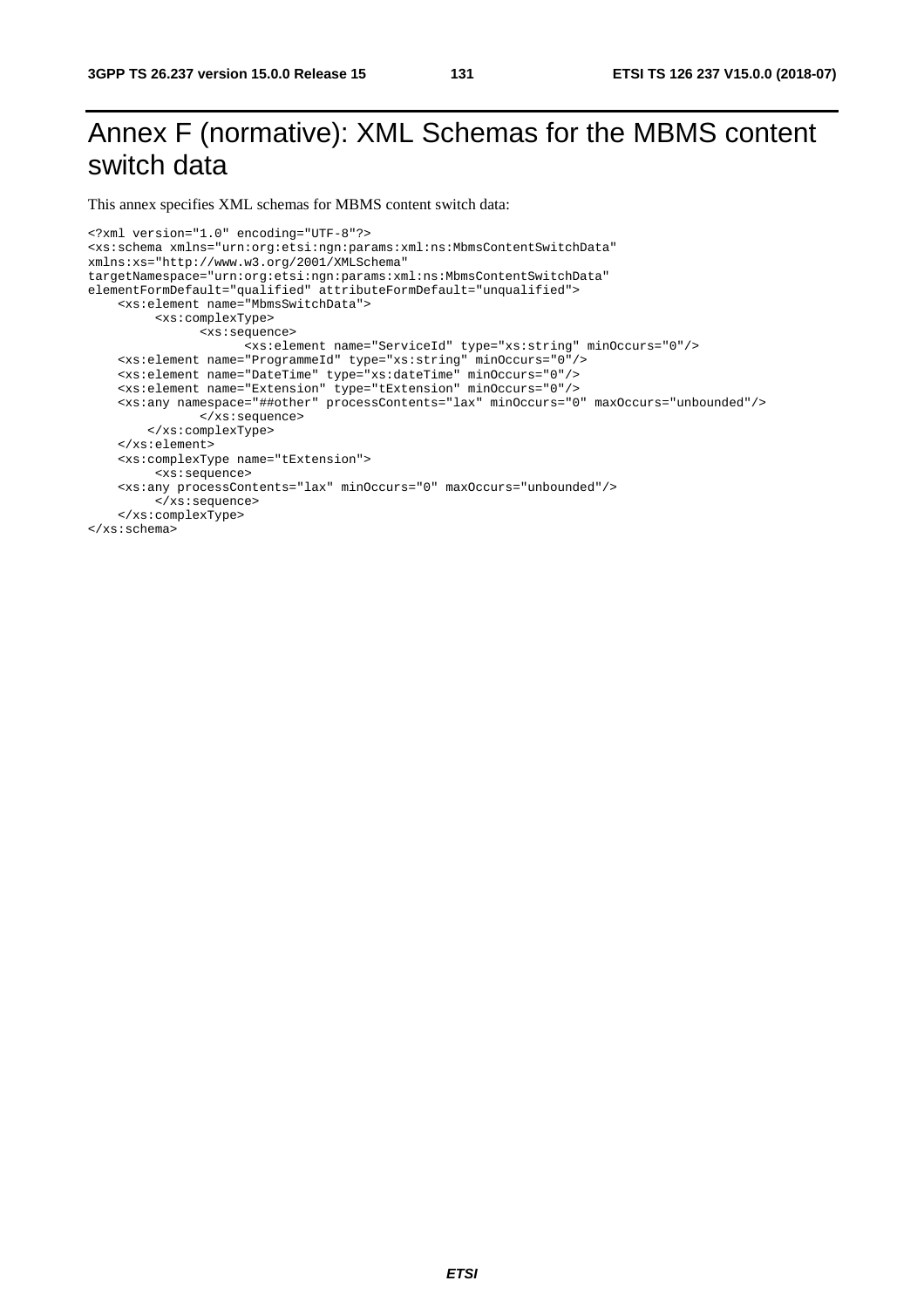# Annex G (normative): XML Schema for PSS and MBMS UE Device Capabilities

This XML Schema defines the UE device capabilities that are signalled by the UE within the body of the SIP SUBSCRIBE request when attaching to the service. Another document is also part of the body to describe PSS Capabilities as defined in TS 26.234.

```
<?xml version="1.0" encoding="UTF-8"?> 
<xs:schema 
targetNamespace="urn:3GPP:metadata:2008:IMS-PSS-MBMS:UECap" 
xmlns:xs="http://www.w3.org/2001/XMLSchema" 
elementFormDefault="qualified" attributeFormDefault="unqualified"> 
     <xs:annotation> 
     <xs:documentation xml:lang="en"> 
Defines the capabilities of the UE that is currently associated with the user 
  </xs:documentation> 
     </xs:annotation> 
     <xs:element name="UEInformation" type="tUEProfile"/> 
     <xs:complexType name="tUEProfile"> 
         <xs:sequence> 
         <xs:element name="UserEquipmentModelName" type="xs:string"/> 
         <xs:element name="UserEquipmentModelVersion" type="xs:string"/> 
         <xs:element name="UserEquipmentID" type=" tUEID"/> 
         <xs:element name="UserEquipmentClass" type="tUserEquipmentClass"/> 
         <xs:element name="UserEquipmentMBMSCapable" type="xs:boolean"/> 
         </xs:sequence> 
     </xs:complexType> 
     <xs:simpleType name="tUEID" final="list restriction"> 
<xs:annotation> 
     <xs:documentation> 
         <label xml:lang="en">User Equipment ID</label> 
     <definition xml:lang="en">Unique Identifier for the UE(eg;Could be MAC address of UE) 
</definition> 
     </xs:documentation> 
     </xs:annotation> 
     <xs:restriction base="xs:string"> 
         <xs:minLength value="0"/> 
         <xs:maxLength value="16"/> 
     </xs:restriction> 
     </xs:simpleType> 
     <xs:simpleType name="tUserEquipmentClass" final="list restriction"> 
     <xs:annotation> 
     <xs:documentation> 
         <label xml:lang="en">User Equipment class</label> 
     <definition xml:lang="en">Specifies the type of UE</definition> 
     </xs:documentation> 
     </xs:annotation> 
     <xs:restriction base="xs:string"> 
 <xs:enumeration value="STB"> </xs:enumeration> 
 <xs:enumeration value="PC"> </xs:enumeration> 
     <xs:enumeration value="Handset"> </xs:enumeration> 
     </xs:restriction> 
     </xs:simpleType> 
</xs:schema>
```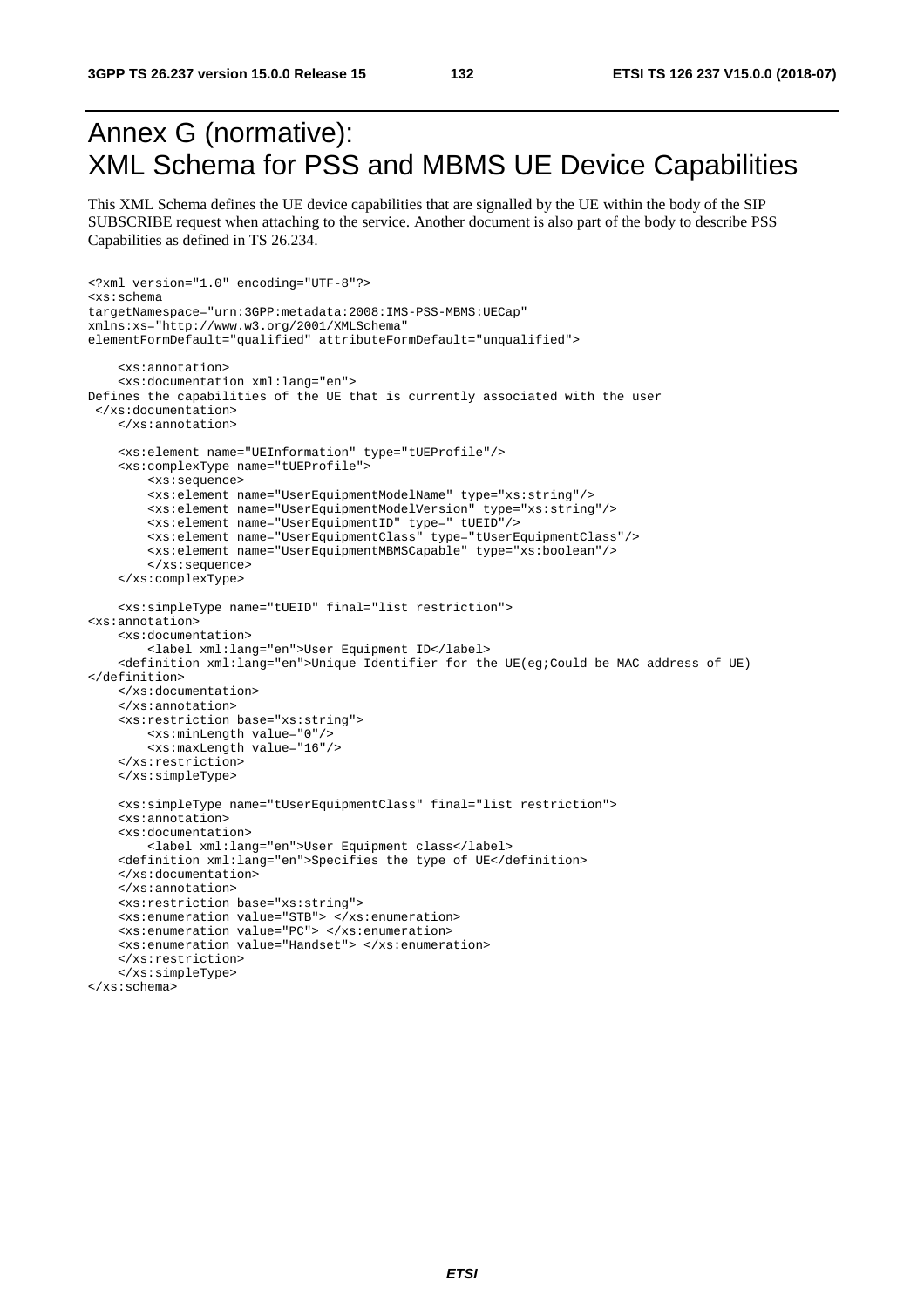# Annex H (normative): XML Schema for Service Attachment Information

This annex describes the XML schema for the service attachment information to be returned to UE by SDF.

```
<?xml version="1.0" encoding="UTF-8"?> 
<xs:schema xmlns:xs="http://www.w3.org/2001/XMLSchema" elementFormDefault="qualified" 
attributeFormDefault="unqualified"> 
     <xs:element name="SSF" type="tSSF"> 
     <xs:annotation> 
         <xs:documentation>XML Body of the SDF SIP Notify Response</xs:documentation> 
     </xs:annotation> 
     </xs:element> 
     <xs:complexType name="tSSF"> 
     <xs:sequence> 
         <xs:element name="Description" type="tMultilingual" minOccurs="0" maxOccurs="unbounded"/> 
         <xs:element name="ServiceProvider" type="tSSFServiceProvider" minOccurs="0"/> 
         <xs:element name="Pull" type="tSSFPull" minOccurs="0" maxOccurs="unbounded"/> 
 <xs:element name="Push" type="tSSFPush" minOccurs="0" maxOccurs="unbounded"/> 
 <xs:element name="MBMSSecurityProcedure" type="tMBMSSec" minOccurs="0"/> 
         <xs:element name="Extension" type="tExtension" minOccurs="0"/> 
         <xs:any namespace="##other" processContents="lax" minOccurs="0" maxOccurs="unbounded"/> 
     </xs:sequence> 
     <xs:attribute name="ID" type="tHexadecimal16bit" use="required"/> 
     <xs:attribute name="Technology" type="xs:string" use="required"/> 
     <xs:attribute name="Version" type="tVersion"> 
         <xs:annotation> 
         <xs:documentation>The version number is incremented when one or more attributes of the SSF 
element have changed, so that the receiver knows whether it should update its data or 
not.</xs:documentation> 
         </xs:annotation> 
     </xs:attribute> 
     <xs:anyAttribute namespace="##other" processContents="lax"/> 
     </xs:complexType> 
     <xs:simpleType name="tVersion"> 
     <xs:restriction base="xs:integer"> 
         <xs:minInclusive value="0"/> 
         <xs:maxInclusive value="255"/> 
     </xs:restriction> 
     </xs:simpleType> 
     <xs:complexType name="tSSFServiceProvider"> 
     <xs:sequence> 
         <xs:element name="Name" type="tMultilingual" maxOccurs="unbounded"/> 
         <xs:element name="Description" type="tMultilingual" minOccurs="0" maxOccurs="unbounded"/> 
         <xs:element name="Extension" type="tExtension" minOccurs="0"/> 
     </xs:sequence> 
     <xs:attribute name="DomainName" type="tDomain" use="required"> 
         <xs:annotation> 
         <xs:documentation>It is recommended that the DomainName complies with the "preferred name 
syntax" of RFC1034 clause 3.5</xs:documentation>
         </xs:annotation> 
     </xs:attribute> 
     <xs:attribute name="LogoURI" type="xs:anyURI" use="optional"/> 
     <xs:anyAttribute namespace="##other" processContents="lax"/> 
     </xs:complexType> 
     <xs:simpleType name="tDomain"> 
     <xs:restriction base="xs:string"> 
         <xs:pattern value="((.|\n|\r)*)?(\.(.|\n|\r)*)+"/> 
     </xs:restriction> 
     </xs:simpleType> 
     <xs:complexType name="tSSFPull"> 
     <xs:complexContent> 
         <xs:extension base="tDataTypeList"> 
 <xs:attribute name="Location" type="xs:anyURI" use="required"/> 
 <xs:anyAttribute namespace="##other" processContents="lax"> 
             <xs:annotation> 
             <xs:documentation>Extension attribute to define further data</xs:documentation> 
             </xs:annotation> 
         </xs:anyAttribute>
```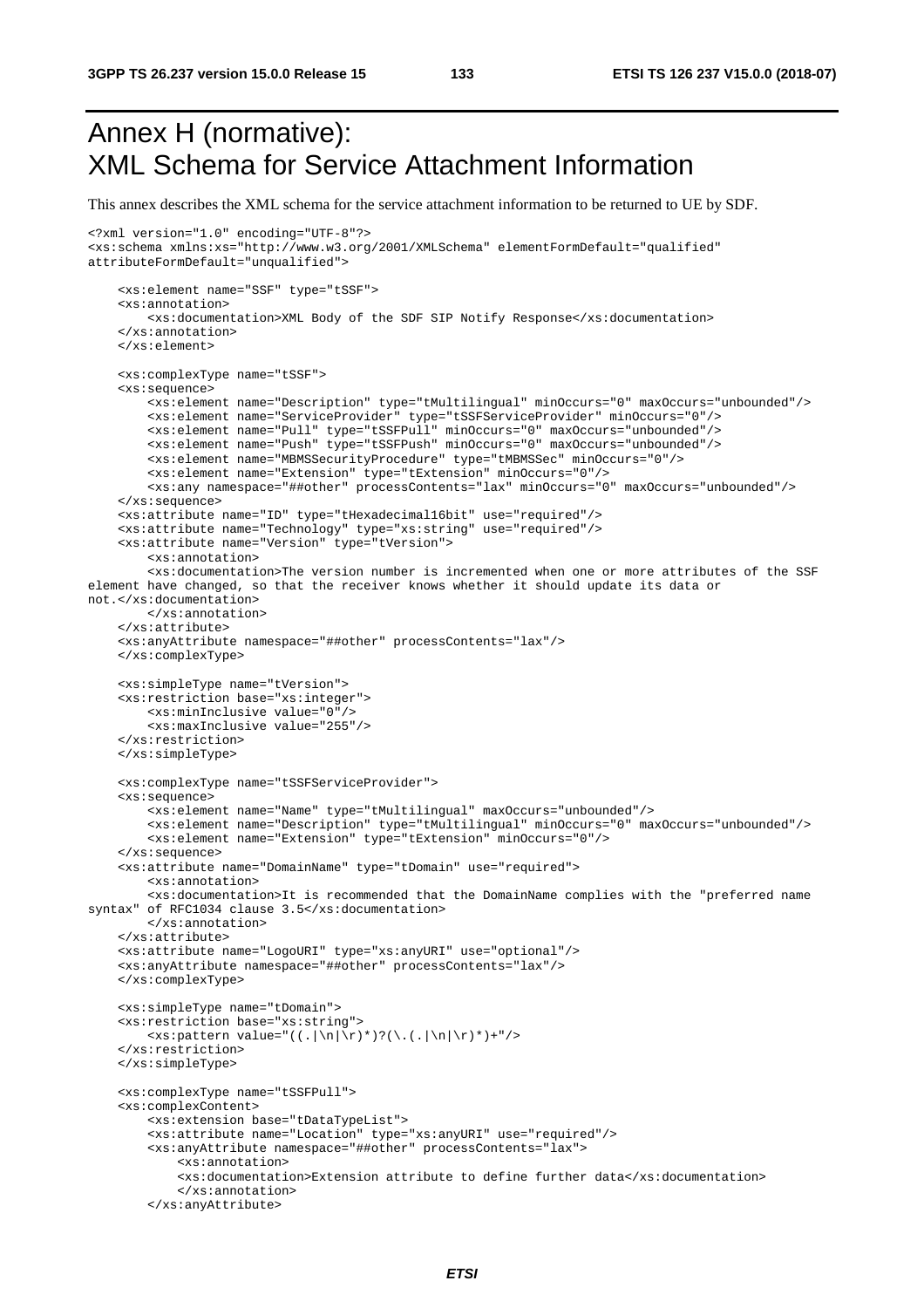```
 </xs:extension> 
     </xs:complexContent> 
     </xs:complexType> 
     <xs:complexType name="tSSFPush"> 
     <xs:complexContent> 
         <xs:extension base="tDataTypeList"> 
         <xs:attribute name="IpVersion" type="tVersion" use="optional"/> 
         <xs:attribute name="MulticastAddress" type="xs:string" use="required"/> 
         <xs:attribute name="MulticastPort" type="xs:unsignedShort" use="required"/> 
         <xs:attribute name="SourceAddress" type="xs:string" use="optional"/> 
         <xs:anyAttribute namespace="##other" processContents="lax"> 
              <xs:annotation> 
              <xs:documentation> Extension attribute to define further data ></xs:documentation> 
              </xs:annotation> 
         </xs:anyAttribute> 
         </xs:extension> 
     </xs:complexContent> 
     </xs:complexType> 
     <xs:complexType name="tDataTypeList"> 
     <xs:sequence maxOccurs="unbounded"> 
         <xs:element name="DataType"> 
         <xs:complexType> 
              <xs:sequence minOccurs="0" maxOccurs="unbounded"> 
              <xs:element name="Segment"> 
                  <xs:annotation> 
                  <xs:documentation>Segments are used to logically separate Service Selection 
information</xs:documentation> 
                  </xs:annotation> 
                  <xs:complexType> 
                  <xs:attribute name="ID" type="tHexadecimal16bit" use="required"/> 
                  <xs:attribute name="Version" type="tVersion" use="optional"/> 
                  </xs:complexType> 
              </xs:element> 
              </xs:sequence> 
              <xs:attribute name="Type" type="tHexadecimal8bit" use="required"> 
              <xs:annotation> 
                  <xs:documentation> Specify the type of Service Selection Information that is 
delivered by the SSF 
             </xs:documentation> 
              </xs:annotation> 
             </xs:attribute> 
         </xs:complexType> 
         </xs:element> 
     </xs:sequence> 
     </xs:complexType> 
     <xs:complexType name="tExtension"> 
     <xs:sequence> 
         <xs:any processContents="lax" minOccurs="0" maxOccurs="unbounded"/> 
     </xs:sequence> 
     </xs:complexType> 
     <xs:complexType name="tMultilingual"> 
     <xs:simpleContent> 
         <xs:extension base="xs:string"> 
         <xs:attribute name="Language" type="tLanguage" use="required"/> 
         </xs:extension> 
     </xs:simpleContent> 
     </xs:complexType> 
     <xs:simpleType name="tLanguage"> 
     <xs:restriction base="xs:string"> 
         <xs:annotation> 
         <xs:documentation> 
             <definition xml:lang="en">ISO 639-2 Language code</definition> 
         </xs:documentation> 
         </xs:annotation> 
         <xs:minLength value="3"/> 
         <xs:maxLength value="3"/> 
     </xs:restriction> 
     </xs:simpleType> 
     <xs:simpleType name="tHexadecimal8bit"> 
     <xs:restriction base="xs:string"> 
         <xs:pattern value="[0-9a-fA-F]{1,2}"/>
```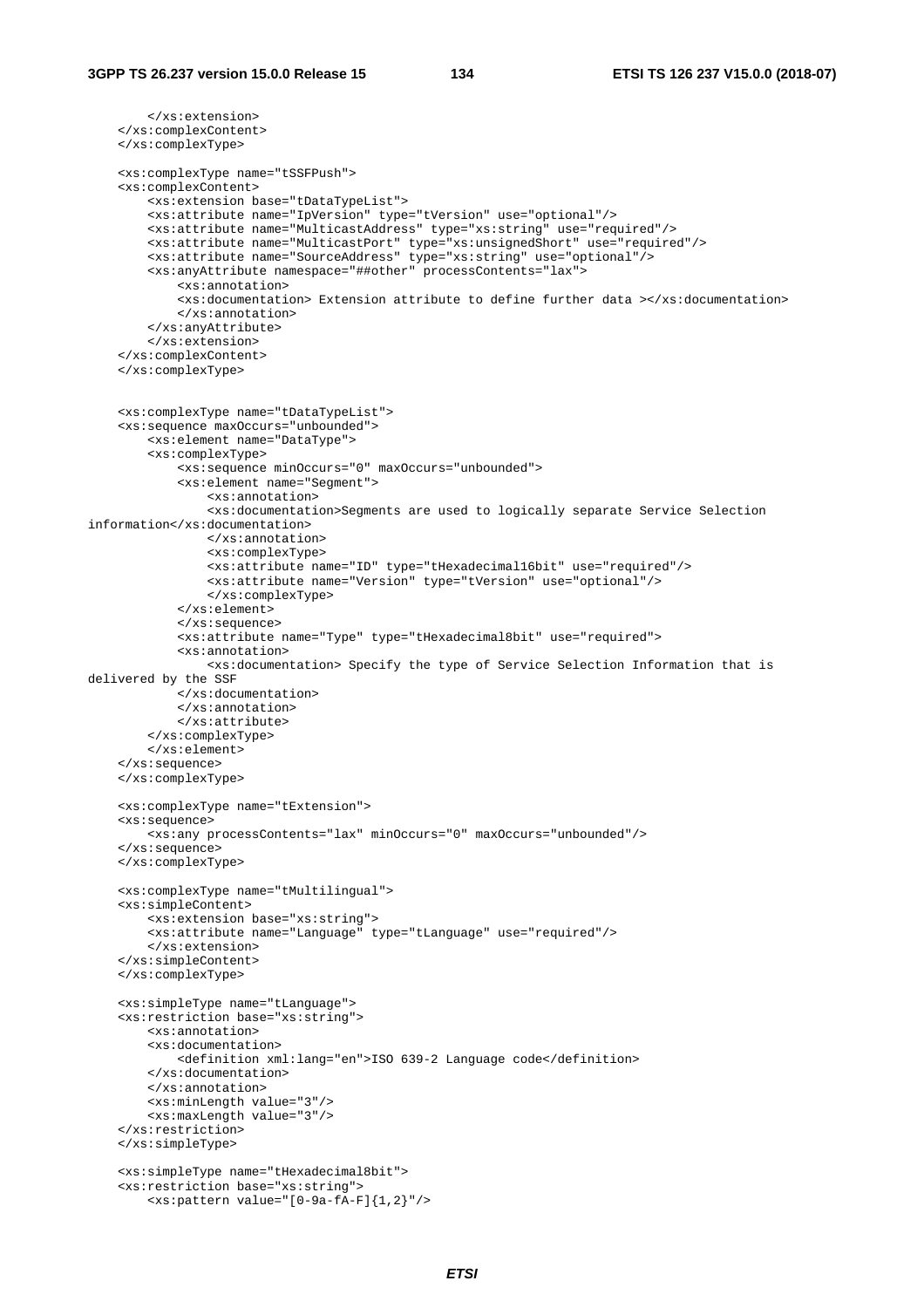```
 </xs:restriction> 
    </xs:simpleType> 
    <xs:simpleType name="tHexadecimal16bit"> 
    <xs:restriction base="xs:string"> 
        <xs:pattern value="[0-9a-fA-F]{1,4}"/> 
    </xs:restriction> 
    </xs:simpleType> 
    <xs:simpleType name="tMBMSSec"> 
    <xs:restriction base="xs:string"> 
 <xs:enumeration value="SIP"/> 
 <xs:enumeration value="HTTP"/> 
    \texttt{<}/\texttt{xs} \texttt{:} \texttt{restriction} </xs:simpleType>
```
</xs:schema>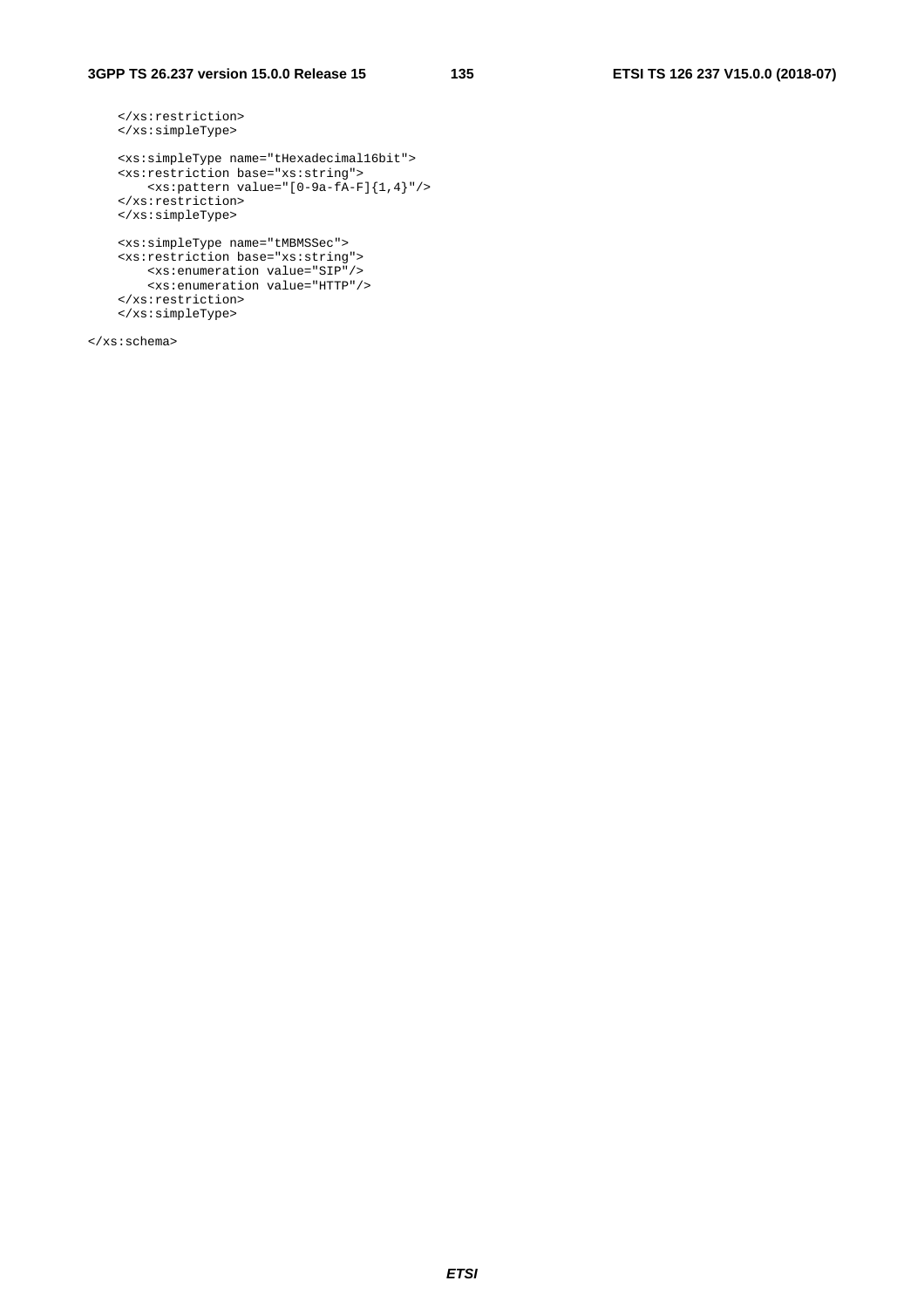# Annex I (normative): XML Schemas for SIP based MBMS security procedures

# I.1 Bootstrapping transaction identifier

The following specifies XML schema for the bootstrapping transaction identifier to be sent within the body of SIP (re- )INVITE from the UE to the SCF.

```
<?xml version="1.0" encoding="UTF-8"?> 
<xs:schema xmlns:xs="http://www.w3.org/2001/XMLSchema" 
     targetNamespace="urn:3GPP:metadata:2005:MBMS:bootstrappingTransactionIdentifier" 
     elementFormDefault="qualified" attributeFormDefault="unqualified"> 
     <xs:element name="mbmsAuthorizedSecurityRegister"> 
     <xs:annotation> 
         <xs:documentation>MBMS Security Registration according to TS 26.237</xs:documentation> 
     </xs:annotation> 
     <xs:complexType> 
         <xs:sequence> 
         <xs:element name="btid" type="xs:string" maxOccurs="unbounded" minOccurs="1"/> 
         <xs:any namespace="##other" minOccurs="0" maxOccurs="unbounded" 
            processContents="lax"/> 
         </xs:sequence> 
     <xs:anyAttribute processContents="skip"/> 
     </xs:complexType> 
     </xs:element> 
</xs:schema>
```
# I.2 NAF key information

The following specifies XML schema for the UE and NAF key related information to be sent within the body of HTTP request from the SCF to the BM-SC.

```
<?xml version="1.0" encoding="UTF-8"?> 
<xs:schema xmlns:xs="http://www.w3.org/2001/XMLSchema" 
     targetNamespace="urn:3GPP:metadata:2005:MBMS:nafKeyInfo" 
     elementFormDefault="qualified" attributeFormDefault="unqualified"> 
     <xs:element name="mbmsAuthorizedSecurityRegister"> 
     <xs:annotation> 
         <xs:documentation> SIP based MBMS Security Registration according to TS 
26.237</xs:documentation> 
     </xs:annotation> 
     <xs:complexType> 
         <xs:sequence> 
         <xs:element name="ueIPaddress" type="xs:anyURI" maxOccurs="unbounded" minOccurs="0"/> 
         <xs:element name="muk" type="xs:anyURI" maxOccurs="unbounded" minOccurs="1"/> 
         <xs:element name="mukLifeTime " type="xs:anyURI" maxOccurs="unbounded" minOccurs="1"/> 
         <xs:element name="btid" type="xs:string" maxOccurs="unbounded" minOccurs="1"/> 
         <xs:element name="nafFqdn" type="xs:base64Binary" maxOccurs="unbounded" minOccurs="1"/> 
                <xs:any namespace="##other" minOccurs="0" maxOccurs="unbounded" 
             processContents="lax"/> 
         </xs:sequence> 
     <xs:anyAttribute processContents="skip"/> 
     </xs:complexType> 
     </xs:element> 
</xs:schema>
```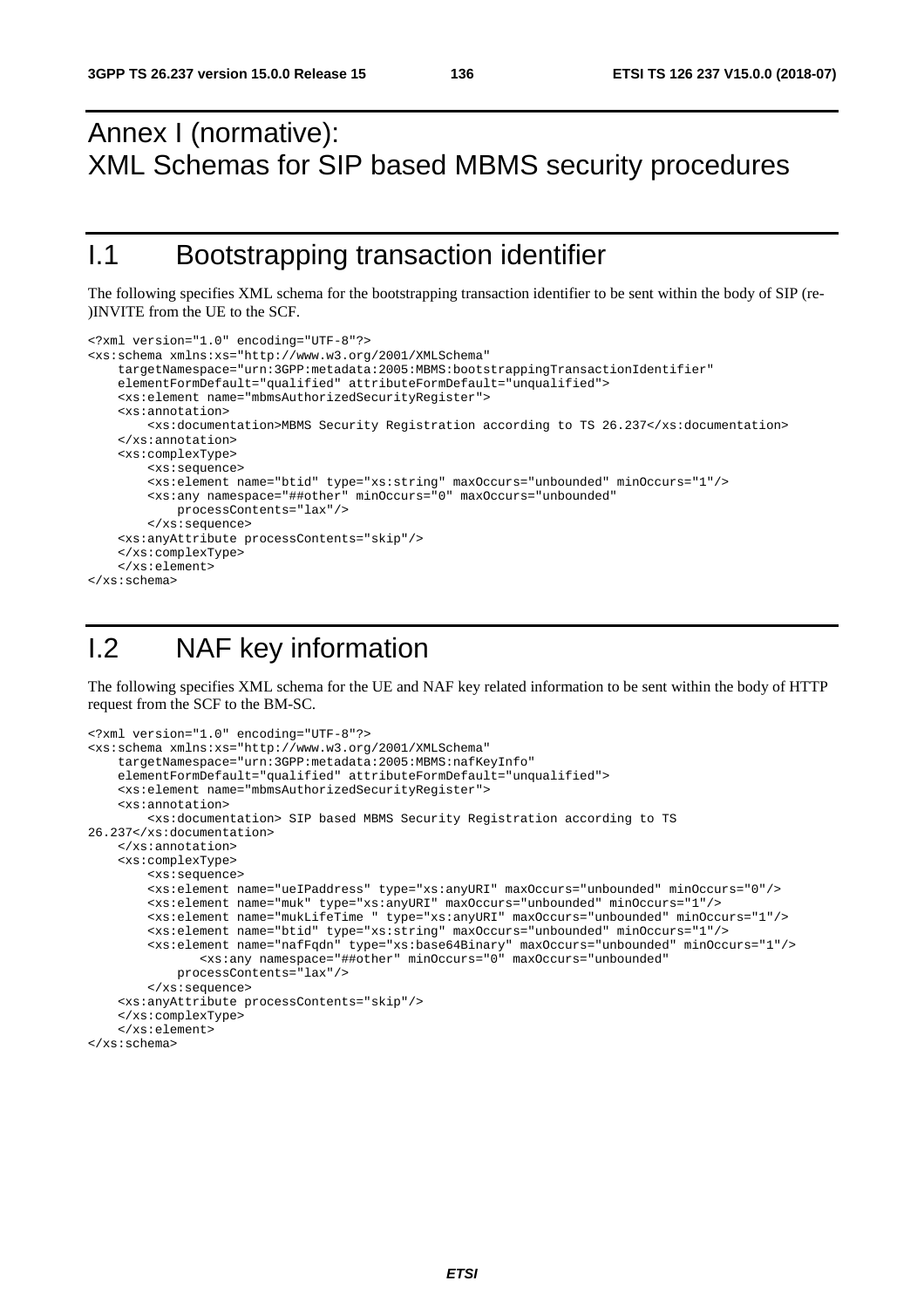# Annex J (normative): XML Schema for nBookmark

This section defines the XML schema and its syntax for networked bookmark.

# J.1 XML Schema

```
<?xml version="1.0" encoding="UTF-8"?> 
<xs:schema xmlns:xs="http://www.w3.org/2001/XMLSchema" 
xmlns:r11="urn:3gpp:bookmark:2012:IMS-PSS-MBMS" 
xmlns:sv="urn:3gpp:bookmark:2012:IMS-PSS-MBMS:schemaVersion" 
elementFormDefault="qualified" attributeFormDefault="unqualified" 
targetNamespace="urn:3gpp:bookmark:2009:IMS-PSS-MBMS" xmlns:tns="urn:3gpp:bookmark:2009:IMS-PSS-
MBMS" version="2"> 
   <xs:annotation> 
     <xs:appinfo>nBookmark version 2</xs:appinfo> 
     <xs:documentation xml:lang="en"> 
       This Schema contains the Rel 11 extension to the nBookmark schema. 
     </xs:documentation> 
   </xs:annotation> 
<xs:import schemaLocation="3gpp-bookmark-2012.xsd" 
namespace="urn:3gpp:bookmark:2012:IMS-PSS-MBMS"/> 
<xs:import schemaLocation="schema-version.xsd" 
namespace="urn:3gpp:bookmark:2012:IMS-PSS-MBMS:schemaVersion"/> 
     <xs:element name="BookmarkList"> 
     <xs:complexType> 
         <xs:sequence> 
           <xs:element name="Bookmark" type="tns:BookmarkType" minOccurs="0" maxOccurs="unbounded"/> 
         <xs:element ref="sv:schemaVersion"/> 
         <xs:any namespace="##other" processContents="lax" minOccurs="0" maxOccurs="unbounded"/> 
         </xs:sequence> 
   <xs:anyAttribute processContents="skip"/> 
     </xs:complexType> 
     </xs:element> 
     <xs:complexType name="BookmarkType"> 
     <xs:sequence> 
         <xs:element name="Creator" type="xs:anyURI"/> 
         <xs:element name="Created" type="xs:dateTime"/> 
         <xs:element name="ProgramId" type="xs:anyURI"/> 
         <xs:element name="ProgramType" type="xs:string"/> 
         <xs:element name="Offset" type="xs:duration" minOccurs="0"/> 
         <xs:element name="Tag" type="xs:string" minOccurs="0"/> 
         <xs:element name="Rank" type="xs:string" minOccurs="0"/> 
         <xs:element name="Comment" type="xs:string" minOccurs="0"/> 
         <xs:element name="Expires" type="xs:dateTime" minOccurs="0"/> 
         <xs:element name="Sharing" type="xs:boolean"/> 
         <xs:element name="RetrievalCount" type="xs:nonNegativeInteger" minOccurs="0"/> 
         <xs:element name="RetrievalTime" type="xs:dateTime" minOccurs="0" maxOccurs="unbounded"/> 
             <xs:element ref="r11:bookmark2012" minOccurs="0" maxOccurs="unbounded"/> 
         <xs:element ref="sv:delimiter"/> 
<xs:any namespace="##other" processContents="lax" minOccurs="0" maxOccurs="unbounded"/> 
     </xs:sequence> 
     <xs:attribute name="id" type="xs:anyURI" use="required"/> 
   <xs:anyAttribute processContents="skip"/> 
     </xs:complexType>
```

```
</xs:schema>
```
The following schema is the release 11 extension to the nBookmark schema. The schema file name, as referenced in the main nBookmark schema, is 3gpp-bookmark-2012.xsd.

```
<?xml version="1.0" encoding="UTF-8"?> 
<xs:schema targetNamespace="urn:3gpp:bookmark:2012:IMS-PSS-MBMS" 
  attributeFormDefault="unqualified" elementFormDefault="qualified" 
  xmlns:xs="http://www.w3.org/2001/XMLSchema" 
  xmlns="urn:3gpp:bookmark:2012:IMS-PSS-MBMS">
```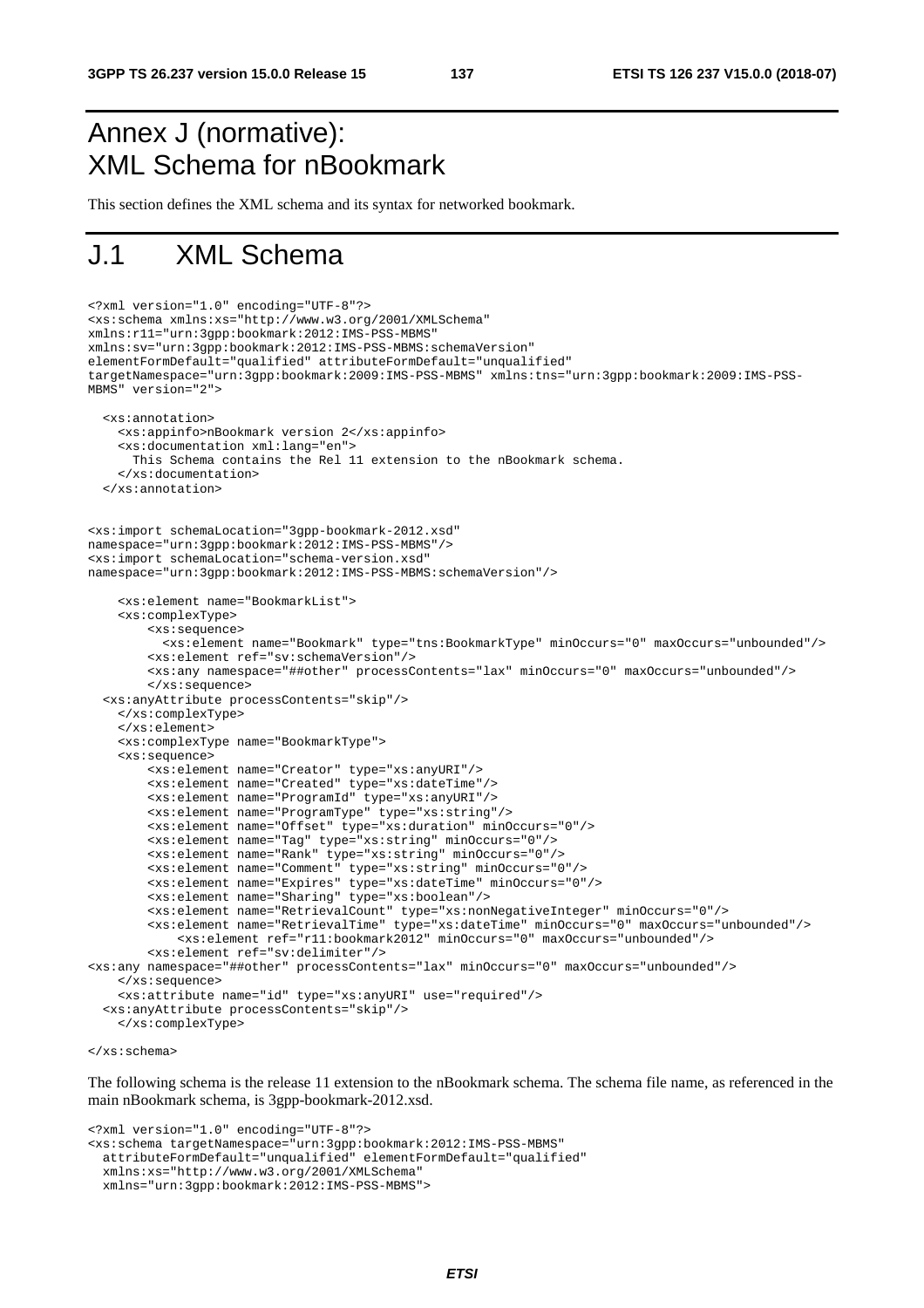```
 <xs:annotation> 
     <xs:appinfo>nBookmark2012</xs:appinfo> 
     <xs:documentation xml:lang="en"> 
       This Schema is the Rel 11 extension to the nBookmark schema. 
     </xs:documentation> 
   </xs:annotation> 
    <xs:element name="bookmark2012"> 
     <xs:complexType> 
         <xs:sequence> 
         <xs:element name="suggestedPresentationOffset" type="xs:duration" minOccurs="0" 
maxOccurs="unbounded"/> 
         </xs:sequence> 
     </xs:complexType> 
     </xs:element> 
</xs:schema>
```
The schemaVersion schema defines two elements, *schemaVersion* and *delimiter* for compatibility purpose. The value of the *schemaVersion* is used in the main nBookmark schemas above. The value of the *schemaVersion* element and *version* attribute should be set to 2 in this release of the main nBookmark schema and increased by 1 in every future releases where new element(s) or attribute(s) are added.The *delimiter* element is used in the main nBookmark schema above to avoid the schema validation error (due to the Unique Particle Attribution rule). The *delimiter* element shall be set to a value of 0, and the element content shall be ignored by the receiveing device. The file name used for this schema is schema-version.xsd,

When a device receives an instantiation of the nBookmark compliant to this schema, it determines the schema version required to parse the instantiation as follows:

- If the device supports one or more versions of the nBookmark schema with the schema *version* attribute, then it shall use the schema that has the highest schema *version* attribute value that is equal to or less than the value in the received *schemaVersion* element;

```
<?xml version="1.0" encoding="UTF-8"?> 
<xs:schema xmlns="urn:3gpp:bookmark:2012:IMS-PSS-MBMS:schemaVersion" 
      xmlns:xs="http://www.w3.org/2001/XMLSchema" 
      targetNamespace="urn:3gpp:bookmark:2012:IMS-PSS-MBMS:schemaVersion" 
      elementFormDefault="qualified"> 
     <xs:element name="schemaVersion" type="xs:unsignedInt"/> 
     <xs:element name="delimiter" type="xs:byte"/>
```

```
</xs:schema>
```
# J.2 Syntax

This section provides the syntax for the above XML schema.

The following elements SHALL be provisioned by the UE:

- Creator: Represents the user who creates the bookmark, it shall be in the format of IMPU.
- Created: Represents the time when the bookmark is created.
- ProgramId: represents the id of the bookmarked program, which shall be globalContentID retrieved from User Service Description.
- ProgramType: represents the type of delivery for the selected program. It can be "pss" or "mbms".
- Offset: Represents the bookmark time, in the format of an offset from the beginning of the program.
- Comment: Represents any comment chosen by the user.
- Tag: Represents any categorization chosen by the user
- Rank: Represents the user favorite rating for the bookmark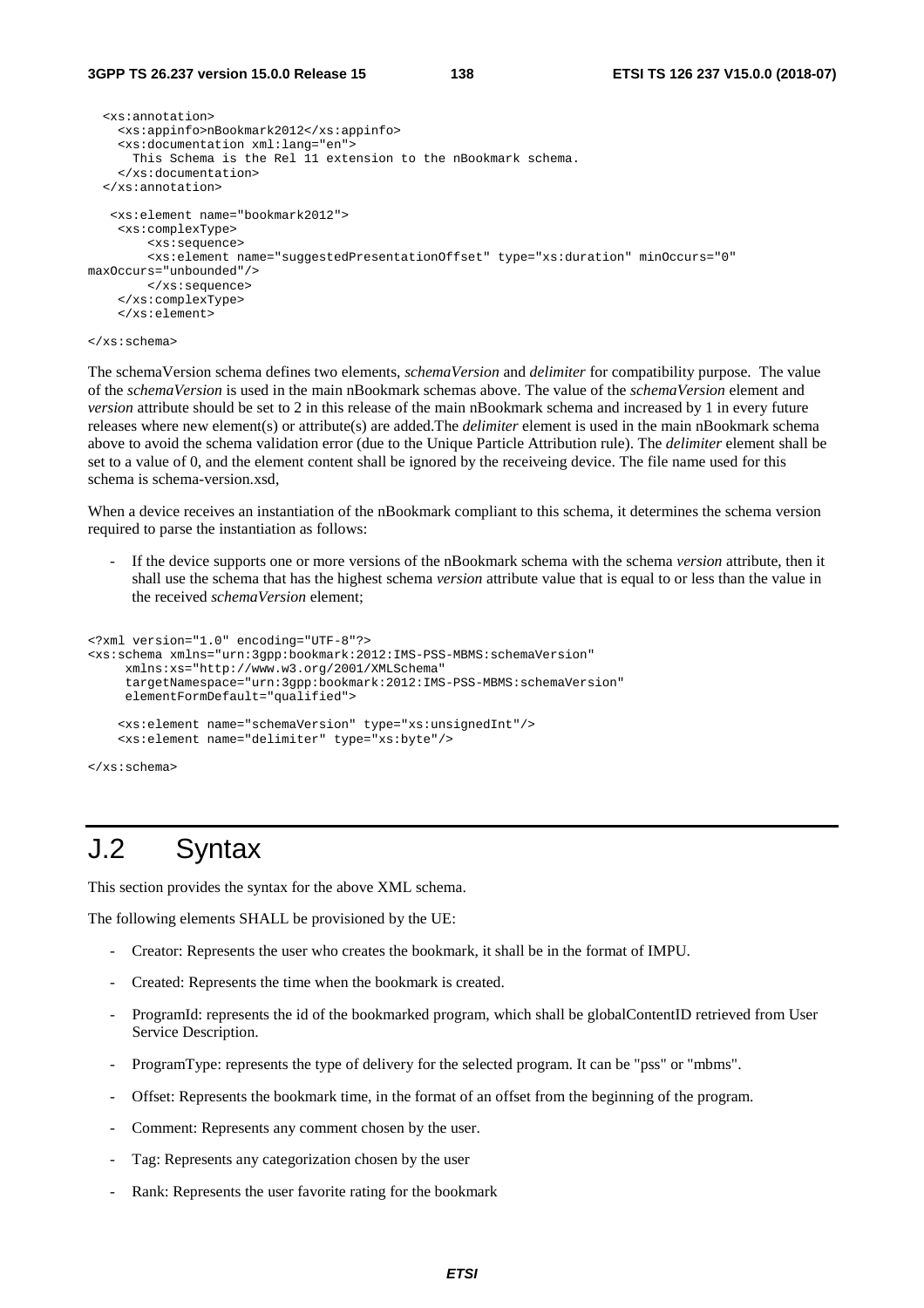- Sharing: If set, the bookmark can be shared with others.

The following elements MAY be provisioned by the UE:

- suggestedPresentationOffset: the offset in time from the bookmark created time to the bookmark presentation time at UE1.

The following elements SHALL be provisioned by the SCF:

- Retrieval count: SHALL be set to 0 and incremented by the service provider when the bookmark is retrieved.
- Expires: Represents the expire time of current bookmark;
- Id: Represents the identifier of current bookmark.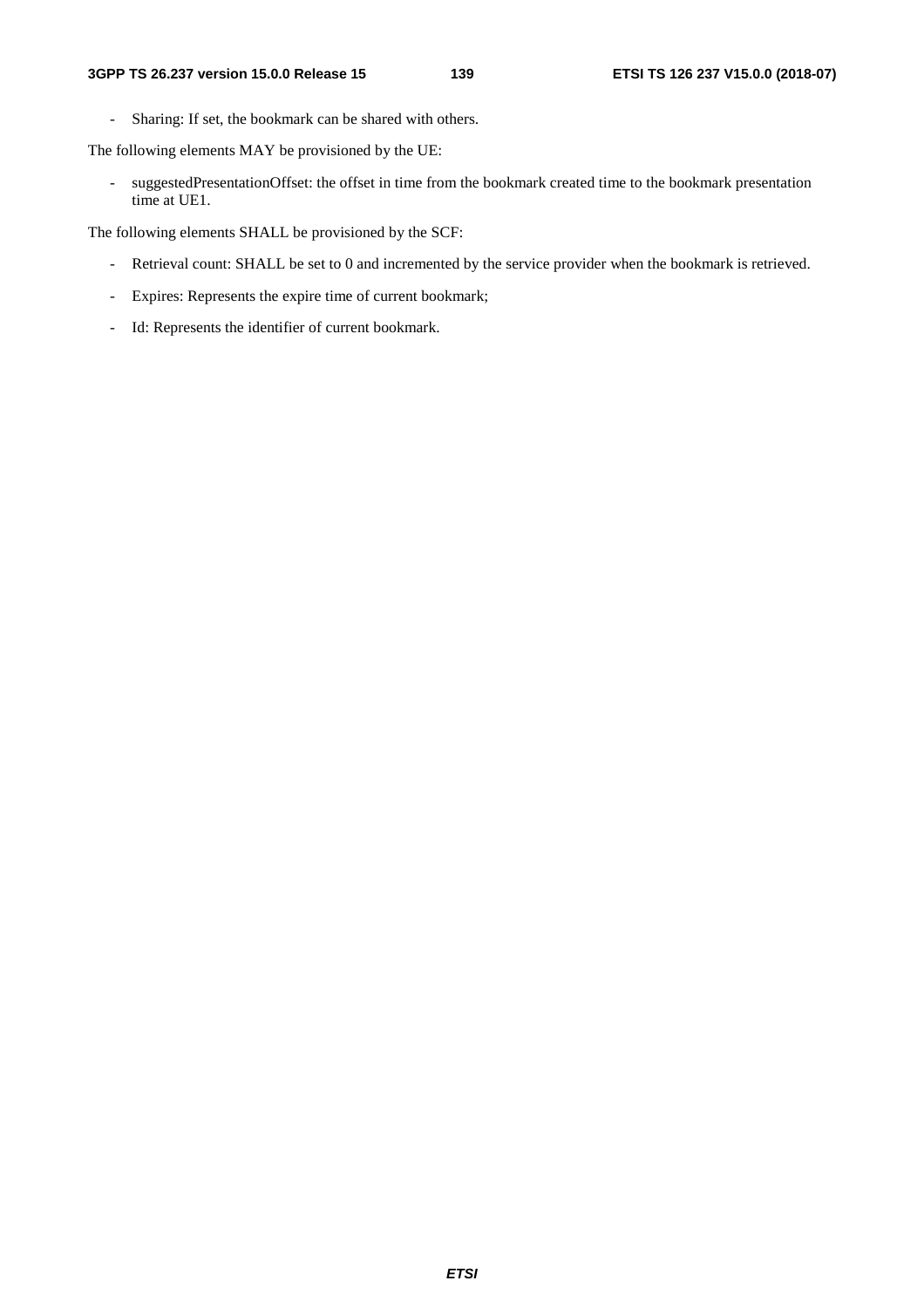# Annex K (normative): XML Schema for Content Report Configuration

The Content Reporting Configuration Info-package shall contain an XML document complies with the following schema.

```
<?xml version="1.0" encoding="UTF-8"?> 
<xs:schema xmlns:xs="http://www.w3.org/2001/XMLSchema" 
xmlns="urn:org:etsi:ngn:params:xml:ns:ContentReportingConfiguration" 
targetNamespace="urn:org:etsi:ngn:params:xml:ns:ContentReportingConfiguration" 
elementFormDefault="qualified" attributeFormDefault="unqualified"> 
     <xs:annotation> 
     <xs:documentation xml:lang="en">Indicates configuration information of content report 
function.</xs:documentation> 
     </xs:annotation> 
     <xs:element name="ReportTimer" type="xs:restriction"> 
     <xs:restriction base="xs:integer"> 
         <xs:minLength value="0"/> 
         <xs:maxLength value="3600"/> 
    \texttt{<}/\textsc{xs} \texttt{:} \text{restriction} </xs:element> 
</xs:schema>
```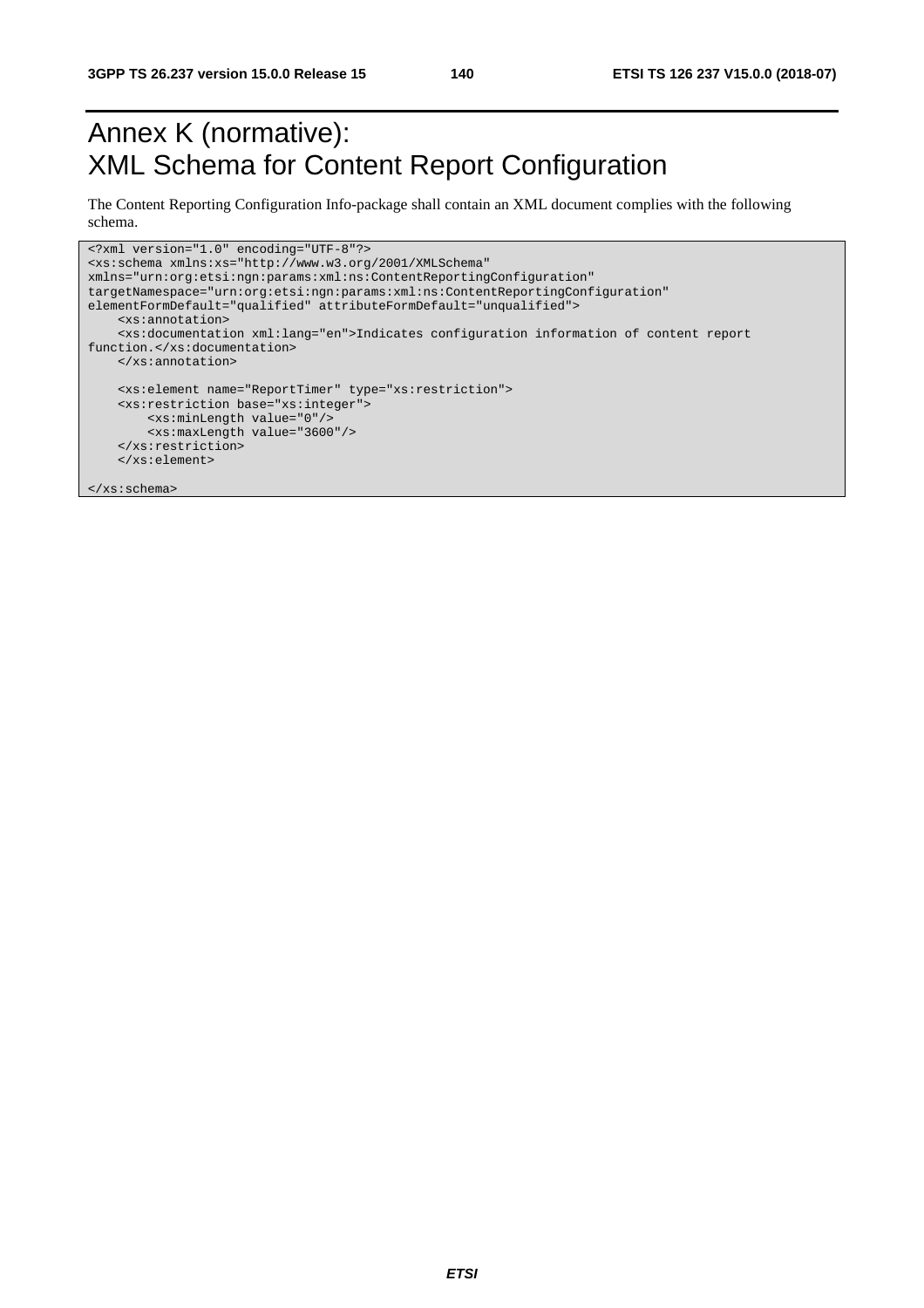# Annex L (normative): XML Schema for Parental Control Service

This clause defines the XML schema and its syntax for networked bookmark.

```
<?xml version="1.0" encoding="UTF-8"?> 
<xs:schema targetNamespace="urn:3gpp:ParentalControl:2010:IMS-PSS-MBMS" 
xmlns:tns="urn:3gpp:ParentalControl:2010:IMS-PSS-MBMS" xmlns:xs="http://www.w3.org/2001/XMLSchema" 
xmlns:bcast="urn:oma:xml:bcast:sg:fragments:1.0" elementFormDefault="qualified" 
attributeFormDefault="unqualified"> 
<xs:import namespace="urn:oma:xml:bcast:sg:fragments:1.0" schemaLocation="imports/OMA-SUP-
XSD_bcast_sg_fragments-V1_0-20090212-A.xsd"/> 
    <xs:annotation> 
    <xs:documentation xml:lang="en"> 
   command for parental control associated with the parent 
   </xs:documentation> 
    </xs:annotation> 
    <xs:element name="IPTVParentalControl" type="tns:tIPTVParentalControl" /> 
    <xs:complexType name="tIPTVParentalControl"> 
    <xs:sequence maxOccurs="unbounded"> 
       <xs:choice> 
       <xs:element name="PCBlockingRequest" type="tns:tPCBlockingRequest"/> 
       <xs:element name="PCAllowingRequest" type="tns:tPCAllowingRequest"/> 
       </xs:choice> 
    </xs:sequence> 
    </xs:complexType> 
    <xs:complexType name="tPCBlockingRequest"> 
    <xs:sequence> 
       <xs:element name="ChildUserID" type="xs:anyURI"/> 
       <xs:element name="ParentUserID" type="xs:anyURI"/> 
       <xs:element name="ProgramID" type="bcast:globalContentID"/> 
    </xs:sequence> 
    </xs:complexType> 
    <xs:complexType name="tPCAllowingRequest"> 
    <xs:sequence>
```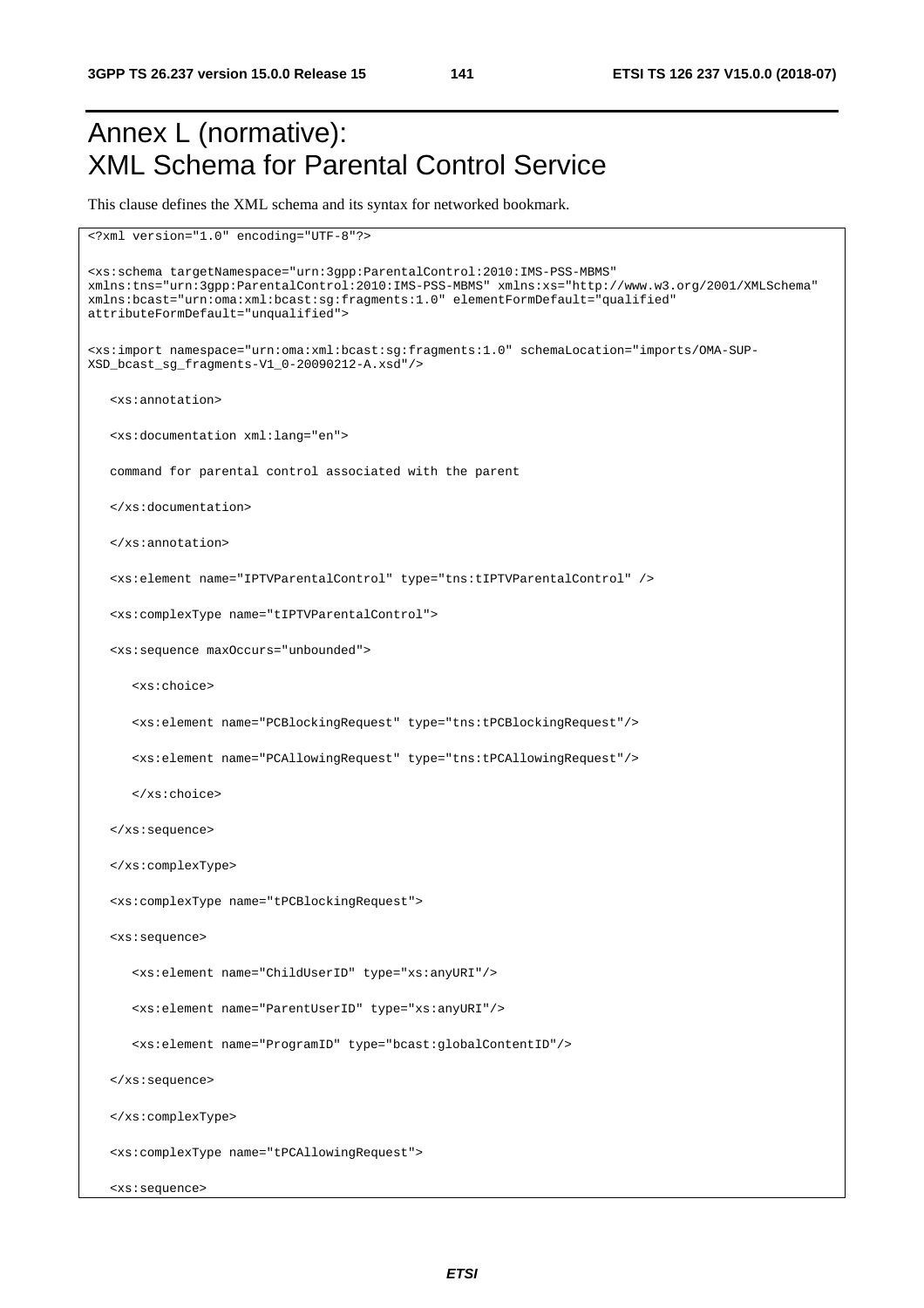```
 <xs:element name="ChildUserID" type="xs:anyURI"/> 
      <xs:element name="ParentUserID" type="xs:anyURI"/> 
      <xs:element name="ProgramID" type="bcast:globalContentID"/> 
   </xs:sequence> 
   </xs:complexType> 
</xs:schema>
```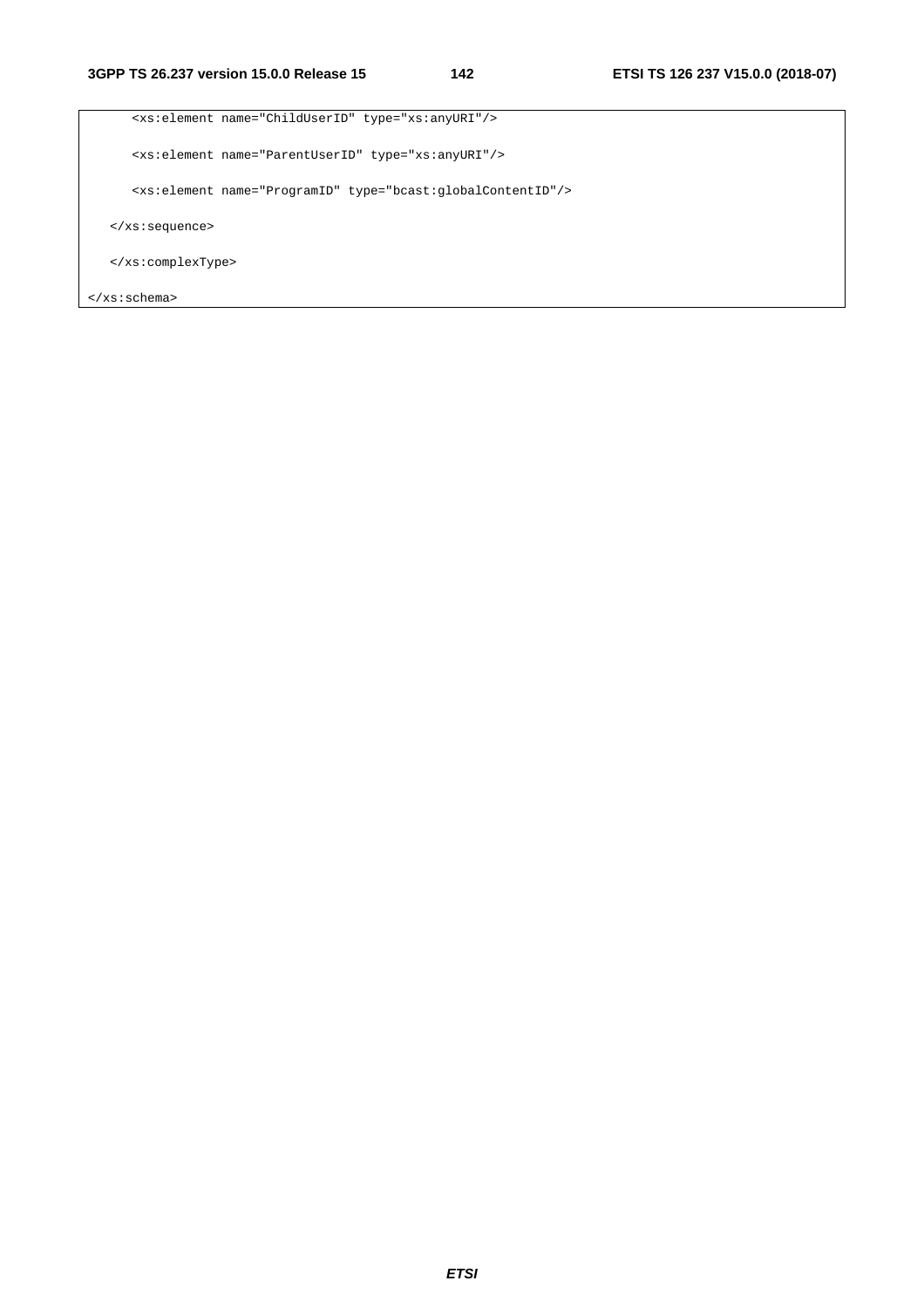# Annex M (normative): PSS&MBMS User Profile Extension

This section defines the XML schema extension for parental control service.

```
<?xml version="1.0" encoding="UTF-8"?> 
<xs:schema targetNamespace="urn:3gpp:ParentalControlProfile:2010:IMS-PSS-MBMS" 
xmlns:tns="urn:3gpp:ParentalControlProfile:2010:IMS-PSS-MBMS" 
xmlns:xs="http://www.w3.org/2001/XMLSchema" xmlns:bcast="urn:oma:xml:bcast:sg:fragments:1.0" 
elementFormDefault="qualified" attributeFormDefault="unqualified"> 
<xs:import namespace="urn:oma:xml:bcast:sg:fragments:1.0" schemaLocation="imports/OMA-SUP-
XSD_bcast_sg_fragments-V1_0-20090212-A.xsd"/> 
   <xs:element name="ParentalControl" type="tns:tParentalControl" /> 
   <xs:complexType name="tParentalControl"> 
   <xs:sequence> 
      <xs:element name="PCBlockingRule" type="tns:tPCBlockingRule" minOccurs="0" 
maxOccurs="unbounded"/> 
       <xs:element name="PCAllowingRule" type="tns:tPCAllowingRule" minOccurs="0" 
maxOccurs="unbounded"/> 
   </xs:sequence> 
   </xs:complexType> 
   <xs:complexType name="tPCBlockingRule"> 
   <xs:sequence> 
      <xs:element name="ParentUserID" type="xs:anyURI"/> 
       <xs:element name="ProgramID" type="bcast:globalContentID"/> 
   </xs:sequence> 
   </xs:complexType> 
   <xs:complexType name="tPCAllowingRule"> 
   <xs:sequence> 
       <xs:element name="ParentUserID" type="xs:anyURI"/> 
       <xs:element name="ProgramID" type="bcast:globalContentID"/> 
   </xs:sequence> 
   </xs:complexType> 
</xs:schema>
```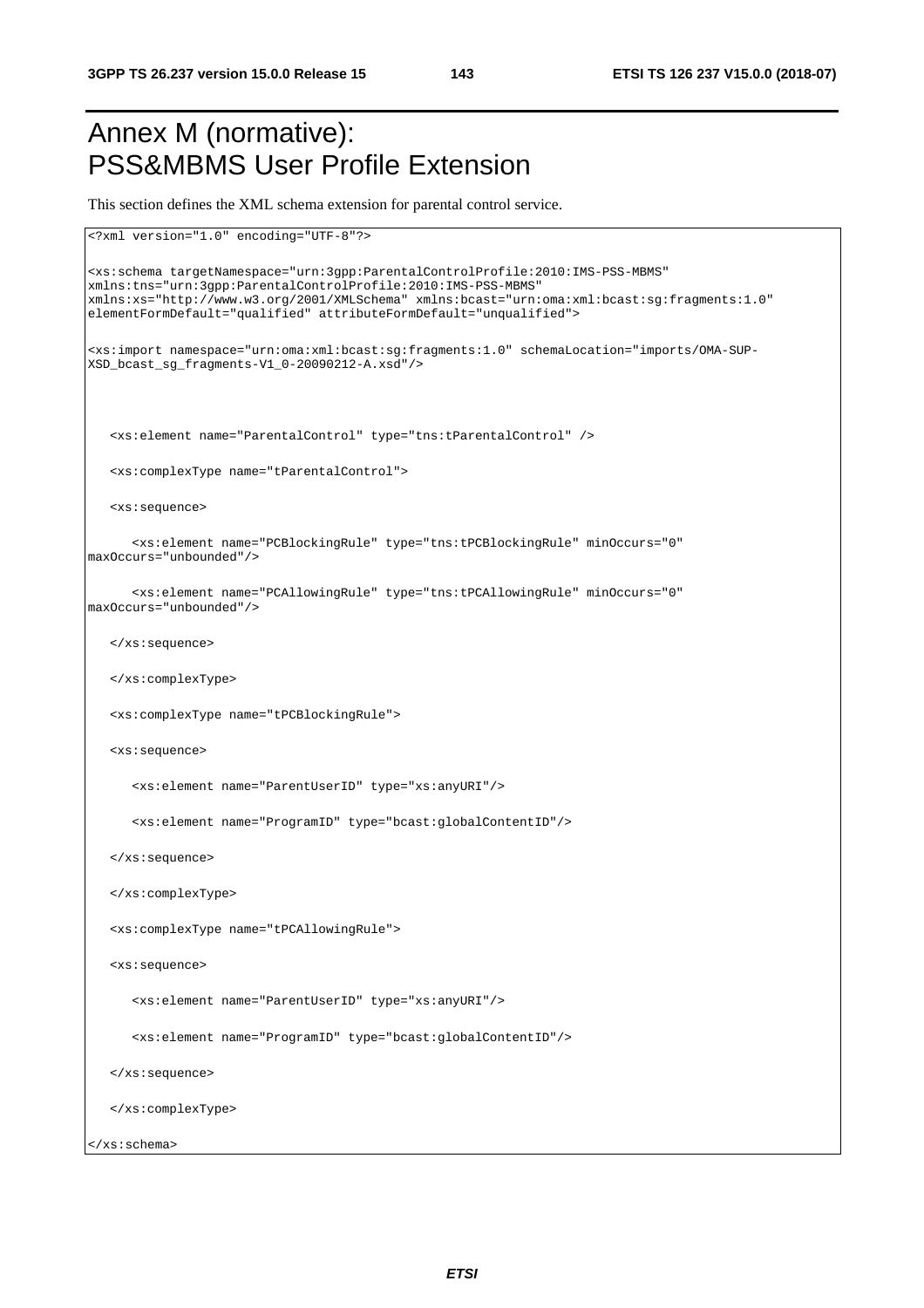### Annex N (normative): XML Schema for Network PVR

This annex describes the XML schema for the NPVR request sends by UE to the SCF.

```
<?xml version="1.0" encoding="UTF-8"?> 
<xs:schema xmlns:tns="urn:3gpp:npvr:2010:IMS-PSS-MBMS" xmlns:xs="http://www.w3.org/2001/XMLSchema" " 
targetNamespace="urn:3gpp:npvr:2010:IMS-PSS-MBMS" elementFormDefault="qualified" 
attributeFormDefault="unqualified"> 
    <xs:import namespace="urn:oma:xml:bcast:sg:fragments:1.0" schemaLocation="imports/OMA-SUP-
XSD_bcast_sg_fragments-V1_0-20090212-A.xsd"/> 
    <xs:element name="PVR"> 
    <xs:complexType> 
       <xs:choice> 
       <xs:element name="NPVRRequest" type="tns:tNPVRRequest"/> 
       <xs:element name="NPVRResponse" type="tns:tNPVRRequest"/> 
       </xs:choice> 
    </xs:complexType> 
    </xs:element> 
    <xs:complexType name="tNPVRRequest"> 
    <xs:sequence> 
       <xs:element name="ProgramID" type="xs:anyURI" minOccurs="0"/> 
       <xs:element name="ServiceID" type="xs:anyURI"/> 
       <xs:element name="RecordStartTime" type="xs:dateTime"/> 
       <xs:element name="RecordDuration" type="xs:duration"/> 
    </xs:sequence> 
    </xs:complexType> 
    <xs:complexType name="tNPVRResponse"> 
    <xs:sequense> 
       <xs:element name="ProgramID" type="xs:string" minOccurs="0"/> 
       <xs:element name="ServiceID" type="bcast:globalContentID" minOccurs="0"/> 
       <xs:element name="RecordStartTime" type="xs:dateTime" minOccurs="0"/> 
       <xs:element name="Result" type="tns:tRequestStatus"/> 
       <xs:element name="AccessURL" type="xs:anyURI" minOccurs="0"/> 
    </xs:sequense> 
    </xs:complexType> 
    <xs:simpleType name="tRequestStatus"> 
    <xs:restriction base="xs:string"> 
       <xs:enumeration value="Recording Error"/> 
       <xs:enumeration value="Recording Captured"/> 
       <xs:enumeration value="Recording Completed"/>
```

```
 </xs:restriction>
```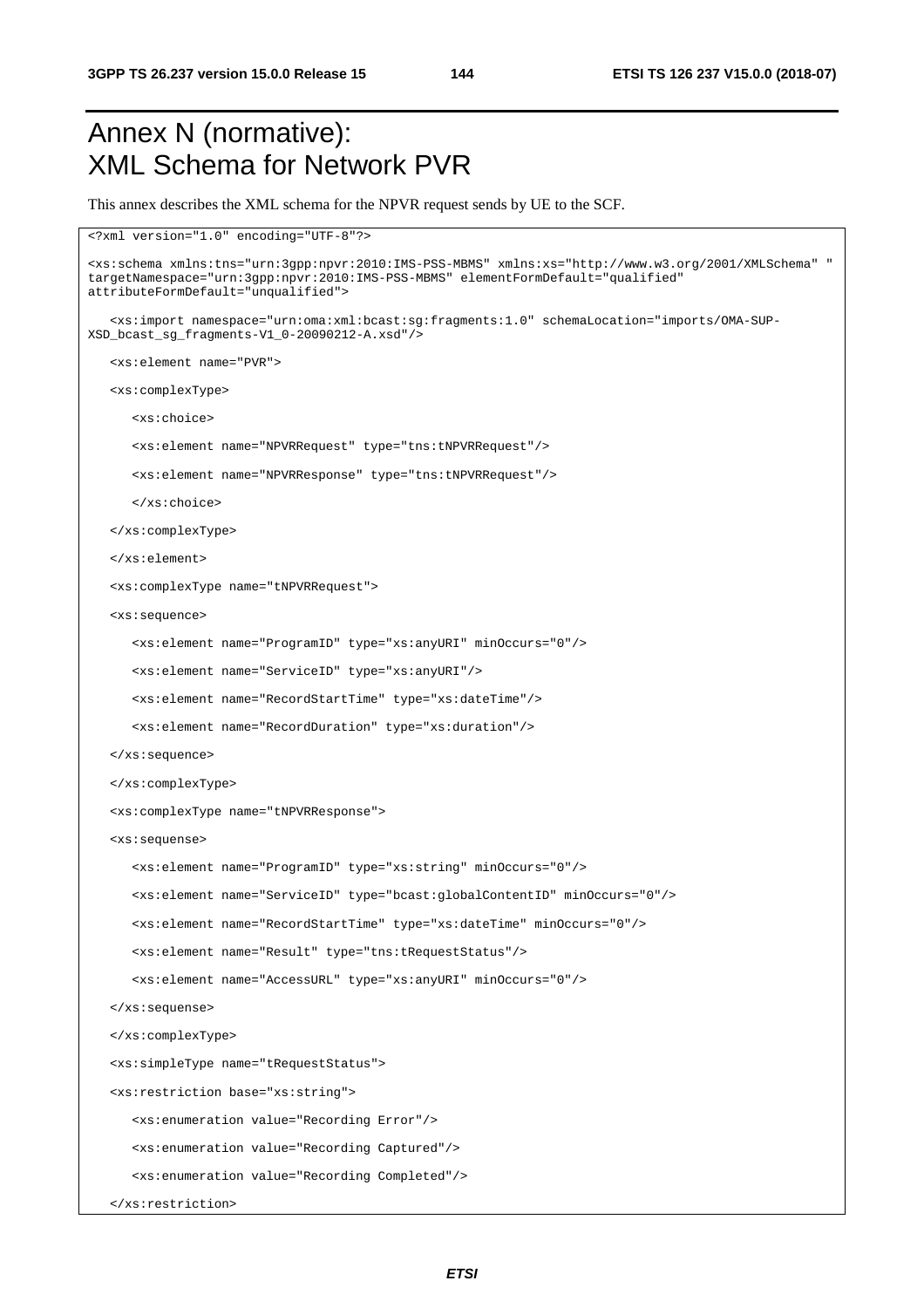</xs:simpleType>

</xs:schema>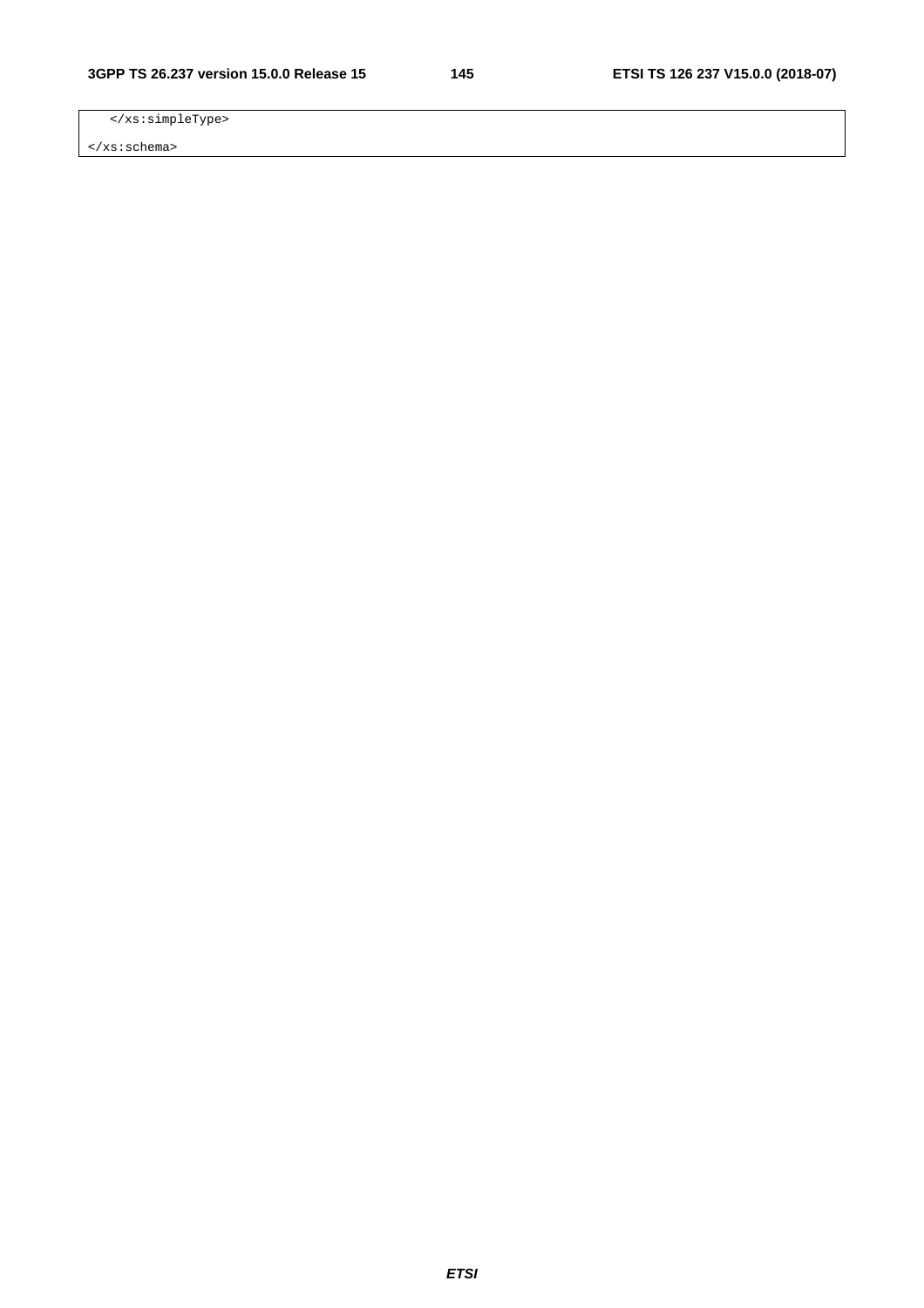## Annex O (normative): XML Schema for Service Provider Initiated Content Referral Service (CRS)

<?xml version="1.0" encoding="UTF-8"?>

<xs:schema xmlns="urn:3gpp:contentreferral:2010:IMS-PSS-MBMS" xmlns:xs="http://www.w3.org/2001/XMLSchema" targetNamespace="urn:3gpp:contentreferral:2010:IMS-PSS-MBMS" attributeFormDefault="unqualified">

<xs:element name="ContentReferral" type="tContentReferral"/>

<xs:complexType name="tContentReferral">

<xs:sequence>

<xs:element name="ReferralSender" type="xs:string" minOccurs="0"/>

<xs:element name="ReferralReceiver" type="xs:string" minOccurs="0"/>

<xs:element name="ReferredContentIdentifier" type="xs:anyURI"/>

<xs:element name="ReferralReason" type="xs:string" minOccurs="0"/>

</xs:sequence>

</xs:complexType>

</xs:schema>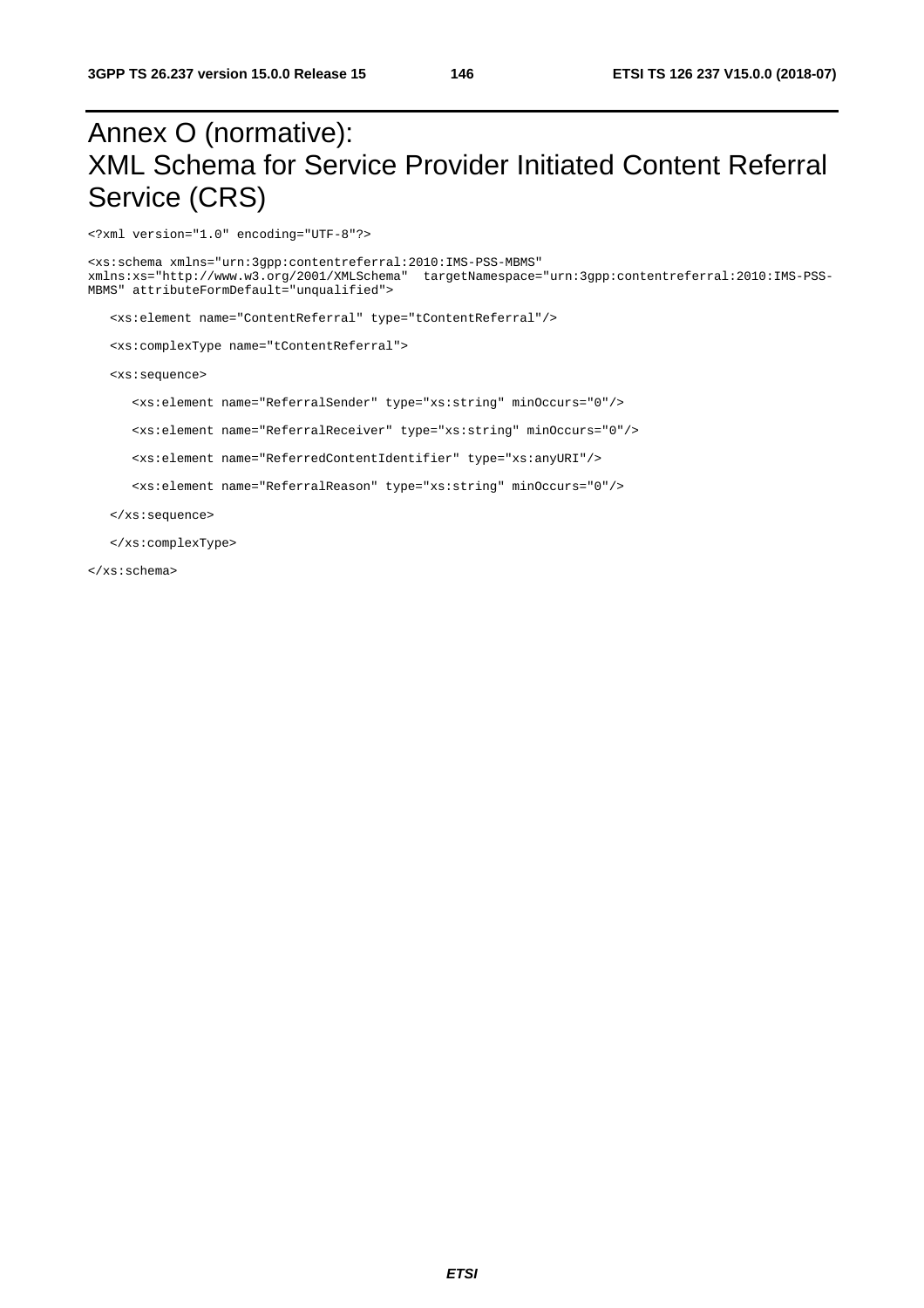## Annex P (informative): File Naming convention for XML schemas

This section defines the file naming convention for XML schemas.

Convention:

The convention used for file name is "SchemaName.xsd", where SchemaName is the name of the last part of the targetNamespace of the schema as shown within the schema transforming ":" into "-" e.g. "3gpp:bookmark:2009:IMS-PSS-MBMS" becomes "3gpp-bookmark-2009-IMS-PSS-MBMS".

File names:

Therefore file names used in the present specification are:

- "org-etsi-ngn-params-xml-ns-PssMbmscommand.xsd" for the XML schema defined in Annex D for PSS and MBMS commands

- "org-etsi-ngn-params-xml-ns-PssContentSwitchData.xsd" for the XML schema defined in Annex E for PSS Content Switch data

- "org-etsi-ngn-params-xml-ns-MbmsContentSwitchData.xsd" for the XML schema defined in Annex F for MBMS Content Switch data

- "3GPP-metadata-2008-IMS-PSS-MBMS-UECap.xsd" for the XML schema defined in Annex G for PSS and MBMS UE Device Capabilities

- "3GPP-metadata-2005-MBMS-bootstrappingTransactionIdentifier.xsd" for the XML schema defined in Annex I.1 for Service Attachment Information

- "3GPP-metadata-2005-MBMS-nafKeyInfo.xsd" for the XML schema defined in Annex I.2 for Service Attachment Information

- "3gpp-bookmark-2009-IMS-PSS-MBMS.xsd" for the XML schema defined in Annex J on network bookmark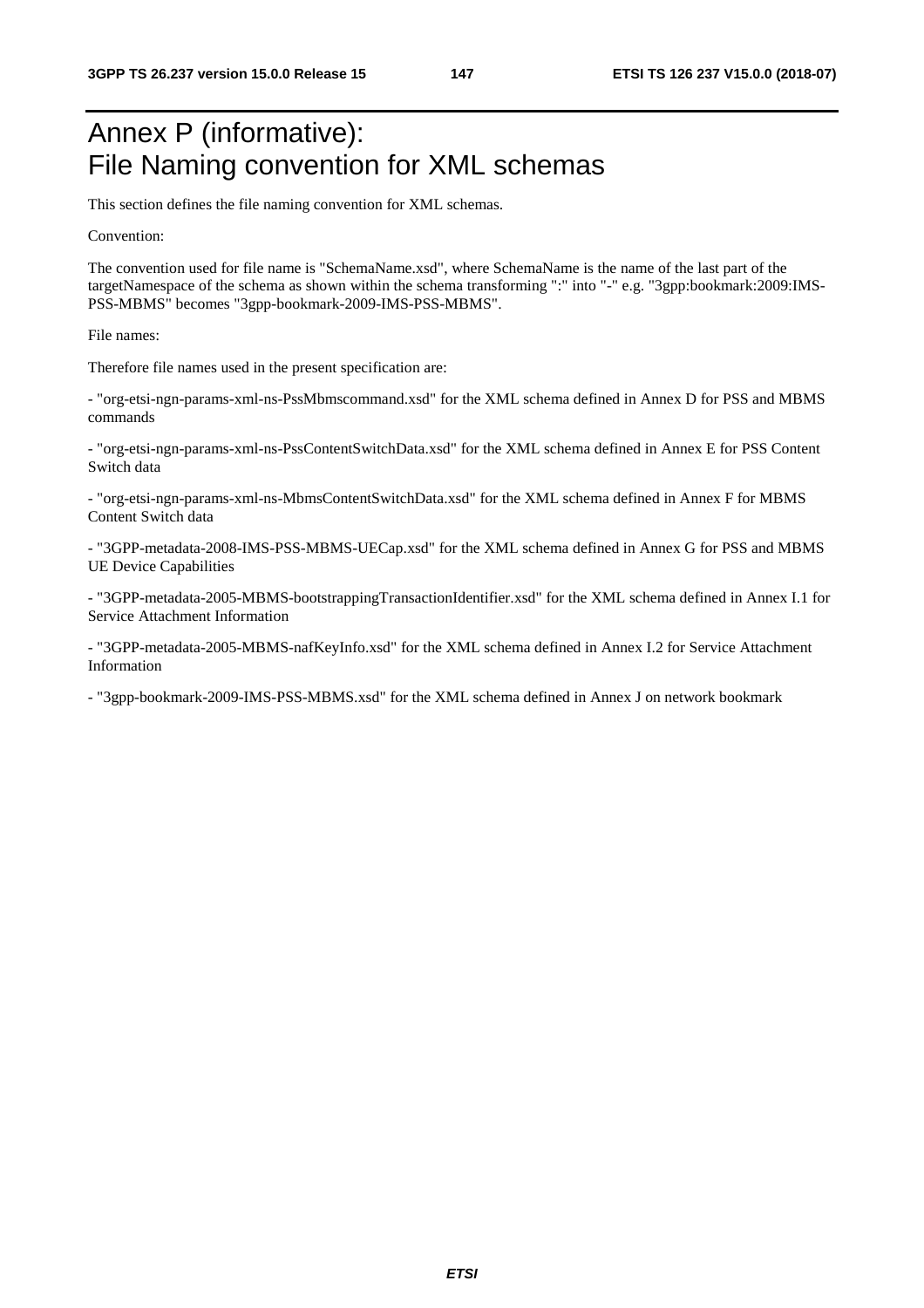## Annex Q (normative): Content Reporting Configuration Info Package

This annex contains the necessary information for the registration of Content Reporting Configuration Info Package into IANA.

## Q.1 Overall Description

During service consumption (e.g. with a PSS/MBMS session), the centre server, e.g. Server Control Function, may request to re-config the content report behaviours. The configuration does not require user intervention

The Content Reporting Configuration Info Package is used to transport the necessary configuration parameters regarding the content reporting function.

The Content Reporting Configuration Info Package is defined for any multimedia application that using content reporting. Any application, where sending content reporting configuration information, using the SIP INFO method is required, can use the Content Reporting Configuration Info Package.

## Q.2 Applicability

The Info Package mechanism for transporting content reporting configuration information has been chosen as an optional feature. The mechanism also allows content reporting configuration information to be sent inside an existing dialog, using the same signalling path as other SIP messages within the dialog, rather than having to establish a separate dialog.

## Q.3 Info Package Name

The name of the Info Package is: **ContentReportConfig**.

## Q.4 Info Package Parameters

No parameters are defined for the **Content Reporting Configuration** Info Package.

## Q.5 SIP Option Tags

No SIP option tags are defined for the **Content Reporting Configuration** Info Package.

## Q.6 INFO Message Body Parts

#### Q.6.1 General

Configuration information of Content Reporting function on a device is sent as part of the message body of the SIP INFO request. This subclause defines the information and syntax associated with the message body part used for transporting the information.

#### Q.6.2 SIP Content-Type header field value

The value of the SIP Content-Type header field associated with the **Content Reporting Configuration** Info Package message body is:

application/3gpp-ims-pss-mbms-contentReportConfig+xml"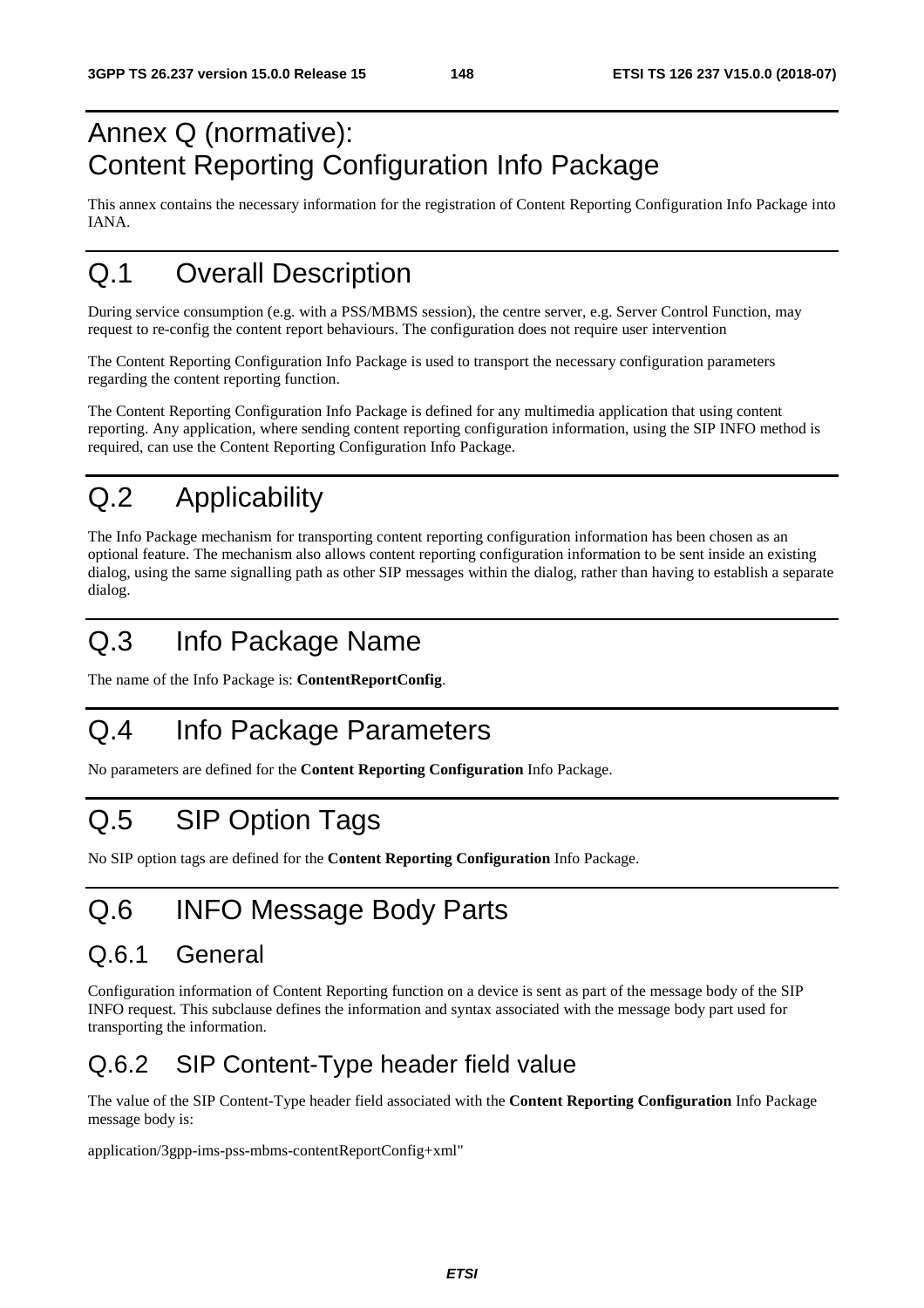#### Q.6.3 SIP Content-Disposition header field value

The value of the SIP Content-Disposition header field associated with the **Content Reporting Configuration** Info Package message body is: Info-Package.

#### Q.6.4 Message body syntax

The syntax of the **Content Reporting Configuration** Info Package message body is based on the rules defined in Annex K.

## Q.7 Info Package Usage Restrictions

No usage restrictions are defined for the **Content Reporting Configuration** Info Package.

## Q.8 Rate of INFO Requests

No maximum rate or minimum rate is defined for sending INFO requests associated with the **Content Reporting Configuration** Info Package.

## Q.9 Info Package Security Considerations

No additional security mechanism is defined for the **Content Reporting Configuration** Info Package.

The security of the **Content Reporting Configuration** Info Package is based on the generic security mechanism provided for the underlying SIP signalling.

## Q.10 Implementation Details and Examples

None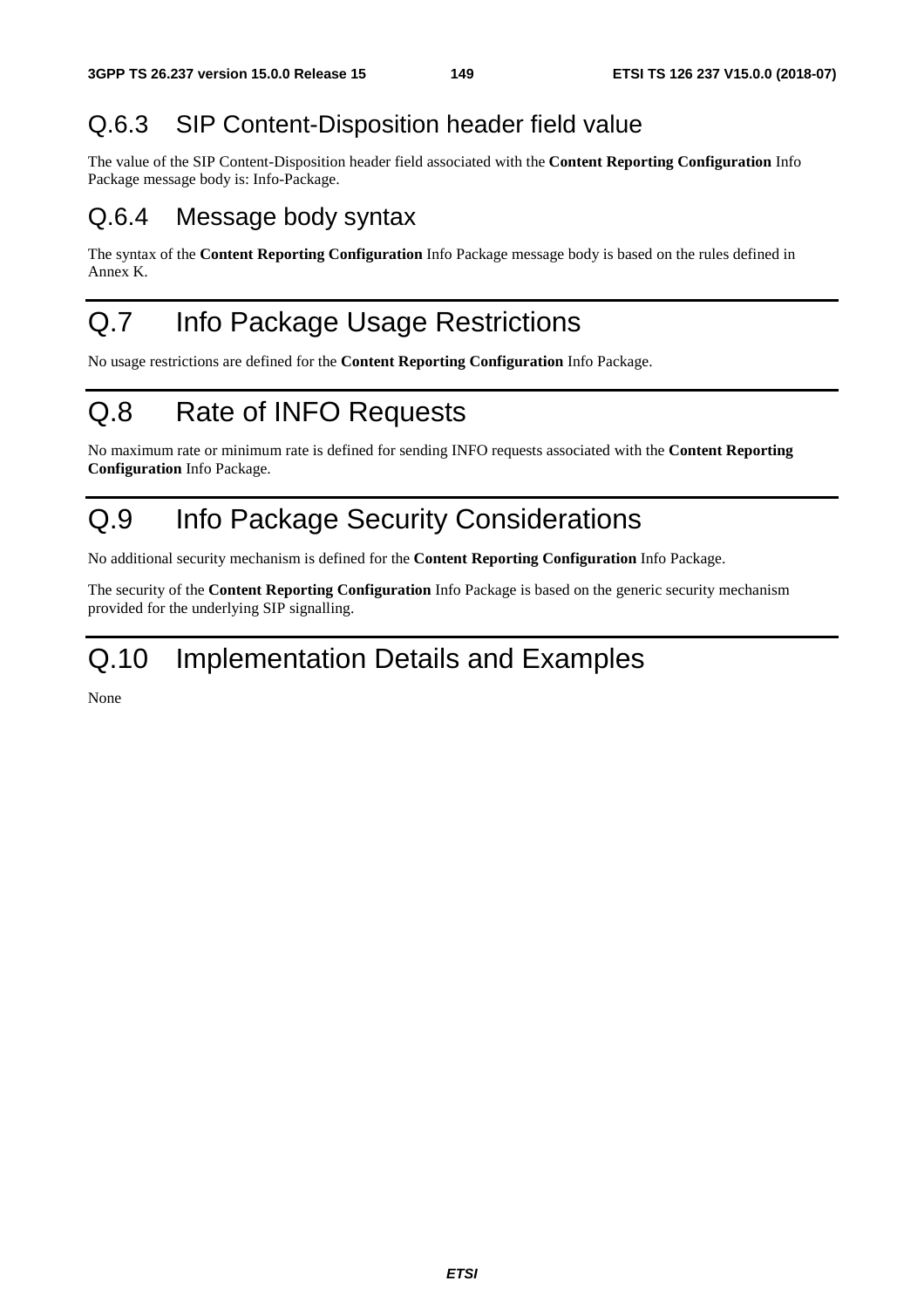### Annex R (informative): IANA registration information for SDP attributes

#### R.1. Introduction

This Annex provides the SDP attribute registration information that is referenced from the IANA registry at [http://www.iana.org](http://www.iana.org/)/.

### R.2 PSS Live service

Contact name, email address, and telephone number:

3GPP Specifications Manager

3gppContact@etsi.org

+33 (0)492944200

Attribute Name (as it will appear in SDP)

PSS Live service

Long-form Attribute Name in English:

3GPP Packet-Switched Streaming (PSS) live service attribute

Type of Attribute

Session Level Only

Is Attribute Value subject to the Charset Attribute?

This Attribute is not dependent on charset.

Purpose of the attribute:

This attribute indicates the PSS live service which the UE intends to initiate.

Appropriate Attribute Values for this Attribute:

Please see clause 8.2.3.2

## R.3 mbms\_service

Contact name, email address, and telephone number:

3GPP Specifications Manager

3gppContact@etsi.org

+33 (0)492944200

Attribute Name (as it will appear in SDP)

mbms\_service

Long-form Attribute Name in English:

3GPP Multimedia Broadcast and Multicast Service (MBMS) attribute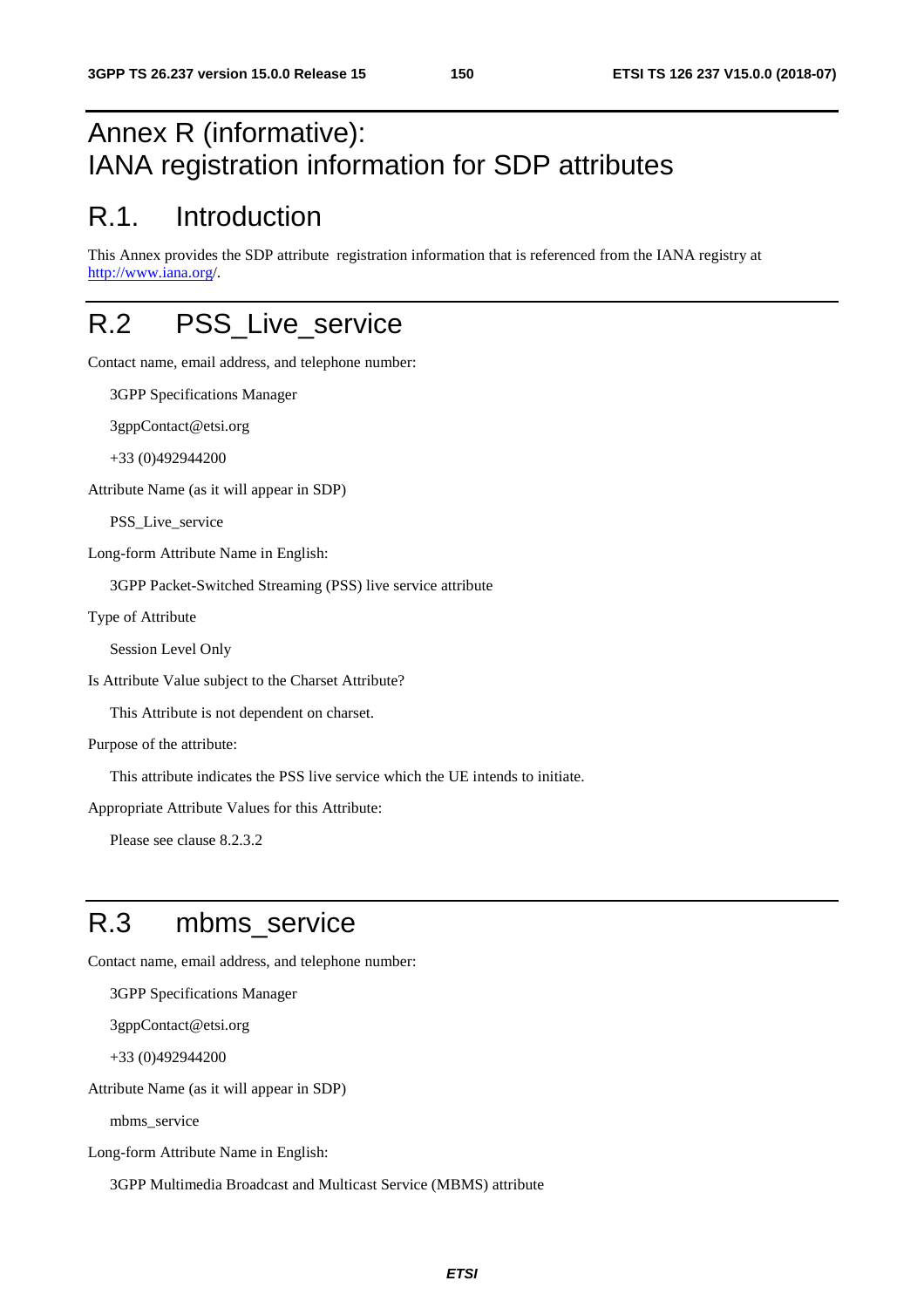Type of Attribute

Session Level Only

Is Attribute Value subject to the Charset Attribute?

This Attribute is not dependent on charset.

Purpose of the attribute:

This attribute indicates the MBMS service which the UE intends to initiate.

Appropriate Attribute Values for this Attribute:

Please see clause 8.3.3.2

#### R.4 mbms\_download\_service

Contact name, email address, and telephone number:

3GPP Specifications Manager

3gppContact@etsi.org

+33 (0)492944200

Attribute Name (as it will appear in SDP)

mbms\_download\_service

Long-form Attribute Name in English:

3GPP Multimedia Broadcast and Multicast Service (MBMS) download service attribute

Type of Attribute

Session Level Only

Is Attribute Value subject to the Charset Attribute?

This Attribute is not dependent on charset.

Purpose of the attribute:

This attribute indicates the MBMS download service which the UE intends to initiate.

Appropriate Attribute Values for this Attribute:

Please see clauses 14.2.2 and 14.2.4

### R.5 fdt\_address

Contact name, email address, and telephone number:

3GPP Specifications Manager

3gppContact@etsi.org

+33 (0)492944200

Attribute Name (as it will appear in SDP)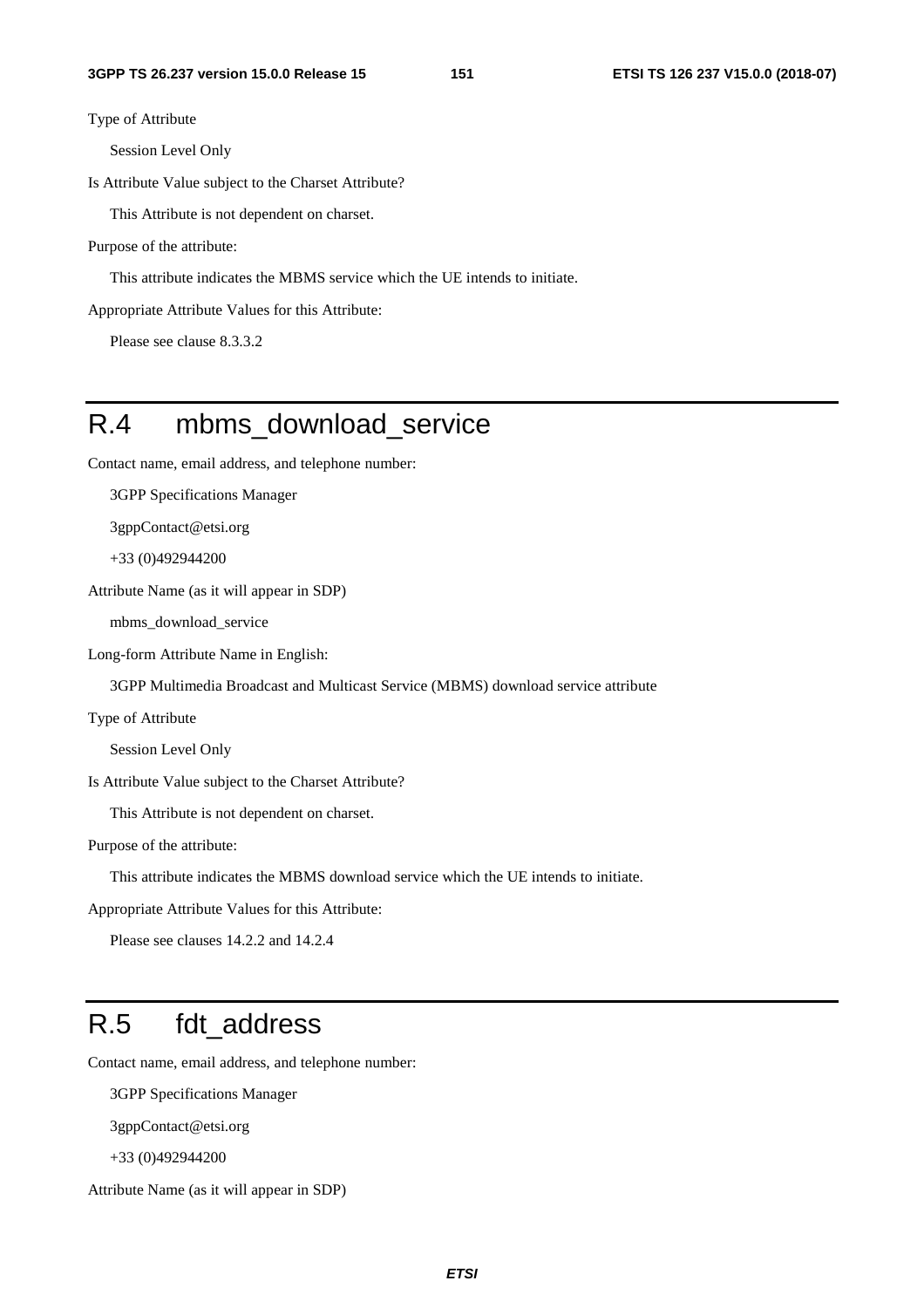fdt\_address

Long-form Attribute Name in English:

File delivery table adress attribute

Type of Attribute

Session Level Only

Is Attribute Value subject to the Charset Attribute?

This Attribute is not dependent on charset.

Purpose of the attribute:

This attribute indicates the address of the FDT which contains the content description information for files delivered in the FLUTE session.

Appropriate Attribute Values for this Attribute:

Please see clauses 14.2.2 and 14.2.4

#### R.6 repair-server-address

Contact name, email address, and telephone number:

3GPP Specifications Manager

3gppContact@etsi.org

+33 (0)492944200

Attribute Name (as it will appear in SDP)

repair-server-address

Long-form Attribute Name in English:

Repair server address attribute

Type of Attribute

Session Level Only

Is Attribute Value subject to the Charset Attribute?

This Attribute is not dependent on charset.

Purpose of the attribute:

This attribute provides the repair server information to be used by UE for file repair procedures.

Appropriate Attribute Values for this Attribute:

Please see clauses 14.2.2 and 14.2.4

### R.7 report-channel

Contact name, email address, and telephone number:

3GPP Specifications Manager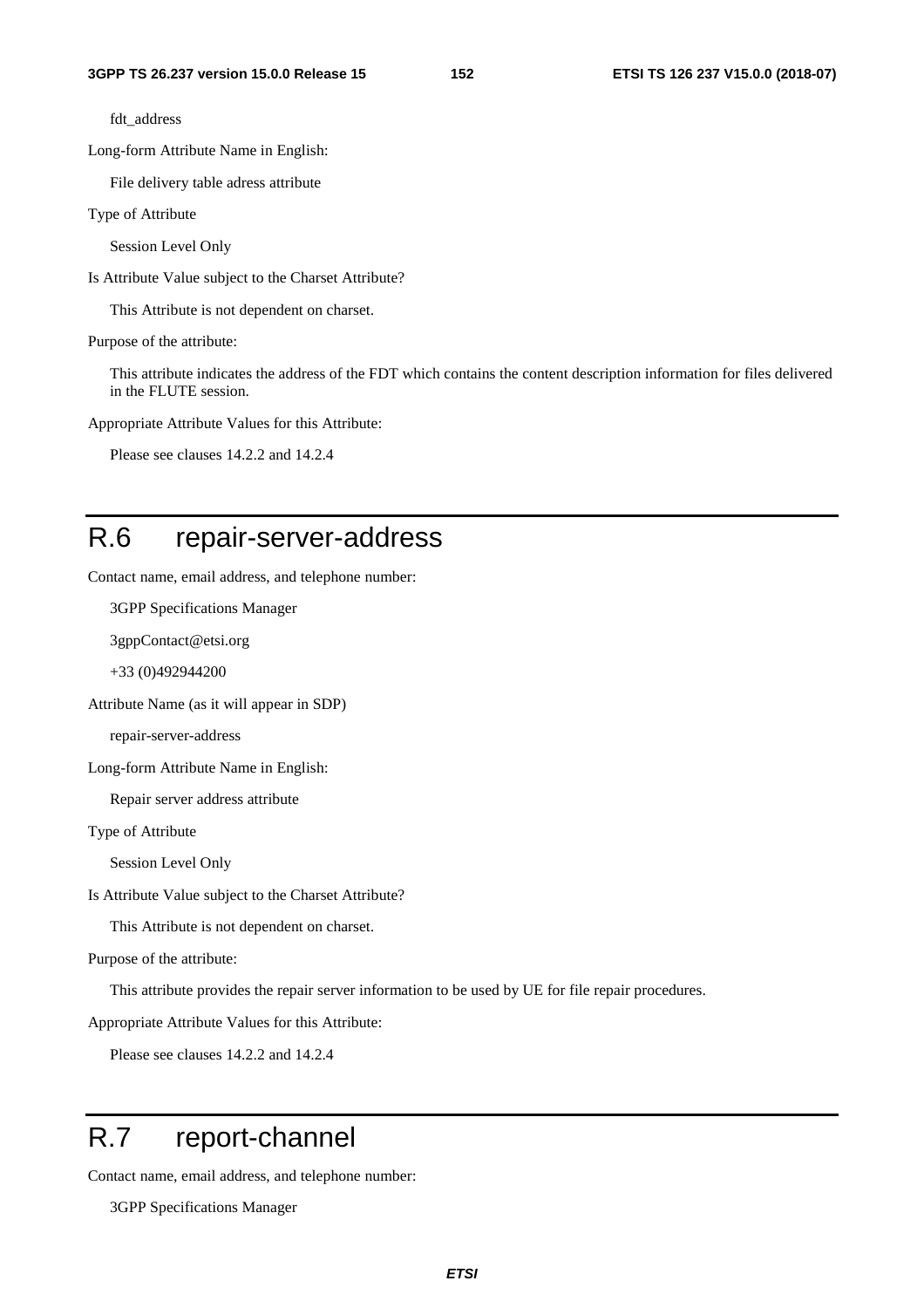3gppContact@etsi.org

+33 (0)492944200

Attribute Name (as it will appear in SDP)

report-channel

Long-form Attribute Name in English:

Report channel attribute

Type of Attribute

Session Level Only

Is Attribute Value subject to the Charset Attribute?

This Attribute is not dependent on charset.

Purpose of the attribute:

This attribute indicates to the UE that the reception report procedure should be performed by SIP or HTTP channel.

Appropriate Attribute Values for this Attribute:

Please see clause 14.2.4

## R.8 suggestedPresentationOffset

Contact name, email address, and telephone number:

3GPP Specifications Manager

3gppContact@etsi.org

+33 (0)492944200

Attribute Name (as it will appear in SDP)

suggestedPresentationOffset

Long-form Attribute Name in English:

Suggested presentation offset

Type of Attribute

Media level and session level

Is Attribute Value subject to the Charset Attribute?

This Attribute is not dependent on charset.

Purpose of the attribute:

This attribute provides a mapping of the presentation time of each data unit to the wall-clock time to enable synchronized playout of the UEs adhering to the same rule.

Appropriate Attribute Values for this Attribute:Please see clauses 8.3.3.2 and 8.3.3.4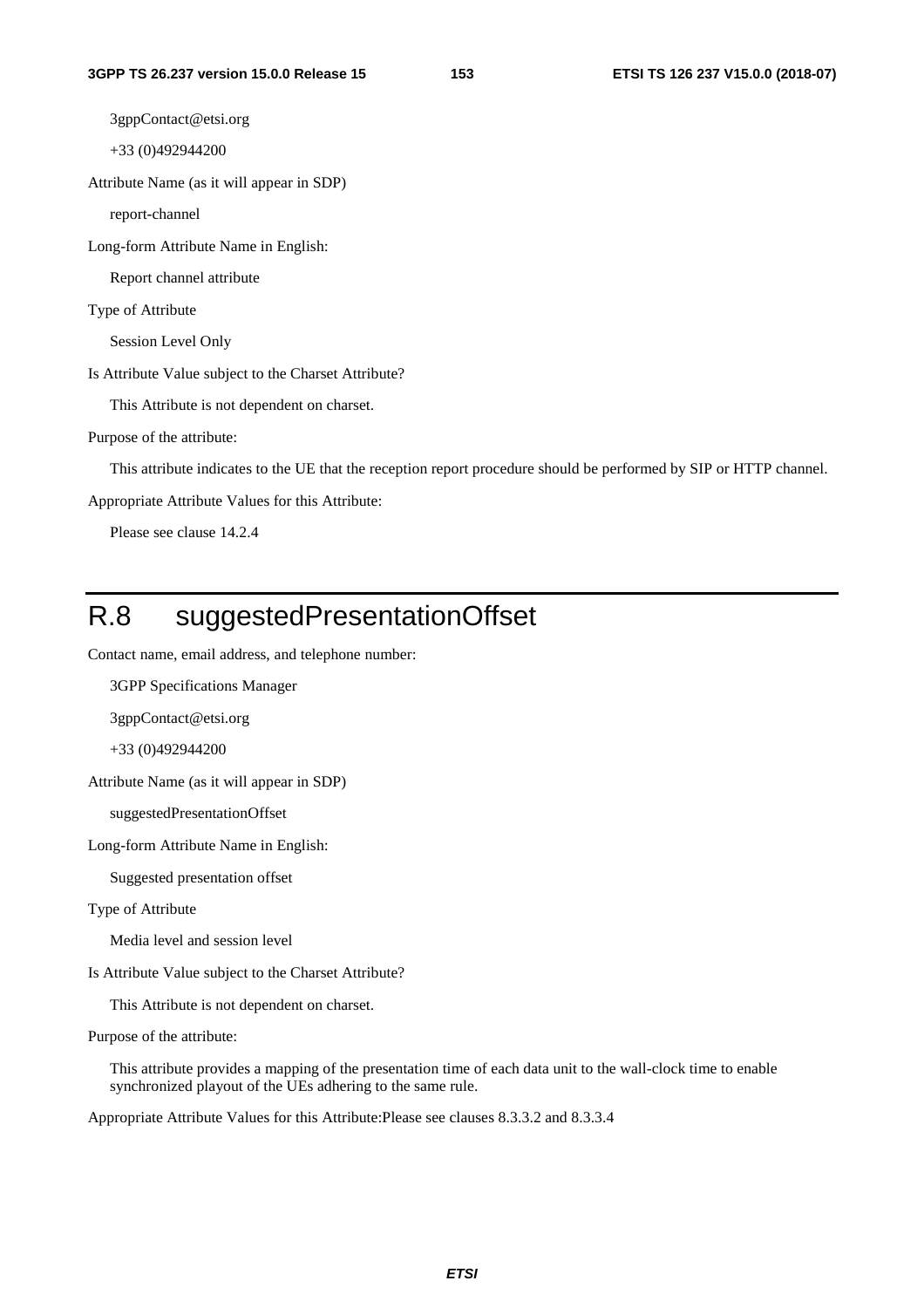Annex S (informative): Change history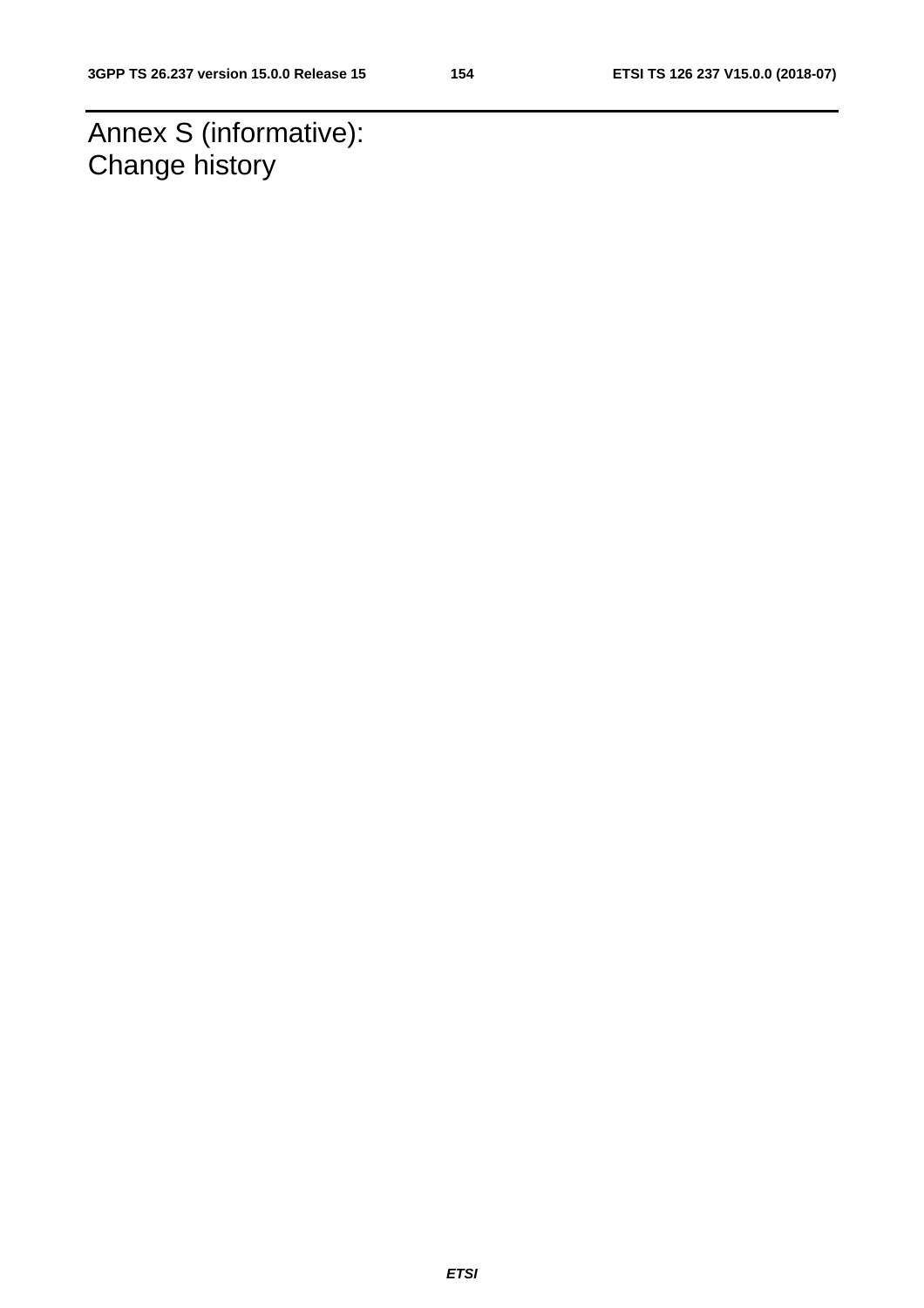| <b>Change history</b> |      |                  |           |                 |                                                                                     |               |                   |
|-----------------------|------|------------------|-----------|-----------------|-------------------------------------------------------------------------------------|---------------|-------------------|
| Date                  | TSG# | TSG Doc.         | <b>CR</b> | Rev             | Subject/Comment                                                                     | Old           | <b>New</b>        |
| 2008-12               | 42   | SP-080675        |           |                 | Presented for approval at TSG SA#42                                                 | 1.0.0         | 2.0.0             |
| 2008-12               | 42   |                  |           |                 | Approved at TSG SA#42                                                               | 2.0.0         | 8.0.0             |
| 2009-03               | 43   | SP-090007 0001   |           | $\overline{2}$  | Corrections on layout of structure, references, numbering of figures                | 8.0.0         | 8.1.0             |
|                       |      |                  |           |                 | of TS 26.237                                                                        |               |                   |
| 2009-03               | 43   | SP-090007 0002   |           | $\mathbf{1}$    | Improvement of general descriptions of TS 26.237                                    | 8.0.0         | 8.1.0             |
| 2009-03               | 43   | SP-090007 0003   |           | $\mathbf{1}$    | Security procedures of IMS based MBMS user service                                  | 8.0.0         | 8.1.0             |
| 2009-03               | 43   | SP-090007 0004   |           | 2               | Corrections and clarifications to policy and charging control                       | 8.0.0         | 8.1.0             |
| 2009-03               | 43   | SP-090007 0005   |           | 12              | Corrections and clarifications to IMS based PSS and MBMS User<br>Service; Protocols | 8.0.0         | 8.1.0             |
| 2009-03               | 43   | SP-090007 0006   |           | 2               | Network-initiated PSS streaming session teardown                                    | 8.0.0         | 8.1.0             |
| 2009-03               |      |                  |           |                 | Tidy up title                                                                       | 8.1.0         | 8.1.1             |
| 2009-06               | 44   | SP-090250 0008   |           | 1               | Selection of MBMS security option                                                   | 8.1.1         | 8.2.0             |
| 2009-06               | 44   | SP-090250 0009   |           |                 | Corrections and clarifications to SIP based MBMS security                           | 8.1.1         | 8.2.0             |
|                       |      |                  |           |                 | procedures                                                                          |               |                   |
| 2009-06               | 44   | SP-090250 0010   |           |                 | Corrections and clarifications to security related clauses                          | 8.1.1         | 8.2.0             |
| 2009-09               | 45   | SP-090563 0014   |           |                 | Corrections and clarifications to security procedures                               | 8.2.0         | 8.3.0             |
| 2009-09               | 45   | SP-090570 0013   |           |                 | Blending of presence and PSS/MBMS user services                                     | 8.3.0         | 9.0.0             |
| 2009-09               | 45   | SP-090570 0016   |           |                 | IMS Based UGC Service                                                               | 8.3.0         | 9.0.0             |
| 2009-09               | 45   | SP-090570 0017   |           |                 | Networked Bookmark Service                                                          | 8.3.0         | 9.0.0             |
| 2009-09               | 45   | SP-090570 0019   |           | <b>2</b>        | Service Selection Information Update                                                | 8.3.0         | 9.0.0             |
| 2009-09               | 45   | SP-090570 0020   |           | <b>2</b>        | Clarification on Content Identifier in Session Initialization Procedure             | 8.3.0         | 9.0.0             |
| $2009 - 12$           | 46   | SP-090707 0021   |           | $\vert$ 1       | IMS based MBMS download service                                                     | 9.0.0         | 9.1.0             |
|                       |      |                  |           |                 | Inter UE Transfer                                                                   | 9.0.0         |                   |
| 2009-12               | 46   | SP-090707 0022   |           | $\mathbf{1}$    |                                                                                     |               | 9.1.0             |
| 2009-12               | 46   | SP-090701 0023   |           | 2               | Clarification on IMS based PSS streaming                                            | 9.0.0         | 9.1.0             |
| 2009-12               | 46   | SP-090707 0025   |           | 3               | SIP Info for content switching                                                      | 9.0.0         | 9.1.0             |
| 2009-12               | 46   | SP-090707 0027   |           | 1               | Session set-up for IMS based download unicast service                               | 9.0.0         | 9.1.0             |
| 2009-12               | 46   | SP-090707 0028   |           |                 | Architecture for IMS based download unicast service                                 | 9.0.0         | 9.1.0             |
| 2009-12               | 46   | SP-090707 0031   |           |                 | XML schema and syntax for nBookmark service                                         | 9.0.0         | 9.1.0             |
| 2010-03               | 47   | SP-100022 0032   |           |                 | Corrections to Inter UE Session Transfer                                            | 9.1.0         | 9.2.0             |
| 2010-06               | 48   | SP-100299 0035   |           |                 | Corrections to Introduction                                                         | 9.2.0         | 9.3.0             |
| 2010-06               | 48   | SP-100299 0036   |           | 2               | Corrections to SIP messaging diagrams and descriptions                              | 9.2.0         | 9.3.0             |
| 2010-06               | 48   | SP-100299 0037   |           | 2               | Modification on IMS based PSS download session initiation                           | 9.2.0         | 9.3.0             |
| 2010-06               | 48   | SP-100299 0038   |           |                 | IMS based PSS download session termination                                          | 9.2.0         | 9.3.0             |
| 2010-09               | 49   | SP-100463 0039   |           |                 | Corrections to SDP attributes in UE-initiated MBMS session                          | 9.3.0         | 9.4.0             |
| 2010-09               | 49   | SP-100463 0042   |           |                 | Removal of timer modification                                                       | 9.3.0         | 9.4.0             |
| 2010-09               | 49   | SP-100463 0043   |           |                 | Clarifications for MBMS to PSS switching procedure                                  | 9.3.0         | 9.4.0             |
| 2010-09               | 49   | SP-100461 0045 2 |           |                 | Correction on User Service Discovery                                                | 9.3.0         | 9.4.0             |
| 2010-09               | 49   | SP-100469 0041   |           | 3               | Modificaton of "Procedure for providing missing parameters"                         | 9.4.0         | 10.0.0            |
|                       |      |                  |           |                 | procedure                                                                           |               |                   |
| 2011-03               | 51   | SP-110046 0046   |           | 4               | <b>Content Report Configuration</b>                                                 | 10.0.0        | 10.1.0            |
| 2011-03               | 51   | SP-110046 0047   |           |                 | Replication for Inter-UE-Session transfer in Push Mode                              |               | 10.0.0 10.1.0     |
| 2011-03               | 51   | SP-110046 0048   |           | $\overline{2}$  | Inter-UE-Session transfer in Pull Mode                                              | 10.0.0        | 10.1.0            |
| 2011-03               | 51   | SP-110046 0050   |           | 3               | <b>Parental Control Service</b>                                                     | 10.0.0 10.1.0 |                   |
| 2011-03               | 51   | SP-110046 0051 1 |           |                 | <b>Forced Playout Constraints</b>                                                   |               | $10.0.0$ 10.1.0   |
| 2011-03               | 51   | SP-110046 0052   |           | $\vert$ 3       | IMS based HTTP Streaming                                                            | 10.0.0 10.1.0 |                   |
| 2011-03               | 51   | SP-110038 0053   |           | $ 2\rangle$     | Modification of XML schema for nBookmark                                            |               | 10.0.0 10.1.0     |
| 2011-03               | 51   | SP-110046 0055   |           |                 | Network Personal Video Recording service                                            |               | 10.0.0 10.1.0     |
|                       |      |                  |           |                 |                                                                                     |               |                   |
| 2011-03               | 51   | SP-110046 0056   |           | $\mathbf{1}$    | <b>Content Referal Service</b>                                                      |               | 10.0.0 10.1.0     |
| 2011-06               | 52   | SP-110303 0058   |           |                 | Definition of MIME type for bookmarking                                             |               | 10.1.0 10.2.0     |
| 2011-06               | 52   | SP-110307 0059   |           |                 | File naming convention for XML schemas                                              |               | 10.1.0 10.2.0     |
| 2011-09               | 53   | SP-110547 0062   |           |                 | On Resolving IETF dependencies                                                      | 10.2.0 10.3.0 |                   |
| 2011-11               | 54   | SP-110788 0065   |           |                 | On Resolving IETF dependencies                                                      |               | 10.3.0 10.4.0     |
| 2011-11               | 54   | SP-110796 0066   |           |                 | Registration of Content Reporting Configuration Info Package                        |               | 10.3.0 10.4.0     |
| 2012-06               | 56   | SP-120222 0067   |           |                 | Corrections on Content Report Info Package                                          |               | $10.4.0$ $10.5.0$ |
| 2012-06               | 56   | SP-120224 0068   |           | 12              | Media Presentation Synchronization in MBMS                                          |               | 10.5.0 11.0.0     |
| 2012-06               | 56   | SP-120224 0069   |           | 13              | Media Presentation Synchronization in Inter-UE Session                              | 10.5.0 11.0.0 |                   |
|                       |      |                  |           |                 | Replication                                                                         |               |                   |
| 2013-06               | 60   | SP-130182 0074 1 |           |                 | Clarification on File Repair Procedure in IMS-based MBMS                            | 11.0.0 11.1.0 |                   |
| 2013-09               | 61   | SP-130345 0077   |           | 11              | Download Service<br>Corrections on SDP Attributes                                   |               | 11.1.0 11.2.0     |
|                       |      |                  |           |                 |                                                                                     |               |                   |
| 2013-09               | 61   | SP-130356 0078 2 |           |                 | Missing IANA Registration Information and Corrections on SDP<br>Attributes          | 11.2.0 12.0.0 |                   |
| 2013-09               | 61   | SP-130353 0079   |           | l 1             | Blending of IMS-based Presence and DASH                                             |               | 11.2.0 12.0.0     |
| 2013-09               | 61   | SP-130353 0080   |           |                 | IMS-based MBMS File Repair                                                          |               | 11.2.0 12.0.0     |
| 2013-12               | 62   | SP-130571 0081   |           |                 | Termination of IMS-based MBMS File Repair                                           |               | 12.0.0 12.1.0     |
| 2013-12               | 62   | SP-130568 0083   |           | $\overline{11}$ | Correction to references                                                            |               | 12.0.0 12.1.0     |
| 2013-12               | 62   |                  |           |                 | Combined PSS and MBMS Download Service                                              |               | 12.0.0 12.1.0     |
|                       |      | SP-130571 0084   |           |                 |                                                                                     |               |                   |
| 2015-12               | 70   |                  |           |                 | Version for Release 13                                                              |               | 12.1.0 13.0.0     |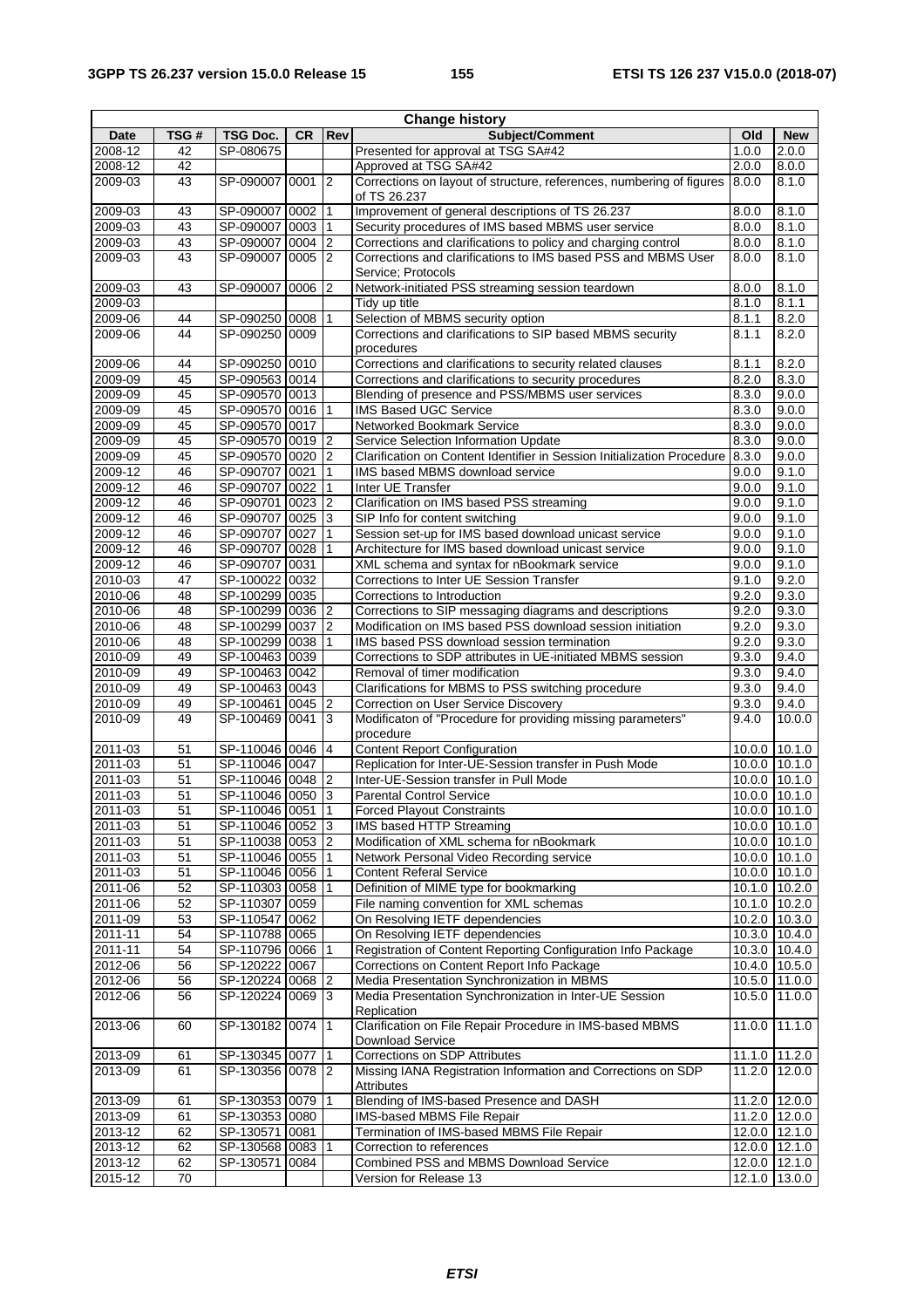| <b>Change history</b> |         |             |           |                |  |                        |            |
|-----------------------|---------|-------------|-----------|----------------|--|------------------------|------------|
| <b>Date</b>           | Meeting | <b>TDoc</b> | <b>CR</b> | <b>Rev Cat</b> |  | Subject/Comment        | <b>New</b> |
|                       |         |             |           |                |  |                        | version    |
| 2017-03               | 75      |             |           |                |  | Version for Release 14 | 14.0.0     |
| 2018-06               | 80      |             |           |                |  | Version for Release 15 | 15.0.0     |